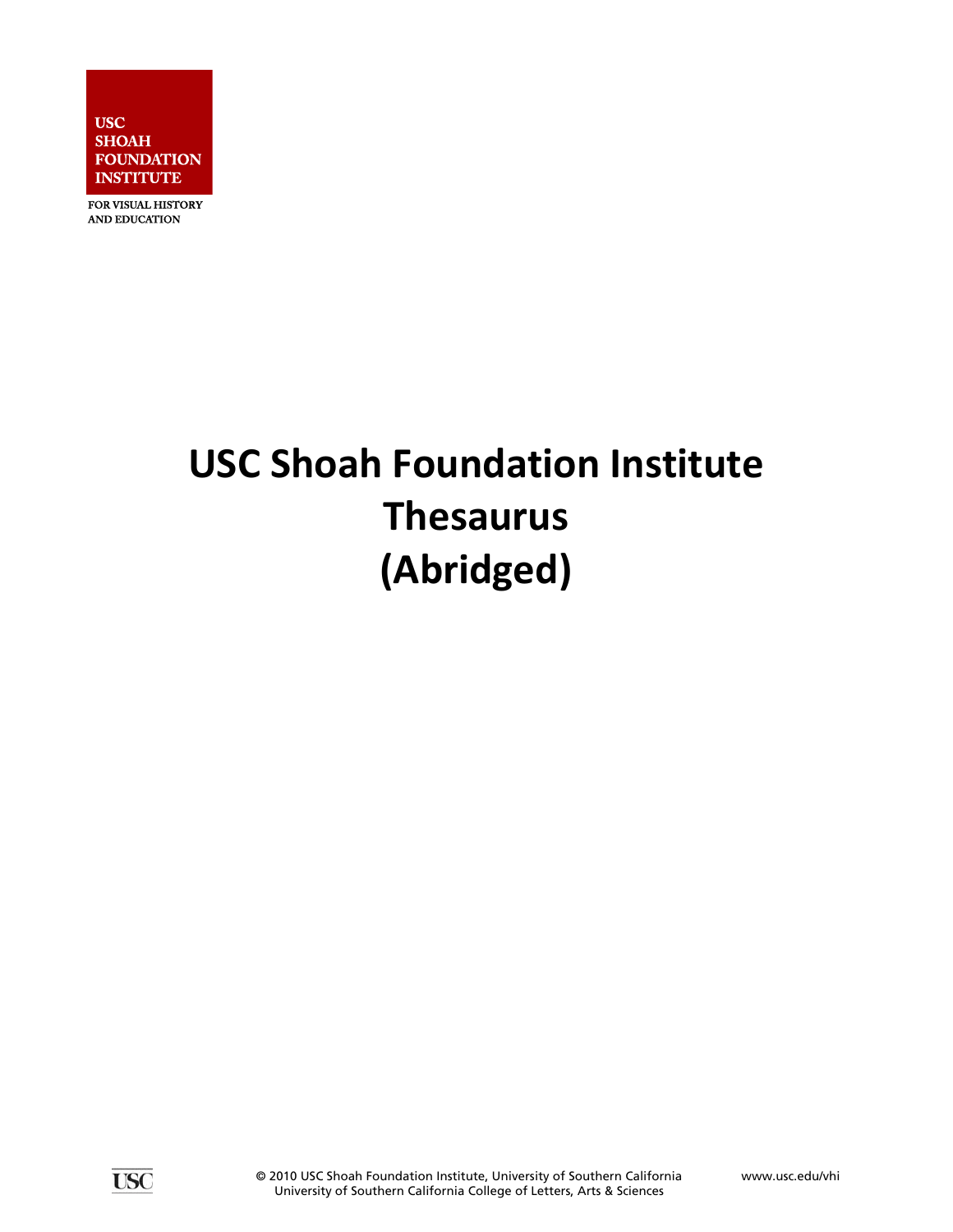# **Table of Contents**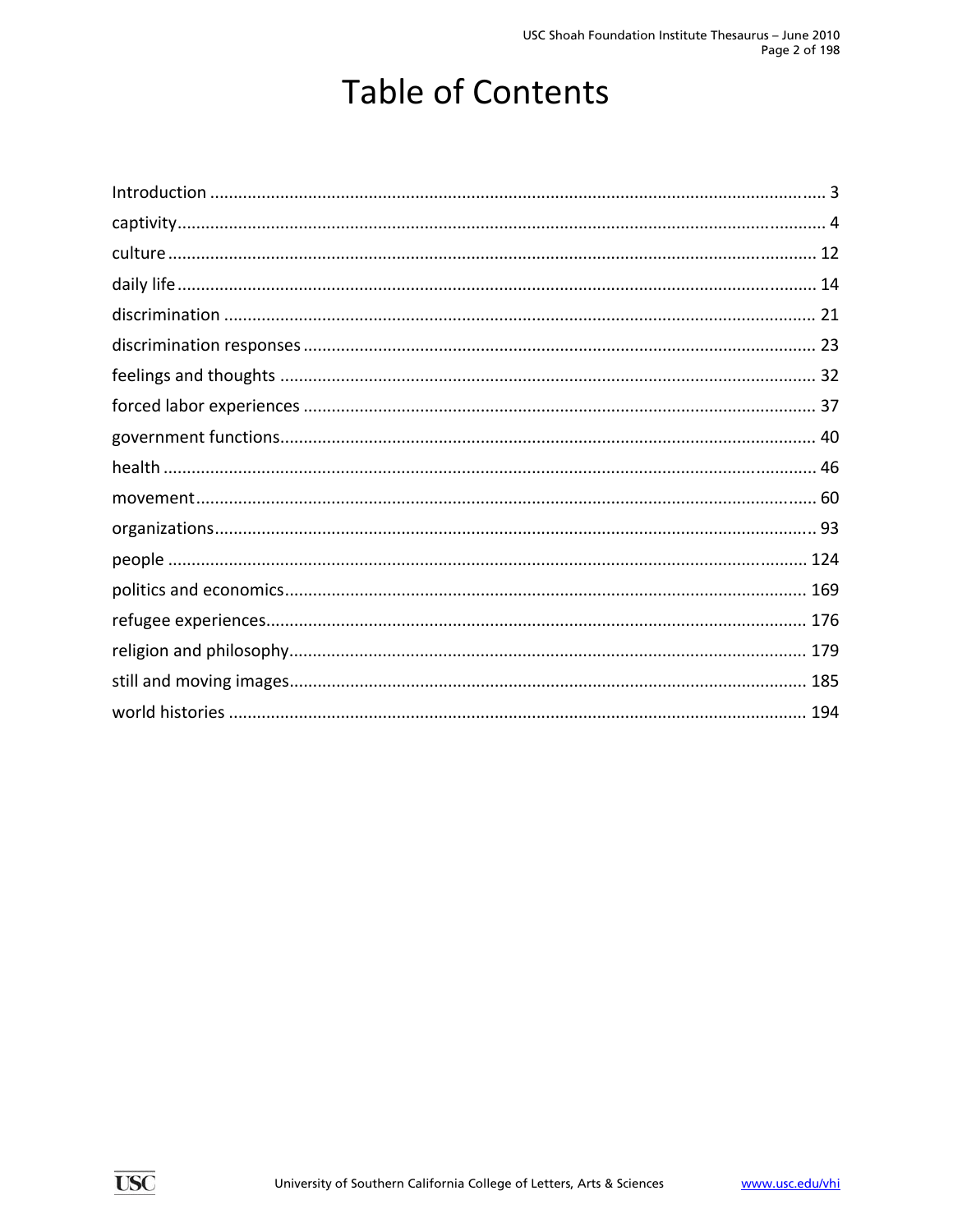# Introduction

<span id="page-2-0"></span>Containing thousands of genocide‐related concepts and experiences, the USC Shoah Foundation Institute Thesaurus is one of the first of its kind. It lists the indexing terms used to describe the Institute's video testimonies and arranges them hierarchically under broad headings. These terms have been assigned directly to digital time codes within testimonies where the specific topics are discussed, in much the same way that book index entries specify the page numbers where topics are covered.

The Thesaurus evolved over time and grew in volume as the testimonies were indexed. While some indexing terms have been drawn from existing controlled vocabularies, the depth of content within the collection required the creation of local indexing terms to facilitate access at a more precise level. For example, experiential terms such as "corpse disposal forced labor" and "intergenerational Holocaust impact" were created to reflect the depth and unfortunate commonality of experience brought forth in testimonies of survivors of the Holocaust. Indexing terms also include cities, villages, and other geographical locations—"Oswiecim (Poland)," for example—as well as place names such as "Auschwitz II‐Birkenau (Poland : Concentration Camp)." The structure of the Shoah Foundation Institute Thesaurus is based on the ANSI/NISO Z39.19 Guidelines for the Construction, Format, and Management of Monolingual Thesauri, which employs a hierarchical arrangement to define the relationships between indexing terms. Although the indexing of the testimonies is virtually complete, the Thesaurus remains a work in progress and will continue to be refined and updated as needed.

Because the Thesaurus currently contains more than 50,000 indexing terms, most of which are geographic in nature, we have abridged this document to make it more manageable in size—excluding the geographic indexing terms, the definitions and scope notes, as well as synonyms and quasi‐ synonyms assigned as equivalent but non‐preferred terms.

#### **Please note**

**1)** Unverified indexing terms, indicating that the place or organization could not be verified in the authoritative reference sources used at the time that the keyword was created, are preceded by **(u)**;

**2)** "Generic" indexing terms, created when there is more than one location with the same name, are followed by **(generic)**;

**3)** Some terms that are not indexing terms are included as place holders in the hierarchical structure to facilitate the organization of the controlled vocabulary;

**4)** Specific indexing terms included under a more general topic are indented to demonstrate their relationship to the broader term;

**5)** To save space in this document, **[…]** indicates omitted indexing terms;

**6)** Indexing terms may be listed under more than one broader topic when appropriate.

### **Terms of Use**

The University of Southern California, through its USC Shoah Foundation Institute, owns the intellectual property rights, including copyrights, to its Interviews, Metadata, the Visual History Archive, and the USC Shoah Foundation Institute Thesaurus. All rights are reserved by the USC Shoah Foundation Institute. The Metadata is the Institute's indexing and cataloguing data. The Visual History Archive is a software tool that provides access to the Interviews and Metadata.

Any use, other than referenced above, or publication of data from the USC Shoah Foundation Institute Thesaurus in excess of "Fair Use" as specified under 17 USC § 107 and "Fair Practice" as specified under Article 10 of the Berne Convention, requires the prior written permission from the USC Shoah Foundation Institute.

For more information about the USC Shoah Foundation Institute Thesaurus, please email: **vhi‐acc@usc.edu**.

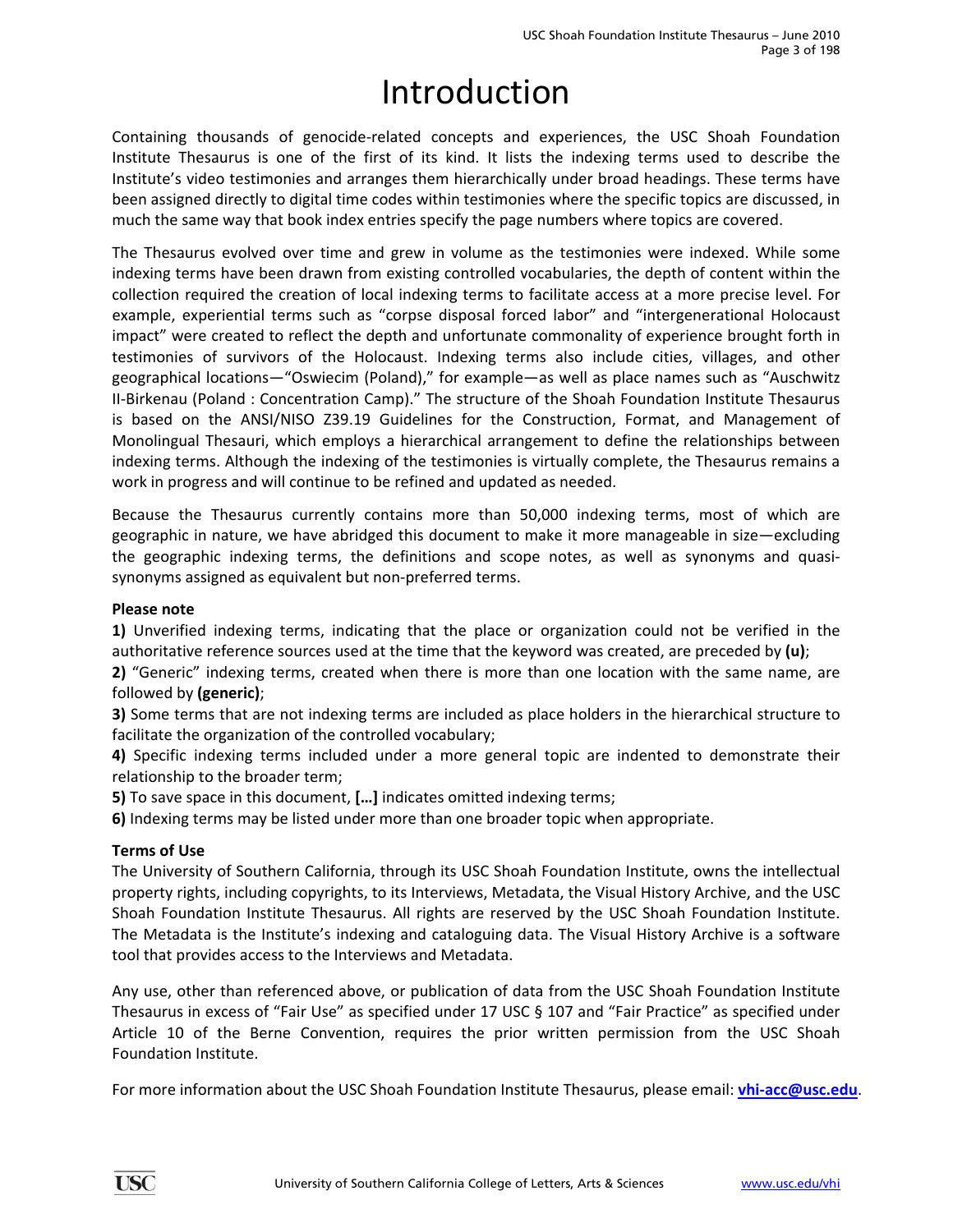### <span id="page-3-0"></span>**captivity**

**Appell** camp Appell ghetto Appell prison Appell **arrests** aid giver arrests anti‐homosexual arrests anti‐Jewish arrests escapee capture intelligentsia arrests Jehovah's Witness arrests political opponent arrests Sinti and Roma arrests **camp experiences camp adaptation methods** camp barter camp begging camp betrayals camp bribery camp smuggling camp stealing camp blood extraction **camp brutal treatment** camp sexual assaults camp children **camp clothing** camp shoes camp uniforms **camp corpses** camp corpse cremations camp corpse disposal camp cultural activities camp currency **camp deaths** camp child deaths **camp suicides** camp suicide attempts **camp diseases** camp epidemics **camp education** camp Jewish education camp study **camp escapes** camp escape attempts **camp executions** camp mass executions

**camp facilities**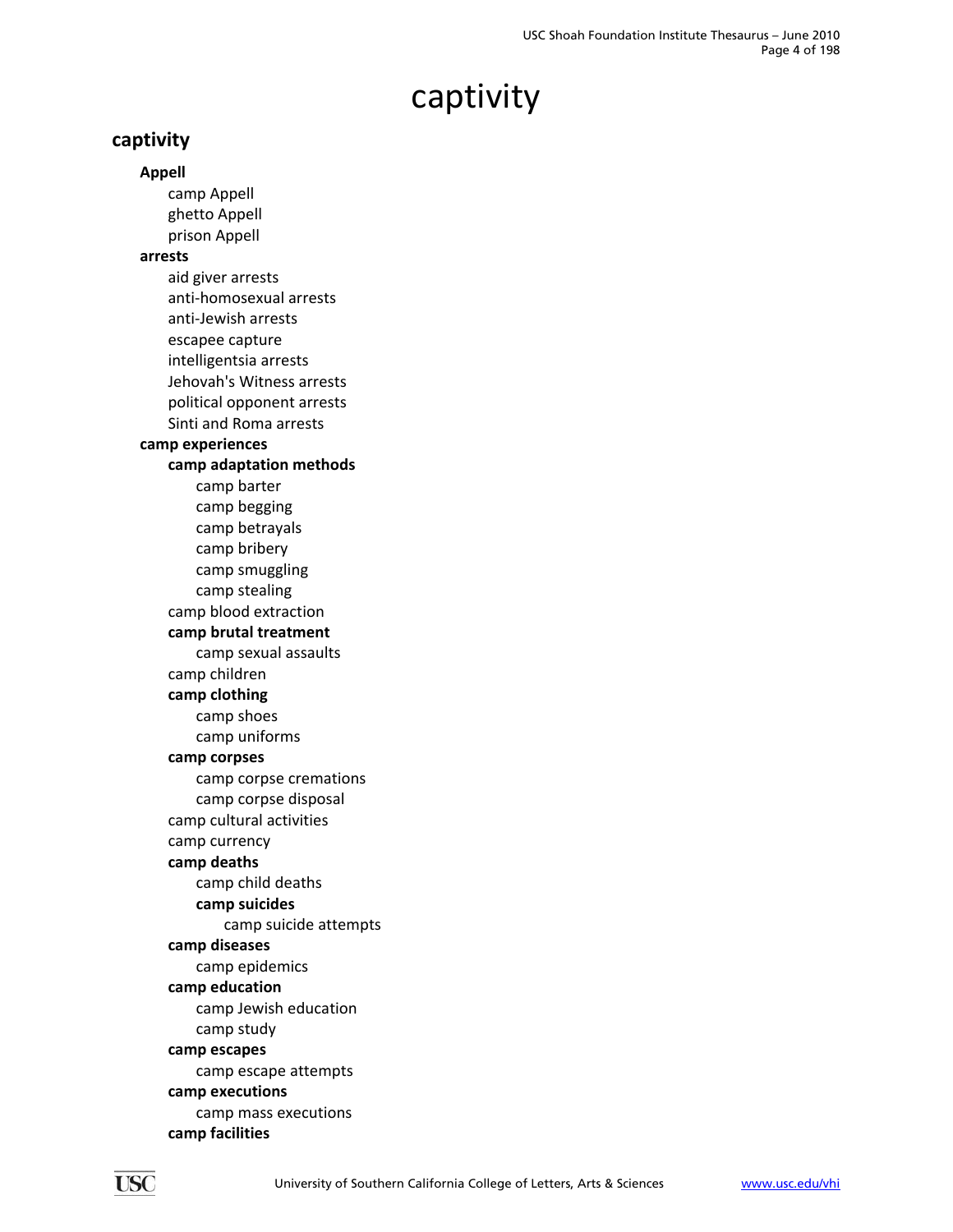camp barracks camp brothels camp crematoria camp hospitals camp latrines camp showers camp first impressions **camp food** camp food acquisition camp food sharing camp hunger camp thirst camp forced labor camp funerals camp hiding and evasion camp humiliation camp killings camp liberation camp liquidations **camp living conditions** camp environmental conditions camp housing conditions camp infestations camp sanitary conditions **camp medical care** camp abortions camp childbearing camp quarantines **camp medical experiments** camp military medical experiments camp racial medical experiments camp sterilization medical experiments camp menstruation camp orchestras camp personal property seizure camp political activities **camp prisoner identification** camp prisoner insignia camp prisoner marking prisoner identification numbers prisoner tattoos **camp prisoner physical conditions** camp injuries camp malnutrition **camp procedures** camp Appell camp intake procedures camp selections camp punishments

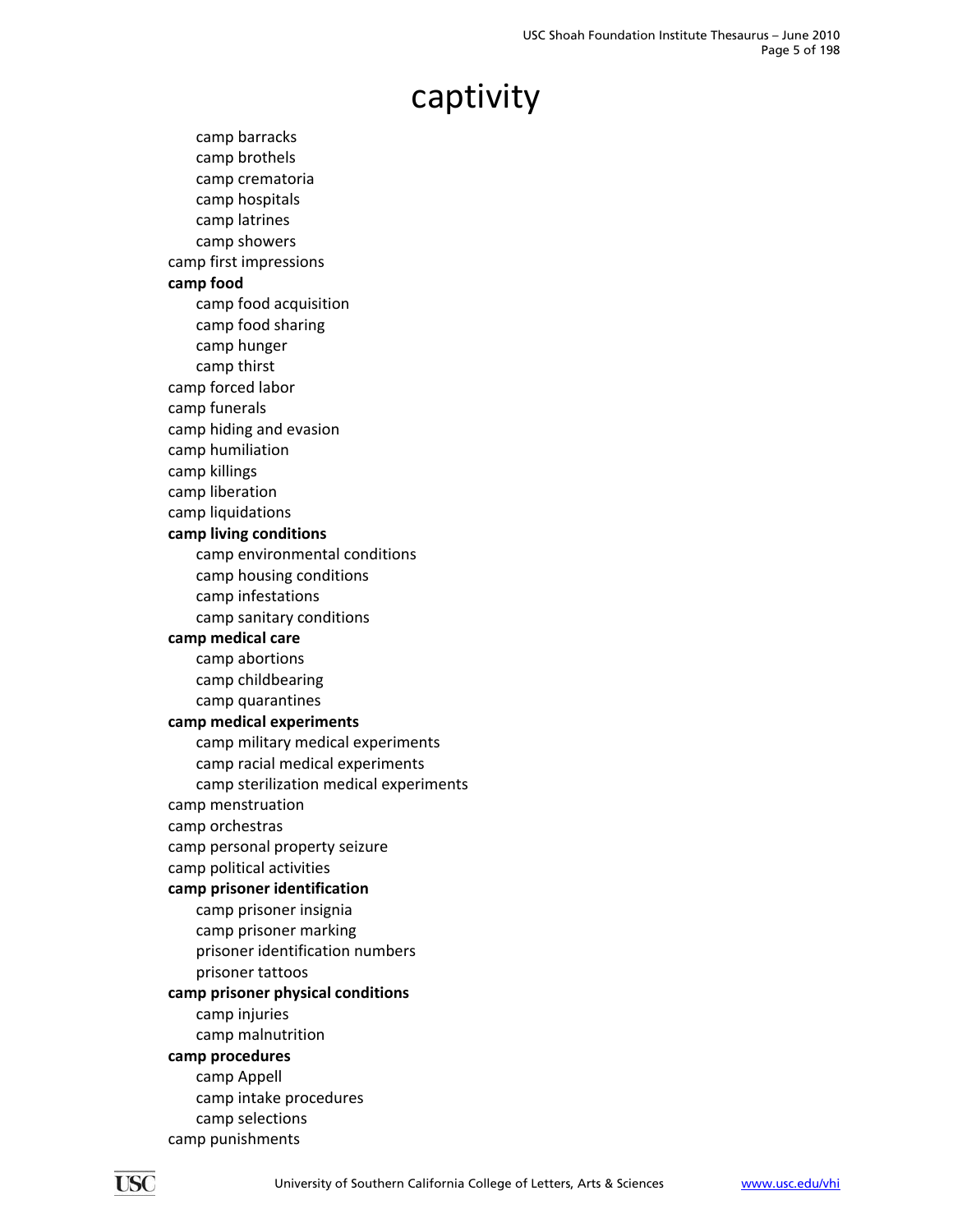#### **camp religious objects**

camp Christian religious objects

camp Christian religious texts

camp Jewish religious objects

camp Jewish religious texts

### **camp religious observances**

camp Christian religious observances

camp Jehovah's Witness religious observances

camp Jewish religious observances

#### **camp prayers**

camp Jehovah's Witness prayers

camp Jewish prayers

#### **camp resistance**

#### **camp covert activities**

camp covert communications

camp covert economic activities

camp covert movement

camp covert weapons procurement

camp underground publications

#### **camp uprisings**

Sobibor Uprising (October 14, 1943)

Sonderkommando Uprising (Auschwitz II‐Birkenau, October 7, 1944)

Treblinka II Uprising (August 2, 1943)

camp rumors

#### camp sexual activities

**camp social relations**

camp family interactions

camp marriages

camp time awareness

camp‐related aid giving

camp‐related psychological reactions

internment camp administration

internment camp working life

enforced residence

#### **ghetto experiences**

ghetto abortions

**ghetto adaptation methods**

ghetto barter ghetto begging ghetto betrayals ghetto bribery

ghetto looting

ghetto smuggling

ghetto stealing

ghetto agricultural work

### **ghetto brutal treatment**

ghetto sexual assaults

ghetto childbearing ghetto childcare

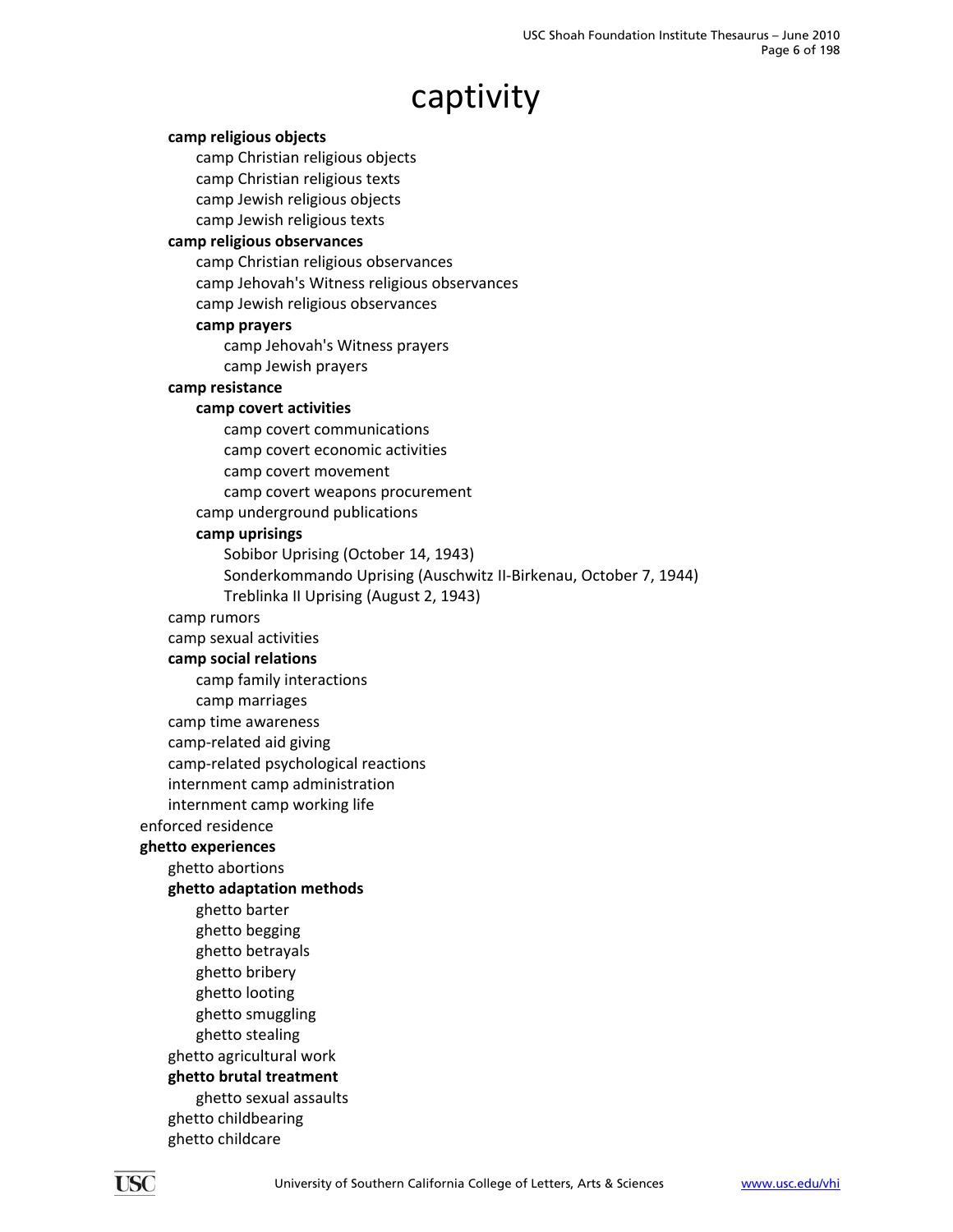ghetto children **ghetto clothing** ghetto shoes **ghetto corpses** ghetto corpse cremations ghetto corpse disposal ghetto cultural activities ghetto currency **ghetto deaths** ghetto child deaths **ghetto suicides** ghetto suicide attempts **ghetto diseases** ghetto epidemics **ghetto education** ghetto Jewish education ghetto study ghetto environmental conditions **ghetto escapes** ghetto escape attempts **ghetto executions** ghetto mass executions ghetto external contact **ghetto facilities** ghetto brothels ghetto businesses ghetto hospitals ghetto libraries ghetto workshops Theresienstadt ghetto crematorium Theresienstadt ghetto latrines ghetto family interactions ghetto first impressions **ghetto food** ghetto food acquisition ghetto food sharing ghetto hunger ghetto thirst ghetto forced labor ghetto funerals ghetto hiding and evasion ghetto humiliation **ghetto inhabitant identification** ghetto insignia ghetto passes **ghetto inhabitant physical condition** ghetto injuries ghetto malnutrition ghetto Judenräte

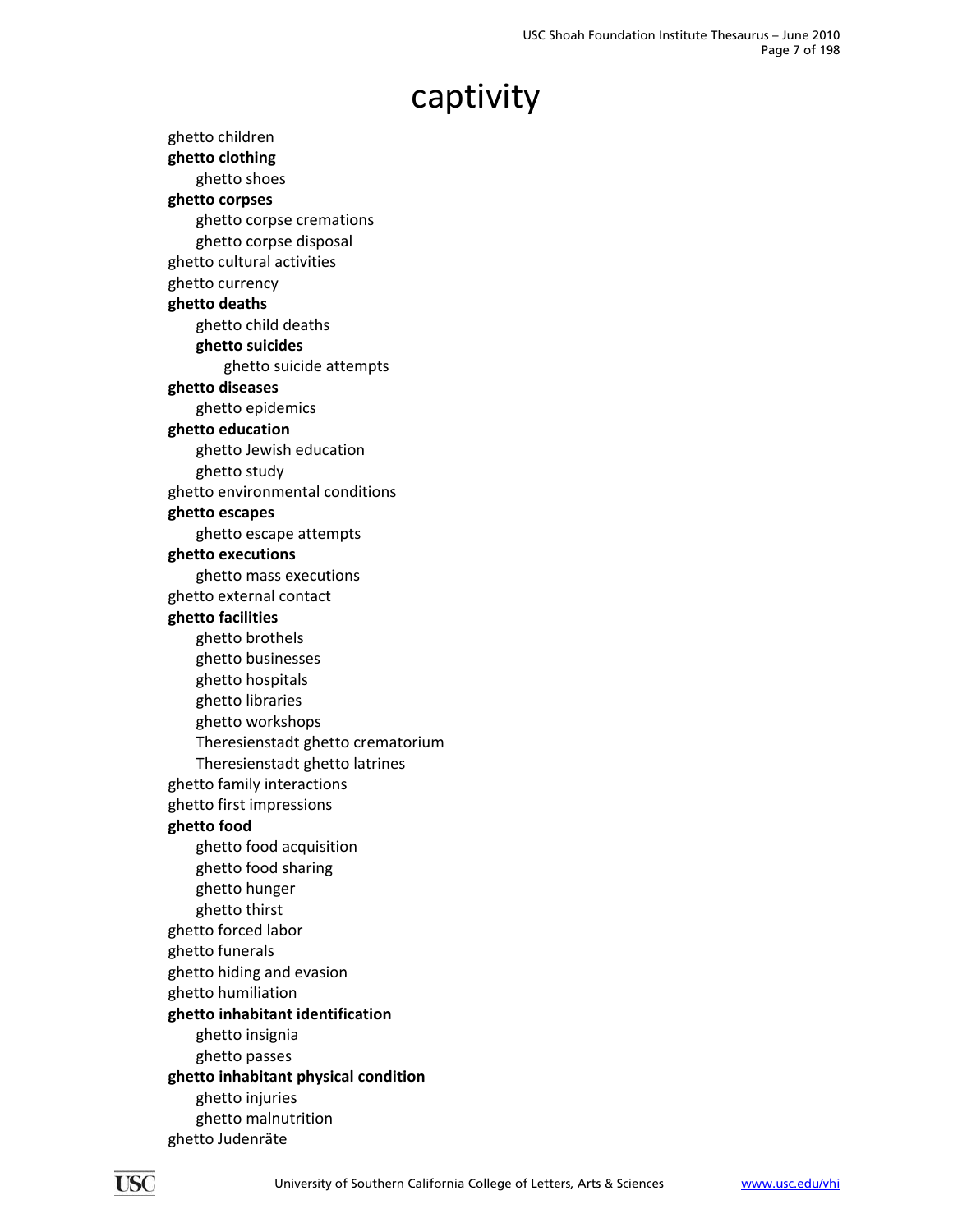ghetto killings ghetto liberation ghetto liquidations **ghetto living conditions** ghetto housing conditions ghetto infestations ghetto sanitary conditions ghetto marriages **ghetto medical care** ghetto blood extraction ghetto quarantines ghetto menstruation ghetto orchestras ghetto personal property seizure ghetto political activities **ghetto procedures** ghetto Appell ghetto selections Theresienstadt ghetto intake procedures ghetto punishments ghetto releases **ghetto religious objects** ghetto Jewish religious objects ghetto Jewish religious texts **ghetto religious observances** ghetto Christian religious observances ghetto Jewish religious observances **ghetto prayers** ghetto Jewish prayers **ghetto resistance ghetto covert activities** ghetto covert communications ghetto covert economic activities ghetto covert movement ghetto covert weapons procurement **ghetto underground publications ghetto uprisings** Bialystok Ghetto Uprising (August 1943) Czestochowa Ghetto Uprising (January 1943) Warsaw Ghetto Uprising (April 19‐‐May 16, 1943) ghetto rumors ghetto sealing ghetto service work ghetto sexual activities ghetto social relations ghetto time awareness ghetto‐related aid giving ghetto‐related psychological reactions **ghettoization**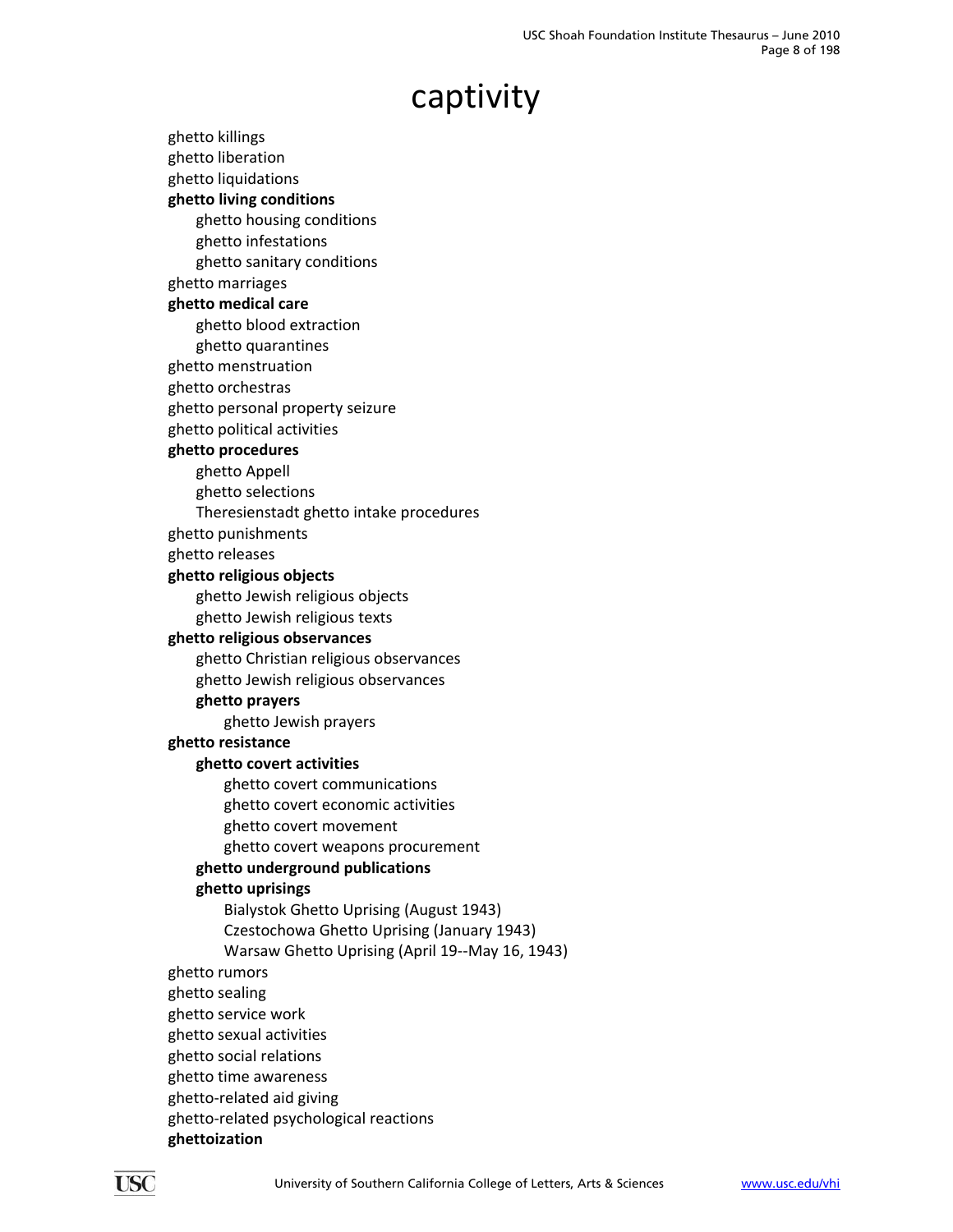ghettoization preparations ghettoization procedures ghettos life numbers official ghetto publications Theresienstadt ghetto beautification hostage taking interrogations Judenhäuser **prison experiences prison adaptation methods** prison barter prison betrayals prison bribery prison smuggling prison stealing prison antisemitism **prison brutal treatment** prison punishments prison sexual assaults prison childbearing prison children prison clothing prison corpses prison cultural activities **prison deaths prison suicides** prison suicide attempts **prison diseases** prison epidemics **prison education** prison study prison environmental conditions **prison escapes** prison escape attempts **prison executions** prison mass executions prison family interactions prison first impressions **prison food** prison food acquisition prison food sharing prison hunger prison thirst prison forced labor prison hiding and evasion prison humiliation **prison inmate physical condition** prison injuries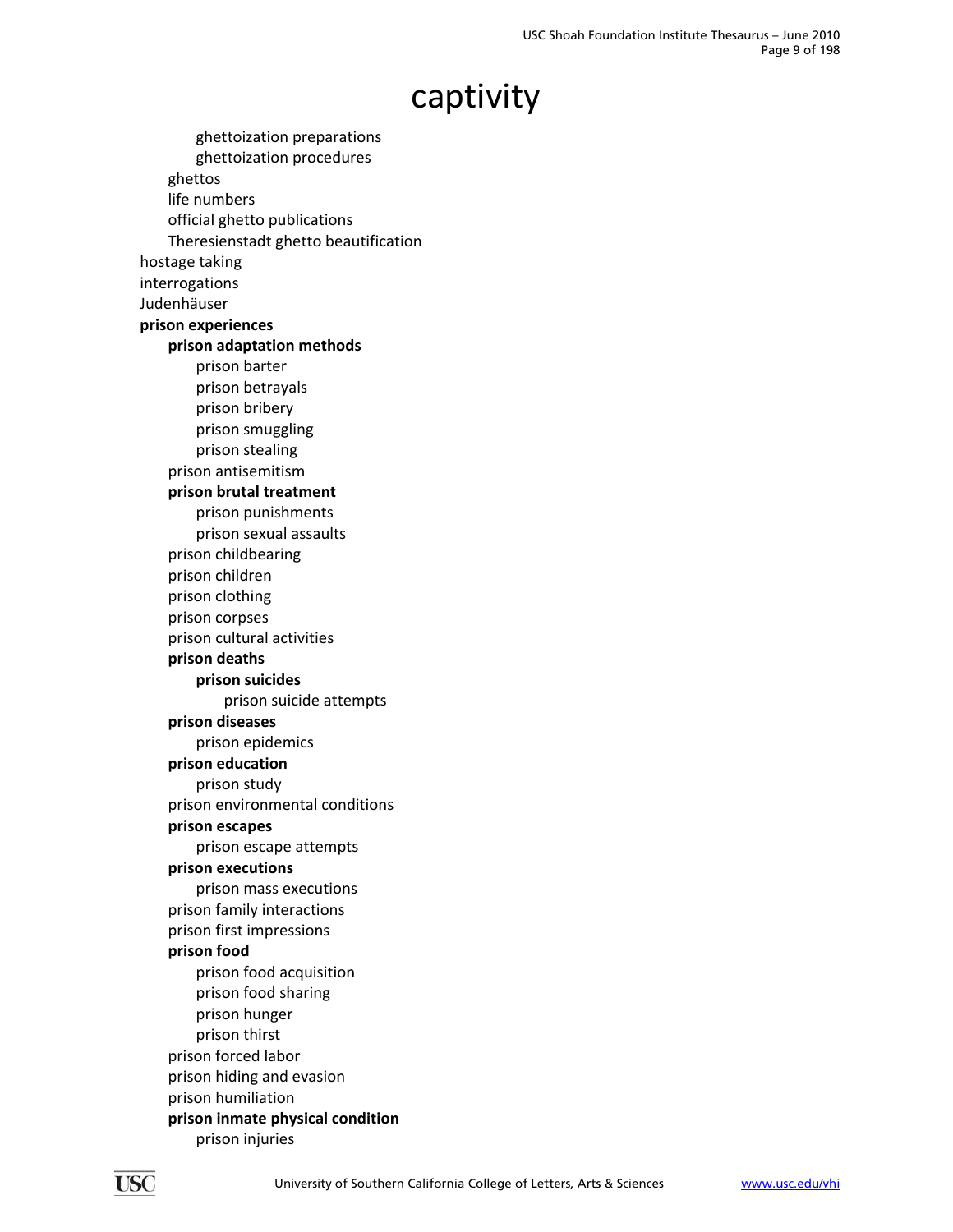prison malnutrition prison insignia prison killings prison liquidations **prison living conditions** prison housing conditions **prison medical care** prison quarantines prison medical experiments prison menstruation prison personal property seizure **prison procedures** prison Appell prison intake procedures prison selections **prison religious observances** prison Jehovah's Witness religious observances prison Jewish prayers prison Jewish religious observances **prison resistance prison covert activities** prison covert communications prison covert economic activities prison covert weapons procurement prison uprisings prison rumors **prison sanitary conditions** prison infestations prison sexual activities prison social relations prison time awareness prison‐related aid giving prison‐related psychological reactions **prisons** prison cells prison hospitals **releases** eugenics facility releases forced labor releases ghetto releases incarceration releases Soviet exile releases **restricted housing** restricted housing preparations Romanian colony **roundups** child roundups and deportations Jehovah's Witness population roundups Jewish population roundups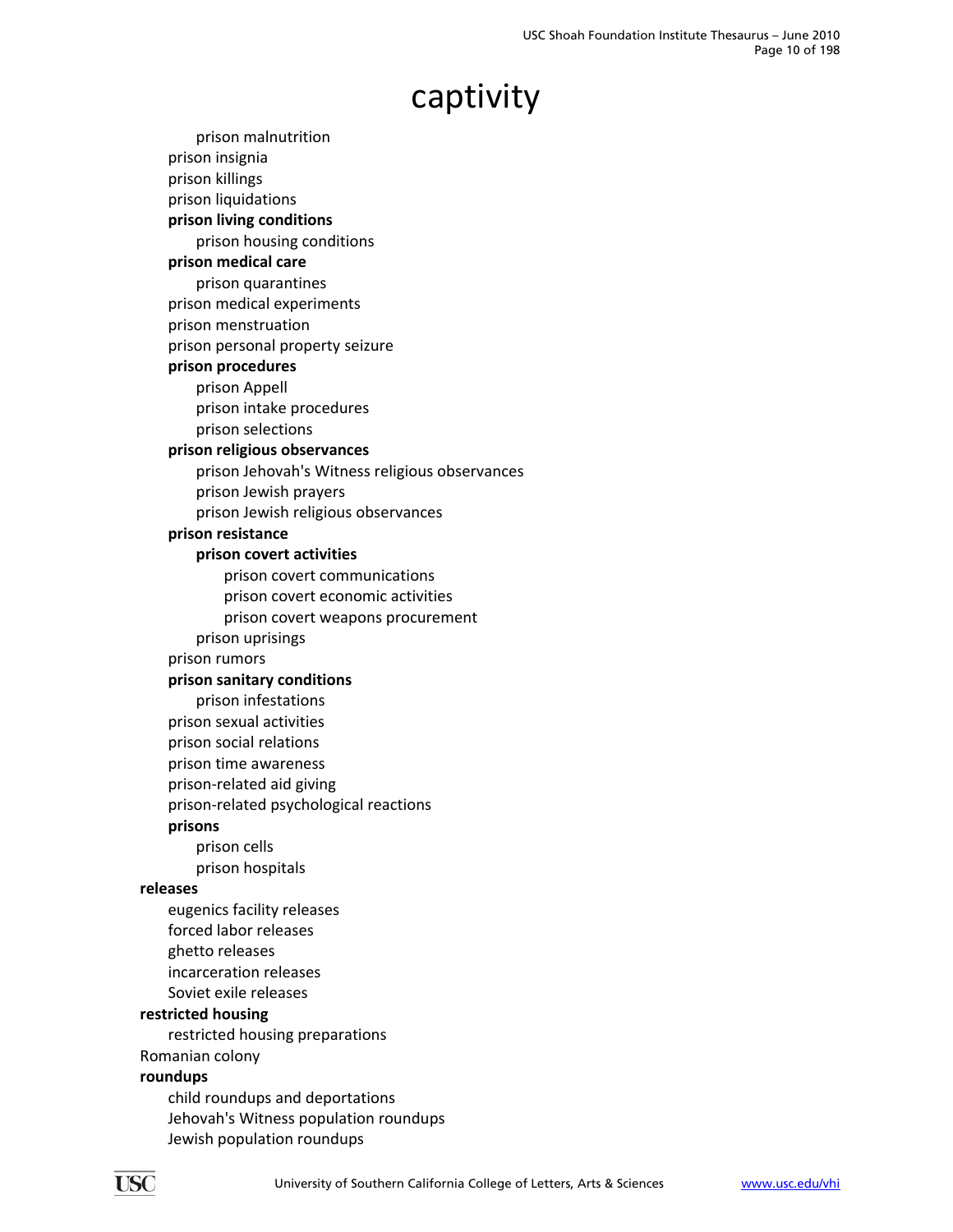Sinti and Roma population roundups solitary confinement **Soviet exile** Soviet exile releases Yellow Star Houses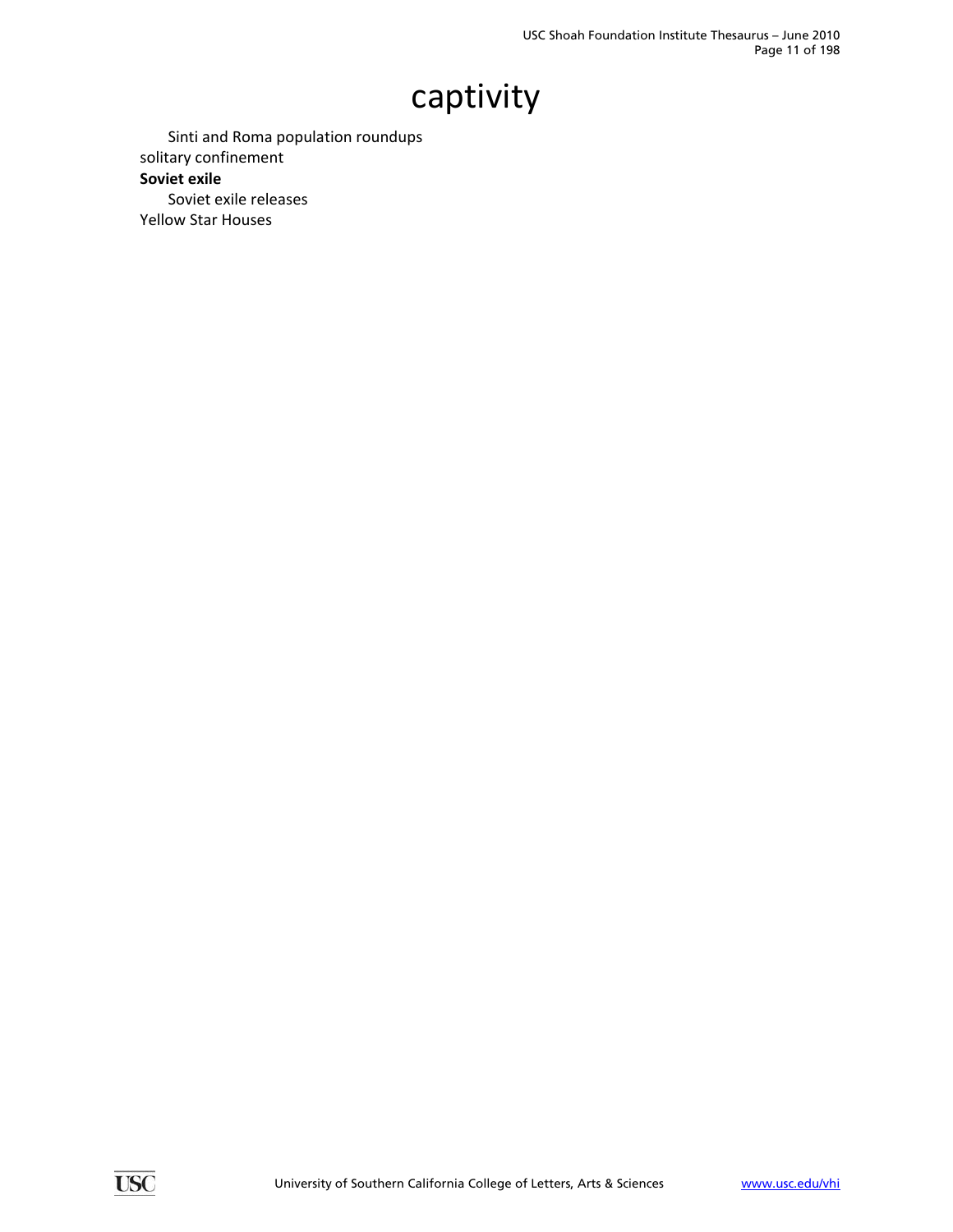## culture

### <span id="page-11-0"></span>**culture**

creative works **cultural activities** camp cultural activities deportation cultural activities forced labor battalion cultural activities ghetto cultural activities hiding‐related cultural activities prison cultural activities refugee camp cultural activities resistance group cultural activities transfer cultural activities **fine arts** "degenerate art" games ghetto libraries home movies **identity** Christian identity ethnic identity Jehovah's Witness identity **Jewish identity** Jewish identity realization Jewish identity reassertion national identity Sinti and Roma identity **Jewish cultures** Ladino Culture Yiddish culture **languages** Afrikaans (language) Albanian (language) Arabic (language) Aramaic (language) Belarusian (language) Bulgarian (language) Chinese (language) Czech (language) Danish (language) Dutch (language) English (language) Esperanto (language) Estonian (language) French (language) Friesian (language) German (language) Greek (language) Hebrew (language)

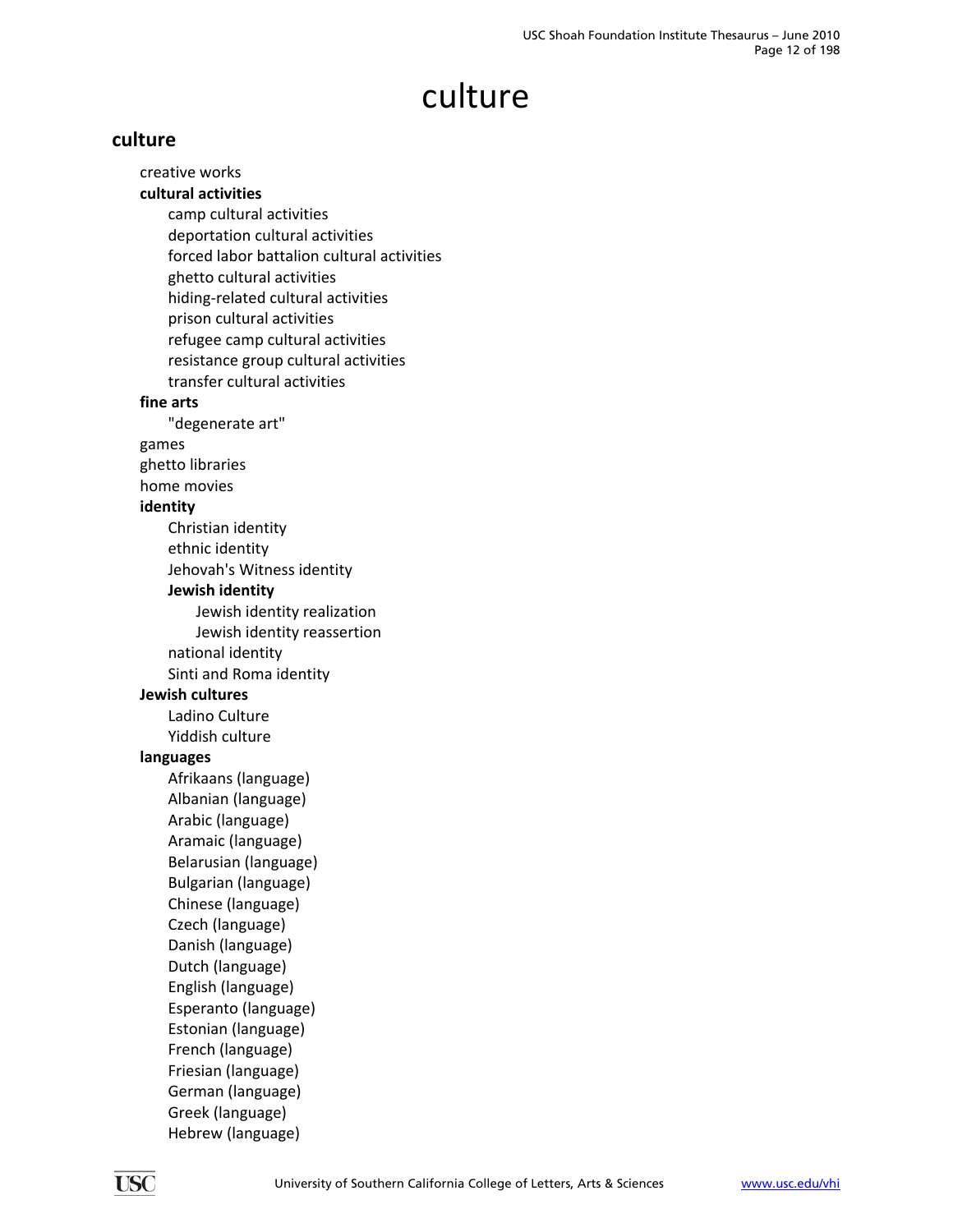### culture

Hungarian (language) Irish (language) Italian (language) Japanese (language) Korean (language) Ladino (language) Latin (language) Latvian (language) Lithuanian (language) Norwegian (language) Polish (language) Portuguese (language) Romani (language) Romanian (language) Russian (language) Serbo‐Croatian (language) Slovak (language) Spanish (language) Swahili (language) Swedish (language) Turkish (language) Ukrainian (language) Yiddish (language) Nobel Prize **original works** family member original works interviewee original works **performing arts** "degenerate art" literary recitals musical recitals philanthropic activities Schindler's List (motion picture) Sinti and Roma culture **writing** Jehovah's Witness publications Jewish publications wartime diaries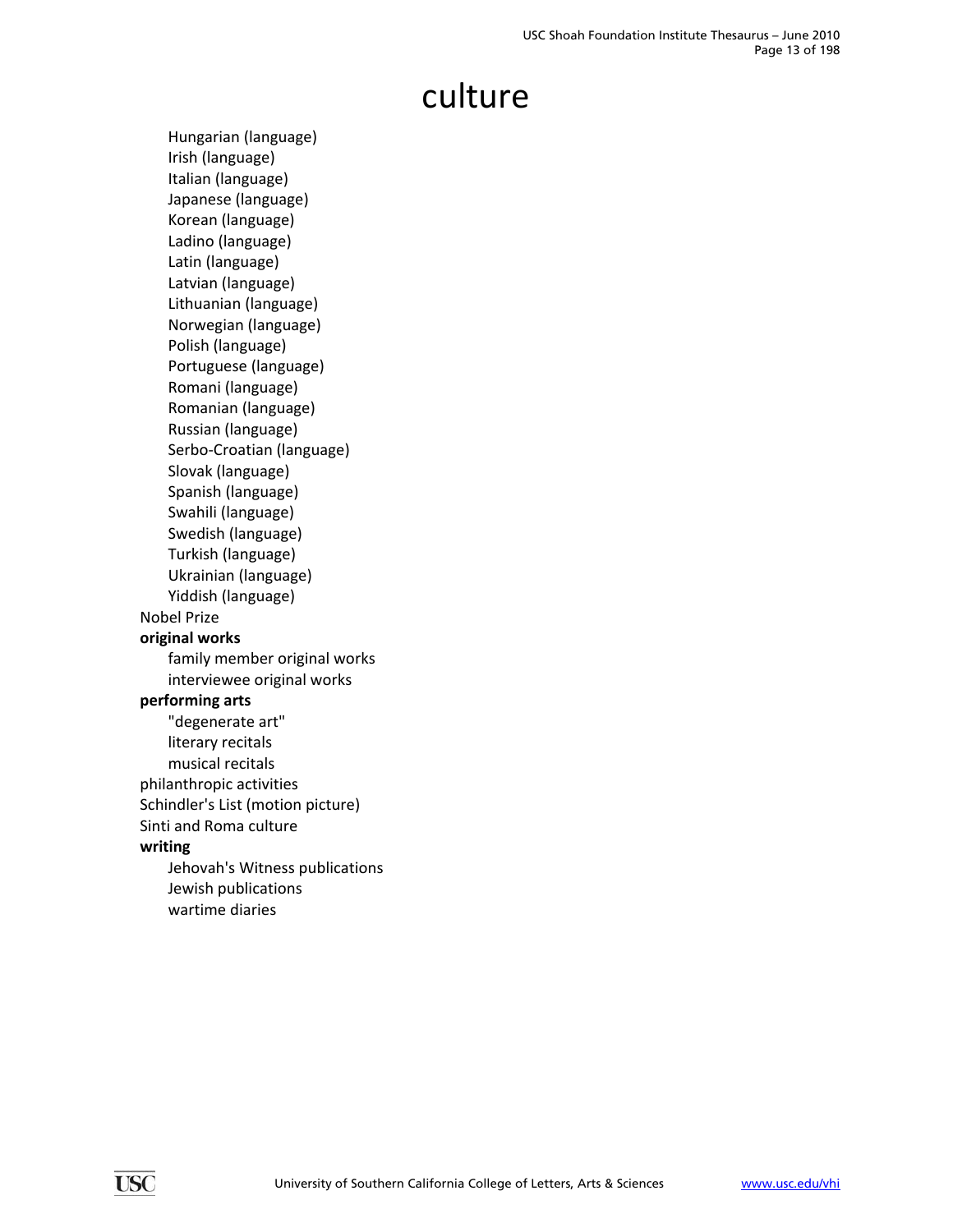### <span id="page-13-0"></span>**daily life**

**educational experience education camp education** camp Jewish education camp study Christian education education interruption **ghetto education** ghetto Jewish education ghetto study hiding‐related education Holocaust education **Jewish education** camp Jewish education ghetto Jewish education **Jewish schools** Beth Jacob schools Institut Ascher Institute of Jewish Studies Jewish Institute of Religion Jewish Theological Seminary of America Kadimah School of Buffalo yeshivot refugee camp Jewish education **prison education** prison study refugee camp education school antisemitism **study** camp study forced labor battalion study ghetto study hiding‐related study prison study **training** forced labor battalion training intelligence training **military training** refugee camp military training police training **professional training** refugee camp professional training resistance group training **vocational training** agricultural training refugee camp vocational training Zionist resettlement training programs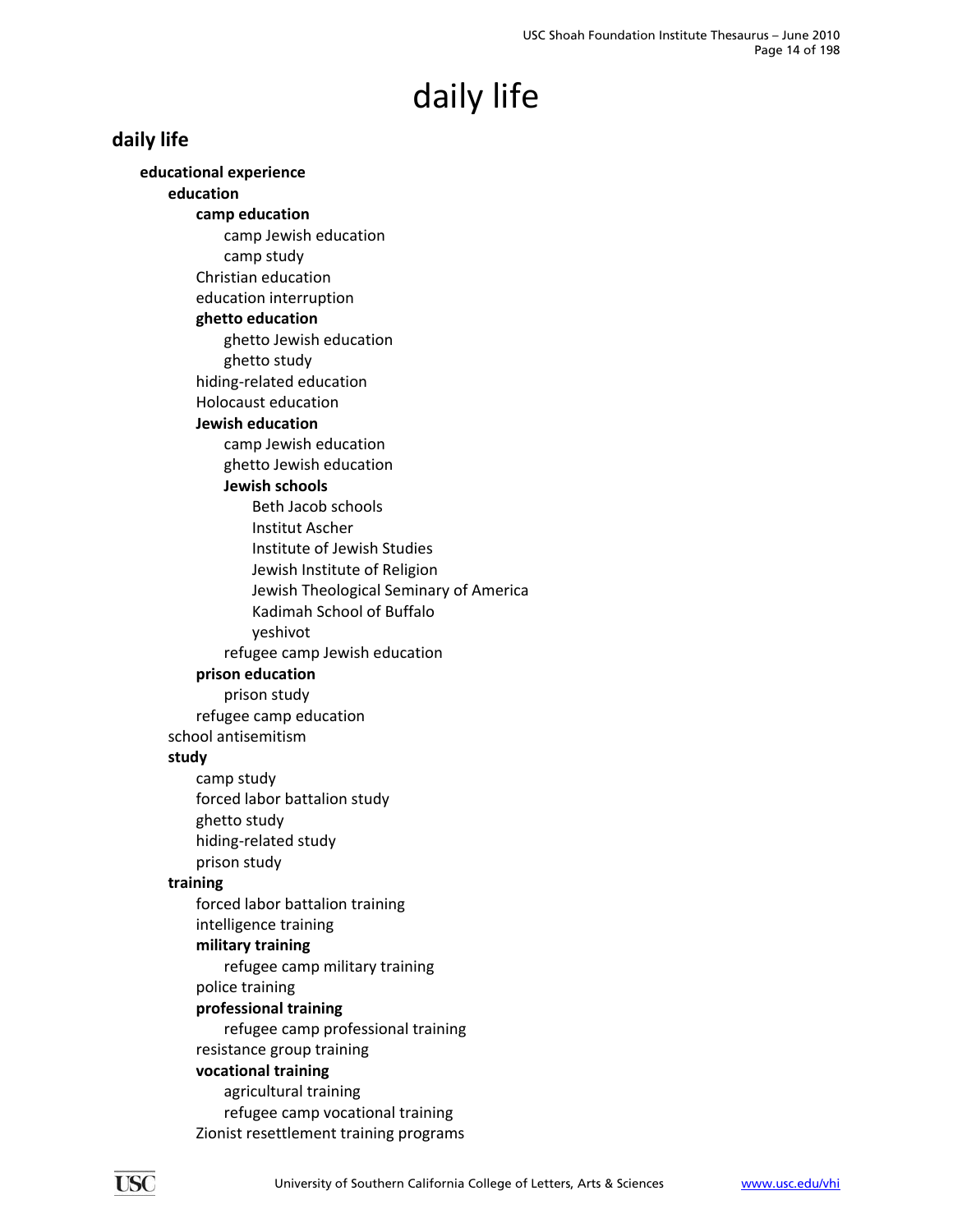**family life** adoptions child abuse **childbearing** camp childbearing deportation childbearing forced march childbearing ghetto childbearing hiding‐related childbearing prison childbearing refugee camp childbearing transfer childbearing domestic staff family histories family homes family member restoration **family occupations** children's occupations fathers' occupations grandparents' occupations interviewee occupations mothers' occupations siblings' occupations spouses' occupations family pets foster families foster family interactions **funerals** camp funerals deportation funerals forced labor battalion funerals forced march funerals ghetto funerals hiding‐related funerals refugee camp funerals transfer funerals genealogical information search intergenerational Holocaust impact Jewish child restoration **loved ones' contact** loved ones' final contacts loved ones' renewed contacts loved ones' deaths loved ones' fates loved ones' separations loved ones' togetherness decisions marital dissolutions marital sexual activities **marriages**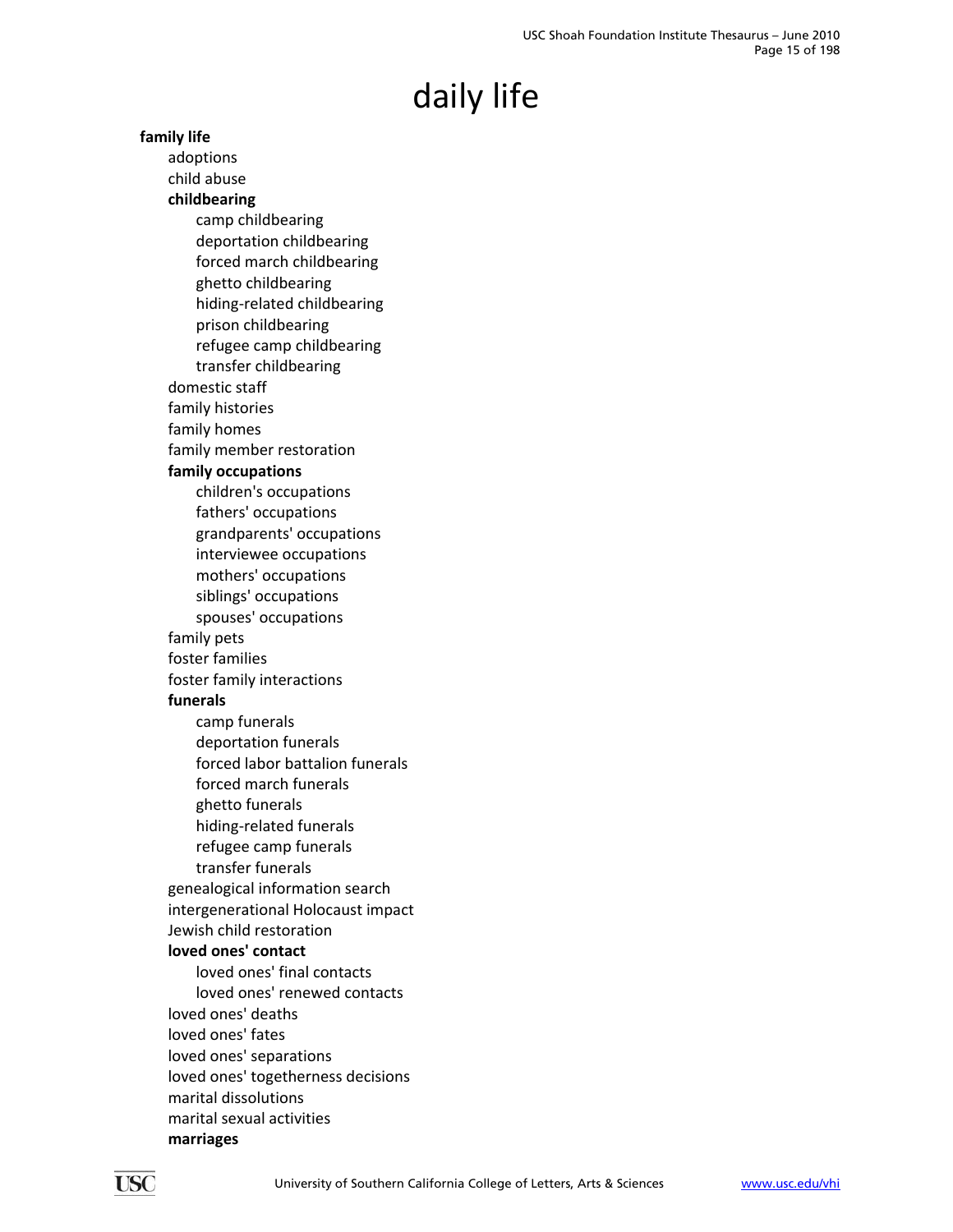camp marriages deportation marriages ghetto marriages hiding‐related marriages Jewish‐gentile marriages refugee camp marriages survivor marriages survivor‐aid giver marriages **wartime family interactions** camp family interactions deportation family interactions forced labor battalion family interactions forced march family interactions ghetto family interactions hiding‐related family interactions prison family interactions refugee camp family interactions transfer family interactions **food and eating** cannibalism **food camp food** camp food acquisition camp food sharing camp hunger camp thirst deportation food forced labor battalion food forced march food **ghetto food** ghetto food acquisition ghetto food sharing ghetto hunger ghetto thirst hiding‐related food **prison food** prison food acquisition prison food sharing prison hunger prison thirst refugee camp food transfer food **food acquisition** camp food acquisition deportation food acquisition forced labor battalion food acquisition forced march food acquisition ghetto food acquisition hiding‐related food acquisition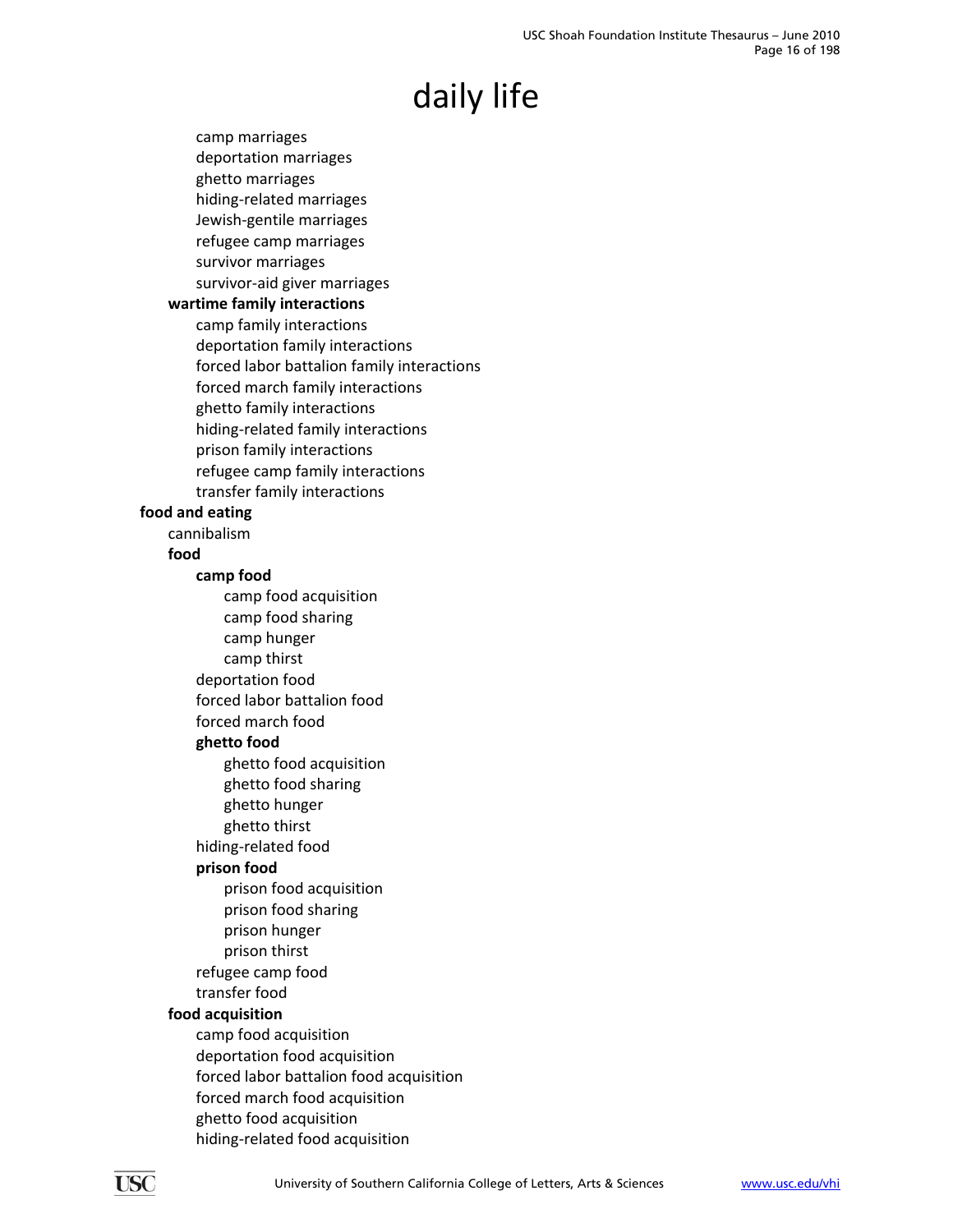- prison food acquisition resistance group food acquisition transfer food acquisition
- food additives
- food provision
- food rationing

### **food sharing**

camp food sharing deportation food sharing forced labor battalion food sharing forced march food sharing ghetto food sharing hiding‐related food sharing prison food sharing transfer food sharing

### **hunger**

camp hunger deportation hunger forced labor battalion hunger forced march hunger ghetto hunger hiding‐related hunger prison hunger refugee camp hunger transfer hunger

#### **thirst**

camp thirst deportation thirst forced labor battalion thirst forced march thirst ghetto thirst hiding‐related thirst prison thirst refugee camp thirst transfer thirst

### **Jewish life**

- Eastern European Jewish culture reflections
- Haavara Agreement
- inter‐Jewish relations
- Israel Independence Day (May 14, 1948)
- Jewish cemeteries
- Jewish community welfare

#### **Jewish cultures**

Ladino Culture Yiddish culture

### **Jewish education**

camp Jewish education ghetto Jewish education Jewish schools

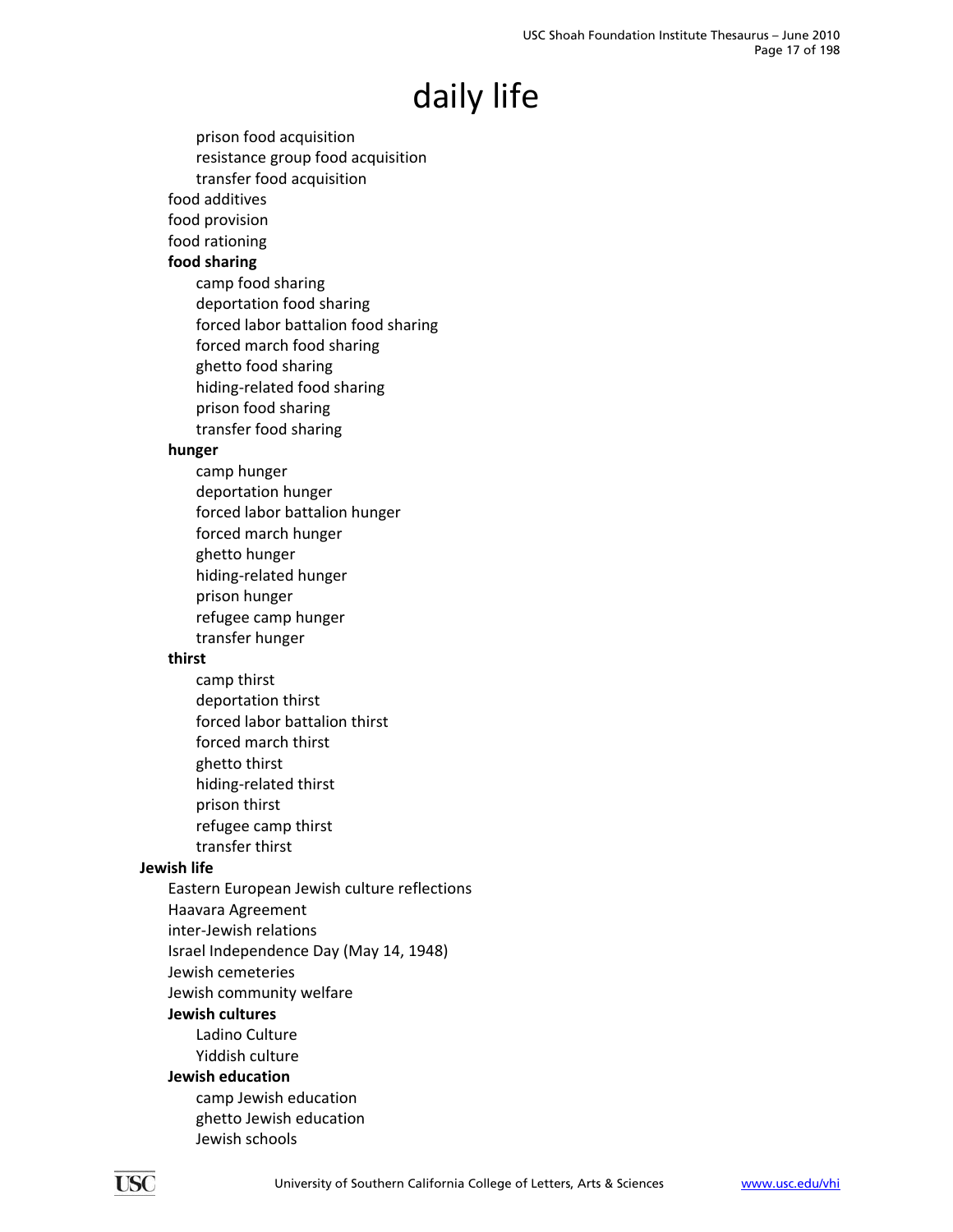Beth Jacob schools Institut Ascher Institute of Jewish Studies Jewish Institute of Religion Jewish Theological Seminary of America Kadimah School of Buffalo yeshivot refugee camp Jewish education **Jewish identity** Jewish identity realization Jewish identity reassertion Jewish‐gentile relations **Zionist activities** Israeli settlement defense Israeli settlement establishment Zionist resettlement training programs **living conditions camp living conditions** camp environmental conditions camp housing conditions camp infestations camp sanitary conditions **clothing camp clothing** camp shoes camp uniforms camp uniforms forced labor battalion clothing forced march clothing **ghetto clothing** ghetto shoes hiding‐related clothing prison clothing refugee camp clothing resistance group clothing **communist regime everyday life** Soviet Communist Party membership voluntary labor resettlement **environmental conditions** camp environmental conditions deportation environmental conditions forced labor battalions environmental conditions forced march environmental conditions ghetto environmental conditions hiding‐related environmental conditions prison environmental conditions refugee camp environmental conditions transfer environmental conditions forced labor battalion living conditions

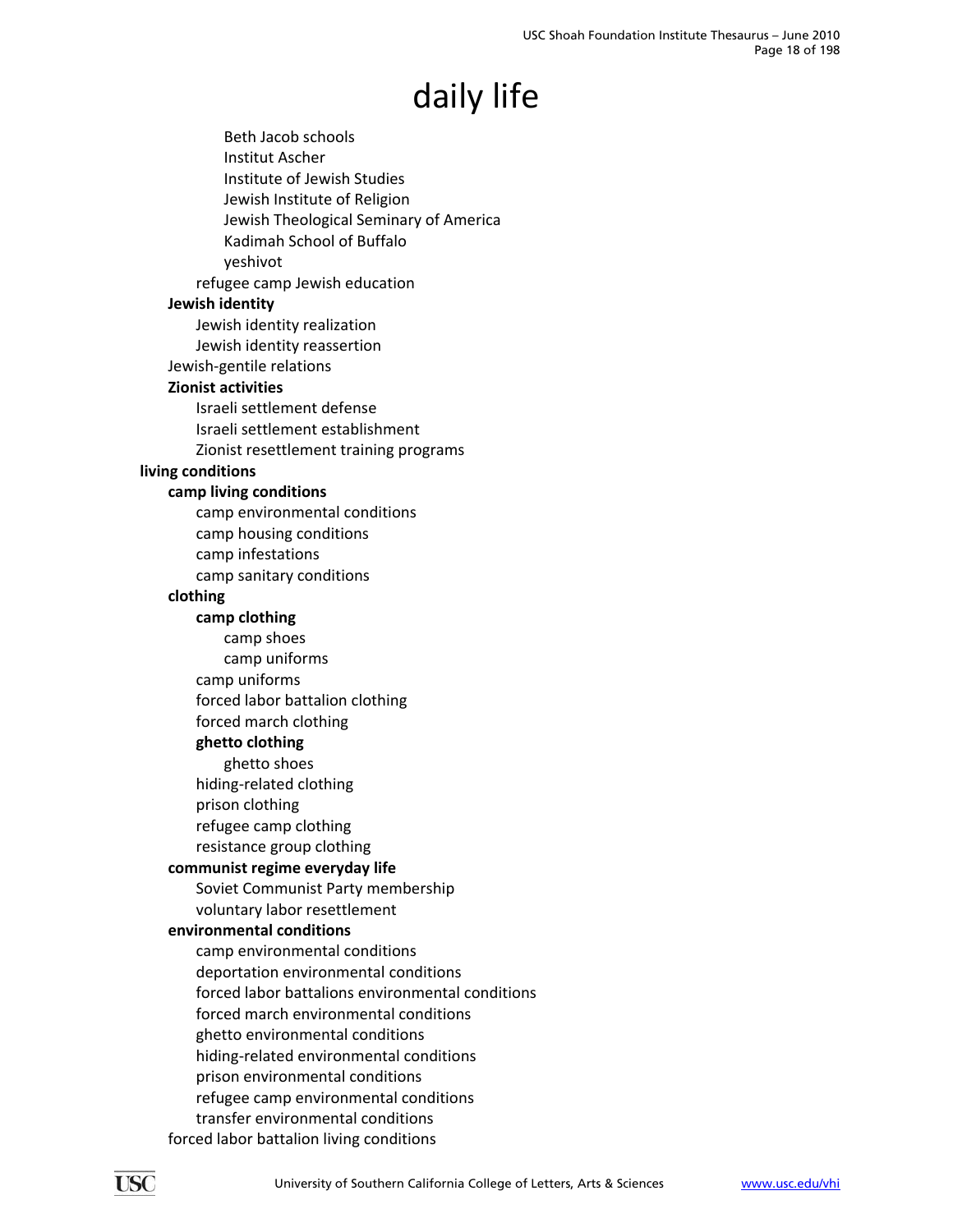### **ghetto living conditions** ghetto housing conditions ghetto infestations ghetto sanitary conditions hiding‐related living conditions **housing conditions** camp housing conditions forced labor battalion housing conditions ghetto housing conditions

hiding‐related housing conditions

prison housing conditions

refugee camp housing conditions

#### **military occupation conditions**

American occupation conditions British occupation conditions Bulgarian occupation conditions Finnish occupation conditions French occupations conditions German occupation conditions Hungarian occupation conditions Italian occupation conditions Japanese occupation conditions Lithuanian occupation conditions Polish occupation conditions Romanian occupation conditions Slovak occupation conditions Soviet occupation conditions

#### **prison living conditions**

prison housing conditions refugee camp living conditions resistance group living conditions

#### **shoes**

camp shoes forced labor battalion shoes forced march shoes ghetto shoes

### **relationships**

aid giver‐aid recipient relations

#### **contact**

forced labor battalion external contact ghetto external contact

### **loved ones' contact**

loved ones' final contacts loved ones' renewed contacts prisoner external contact resistance group external contact courtships displaced persons‐Allied armed forces relations ethno‐racial relations

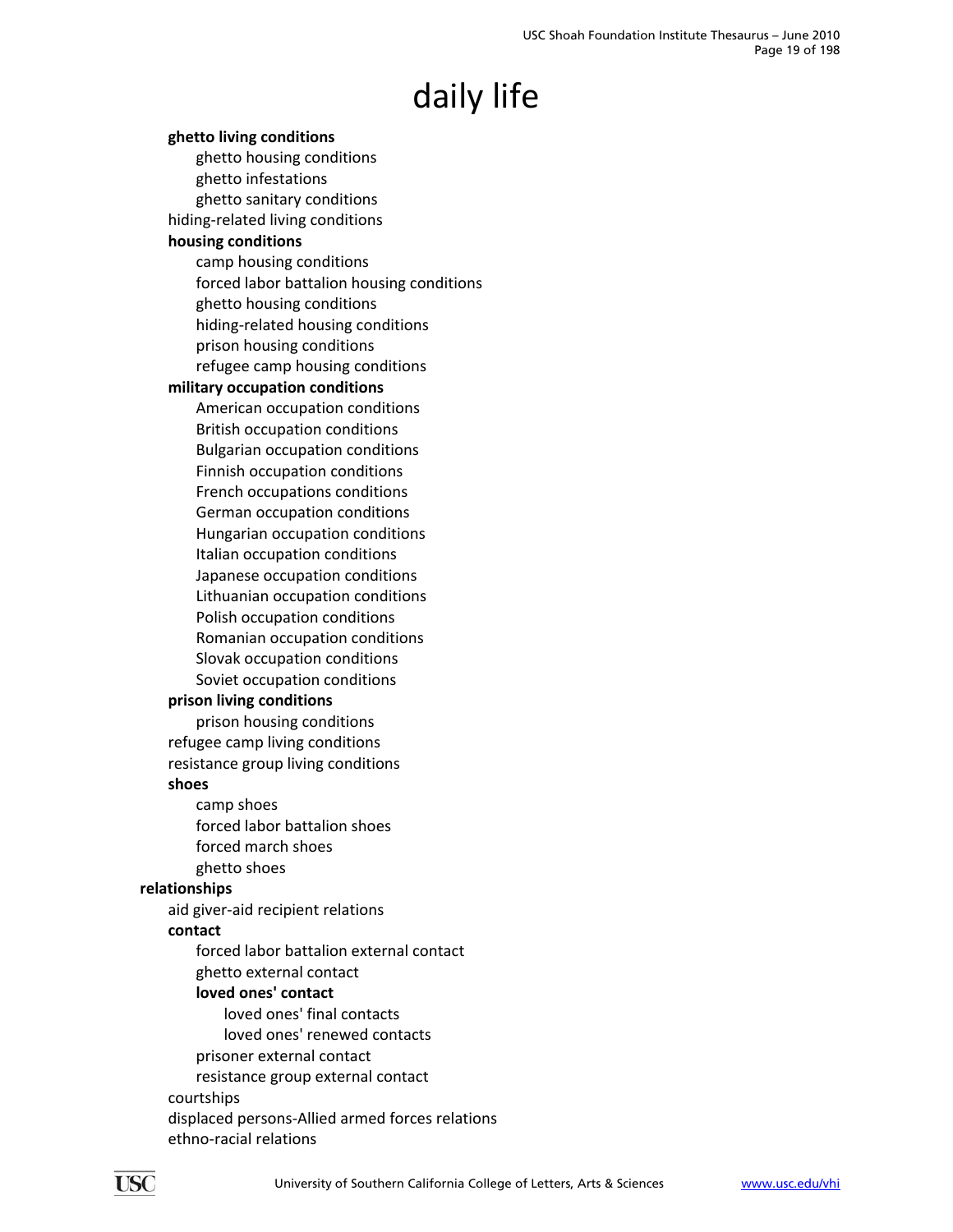friendships inter‐Christian relations inter‐Jewish relations inter‐Sinti and Roma relations inter‐survivor relations interracial relationships Jewish‐gentile relations post‐liberation aid giver relations post‐liberation aid giver‐aid recipient relations postwar liberator‐survivor relations postwar veteran relations refugee‐local population relations resistance group‐local population relations **sexual activities** camp sexual activities consensual sexual activities deportation sexual activities forced labor battalion sexual activities gay male sexual activities ghetto sexual activities hiding‐related sexual activities lesbian sexual activities marital sexual activities premarital sexual activities prison sexual activities refugee camp sexual activities resistance group sexual activities transfer sexual activities Sinti and Roma‐general population relations **social relations camp social relations** camp family interactions camp marriages deportation social relations forced labor battalion social relations ghetto social relations hiding‐related social relations prison social relations refugee camp social relations resistance group social relations transfer social relations **Sinti and Roma life** inter‐Sinti and Roma relations

Sinti and Roma cultural observances Sinti and Roma culture Sinti and Roma identity Sinti and Roma nomadic life style Sinti and Roma settled life style Sinti and Roma‐general population relations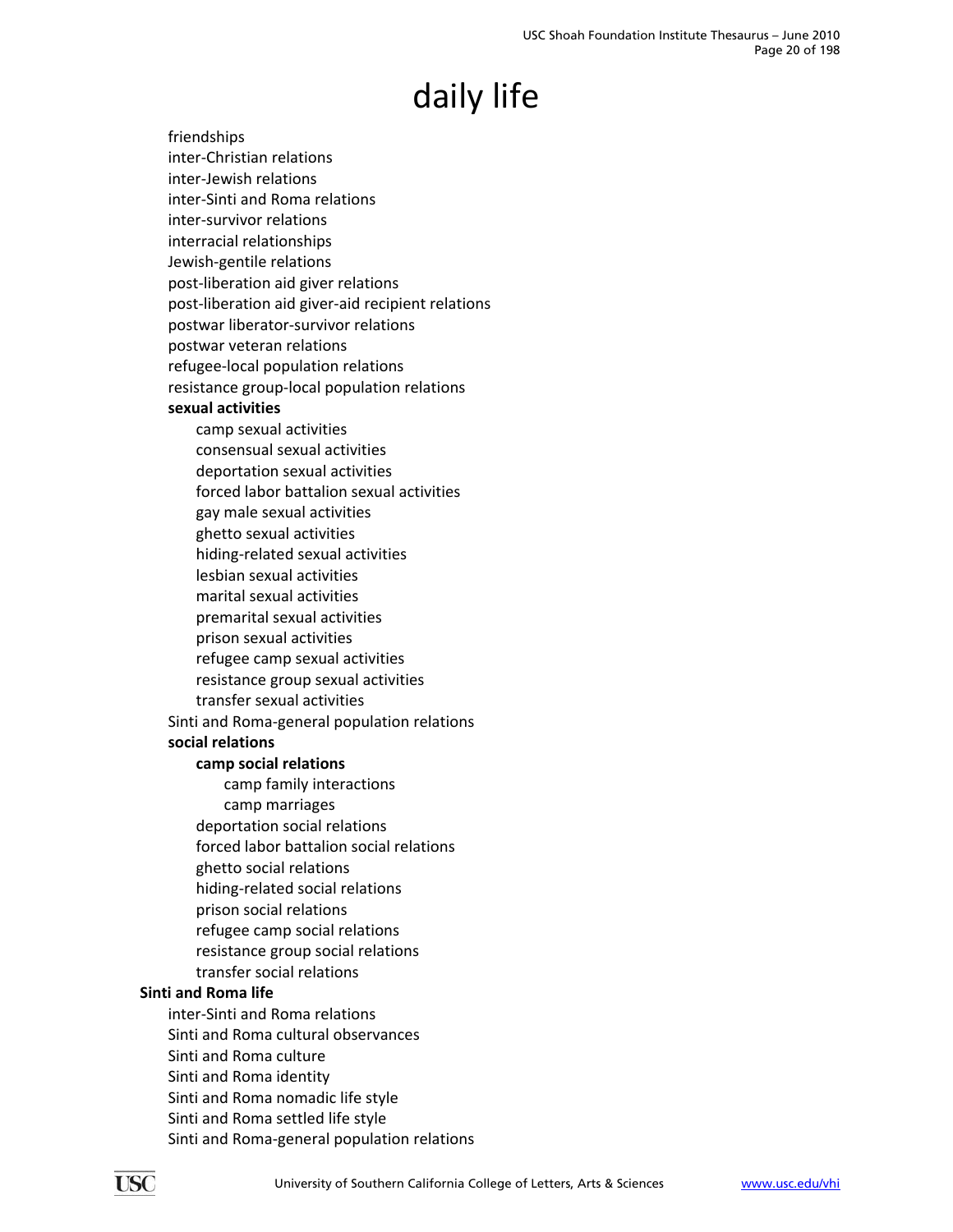### discrimination

### <span id="page-20-0"></span>**discrimination**

**anti‐refugee experiences discriminatory measures** anti‐homosexual measures anti‐Japanese‐American measures **anti‐Jehovah's Witness measures** forced Jehovah's Witness belief renunciation Jehovah's Witness child removal **anti‐Jewish measures anti‐Jewish economic measures** Jewish Business Boycott (April 1, 1933) Jewish business boycotts Italian Racial Defense Laws (1938‐1939) Jewish cemetery desecration Jewish community extortion Jewish educational‐exclusions Jewish employment‐exclusions Jewish institution attacks Jewish military‐exclusions Jewish organization restrictions Jewish property attacks Jewish religious object desecration Jewish religious text desecration Nisko and Lublin Plan Nuremberg Laws (September 15, 1935) Sabbath Decree synagogue attacks synagogue desecration **anti‐political opponent measures** political opponent legal prosecutions anti‐Sinti and Roma measures ethno‐racial discrimination forced correspondence Jewish identity exposure methods numerus clausus official registration **persecuted group insignia** camp prisoner insignia ghetto insignia prison insignia Soviet anti‐religious measures Soviet national minority deportations **ethno‐national conflicts gender discrimination personal prejudice** anti‐disabled prejudice anti‐Japanese‐American prejudice anti‐Jehovah's Witness prejudice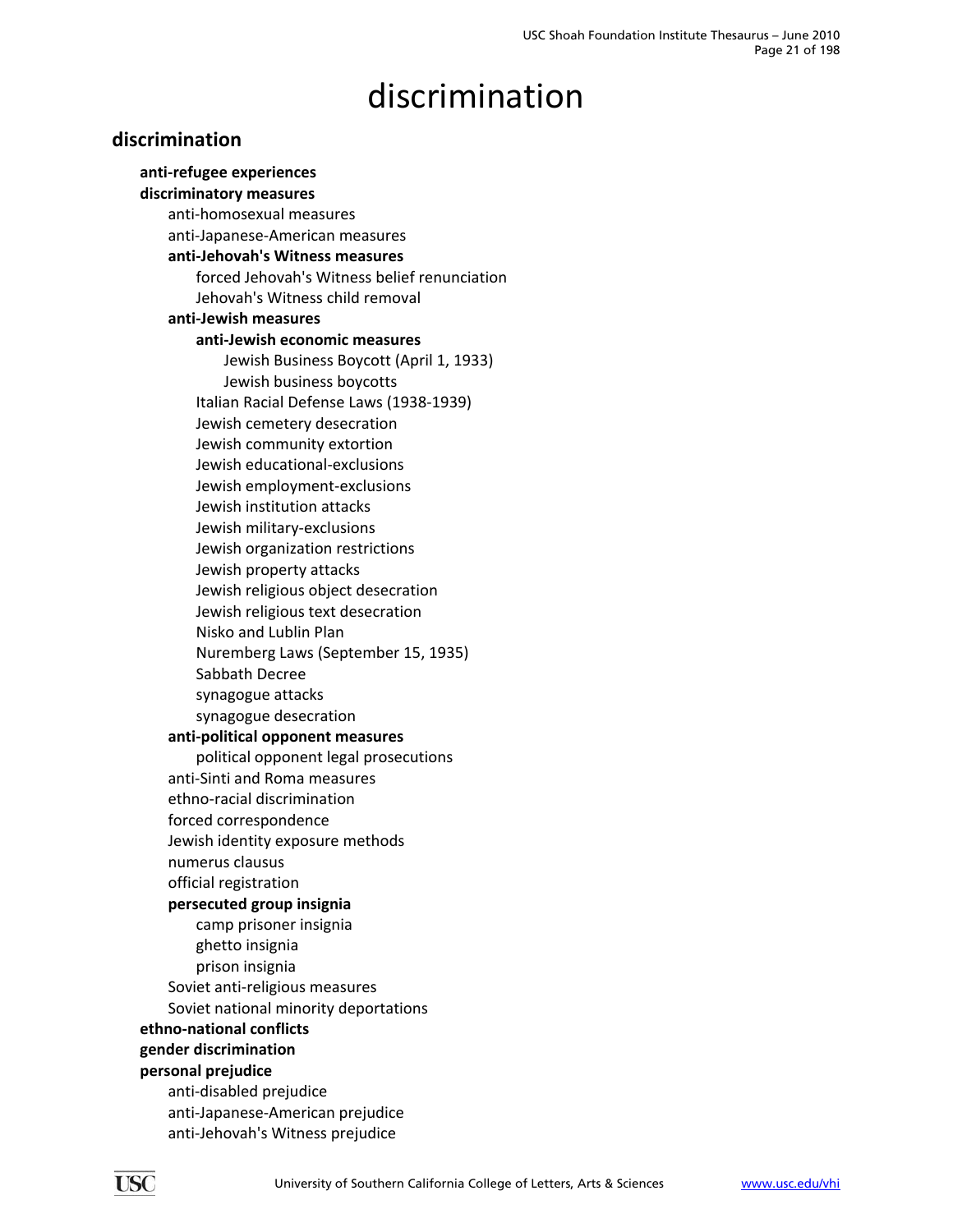# discrimination

### **anti‐Sinti and Roma prejudice**

childhood anti‐Sinti and Roma prejudice experience school anti‐Sinti and Roma prejudice

#### **antisemitism**

antisemitic propaganda armed forces antisemitism childhood antisemitism experiences prison antisemitism racial antisemitism refugee camp antisemitism religious antisemitism resistance group antisemitism school antisemitism workplace antisemitism

racism

**political discrimination**

**religious discrimination**

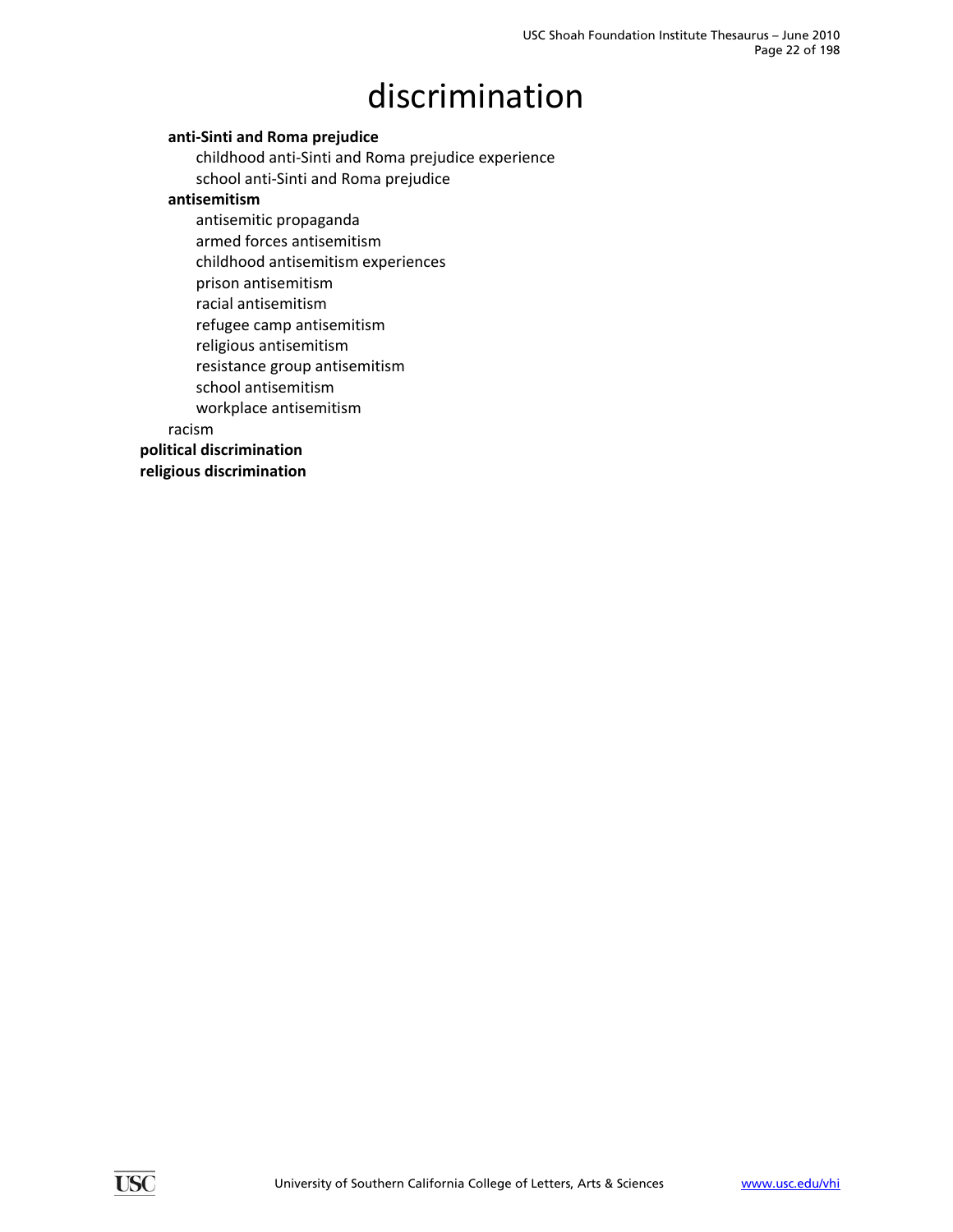### <span id="page-22-0"></span>**discrimination responses**

**adaptation and survival adaptation adaptation methods camp adaptation methods** camp barter camp begging camp betrayals camp bribery camp smuggling camp stealing deportation adaptation methods forced labor battalion adaptation methods forced march adaptation methods **ghetto adaptation methods** ghetto barter ghetto begging ghetto betrayals ghetto bribery ghetto looting ghetto smuggling ghetto stealing hiding adaptation methods **prison adaptation methods** prison barter prison betrayals prison bribery prison smuggling prison stealing refugee camp adaptation methods transfer adaptation methods **barter** camp barter deportation barter forced labor battalion barter forced march barter ghetto barter hiding‐related barter prison barter refugee camp barter transfer barter cigarette importance **covert activities camp covert activities** camp covert communications camp covert economic activities camp covert movement camp covert weapons procurement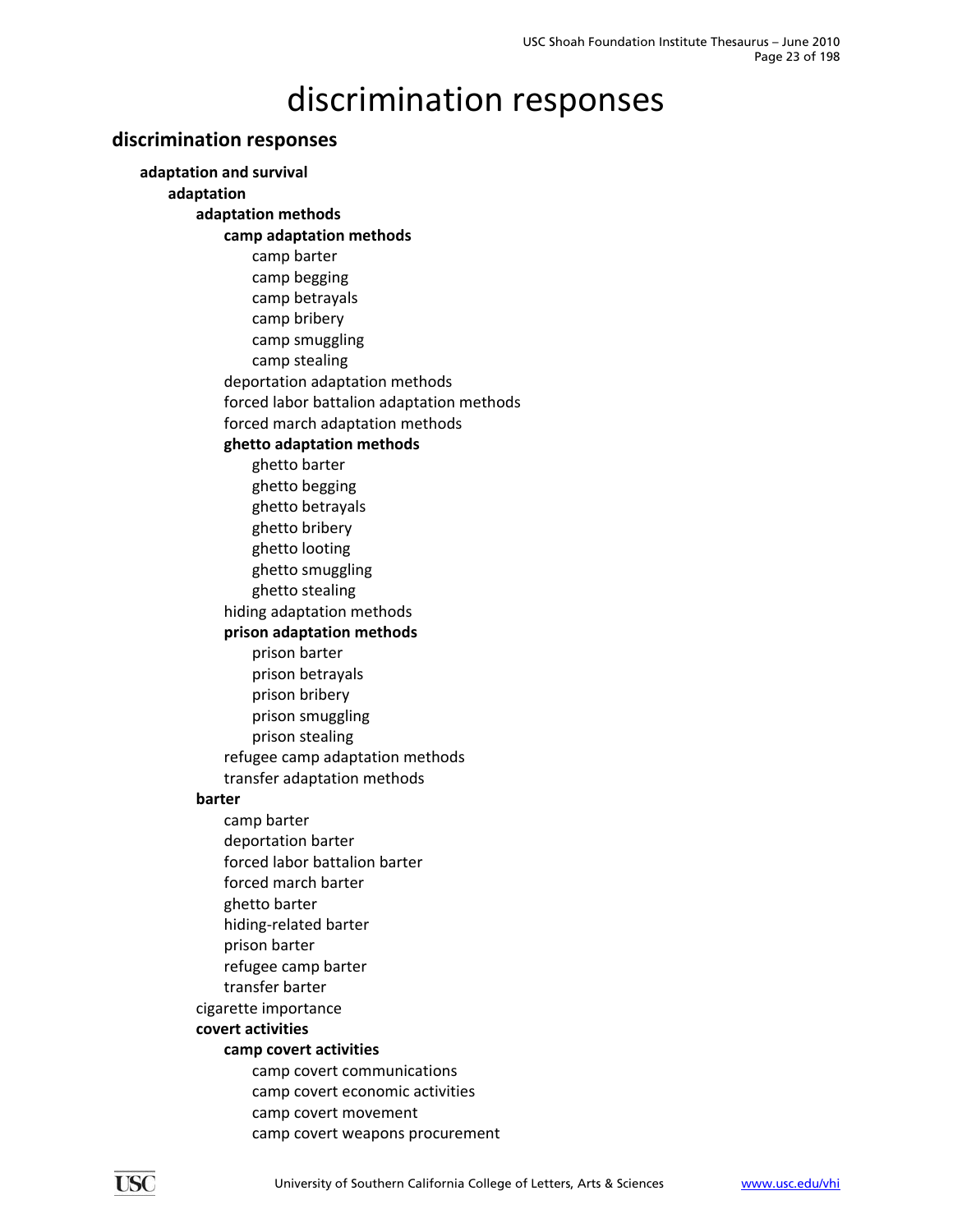#### **covert communications**

camp covert communications deportation covert communications forced labor battalion covert communications ghetto covert communications hiding‐related covert communications prison covert communications transfer covert communications

#### **covert economic activities**

camp covert economic activities forced labor battalion covert economic activities ghetto covert economic activities hiding‐related covert economic activities prison covert economic activities refugee camp covert economic activities

#### **covert movement**

camp covert movement forced labor battalion covert movement

ghetto covert movement

deportation covert activities

forced labor battalion covert activities

forced march covert activities

#### **ghetto covert activities**

ghetto covert communications

ghetto covert economic activities

ghetto covert movement

ghetto covert weapons procurement

#### **prison covert activities**

prison covert communications

prison covert economic activities

prison covert weapons procurement

refugee camp covert activities

transfer covert activities

inter‐prisoner behavioral conduct

language skills

physical hygiene maintenance

psychological distress prevention

shoe importance

#### **begging**

camp begging forced march begging ghetto begging hiding‐related begging

#### **deceptions**

age deceptions Christian religious observance deceptions gender deceptions health deceptions occupation deceptions

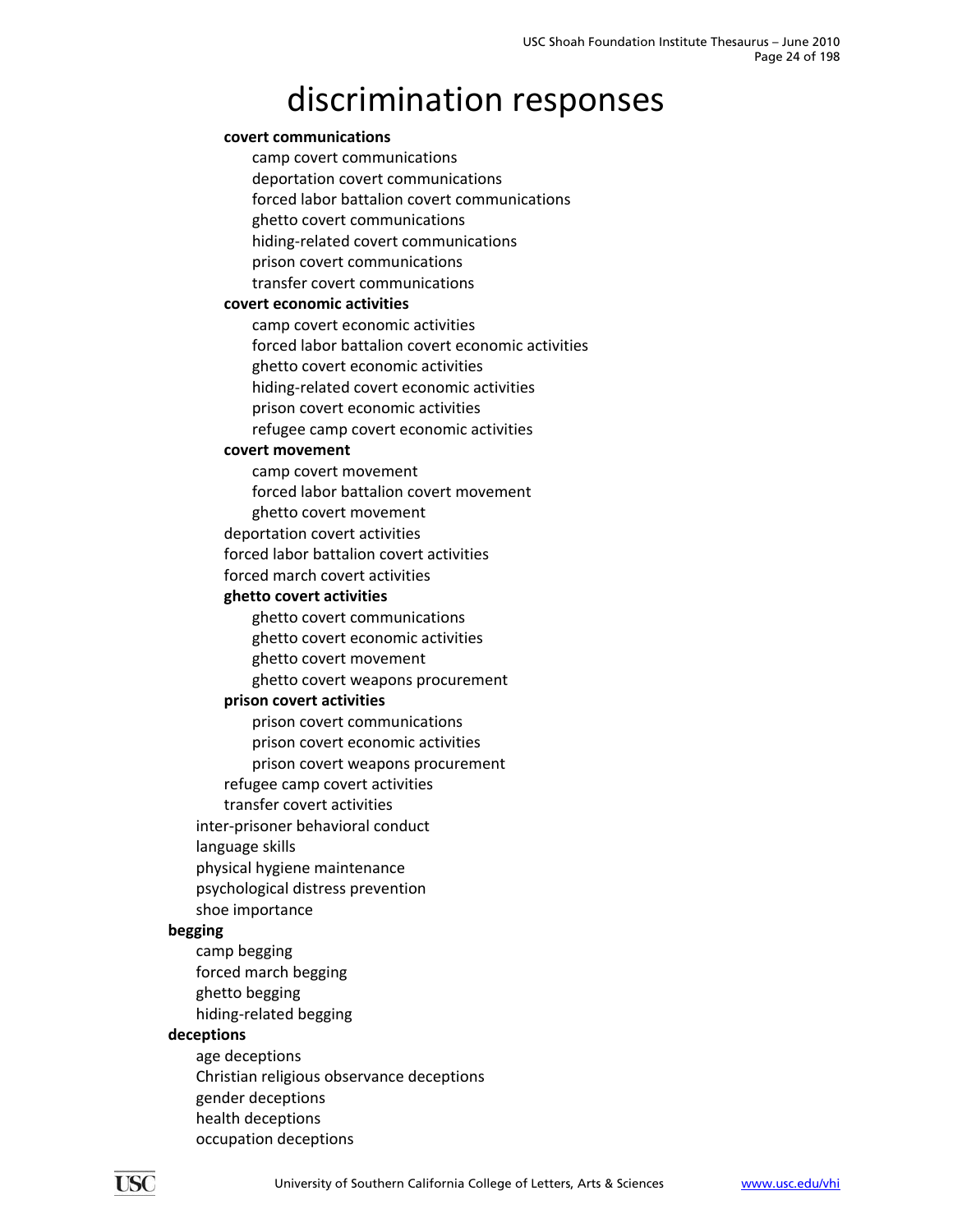#### **escapes**

**camp escapes** camp escape attempts deportation escapes **escape attempts** camp escape attempts deportation escape attempts

forced labor battalion escape attempts

forced march escape attempts

ghetto escape attempts

prison escape attempts

transfer escape attempts

forced labor battalion escapes

forced march escapes

#### **ghetto escapes**

ghetto escape attempts

#### **prison escapes**

prison escape attempts

transfer escapes

#### **evasion**

camp hiding and evasion ghetto hiding and evasion prison hiding and evasion roundup evasion

#### **hiding**

camp hiding and evasion ghetto hiding and evasion hidden children hiding adaptation methods hiding discovery hiding discovery fears hiding in forests hiding in mountains hiding in swamps hiding people hiding places hiding preparations hiding‐related abortions hiding‐related aid giving hiding‐related barter hiding‐related begging hiding‐related betrayals hiding‐related bribery hiding‐related brutal treatment hiding‐related childbearing hiding‐related Christian religious objects hiding‐related clothing hiding‐related corpses hiding‐related covert communications

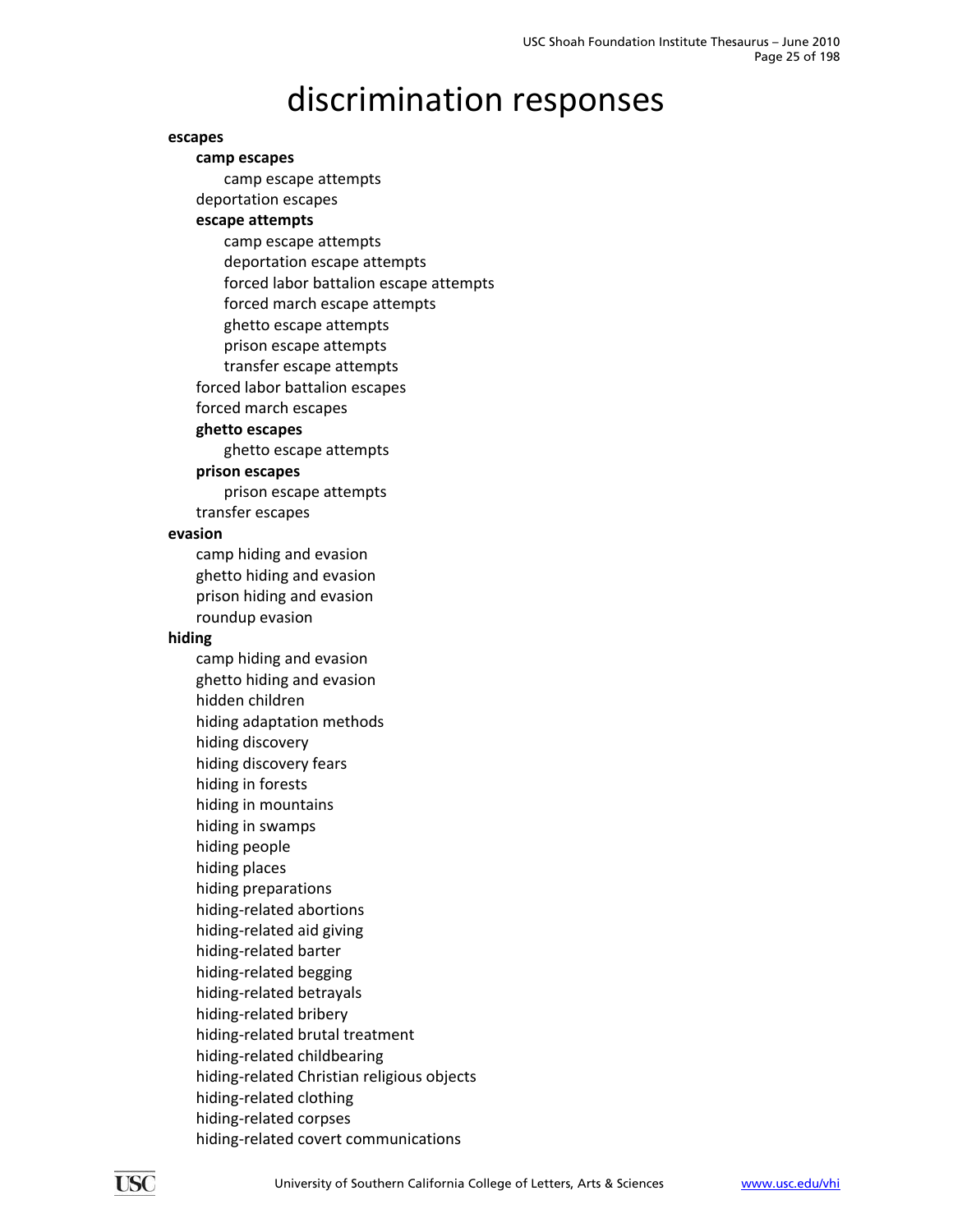hiding‐related covert economic activities hiding‐related covert weapons procurement hiding‐related cultural activities hiding‐related deaths hiding‐related diseases hiding‐related education hiding‐related environmental conditions hiding‐related epidemics hiding‐related family interactions hiding‐related food hiding‐related food acquisition hiding‐related food sharing hiding‐related funerals hiding‐related housing conditions hiding‐related humiliation hiding‐related hunger hiding‐related infestations hiding‐related injuries hiding‐related Jewish prayers hiding‐related Jewish religious observances hiding‐related Jewish religious texts hiding‐related killings hiding‐related living conditions hiding‐related malnutrition hiding‐related marriages hiding‐related medical care hiding‐related menstruation hiding‐related physical condition hiding‐related prayers hiding‐related psychological reactions hiding‐related sanitary conditions hiding‐related sexual activities hiding‐related sexual assaults hiding‐related smuggling hiding‐related social relations hiding‐related stealing hiding‐related study hiding‐related suicide attempts hiding‐related suicides hiding‐related thirst hiding‐related time awareness hiding‐related working life Jewish religious objects in hiding prison hiding and evasion **identity concealment**

Christian religious observance deceptions false document dissemination false documents false names

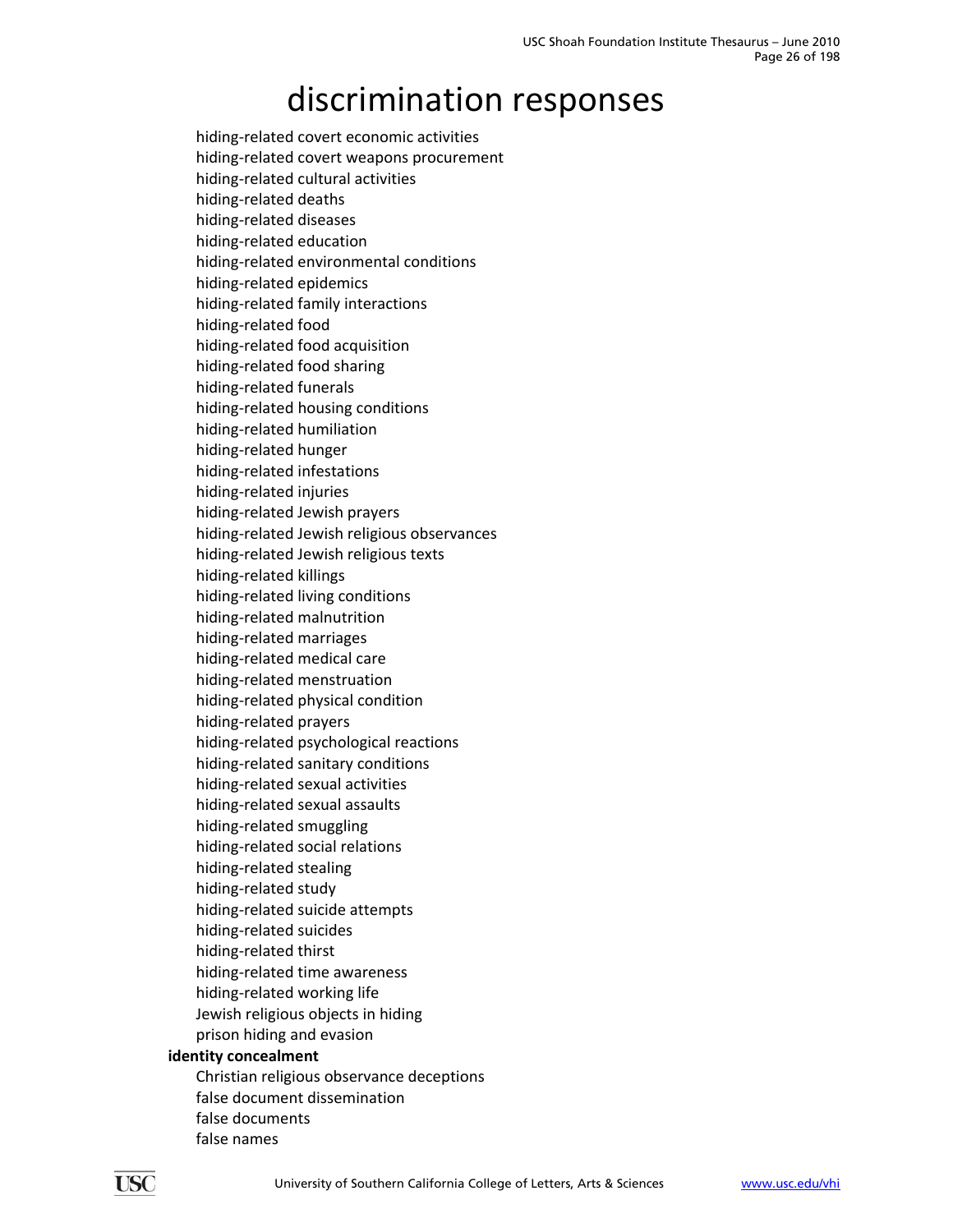identity concealment preparations identity concealment surgery Jewish identity exposure fears post‐liberation Jewish identity concealment post‐liberation Sinti and Roma identity concealment Sinti and Roma identity exposure fears temporary identity concealment **personal preparations** aid giving preparations deportation preparations escape preparations flight preparations ghettoization preparations hiding preparations identity concealment preparations migration preparations restricted housing preparations transfer preparations **suicides camp suicides** camp suicide attempts deportation suicides forced labor battalion suicides forced march suicides **ghetto suicides** ghetto suicide attempts hiding‐related suicides **prison suicides** prison suicide attempts refugee camp suicides **suicide attempts** camp suicide attempts deportation suicide attempts forced labor battalion suicide attempts forced march suicide attempts ghetto suicide attempts hiding‐related suicide attempts prison suicide attempts transfer suicide attempts transfer suicides **survival** cannibalism child abandonment child placement execution survival infanticide mass execution survival

#### **aid giving**

**aid giving activities**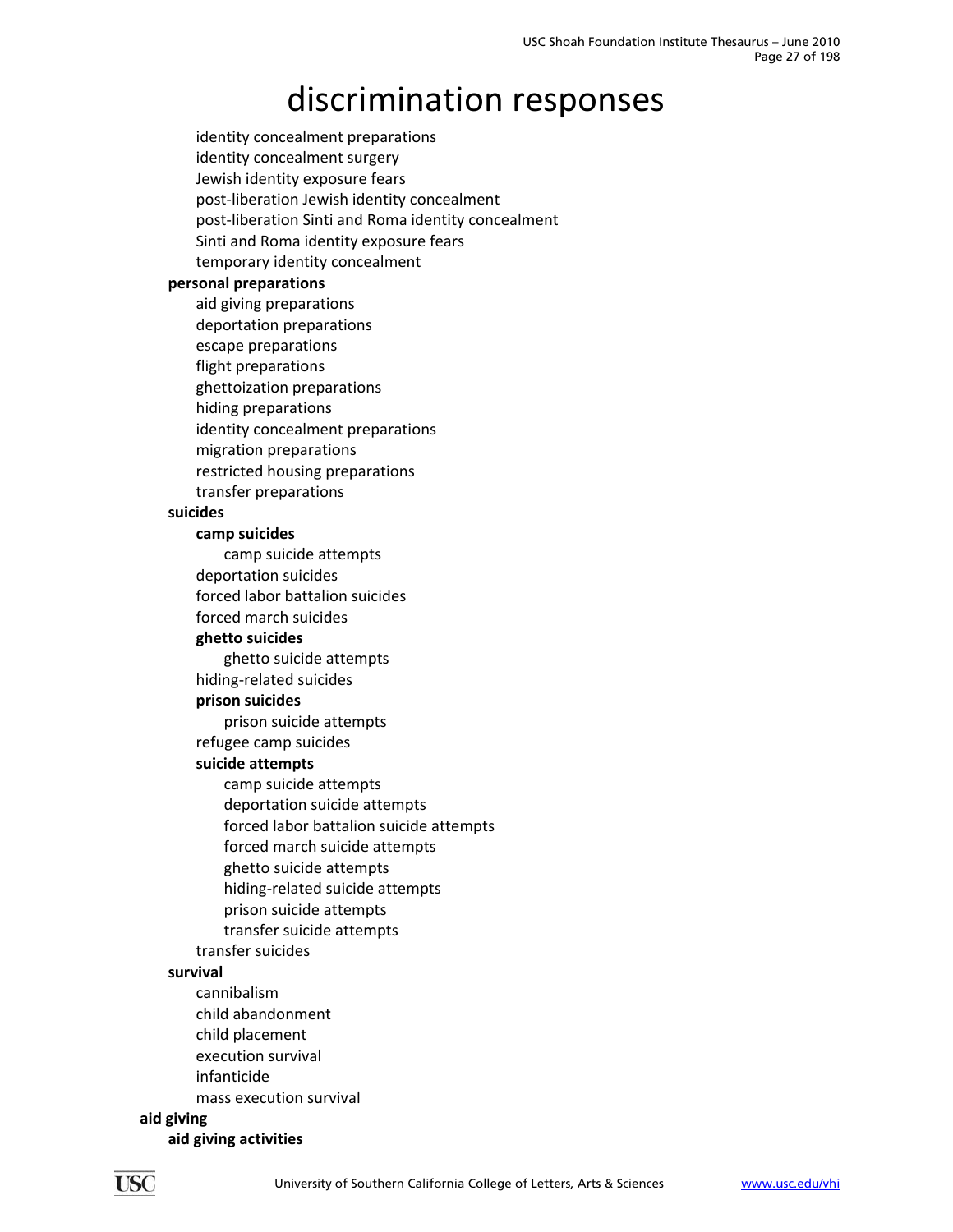clothing provision employment assistance escape assistance false document provision financial assistance flight assistance food provision **food sharing** camp food sharing deportation food sharing forced labor battalion food sharing forced march food sharing ghetto food sharing hiding‐related food sharing prison food sharing transfer food sharing government assistance appeals hiding people identity concealment assistance medical care provision migration assistance preferential treatment protection paper provision **rescue** rescue attempt assistance **rescue transports** Bernadotte transports Kasztner transport Musy Transport Perl‐Transporte refugee children transports "Tehran Children" Kindertransport refugee children transport conditions Transnistrian Jewish children rescue Revisionist Transports Sugihara visas shelter provision suspected perpetrator assistance valuable item concealment assistance **warnings** arrest warnings deportation warnings roundup warnings weapons provision aid giving preparations aid refusal camp‐related aid giving deportation‐related aid giving

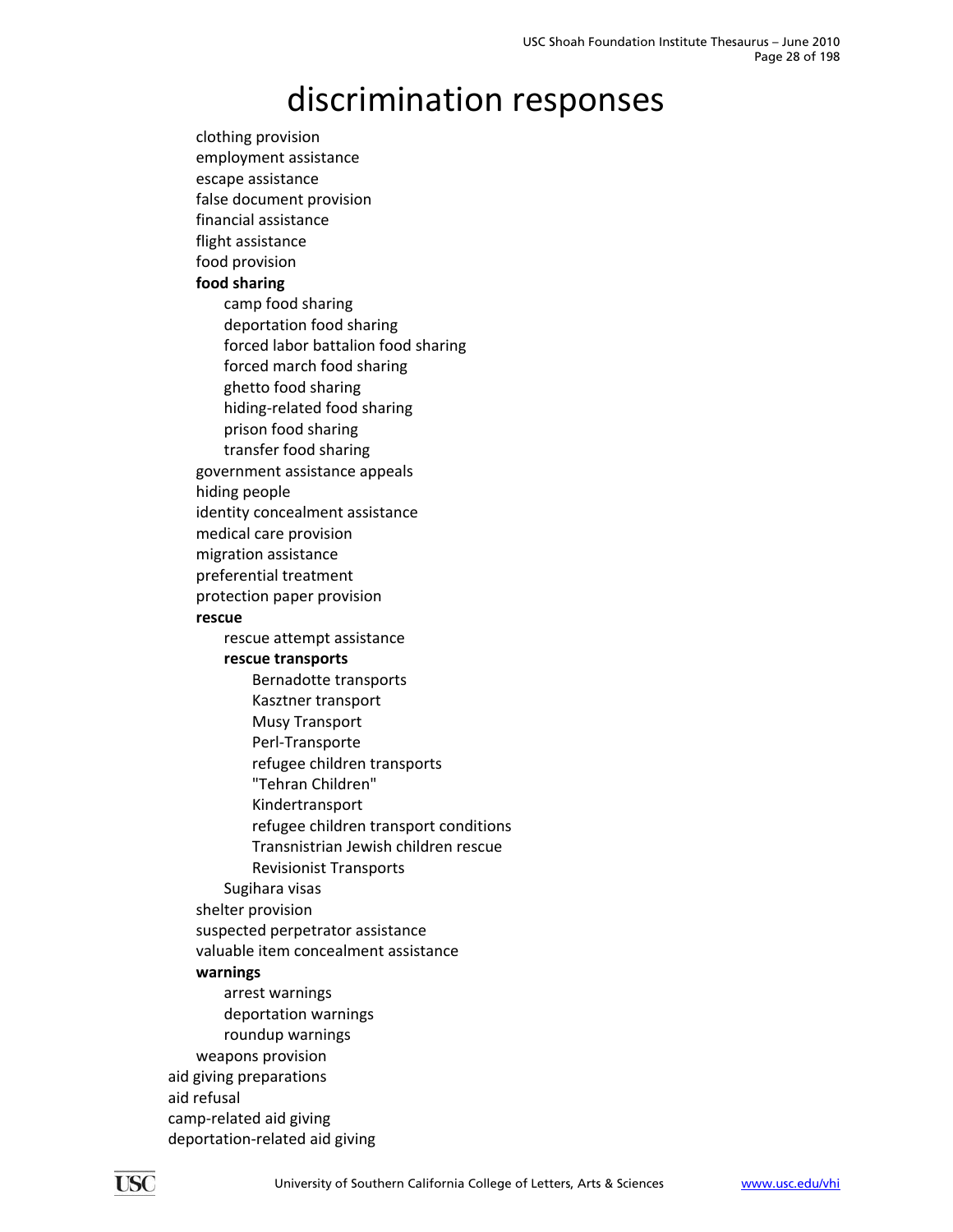forced labor battalion‐related aid giving forced march‐related aid giving ghetto‐related aid giving hiding‐related aid giving liberation‐related aid giving prison‐related aid giving **protection**

### **protected groups**

"Calmeyer List" "Diamond Jews" "Philips Group" "Riegner Group" "Schindler Jews" Barneveld List protected nationalities Schindler's List protection papers safe houses refugee camp‐related aid giving

transfer‐related aid giving

#### **betrayals**

camp betrayals deportation betrayals forced labor battalion betrayals

resistance‐related aid giving

- forced march betrayals
- ghetto betrayals
- hiding discovery
- hiding‐related betrayals
- identity exposure
- prison betrayals resistance activity exposure
- transfer betrayals

### **bystander responses**

eugenics policies bystander responses Jehovah's Witness persecution bystander responses Jewish persecution bystander responses Sinti and Roma persecution bystander responses

#### **collaboration**

### **resistance and underground**

### **covert weapons procurement**

- camp covert weapons procurement
- forced labor battalions covert weapons procurement
- ghetto covert weapons procurement
- hiding‐related covert weapons procurement
- prison covert weapons procurement

### partisan family camps

### **resistance**

armed resistance

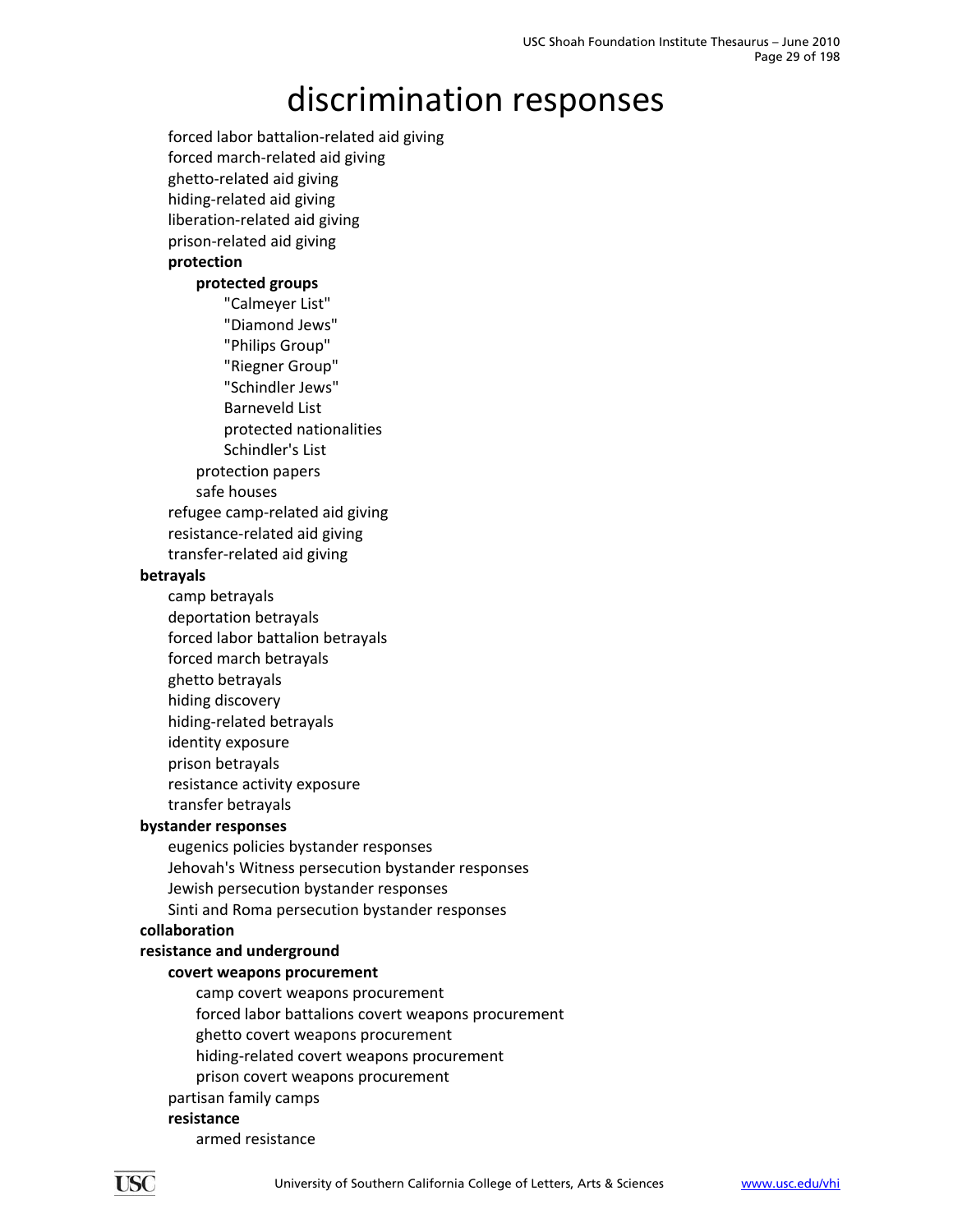#### **camp resistance**

#### **camp covert activities**

camp covert communications

camp covert economic activities

camp covert movement

camp covert weapons procurement

camp underground publications

### **camp uprisings**

Sobibor Uprising (October 14, 1943)

Sonderkommando Uprising (Auschwitz II‐Birkenau, October 7, 1944)

Treblinka II Uprising (August 2, 1943)

deportation resistance

forced labor battalion resistance

forced march resistance

#### **ghetto resistance**

#### **ghetto covert activities**

ghetto covert communications

ghetto covert economic activities

ghetto covert movement

ghetto covert weapons procurement

ghetto underground publications

#### **ghetto uprisings**

Bialystok Ghetto Uprising (August 1943)

Czestochowa Ghetto Uprising (January 1943)

Warsaw Ghetto Uprising (April 19‐‐May 16, 1943)

non‐violent resistance

#### **prison resistance**

#### **prison covert activities**

prison covert communications prison covert economic activities

prison covert weapons procurement

prison uprisings

resistance activity exposure

resistance fighter capture

resistance fighter recruitment

resistance group administration infiltration

resistance group antisemitism

resistance group casualties

resistance group casualty infliction

resistance group children

resistance group clothing

resistance group cultural activities

resistance group deaths

resistance group disarmament

resistance group enemy soldier capture

resistance group executions

resistance group external contact

resistance group food acquisition resistance group intelligence activities

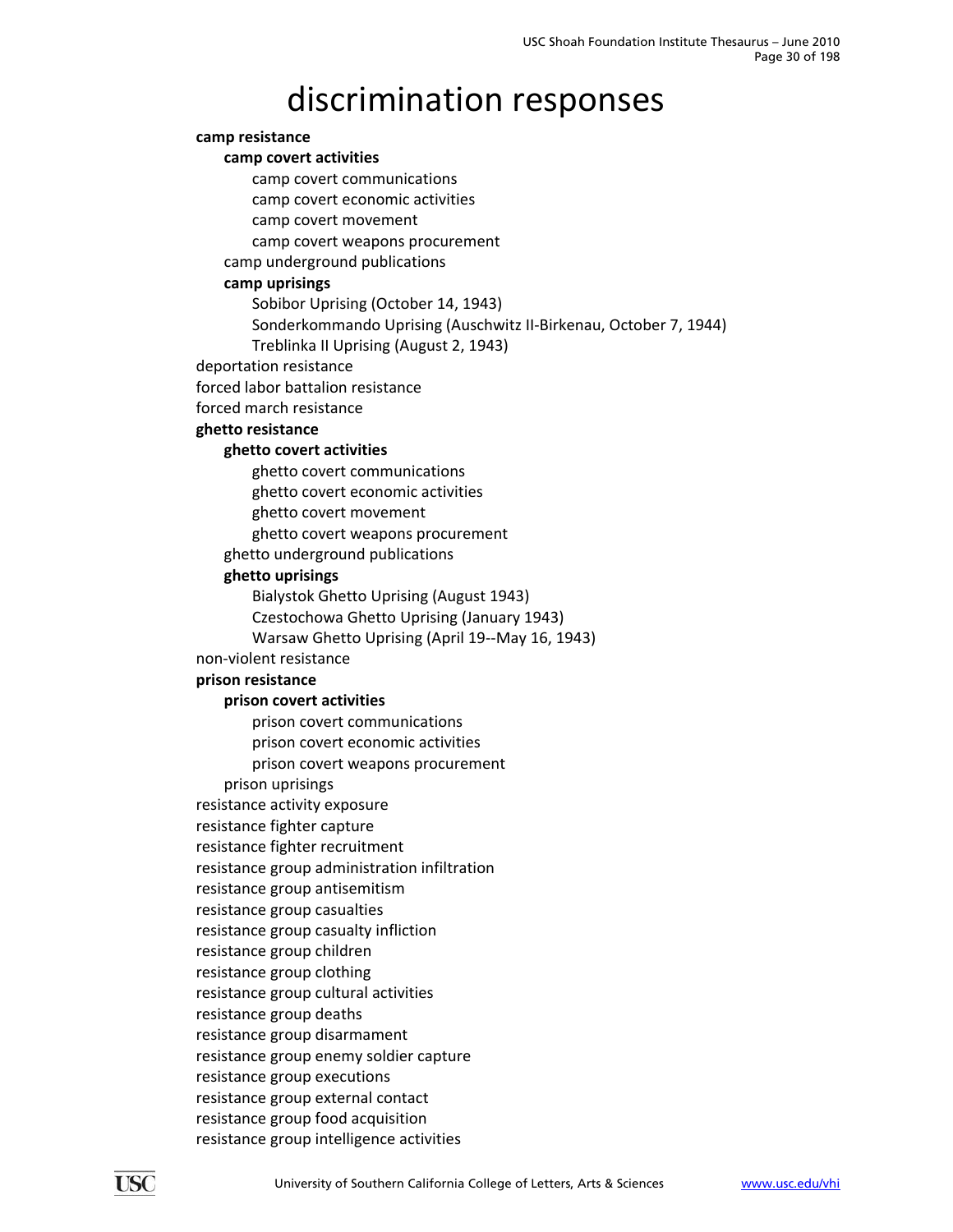resistance group inter‐group conflicts resistance group inter‐group cooperation resistance group internal conduct resistance group leaders resistance group living conditions resistance group medical care resistance group military operations resistance group money acquisition resistance group propaganda activities resistance group reprisals resistance group sanitary conditions resistance group sexual activities resistance group smuggling resistance group social relations resistance group training resistance group weapons resistance group weapons procurement resistance group‐armed forces cooperation resistance group‐armed forces integration resistance group‐local population relations resistance‐related aid giving resistance‐related psychological reactions sabotage spiritual resistance transfer resistance safe houses self‐preservation acts **underground publications** camp underground publications ghetto underground publications Le Drapeau Rouge **uprisings camp uprisings** Sobibor Uprising (October 14, 1943) Sonderkommando Uprising (Auschwitz II‐Birkenau, October 7, 1944) Treblinka II Uprising (August 2, 1943) **ghetto uprisings** Bialystok Ghetto Uprising (August 1943) Czestochowa Ghetto Uprising (January 1943) Warsaw Ghetto Uprising (April 19--May 16, 1943) Prague Uprising (May 5‐9, 1945) prison uprisings Slovak National Uprising (Aug 28 ‐ Oct 27, 1944) Warsaw Polish Uprising

#### **revenge acts**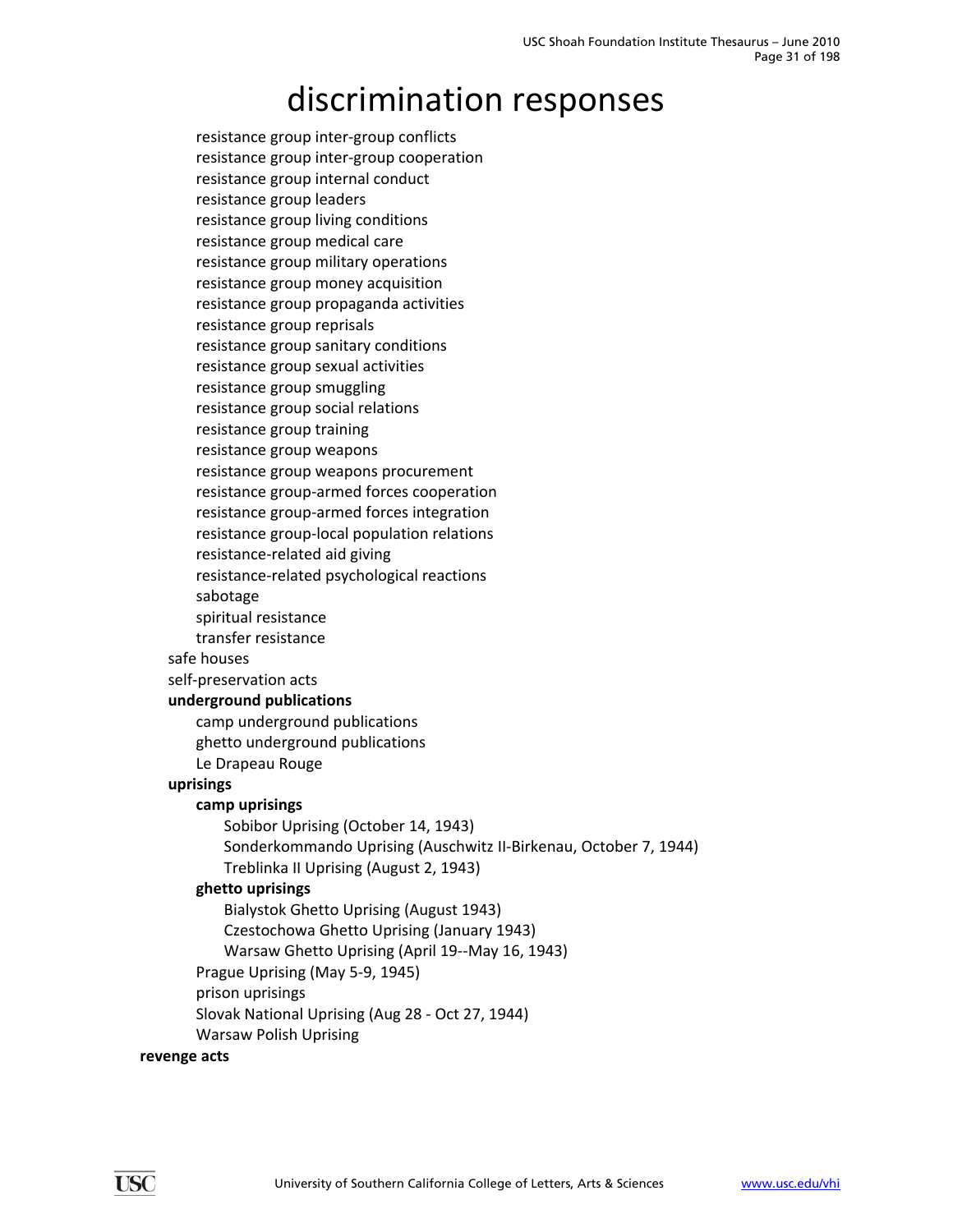### <span id="page-31-0"></span>**feelings and thoughts**

### **attitudes**

attitudes toward Adolf Hitler and/or the Nazi party attitudes toward aid givers attitudes toward aid or relief organizations attitudes toward Albania and/or Albanians attitudes toward Allied and/or neutral nations attitudes toward American Jewry attitudes toward Arab States and/or Arabs attitudes toward Argentina and/or Argentineans attitudes toward Ashkenazi Jewry attitudes toward Australia and/or Australians attitudes toward Austria and/or Austrians attitudes toward Belgium and/or Belgians attitudes toward Belorussia and/or Belarusians attitudes toward Benito Mussolini and/or the Italian Fascist Party attitudes toward Bolivia and/or Bolivians attitudes toward Brazil and/or Brazilians attitudes toward Bulgaria and/or Bulgarians attitudes toward bystanders attitudes toward Canada and/or Canadians attitudes toward capitalism and/or capitalists attitudes toward Chile and/or Chileans attitudes toward China and/or the Chinese attitudes toward Christianity and/or Christians attitudes toward collaboration and/or collaborators attitudes toward Colombia and/or Colombians attitudes toward communism and/or communists attitudes toward Cossacks attitudes toward Costa Rica and/or Costa Ricans attitudes toward Croatia and/or Croats attitudes toward Cuba and/or Cubans attitudes toward Czechoslovakia and/or Czechoslovaks attitudes toward Denmark and/or the Danes attitudes toward Ecuador and/or Ecuadorians attitudes toward Emperor Hirohito attitudes toward Europe and/or Europeans attitudes toward Finland and/or Finns attitudes toward France and/or the French attitudes toward Franklin D. Roosevelt attitudes toward Georgia and/or Georgians attitudes toward Germany and/or Germans attitudes toward ghetto functionaries attitudes toward Greece and/or Greeks attitudes toward Holocaust survivors attitudes toward homosexuality and homosexuals attitudes toward humanity attitudes toward Hungary and/or Hungarians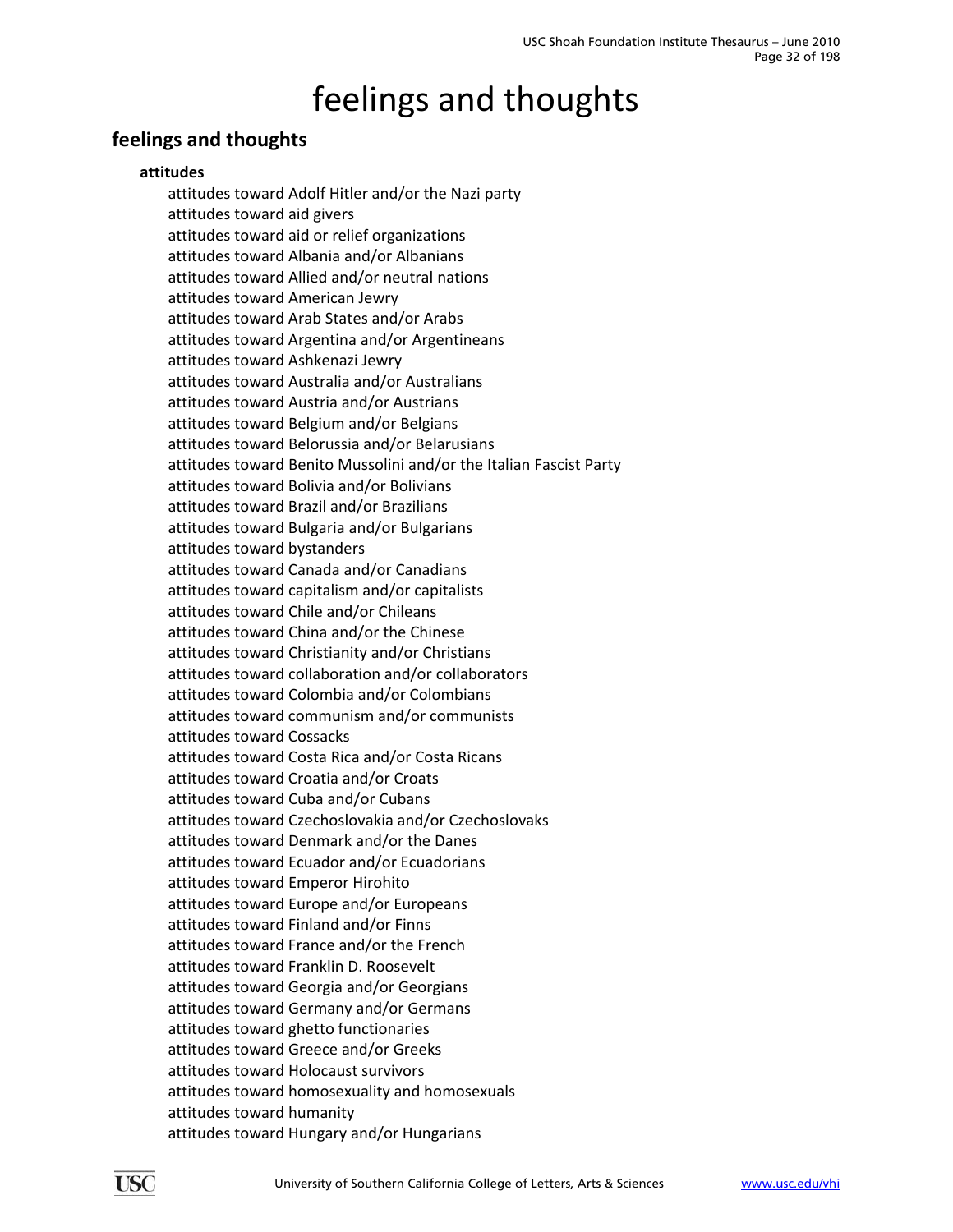attitudes toward India and/or Indians attitudes toward Indonesia and /or Indonesians attitudes toward Iraq and/or Iraqis attitudes toward Islam and/or Muslims attitudes toward Israel and/or Israelis attitudes toward Italy and/or Italians attitudes toward Japan and/or the Japanese attitudes toward Jehovah's Witnesses attitudes toward Jewish leadership attitudes toward Joseph Stalin and/or Stalinism attitudes toward Judaism and/or Jews attitudes toward Latvia and/or Latvians attitudes toward liberators attitudes toward Lithuania and/or Lithuanians attitudes toward Mexico and/or Mexicans attitudes toward mixed marriages attitudes toward Moldova and/or Moldovans attitudes toward New Zealand and/or New Zealanders attitudes toward non‐Jews attitudes toward Norway and/or Norwegians attitudes toward perpetrators attitudes toward Peru and/or Peruvians attitudes toward Poland and/or Poles attitudes toward Portugal and/or the Portuguese attitudes toward prisoner functionaries attitudes toward Protestant Churches and/or Protestants attitudes toward religion attitudes toward resistance groups and/or resistance fighters attitudes toward Romania and/or Romanians attitudes toward Russia and/or Russians attitudes toward Sephardic Jewry attitudes toward Serbia and/or Serbians attitudes toward Sinti and Roma attitudes toward Slovakia and/or Slovaks attitudes toward socialism and/or socialists attitudes toward South Africa and/or South Africans attitudes toward Spain and/or the Spanish attitudes toward Sweden and/or the Swedes attitudes toward Switzerland and/or the Swiss attitudes toward Tatars attitudes toward the Eastern Orthodox Church and/or Orthodox Christians attitudes toward the Italian Monarchy attitudes toward the Netherlands and/or the Dutch attitudes toward the Roman Catholic Church and/or Roman Catholics attitudes toward the Soviet Union and/or Soviets attitudes toward the United Kingdom and/or the British attitudes toward the United States and/or Americans attitudes toward the Yishuv attitudes toward Turkey and/or Turks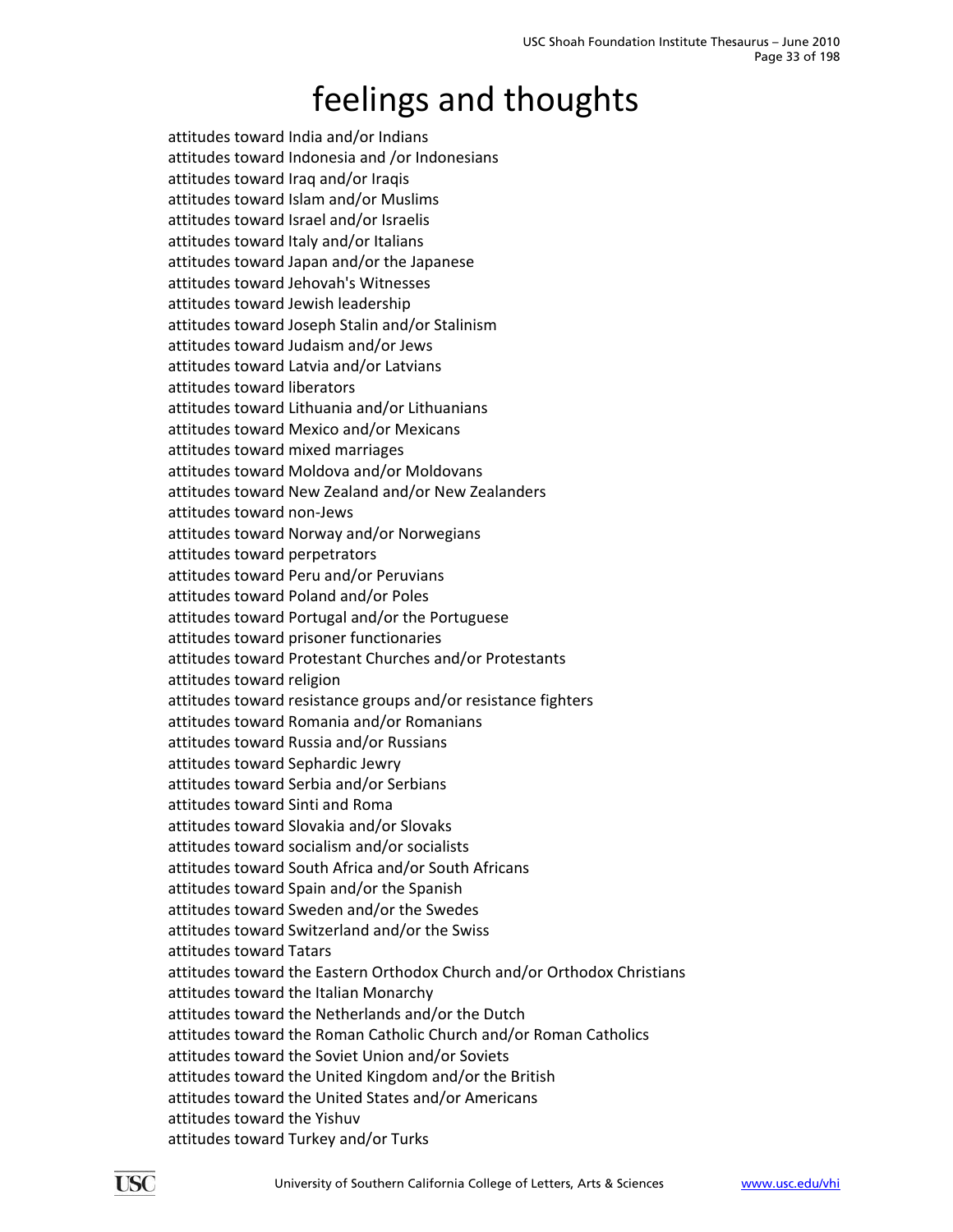attitudes toward Ukraine and/or Ukrainians attitudes toward Uruguay and/or Uruguayans attitudes toward Uzbekistan and/or Uzbeks attitudes toward Venezuela and/or Venezuelans attitudes toward Victor Emmanuel III and the Savoia family attitudes toward war crimes trials and/or war crimes trial participants attitudes toward Yemen and/or Yemenis attitudes toward Yugoslavia and/or Yugoslavs attitudes toward Zionism and/or Zionists

#### **awareness**

childhood perceptions danger misconceptions deportation awareness eugenics policy awareness homosexual persecution awareness Jehovah's Witness persecution awareness Jewish persecution awareness mass murder awareness

#### **media coverage**

Allied radio broadcasts Nazi political persecution awareness politico‐military event awareness post‐liberation Holocaust awareness Sinti and Roma persecution awareness Soviet political repression awareness

### **time awareness**

camp time awareness deportation time awareness forced labor battalion time awareness forced march time awareness ghetto time awareness hiding‐related time awareness Jewish holiday awareness prison time awareness transfer time awareness

#### **decisions**

aid giving decisions escape decisions flight decisions hiding‐related decisions loved ones' togetherness decisions migration decisions resistance decisions revenge decisions sexual activity decisions suicide decisions

#### **discussions**

abortion discussions escape discussions

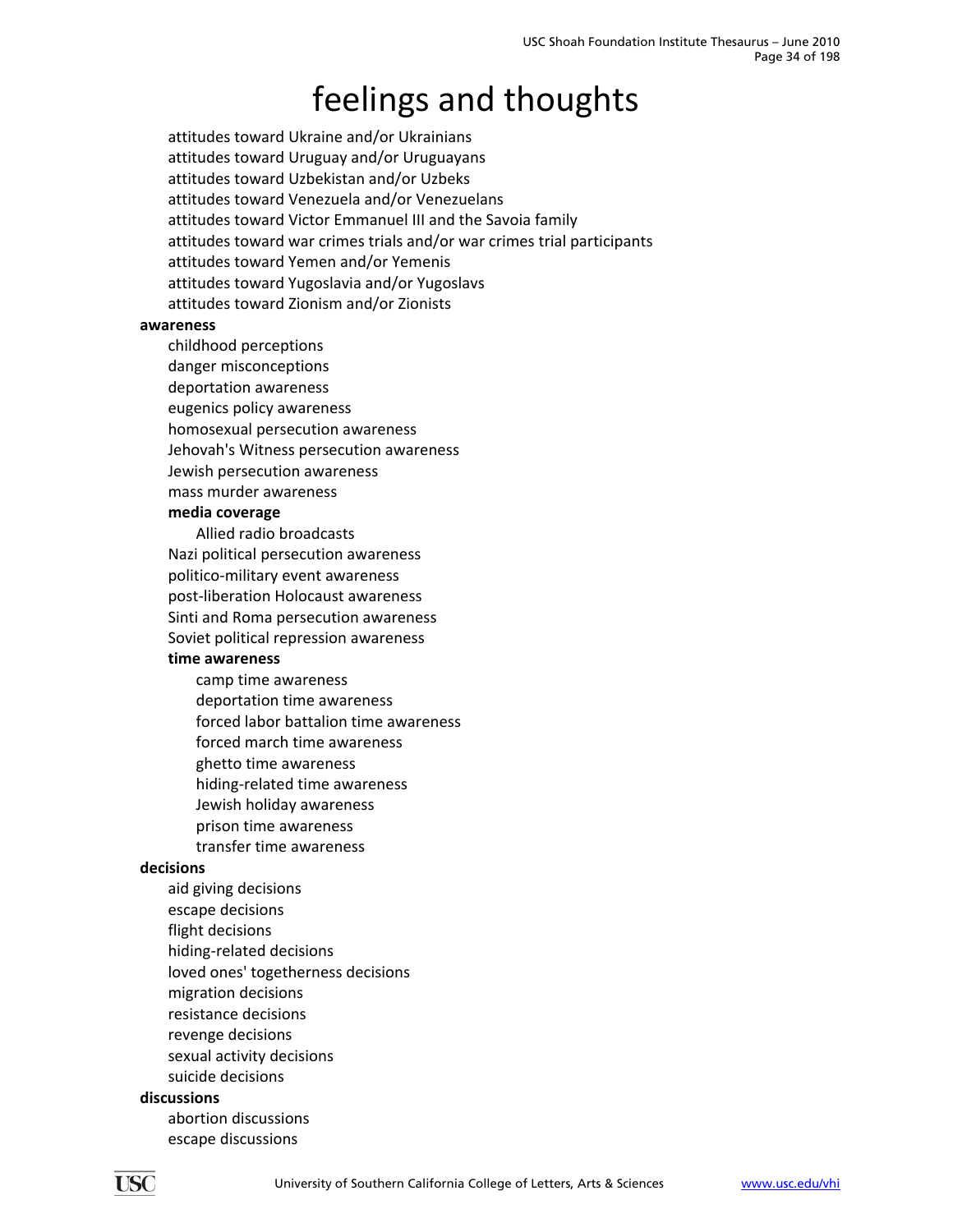flight discussions hiding‐related discussions migration discussions religious conversion discussions rescue discussions resistance discussions suicide discussions early personal aspirations **fears** hiding discovery fears Jewish identity exposure fears sexual assault fears Sinti and Roma identity exposure fears **feelings** abandonment feelings helplessness feelings **first impressions** camp first impressions ghetto first impressions prison first impressions humor intergenerational Holocaust impact interviewee memory **mental health** bystander regrets psychological distress prevention **psychological reactions** bereavement‐related psychological reactions camp‐related psychological reactions eugenics‐related psychological reactions ghetto‐related psychological reactions hiding‐related psychological reactions Holocaust‐related psychological reactions identity concealment‐related psychological reactions liberation‐related psychological reactions liberator psychological reactions prison‐related psychological reactions refugee‐related psychological reactions resistance‐related psychological reactions war crimes trial‐related psychological reactions war-related experience psychological reactions survivor guilt trauma‐related dreams **postwar reflections** future message survival explanations testimony‐sharing motivations

#### **rumors**

camp rumors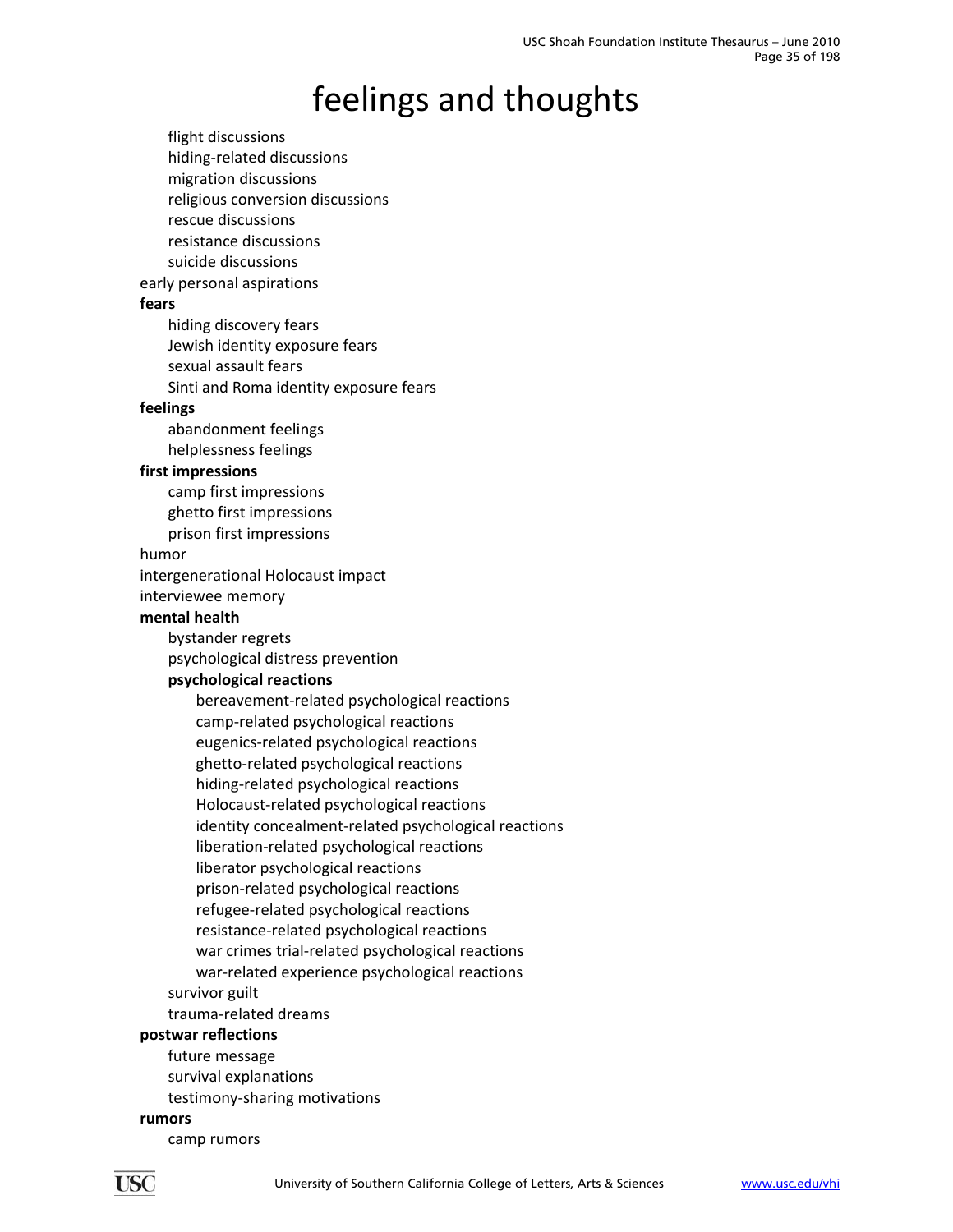deportation rumors forced labor battalion rumors forced march rumors ghetto rumors human soap rumors prison rumors transfer rumors

### **testimony‐sharing willingness and reluctance**

aid giver testimony‐sharing reluctance aid giver testimony‐sharing willingness Holocaust testimony sharing reluctance Holocaust testimony sharing willingness liberator testimony sharing reluctance liberator testimony sharing willingness war crimes trial experience testimony-sharing willingness war-related experience testimony-sharing reluctance war-related experience testimony-sharing willingness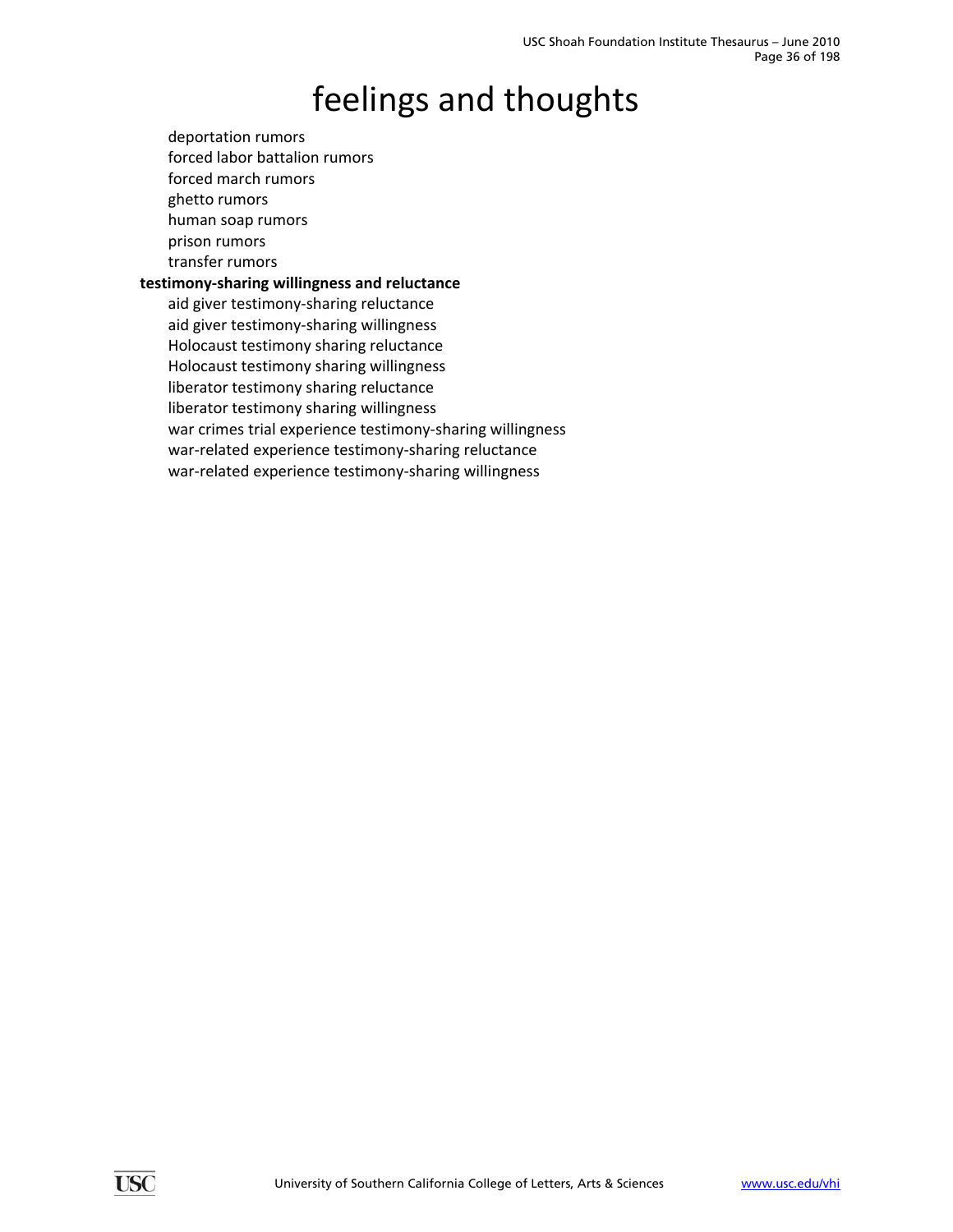# forced labor experiences

### **forced labor experiences**

civilian labor conscription

#### **forced labor**

agricultural forced labor air raid cleanup forced labor airfield forced labor armament forced labor arts‐related forced labor battlefield cleanup forced labor cable‐laying forced labor camp construction forced labor camp daily services forced labor camp forced labor camp maintenance forced labor camp site destruction forced labor child labor civil maintenance forced labor construction forced labor corpse disposal forced labor counterfeiting forced labor daily services forced labor delousing forced labor disinfection forced labor explosives disposal forced labor factory forced labor forestry forced labor fuel production forced labor gas chamber cleaning forced labor ghetto cleanup forced labor ghetto construction forced labor ghetto forced labor ghetto maintenance forced labor medical experiment forced labor medical forced labor military fortification forced labor military support forced labor mining forced labor mobile construction crew forced labor personal property sorting forced labor personal services forced labor platform forced labor prison daily services forced labor prison forced labor prisoner hair cutting forced labor quarry forced labor railroad forced labor road construction forced labor science/research‐related forced labor

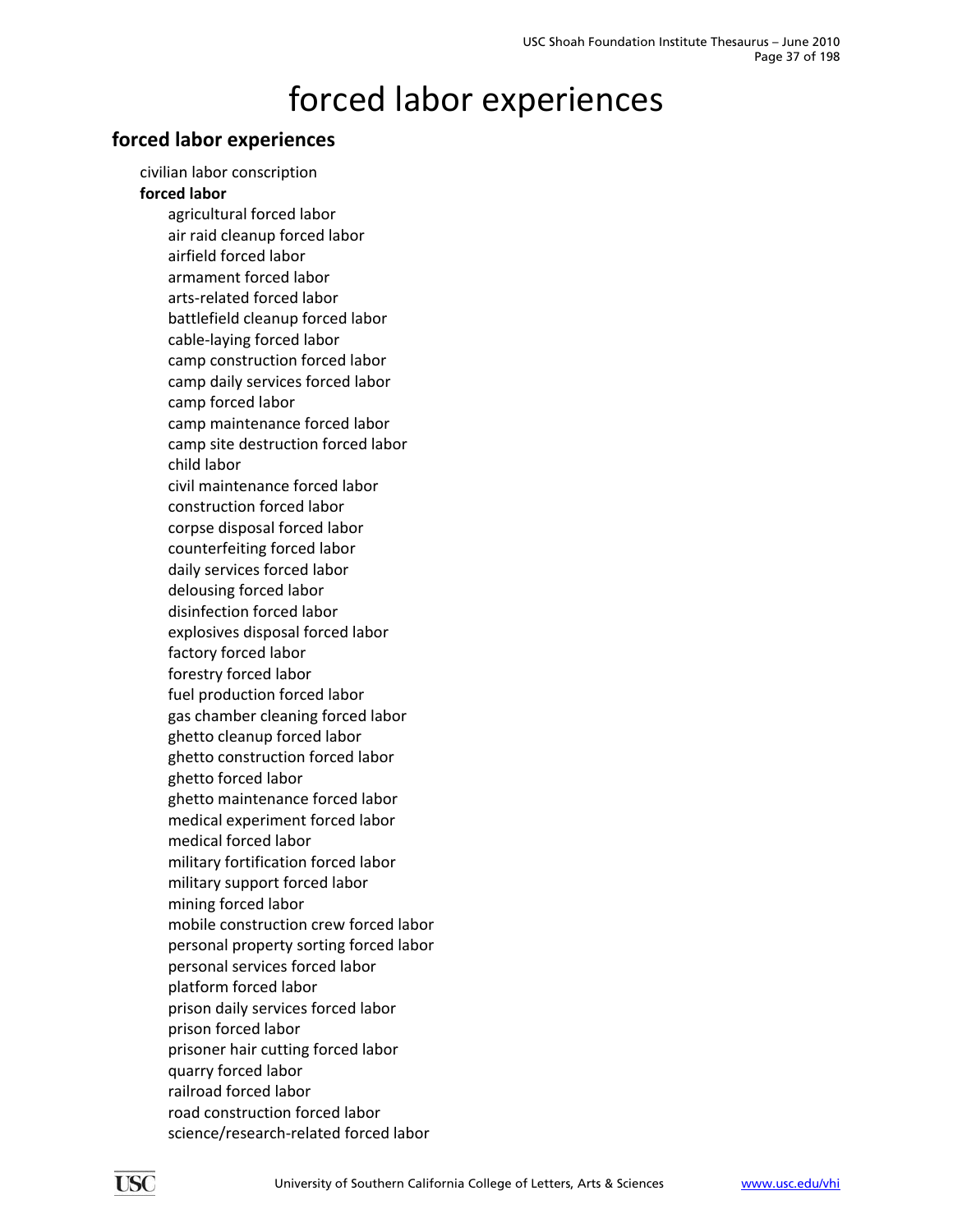# forced labor experiences

secretarial forced labor shipyard forced labor skilled forced labor tattooing forced labor teeth extraction forced labor textiles and garment forced labor translation forced labor underground construction forced labor waterway maintenance forced labor forced labor compensation forced labor conditions forced labor leaves forced labor releases **military labor battalion experiences** forced labor battalion adaptation methods forced labor battalion barter forced labor battalion betrayals forced labor battalion bribery forced labor battalion brutal treatment forced labor battalion clothing forced labor battalion conscription forced labor battalion corpses forced labor battalion covert activities forced labor battalion covert communications forced labor battalion covert economic activities forced labor battalion covert movement forced labor battalion cultural activities forced labor battalion deaths forced labor battalion diseases forced labor battalion epidemics forced labor battalion escape attempts forced labor battalion escapes forced labor battalion executions forced labor battalion external contact forced labor battalion family interactions forced labor battalion food forced labor battalion food acquisition forced labor battalion food sharing forced labor battalion funerals forced labor battalion housing conditions forced labor battalion humiliation forced labor battalion hunger forced labor battalion infestations forced labor battalion injuries forced labor battalion Jehovah's Witness religious observances forced labor battalion Jewish prayers forced labor battalion Jewish religious objects forced labor battalion Jewish religious observances forced labor battalion Jewish religious texts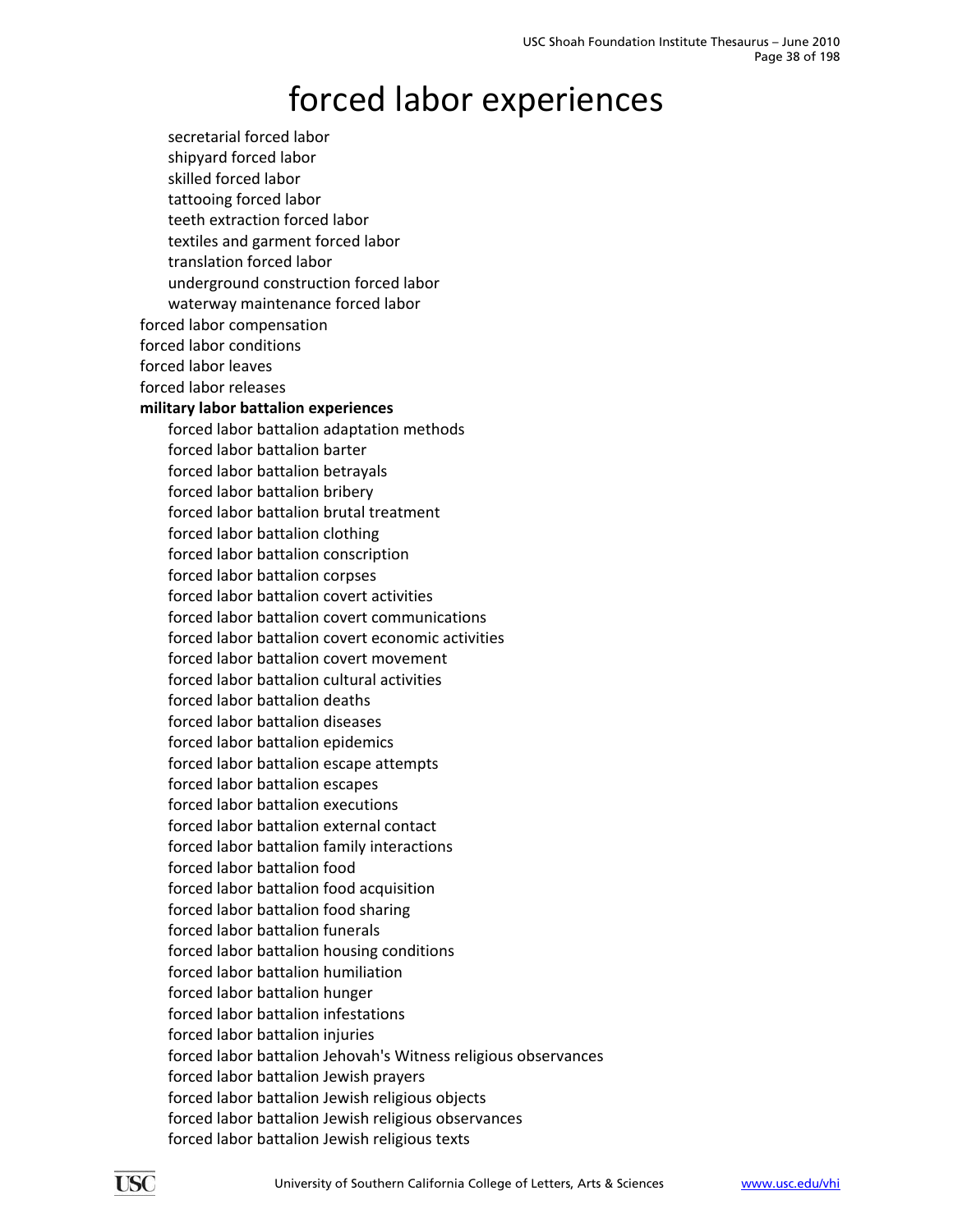# forced labor experiences

forced labor battalion killings forced labor battalion living conditions forced labor battalion malnutrition forced labor battalion mass executions forced labor battalion medical care forced labor battalion personal property seizure forced labor battalion physical condition forced labor battalion punishments forced labor battalion quarantines forced labor battalion resistance forced labor battalion rumors forced labor battalion sanitary conditions forced labor battalion sexual activities forced labor battalion shoes forced labor battalion smuggling forced labor battalion social relations forced labor battalion stealing forced labor battalion study forced labor battalion suicide attempts forced labor battalion suicides forced labor battalion thirst forced labor battalion time awareness forced labor battalion training forced labor battalion‐related aid giving forced labor battalions covert weapons procurement forced labor battalions environmental conditions forced labor service discharge Hungarian forced labor battalions Slovak forced labor battalions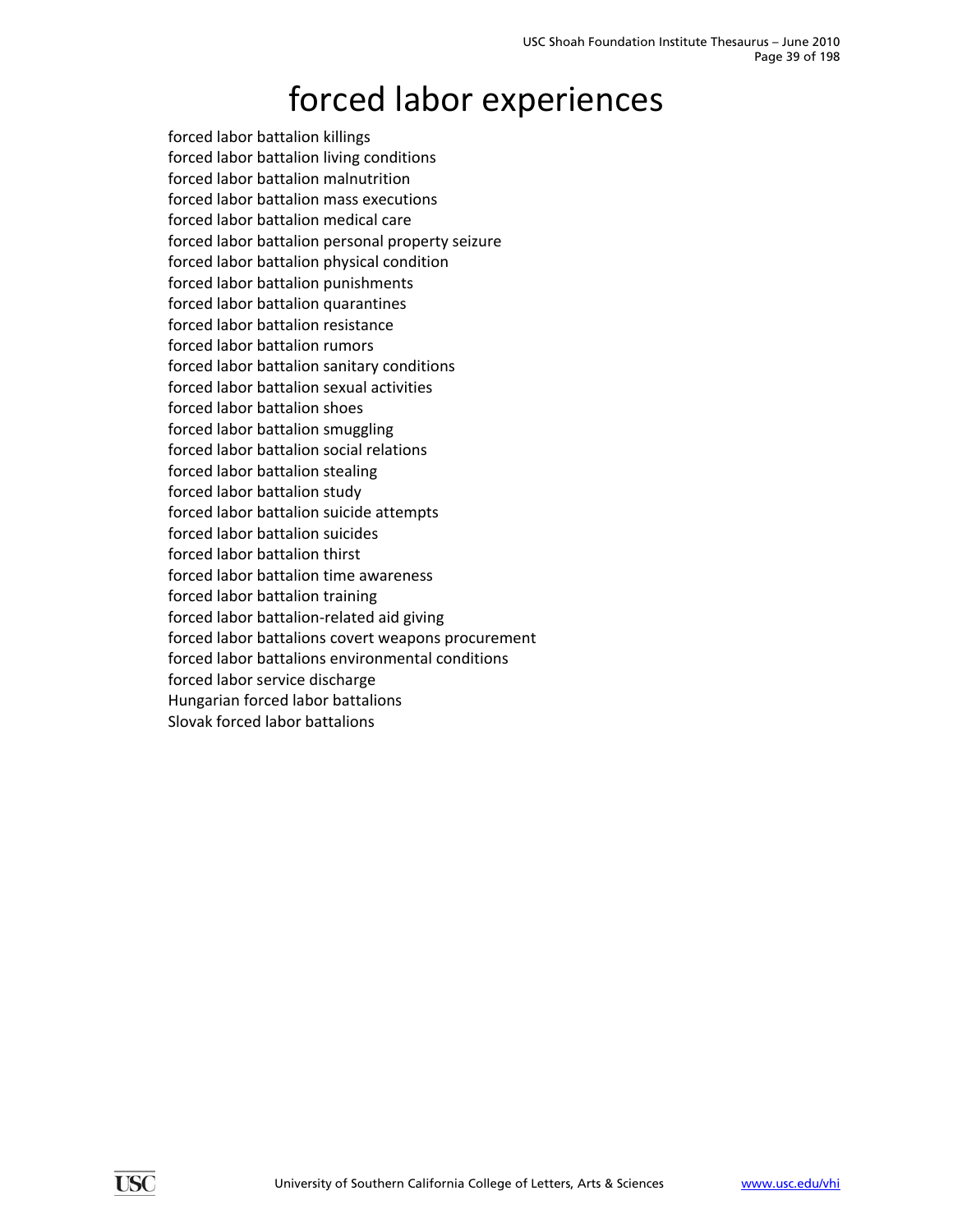### **government functions**

**censorship** book burnings information source confiscations **civil defense** child evacuations civilian evacuations **identification papers** expulsion papers false documents passports protection papers visas work permits **intelligence activities** intelligence operative recruitment intelligence training **judicial proceedings** Nazi judicial proceedings **military and police experiences armed forces** Allied armed forces Argentinean armed forces Australian armed forces Austrian armed forces Austro‐Hungarian armed forces Axis armed forces Belgian armed forces Bolivian armed forces Brazilian armed forces **British armed forces** Anders Army Bulgarian armed forces Canadian armed forces Chinese armed forces Cuban armed forces Czech armed forces Czechoslovakian armed forces Danish armed forces Dutch armed forces Egyptian armed forces Finnish armed forces **French armed forces** Forces Françaises Libres (FFL) German armed forces Greek armed forces Hungarian armed forces Israeli armed forces

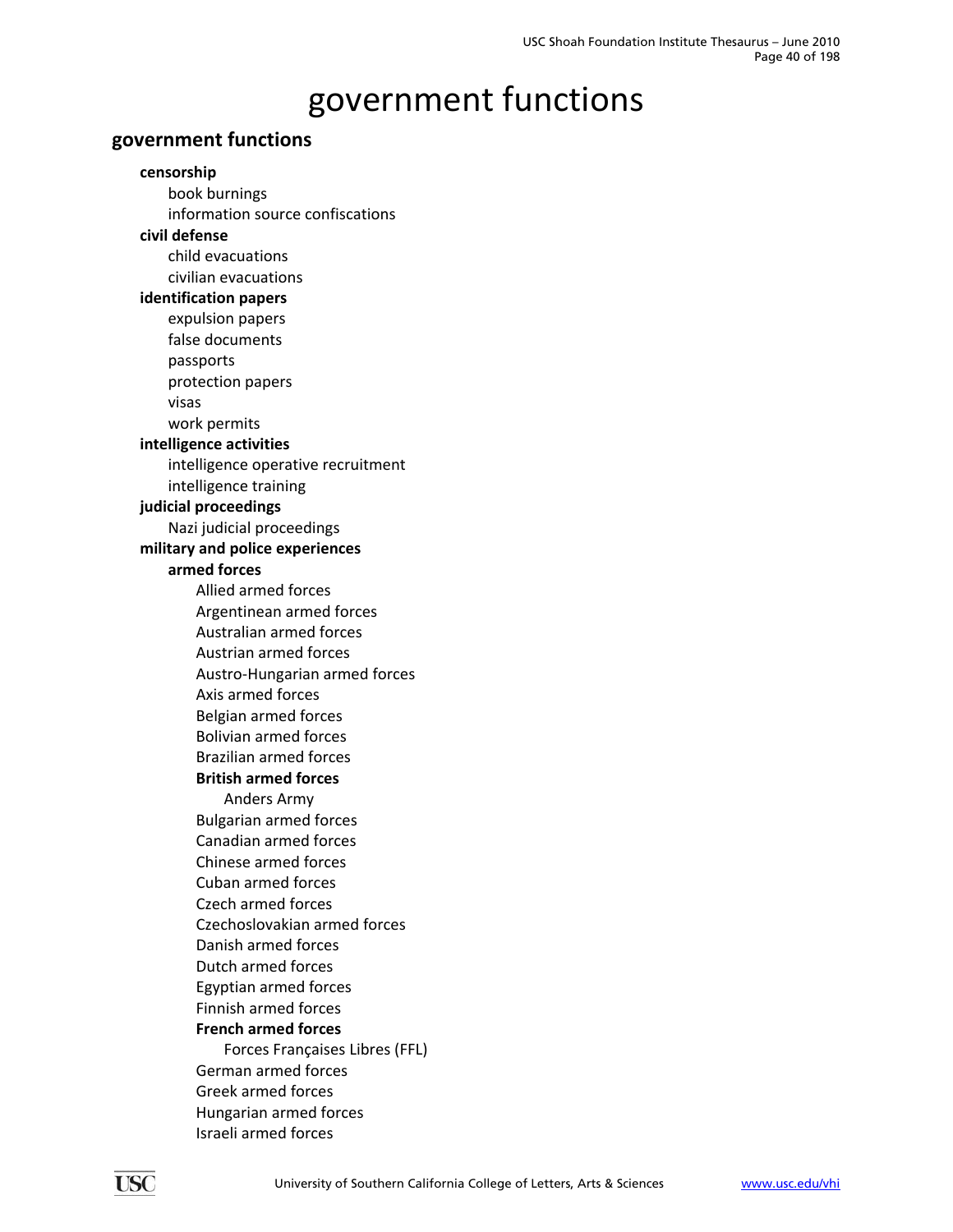#### **Italian armed forces**

Milizia Volontaria per la Sicurezza Nazionale Japanese armed forces Jordanian armed forces Latvian armed forces Lithuanian armed forces Luxembourg armed forces New Zealand armed forces Norwegian armed forces **Polish armed forces** Anders Army Romanian armed forces Russian armed forces Serbian armed forces Slovak armed forces South African armed forces Soviet armed forces Spanish armed forces Swedish armed forces Swiss armed forces Turkish armed forces Ukrainian armed forces **United States armed forces** Counter Intelligence Corps Hawaiian Territorial Guard National Guard Yugoslav armed forces Axis defeat civilian response billeting captured Axis personnel treatment **military buildings and installations** field hospitals military cemeteries **prisoner of war camps** Allied prisoner of war camps Australian prisoner of war camps British prisoner of war camps Finnish prisoner of war camps French prisoner of war camps German prisoner of war camps Italian prisoner of war camps Japanese prisoner of war camps Jordanian prisoner of war camps Romanian prisoner of war camps Soviet prisoner of war camps United States prisoner of war camps military funerals

#### **military labor battalion experiences**

forced labor battalion adaptation methods

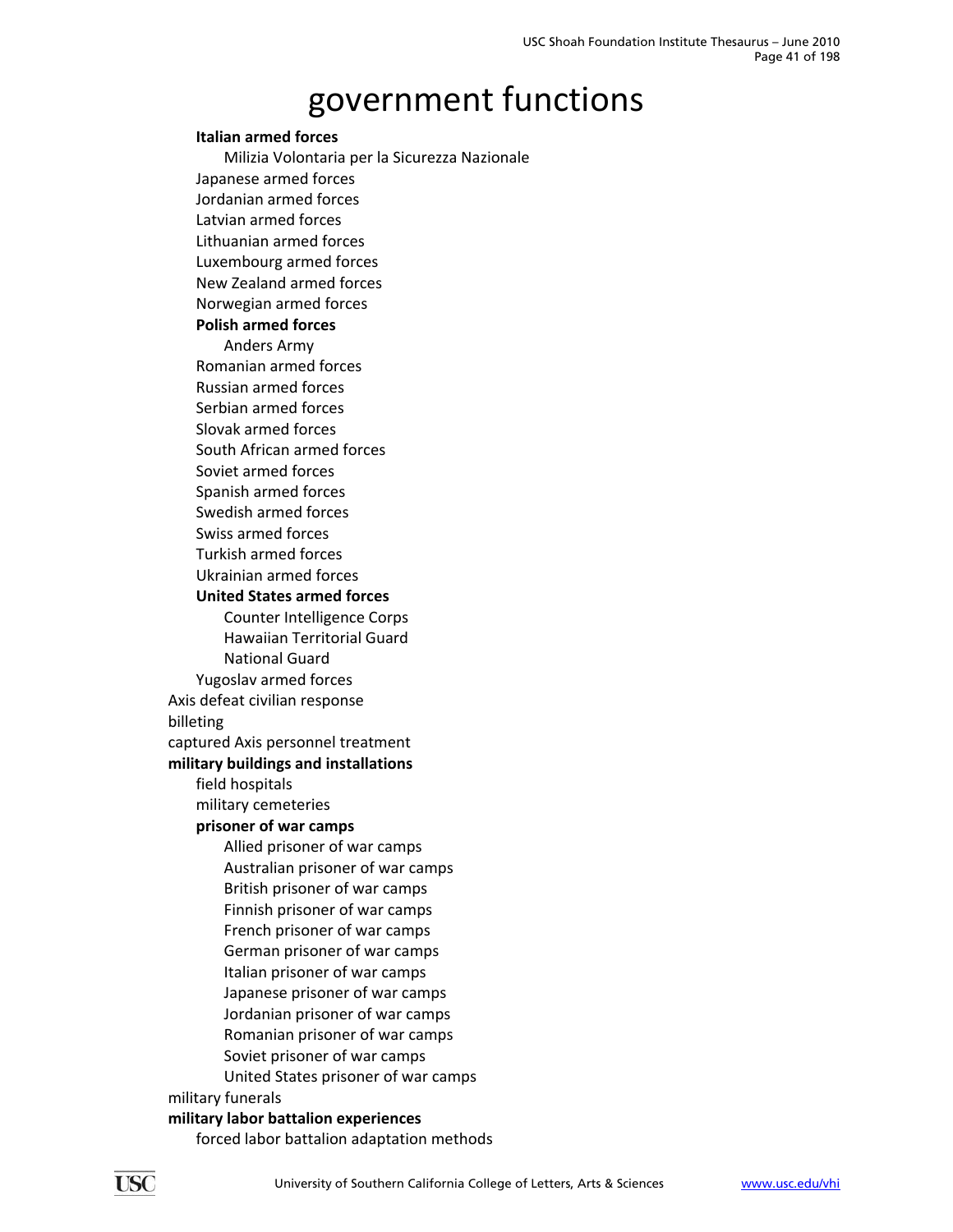forced labor battalion barter forced labor battalion betrayals forced labor battalion bribery forced labor battalion brutal treatment forced labor battalion clothing forced labor battalion conscription forced labor battalion corpses forced labor battalion covert activities forced labor battalion covert communications forced labor battalion covert economic activities forced labor battalion covert movement forced labor battalion cultural activities forced labor battalion deaths forced labor battalion diseases forced labor battalion epidemics forced labor battalion escape attempts forced labor battalion escapes forced labor battalion executions forced labor battalion external contact forced labor battalion family interactions forced labor battalion food forced labor battalion food acquisition forced labor battalion food sharing forced labor battalion funerals forced labor battalion housing conditions forced labor battalion humiliation forced labor battalion hunger forced labor battalion infestations forced labor battalion injuries forced labor battalion Jehovah's Witness religious observances forced labor battalion Jewish prayers forced labor battalion Jewish religious objects forced labor battalion Jewish religious observances forced labor battalion Jewish religious texts forced labor battalion killings forced labor battalion living conditions forced labor battalion malnutrition forced labor battalion mass executions forced labor battalion medical care forced labor battalion personal property seizure forced labor battalion physical condition forced labor battalion punishments forced labor battalion quarantines forced labor battalion resistance forced labor battalion rumors forced labor battalion sanitary conditions forced labor battalion sexual activities forced labor battalion shoes forced labor battalion smuggling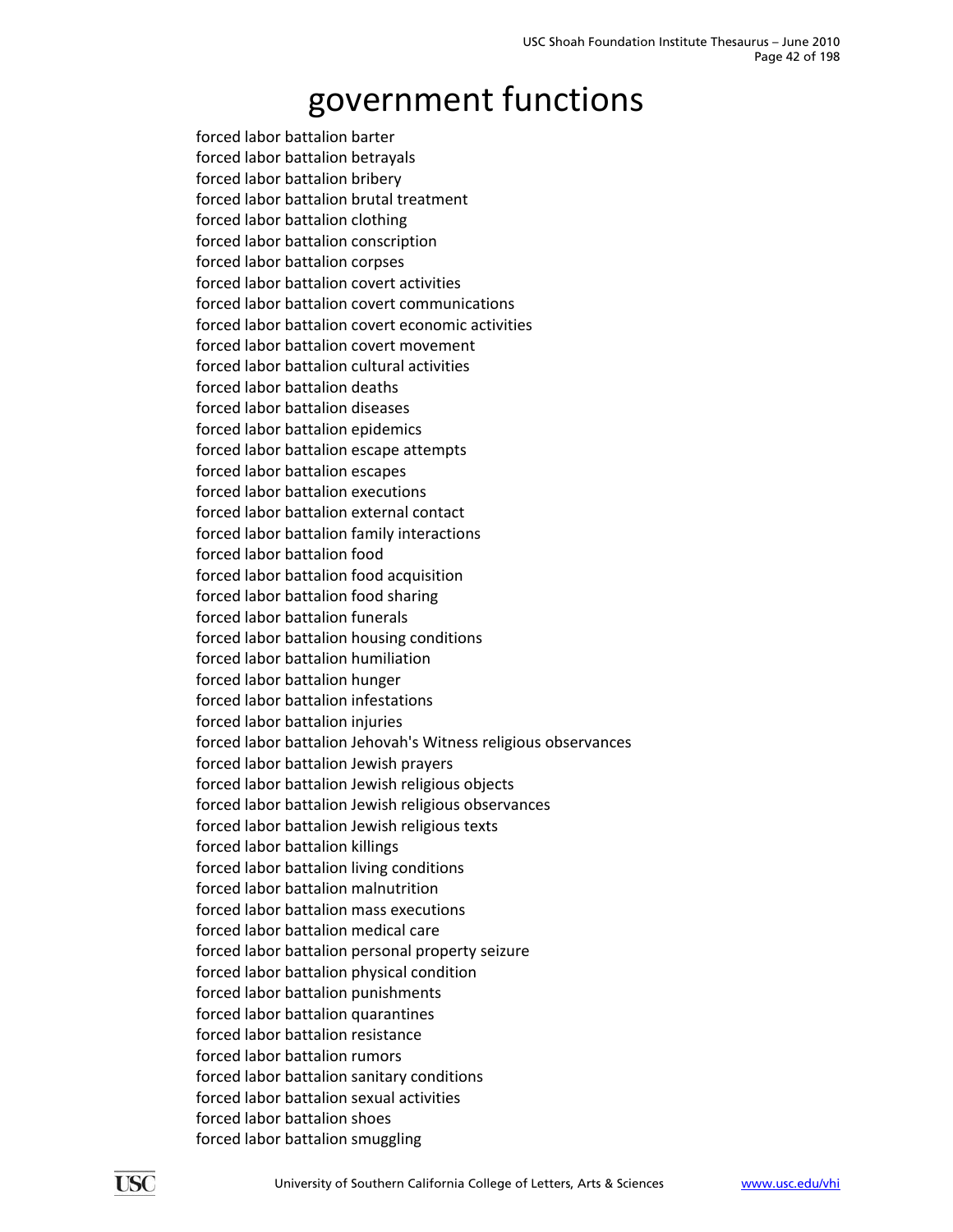forced labor battalion social relations

forced labor battalion stealing

forced labor battalion study

forced labor battalion suicide attempts

forced labor battalion suicides forced labor battalion thirst

forced labor battalion time awareness

forced labor battalion training

forced labor battalion‐related aid giving

forced labor battalions covert weapons procurement

forced labor battalions environmental conditions

forced labor service discharge

Hungarian forced labor battalions

Slovak forced labor battalions

**military operations**

### air combat

### **Allied military operations**

Allied military operations in Austria Allied military operations in Belgium Allied military operations in China Allied military operations in Czechoslovakia Allied military operations in Europe Allied military operations in France Allied military operations in Germany Allied military operations in Greece Allied military operations in Italy Allied military operations in Latvia Allied military operations in Luxembourg Allied military operations in North Africa Allied military operations in Poland Allied military operations in the Netherlands Allied military operations in the Pacific Theater Allied military operations in the Philippines Allied military operations in the Soviet Union Allied military operations in Yugoslavia

Operation Market Garden (September 17, 1944)

### bombardments

- chemical warfare
- land combat
- military personnel capture
- military retreat
- military surrender
- military transports
- mine warfare
- water combat

### **military service**

- compulsory military enlistment draft evasion
- 
- front‐line military service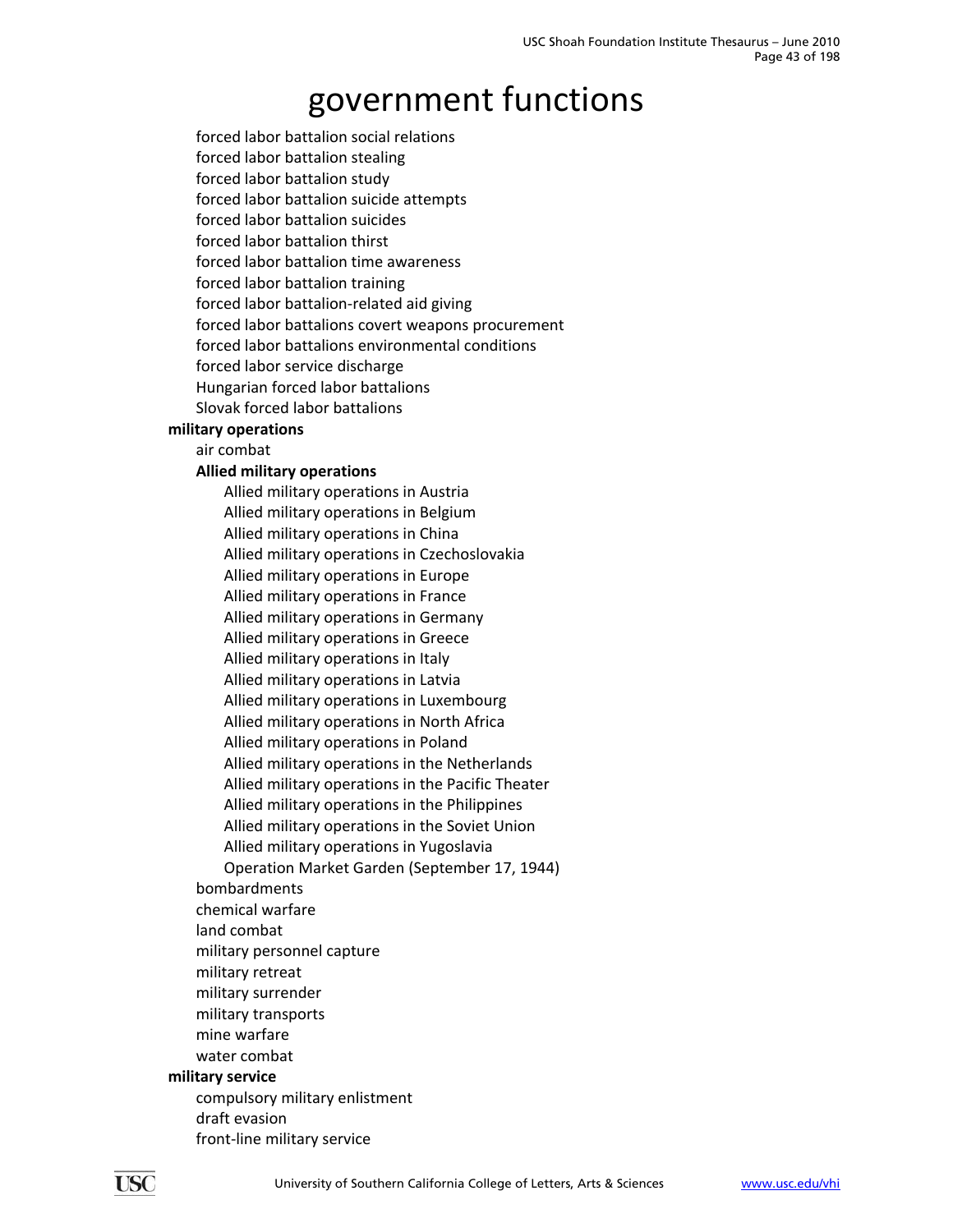military absence without leave military discharge military disciplinary proceedings military leaves **military training** refugee camp military training voluntary military enlistment **military uniforms** military decorations **military units** Anders Army Armenian units Auxiliary Military Pioneer Corps Brigade of Carpathian Fusiliers Czech and Slovak Legion Czechoslovak units Danish Brigade Dutch units French Foreign Legion Greek units Hungarian units Indian units Italian units Jewish Brigade Group La División Azul military film units military penal units Polish units Russian units SS‐Sonderbataillon Dirlewanger Turkestan units Ukrainian units women's auxiliary units Yugoslav units occupied Axis population treatment perpetrator Allied approach response perpetrator capture‐evasion efforts **police service** police training SS recruitment police uniforms **prisoner of war camps** Allied prisoner of war camps Australian prisoner of war camps British prisoner of war camps Finnish prisoner of war camps French prisoner of war camps German prisoner of war camps Italian prisoner of war camps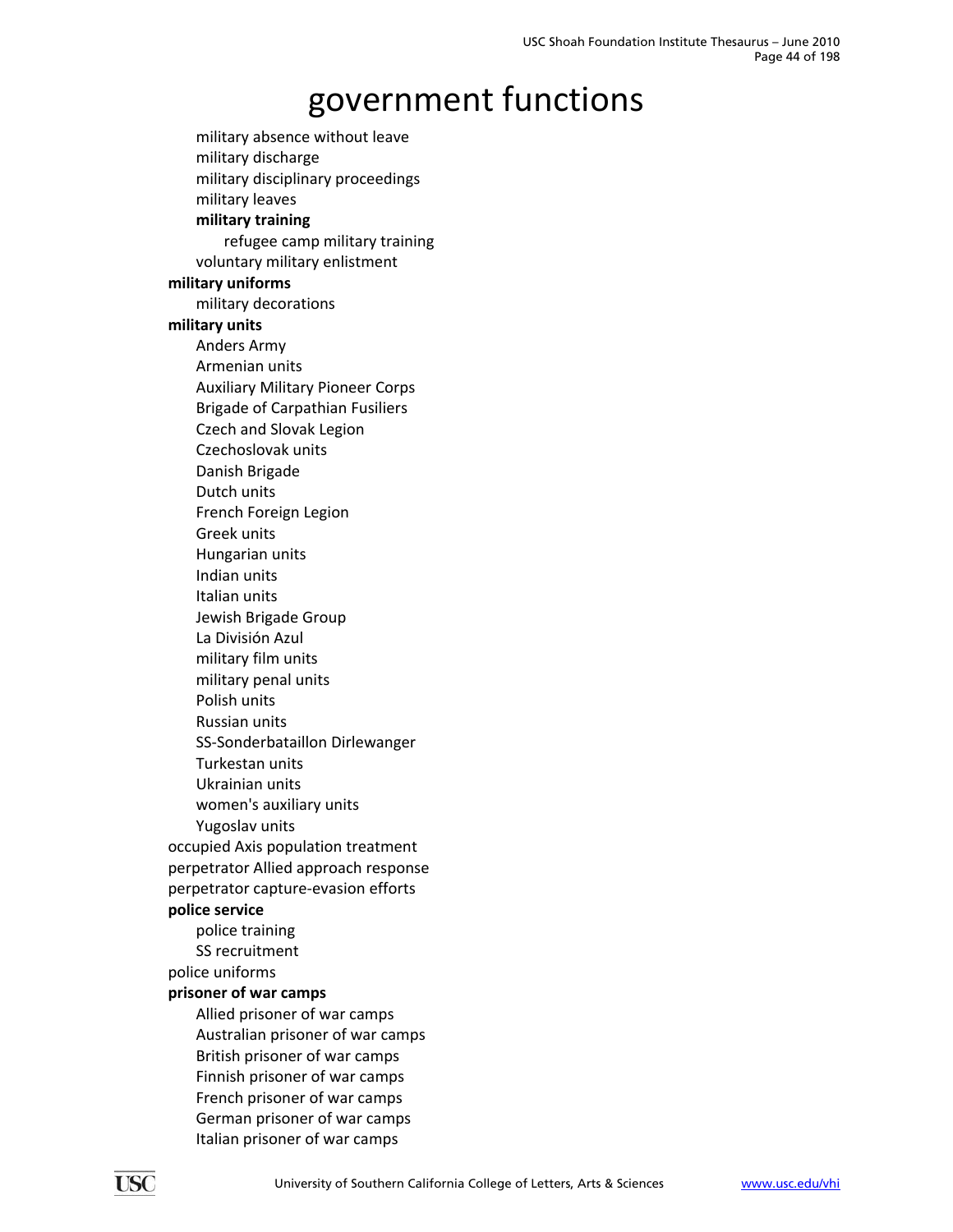Japanese prisoner of war camps Jordanian prisoner of war camps Romanian prisoner of war camps Soviet prisoner of war camps United States prisoner of war camps **veterans organizations** American Legion Organization Bund jüdischer Frontkämpfer Jewish veterans organizations Jewish War Veterans of the United States of America (JWV) Reichsbund jüdischer Frontsoldaten war casualties **national holidays and memorial days** Israel Independence Day (May 14, 1948) **propaganda** "Der Führer schenkt den Juden eine Stadt" Allied propaganda anti‐Soviet propaganda Communist propaganda Italian Fascist propaganda nationalist propaganda Nazi propaganda Soviet propaganda Theresienstadt ghetto beautification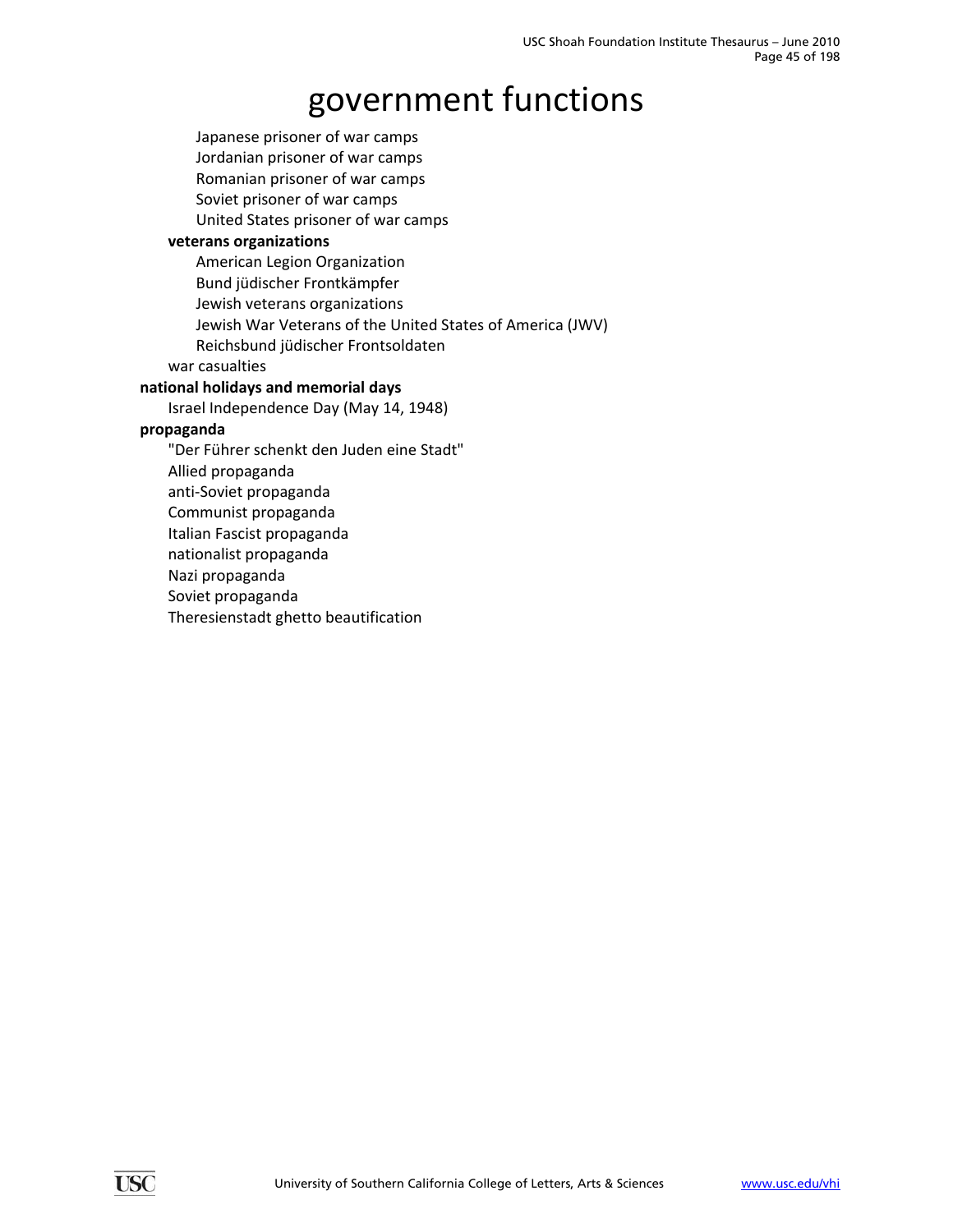### **health**

### **mental health**

bystander regrets psychological distress prevention

### **psychological reactions**

bereavement‐related psychological reactions camp‐related psychological reactions eugenics‐related psychological reactions ghetto‐related psychological reactions hiding‐related psychological reactions Holocaust‐related psychological reactions identity concealment‐related psychological reactions liberation‐related psychological reactions liberator psychological reactions prison‐related psychological reactions refugee‐related psychological reactions resistance‐related psychological reactions war crimes trial‐related psychological reactions war-related experience psychological reactions

#### survivor guilt

trauma‐related dreams

### **physical health**

#### **abortions**

camp abortions ghetto abortions hiding‐related abortions refugee camp abortions amputations

#### **diseases**

#### **camp diseases**

camp epidemics

cholera

deportation diseases

### dysentery

#### **epidemics**

- camp epidemics forced labor battalion epidemics ghetto epidemics hiding‐related epidemics prison epidemics refugee camp epidemics forced labor battalion diseases forced march diseases **ghetto diseases** ghetto epidemics
- hiding‐related diseases malaria

prison diseases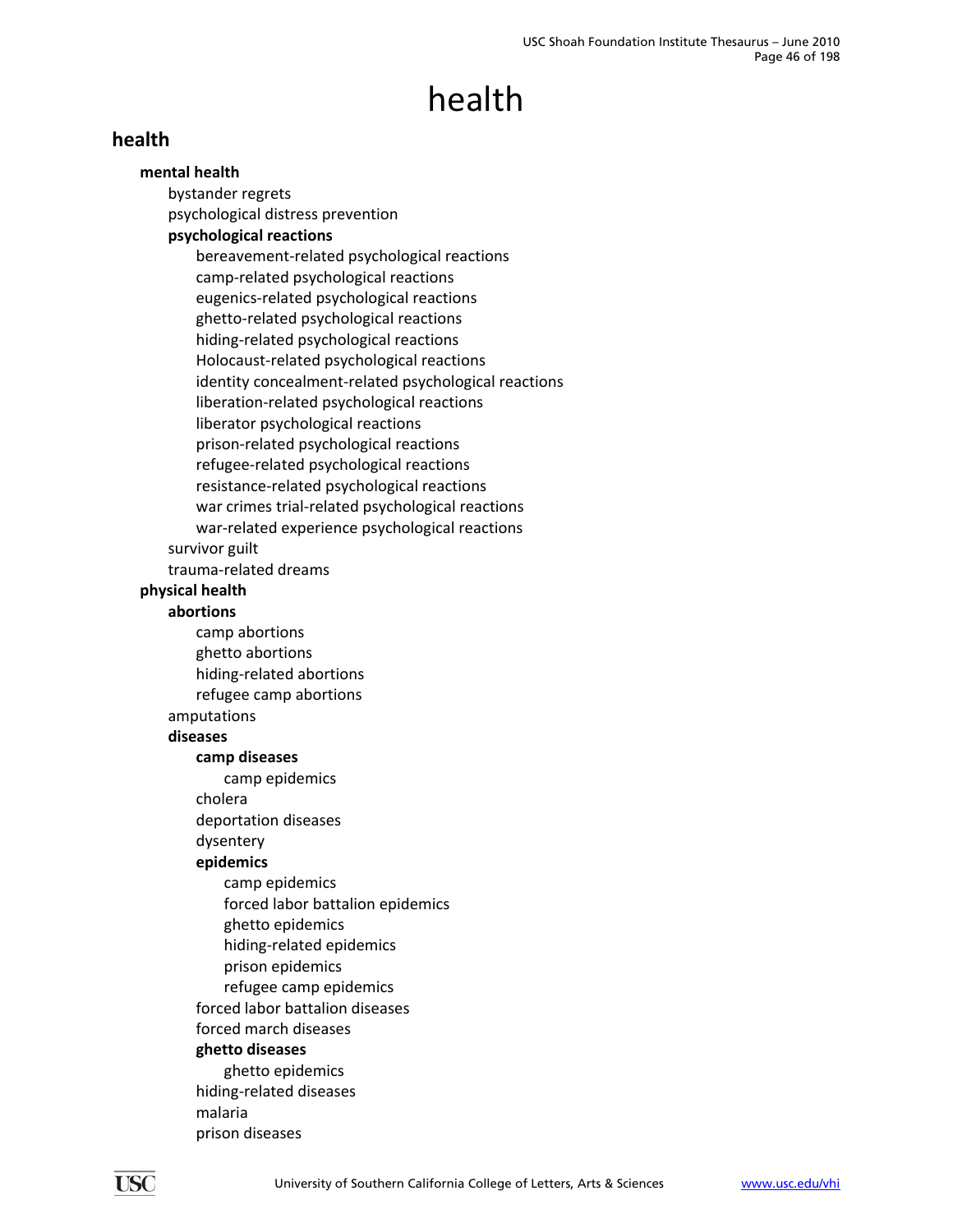prison epidemics refugee camp diseases scabies scarlet fever sexually transmitted diseases transfer diseases tuberculosis typhoid fever typhus **hospitals** camp hospitals field hospitals ghetto hospitals prison hospitals Soviet psychiatric hospitals **infestations** camp infestations deportation infestations forced labor battalion infestations forced march infestations ghetto infestations hiding‐related infestations lice prison infestations refugee camp infestations transfer infestations **injuries** camp injuries deportation injuries forced labor battalion injuries forced march injuries frostbite ghetto injuries hiding‐related injuries prison injuries refugee camp injuries transfer injuries **malnutrition** camp malnutrition forced labor battalion malnutrition ghetto malnutrition hiding‐related malnutrition prison malnutrition refugee camp malnutrition **medical care camp medical care** camp abortions camp childbearing camp quarantines

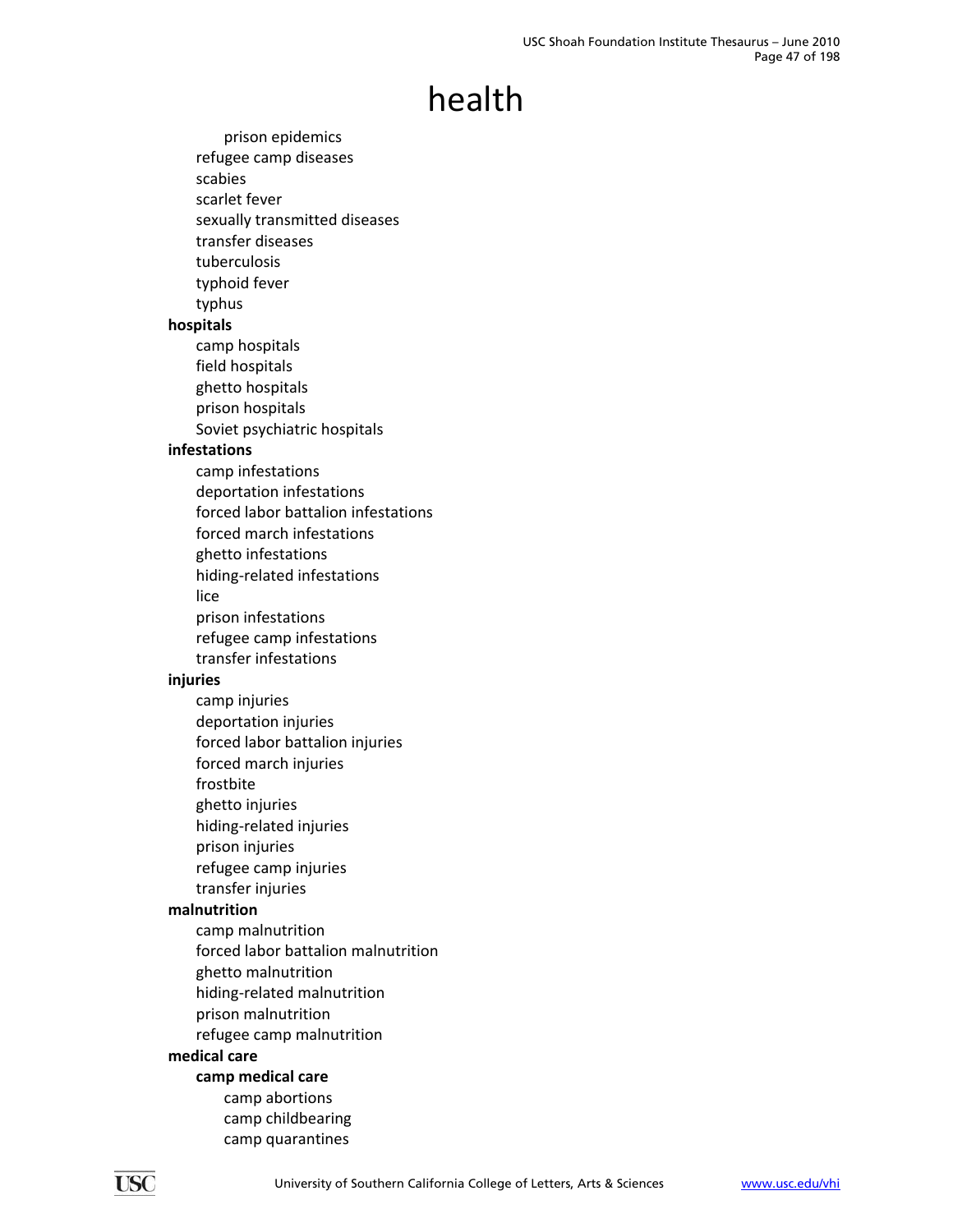forced labor battalion medical care **ghetto medical care** ghetto blood extraction ghetto quarantines hiding‐related medical care **prison medical care** prison quarantines refugee camp medical care resistance group medical care transfer medical care **menstruation** camp menstruation ghetto menstruation hiding‐related menstruation prison menstruation refugee camp menstruation miscarriages **physical condition camp prisoner physical conditions** camp injuries camp malnutrition deportation physical condition forced labor battalion physical condition forced march physical condition **ghetto inhabitant physical condition** ghetto injuries ghetto malnutrition hiding‐related physical condition liberation physical condition **prison inmate physical condition** prison injuries prison malnutrition transfer physical condition physical handicaps post‐liberation medical problems **sanitary conditions** camp sanitary conditions deportation sanitary conditions forced labor battalion sanitary conditions forced march sanitary conditions ghetto sanitary conditions hiding‐related sanitary conditions physical hygiene maintenance **prison sanitary conditions** prison infestations refugee camp sanitary conditions resistance group sanitary conditions transfer sanitary conditions sexual development

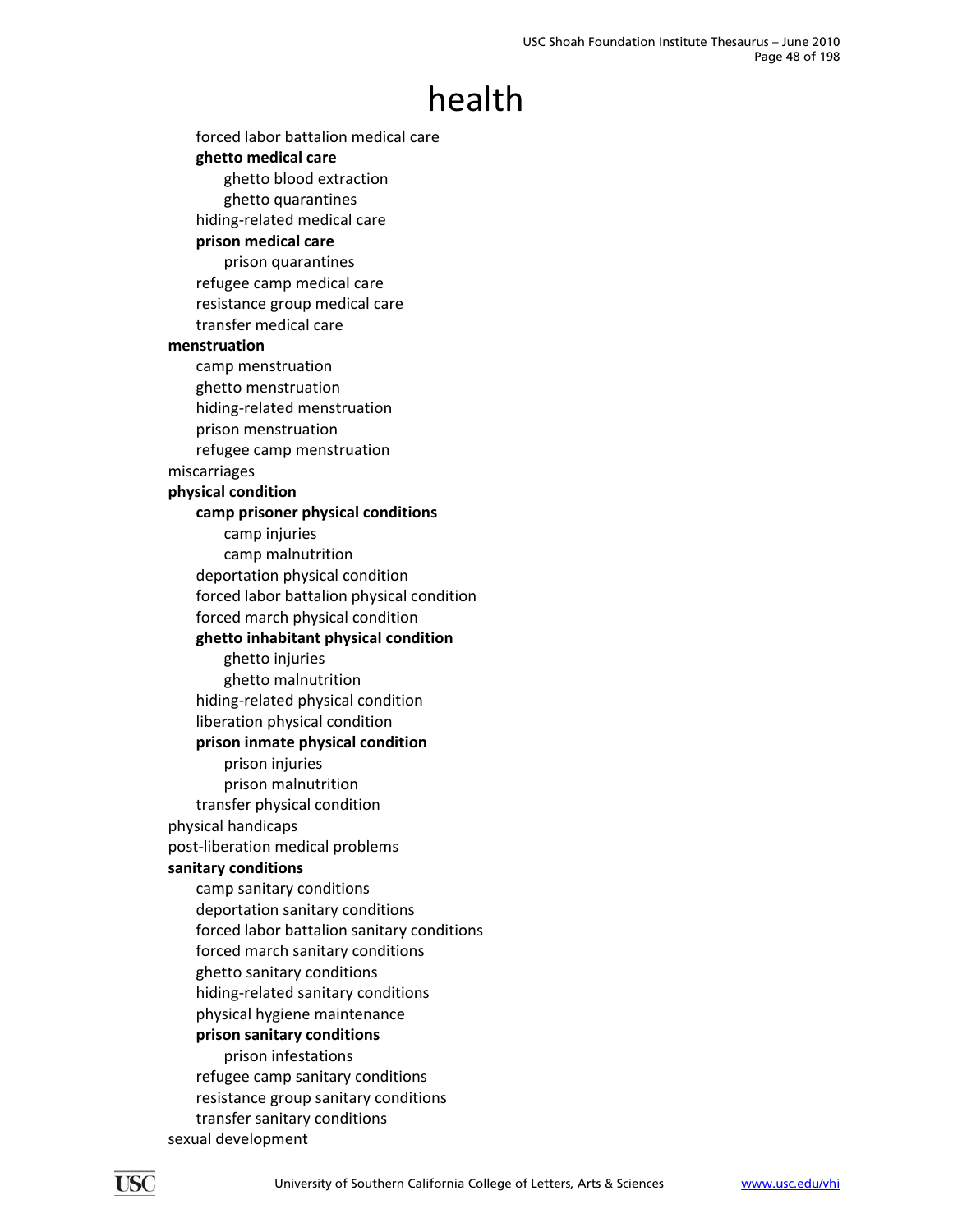Soviet psychiatric hospitals vermin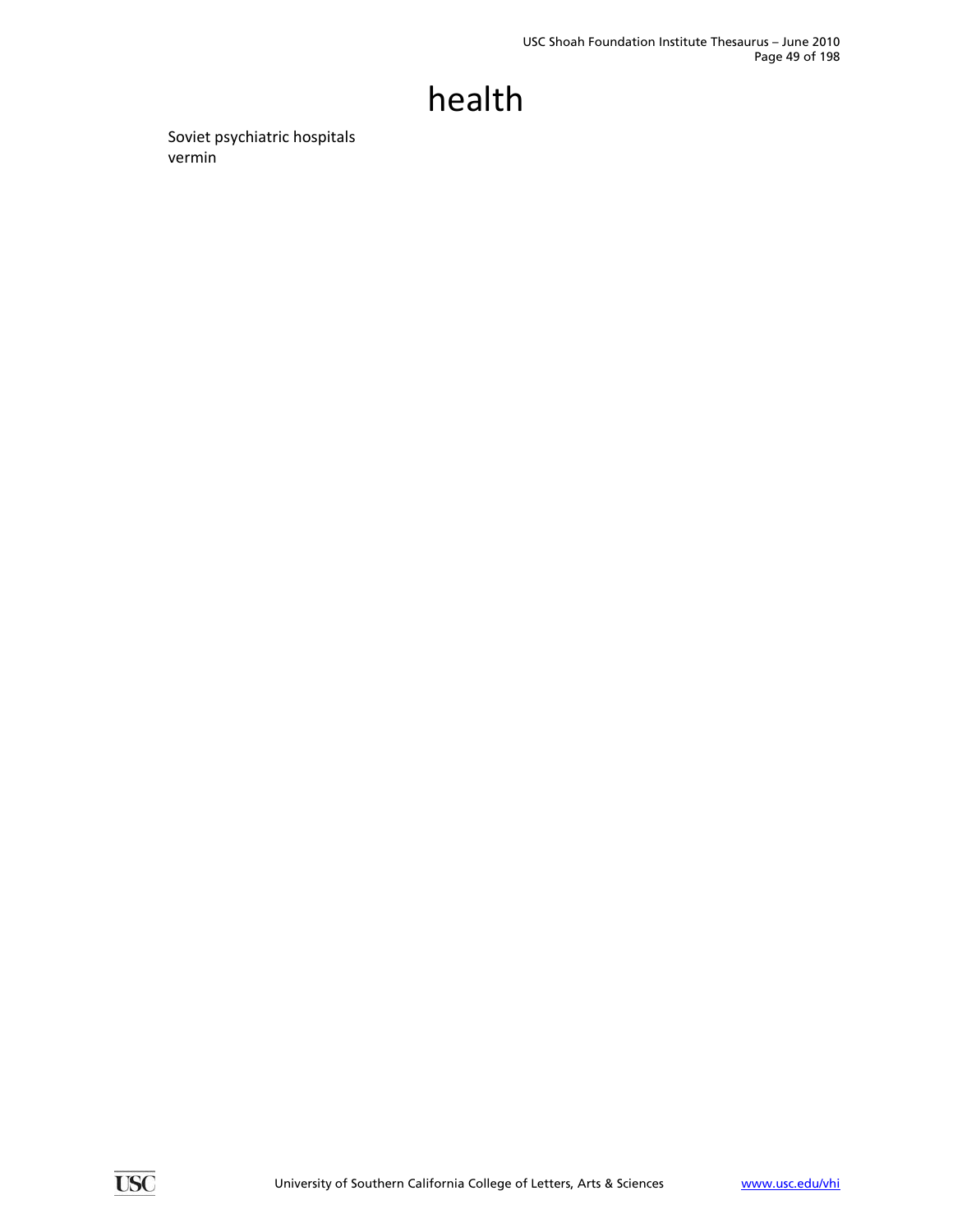### **liberation and post‐liberation life**

**"Greek bluff" collaborator treatment** collaboration suspicions suspected collaborator arrests suspected perpetrator assistance **commemoration** "Righteous Among the Nations" aid giver recognition civilian awards commemoration events Holocaust Remembrance Day Jewish site restoration denazification Holocaust denial Holocaust education Holocaust indifference/ignorance **interview introductions** aid giver introductions aid recipient introductions liberator introductions loved ones' introductions **liberation** camp liberation forced march liberation ghetto liberation liberation participation liberation physical condition liberation‐related aid giving liberator concentration camp closures liberator responses liberator sexual assaults post‐liberation deaths prison liberation transfer liberation mass grave opening political rehabilitation post‐liberation camp/ghetto transition **post‐liberation encounters** post‐liberation collaborator encounters post‐liberation Nazi encounters post‐liberation perpetrator encounters postwar aid giver‐aid recipient encounters postwar liberator‐survivor encounters post‐liberation Jewish identity concealment **post‐liberation recovery** family member restoration hidden valuable item recovery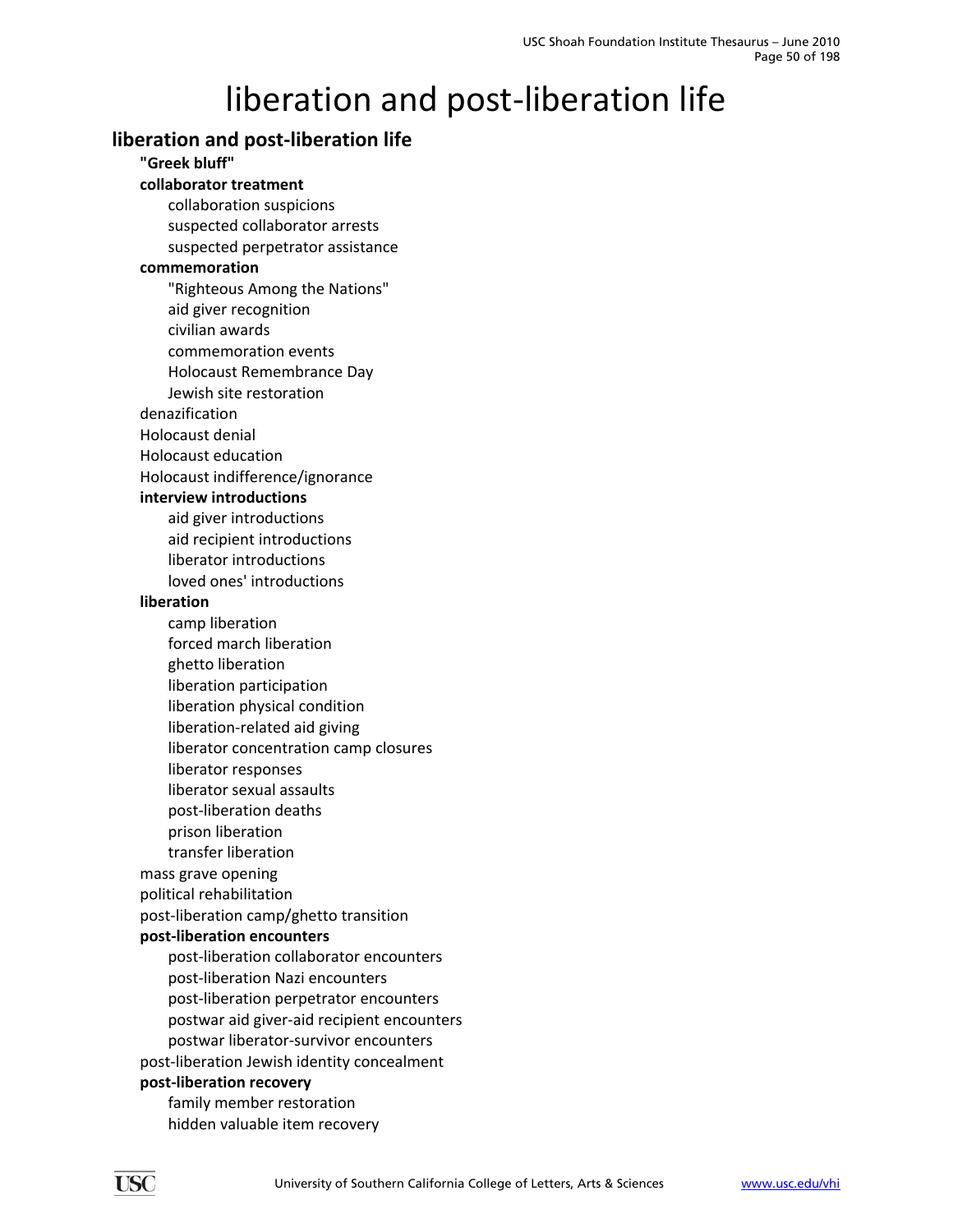Jewish child restoration lost property recovery post‐liberation adaptation post‐liberation medical problems prisoner tattoo removal remains recovery restitution **post‐liberation relations** post‐liberation aid giver relations post‐liberation aid giver‐aid recipient relations postwar liberator‐survivor relations postwar veteran relations **post‐liberation return visits** hiding place postwar visits military service location postwar visits post‐liberation family home returns post‐liberation persecution site visits post‐liberation return journeys postwar visits home refuge site postwar visits resistance site postwar visits **post‐liberation searches** tracing aid givers tracing aid recipients tracing liberators tracing loved ones tracing perpetrators post‐liberation Sinti and Roma identity concealment postwar bombings postwar crime postwar human rights activities postwar rationing **postwar reunions** military reunions postwar aid giver‐aid recipient reunions postwar survivor reunions resistance group reunions school reunions war crimes trial reunions She'erit ha‐Peletah (publication) survivor marriages survivor‐aid giver marriages Unzer Veg **war crimes trials** Arajs Trial (West Germany) Auschwitz Trial (Poland) Auschwitz Trials (West Germany) Barbie Trial (France) Barth Trial (East Germany)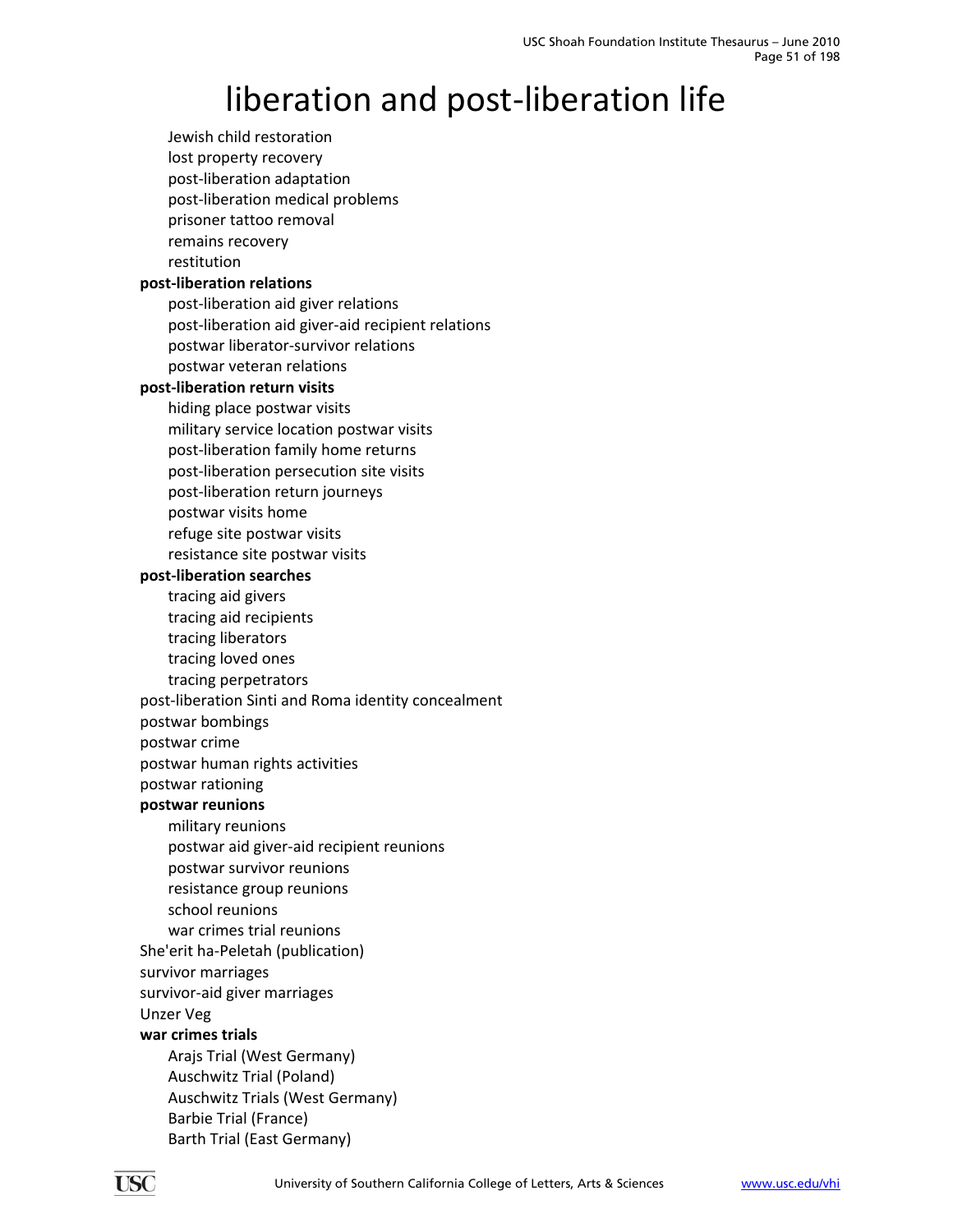Becker Trial (West Germany) Bergen‐Belsen Trial (Germany) Biebow Trial (Poland) Blache Trial (West Germany) Blösche Trial (East Germany) Braunsteiner‐Ryan Trial (USA) Bruhn Trial (East Germany) Burmeister et al. Trial (West Germany) Bühler Trial (Poland) Christmann Trial (West Germany) **Dachau Trials (Germany)(generic)** Buchenwald Trial (Germany) Dachau Trial (Germany) Flossenbürg Trial (Germany) Pilots Trial (Germany) Demjanjuk Trial (Israel) Demjanjuk Trial (United States) Di Porto Trial (Italy) Dietze Trial (East Germany) Dr. Hahn et. al. Trial (West Germany) Eichmann Trial (Israel) Ernst Zündel Trial (Canada) Farbach et al. Trial (West Germany) Fischer Trial (East Germany) Fuchs und Bradfisch Trial (West Germany) Gemmeker Trial (Netherlands) Gerhard Trial (West Germany) Globke Trial (East Germany) Goeth Trial (Poland) Gollak Trial (West Germany) Graf and Wunsch Trial (Austria) HASAG Trial (Frankfurt am Main, Germany) HASAG Trial (Leipzig, Germany) Heinen Trial (West Germany) Hirtreiter Trial (West Germany) Holz Trial (East Germany) Höblinger Trial (Austria) Höss Trial (Poland) Kaiser et al Trial (West Germany) Kappler Trial (Italy) Kassner and Manthei Trial (West Germany) Koch Trial (Italy) Landsberg DP Camp Trial (Germany) Lemberg Trial (West Germany) Lischka et al Trial (West Germany) Majdanek Trial (West Germany) Malmédy Trial (Germany) Maurer Trial (Poland) Mauthausen Trials (Germany)(generic)

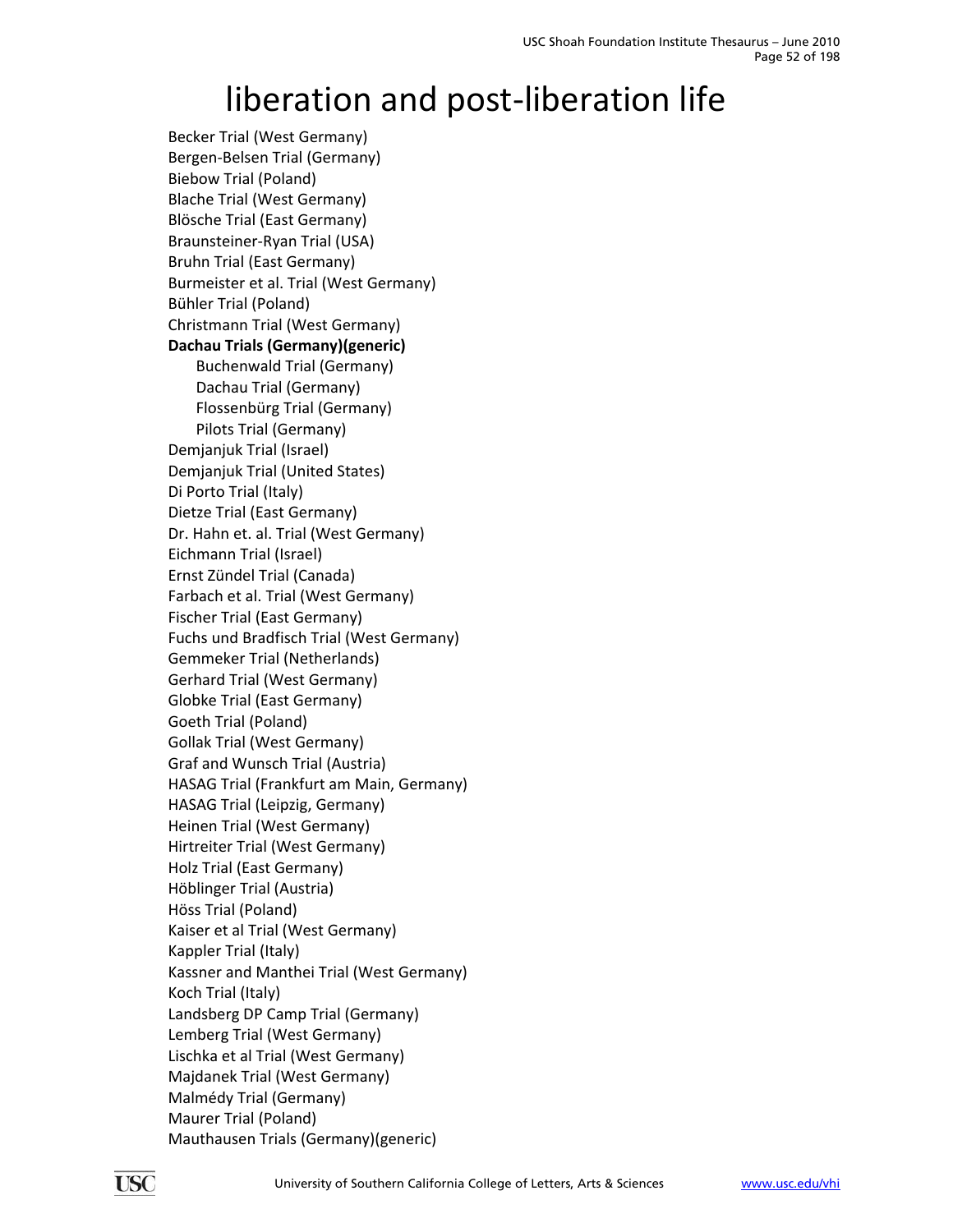Mayer et al. Trial (Austria) Maywald Trial (West Germany) Mengele Trial (Israel) Mere, Gerrets, and Viik Trial (Estonia, USSR) Müller Trial (Mosbach, West Germany) Novak Trials (Austria)(generic) **Nuremberg Trials (Germany)(generic)** Nuremberg Trial (IMT) **Nuremberg Trials (U.S. Military Tribunals)** Doctors Trial (Germany) Einsatzgruppen Trial (Germany) Flick Trial (Germany) IG Farben Trial (Germany) Justice Trial (Germany) Krupp Trial (Germany) Milch Trial (Germany) Ministries Trial (Germany) Oberhauser and Allers Trial (Trieste, Italy) Oppermann Trial (West Germany) Oradour Trial (France) Otte Trial (East Germany) Otto Trial (West Germany) Palciauskas Trial (USA) Papon Trial (France) Poellmann Trial (West Germany) Polyukhovich Trial (Australia) Priebke Trials (Italy)(generic) Przemysl Trial (Hamburg, West Germany) Puhr Trial (East Germany) Rauca Trial (Canada) Rosenbaum Trial (West Germany) Sachsenhausen Trials (Germany)(generic) Schmitz Trial (West Germany) Schwammberger Trial (Germany) Schütz Trial (West Germany) Slánský Trial (Czechoslovakia) Sobibor Trial (West Germany) Stangl Trial (West Germany) Streckenbach Trial (West Germany) Szálasi Trial (Hungary) Tiso Trial (Czechoslovakia) Tornbaum Trial (West Germany) Touvier Trial (France) Trank Trial (Israel) Trawniki Trial (West Germany) Treblinka Trials (West Germany)(generic) Trucis Trial (United States) Ullrich et. al. Trial (West Germany) Wachholz Trial (East Germany)

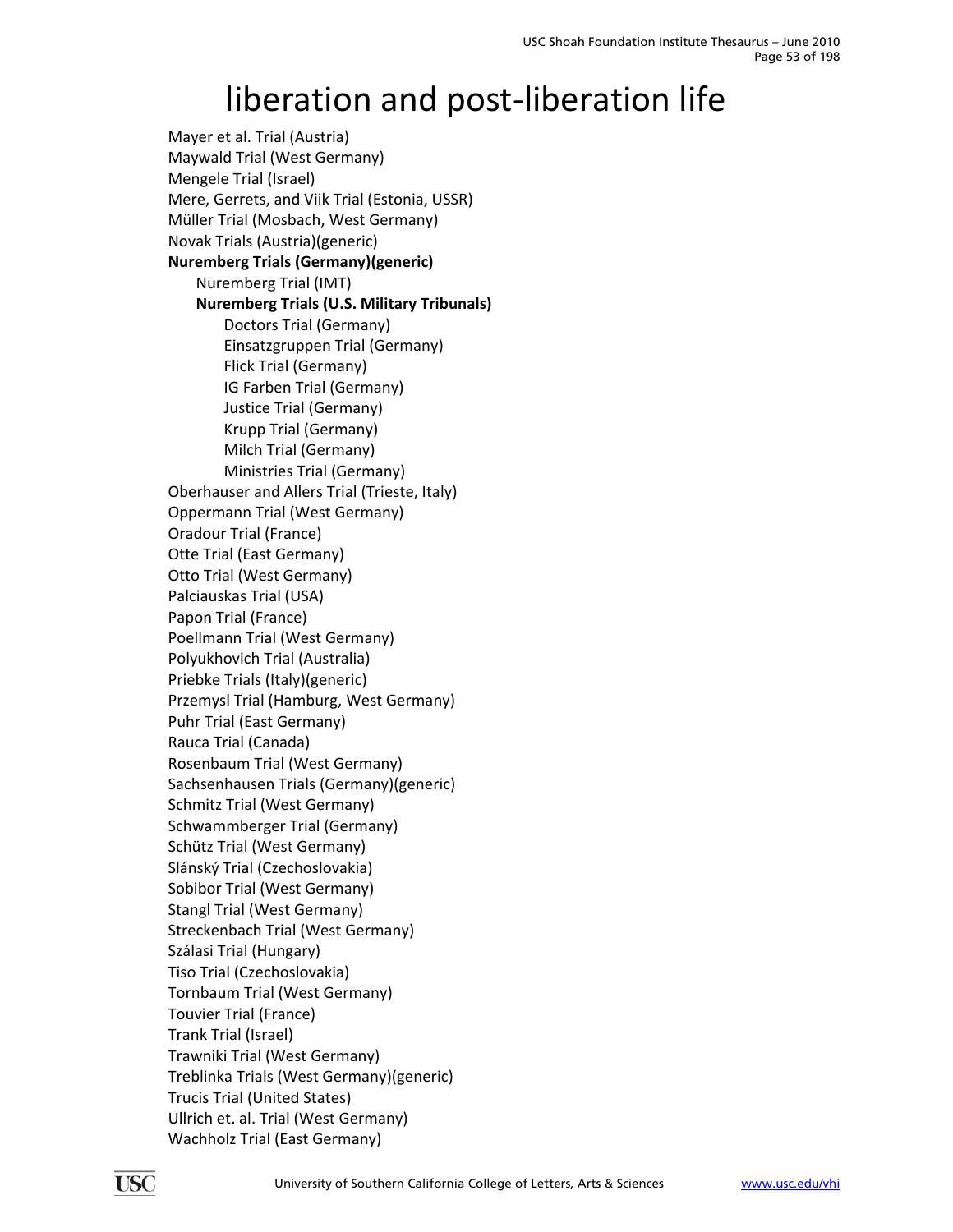Wagner Trial (West Germany) war crimes **war crimes trial procedures** suspected war criminal arrests war crimes investigations war crimes trial documents war crimes trial evidence war crimes trial international cooperation war crimes trial verdicts war crimes trial reflections war crimes trial reunions Windisch Trial (West Germany) Zawiercie Trial (West Germany) Zimmermann Trial (East Germany) Zugló‐Nyilas Trial (Hungary) Zyklon B Trial (Germany) wartime experience concealment wartime experience verification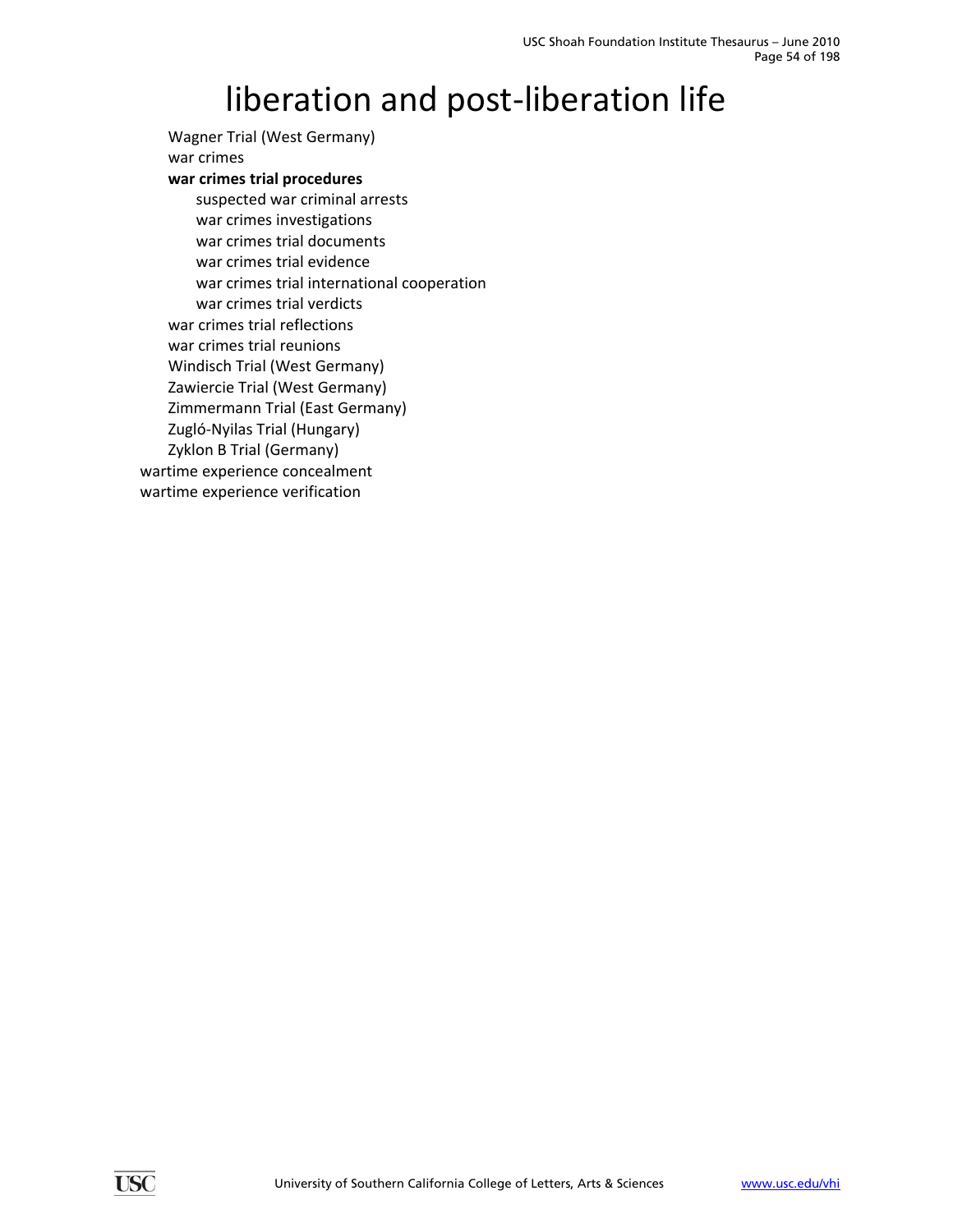### **mistreatment and death**

abductions Axis deceptions Axis reprisals **blood extraction** camp blood extraction ghetto blood extraction body part processing body searches **brutal treatment camp brutal treatment** camp sexual assaults deportation brutal treatment forced labor battalion brutal treatment forced march brutal treatment **ghetto brutal treatment** ghetto sexual assaults hiding‐related brutal treatment **prison brutal treatment** prison punishments prison sexual assaults refugee camp brutal treatment transfer brutal treatment **coerced sexual activities sexual assaults** aid giver sexual assaults camp sexual assaults deportation sexual assaults forced labor battalion sexual assaults forced march sexual assaults ghetto sexual assaults hiding‐related sexual assaults liberator sexual assaults prison sexual assaults refugee camp sexual assaults transfer sexual assaults **corpse disposal** camp corpse disposal **corpse cremations** camp corpse cremations ghetto corpse cremations corpse disposal forced labor ghetto corpse disposal **corpses camp corpses** camp corpse cremations camp corpse disposal deportation corpses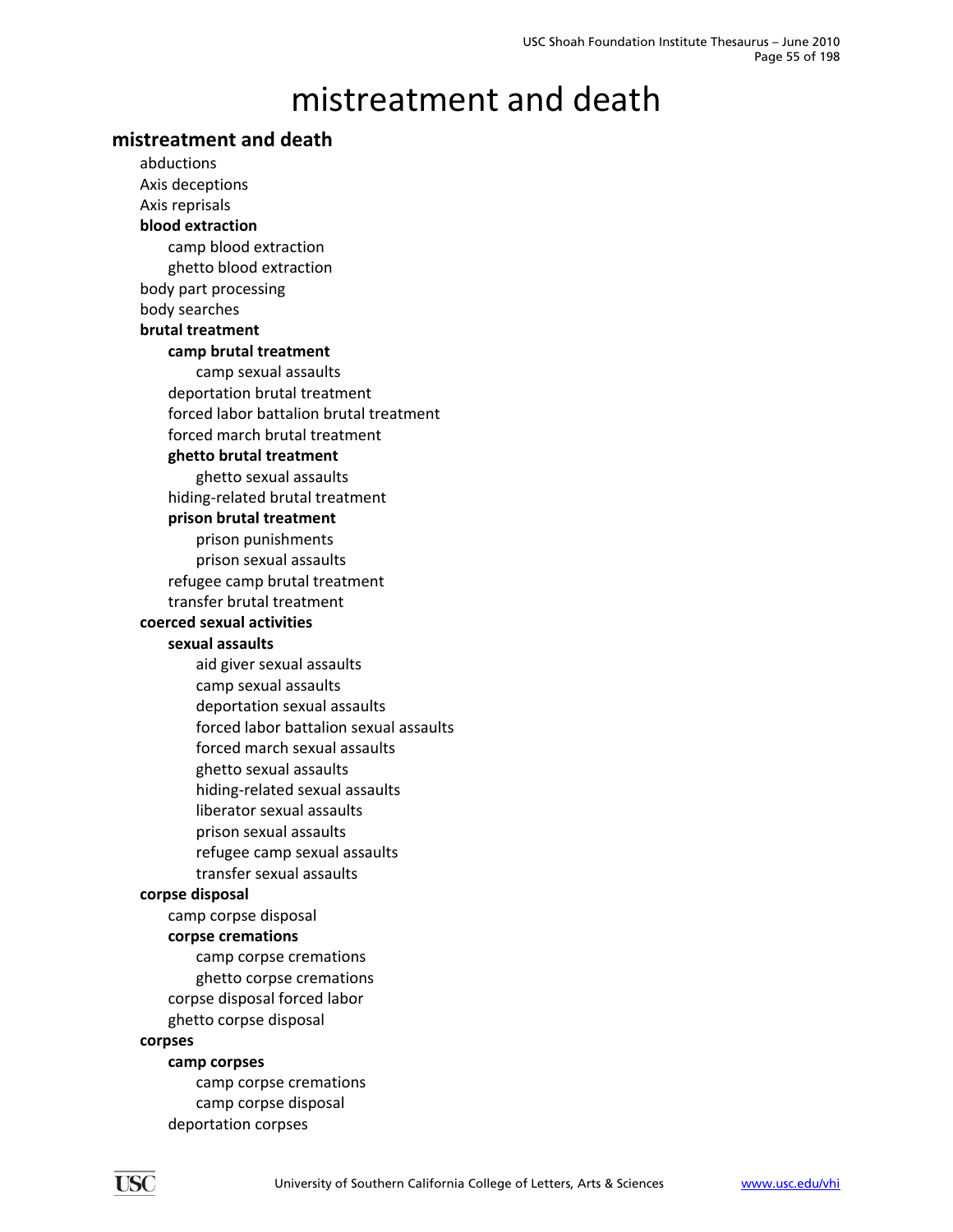forced labor battalion corpses forced march corpses **ghetto corpses** ghetto corpse cremations ghetto corpse disposal hiding‐related corpses prison corpses transfer corpses **deaths** camp child deaths **camp deaths** camp child deaths **camp suicides** camp suicide attempts child deaths deportation deaths forced labor battalion deaths forced march deaths ghetto child deaths **ghetto deaths** ghetto child deaths **ghetto suicides** ghetto suicide attempts hiding‐related deaths Holocaust/World War II‐related deaths loved ones' deaths post‐liberation deaths **prison deaths prison suicides** prison suicide attempts refugee camp deaths resistance group deaths transfer deaths **eugenics measures** "euthanasia" program eugenics facilities eugenics facility releases forced hospitalization forced medical treatment forced sterilization **executions and killings** aborted killings **executions** aid giver executions **camp executions** camp mass executions deportation executions forced labor battalion executions forced march executions

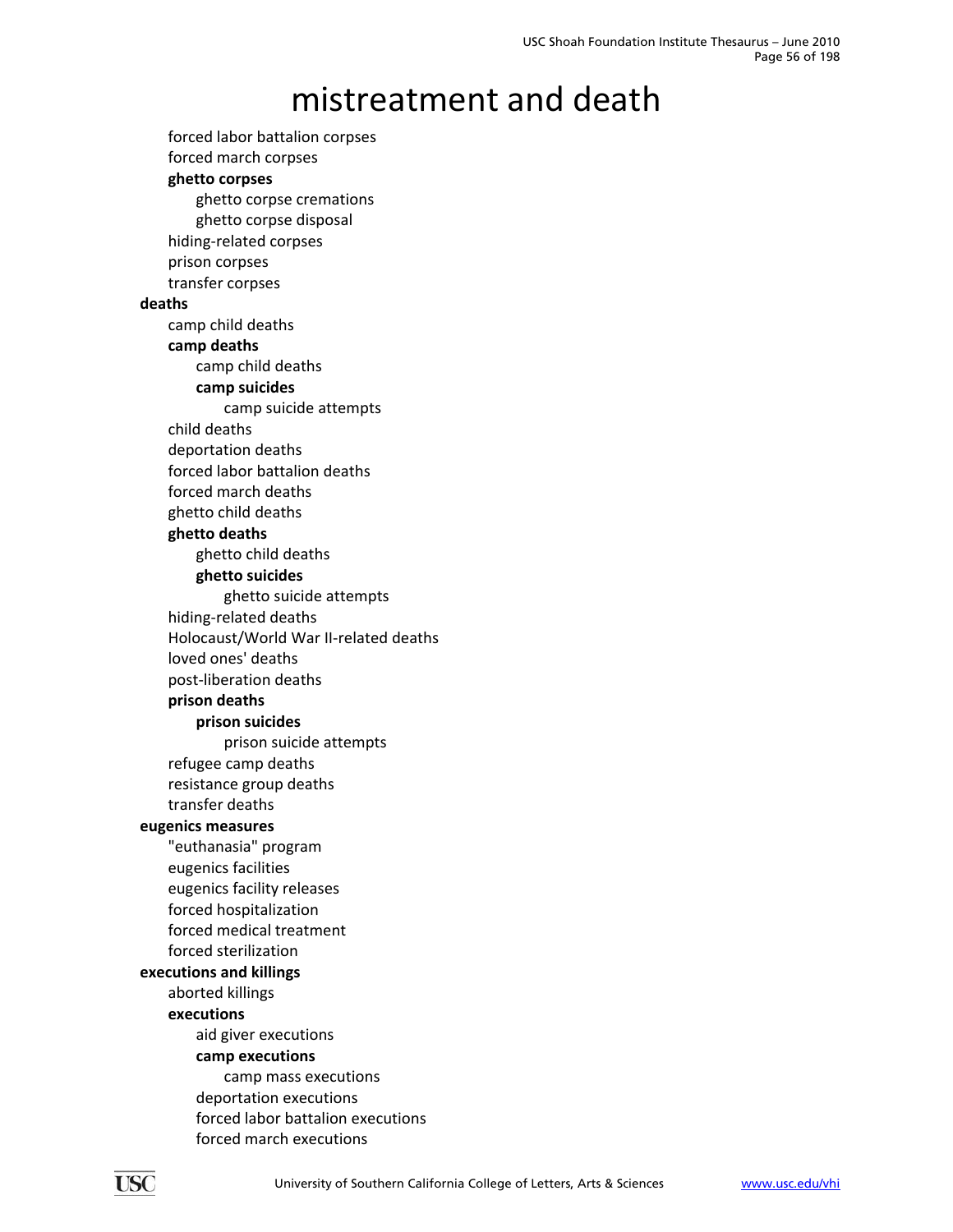### **ghetto executions** ghetto mass executions intelligentsia executions **prison executions** prison mass executions resistance group executions transfer executions gas chambers gas vans **killing techniques** burnings decapitations drownings electrocutions gassings hangings lethal injections live burials shootings stabbings stonings **killings** camp killings child killings deportation killings forced labor battalion killings forced march killings ghetto killings hiding‐related killings mercy killings prison killings refugee camp killings transfer killings **mass executions** camp mass executions deportation mass executions forced labor battalion mass executions forced march mass executions ghetto mass executions prison mass executions **specific mass executions** Ardeatine Caves Massacre (March 24, 1944) Babi Yar Massacres Bagerovskii Rov Massacre Bikiernieki Forest Massacres Bronica Forest Massacres Drobitskii Iar Massacres Fedor Hill Massacres Gardelegen Massacre (April 13, 1945)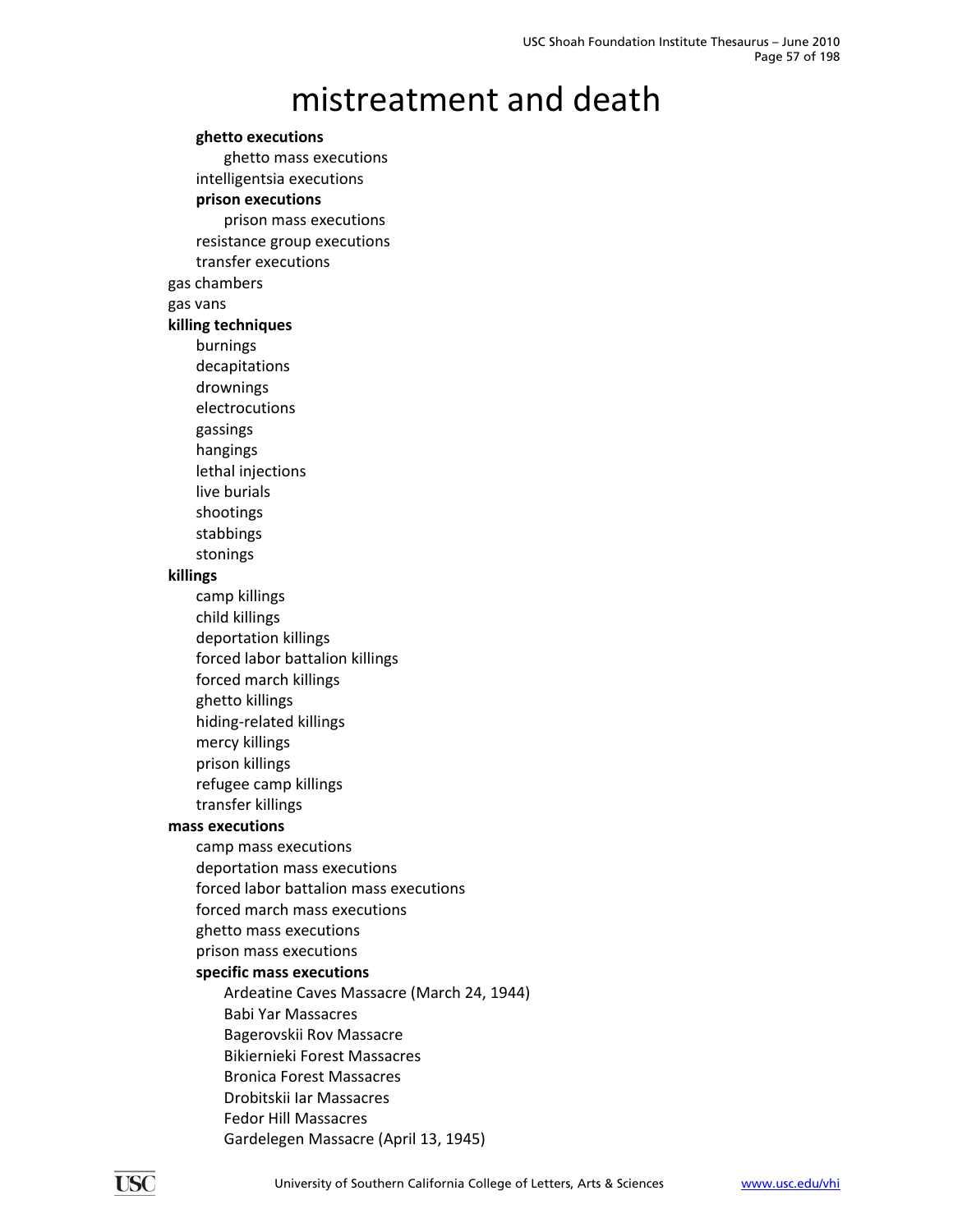Grotte de la Luire Massacre (July 27, 1944) Hotel Meina Massacre (September 1943) Kamenets‐Podol'skii Massacre Malyi Trostenets Massacres Manevtsy Massacre Novi Sad Massacre (January 21‐23, 1942) Odessa Massacres (October 23‐25, 1941) Petrikov Forest Massacre (1943) Poligon Massacre Ponary Forest Massacres Pusztavám Massacre Rumbula Forest Massacre Sant'Anna di Stazzema Massacre (Aug 12, 1944) Sharpeville Massacre (March 21, 1960) Sosenki Massacre (November 1941) transfer mass executions

#### **humiliation**

- camp humiliation
- deportation humiliation
- forced labor battalion humiliation
- forced march humiliation
- ghetto humiliation
- hiding‐related humiliation
- prison humiliation
- transfer humiliation

mass graves

- mass murder coverups
- Nazi Jewish holiday exploitation

### **Nazi medical experiments**

### **camp medical experiments**

camp military medical experiments camp racial medical experiments camp sterilization medical experiments camp military medical experiments camp racial medical experiments camp sterilization medical experiments prison medical experiments

#### **property seizure**

camp personal property seizure deportation personal property seizure forced labor battalion personal property seizure ghetto personal property seizure prison personal property seizure transfer personal property seizure

### **punishments**

camp punishments deportation punishments forced labor battalion punishments forced march punishments

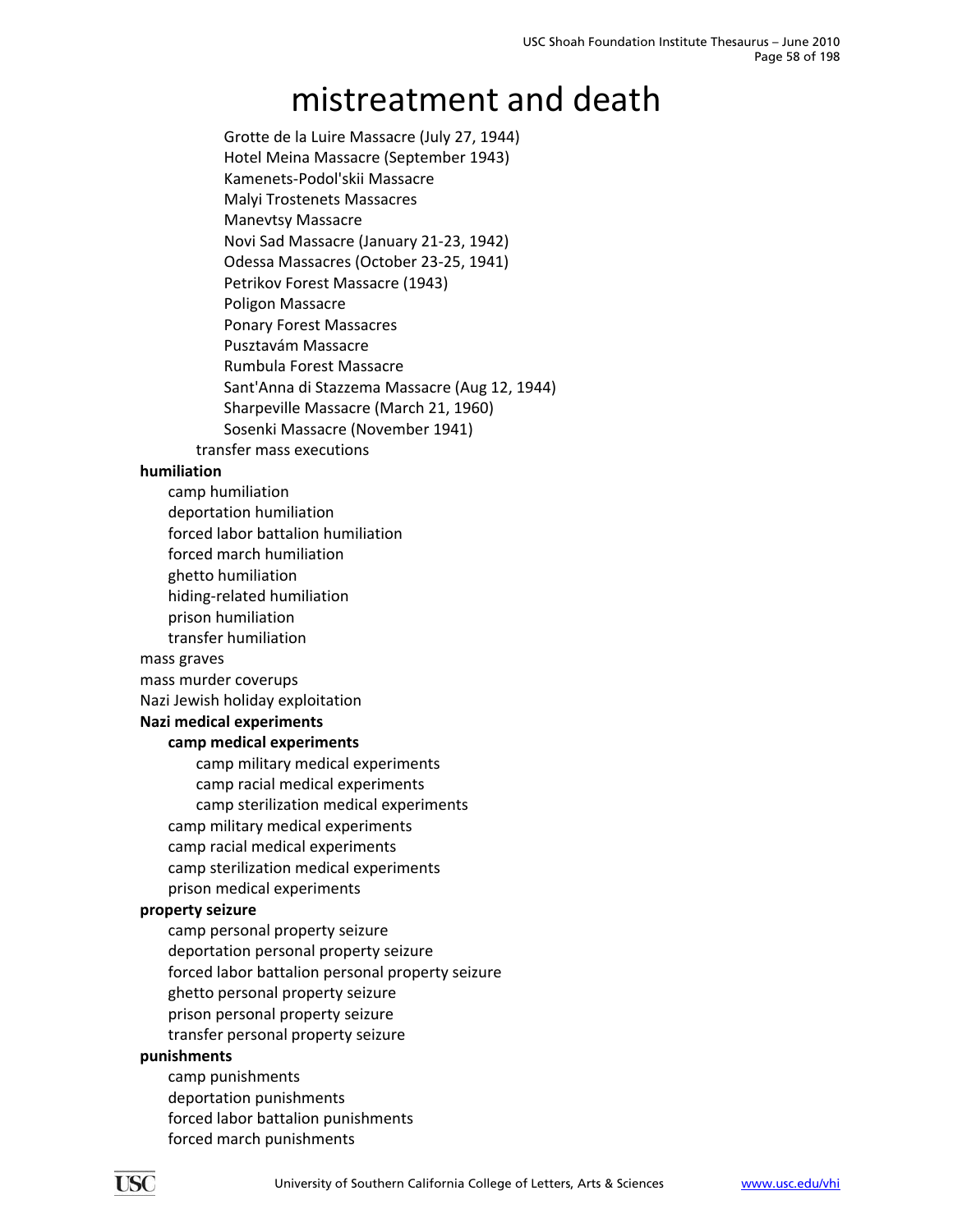ghetto punishments prison punishments transfer punishments **selections** camp selections deportation selections ghetto selections prison selections transfer selections **violent attacks** anti‐aid giver attacks beatings dog attacks

Jewish institution attacks

Jewish property attacks

mutilations

synagogue attacks

teeth extraction

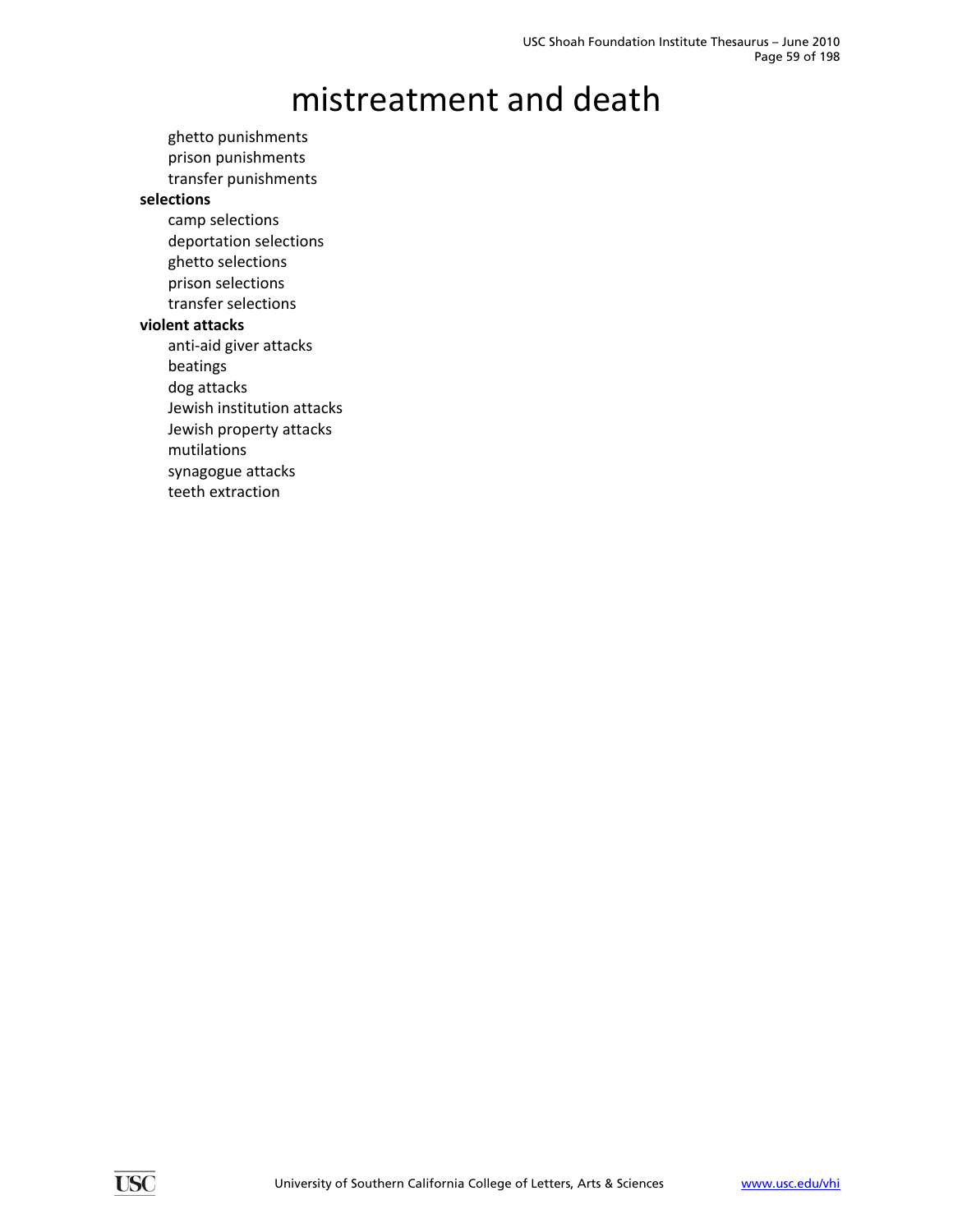### **movement**

**covert movement** camp covert movement forced labor battalion covert movement ghetto covert movement escape routes **flight** domestic flight routes **flight attempts** British Mandate Palestine immigration attempts **flight from countries** flight from Albania flight from Algeria flight from Angola flight from Austria flight from Belgium flight from Bulgaria flight from China flight from Czechoslovakia flight from Danzig (FC) flight from Denmark flight from Finland flight from France flight from French Morocco flight from Germany flight from Greece flight from Hong Kong flight from Hungary flight from Italy flight from Japan flight from Latvia flight from Libya flight from Liechtenstein flight from Lithuania flight from Luxembourg flight from Martinique flight from Monaco flight from Norway flight from Poland flight from Romania flight from Spain flight from Tangier International Zone flight from the Netherlands flight from the USSR flight from West Antilles flight from Yugoslavia flight preparations **flight to countries**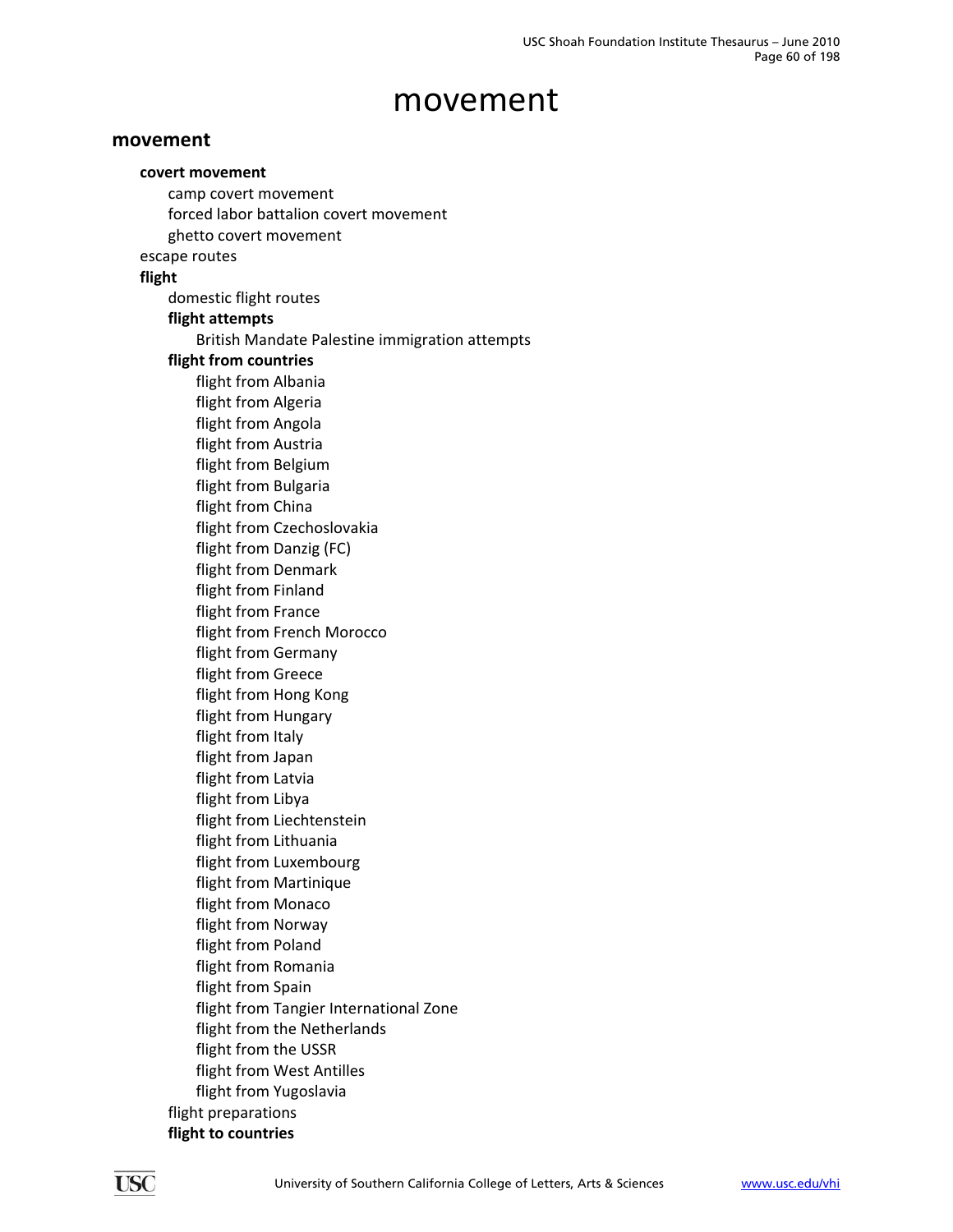flight to Albania flight to Algeria flight to Andorra flight to Angola flight to Argentina flight to Australia flight to Austria flight to Belgian Congo flight to Belgium flight to Bermuda flight to Bolivia flight to Brazil flight to British Mandate Palestine flight to Bulgaria flight to Canada flight to Chile flight to China flight to Colombia flight to Costa Rica flight to Cuba flight to Cyprus flight to Czechoslovakia flight to Danzig (FC) flight to Denmark flight to Dominica flight to Ecuador flight to Egypt flight to Ethiopia flight to Finland flight to France flight to French Morocco flight to Germany flight to Gibraltar flight to Greece flight to Guatemala flight to Haiti flight to Hong Kong flight to Hungary flight to India flight to Ireland flight to Italy flight to Jamaica flight to Japan flight to Kenya flight to Latvia flight to Lebanon flight to Liberia flight to Libya flight to Liechtenstein

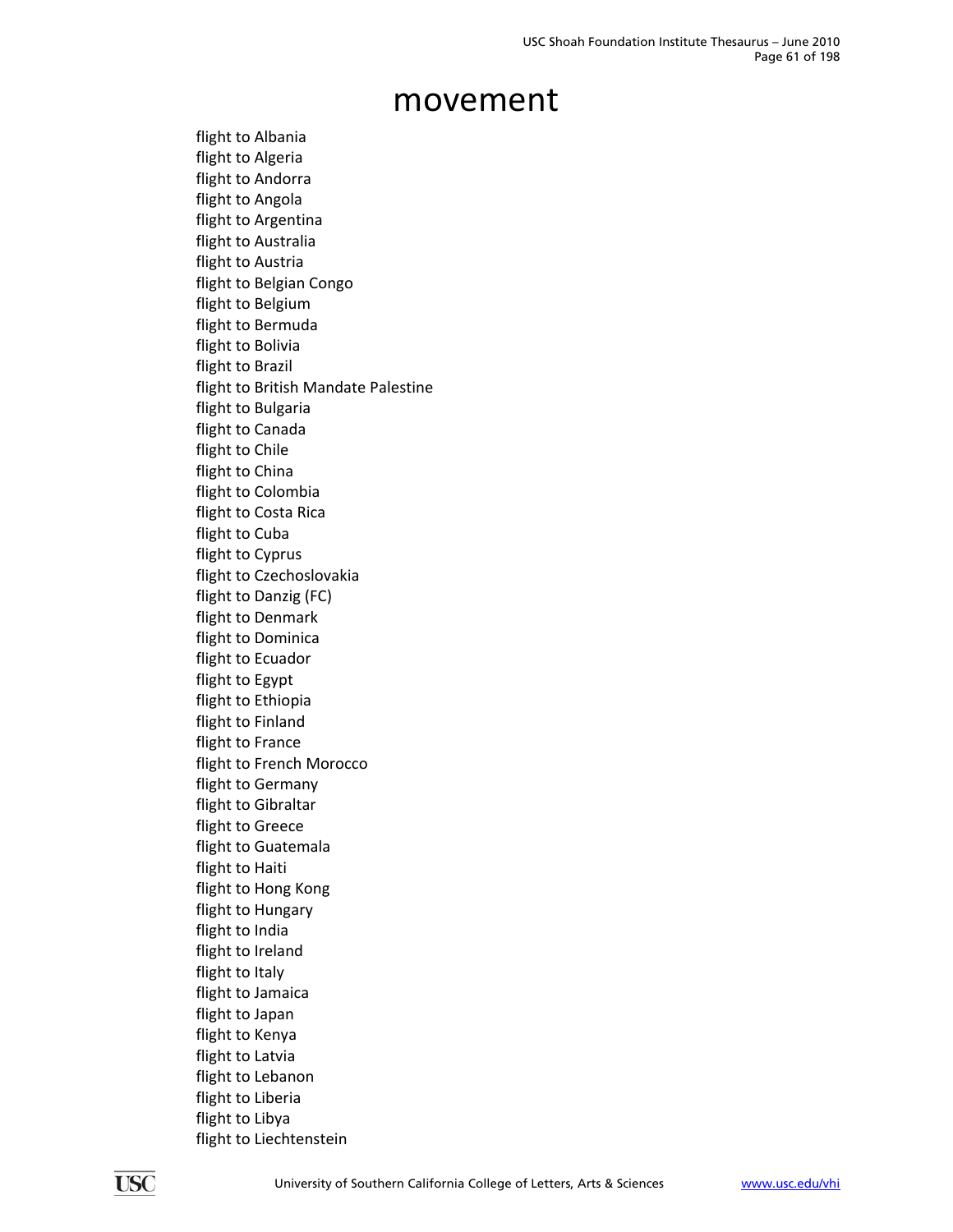flight to Lithuania flight to Luxembourg flight to Martinique flight to Mexico flight to Monaco flight to Moçambique flight to Netherlands Antilles flight to Netherlands East Indies flight to New Zealand flight to Norway flight to Panama flight to Paraguay flight to Peru flight to Poland flight to Portugal flight to Romania flight to Singapore flight to South West Africa flight to Southern Rhodesia flight to Spain flight to Swaziland flight to Sweden flight to Switzerland flight to Tangier International Zone flight to Thailand flight to the Dominican Republic flight to the Netherlands flight to the Philippines flight to the U.S. Virgin Islands flight to the Union of South Africa flight to the United Kingdom flight to the United States flight to the USSR flight to Trinidad and Tobago flight to Turkey flight to Uruguay flight to Venezuela flight to West Antilles flight to Yugoslavia international flight routes **forced movement experiences deportation experiences** deportation adaptation methods deportation awareness deportation barter deportation betrayals deportation bribery deportation brutal treatment

deportation centers

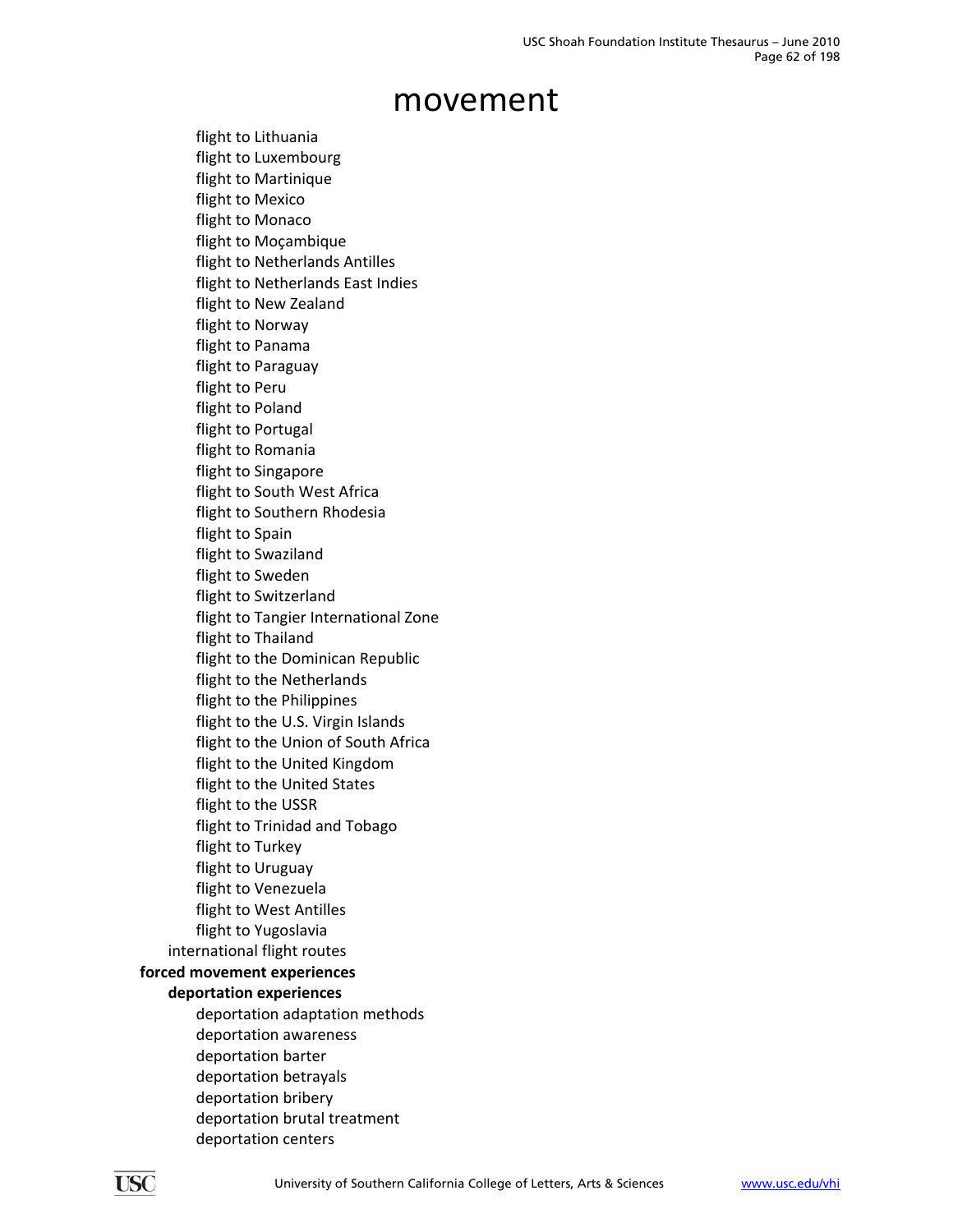- deportation childbearing
- deportation children
- deportation conditions
- deportation corpses
- deportation covert activities deportation covert communications
- deportation cultural activities
- deportation deaths
- deportation diseases
- deportation environmental conditions
- deportation escape attempts
- deportation escapes
- deportation executions
- deportation family interactions
- deportation food
- deportation food acquisition
- deportation food sharing

### **deportation from cities**

deportation from (u)Behuts (Czechoslovakia) deportation from (u)Bâcu (Romania) deportation from (u)Cearda (Romania)

- deportation from (u)Crecinev (Romania)
- […]

deportation from (u)Ship (Romania)

- deportation from (u)Tyszow (Bialystok, Poland)
- deportation from (u)Vidasovo (Pustosha, Kalinin, Russia, USSR)
- deportation from (u)Villaloba (Rhodes, Italy)
- deportation from Aba (Hungary)
- deportation from Abaújszántó (Hungary)
- deportation from Abaújvár (Hungary)
- deportation from Achim (Hanover, Prussia, Germany)

### […]

deportation from the Netherlands deportation from the United Kingdom deportation from the USSR

deportation from Yugoslovia

### **deportation from ghettos**

```
deportation from (u)Arded (Romania : Ghetto)
deportation from (u)Baile Felix (Romania : Ghetto)
deportation from (u)Bircza (Poland : Ghetto)
deportation from (u)Bukaczowce (Poland : Ghetto)
     […]
deportation from (u)Vijnita (Romania : Ghetto)
deportation from (u)Widzy (Poland : Ghetto)
deportation from (u)Wierzbica (Radom, Kielce, Poland : Ghetto)
deportation from (u)Zukow (Zloczow, Tarnopol, Poland : Ghetto)
deportation from Abony (Hungary : Ghetto)
deportation from Aleksandrów Lodski (Poland : Ghetto)
deportation from Alsósima (Hungary : Ghetto)
```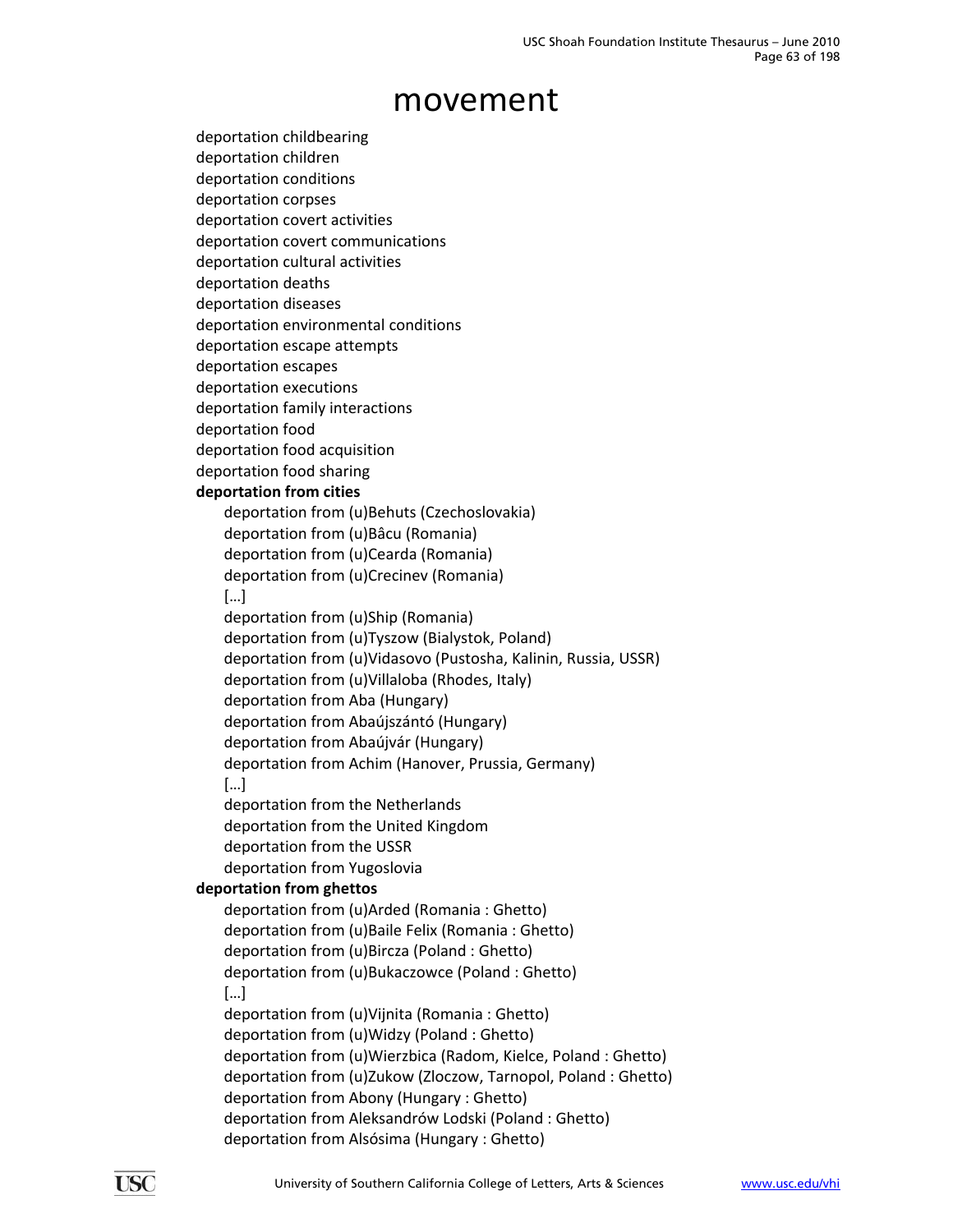deportation from Amsterdam (Netherlands : Ghetto) […] deportation from Zwolen (Poland : Ghetto) deportation from Zychlin (Poland : Ghetto) deportation from Zyrardów (Poland : Ghetto) deportation from Zólkiewka (Poland : Ghetto) deportation from òjpest (Hungary : Ghetto) deportation to Ivashkovtsy (Shargorod, Vinnitsa, Ukraine, USSR : Ghetto) deportation to Kapustiany (Ukraine, USSR : Ghetto) **deportation from regions** deportation from Bessarabia (Romania : Region) deportation from Bukovina (Romania : Region) deportation from Crimea (Russia, USSR : Autonomous Soviet Socialist Republic) deportation from Haute‐Garonne (France : Administrative Unit) deportation from Kiev (Ukraine, USSR : Oblast) deportation from Latgale (Latvia : Province) deportation from Leningrad (Russia, USSR : Oblast) deportation from Odessa (Ukraine, USSR : Oblast) deportation from Podkarpatska Rus (Czechoslovakia : region) deportation from Siberia (USSR : Region) deportation from Stalingrad (Russia, USSR : Oblast) deportation from Szabolcs‐Ung (Hungary : County) deportation from Transylvania (Romania : Region) deportation from Uzbekistan (USSR : Soviet Socialist Republic) deportation from Vinnitsa (Ukraine, USSR : Oblast) deportation from Warsaw (Poland : Voivodship) deportation funerals deportation humiliation deportation hunger deportation infestations deportation injuries deportation Jewish prayers deportation Jewish religious observances deportation killings deportation mass executions deportation personal property seizure deportation physical condition deportation preparations deportation procedures deportation punishments deportation resistance deportation routes deportation rumors deportation sanitary conditions deportation selections deportation sexual activities deportation sexual assaults deportation social relations deportation stealing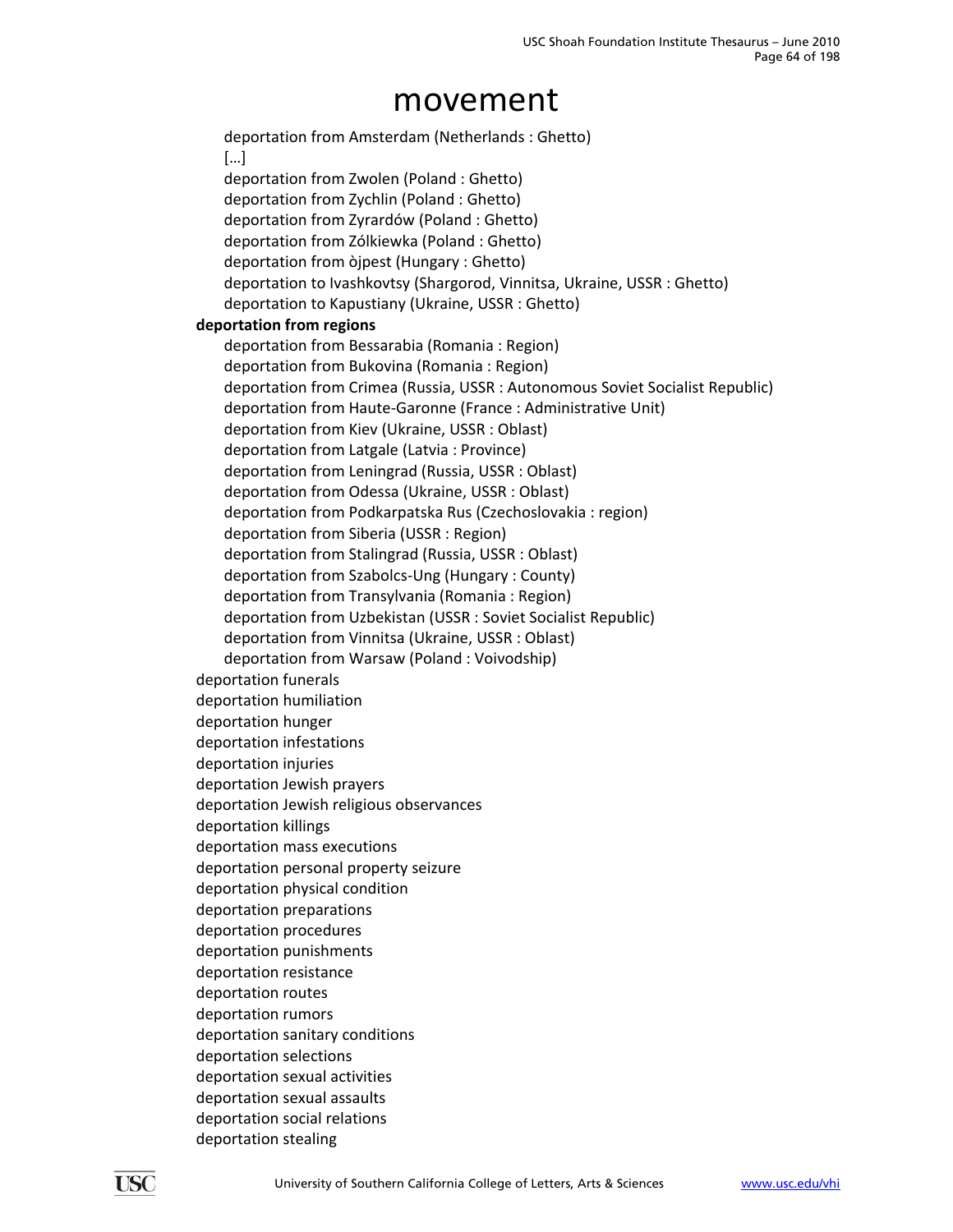```
deportation suicide attempts
deportation suicides
deportation thirst
deportation time awareness
deportation to camps
   deportation to 't Schut (Netherlands : Concentration Camp)
   deportation to (u)Asopos (Greece : Concentration Camp)
   deportation to (u)Balta (Ukraine, USSR : Concentration Camp)
   deportation to (u)Bauhof (Poland : Concentration Camp)
   deportation to (u)Bielany (Warsaw, Poland : Concentration Camp)
        […]
   deportation to (u)Wsola (Poland : Concentration Camp)
   deportation to (u)York Racecourse (England, UK : Internment Camp)
   deportation to (u)Zatish'ie (Ukraine, USSR : Concentration Camp)
   deportation to (u)Zesel Fabrik (Poland : Concentration Camp)
   deportation to Aachen (Germany : Concentration Camp)(generic)
   deportation to Abbasiyah (Egypt : POW Camp)
   deportation to Adampol (Poland : Concentration Camp)
   deportation to Agde (France : Internment Camp)
        […]
   deportation to Zillerthal‐Erdmannsdorf (Germany : Concentration Camp)
   deportation to Zossen‐Wulkow bei Trebnitz (Germany : Concentration Camp)
   deportation to Zvenigorodka (Ukraine, USSR : Concentration Camp)
   deportation to Zwierzyniec (Poland : Concentration Camp)
deportation to cities
   deportation to (u)Dubino (Ukraine, USSR)
   deportation to (u)Hochwald (Poland)
   deportation to (u)Kirchensdorf (Austria)
   deportation to (u)Loshinka (Russia, USSR)
   deportation to (u)Rossng (Germany)
   deportation to (u)Ruizna (Ukraine, USSR)
   deportation to (u)Vidasovo (Pustosha, Kalinin, Russia, USSR)
   deportation to Ambarovo (Ukraine, USSR)
   deportation to Amsterdam (Netherlands)
   deportation to Aniolów (Poland)
   deportation to Arad (Romania)
        […]
   deportation to Zavidovo (Vologda, Russia, USSR)
   deportation to Zdenovo (Czechoslovakia)
   deportation to Zlotopolice (Poland)
   deportation to Zmigród (Poland)(generic)
deportation to countries
   deportation to Australia
   deportation to Austria
   deportation to Belgium
   deportation to Canada
   deportation to Cyprus
   deportation to France
   deportation to Germany
```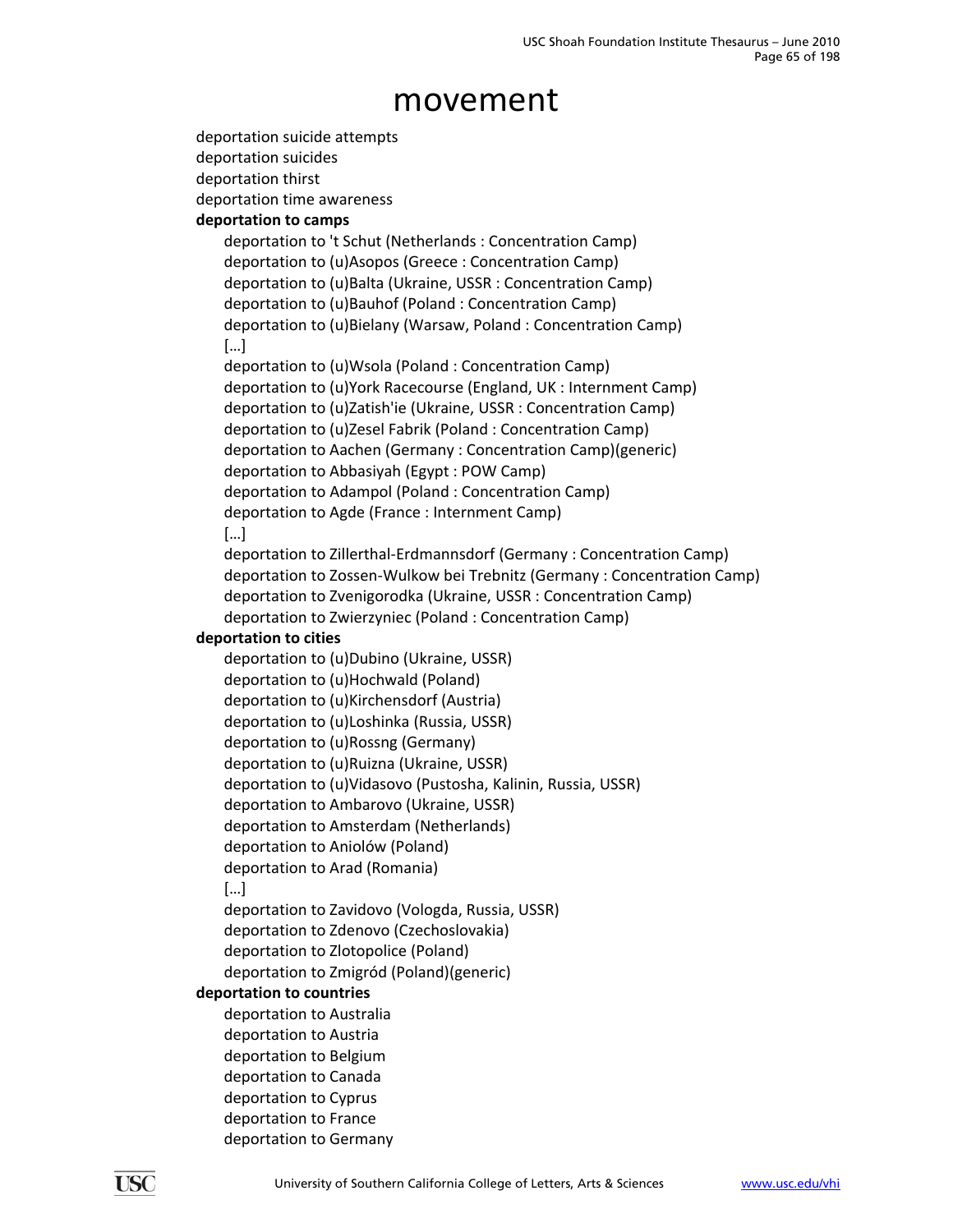deportation to Greece deportation to Poland deportation to Romania deportation to Spain deportation to the Netherlands deportation to the USSR **deportation to ghettos** deportation to (u)Baligród (Poland : Ghetto) deportation to (u)Bicske (Hungary : Ghetto) deportation to (u)Bogushevichi (Belorussia, USSR : Ghetto) deportation to (u)Irsava (Czechoslovakia : Ghetto) […] deportation to (u)Polonnoe (Polonnoe, Vinnitsa, Ukraine, USSR : Ghetto) deportation to (u)Rogachev (Zhitomir, Ukraine, USSR : Ghetto) deportation to (u)Somcuta‐Mare (Romania : Ghetto) deportation to (u)Vijnita (Romania : Ghetto) deportation to Abony (Hungary : Ghetto) deportation to Aleksandrów Lodski (Poland : Ghetto) deportation to Alsósima (Hungary : Ghetto) […] deportation to Zwolen (Poland : Ghetto) deportation to Zychlin (Poland : Ghetto) deportation to Zyrardów (Poland : Ghetto) deportation to Zólkiewka (Poland : Ghetto) **deportation to prisons** deportation to (u)Le Bourdiot (France : Prison) deportation to Amsterdam‐Weteringschans (Netherlands : Prison) deportation to Cuneo Prison (Italy : Prison) deportation to Lukiszki (Vilna, Poland : Prison) deportation to Montelupich (Cracow, Poland : Prison) deportation to Mosonyi Utca Prison (Budapest, Hungary : Prison) deportation to Spilberk Castle (Brno, Czechoslovakia : Prison) deportation to Toloncház (Budapest, Hungary : Prison) deportation to Zamek (Lublin, Poland : Prison) **deportation to regions** deportation to Arkhangel'sk (USSR : Oblast) deportation to Cheliabinsk (USSR : Oblast) deportation to Dnepropetrovsk (Ukraine, USSR : Oblast) deportation to Galicia (Europe : Region) deportation to Iakutiia (Russia, USSR : Autonomous Soviet Socialist Republict) deportation to Kazakhstan (USSR : Soviet Socialist Republic) deportation to Komi (Russia, USSR : Autonomous Soviet Socialist Republic) deportation to Mari (Russia, USSR : Autonomous Soviet Socialist Republic) deportation to Novosibirsk (Russia, USSR : Oblast) deportation to Siberia (USSR : Region) deportation to Tatar‐Bunary (Romania) deportation to Transnistria deportation to Ural (USSR : Region) deportation to Uzbekistan (USSR : Soviet Socialist Republic)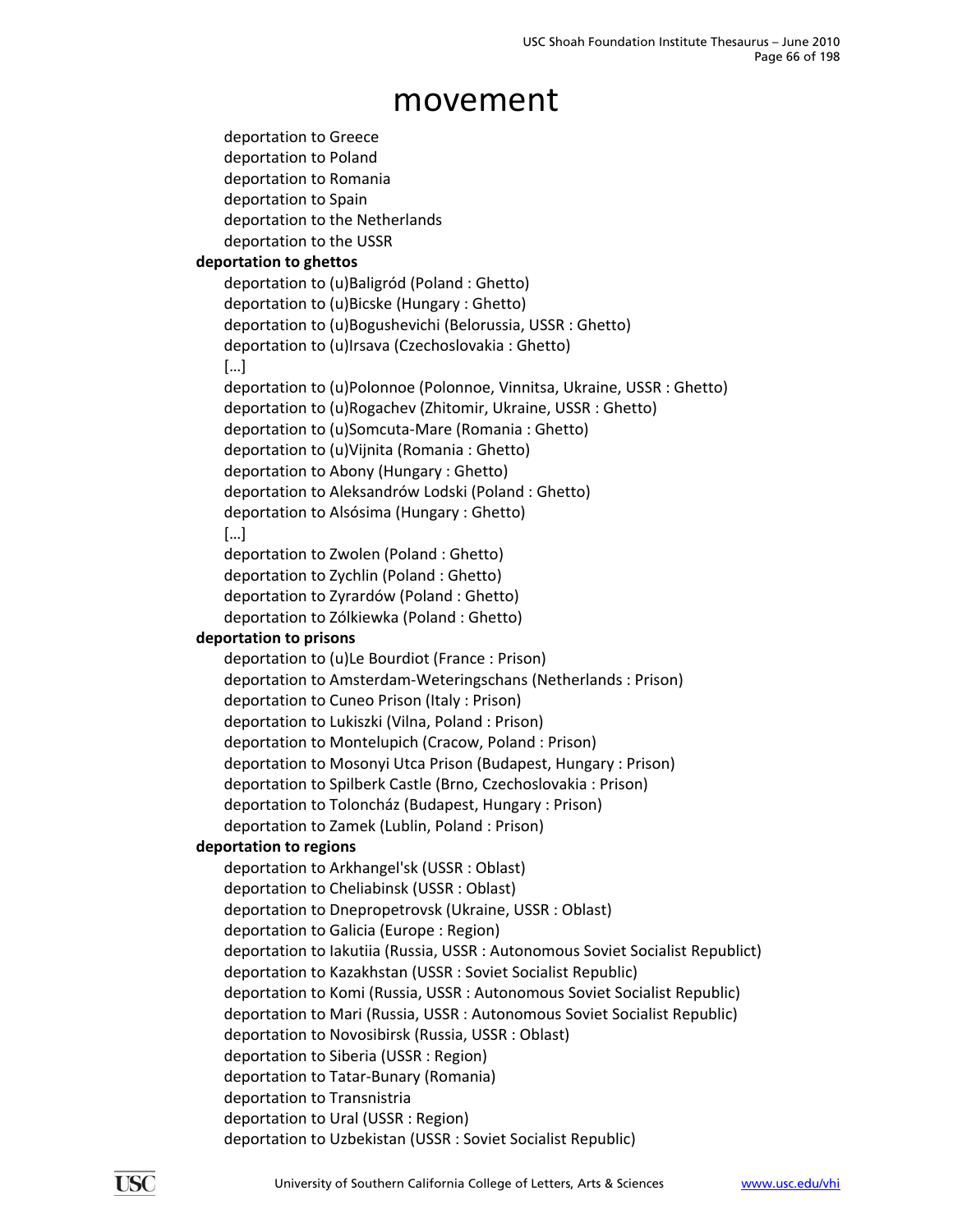deportation to Vologda (Russia, USSR : Oblast) deportation‐related aid giving deportations, means of transport Hotel Polski transports protected nationalities **forced march experiences** death marches forced march adaptation methods forced march barter forced march begging forced march betrayals forced march bribery forced march brutal treatment forced march childbearing forced march clothing forced march conditions forced march corpses forced march covert activities forced march deaths forced march diseases forced march environmental conditions forced march escape attempts forced march escapes forced march executions forced march family interactions forced march food forced march food acquisition forced march food sharing forced march funerals forced march humiliation forced march hunger forced march infestations forced march injuries forced march Jewish prayers forced march killings forced march liberation forced march mass executions forced march physical condition forced march punishments forced march resistance forced march routes forced march rumors forced march sanitary conditions forced march sexual assaults forced march shoes forced march stealing forced march suicide attempts forced march suicides forced march thirst

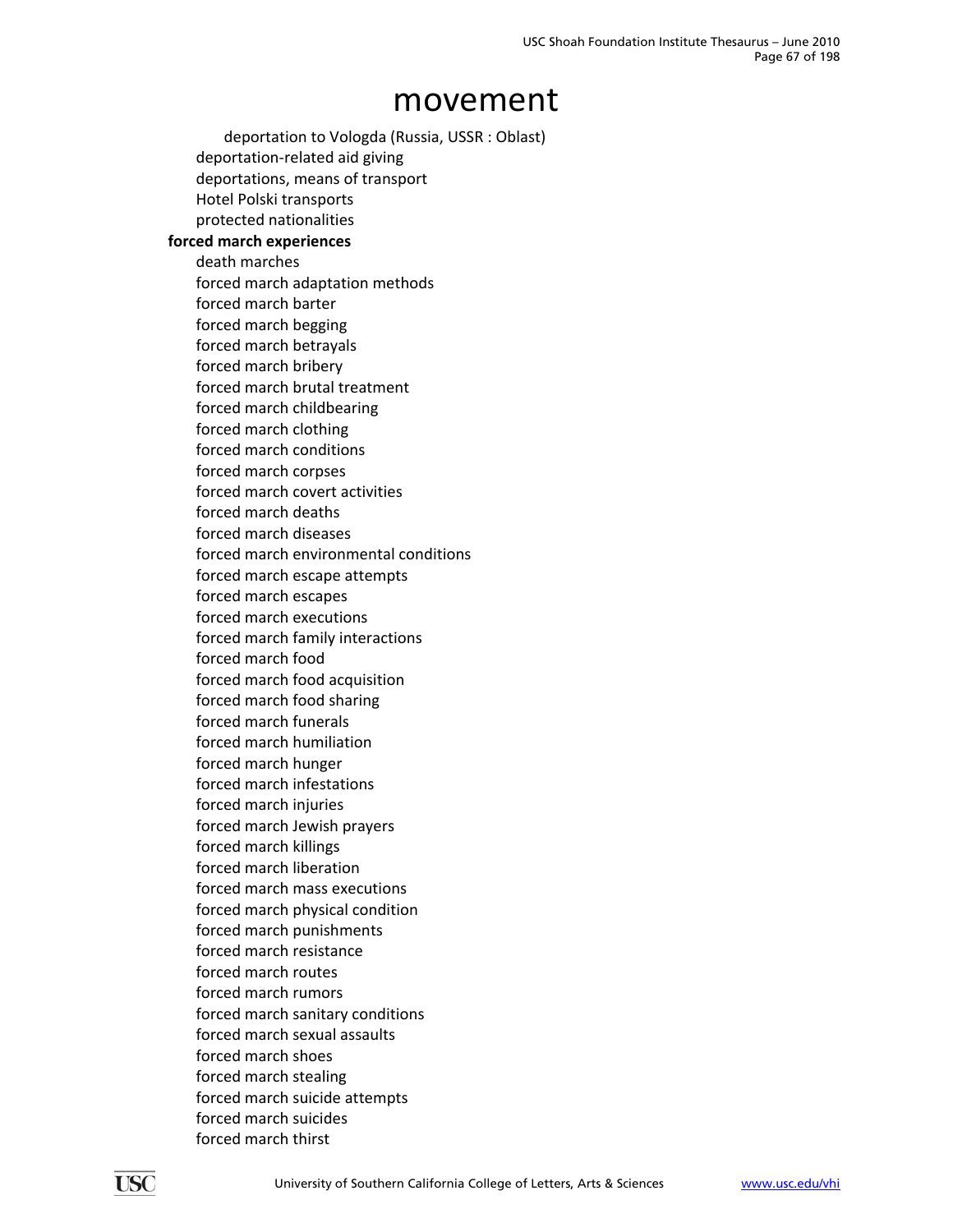forced march time awareness forced march‐related aid giving forced marches

### **transfer experiences**

"Verlorener Transport"

transfer adaptation methods

transfer barter

transfer betrayals

transfer bribery transfer brutal treatment

transfer childbearing

transfer conditions

transfer corpses

transfer covert activities

transfer covert communications

- transfer cultural activities
- transfer deaths
- transfer diseases
- transfer environmental conditions
- transfer escape attempts
- transfer escapes
- transfer executions
- transfer family interactions
- transfer food
- transfer food acquisition
- transfer food sharing

### **transfer from camps**

transfer from (u)Abrachstof (Austria : Concentration Camp) transfer from (u)Asopos (Greece : Concentration Camp) transfer from (u)Baumgarten (Germany : Concentration Camp) transfer from (u)Bendorf (Austria : Concentration Camp) […]

transfer from (u)Welboth (Czechoslovakia : Concentration Camp) transfer from (u)Wiwikond II (Estonia : Concentration Camp) transfer from (u)Wsola (Poland : Concentration Camp) transfer from (u)Zatorska (Poland : Concentration Camp) transfer from Aachen (Germany : Concentration Camp)(generic) transfer from Aachen‐Burtscheid (Germany: Concentration Camp) transfer from Abitzau (Poland : Concentration Camp) transfer from Agde (France : Internment Camp) […]

transfer from Zschopau (Germany : Concentration Camp) transfer from Zwickau (Germany : Concentration Camp) transfer from Zwittau (Czechoslovakia : Concentration Camp) transfer from Zwodau (Czechoslovakia : Concentration Camp)

#### **transfer from ghettos**

transfer from (u)Bogushevichi (Belorussia, USSR : Ghetto) transfer from (u)Boskovice (Czechoslovakia : Ghetto) transfer from (u)Cieszyn (Poland : Ghetto)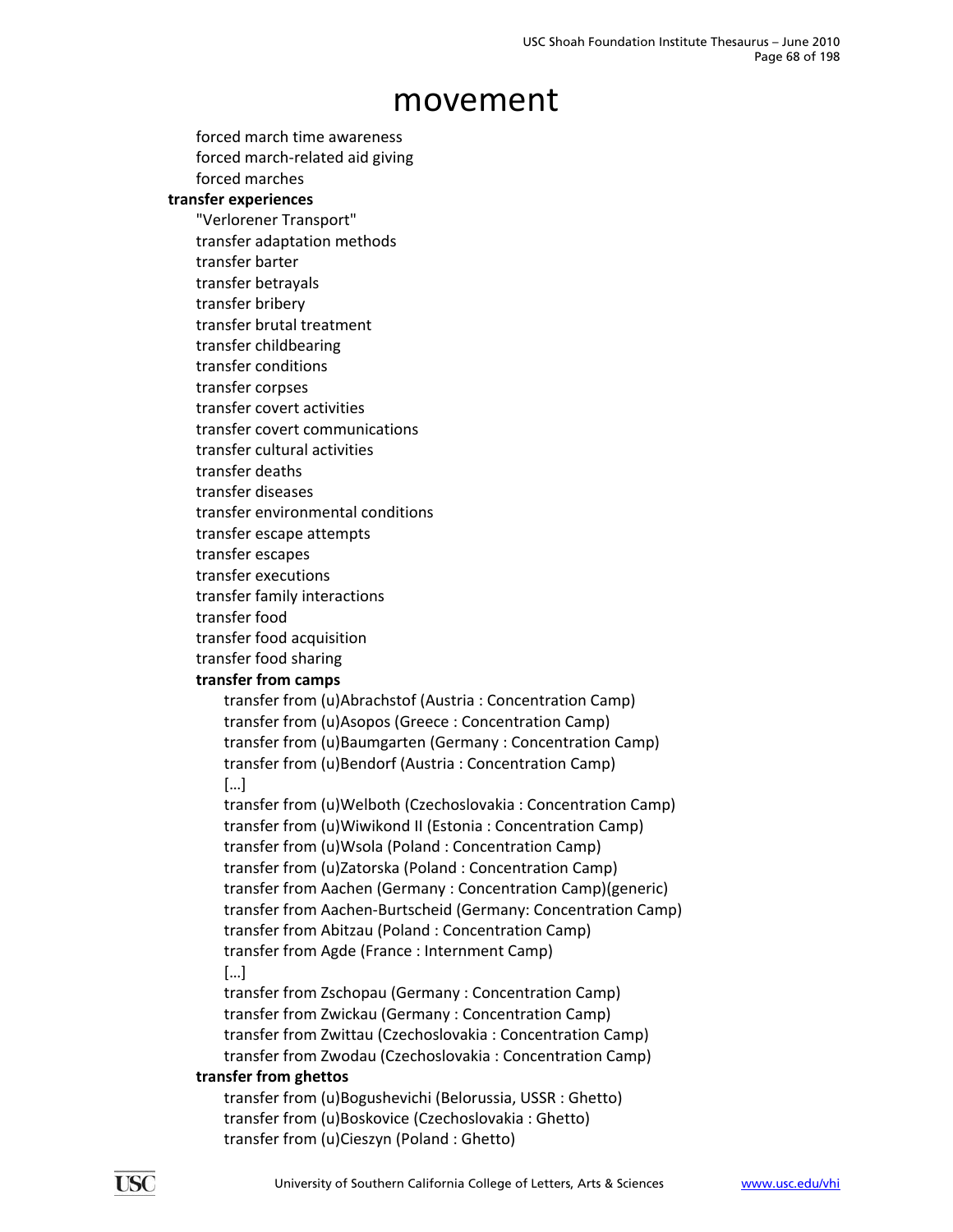transfer from (u)Czerwinsk (Poland: Ghetto) […] transfer from (u)Velikaia Kosnitsa (Vinnitsa, Ukraine, USSR : Ghetto) transfer from (u)Vijnita (Romania : Ghetto) transfer from (u)Widzy (Poland : Ghetto) transfer from (u)Wohyn (Poland : Ghetto) transfer from Amsterdam (Netherlands : Ghetto) transfer from Balassagyarmat (Hungary : Ghetto) transfer from Balmazújváros (Hungary : Ghetto) transfer from Balta (Ukraine, USSR : Ghetto) […] transfer from Zoludek (Poland : Ghetto) transfer from Zwolen (Poland : Ghetto) transfer from Zyradow (Poland : Ghetto) transfer from Zólkiewka (Poland : Ghetto) **transfer from prisons** transfer from Aleja Szucha (Warsaw, Poland : Prison) transfer from Alexanderstrasse Prison (Berlin, Germany : Prison) transfer from Amstelveenseweg (Amsterdam, Netherlands : Prison) transfer from Amsterdam‐Weteringschans (Netherlands : Prison) […] transfer from Wittenberg (Germany : Prison) transfer from Wuppertal (Germany : Prison) transfer from Zamek (Lublin, Poland: Prison) transfer from Zawodzie (Czestochowa, Poland : Prison) transfer funerals transfer humiliation transfer hunger transfer infestations transfer injuries transfer Jewish prayers transfer Jewish religious observances transfer killings transfer mass executions transfer medical care transfer personal property seizure transfer physical condition transfer preparations transfer procedures transfer punishments transfer resistance transfer routes transfer rumors transfer sanitary conditions transfer selections transfer sexual activities transfer sexual assaults transfer social relations transfer stealing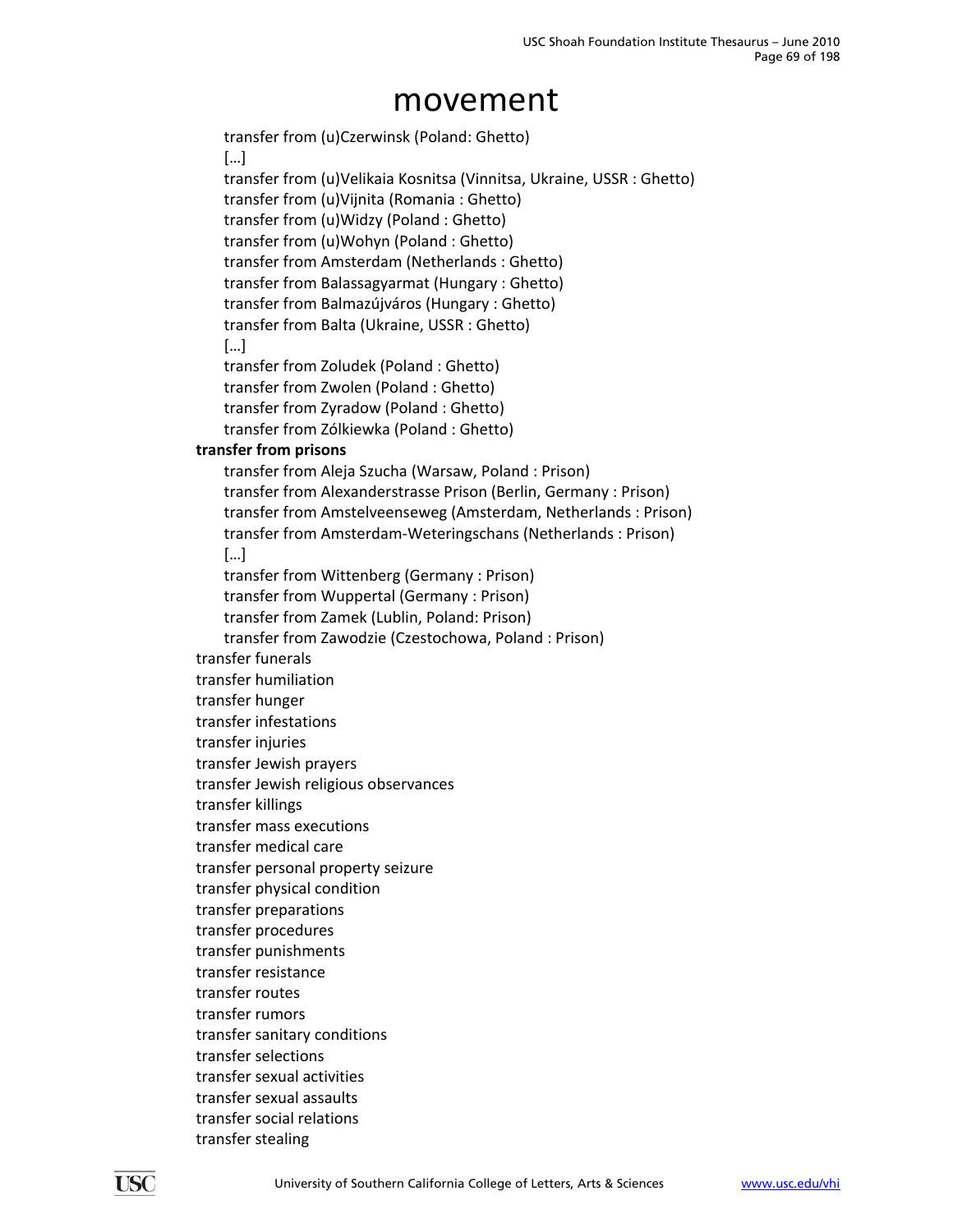transfer suicide attempts

transfer suicides

transfer thirst

transfer time awareness

### **transfer to camps**

transfer to (u)Abrachstof (Austria : Concentration Camp) transfer to (u)Adelstedt (Germany : Concentration Camp) transfer to (u)Annenberg (Germany : Concentration Camp) transfer to (u)Baumgarten (Germany : Concentration Camp) transfer to (u)Weinberg (Germany : Concentration Camp) transfer to (u)Welboth (Czechoslovakia : Concentration Camp) transfer to (u)Wola Duchacka (Poland : Concentration Camp) transfer to (u)Zatish'e (Ukraine, USSR : Concentration Camp) transfer to A.D.E.K. (Netherlands East Indies : Internment Camp) transfer to Aachen‐Burtscheid (Germany: Concentration Camp) transfer to Abitzau (Poland : Concentration Camp) transfer to Agde (France : Internment Camp) […]

transfer to Zschopau (Germany : Concentration Camp) transfer to Zwickau (Germany : Concentration Camp) transfer to Zwittau (Czechoslovakia : Concentration Camp) transfer to Zwodau (Czechoslovakia : Concentration Camp)

### **transfer to ghettos**

transfer to (u)Dzierzbotki (Poland : Ghetto) transfer to (u)Gönyü (Hungary : Concentration Center) transfer to (u)Marculesti (Romania : Ghetto) transfer to (u)Nyíracsád (Hungary: Ghetto) transfer to (u)Vijnita (Romania : Ghetto) transfer to Baia‐Mare (Romania : Ghetto) transfer to Baja (Hungary : Ghetto) transfer to Balanovka (Ukraine, USSR : Ghetto) transfer to Balki (Vinnitsa, Ukraine, USSR : Ghetto) […]

transfer to Zawiercie (Poland : Ghetto)

transfer to Zhabokrich (Kryzhopol, Vinnitsa, Ukraine, USSR : Ghetto) transfer to Zhmerinka (Ukraine, USSR: Ghetto) transfer to Zwolen (Poland : Ghetto)

### **transfer to prisons**

transfer to Aichach Frauenstrafanstalt (Germany : Prison) transfer to Alexanderstrasse Prison (Berlin, Germany : Prison) transfer to Borowo (Poland : Prison) transfer to Budapest (Hungary : Prison)(generic) […] transfer to Toloncház (Budapest, Hungary : Prison) transfer to Ucciardone (Palermo, Italy : Prison) transfer to Wolfenbüttel‐Ziegenmarkt (Germany : Prison) transfer to Wronken (Poland : Prison) transfer‐related aid giving

transfers, means of transport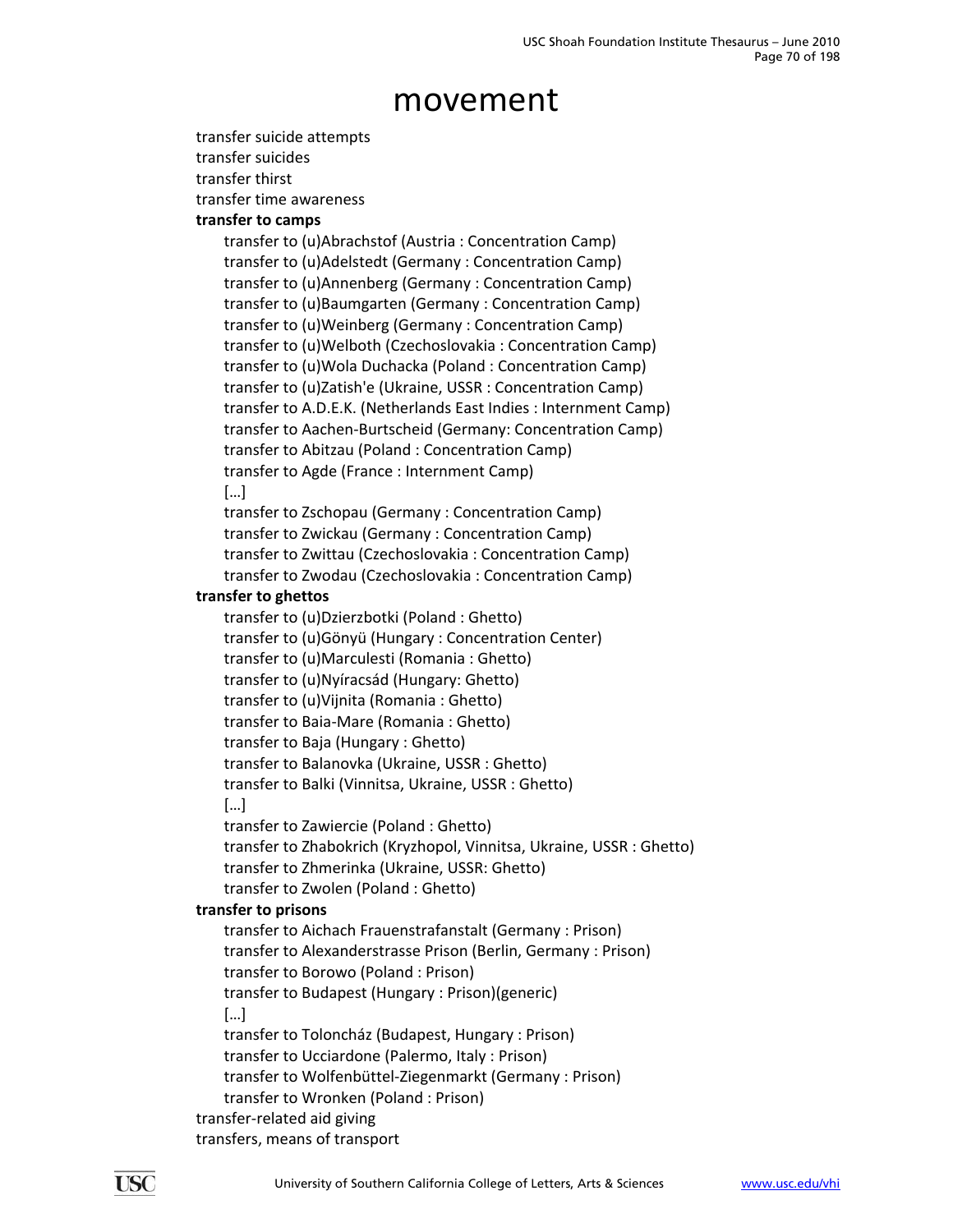**means of transport** automobiles busses carriages **ships and watercraft** Haviva Reik (Ship) (u)Aconcagua (Ship) (u)Aguielo (Ship) (u)Akhtzah (Ship) (u)Akilelara (Ship) (u)Albachariot (Ship) (u)Alcione (Ship) (u)Alexandria (Ship) (u)Alitalia (Ship) (u)Aliya Dalet (Ship) (u)Almirante Alexandrino (Ship) (u)Almirante Jaceguai (Ship) (u)Almirante Tamandaré (Ship) (u)Altunia (Ship) (u)Alua (Ship) (u)Alvakie (Ship) (u)America (Ship) (u)Andes (Ship) (u)Andovar (Ship) (u)Antiki (Ship) (u)Arawa II (Ship) (u)Argentina‐Napoli (Ship) (u)Artesia (Ship) (u)Aube (Ship) (u)Australia (Ship) (u)Avionia (Ship) (u)Balbec (Ship) (u)Batarua (Ship) (u)Bayzud (Ship) (u)Belgian Unity (ships) (u)Berkatin Altro (Ship) (u)Berlin (Ship) (u)Black Mariah (Ship) (u)Blackfoot (Ship) (u)Bodegraven (Ship) (u)Bremerhaven (Ship) (u)Bussoleno (Ship) (u)Caboto (Ship) (u)Cairo (Ship) (u)Canellonia (Ship) (u)Cape Kildare (Ship) (u)Captain Black (Ship) (u)Captain Marcos (Ship) (u)Casablanca (Ship)

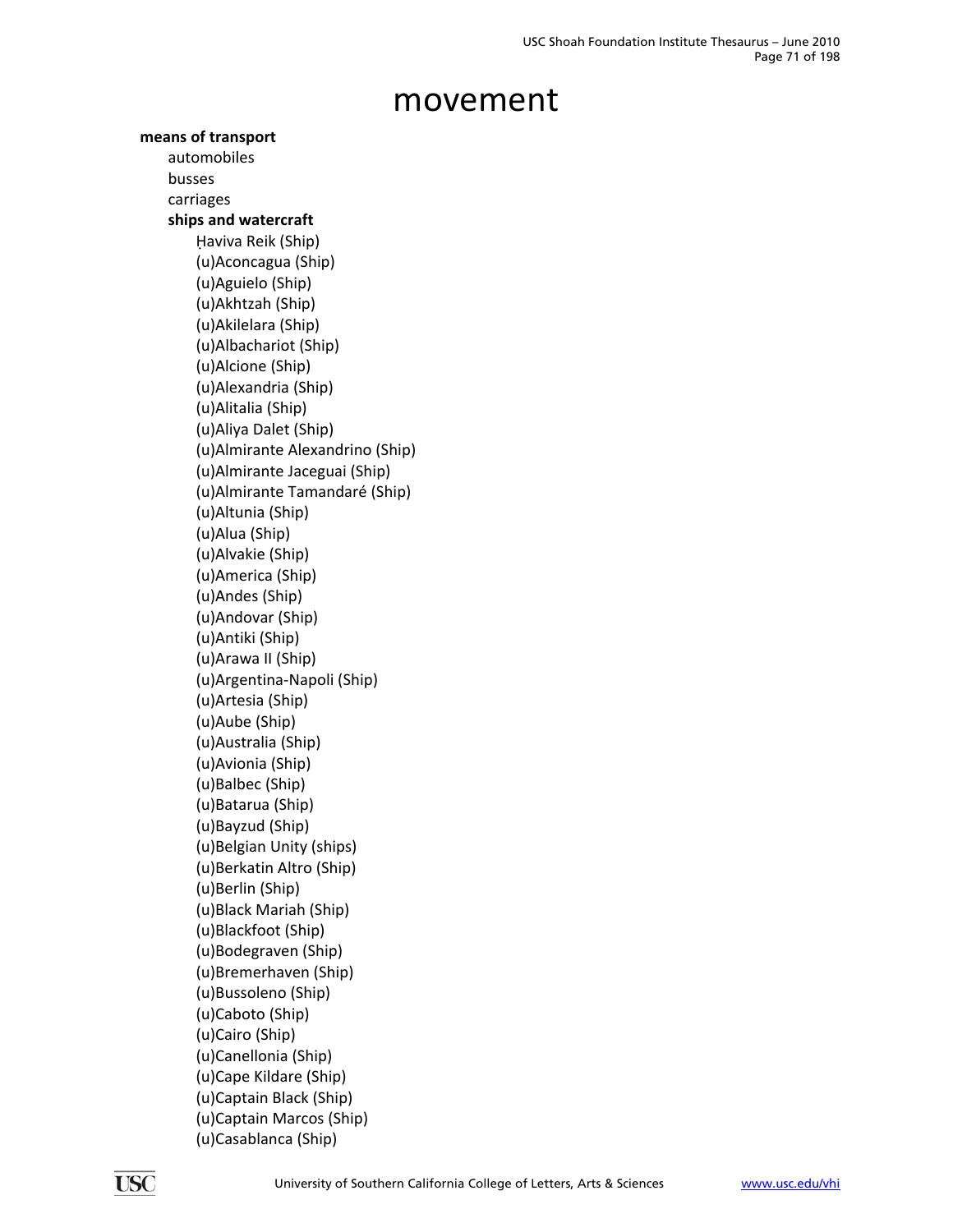(u)Castel Biana (Ship) (u)Castel Verde (Ship) (u)Cepa (Ship) (u)Chunk Chunk (Ship) (u)Coama (Ship) (u)Coeur d'Alene (Ship) (u)Colombia (Ship) (u)Cominos (Ship) (u)Constanza (Ship) (u)Continental (Ship) (u)Copacabana (Ship) (u)Copenhagen (Ship) (u)Corinte (Ship) (u)Corombi (Ship) (u)Covina (Ship) (u)Cristoforo Columbo (Ship) (u)Croix (Ship) (u)Cuk (Ship) (u)Cyrus (Ship) (u)Davanger Fjord (Ship) (u)Delores (Ship) (u)Demitri (Ship) (u)Derma (Ship) (u)Desirée (Ship) (u)Diana (Ship) (u)Donnebaum (Ship) (u)Doune Castle (Ship) (u)Dzhurma (Ship) (u)Egoz (Ship) (u)Eilat (Ship) (u)Ein Davar (Ship) (u)Eisensstein (Ship) (u)El Sudan (Ship) (u)Elbe (Ship) (u)Eli Wisch (Ship) (u)Enutria (Ship) (u)Europe (Ship) (u)Fabian (Ship) (u)Fabiola (Ship) (u)Fascination (Ship) (u)Filipa (Ship) (u)Filipes (Ship) (u)Formosa (Ship) (u)Forndam (Ship) (u)Genera (Ship) (u)General Bradford (Ship) (u)General Bramin (Ship) (u)General Grant (Ship) (u)General Hall (Ship)

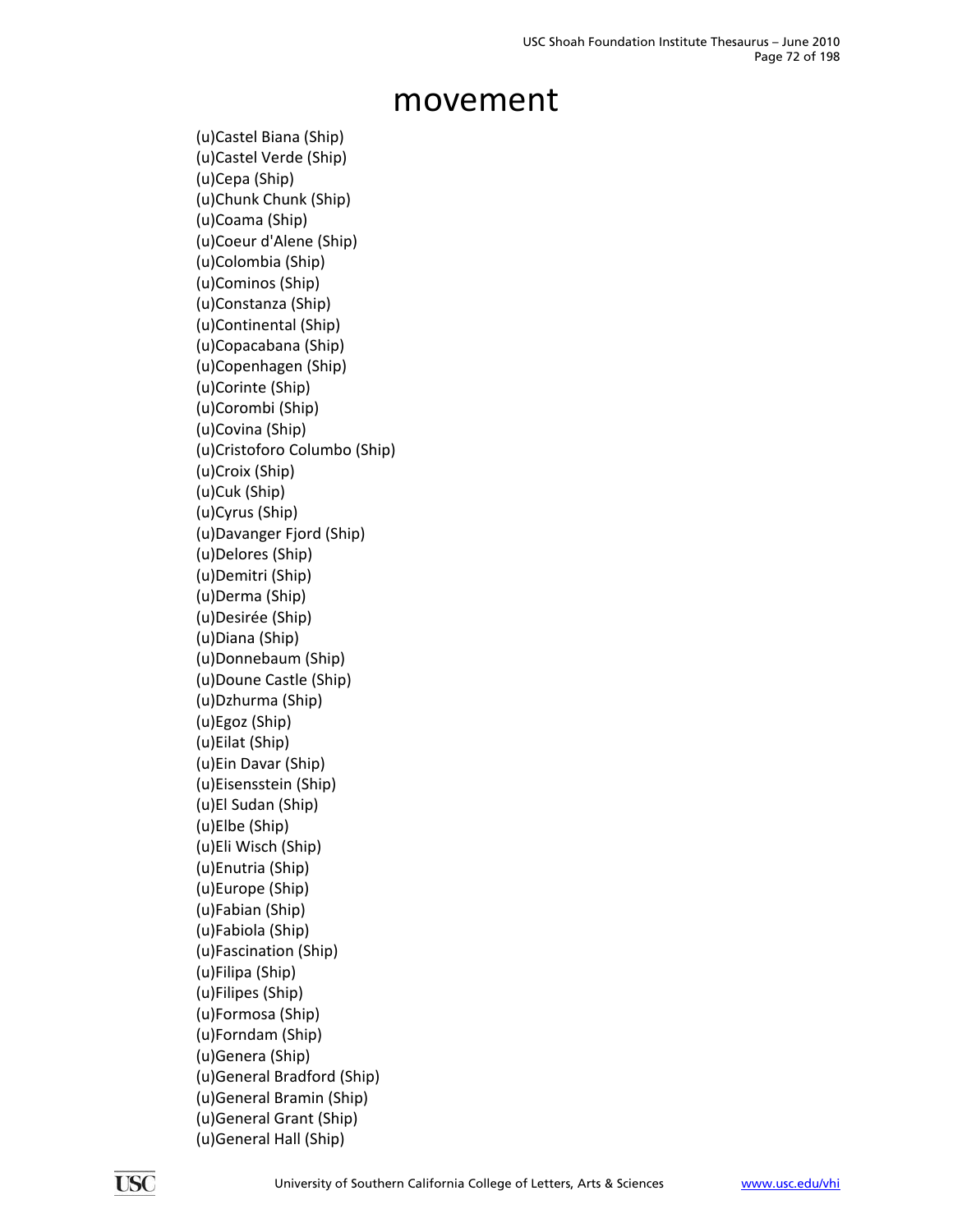(u)General Halsey (Ship) (u)General Hofster (Ship) (u)General Murray (Ship) (u)General Épin (Ship) (u)Giborei Gesher (Ship) (u)Giborid (Ship) (u)Gigalo (Ship) (u)Glasgow (Ship) (u)Gneisenau (Ship) (u)Goonawarra (Ship) (u)Goya (Ship) (u)Gradiska (Ship) (u)Groá (Ship) (u)Guine (Ship) (u)Guinea (Ship) (u)Gunavara (Ship) (u)Ha'Rishonah (Ship) (u)Haylios (Ship) (u)Hellenic Prince (Ship) (u)Herzl (Ship) (u)Hoek van Holland (Ship) (u)Hoover (Ship) (u)Husimi Maru (Ship) (u)Imperial (Ship) (u)Isla de Tenerife (Ship) (u)Israel (Ship) (u)Izar (Ship) (u)Jadwiga (Ship) (u)Jamaica (Ship) (u)Jardena (Ship) (u)Jastreb (Ship) (u)Jo‹o Belo (Ship) (u)Kadesh (Ship) (u)Kalania (Ship) (u)Karpatia (Ship) (u)Kastenharn (Ship) (u)Katumba (Ship) (u)Ketling (Ship) (u)Kovkamo (Ship) (u)Lady Rodney (Ship) (u)Lafayette (Ship) (u)Land Castle (Ship) (u)Le Berillat (Ship) (u)Le Guinee (Ship) (u)Le Heridan (Ship) (u)Lekistan (Ship) (u)Leninsk (Ship) (u)Liberty (Ship) (u)Lisbets (Ship)

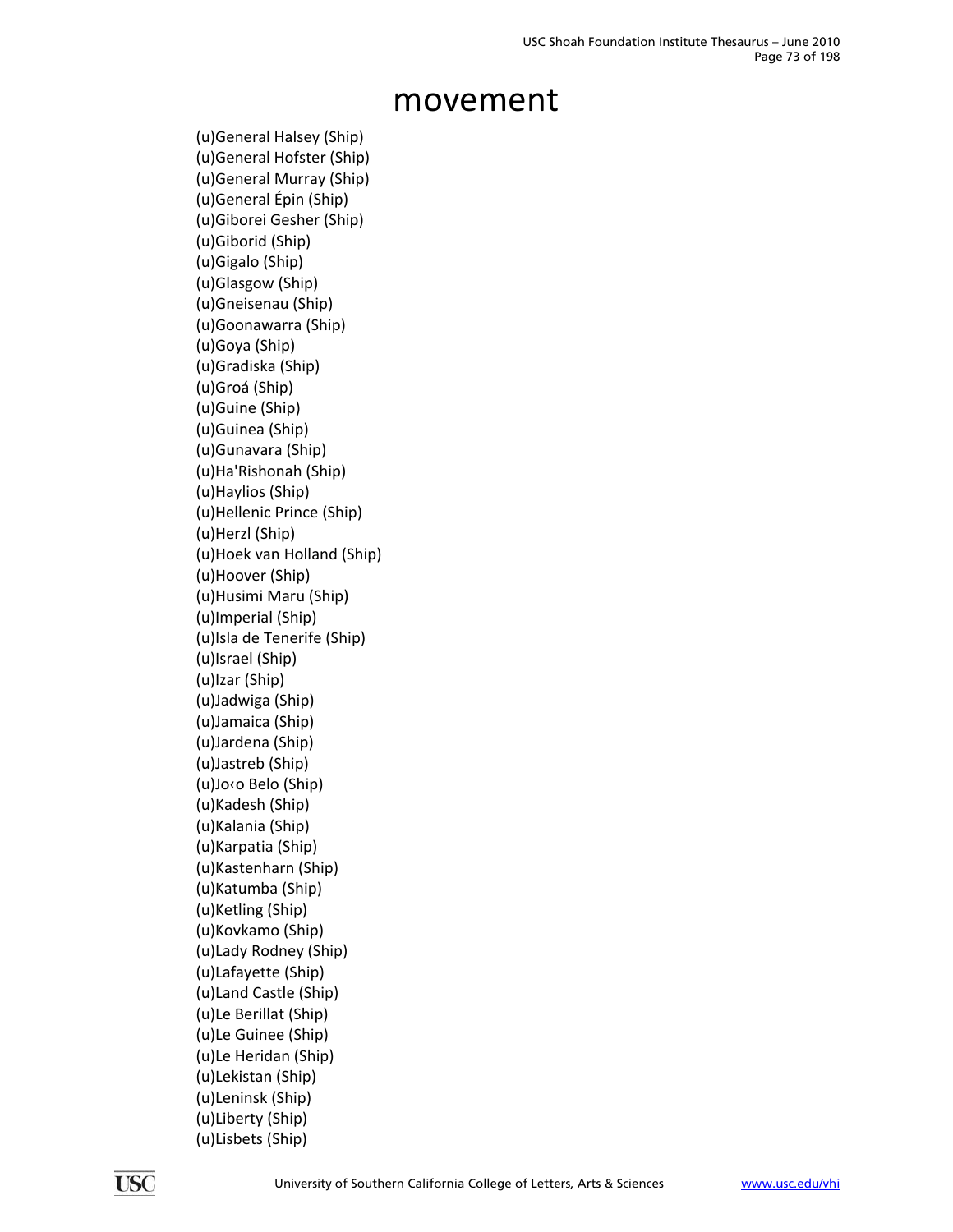(u)Lucella Manaro (Ship) (u)Macilia (Ship) (u)Madax (Ship) (u)Malad (Ship) (u)Mali (Ship) (u)Maquianas (ship) (u)Marathón (Ship) (u)Margarita (Ship) (u)Maria Saal (Ship) (u)Marianique (Ship) (u)Marilyn Marie (Ship) (u)Marina (Ship) (u)Marina Marnye (Ship) (u)Mariposa (Ship) (u)Marlena Marlene (Ship) (u)Marlene (Ship) (u)Maréchal Pétain (Ship) (u)Matebunga (Ship) (u)Maurité (Ship) (u)Mayflower (Ship) (u)Mayona (Ship) (u)McCarthy (Ship) (u)Medeks (Ship) (u)Mezapia (Ship) (u)Minerva (Ship) (u)Misar (Ship) (u)Misrah (Ship) (u)Miza (Ship) (u)Modica (Ship) (u)Mohammed Ali Kabir (Ship) (u)Monta (Ship) (u)Monte Gorbea (Ship) (u)Montechiaro (Ship) (u)Montoba Santonia (Ship) (u)Mossinia (ship) (u)Motika (Ship) (u)Mouton (Ship) (u)Mozafari (Ship) (u)Médéa (Ship) (u)Nacaro (Ship) (u)Napoli (Ship) (u)Narkis (Ship) (u)Navamar (Ship) (u)Nellie II (Ship) (u)Neptune (Ship) (u)Nettuno (Ship) (u)New Rotterdam (Ship) (u)New Zealand (Ship) (u)Niasa (Ship)

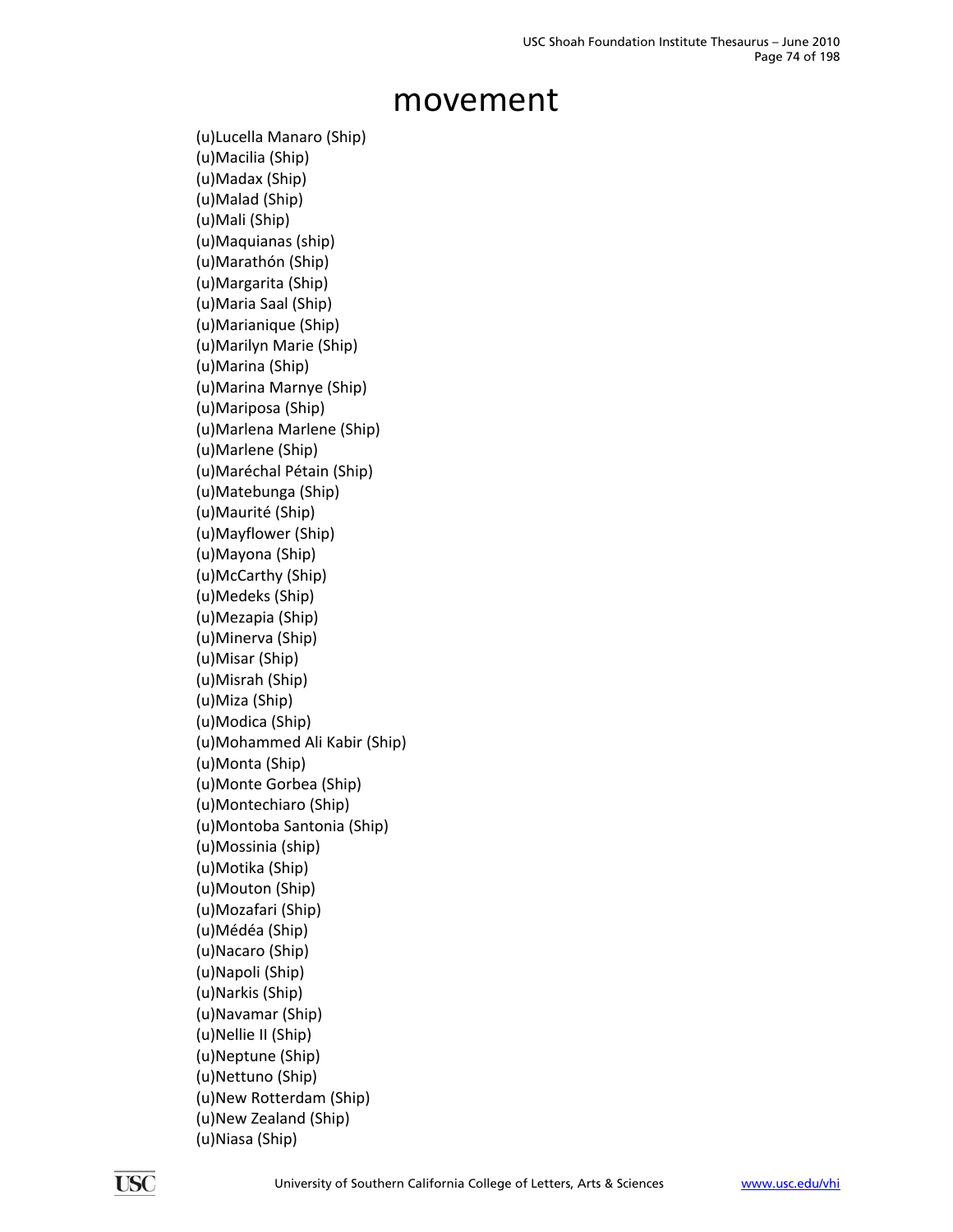(u)North King (Ship) (u)Nurit (Ship) (u)Ociano (Ship) (u)Olympian (Ship) (u)Onward (Ship) (u)Orensee (Ship) (u)Ornero (Ship) (u)Ovoluah (Ship) (u)Pace (Ship) (u)Pacific Baer (Ship) (u)Paladino (Ship) (u)Panama (Ship) (u)Para (Ship) (u)Patris (Ship) (u)Penelope (Ship) (u)Periapolis (Ship) (u)Perth (Ship) (u)Plus Ultra (Ship) (u)Portugal (Ship) (u)Portugal Panama (Ship) (u)President Wilson (Ship) (u)Prince Albert (Ship) (u)Prince Karl (ship) (u)Princess Garten (Ship) (u)Ragne (Ship) (u)Ratkotis (Ship) (u)Red Star (Ship) (u)Richelieu (Ship) (u)Robert Taylor (Ship) (u)Rodi (Ship) (u)Roiks (Ship) (u)Rosa Star (Ship) (u)Sacerna (Ship) (u)Saggat (Ship) (u)Sala Hatik (Ship) (u)Salhaden (Ships) (u)Salome (Ship) (u)San Antonio (Ship) (u)San Pietro (Ship) (u)San Tomei (Ship) (u)Santa Maria (Ship) (u)Santarém (Ship) (u)Santo Antonio II (Ship) (u)Santo Pinto (ship) (u)Schwaben (Ship) (u)Serena (Ship) (u)Serenia (Ship) (u)Shenbrun (Ship) (u)Shesta (Ship)

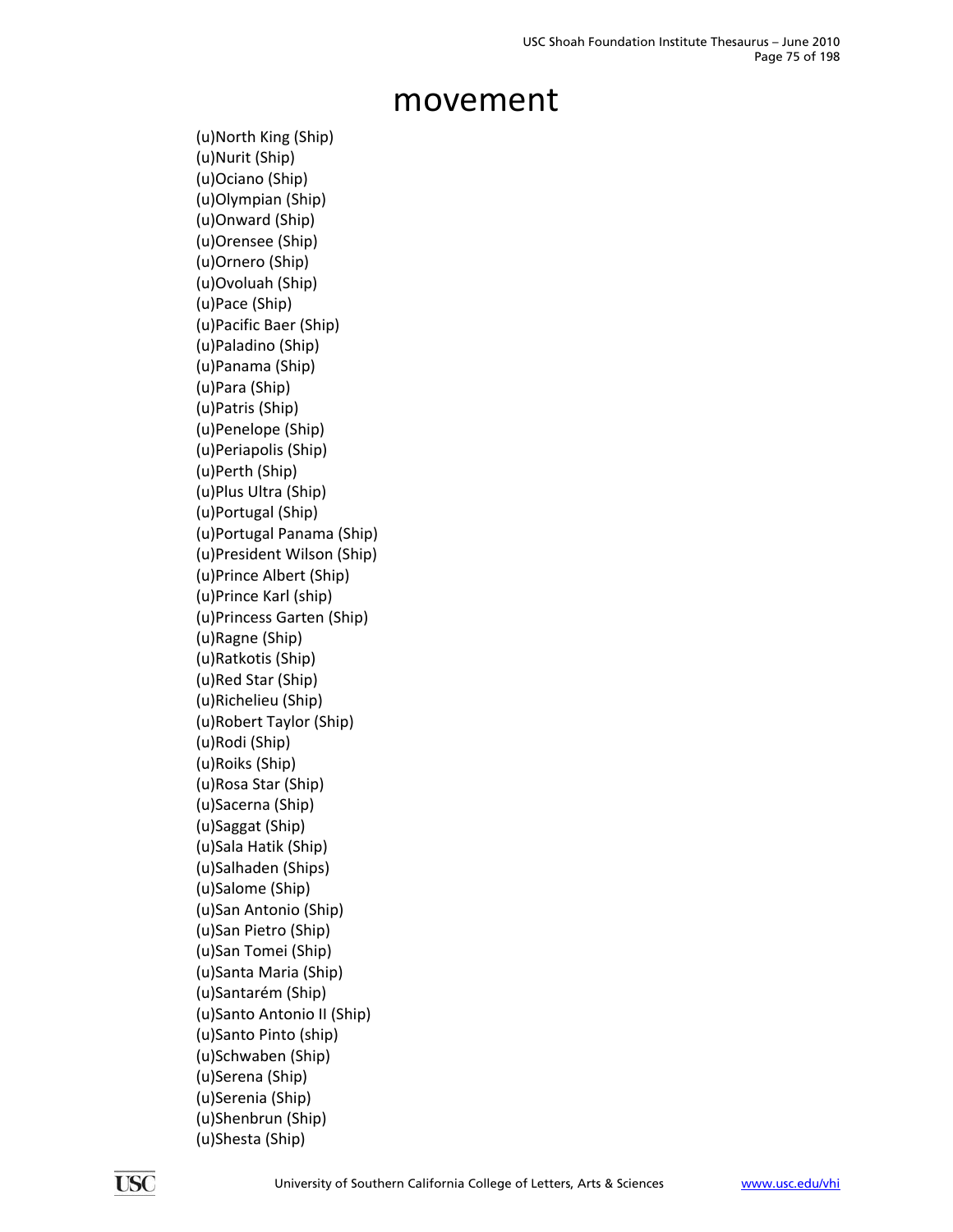(u)Simon Bolivar (Ship) (u)Sirenia (Ship) (u)Situnia (Ship) (u)Sitya (Ship) (u)Spezia (Ship) (u)SS Kripsom (Ship) (u)St. Georgio (Ship) (u)St. Michelle (Ship) (u)Stashford (Ship) (u)Stefalos (Ship) (u)Stefanjie Ford (Ship) (u)Steward (Ship) (u)Stewart (Ship) (u)Stewart Ranger (Ship) (u)Stresed (Ship) (u)Striford (Ship) (u)Stuttgart (Ship) (u)Svalbard (Ship) (u)Szent Imre (Ship) (u)Tallavout (Ship) (u)Tampa (Ship) (u)Tatey (Ship) (u)Tel Aviv (Ship) (u)Teti (Ship) (u)Teti Panama (Ship) (u)The Hannah (Ship) (u)Thusia (Ship) (u)Tidewater (Ship) (u)Tiger (Ship) (u)Tinkelberk (Ship) (u)Tnu'at Hameri Haivrit (Ship) (u)Toledo (Ship) (u)Trimont (Ship) (u)Triton (Ship) (u)Tsar Dushan (Ship) (u)Tsar Nicolai (Ship) (u)Tuln (Ship) (u)Uranos (Ship) (u)Uranus (Ship) (u)Uruguay (Ship) (u)Valena (Ship) (u)Vesuvius (ship) (u)Villa de Madrid (Ship) (u)Ville de Mer (Ship) (u)Wangani (Ship) (u)Wildemere (Ship) (u)William Jans (Ship) (u)Wind Seal (Ship) (u)Yonah (Ship)

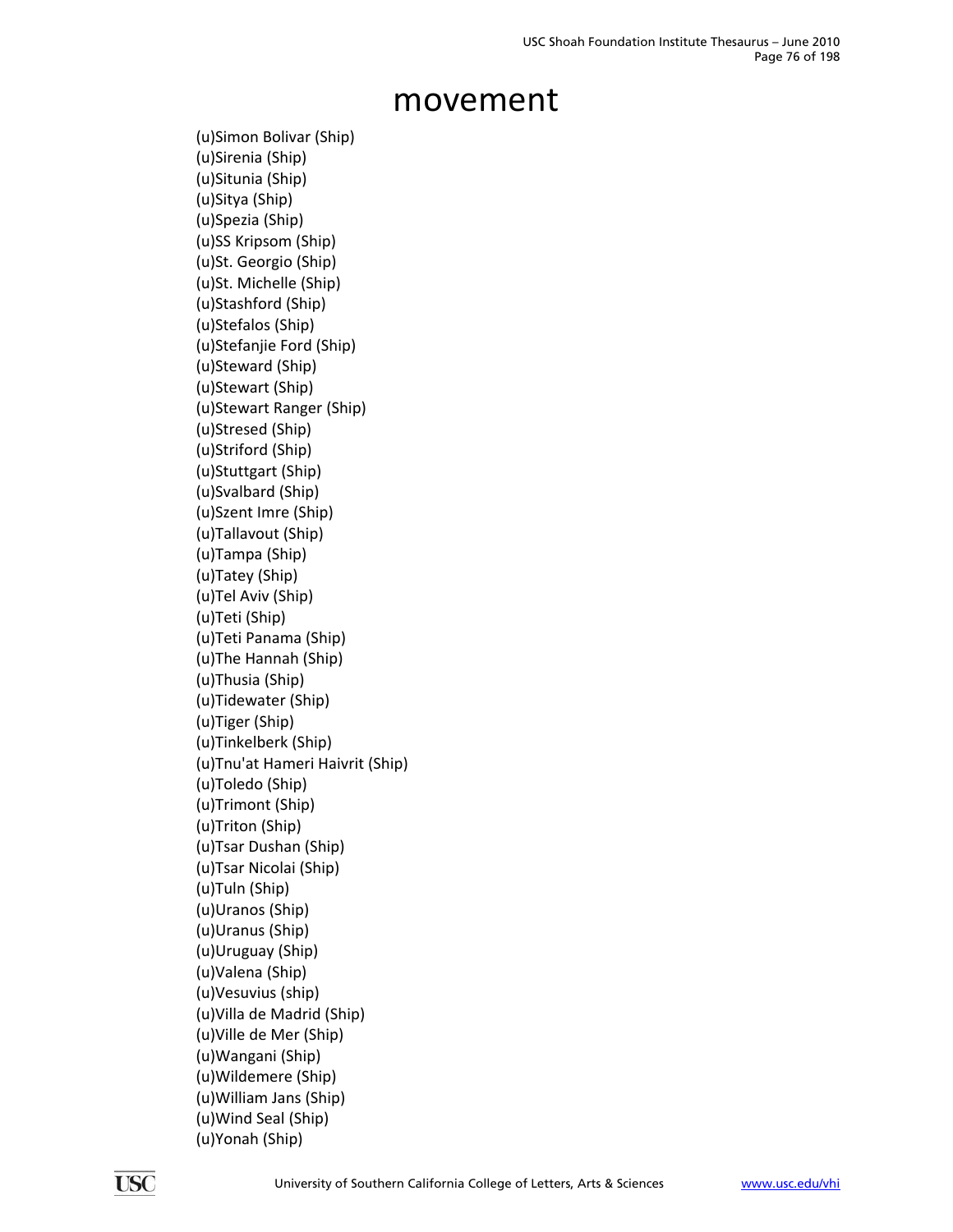(u)Yu Chou (Ship) (u)Yucatan (Ship) Af‐Al‐Pi‐Chen (Ship) Ageus Nicolaus (Ship) Akbal (Ship) Akbel (Ship) Alaunia (Ship) Albertina (Ship) Alexander Ramsey (Ship) Alsina (Ship) Altalena (Ship) Altona (Ship) Amazon (Ship) America II (Ship) American Banker (Ship) American Farmer (Ship) American Legion (Ship) Amerigo Vespucci (Ship) Amiram (Ship) Anastasia (Ship) Andalucia Star (Ship) Andijk (Ship) Andre Lebon (Ship) Andrea Doria (Ship) Angola (Ship) Anna Salen (Ship) Antonia (Ship) Antonio Delfino (Ship) Anyo Maru (Ship) Aquitania (Ship) Aramis II (Ship) Arandora Star (Ship) Arba Heruyoth (Ship) Arcadia (Ship) Artemis (Ship) Artza (Ship) Asama Maru (Ship) Athen (Ship) Athenia (Ship) Athina (Ship) Athos II (Ship) Atlantic (Ship)(generic) Atlantic‐Emily (Ship) Atrato (Ship) Augustus I (Ship) Ausonia (Ship) Baltrover (Ship) Batory (Ship) Bela‐Chita (Ship)

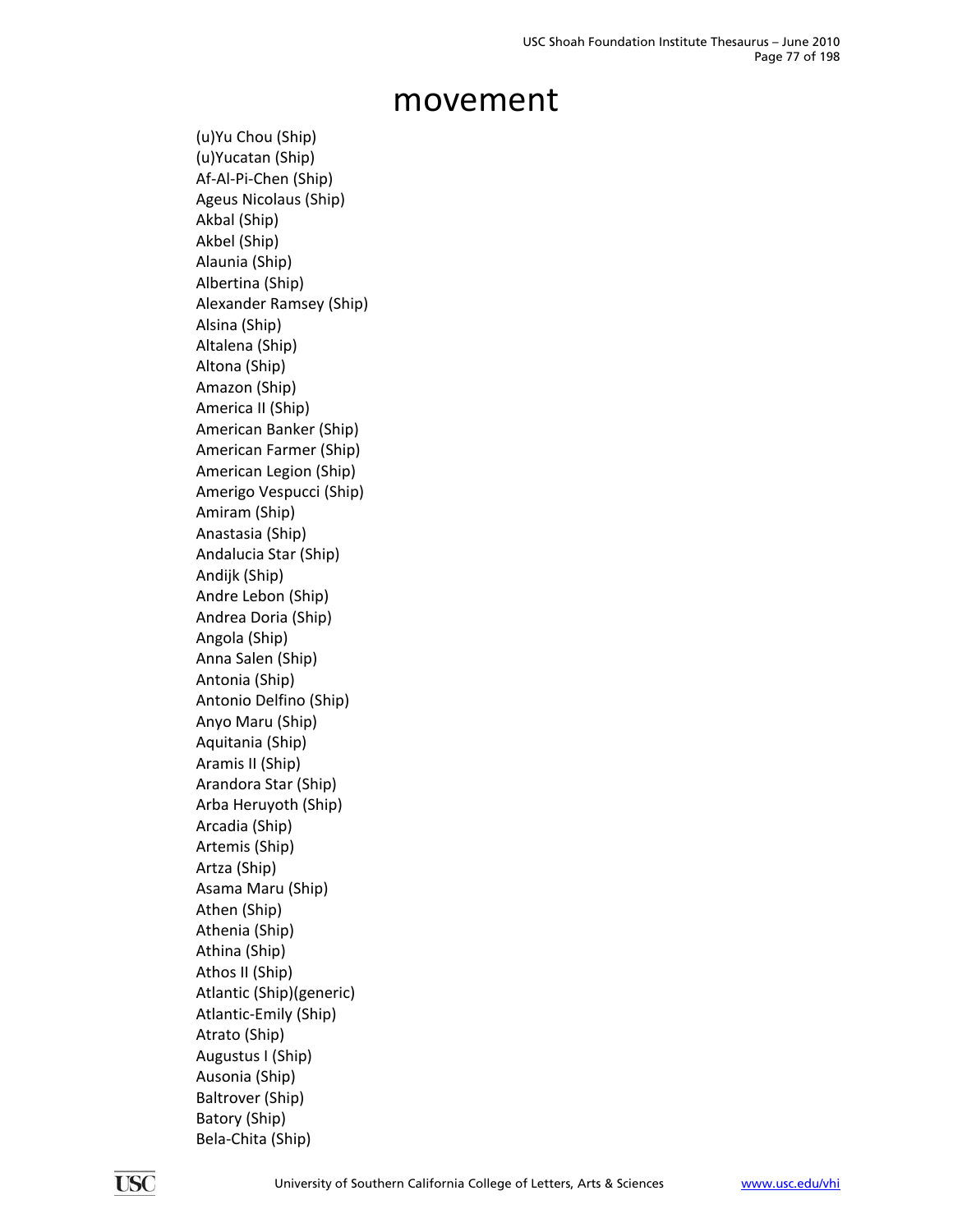Belle Isle (Ship) Ben Hecht (Ship) Benjamin H. Latrobe (Ship) Berel Katzenelson (Ship) Bergensfjord I (Ship) Bloemfontein (Ship) Borinquen (Ship) Braha Fuld (Ship) Brand Whitlock (ship) Brazil (Ship)(generic) Bremen (Ship) Britannic (Ship) Buenos Aires Maru (Ship) Bulbul (Ship) Cabo de Hornos (Ship) Cabo di Buena Esperanza (Ship) Cameronia (Ship) Campana (Ship) Campidoglio (Ship) Cap Arcona (Ship) Cap Norte (Ship) Capitaine Paul Lemerle (Ship) Caribia (Ship) Carinthia (Ship) Carvalho Araujo (Ship) Caserta (Ship) Castelbianco (Ship) Champlain (Ship) Champollion (Ship) Chitral (Ship) Christiaan Huygens (Ship) Ciudad de Seville (Ship) Clan Ferguson (Ship) Clarksburg Victory (Ship) Columbus (Ship) Constitution (Ship) Conte Biancamano (Ship) Conte de Savoia (Ship) Conte Grande (Ship) Conte Rosso (ship) Conte Verde (Ship) Copiapo (Ship) Cordillera (Ship) Cuba (Ship) Cyrenia (Ship) Darien B (Ship) De Grasse (Ship) Derna (Ship) Desirade (Ship)

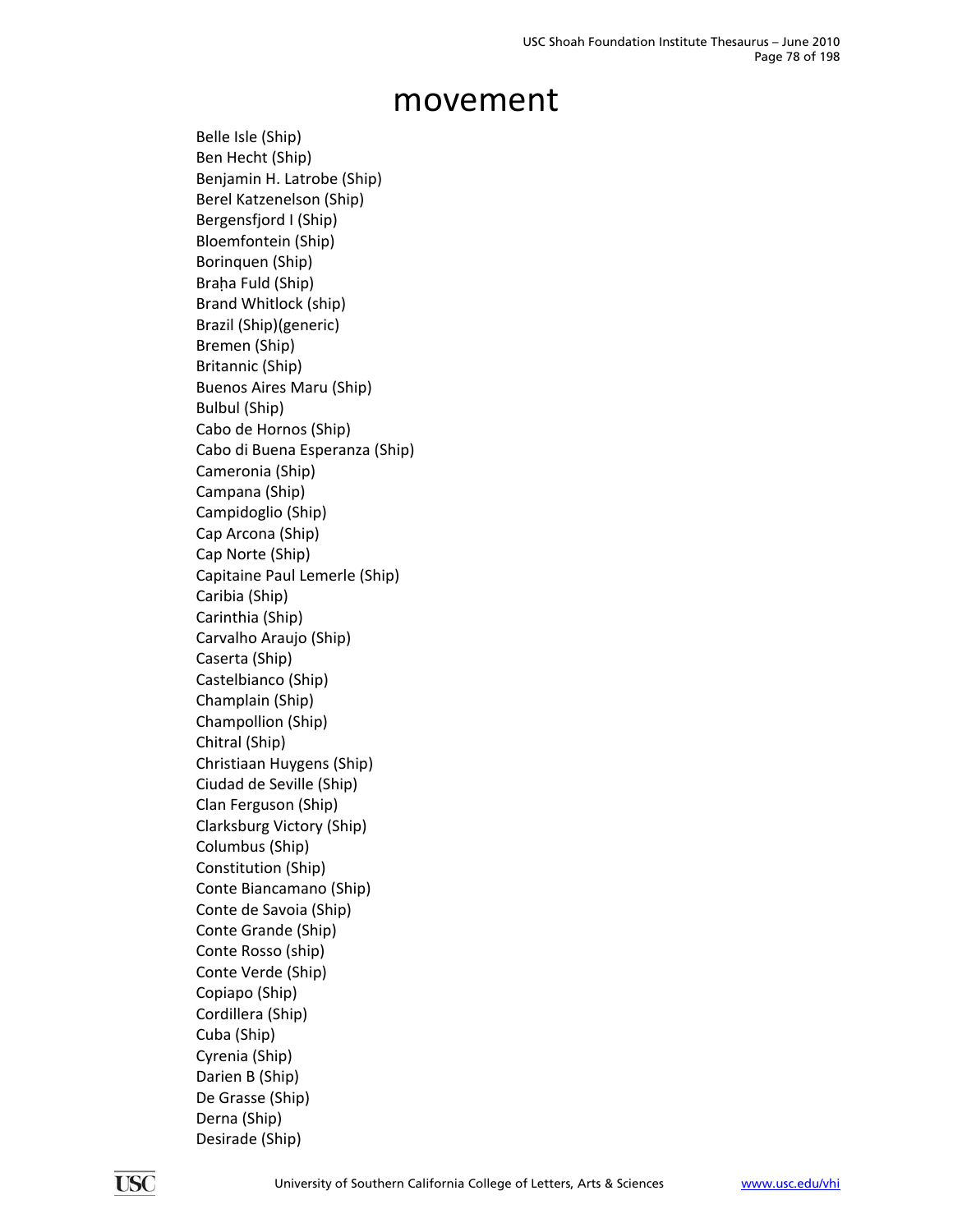Deutschland (Ship) Devonshire (Ship) Dora (Ship) Dov Hos (Ship) Drottningholm (Ship) Duc D'Aumale (Ship) Duchess of Atholl (Ship) Duchess of Bedford (Ship) Duivendijk (Ship) Dunera (Ship) Duntroon (Ship) Edam (Ship) El Nil (Ship) Eli (Ship) Eliyahu Golomb (Ship) Elli (Ship) Empire Rival (Ship) Empress of Australia (Ship) Empress of Britain II (Ship) Enzo Sereni (Ship) Eridan (Ship) Ernie Pyle (Ship) Esperia (Ship) Esquilino (Ship) Ettrick (Ship) Eubee (Ship) Europa (Ship) Excalibur (Ship) Excambion I (Ship) Exchequer (Ship) Exeter I (Ship) Exodus 1947 (Ship) Fairsea (Ship) Felix Roussel (Ship) Filippo Grimani (Ship) Flandre I (Ship) Flandre II (Ship) Florida (Ship) Flotta Lauro (Ship)(generic) Floyd Gibbons (Ship) Franconia (Ship) Fulda (Ship) Galilah (Ship) Galilea (Ship) Gaza (Ship) General A.W. Greely (Ship) General Artigas (Ship) General C.C. Ballou (Ship) General C.H. Muir (Ship)

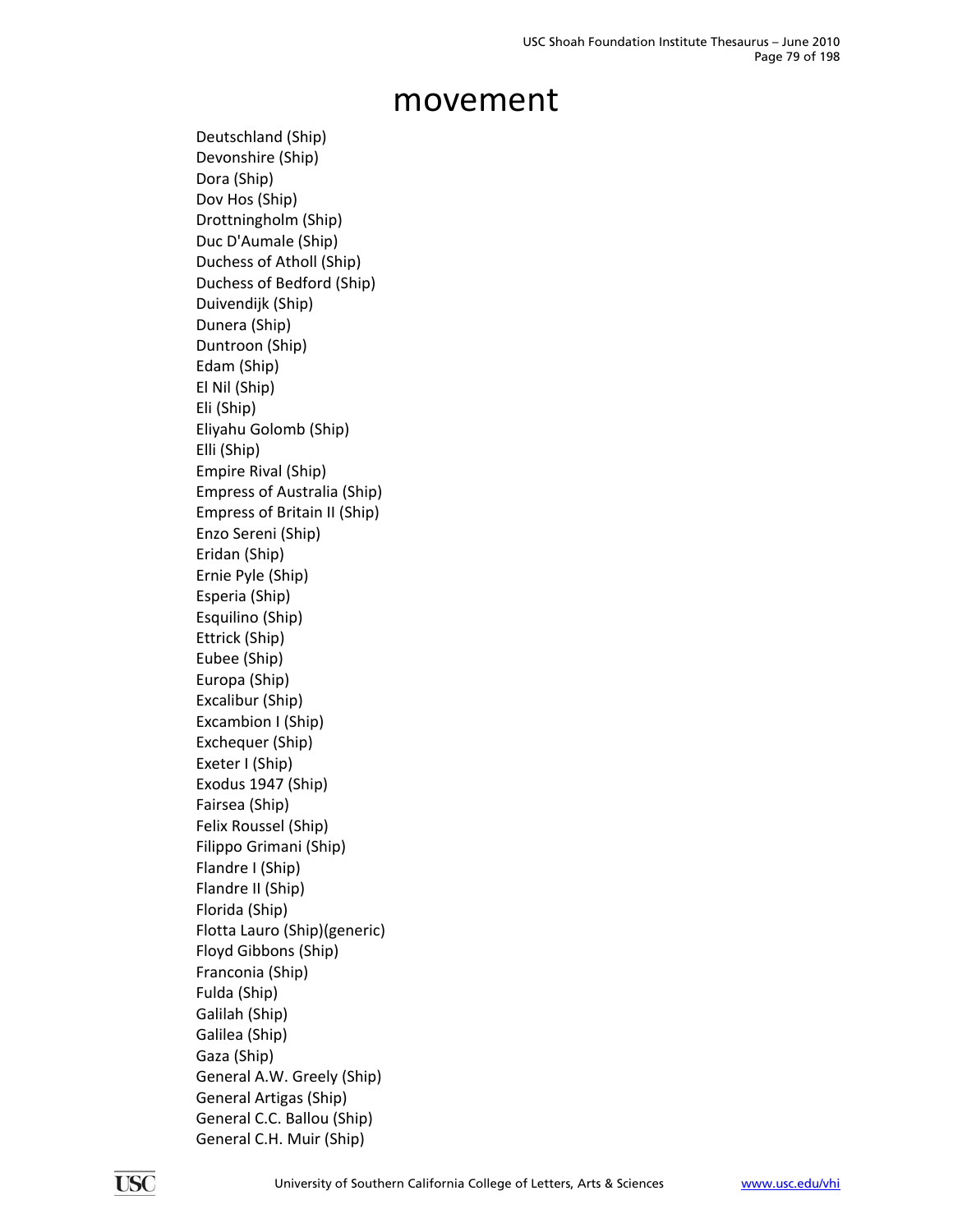General Harry Taylor (Ship) General LeRoy Eltinge (Ship) General M.B. Stewart (Ship) General M.C. Meigs (Ship) General M.L. Hersey (Ship) General McRae (Ship) General Nelson M. Walker (ship) General Omar Bundy (Ship) General Osorio (Ship) General R.L. Howze (Ship) General R.M. Blatchford (Ship) General S.D. Sturgis (Ship) General San Martin (Ship) General Stuart Heintzelman (Ship) General T.H. Bliss (Ship) General W.C. Langfitt (Ship) General W.G. Haan (Ship) General W.M. Black (Ship) General W.P. Richardson (Ship) General Walter H. Gordon (Ship) General Willard A. Holbrook (Ship) General William Mitchell (Ship) George Washington (Ship) Georgic (Ship) Geppo B (Ship) Gerolstein (Ship) Geulah (Ship) Giulio Cesare I (Ship) Giulio Cesare II (Ship) Gripsholm (Ship) Groix (Ship) Guiné (Ship) Ha‐Yin (Ship) Hachayal Ha'ivri (Ship) Hagana (Ship) HaMaapil HaAlmoni (Ship) Hamburg (Ship) Hannah Szenes (Ship) Hansa (Ship) Haportzim (Ship) Harding (Ship) Hatikvah (Ship) Hayim Arlozorov (Ship) Heian Maru (Ship) Henrietta Szold (Ship) Henry Gibbons (Ship) Highland Brigade (Ship) Highland Monarch (Ship) Highland Patriot (Ship)

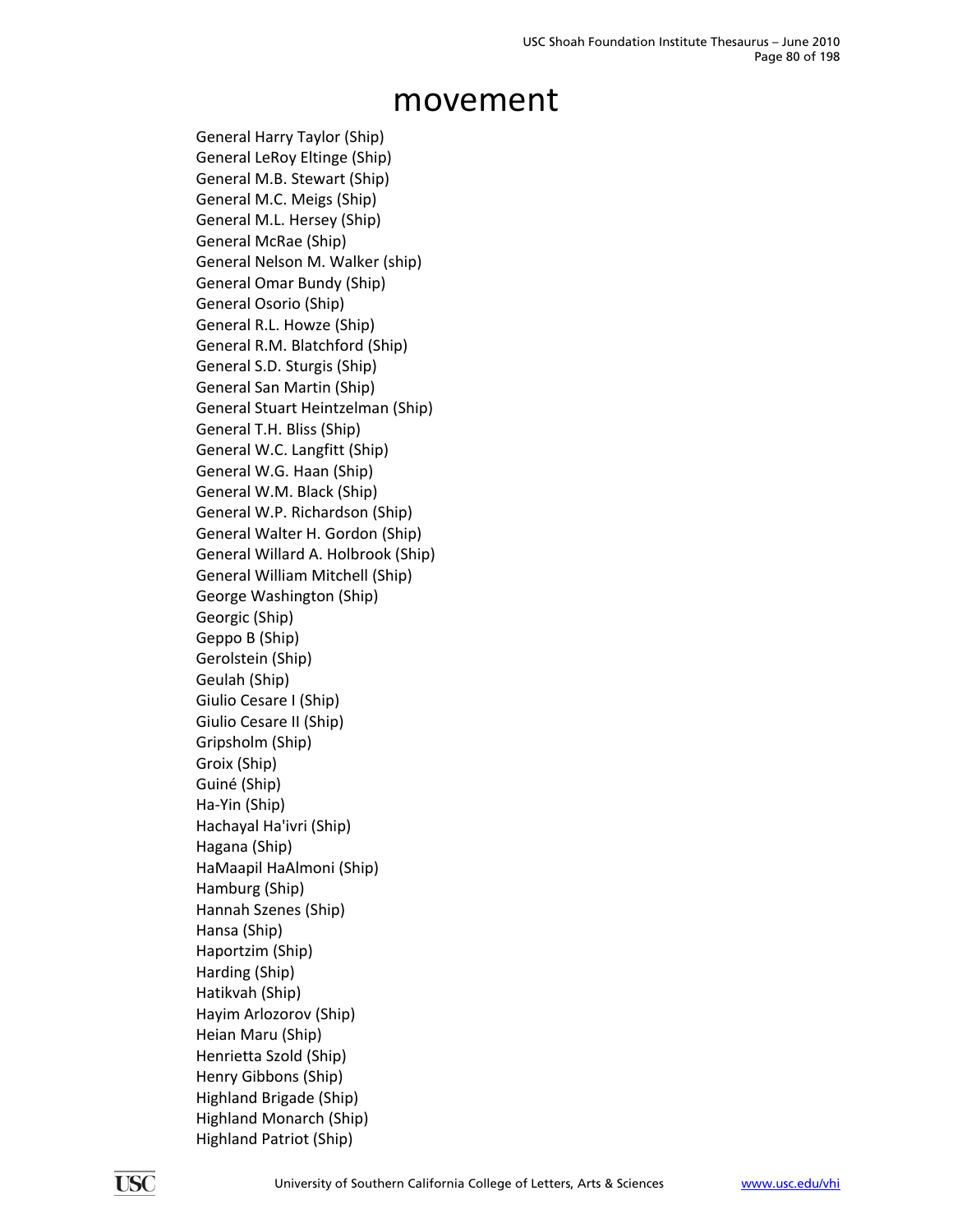Highland Princess (Ship) Hikawa Maru (Ship) Hilda (Ship) Hiye Maru (Ship) Huascaran (Ship) Iberia (Ship) Ile de France (Ship) Ilsenstein (Ship) Independence (Ship) Ipanema (Ship) Italia (Ship)(generic) Jamaique (Ship) Johan De Witt (Ship) Johan van Oldenbarnevelt (Ship) Josiah Wedgewood (Ship) Kadima (Ship) Kaf Gimel Yordey Hasira (Ship) Kaf Tet Benovember (Ship) Kamakura Maru (Ship) Kamo Maru (Ship) Kashima‐Maru (Ship) Kastelholm (Ship) Katina (Ship) Katriel Yaffe (Ship) Kazbek (Ship) Kedmah (Ship) Kefalos (Ship) Kenya (Ship) Kephalos (Ship) Kerguelen (Ship) Klipfontein (Ship) Knesset Israel (Ship) Kungsholm II (Ship) La Negev (Ship) Laconia (Ship) Lalandia (Ship) Lamed Hei Giborei Kfar Ezion (Ship) Lancastria (Ship) Las Perles (Ship) Latrun (Ship) Lima (Ship)(generic) Lipari (Ship) Lo Tafchidunu (Ship) Lohame Hagetaot (Ship) Long Island (Ship) Lourenco Marques (Ship) Luciano Manara (Ship) Lurline (Ship) Maasdam IV (Ship)

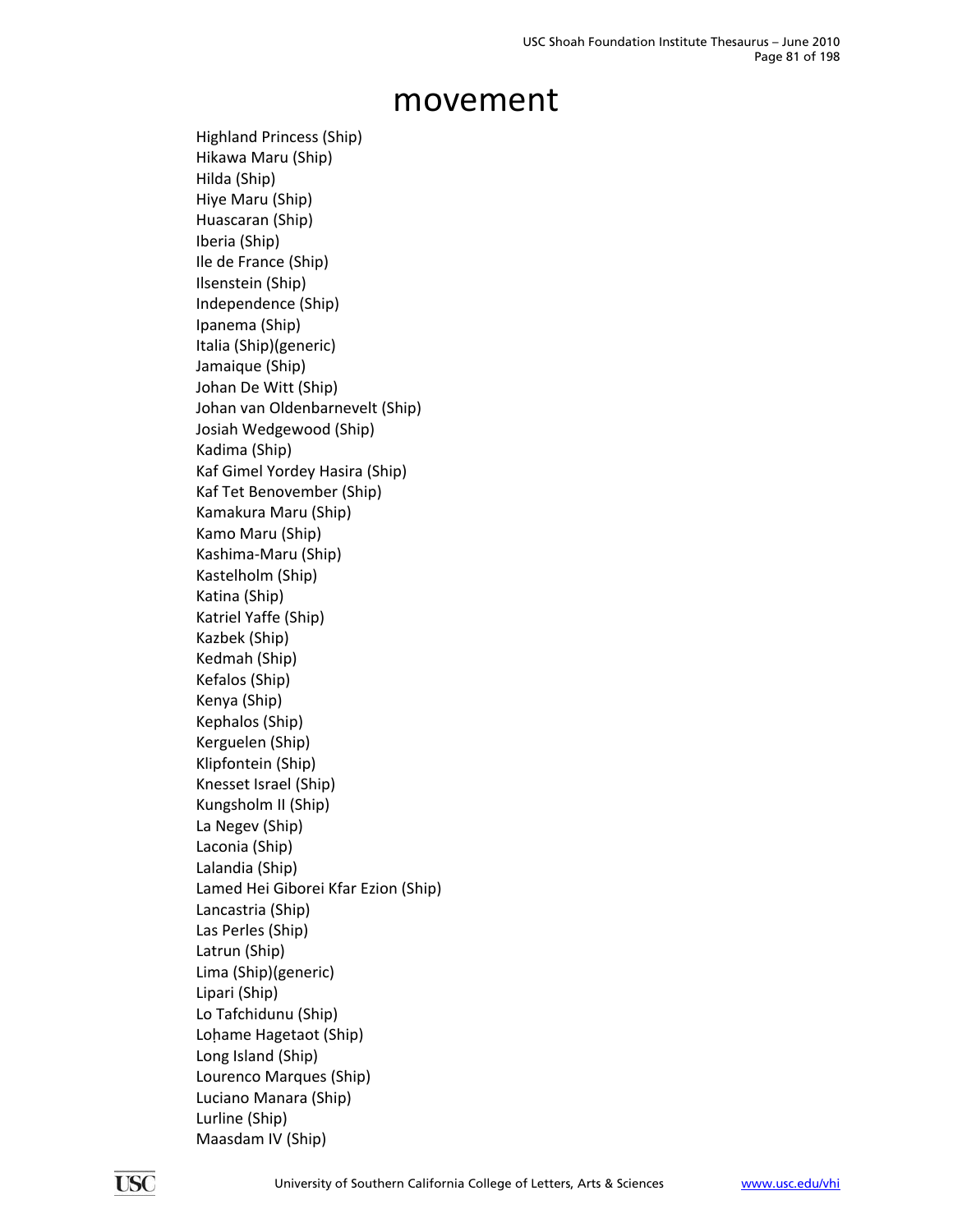Madrid (Ship) Magallanes (Ship) Manhattan (Ship) Maori (Ship) Marco Polo (Ship) Marine Adder (Ship) Marine Angel (ship) Marine Carp (Ship) Marine Falcon (Ship) Marine Flasher (Ship) Marine Jumper (Ship) Marine Lynx (Ship) Marine Marlin (Ship) Marine Perch (Ship) Marine Phoenix (Ship) Marine Shark (Ship) Marine Swallow (Ship) Marine Tiger (Ship) Maritime Victory (Ship) Maritsa (Ship) Marnix van St. Aldegonde (Ship) Marquez de Comillas (Ship) Martha Washington (Ship) Maréchal Joffre (Ship) Mataroa (Ship) Mauretania (ship) Max Nordau (Ship) Medinat Hajehudim (Ship) Mefkura (Ship) Mendoza (Ship) Mered Hagetadot (Ship) Milca (Ship) Milos (Ship) Mishmar ha‐Emek (Ship) Moledet (Ship) Moline Victory (Ship) Monkay (Ship) Monte Olivia (Ship) Monte Pascoal (Ship) Monte Rosa (Ship) Monte Sarmiento (Ship) Morina (Ship) Mouzinho (Ship) Nachshon‐Castel (Ship) Narkunda (Ship) Natan (Ship) Nea Hellas (Ship) Negbah (Ship) Nelson W. Aldrich (Ship)

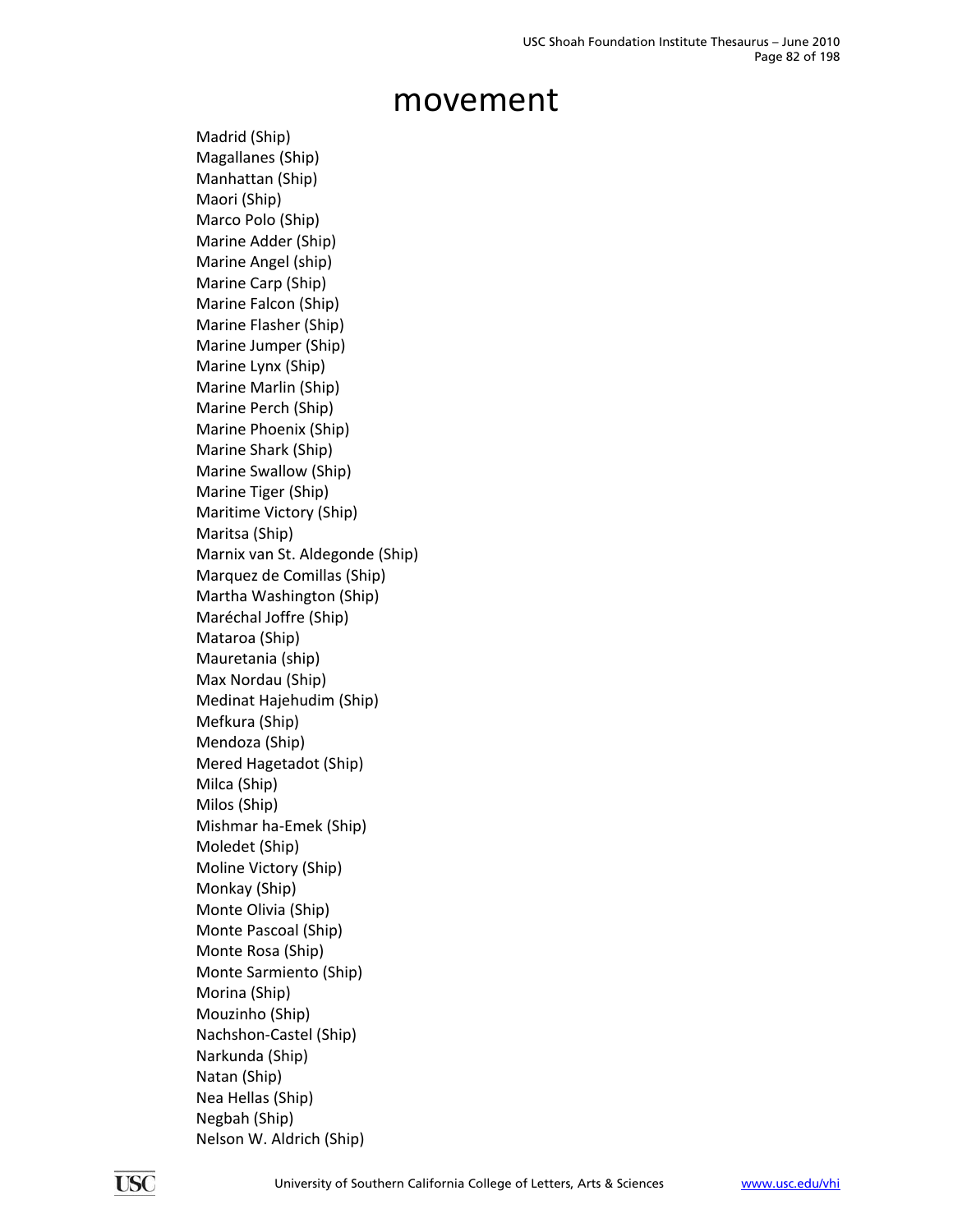Neptunia (Consulich Line, Ship) Nestor (Ship) Neuralia (Ship) New York (Ship) Newfoundland (Ship) Niagara (Ship) Nieuw Amsterdam (Ship) Noordam (Ship) Normandie (Ship) Northmoor (Ship) Nova Scotia I (Ship) Nyassa (Ship) Ocean Vigour (Ship) Oceana III (Ship) Orama (Ship) Oranje (Ship) Oranje Nassau (ship) Orazio (Ship) Orbita (Ship) Orduna (Ship) Oregon (Ship) Orinoco (Ship) Orion (Orient Line, Ship) Orion (Ship)(generic) Orizaba (Ship) Oronsay (Ship) Oropesa II (Ship) Otranto (Ship) Pacific (Ship) Palestina (Ship) Palmach (Ship) Pan Crescent (Ship) Pan York (Ship) Paris (Ship) Parita (Ship) Partizanka (Ship) Patria (Hamburg‐American Line, Ship) Patria (Messageries Maritimes, Ship) Patria (Ship)(generic) Pencho (Ship) Pennland (Ship) Peter (Ship) Polonia (Ship) Pomona Victory (Ship) Port Campbell (Ship) President Coolidge (Ship) President Harding (Ship) President Roosevelt (Ship) Pretoria Castle (Ship)

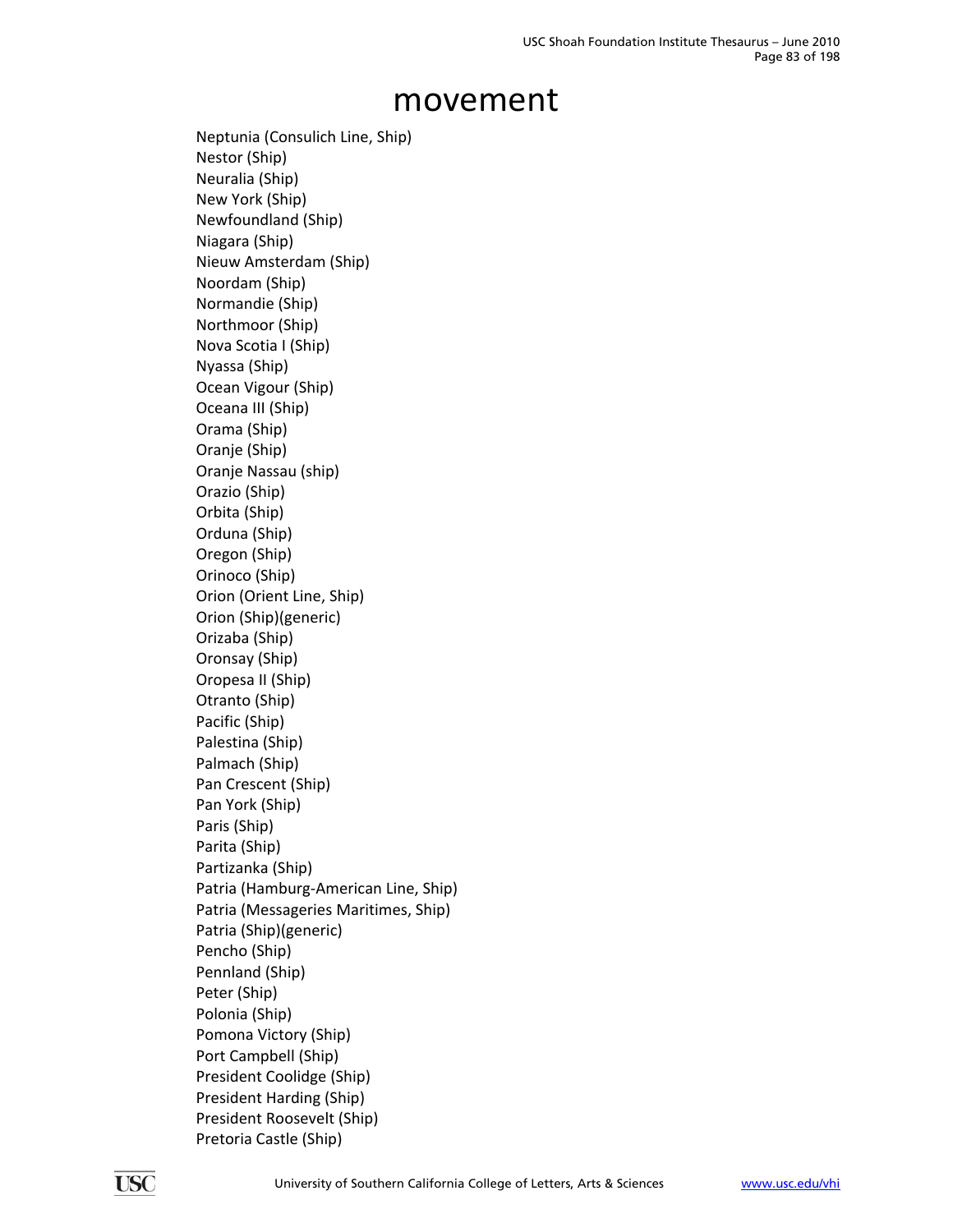Prince Badouin (Ship) Princess Kathleen (Ship) Principessa Giovanna (Ship) Principessa Maria (Ship) Prosula (Ship) Protea (Ship) Provence (Ship) Providence (Ship) Quanza (Ship) Queen Elizabeth (Ship) Queen Mary (Ship) Queen of Bermuda (Ship) Radnik (Ship)(generic) Rangitiki (Ship) Ravello (Ship) Reina del Pacifico (Ship) Remo (Ship) Remuera (Ship) Rex (Ship) Roma (Italia Company, Ship) Roma (Lauro Lines, Ship) Roma (Ship)(generic) Rotterdam (Ship) Runnymede Park (Ship) Saga (Ship) Sagittaire (Ship) Saint Elwyn I (Ship) Saint Margaret I (Ship) Sakariya (Ship) Salah‐a‐Din (Ship) Salvador (Ship) Samaria (Ship) Santa Cruz (Ship)(generic) Santa Maria (Ship) Saturnia (Ship) Saturnus (Ship) Saxonia II (Ship) Scharnhorst (Ship) Scythia (Ship) Sebastiano Caboto (Ship) Serpa Pinto (Ship) Shabbetai Lozinski (Ship) Shear Yishuv (Ship) Sibajak (Ship) Siboney (Ship) Sidi A•ssa (Ship) Sidi bel Abb s (Ship) Sidi Brahim (Ship) Skaubryn (Ship)

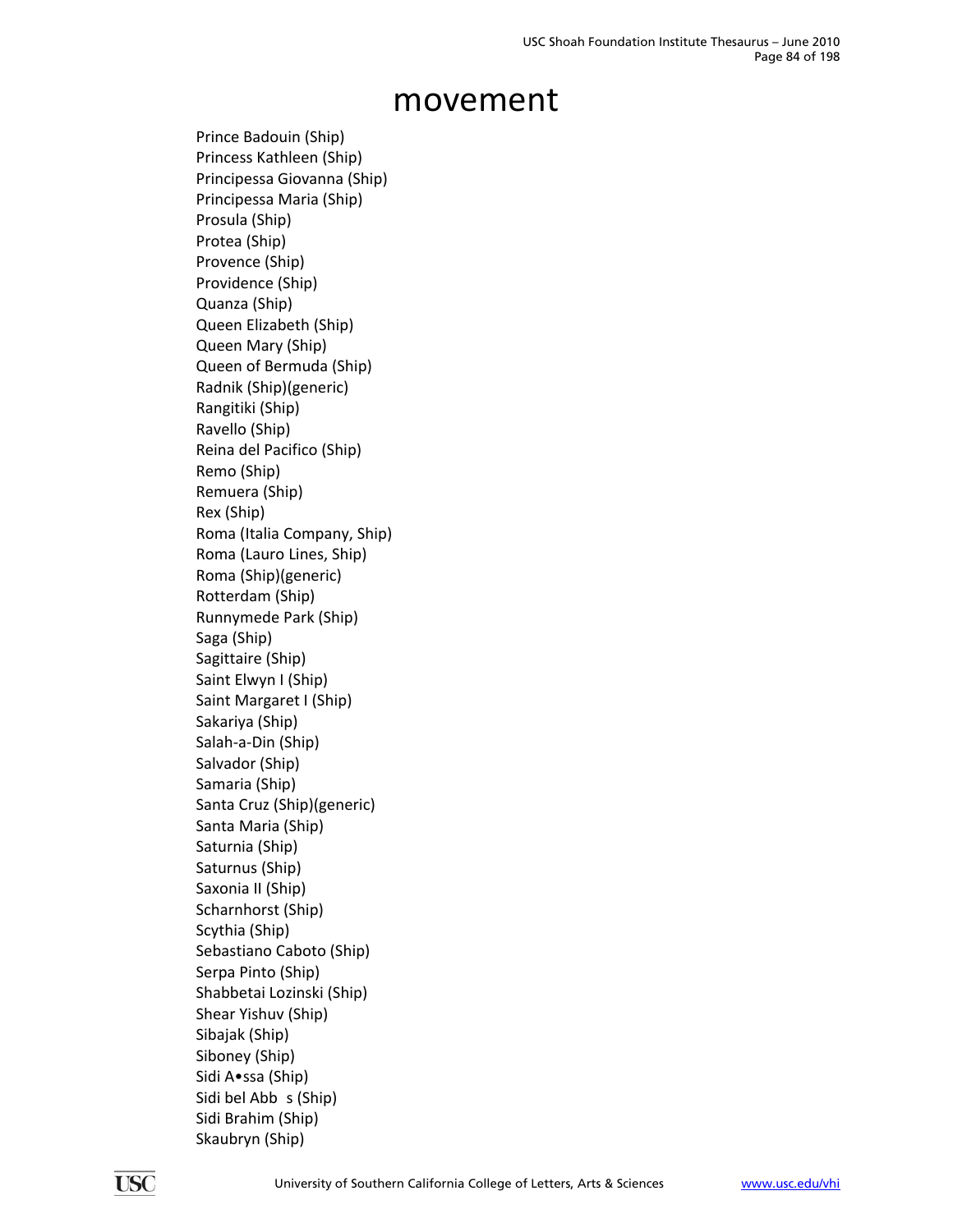Skaugum (Ship) Sobieski (Ship) Somersetshire (Ship) Spyroula (Ship) St. Louis (Ship) Statendam (Ship) Stavangerfjord (Ship) Stockholm IV (Ship) Struma (Ship) Stuttgart II (Ship) Surriento (Ship) Susan B. Anthony (Ship) Suwa Maru (Ship) Sydney (Ship) Tacoma (Ship) Talma (Ship) Tashkent (Ship) Tatuta Maru (Ship) Taurus (Ship) Taylor (Ship) Tel Chai (Ship) Theodore Herzl (Ship) Tiger Hill (Ship) Tirat Zvi (Ship) Toscana (Ship) Transylvania (Anchor Line, Ship) Transylvania (Ship)(generic) Transylvania (Soviet‐Romanian Transport Company, Ship) Ugolino Vivaldi (Ship) Umot Meuhadot (Ship) Union (Ship) United States (Ship)(generic) United States (United States Line, Ship) Usambara (Ship) Usaramo (Ship) USS Brazil (Ship) Veendam (Ship) Velos (Ship) Victoria (Ship) Victory (Ship)(generic) Vienna (Ship) Ville d'Amiens (Ship) Ville d'Oran (Ship) Viminale (Ship) Virgilio (Ship) Vitorul (Ship) Volendam (Ship) Vulcania (ship) Wanganella (Ship)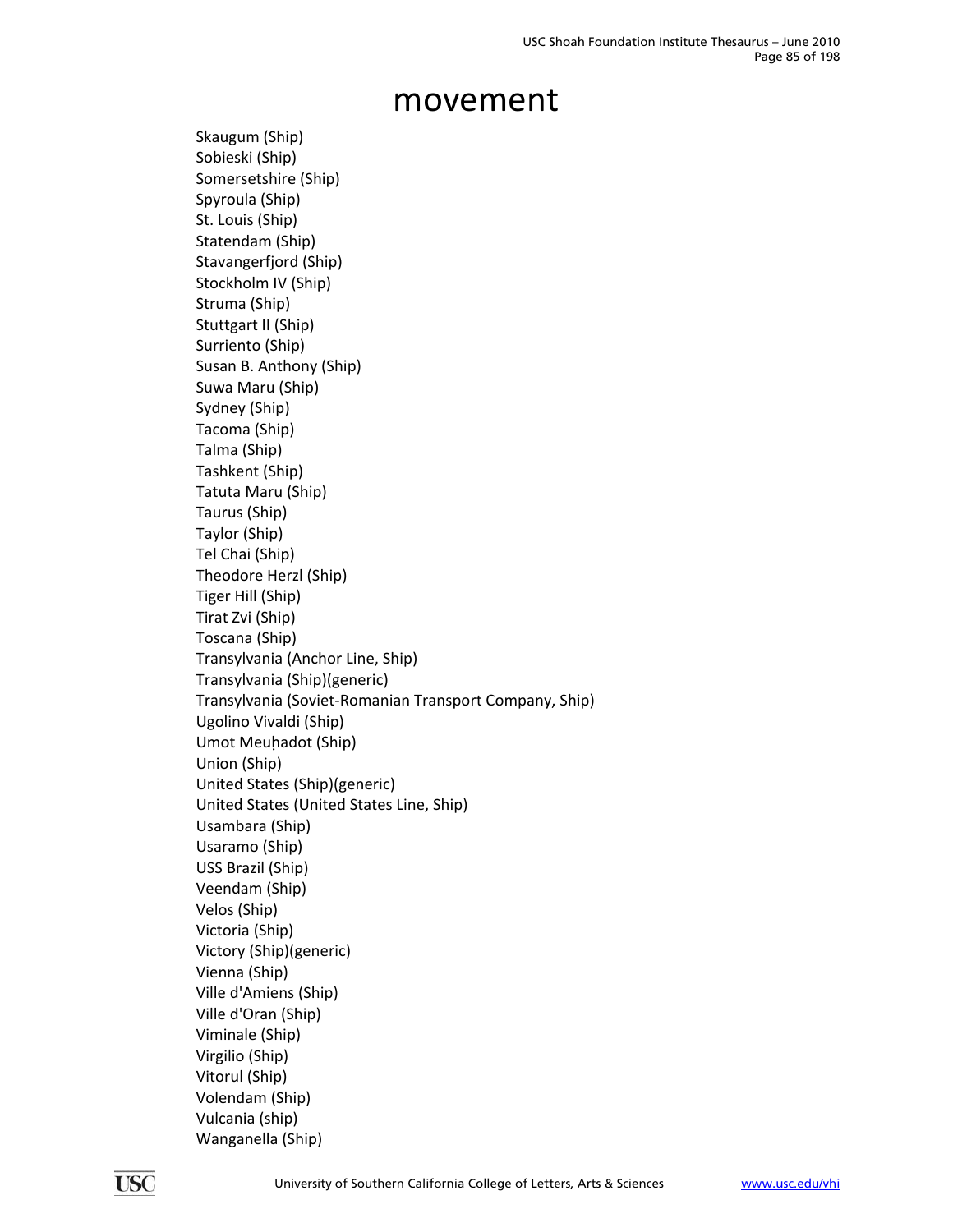Warszawa (Ship) Warwick Castle III (Ship) Washington (Ship) Wesleyan (Ship) Westerdam (Ship) Westernland (Ship) William F. Jerman (Ship) Windhuk (Ship) Wingate (Ship) Winnipeg (Ship) Wyoming I (Ship) Yagur (Ship) Yamato Maru (Ship) Yasukuni Maru (Ship) Yehi'am (Ship) Yerushalaim Hanetzura (Ship) Yod Dalet Halalei Gesher Haziv (Ship) Zaandam (ship) Zion (Ship) Zuiderkruis (Ship) streetcars **trains** freight trains passenger trains trucks **migration experiences** acculturation Aliyah Bet domestic migration routes illegal border crossings illegal emigration illegal immigration international migration routes Israeli immigrant absorption centers migration assistance **migration attempts** British Mandate Palestine immigration attempts **migration from countries** migration from Aden migration from Albania migration from Algeria migration from Andorra migration from Anglo‐Egyptian Sudan migration from Angola migration from Argentina migration from Australia migration from Austria migration from Bahrain migration from Belarus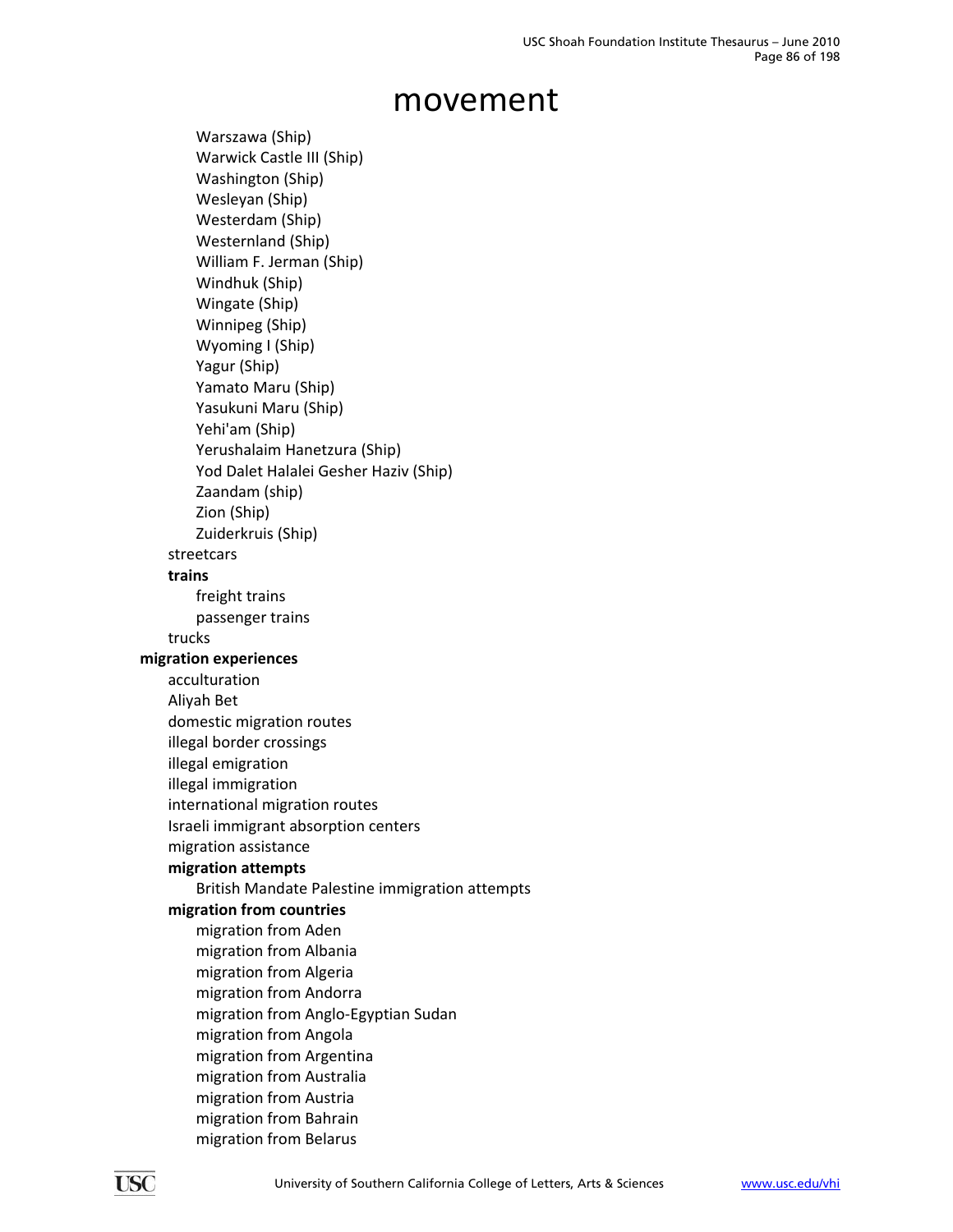migration from Belgium migration from Bermuda migration from Bolivia migration from Brazil migration from British Mandate Palestine migration from Bulgaria migration from Canada migration from Chile migration from China migration from Colombia migration from Costa Rica migration from Cuba migration from Cyprus migration from Czechoslovakia migration from Danzig (FC) migration from Denmark migration from Ecuador migration from Egypt migration from Estonia migration from Ethiopia migration from Federal Republic of Germany migration from Federation of Rhodesia and Nyasaland migration from Fiji migration from Finland migration from France migration from French Guiana migration from French Morocco migration from French Polynesia migration from French West Africa migration from German Democratic Republic migration from Germany migration from Ghana migration from Gibraltar migration from Greece migration from Greenland migration from Guatemala migration from Hong Kong migration from Hungary migration from India migration from Indochina migration from Indonesia migration from Iran migration from Iraq migration from Ireland migration from Israel migration from Italy migration from Jamaica migration from Japan migration from Kazakhstan

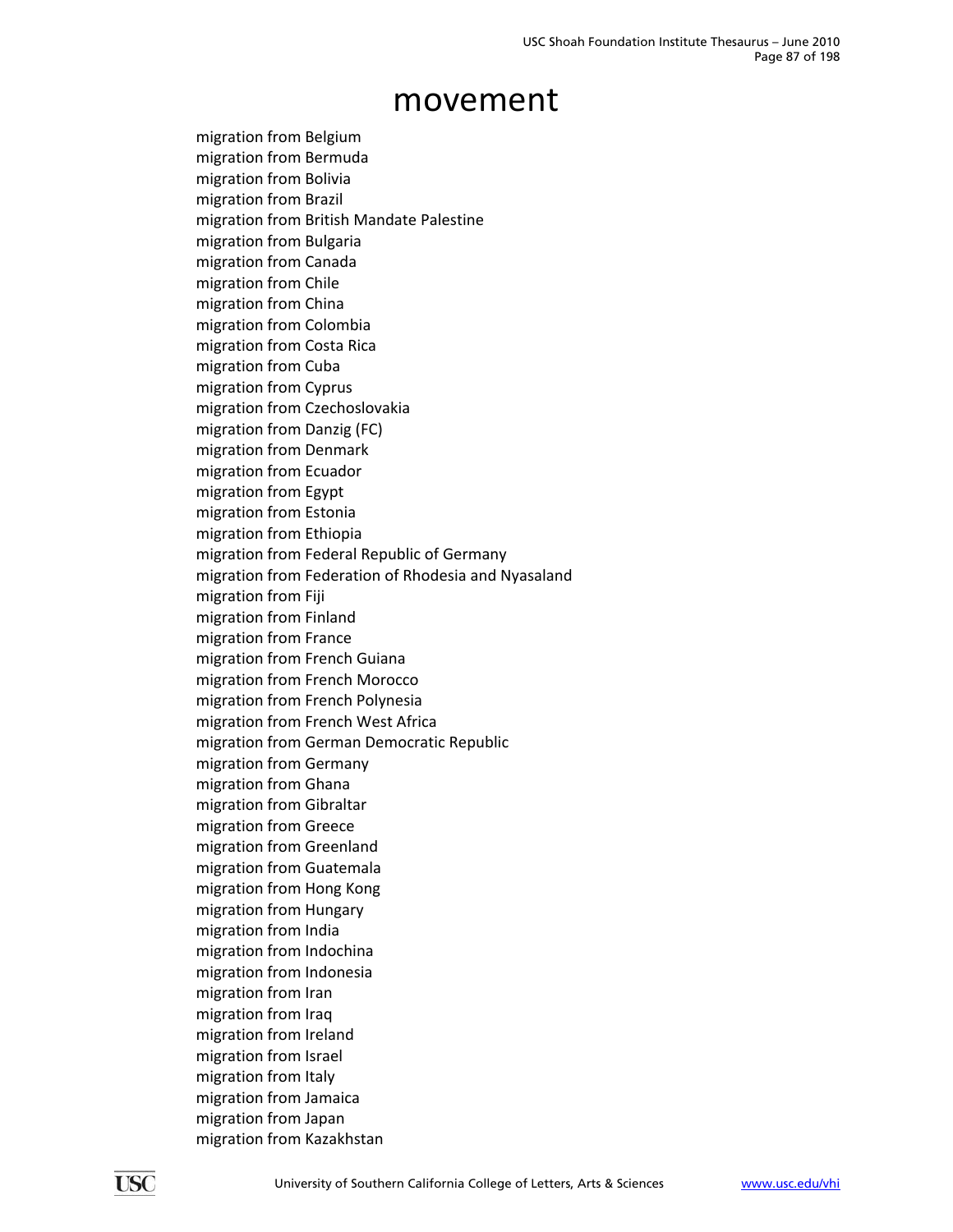migration from Kenya migration from Korea migration from Latvia migration from Lebanon migration from Liberia migration from Libya migration from Liechtenstein migration from Lithuania migration from Luxembourg migration from Malta migration from Martinique migration from Mexico migration from Moldova migration from Monaco migration from Morocco migration from Moçambique migration from Netherlands Antilles migration from New Zealand migration from Nigeria migration from Norway migration from Ottoman Empire migration from Pakistan migration from Panama migration from Paraguay migration from Peru migration from Poland migration from Portugal migration from Republic of South Africa migration from Rhodesia migration from Romania migration from Russia migration from Samoa migration from Sierra Leone migration from Singapore migration from South Africa migration from Spain migration from Sri Lanka migration from Sudan migration from Suriname migration from Swaziland migration from Sweden migration from Switzerland migration from Syria migration from Tahiti migration from Tajikistan migration from Tanganyika migration from Tangier International Zone migration from Tanzania migration from Thailand

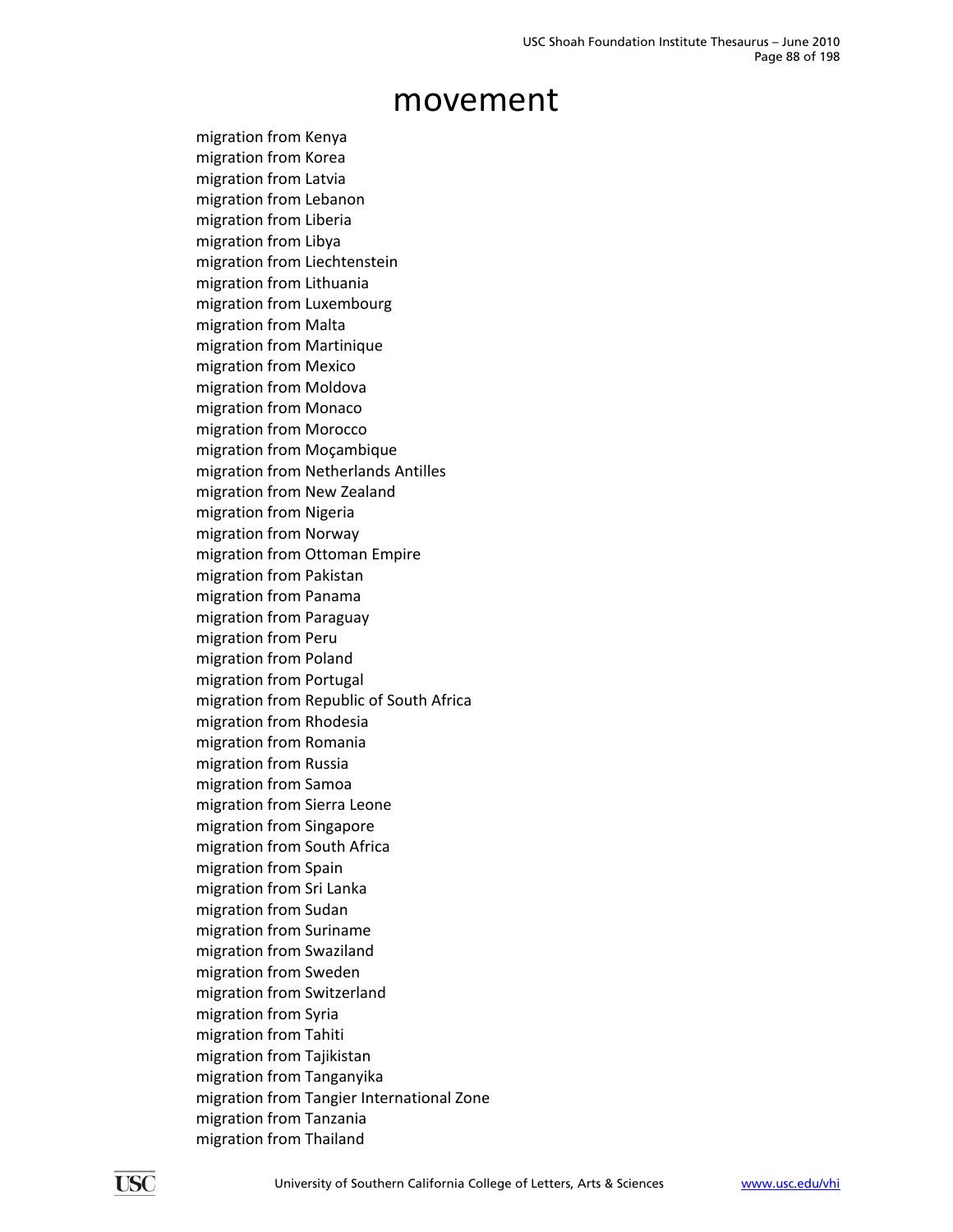migration from the Democratic Republic of the Congo migration from the Dominican Republic migration from the Netherlands migration from the Philippines migration from the U.S. Virgin Islands migration from the United Kingdom migration from the United States migration from the USSR migration from Trinidad and Tobago migration from Tunisia migration from Turkey migration from Uganda migration from Ukraine migration from Union of South Africa migration from Uruguay migration from Venezuela migration from Vietnam migration from Yemen migration from Yugoslavia migration from Zambia **migration policies** citizenship citizenship revocation civilian expulsions naturalization refugee repatriation efforts visa application rejection migration preparations **migration to countries** migration to Aden migration to Albania migration to Algeria migration to Anglo‐Egyptian Sudan migration to Angola migration to Argentina migration to Australia migration to Austria migration to Bahrain migration to Barbados migration to Belgium migration to Bermuda migration to Bolivia migration to Brazil migration to British Mandate Palestine migration to Bulgaria migration to Canada migration to Chile migration to China migration to Colombia

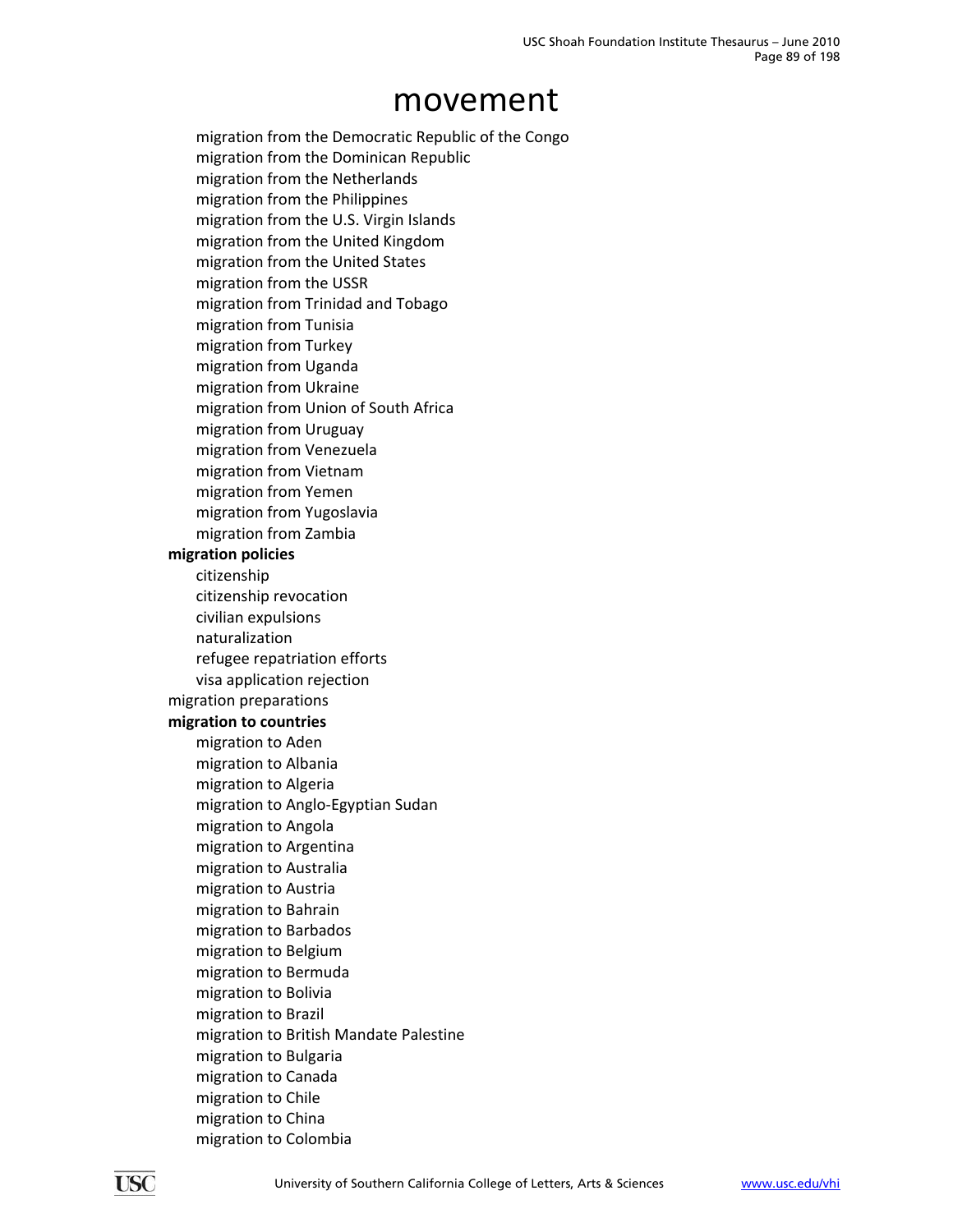migration to Costa Rica migration to Cuba migration to Cyprus migration to Czechoslovakia migration to Danzig (FC) migration to Denmark migration to Ecuador migration to Egypt migration to Estonia migration to Ethiopia migration to Federal Republic of Germany migration to Federation of Rhodesia and Nyasaland migration to Fiji migration to Finland migration to France migration to French Guiana migration to French Morocco migration to French Polynesia migration to German Democratic Republic migration to Germany migration to Ghana migration to Gibraltar migration to Greece migration to Greenland migration to Guatemala migration to Honduras migration to Hong Kong migration to Hungary migration to India migration to Indochina migration to Indonesia migration to Iran migration to Iraq migration to Ireland migration to Israel migration to Italy migration to Jamaica migration to Japan migration to Kenya migration to Korea migration to Latvia migration to Lebanon migration to Libya migration to Liechtenstein migration to Lithuania migration to Luxembourg migration to Malta migration to Martinique migration to Mexico

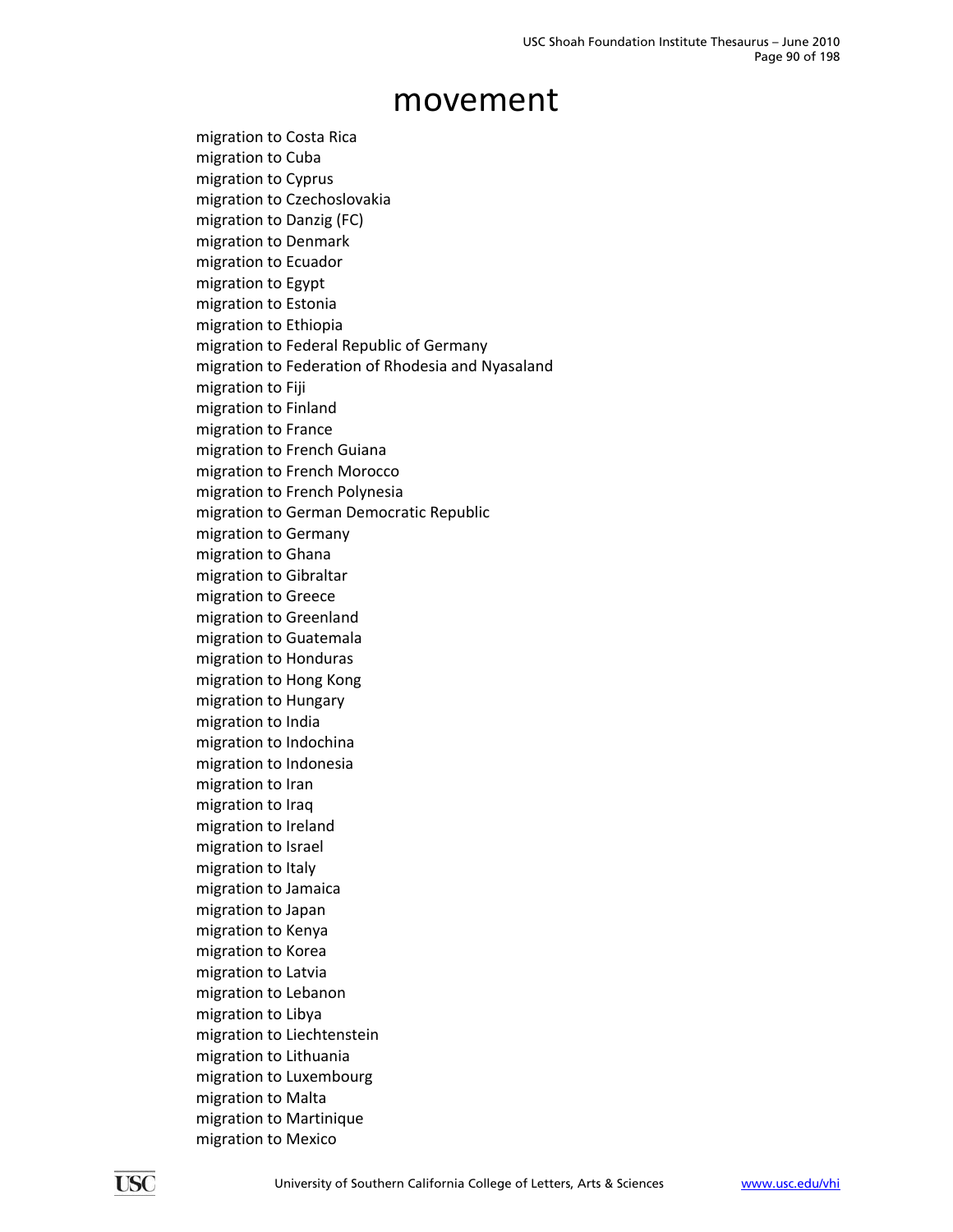migration to Monaco migration to Moçambique migration to Netherlands Antilles migration to Netherlands East Indies migration to New Zealand migration to Nicaragua migration to Nigeria migration to Northern Rhodesia migration to Norway migration to Pakistan migration to Panama migration to Papua New Guinea migration to Paraguay migration to Peru migration to Poland migration to Portugal migration to Republic of South Africa migration to Rhodesia migration to Romania migration to Russia migration to Samoa migration to Sierra Leone migration to Singapore migration to South Africa migration to South West Africa migration to Southern Rhodesia migration to Spain migration to Sri Lanka migration to Sudan migration to Suriname migration to Sweden migration to Switzerland migration to Syria migration to Tahiti migration to Tanganyika migration to Tangier International Zone migration to Tanzania migration to Thailand migration to the Belgian Congo migration to the Democratic Republic of the Congo migration to the Dominican Republic migration to the Netherlands migration to the Philippines migration to the Union of South Africa migration to the United Kingdom migration to the United States migration to the USSR migration to Trinidad and Tobago migration to Tunisia

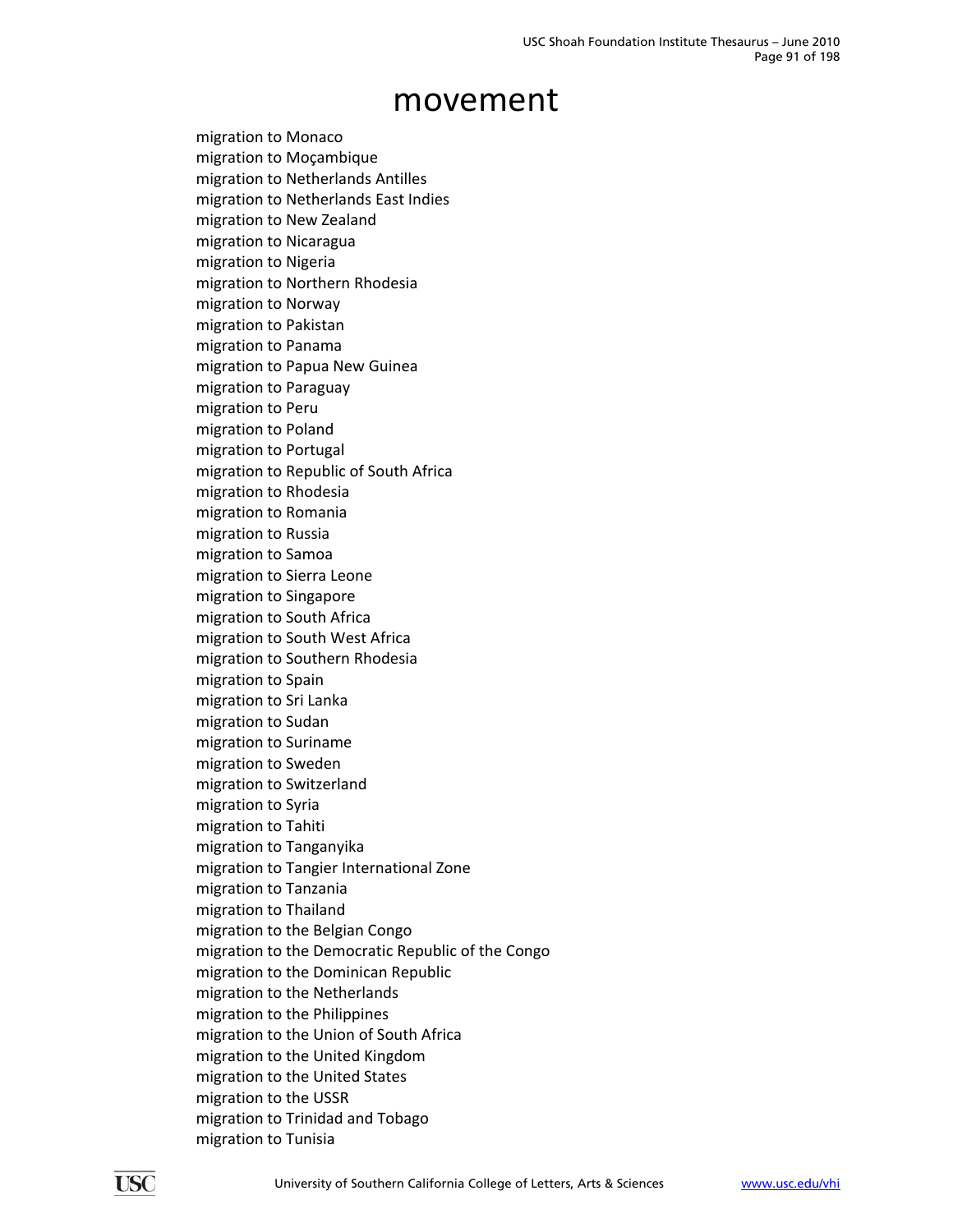migration to Turkey migration to Uganda migration to Ukraine (December 26, 1991 ‐ present) migration to Uruguay migration to Uzbekistan migration to Venezuela migration to Vietnam migration to Yemen migration to Yugoslavia migration to Zambia migration to Europe passports visas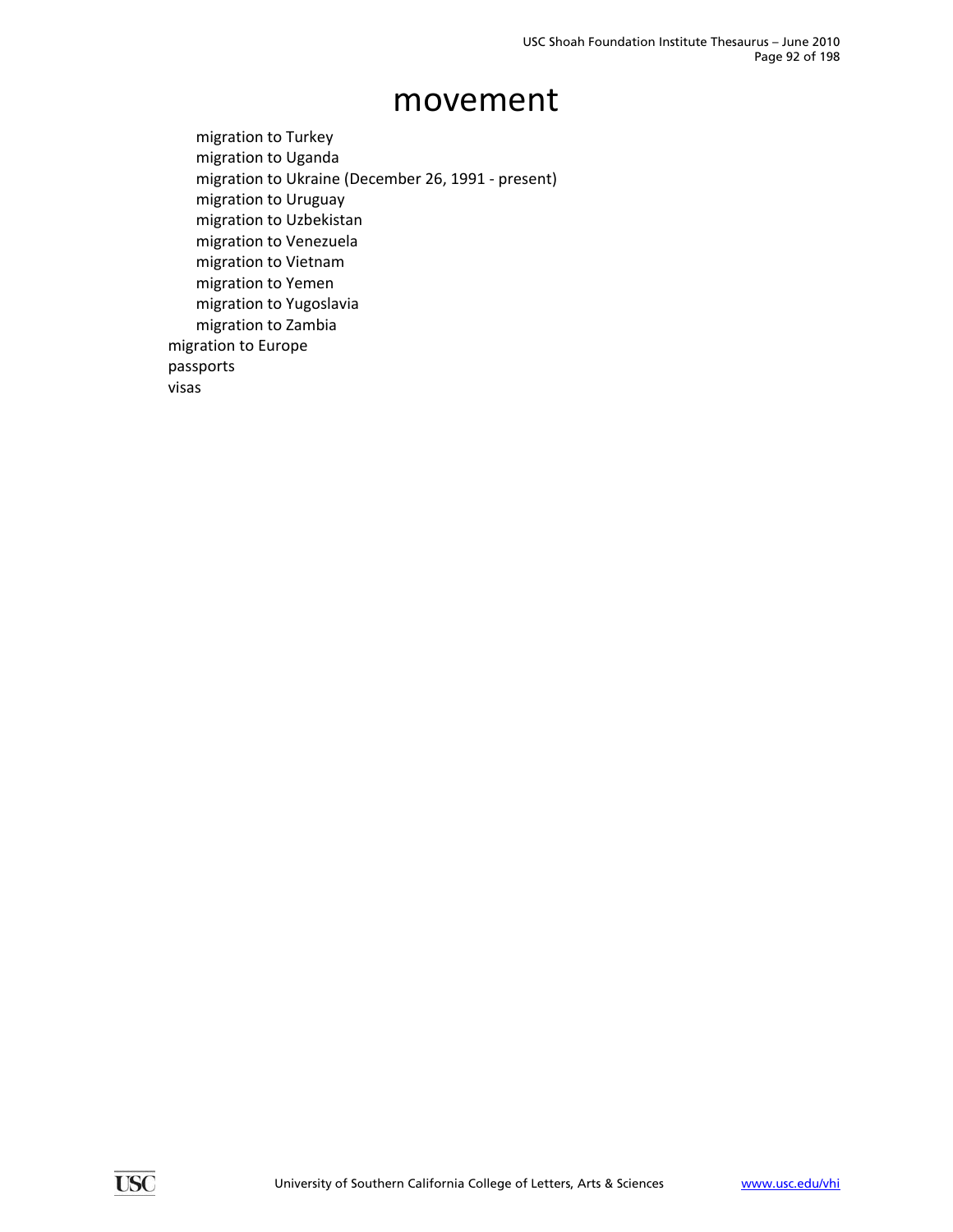### **organizations**

**Agni Yoga Society agricultural organizations** American Jewish Joint Agricultural Corporation Jewish Agricultural Society OZET (Society for the Settlement of Jewish Toilers on the Land) Stichting Joodse Arbeid **aid or relief organizations** Aide aux mères Alliance Israélite Universelle AMCHA American Committee for the Relief of Victimized German Children American Council of Jews from Austria American Council of Voluntary Agencies for Foreign Service American Field Service American Jewish Joint Distribution Committee (JDC) American Joint Reconstruction Foundation American ORT Amitié Chrétienne Australian Jewish Welfare and Relief Society Belorusskaia Narodnaia Samopomoshch' Bialystoker Centre CARE Central British Fund Centre Américain de Secours **childrens' aid organizations** Movement for the Care of Children from Germany New York Association for Jewish Children Oeuvre de Protection des Enfants Juifs Primrose Jewish Youth Club Rescue Children, Inc. Shanghai Jewish Youth Association United States Committee for the Care of European Children Comitato di assistenza per gli ebrei in Italia Comité Central d'Assistance Comité des Oeuvres Sociales de la Résistance Comité voor Joodse Vluchtelingen Commission Inter‐Mouvements auprès des Evacués Delegazione assistenza emigranti ebrei (DELASEM) Deportáltakat Gondozó Országos Bizottság Dominican Republic Settlement Association (DORSA) Food for Freedom Freie Österreichische Bewegung in Grossbritannien Hebrew Immigrant Aid Society Hilfsverein der deutschen Juden Hitaḥdut Yotzei Czechoslovakia International Association of Hebrew Free Loans **International Red Cross**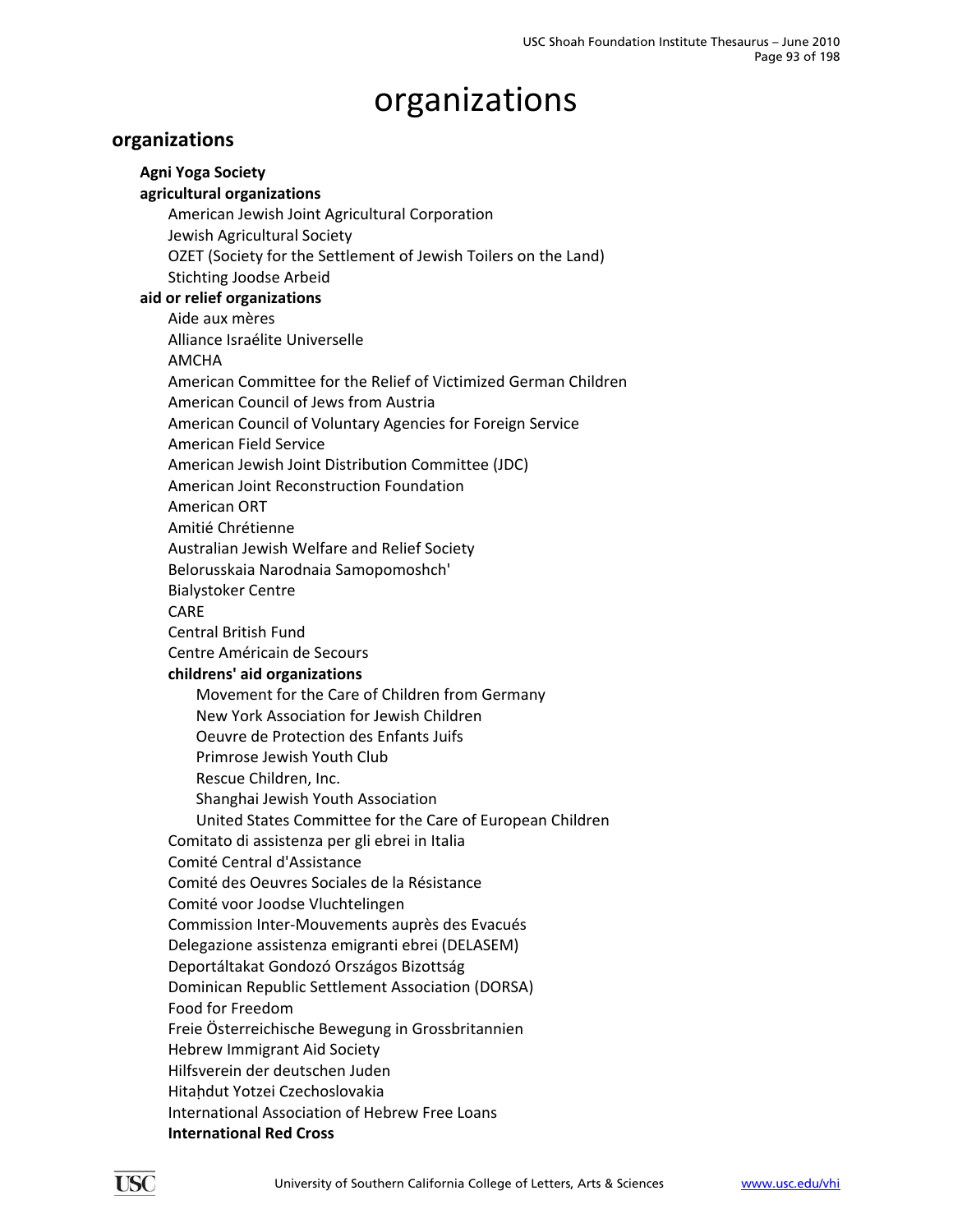American Red Cross Belgian Red Cross British Red Cross Bulgarian Red Cross Canadian Red Cross Czechoslovakian Red Cross Danish Red Cross Dutch Red Cross Finnish Red Cross French Red Cross German Red Cross Greek Red Cross Hungarian Red Cross Japanese Red Cross Luxembourg Red Cross Norwegian Red Cross Polish Red Cross Slovenian Red Cross Swedish Red Cross Swiss Red Cross Yugoslav Red Cross International Red Help International Solidarity Fund Jewish Agricultural Society Jewish Care Jewish Committee for Relief Abroad Jewish Family and Children's Services(generic) Jewish Free Loan Association of Los Angeles Jewish Immigrant Aid Services of Canada Jewish National Welfare Fund Jewish Organization for Social Care Jewish Society for Human Service Jewish Temporary Shelter Koordynacja KòT Alapítvány Magyarországi Munkások Gyermekbarát Egyesülete Matanoth Laevionim Nansen Help National Committee for Resettlement of Foreign Physicians Oeuvre Nationale de l'Enfance Piotrków Trybunalski Relief Association Rada Glówna Opiekuncza Shelters For Israel Stichting Centrum '45 UNIBES Unitarian Service Committee United Nations United Nations Relief and Rehabilitation Administration United Restitution Organization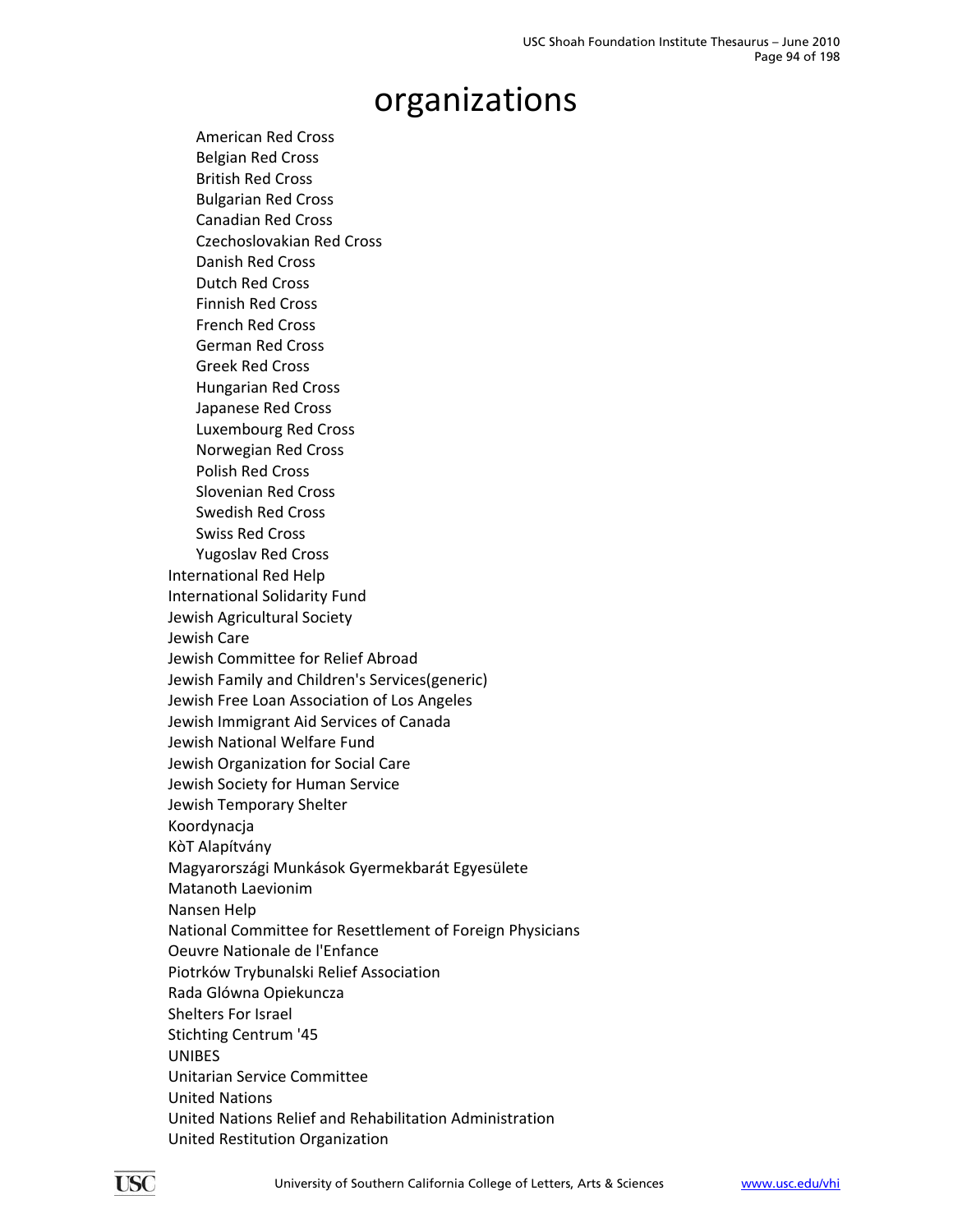Anti‐Zionist Committee Axis‐appointed local administration Battei Din **businesses** Abraham Puls & Sons **forced labor companies** (u)Fritz Döring (firm) Ackerman (firm) Allgemeine Elektrizitäts‐Gesellschaft (AEG) Arado‐Werke GmbH Arbeitsgemeinschaft Otto (AGO) ARGO Argus Motorenwerke GmbH Armeebekleidungsamt Askania Werke (firm) Audi Auto Union AG Baumer u. Loesch Bayerische Motoren Werke (BMW) Beitler (firm) Berliner Baugesellschaft Blohm u. Voss BRABAG Büssing NAG‐Vereinigte Nutzkraftwagen Continental Gummi‐Werke Daimler‐Benz Aktiengesellschaft Degussa Deutsche Ansiedlungsgesellschaft (DAG) Deutsche Ausrüstungswerke Deutsche Bergwerks und Hüttenbau Gesellschaft (DBHG) Deutsche Erdölraffinerie AG (DEA) Deutsche Industriewerke AG Deutsche Maschinenbau AG (DEMAG) Deutsche Schiff und Maschinenbau AG (DESCHIMAG) Deutsche Versuchsanstalt Deutsche Wollwaren‐Manufaktur GmbH (firm) Deutsche …lschiefer Forschungsgesellschaft mbH DIFI Dornier Flugzeugwerke GmbH Dyckerhoff u. Widmann Dynamit AG Nobel Dübner, Gustav (Firma) Ehrich & Graetz AG Elbe AG Elsässische Maschinenbau GmbH (ELMAG) Energie‐Versorgung‐Oberschlesien AG Ennser Kraftwerkbau AG Erla Maschinenwerk GmbH Fabrik Plage und Laskiewicz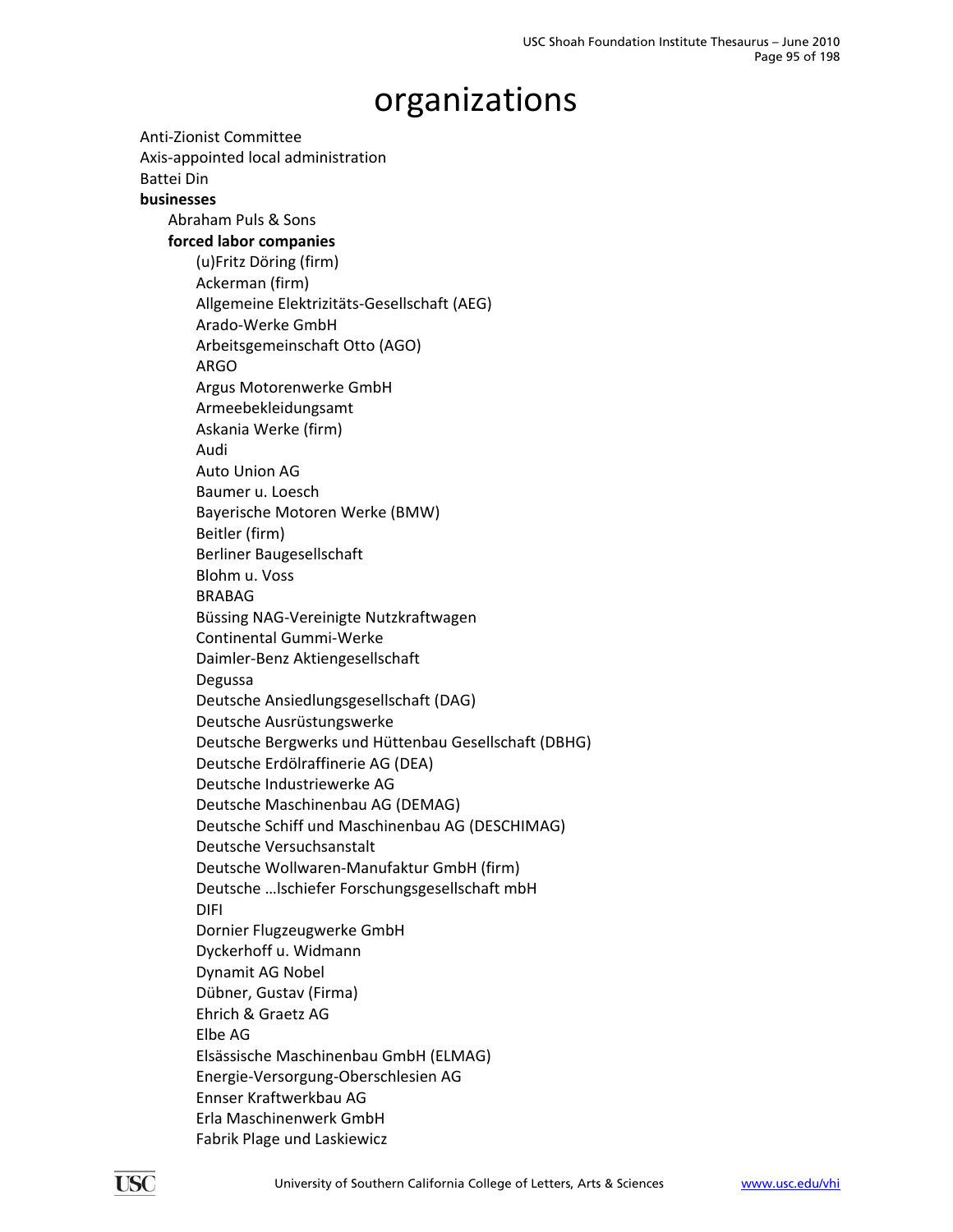Fahrzeug und Motorenwerke (FAMO) Firma Artur Becker Firma B. Falkenberg, Berlin Firma Barthel Firma Bassow Firma Emmerich Machhold Firma Fischer, Hoch‐ und Tiefbau Firma Fix Firma G.E. Reinhardt Firma Hase Firma Heinrich Keller Firma Ignaz Etrich Firma Jaeger Firma Klug Firma Lorenz Firma Mehrländer Firma Meteor Firma Mitauer Firma Möller Firma Richard Strauch Firma Rippel Firma Rossner Firma Wilhelm Rode oder Rude, Hoch‐ und Tiefbau Flachsroeste Hermeskeil GmbH Flechtner, G.F. Flugmotorenwerke Ostmark GmbH Focke‐Wulf‐Werke Ford Werke AG Framo Werke GmbH Gatz, P. (firm) Geppardt Gerätebau GmbH Gerätewerk Pommern GmbH Gewehr‐ und Munitionsfabrik Gewerkschaft Deutsche Erdöl Raffinerie Gipswerke Gruschwitz Textilwerke AG Grün und Bilfinger AG Gustloff Werke Hagenuk Hannoversche Maschinenbau‐Aktien‐Gesellschaft (HANOMAG) Hans Lachut Phönixwerke Konservenfabrik Heeresbaracken‐Werke Heereskraftfahrzeugpark Heil, Otto Heilmann u. Litmann Heinkel‐Flugzeugwerke Heinrich Lanz AG Hermann Göring Werke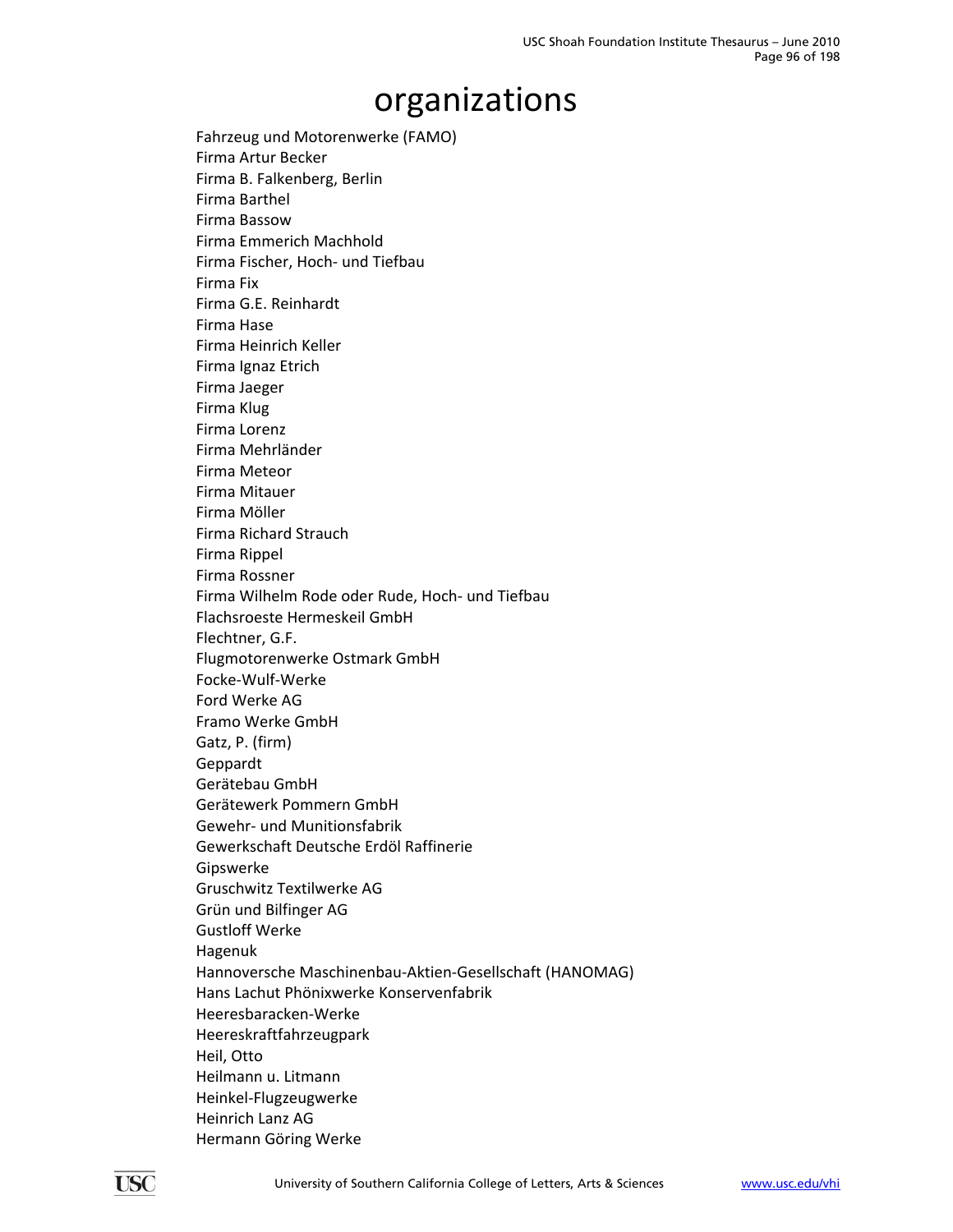Hess (firm) HOBAG Hoch‐ und Tiefbau AG Hochtief AG Hoffmann Holzmann Hugo Schneider AG (HASAG) Hutto (firm) Häberle, Krumm, und Haage I. G. Farben Ingenieurbüro Schlempp Jenicke (firm) Julius Madritsch (firm) Jung Construction Company Jung u. Scheidt, Ostmarkwerke GmbH Junkers Flugzeug‐ und Motorenwerke, AG Jurany und Wolfrum K.G. Schultz (firm) Kabel und Leitungswerke AG Kabelwerk Kallenbach Kara, Hortensia, and Phönix Glashütten Karpathen AG Klosterwerk GmbH Kluge, J.A. Kontinental Gesellschaft, Berlin Kramsta Methner u. Frahne AG Krause (firm) Kreutz u. Lesch (firm) Krupp AG Krupp‐Berta‐Werk Land, Hubert Lang u. Manhoffin Langenwerke AG Lenz Firma Ludwigshafener Anilinfabrik Mannesmann Mayreder u. Kraus Messerschmitt AG Mittelwerke GmbH Moll Moravod Company Märkisches Elektrizitätswerk Neugebauer, A. OAW Oberschlesische Hydrierwerke AG Optima Organisation Todt Oskar Schilling

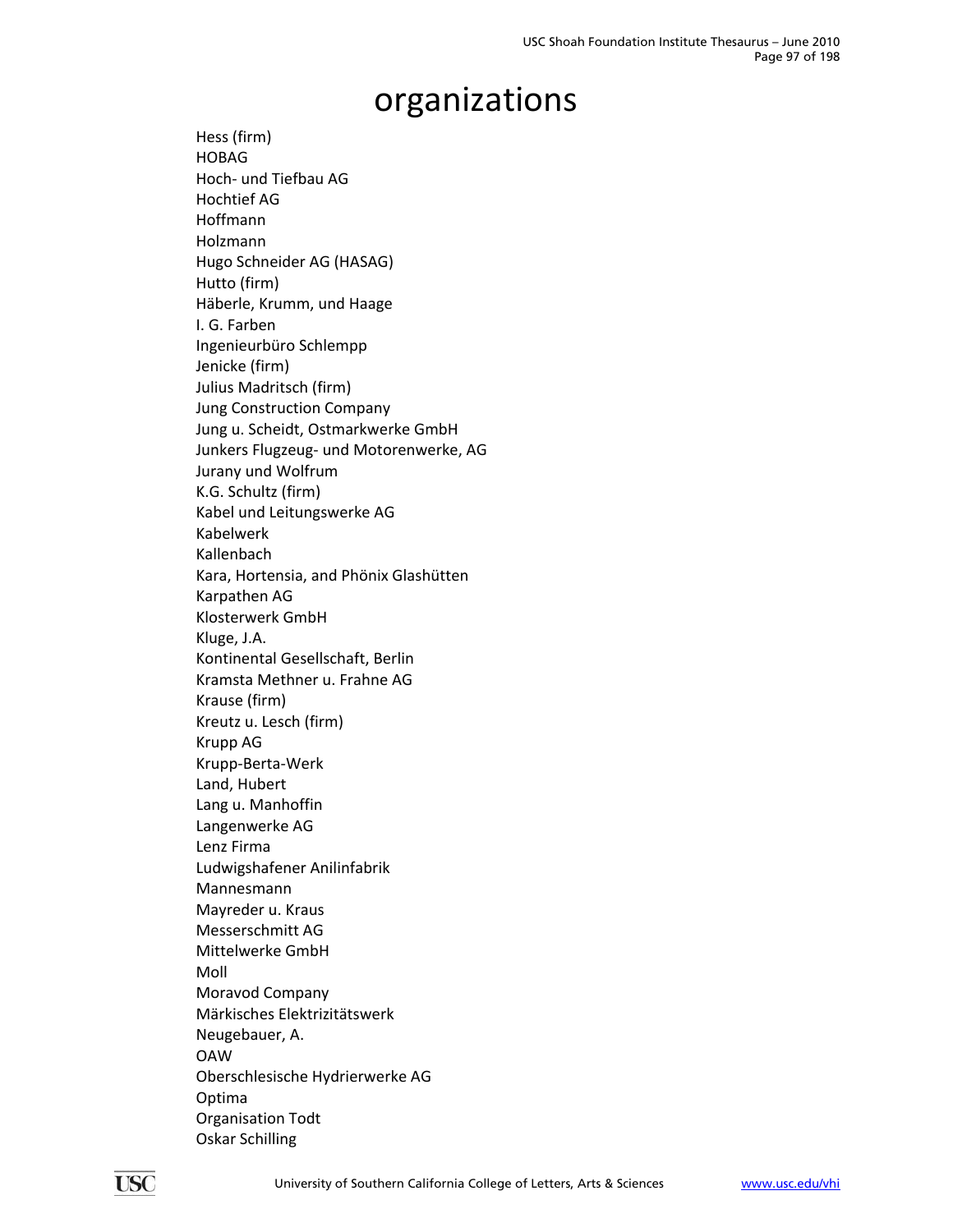Ost Maschinenbau GmbH **OSTI** Ostmark GmbH Flugmotorenwerke Ota Schlesische Schuhwerke Philipp Holzmann Aktiengesellschaft Philips (firm) Plinke, Karl (firm) Polensky u. Zoellner Polte Werke Powers Company Radebeul (firm) Reckmann (firm) Reichsautobahn Rella und Neffe Rheinmetall‐Borsig AG Sager u. Woerner Schallhorn (firm) Schindler firms Schmidt (firm) Schultz & Co. GmbH (firm) Schultz (firm)(generic) Schultz u. Co., Pelzwerke Siebel Flugzeugwerke GmbH (firm) **Siemens (firm)** Siemens Bau Union Siemens‐Schuckertwerke AG Siling GmbH Smrcka, Josef (firm) Speer (firm) Spree Werke Sprengchemie AG Stahlwerke Braunschweig Steyr‐Daimler‐Puch Aktiengesellschaft STUAG Swietelsky, Helmut (firm) Telefunken (firm) Thomsen & Co. Trebitz, Otto (firm) Valvo Roehrenwerke Vereinigte Aluminiumwerke Vereinigte Deutsche Metallwerke (VDM) Volkswagen (firm) Wagner und Biro Eisenwerke Walter C. Többens (firm) Wayss u. Freytag Weichsel Union Werke WIFO Wuenschek‐Dreher (firm) Württembergische Metallwarenfabrik

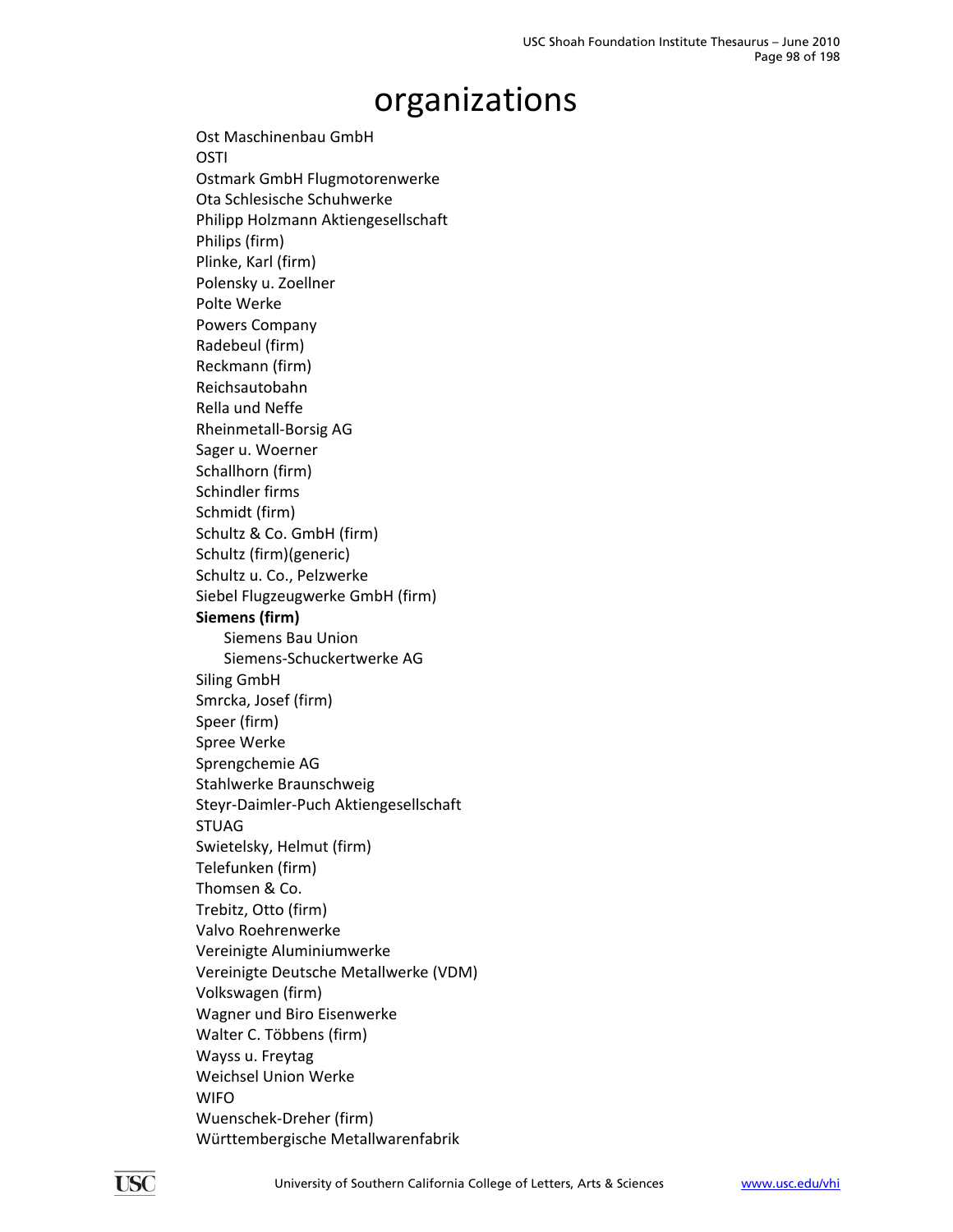organizations Zeiss‐Ikon Zellwolle und Zellulose AG **cultural organizations** "Freizeitgestaltung" American International Women's Club of Geneva Associação Brasileira "A Hebraica" Brit Ivrit Olamit Casa da Cultura de Israel Emanuel Foundation for Hungarian Culture First Hungarian Literary Society Freemasons Hebraica MIKÉFE Opera Nomadi Petöfi Kör Raoul Wallenberg Egyesület Vienna Boys' Choir Vándor Kórus Warszawski Akademicki Komitet Antyghettowy Yung Vilne **educational organizations educational associations** Aish HaTorah American Physicians Fellowship for Medicine in Israel Begin‐Sadat Center for Strategic Studies Institute of Contemporary History and Wiener Library, Ltd. Instytut Nauk Judaistycznych Jewish Historical Documentation Center Organization for Rehabilitation through Training Ronald S. Lauder Foundation Spolek akademiku Cechu‐Židu Kapper Syndicate of German Students of the Jewish Faith Thanks to Scandinavia, Inc. Tzentrale Yiddishe Shul Organizatzie Werkdorp Nieuwesluis YIVO Institute for Jewish Research **Holocaust‐ and tolerance education centers** 45 Aid Society American Society for Yad Vashem Association des Fils et Filles des Déportés Juifs de France Center For Holocaust Studies‐Brookdale Community College Facing History and Ourselves National Foundation, Inc. Gegen Vergessen ‐ Für Demokratie Holocaust Commission of the United Federation of Tidewater Holocaust Documentation and Education Center, Inc. (Florida International University) Holocaust Resource Center of Buffalo Holocaust Survivors and Friends Education Center Maximillian‐Kolbe‐Werk

Midwest Center for Holocaust Education

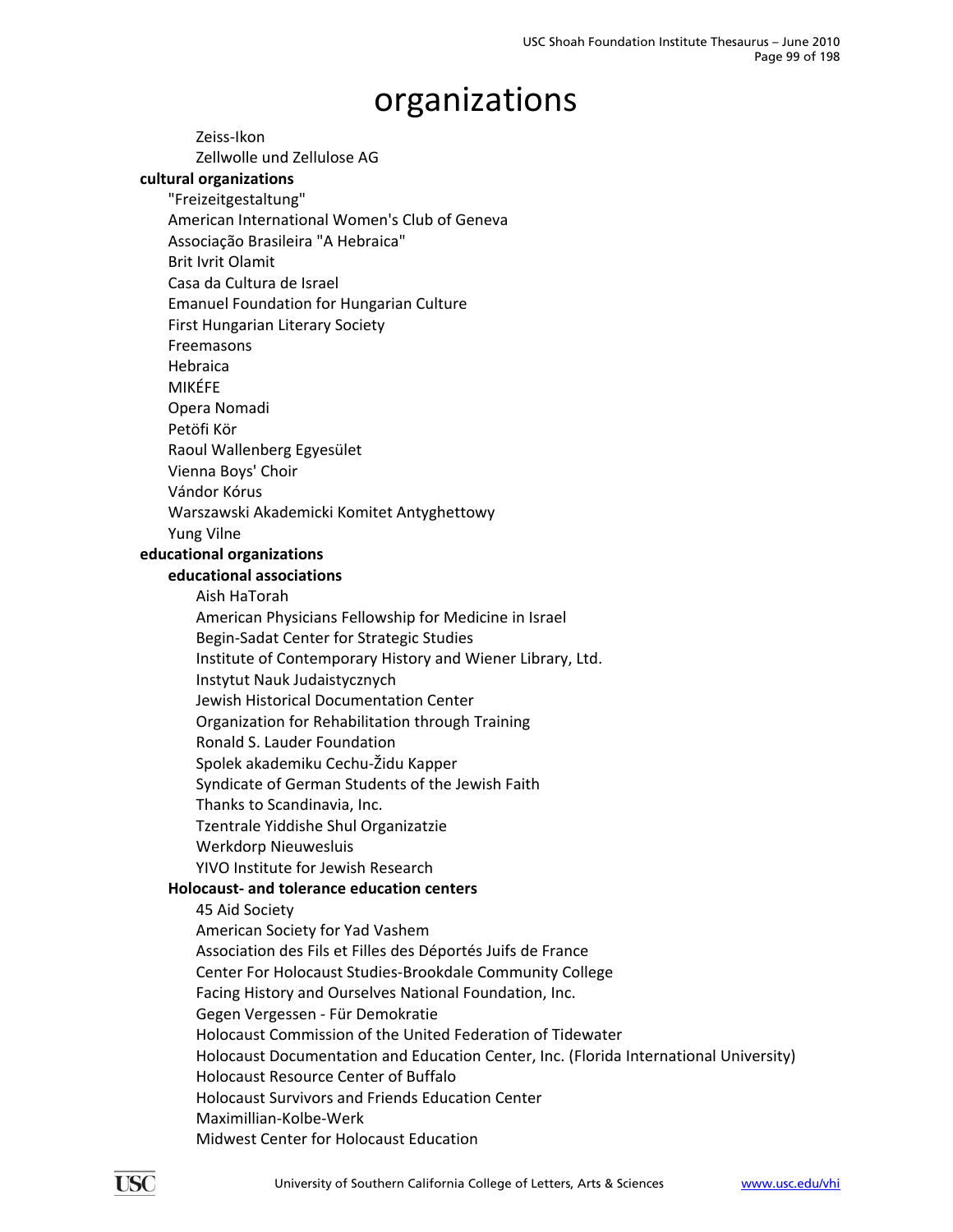New York Holocaust Commission Stowarzyszenie Zydów Kombatantów i Poszkodowanych w II Wojnie Swiatowej Survivors of the Shoah Visual History Foundation The Rosenthal Institute for Holocaust Studies/CUNY Vancouver Holocaust Centre for Education and Remembrance Westchester Holocaust Commission Zydowski Instytut Historyczny **schools** Brandeis‐Bardin Institute Catholic schools Christian schools Eastern Orthodox schools **Jewish schools** Beth Jacob schools Institut Ascher Institute of Jewish Studies Jewish Institute of Religion Jewish Theological Seminary of America Kadimah School of Buffalo yeshivot Protestant schools Tel Aviv University **forced labor squads** Bulgarian forced labor groups Romanian forced labor groups Sonderkommando 1005 Soviet labor units Guardia Nazionale Repubblicana (GNR) hakhsharot Home Guard **human rights organizations** Amnesty International Anti‐Defamation League of B'nai B'rith Fédération Internationale des Ligues des droits de l'Homme Holocaust Human Rights Center of Maine Human Rights Watch League for Human Rights of Czechoslovakia Ligue Internationale Contre le Racisme et l'Antisémitisme Paulus‐Bund **intelligence and espionage organizations** Office of Strategic Services Special Operations Executive (1940‐1946) International Brigades **investigation organizations** Special Investigations Unit **Jewish organizations** Adas Israel Agudat Ahim Agudat Israel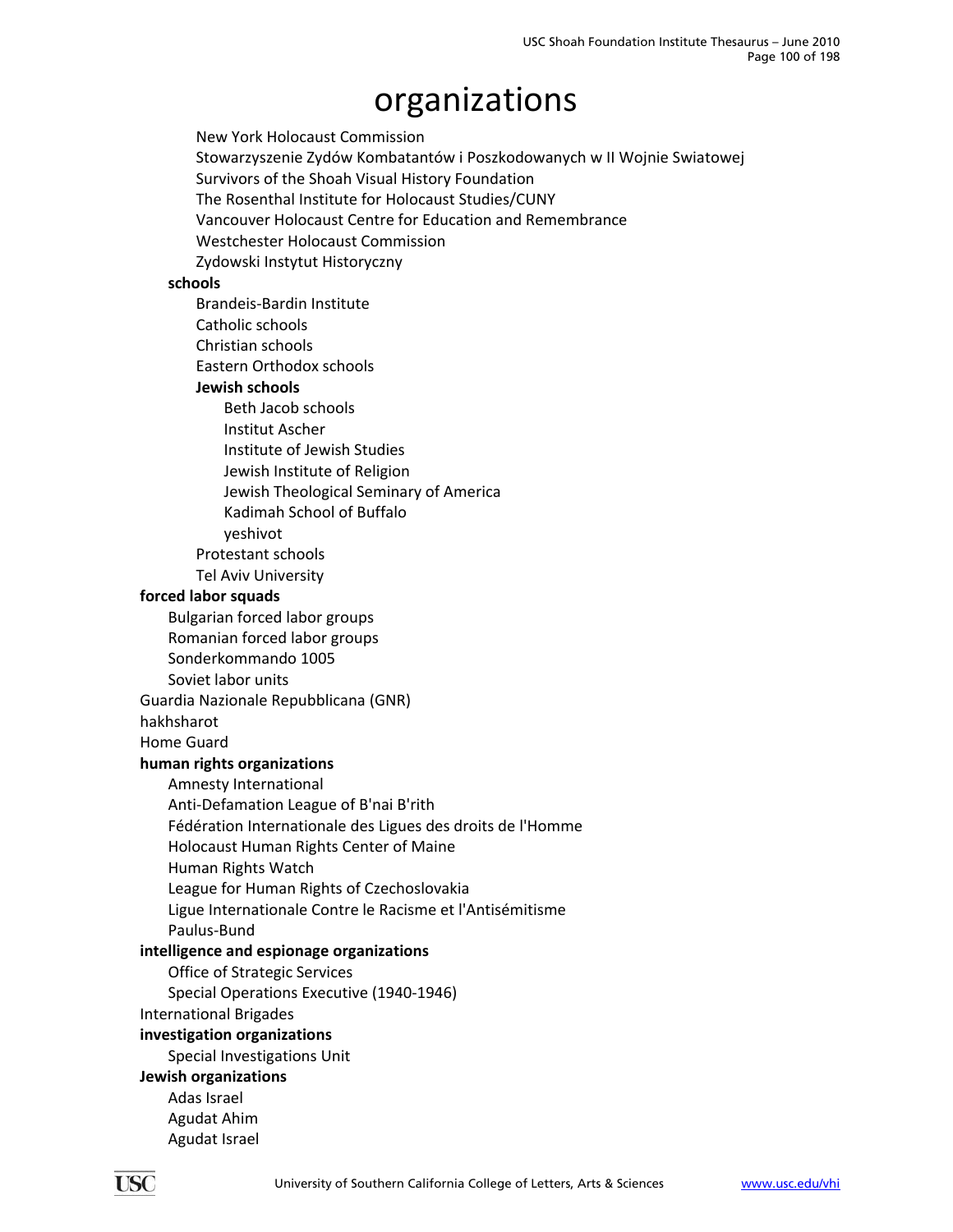Akim Israel American Jewish Conference American Jewish Congress American National Committee of the World Union of Preserving Americans for Progressive Israel ARZA/WORLD UNION, North America Asociacion Filantropica Israelita Asociación Mutual Israelita Argentina Associazione donne ebree italiane B'nai B'rith International Beit Theresienstadt Berit ha‐No'ar ha‐Ziyyoni ha‐Sozyalisti Bikkur Cholim Blau Weiss Bnos Agudath Israel Brandeis University National Women's Committee Brit HaHayal Brith Bilu Brith Sholom Bund Bund Deutsch‐jüdischer Jugend Bund jüdischer Frontkämpfer Canadian Jewish Congress **Centos** Central Committee of Jews in Poland Centralverein deutscher Staatsbürger jüdischen Glaubens Circulo Israelita de la Paz Comite Popular Contra el Antisemitismo Comitetul Democrat Evreesc Comité de Coordination des Organisations Juives de Belgique Conference on Jewish Material Claims Against Germany (CJMCAG) Congregação Israelita Paulista Council for German Jewry Dorot Dror Emmanuel Foundation Emuna EPON Eshel Esra Eternal Life Hemshech Evreiskii Antifashistskii Komitet Executive Council of Australian Jewry Ezra Federação Israelita do Estado do Rio de Janeiro First Przemysl Benefit Society Frankfurt Jewish G.I. Council Free Sons of Israel Friendship Club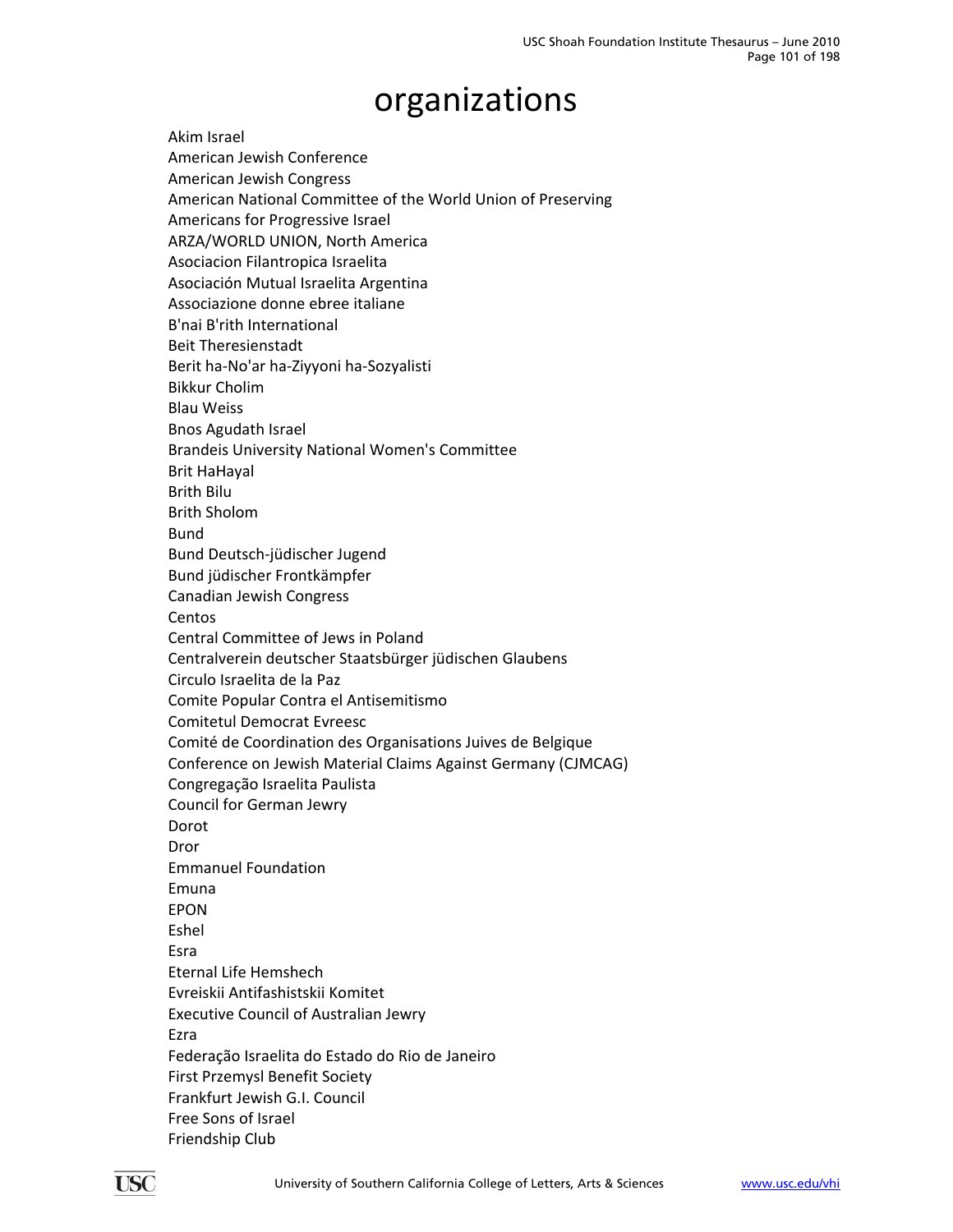Fédération des Sociétés Juives de France Gemilut Hasadim Generation to Generation Giyus Ḥutz La'aretz Gordonia Ha‐Po'el ha‐Mizrachi Ha‐Shomer ha‐Dati Ha‐Shomer ha‐Le'ummi Habonim Hapoel Hatzair Hashomer Hatzair He‐Halutz He‐Halutz Hatzair Herut Hevra Kaddisha **HICEM** Hillel Histadrut Histadrut ha‐Ovedim ha‐Le'ummit Histadrut Ivrit of America Hitachduth Olej Germania ve'Olej Austria Hitahdut Olei Austria Hort Hovevei Zion International Council for Jewish Women International March of the Living, Inc. Irgun Berit Zion Israelitische Kultusgemeinde Wien Jewish Agency Jewish Colonization Association Jewish Community Centers Association of North America Jewish Community Council of Victoria Jewish Defense League Jewish Federations (generic) Jewish Genealogical Society of Great Britain Jewish Labor Committee Jewish National Fund Jewish Secular Humanistic Society Jewish Telegraphic Agency Jewish War Veterans of the United States of America (JWV) Jewish Women International Jüdische Winterhilfe Kadimah Kameraden Keren Hayesod Kulturbund deutscher Juden La Benevolencija Yugoslavia Landsmanschaften Leeds Jewish Representative Council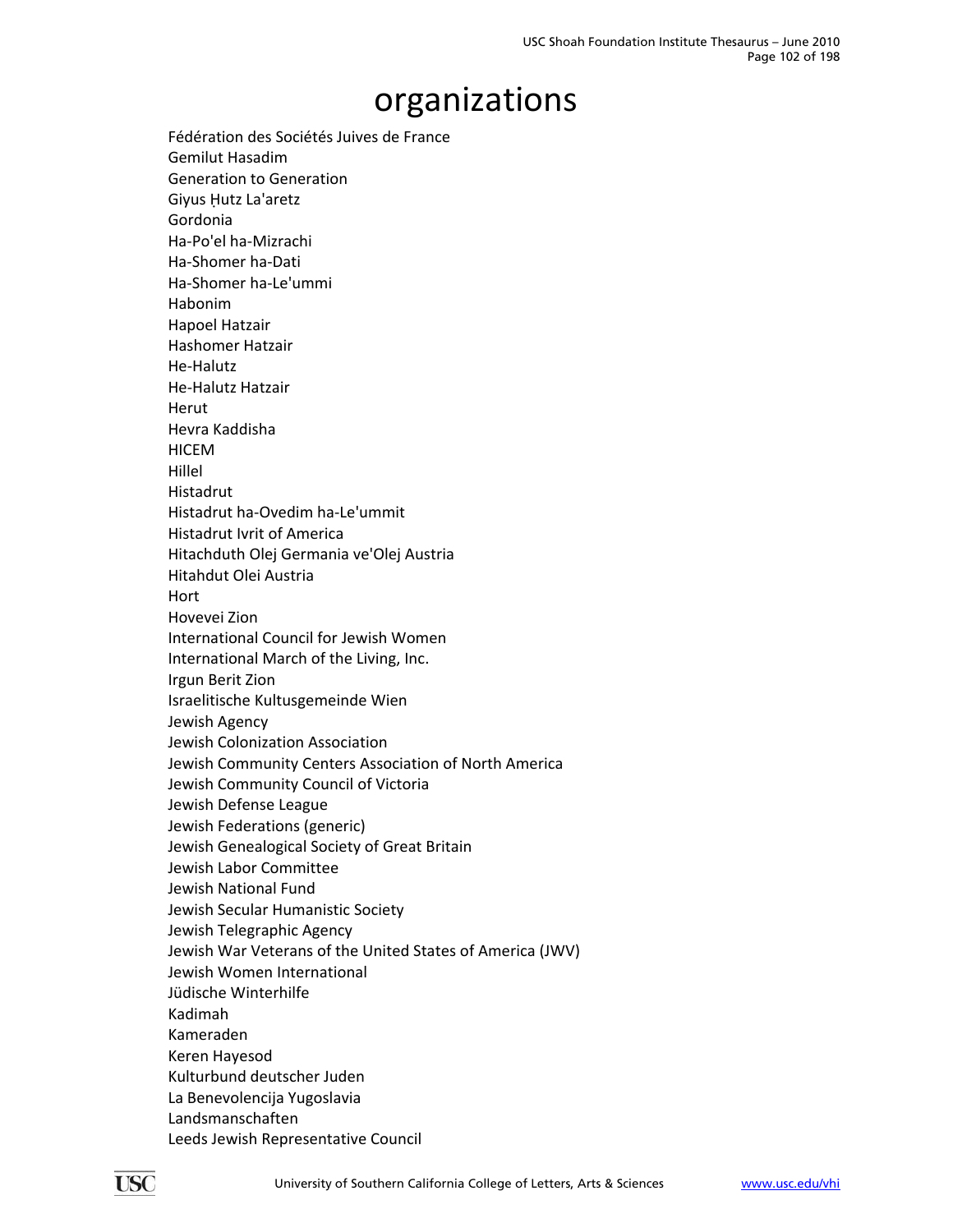Leo Baeck Institute Linas Hatzedek Los Angeles Jewish Community Committee Maccabi ha‐Za'ir Maccabi World Union Magen David Adom Magyar Izraeliták Országos Irodája Magyar Szent Kereszt Egyesület Magyarországi Keresztény Zsidók Szövetsége Marc Haguenau Resistance Units Masada Masada‐ZOA Merkaz la‐Golah Montefiore Homes for the Aged Mosaiska Forsamlingen i Stockholm National Council of Jewish Women National Council of Young Israel New American Social Club New Cracow Friendship Society Noar Gimel Norwood Ravenswood Oeuvre de Secours aux Enfants Organización Israelita Argentina Organization for Rehabilitation through Training Országos Magyar Zsidó Segítö Akció Parents of North American Israelis Pehah Peace Now Pioneer Women Po'alei Agudat Israel Po'alei Zion Re'uth Women's Social Service, Inc. Reichsbund Jüdischer Frontsoldaten Rhode Island Holocaust Memorial Museum Rockland Center for Holocaust Studies, Inc. Sabbath Observance Employment Bureau Sar‐El Schwarzer Haufen Schwarzes Fähnlein Shaarit Haplaytah Shomrim (Australia) Socialistisher Kinder Yidisher Farband Society for Humanistic Judaism Solidarité Juive Status Quo Ante Technion Terezinska Iniciativa Foundation Theodore Herzl Social Club Tikvateinu

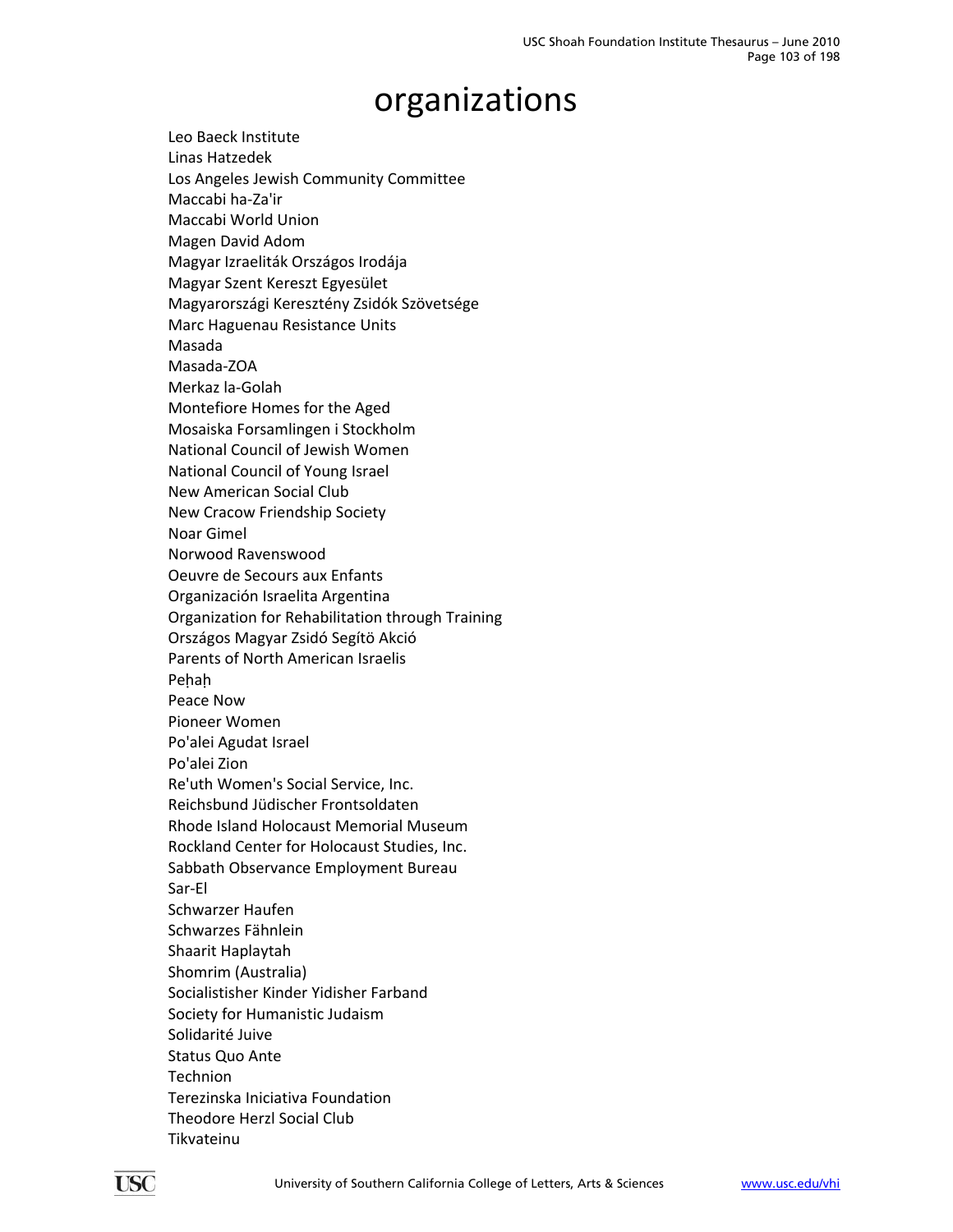Toporol

Towarzystwo Ochrony Zdrowia Ludnosci Zydowskiej

Towarzystwo Spoleczno‐Kulturalne Zydów w Polsce

Tsukunft

Union of Jewish Women (South Africa)

Union of Orthodox Jewish Congregations of America

United Jewish Appeal

United Palestine Appeal

Verband nationaldeutscher Juden

Werkleute

Woburn House

Workmen's Circle

World Federation of Hungarian Jews

World Jewish Congress

Yechouroun

Yiddish Natzionaler Arbeiter Farband

Yiddisher Kultur Farband

Zydowska Samopomoc Spoleczna

Zydowskie Towarzystwo Opieki Spolecznej

Éclaireurs Israélites de France

#### **Judenräte**

"Thirteen"

Association des Juifs en Belgique

ghetto Judenräte

Joodse Raad

Ustredna Zidov

kibbutzim

Ku Klux Klan

#### **labor organizations**

Compulsory National Labor Service Freie Arbeiter Union Deutschlands Groupements de travailleurs étrangers Nederlandsche Verbond van Vakvereenigingen Service du Travail Obligatoire Union générale Israélites de France Vasas Szakszervezeti Szövetség Women's Land Army

#### **medical organizations**

Israel Cancer Association, The Israel Cancer Research Fund

Israel Foundation for Handicapped Children

#### **memorials and museums**

Anne Frank Center USA Anne Frank Huis Ardeatine Caves Memorial Babi Yar Memorial Beit Lohamei Haghetaot (Ghetto Fighters' House) Buchenwald National Memorial Museum Civico Museo della Risiera di San Sabba

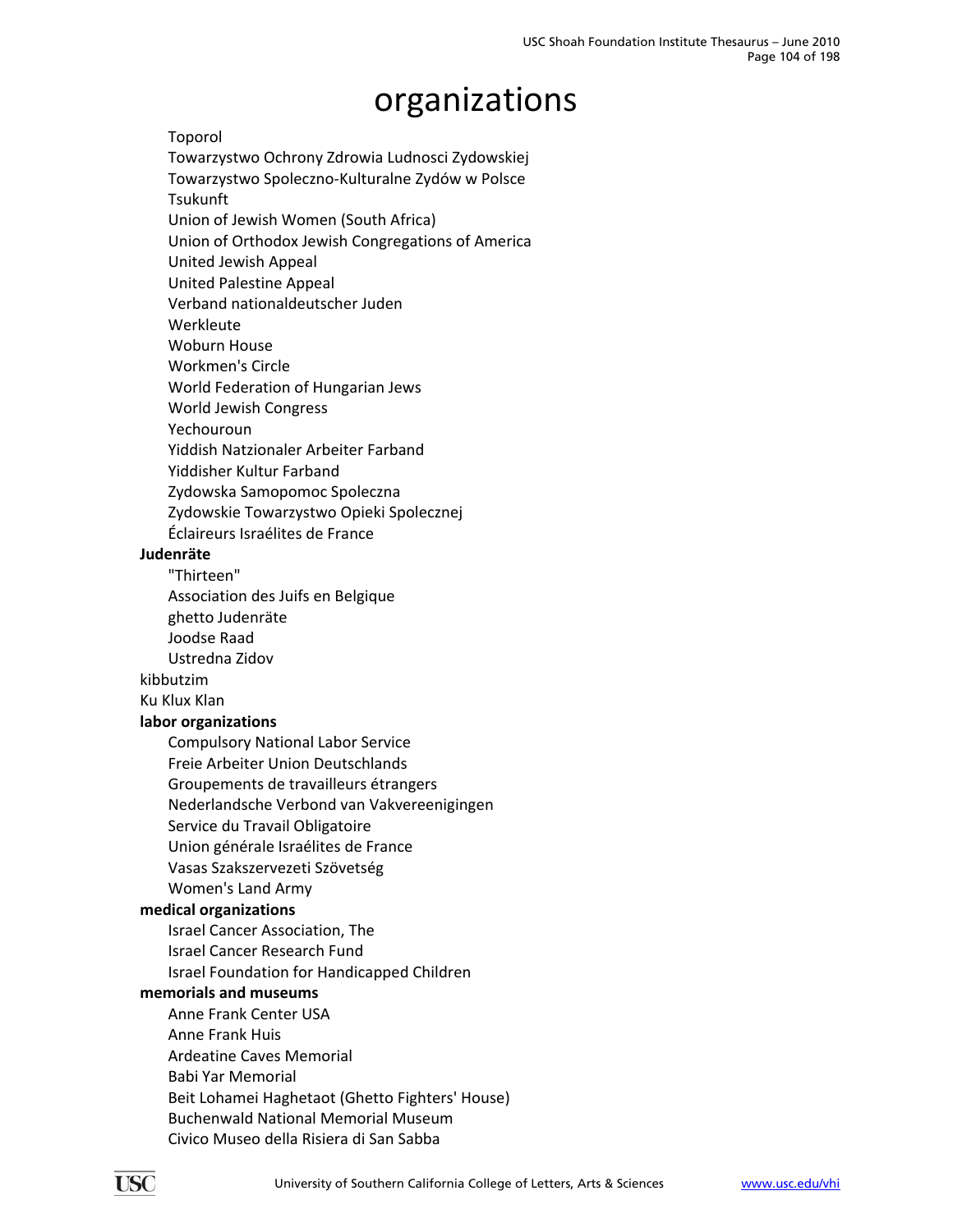Czech Memorial Scrolls Trust Dachau Concentration Camp Memorial Dallas Memorial Center for Holocaust Studies Desert Holocaust Memorial Dokumentationsarchiv des österreichischen Widerstandes El Paso Holocaust Museum and Study Center Florida Holocaust Museum Friedhof Jammertal Memorial Fundación Memoria del Holocausto Gedenkstätte Bergen‐Belsen Gedenkstätte Konzentrationslager Mauthausen Genocide Memorial (Paneriu Paminklas) Herinneringscentrum Kamp Westerbork Holocaust Education Center‐Hiroshima, Japan Holocaust Memorial and Educational Center of Nassau County Holocaust Memorial Center Holocaust Memorial Foundation of Illinois Holocaust Memorial Resource and Education Center of Central Florida Holocaust Memorial‐Miami Beach, Florida Holocaust Museum and Learning Center‐St. Louis Holocaust Museum Houston Holocaust Remembrance Committee Holocaust Resource Center and Archives‐Queensborough Community College Jewish Holocaust Museum and Research Centre‐Victoria, Australia Jewish Museum (New York) Jewish Museum of Australia Joods Historisch Museum Los Angeles Holocaust Museum Majdanek State Museum Memorial Foundation for Jewish Culture, Inc. Memorial Museum of Hungarian Speaking Jewry Montreal Holocaust Memorial Centre Museum of Jewish Heritage‐A Living Memorial to the Holocaust Musée de la Résistance et de la Déportation de Besançon Muzeum Walki i Meczenstwa w Treblince Oddzial Muzeum Okregowego w Siedlcach (Martyrology Museum at Treblinka) Panstwowe Muzeum Auschwitz‐Birkenau Panstwowe Muzeum Stutthof w Sztutowie Rakow Forest Memorial Sachsenhausen Memorial and Museum Simon Wiesenthal Center‐Museum of Tolerance Sydney Jewish Museum Terezin Memorial The Jewish Foundation for the Righteous Towarzystwo Opieki nad Majdankiem United States Holocaust Memorial Museum Yad Layeled Children's Memorial Yad Vashem moshavim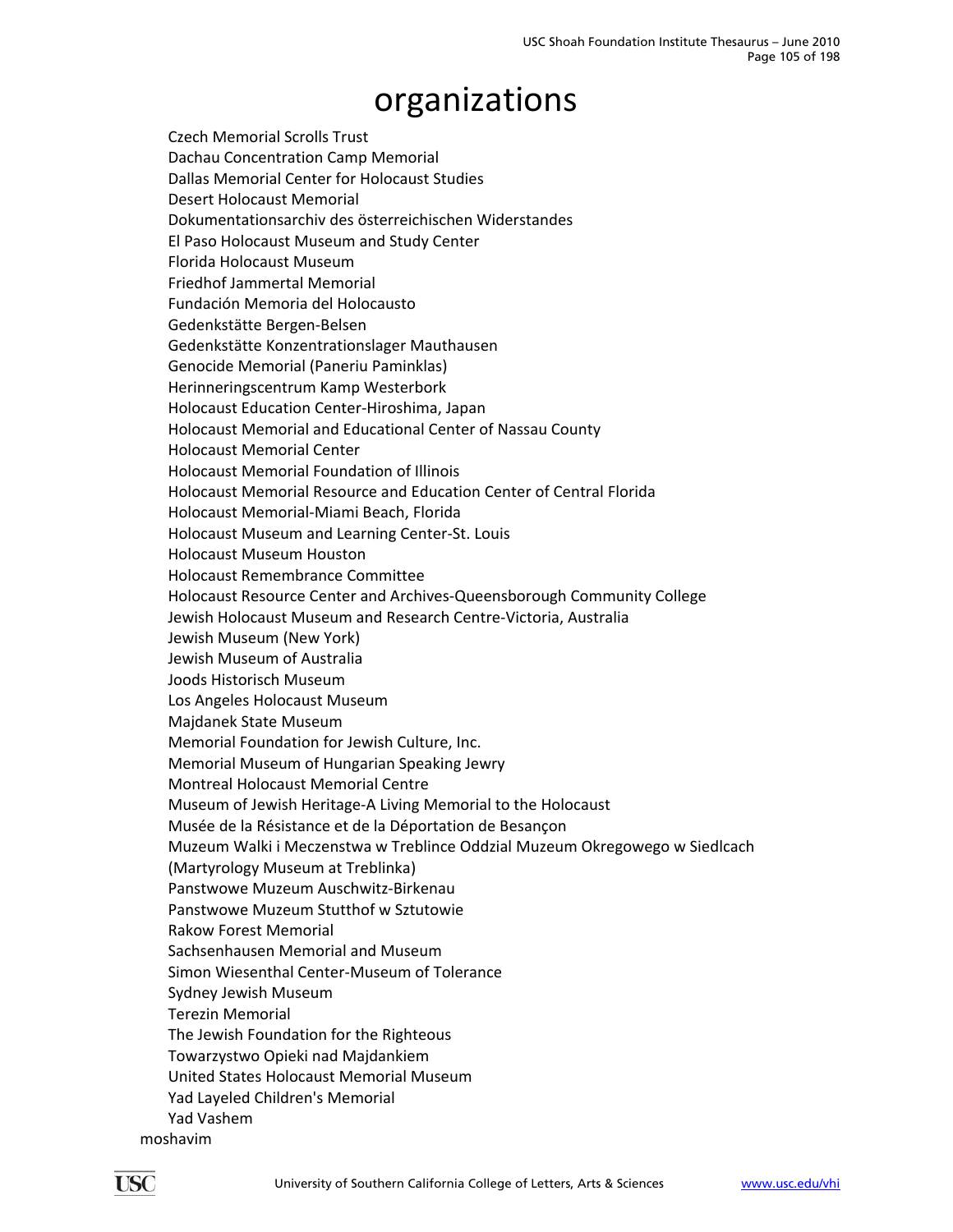Ochotnicza Rezerwa Milicji Obywatelskiej Office of Special Investigations

### **paramilitary organizations**

Aizsargi Bukovinskii Kuren' EES Heimwehr Karpats'ka Sich Levente Milice Française National Defense Corps Polis'ka Sich Reichsbanner "Schwarz‐Rot‐Gold" Republikanischer Schutzbund Stahlhelm Tourkoi Sabatzak

Ypatingi Buriai

#### **police and security forces**

"Bureau 06"

Albanian police and security forces Argentinean police and security forces Armenian police and security forces Austrian police and security forces Bande Nere

Belarusian police and security forces Belgian police and security forces British police and security forces Bulgarian police and security forces Canadian police and security forces Cossack police and security forces Croatian police and security forces Cuban police and security forces Czech police and security forces Czechoslovak police and security forces Danish police and security forces Dominican police and security forces Dutch police and security forces Einsatzgruppen

Estonian police and security forces Finnish police and security forces Freiwillige Schutzstaffel (FS) French police and security forces Georgian police and security forces German police and security forces Greek police and security forces Hlinka Guard Hungarian police and security forces Iraqi police and security forces Israeli police and security forces

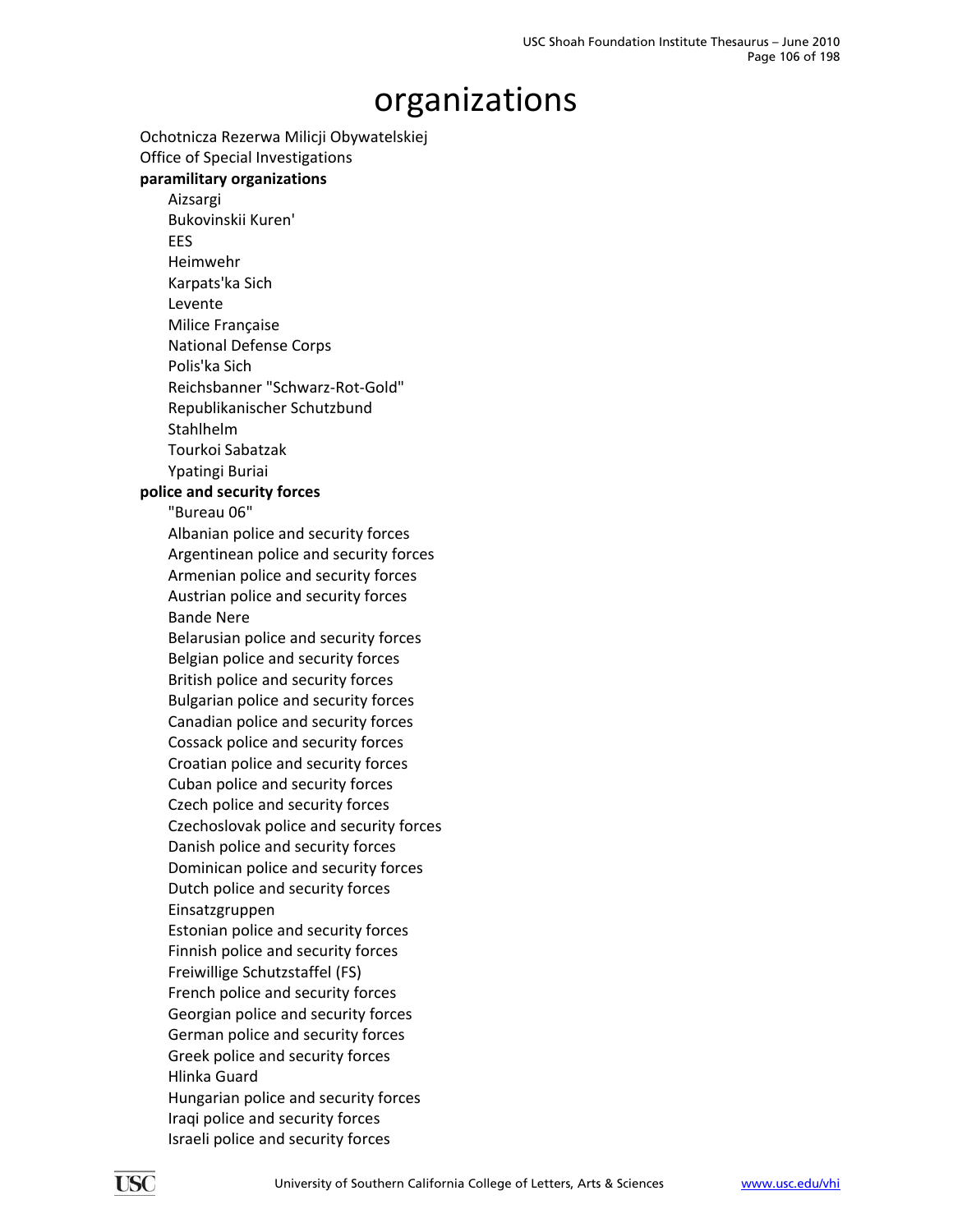Italian police and security forces Japanese police and security forces Jewish Pao Chia Jüdischer Ordnungsdienst Kabardinian police and security forces Kalmyk police and security forces Latvian police and security forces Lithuanian police and security forces Moldovan police and security forces Monacan police and security forces Moroccan police and security forces Norwegian police and security forces Noterim **OZNA** Polish police and security forces **political police** Hungarian political police Romanian political police Soviet political police Urzad Bezpieczenstwa Portuguese police and security forces Romanian police and security forces Russian police and security forces Serbian police and security forces Slovak police and security forces Soviet police and security forces Spanish police and security forces Swedish police and security forces Swiss police and security forces Tatar police and security forces Turkish police and security forces Ukrainian police and security forces United States police and security forces Uruguayan police and security forces Volksdeutsche police and security forces Yugoslav police and security forces political and legal organizations **political organizations** Österreichischer Arbeiter‐ und Angestelltenbund Abu Nidal Organization **anti‐fascist political organizations** Giustizia e Libertá **antisemitic political organizations** Action Française Croix de Feu Iron Guard Nationaal‐Socialistische Beweging Obóz Narodowo‐Radykalny Ratnitsi Napreduka na Bulgarshtinata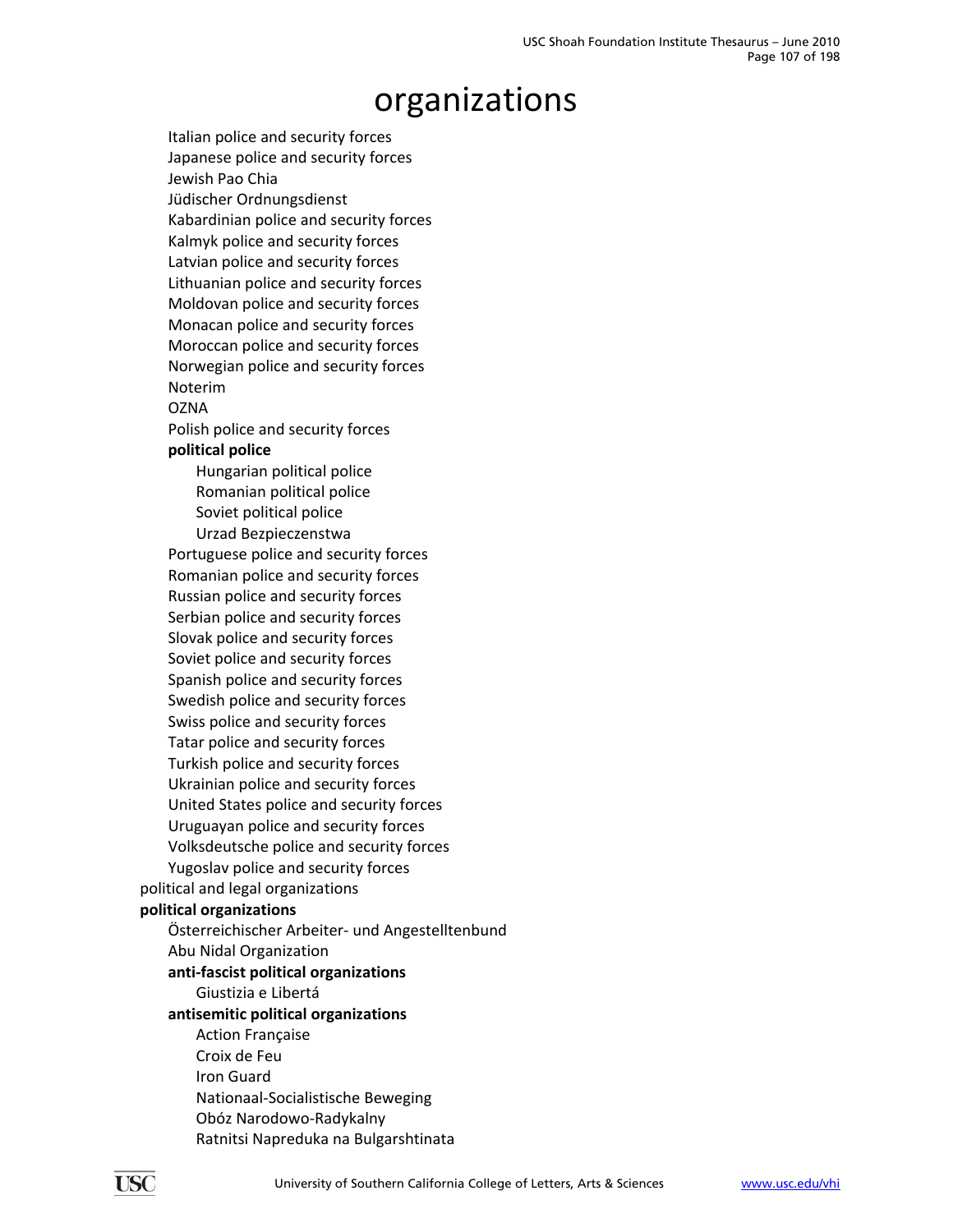Solidarité Française Vlaamsch Nationaal Verbond **communist political organizations** Zwiazek Patriotów Polskich **conservative political organizations** Legitimisten Likud European Union of Women **fascist organizations** Action Française British Union of Fascists Deutsche Partei EEE Falanga Iron Guard Organizzazione per Vigilanza e Repressione Antifascismo (OVRA) P'rkonkrusts Solidarité Française Ustasha Vaterländische Front Vlaamsch Nationaal Verbond **Jewish political organizations** American Israel Political Action Committee American Jewish Committee Likud Klub angazovaných nestraníku Klub Demokratyczny Külföldieket Ellen›rz› Országos Központi Hatóság **nationalist organizations** Christus Rex Commissariat for Jewish Affairs Hrvatsski Domobran Lietuviu Aktyvistu Frontas Obóz Zjednoczenia Narodowego Orhanizatsiia Ukrainskykh Natsionalistiv Vlajka **Nazi organizations** Deutsche Arbeitsfront Deutsche Ausrüstungswerke Einsatzstab Rosenberg Hitler Youth Hygieneinstitut der Waffen‐SS Kraft durch Freude Lebensborn (Fountain of Life) Organisation Todt Reich Party Congress Reichsvereinigung der Juden in Deutschland Paneuropa Union **socialist organizations**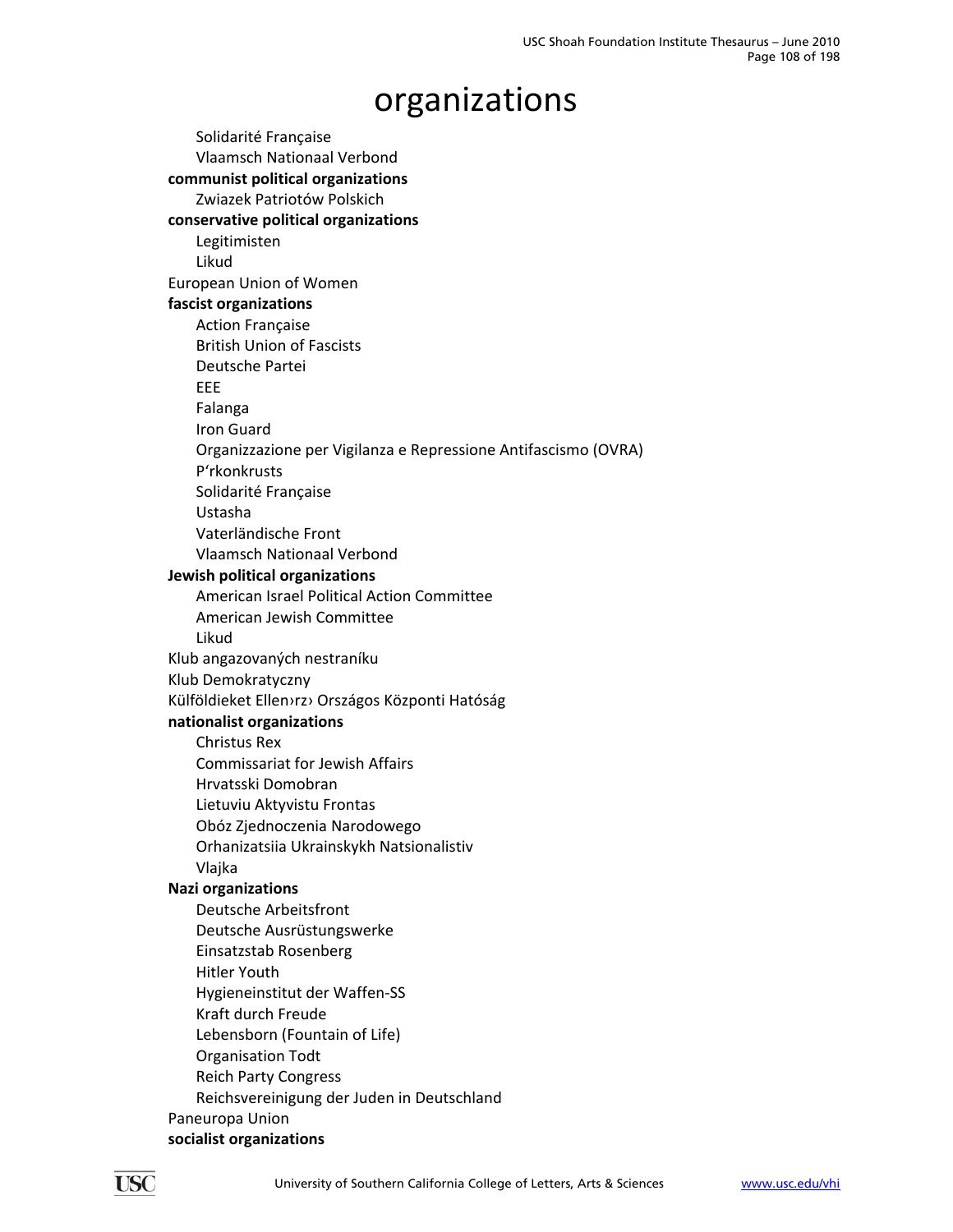Österreichische Kinderfreunde Czerwone Harcerstwo International Solidarity Fund Internationale Sozialistische Kampfbund (ISK) Nationaal‐Socialistische Beweging Sozialistische Arbeiter Jugend (Austria) **political parties antisemitic political parties** Deutschnationale Volkspartei Nationaal Socialistische Nederlandse Arbeidspartij Nationalsozialistische Deutsche Arbeiter‐Partei Parti Populaire Français **centrist political parties** Australian Democrats Chrzescijanska Democracja Gesamtdeutsche Volkspartei Narodowa Partia Robotnicza Partito Popolare Italiano Polskie Stronnictwo Ludowe‐Piast Zentrumspartei Österreichische Volkspartei **communist political parties** Communist Party of Canada Communistische Partij Nederland Deutsche Kommunistische Partei Kommunisticheskaia Partiia Sovetskogo Soiuza Kommunistikon Komma Ellados Kommunistische Partei Deutschlands Kommunistische Partei Deutschlands (Opposition) Kommunistische Partei …sterreich Kommunisták Magyarországi Pártja Komunistická Strana Ceskoslovenska Komunistyczna Partia Polski Komunistyczna Partia Zachodniej Bialorusi Komunistyczna Partia Zachodniej Ukrainy Lietuvos Komunistu Partijos Palestine Communist Party Parti Communiste de Belgique Parti Communiste Français Partidul Comunist Român Partito Comunista Italiano Polska Partia Robotnicza Polska Zjednoczona Partia Robotnicza **conservative political parties** Anti‐Revolutionaire Partij Christlichsoziale Partei Democratic and Social Republican Party Deutschnationale Volkspartei National Religious Party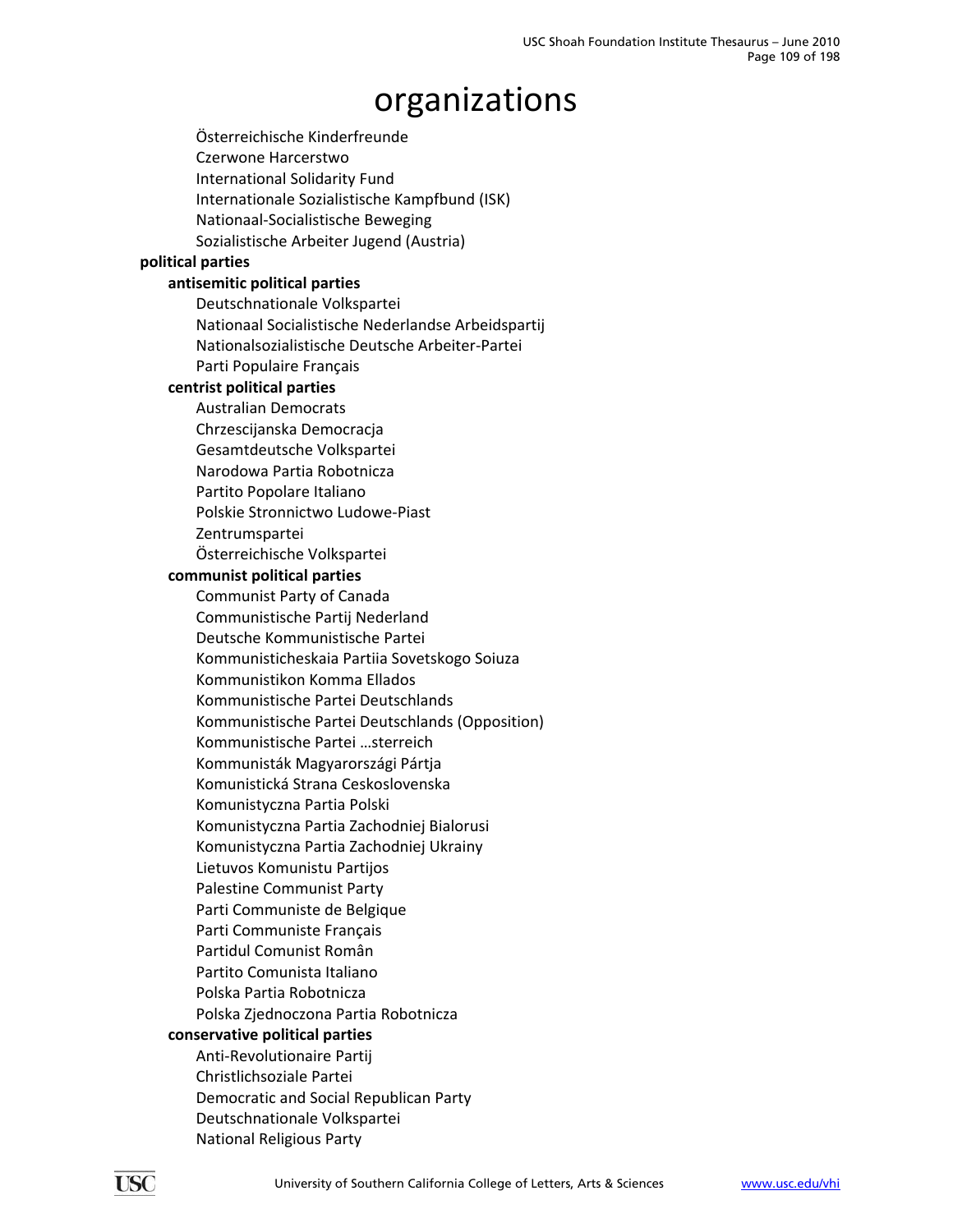Progressive Conservative Party of Canada Republican Party (USA) **fascist political parties**

#### Arrow Cross

Naroní obel fasisticka Nationaal Socialistische Nederlandse Arbeidspartij Nationalsozialistische Deutsche Arbeiter‐Partei Parti Populaire Français Partito Nazionale Fascista South African National Party

#### **Jewish political parties**

Centralverein deutscher Staatsbürger jüdischen Glaubens

- Comité Central Israelita
- Israel Labor Party

Jewish State Party

Mapai

Mapam

Meretz

Mizrachi

National Religious Party

#### **liberal political parties**

Democratic Party (USA)

Deutsche Demokratische Partei

Liberal Party (generic)

Meretz

National Party of Work

Partito d'Azione

Partito Repubblicano Italiano

Polskie Stronnictwo Ludowe‐Wyzwolenie

Stronnictwo Chlopskie

Stronnictwo Demokratyczne

#### **nationalist political parties**

Arrow Cross

Danmarks National‐Socialistike Arbejder Parti

Deutschnationale Volkspartei

Front National (political party)

Movimiento Nacional Revolucionario

National Religious Party

Nationalsozialistische Deutsche Arbeiter‐Partei

Parti Républicain National et Social

Parti Social Français

Stronnictwo Narodowe

Sudetendeutsche Partei

### **socialist political parties**

Australian Labor Party Bulgarska Komunisticheska Partiya Co‐operative Commonwealth Federation Czechoslovak Social Democratic Party Dutch Socialist Party

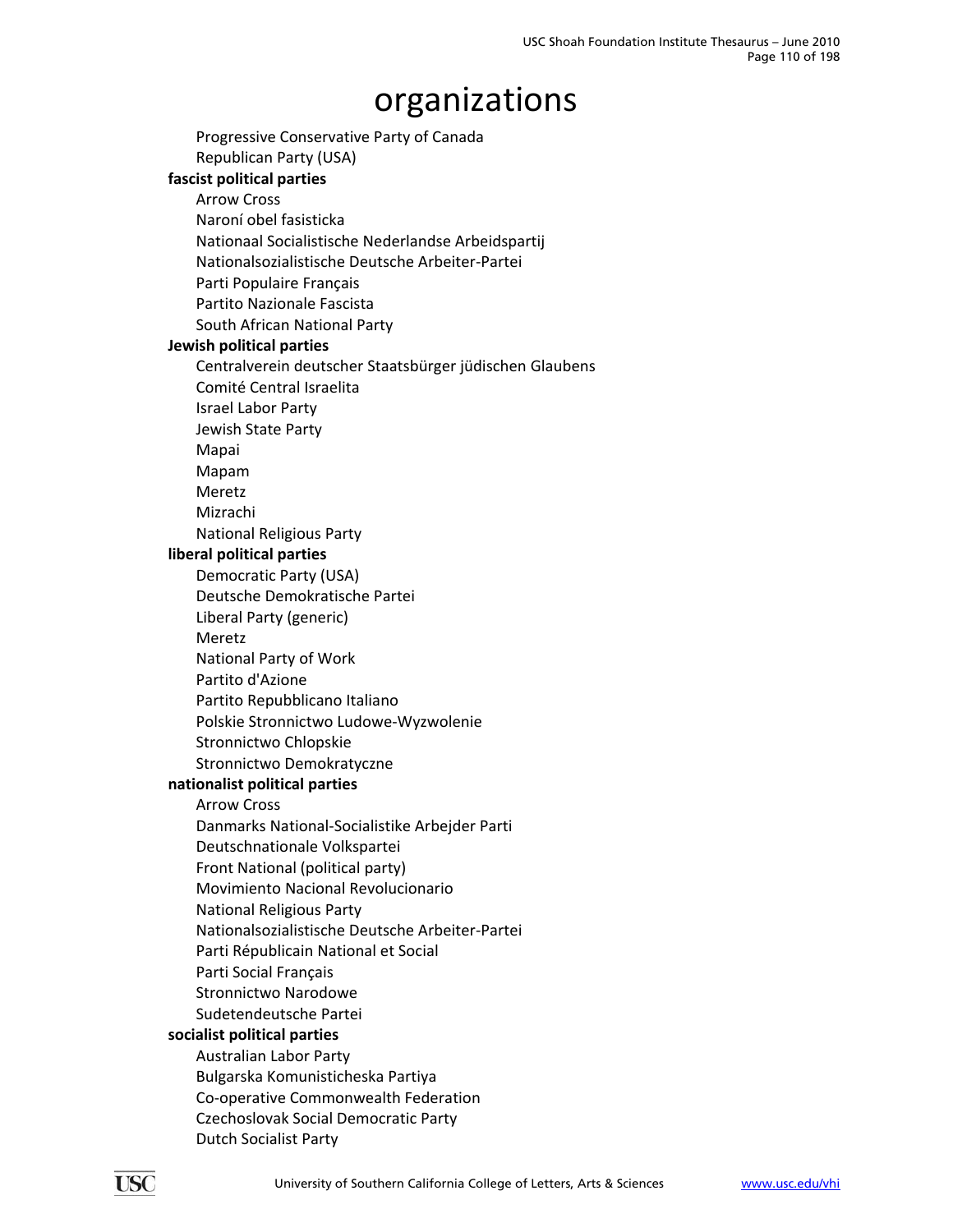Israel Labor Party Labour Party (Great Britain) Labour Party (New Zealand) Magyar Szocialista Munkás Párt Magyarországi Szociáldemokrata Párt Mapai Mapam New Democratic Party Partei des Demokratischen Sozialismus (PDS) Parti ouvrier belge/Belgische Werkliedenpartij Parti Républicain Radical et Radical‐Socialiste Po'alei Zion Smol Polska Partia Socjaldemokratyczna Polska Partia Socjalistyczna Progressive Party (US) Section Française de l'Internationale ouvrire Sociaal‐Democratische Arbeiders Partij Socialist Party of Ukraine Sozialdemokratische Arbeiterpartei Sozialdemokratische Partei Deutschlands Sozialistische Arbeiterpartei (Germany) Sozialistische Einheitspartei Deutschlands Sozialistische Partei Österreichs Wolnosc‐Równosc‐Niepodleglosc Polski Komitet Wyzwolenia Narodowego **postwar Jewish underground organizations** Nakam **postwar reconciliation organizations** Ceská spolecnost prátel Izraele Christlich‐Jüdische Zusammenarbeit Deutsch‐Israelische Gesellschaft **postwar search assistance organizations** Oorlogspleegkinderenbureau Project Search Przysposobienie Wojskowe public policy and community affairs organizations **refugee organizations** Anglo‐American Committee of Inquiry on Palestine Association of Jewish Refugees Auxiliary Territorial Service Bloomsbury House Committee for the Assistance of European Jewish Refugees in Shanghai Czech Refugee Trust Fund International Committee for European Refugees International Refugee Organization Jewish Refugees Committee Kitchen Fund Committee National Refugee Service Schweizerische Zentralstelle für Flüchtlingshilfe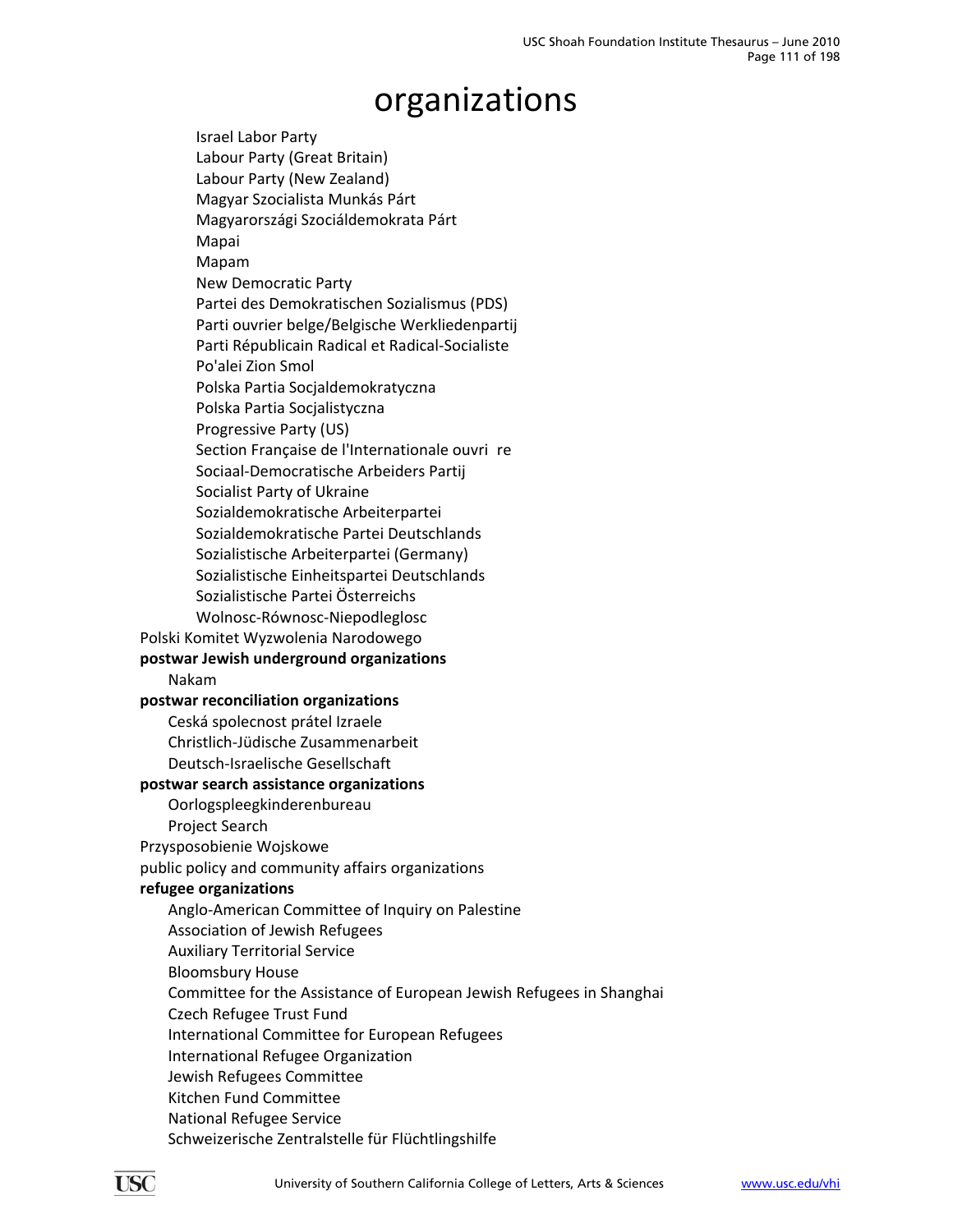Stateless Refugees Affairs Bureau United Jewish Refugee and War Relief Agencies United Nations Relief and Rehabilitation Administration United Nations Special Committee on Palestine United Service for New Americans Va'ad Ha‐Hatsala War Refugee Board **religious organizations Christian organizations** Amitié Chrétienne Azione Cattolica Italiana Moral Re‐Armament Mária Kongregáció Oblate Sisters of the Assumption Quaker Relief and/or refugee Organizations Remonstrant Brotherhood **Sabbatarians** Subbotniki Salvation Army Tempelgesellschaft Wesley Foundation Yad B'Yad Young Men Catholic Association (Katolickie Stowarzyszenie Mlodsziezy Meskiej) Young Men's Christian Association Young Women's Christian Association åmes Vaillantes **Jewish religious organizations** Associação Religiosa Israelita **resistance groups** (u)Sojednia Oducha Albanian resistance groups **Austrian resistance groups** Kommunistischer Jugendverband Österreichs O5 Belarusian resistance groups **Belgian resistance groups** (u)Armée Blanche (u)Groupe General de Sabotage de Belgique (u)Unité (u)Vrank en Vrij Armée Belge des Partisans du Front de l'Independence et de la Liberation Comité de Défense des Juifs Front de l'Indépendance Mouvement National Belge Nationaal Koningsgezinde Beweging‐Mouvement National Royaliste Partisans Armés Revolutionaire Volksjeugd Witte Brigade Bulgarian resistance groups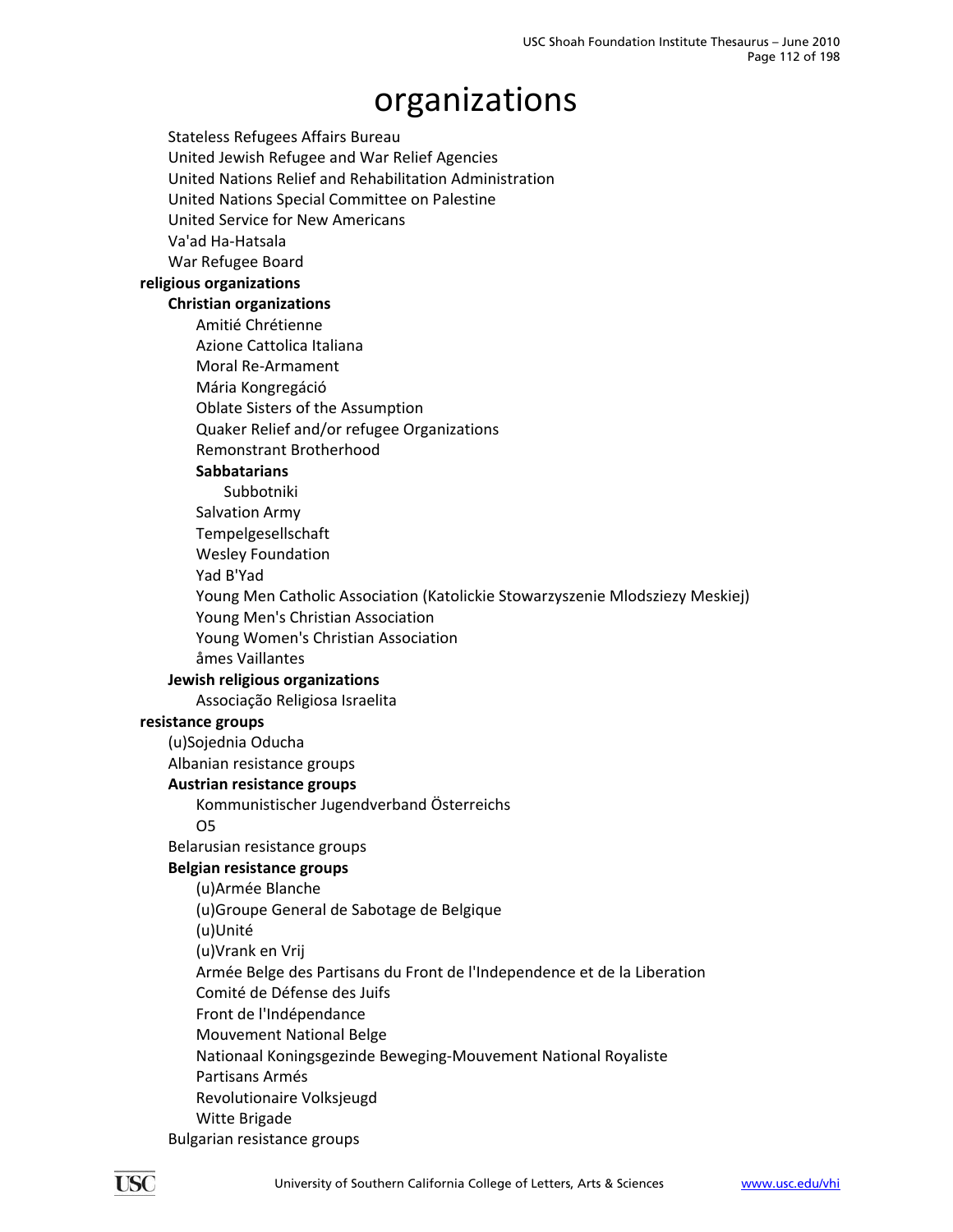Chinese resistance groups **Czech resistance groups** (u)Czeco (u)Niva (u)Svaz ceske mladeze Narodni hnuti pracujici mladeze Nitrianska Partizanska Brigada Svaz protifasistickych bojovniku **Danish resistance groups** (u)Neuer Weg (u)Steen Hansen Frihedsradet Holger Danske **Dutch resistance groups** (u)Algemene Studenten Vereniging Amsterdam (u)De Geuzen (u)Groep Han Ruys (u)Groep van Ginhoven (u)Kindertjes Verzet (u)Oranjewacht (u)Partisanen Actie Nederland (u)Utrechtse Stuit Groep (u)Van Dien Bezige Bij Landelijke Knokploegen Landelijke Organisatie voor Hulp aan Onderduikers Naamloze Vennootschap Nederlandse Binnenlandse Strijdkrachten Orde Dienst Verzetsgroep Parool‐groep Stichting 1940‐1945 TD‐Groep Trouw‐Groep Utrechtse Kindercomité Vrij Nederland Vrije Groepen Amsterdam Westerweel Group **French resistance groups** (u)Cafard (u)Groupe Internationale des Etudiantes Rouges (u)Guy Môquet (u)Maquis de Lorris (u)Milice Patriotique (u)Mouvement Juive Socialist (u)Prosper (u)Réseau Gallia (u)Travail Allemand Armée secrète Ceux de la Libération‐Vengeance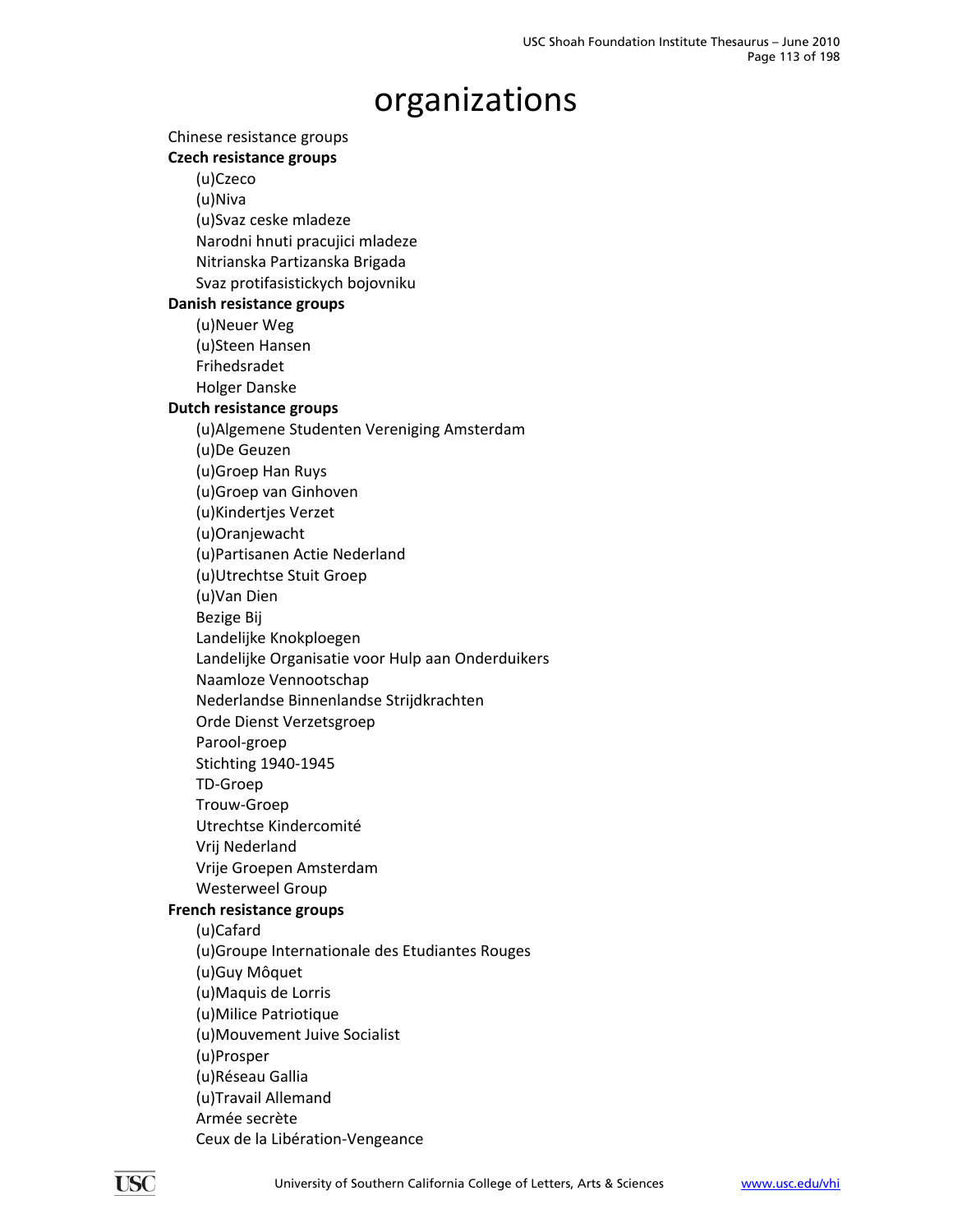Ceux de la Résistance Corps Francs (generic) Corps Francs de la Montagne Noire Entraide temporaire Forces Unies de la Jeunesse Patriotique Francs‐Tireurs et Partisans French Forces of the Interior Komitee "Freies Deutschland" für den Westen Main Forte Marco Polo Réseau Mouvement de Libération Nationale Mouvement National contre le Racisme (MNCR) Mouvements Unis de Résistance **German resistance groups** (u)Widerstandsgruppe Neckarland Internationales Lagerkomittee Buchenwald Neu Beginnen Pfarrer Notbund Rote Kämpfer Weisse Rose, Die **Greek resistance groups** (u)Thessalikos Ieros Lochos EA EAM‐ELAS EDES **Hungarian resistance groups** (u)Nemzeti Part (u)Szabadsag (u)Vasas Tornászok Dossárt (u)Vermes Gidófalvy Unit Magyar Függetlenségi Mozgalom **Italian resistance groups** (u)Pierre Lambert Group Brigate Autonome Brigate Garibaldi Brigate Giustizia e Libertá Comitato di Liberazione Nazionale Gruppi di Azione Patriottica Silvano Fedi **Jewish resistance groups** "Yechiel" "Za Pobedu" (u)Baḥure Ha‐Yeshivah (u)Ha‐Tsiyonut Ha‐Datit (u)Hanokmim (u)HIIM (u)Irgun Haganah Tzionit (u)Noar Tsofi Halutsi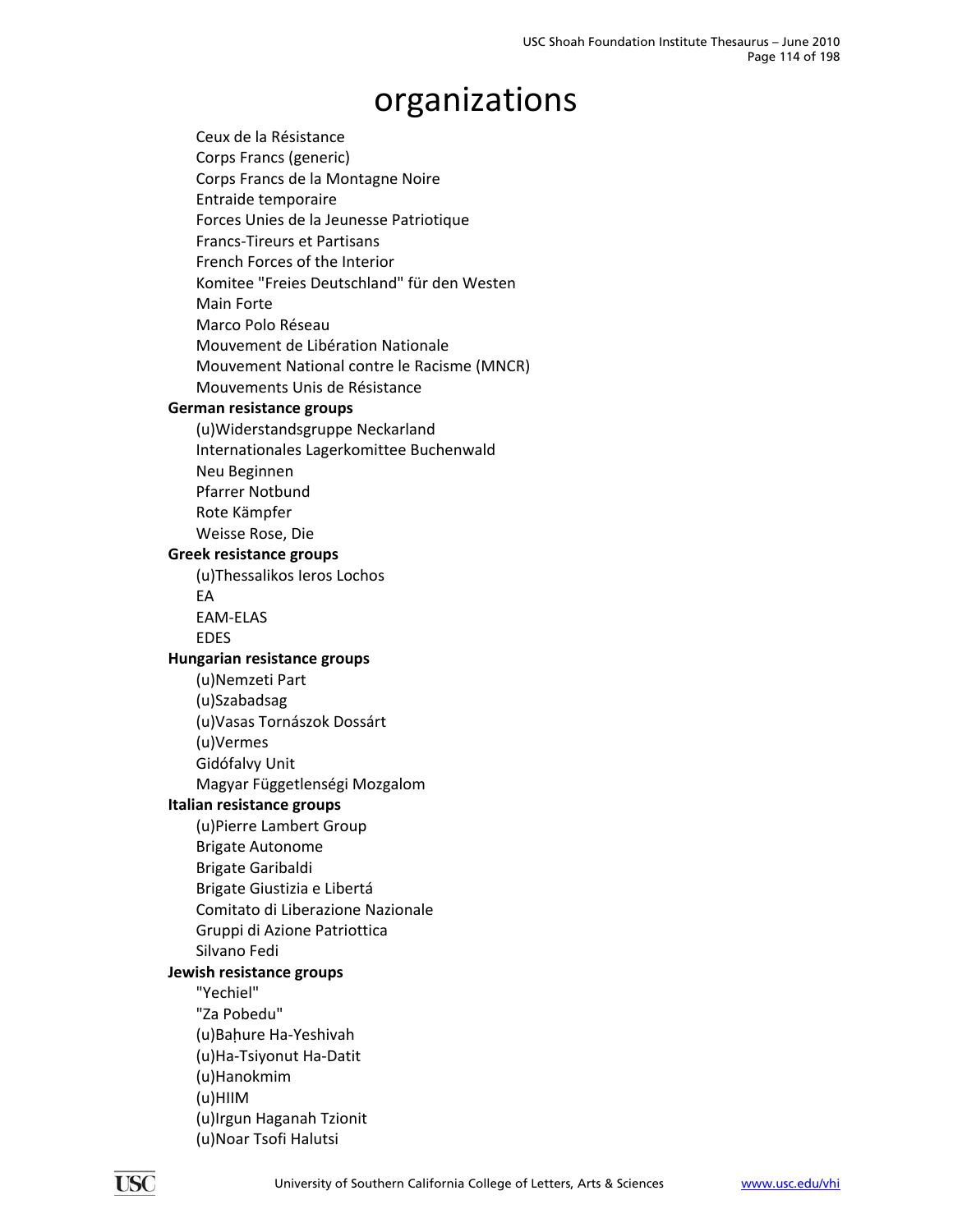(u)Shalomo (u)Szymon Pajkow Brigade (u)Tlumacz Bund (u)Yidn Viln Azoy Aktivistn Farband Armée Juive Berihah Bielski Partisans Budennyi Otriad Carmagnole‐Liberté Battalion Chug Chaluzi Death to Fascism Death to the Occupiers Fareynegte Partizanishe Organizatsye Forois Detachment Gemeinschaft für Frieden und Aufbau Gruppe Baum Haganah Irgun Zeva'i Le'ummi Jewish Coordination Committee (Warsaw) Judith's Group Kaplinski Otriad Kruk Detachment Kutuzov Partisan Unit La Sixième Lazo Otriad Lohamei Herut Israel Masada (resistance group) Milice patriotique juive Narodnie Mstiteli Brigade Nekamah Official Romania Expeditini Transportoi Bucoresti Colea Oneg Shabbat Oranje Vrijbuiters Otriad Mudrika Palmah Pracovna Skupina Selbstschutz Solidarité‐Union des Juifs pour la Résistance et l'Entr'aide Struggle Detachment Union de la jeunesse juive Va'adat Ezra ve'Hatzalah Vilnius Unit Yehiel Grynszpan Partisans Zorin Unit Zydowska Organizacja Bojowa Zydowski Komitet Narodowy Zydowski Zwiazek Wojskowy Latvian resistance groups

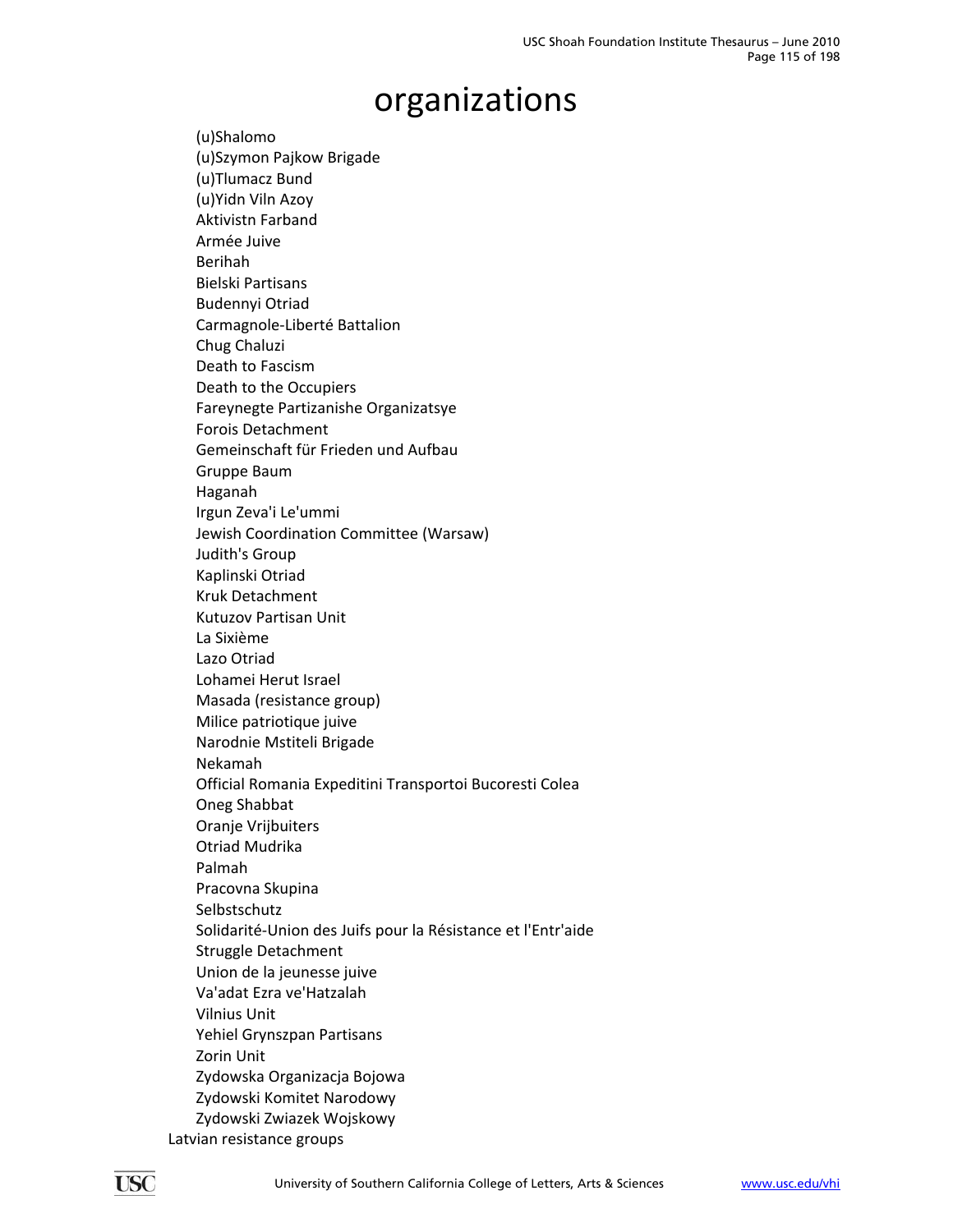**Lithuanian resistance groups** Avenger Northern Lithuanian Partisan Brigade Norwegian resistance groups **Polish resistance groups** "Gustaw" "Parasol" (u)Brygada Swietokrzyska (u)Cien (u)FARMA (u)Muszkieterzy (u)Organizacja Polskich Socjalistów (u)Riksza Unit (u)Strzala (u)Tadeusz Kocinszki Group (u)Waligora Group Armia Krajowa Armia Ludowa Bataliony Chlopskie Jedrusie Konfederacja Tatrzanska Narodowa Organizacja Wojskowa Narodowe Sily Zbrojne Obóz Polski Walczacej Ogien group Organizacja Bojowa Wojska Polskiego "Hubal" Polish Socialists Polish Victory Service Pomoc Wiezniom Obozów Koncentracyjnych Socjalistyczna Organizacja Bojowa Sosienka Szare Szeregi Tajna Organizacja Nauczania Union of Armed Struggle Wolnosc i Niezawislosc Zegota Zoska battalion Zwiazek Walki Mlodych Russian resistance groups Serbian resistance groups **Slovak resistance groups** (u)Batjovani (u)Jan Zizka partisan group Slovenian resistance groups **Soviet resistance groups** "26 let Oktiabria" "Bolshevik" Partisan Brigade "For the Homeland" (Vilna Voivodship) "Maks" Detachments

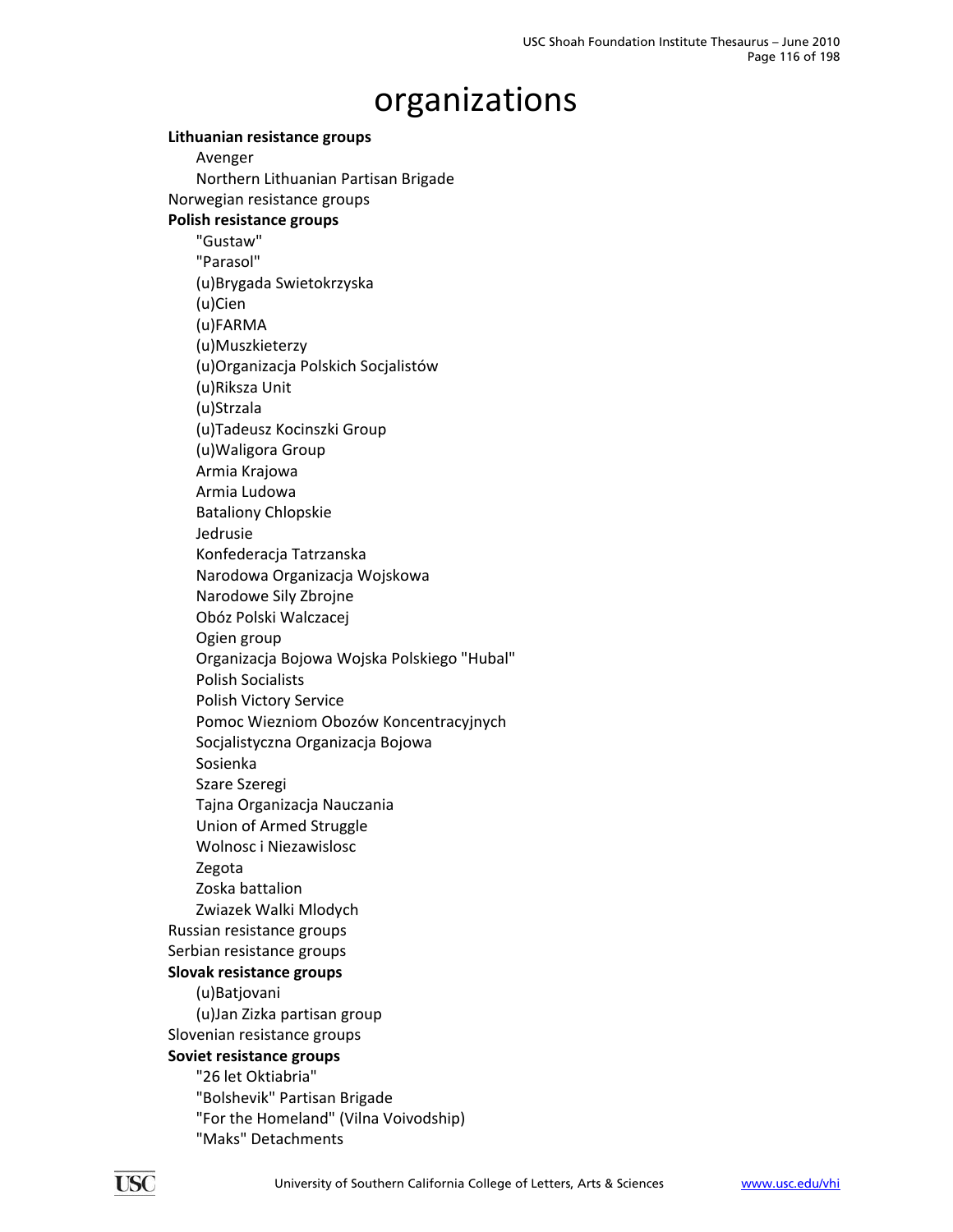"Mstitel" detachment "Red Arrow" "Vladas Baronas" (u)51st Brigade (u)52nd Partisan Otriad (u)Bykov Unit (u)Chechaleske Otriad (u)Dubrovskii and Mizunov Otriad (u)Ivanoff (u)Kolpakov Partisan Group (u)Komitet po Osvobozhdeniiu Zapadnoi Belorussii (u)Kurganov Battalion (u)Kutuzov Otriad (u)Orel Otriad (u)Otriad "El'brus" (u)Otriad imeni Morozova (u)Otriad Nikolaia (u)Otriad Pisarchika (u)Panestikov (u)Pugachev Otriad (u)Pugachev partisan unit (u)Shirokov Brigade (u)Smolenskii Batia (u)Sovetskaia Belarus' (u)Spartak Brigade (u)Stalinova Brigade (u)Stalintsy (u)Taganrogskoe podpol'e (u)Tret'ia Partizanskaia Brigada (u)Velikopolovetskii Otriad Imeni Parkhemenko (u)Yegorov Group (u)Zadorozhnyi Unit 1‐yi otriad Belorusskoi diversionnoi brigady 115‐ii Partisan Otriad 2‐ia Kletnianskaia partizanskaia brigada 210‐ii Otriad 255‐ii Otriad 258‐ii Otriad 278‐ii Partisan Otriad 3‐ia Belorusskaia Brigada 300‐ia imeni Voroshilova Brigada 4‐ia Belorusskaia Brigada 5‐ia Kletnianskaia Partizanskaia Brigada 760‐ii Otriad 8‐ia Kruglianskaia Brigade Aleksander Nevsky Partisan Brigades Atlas Otriad Baltiets Otriad Brigada Belarus'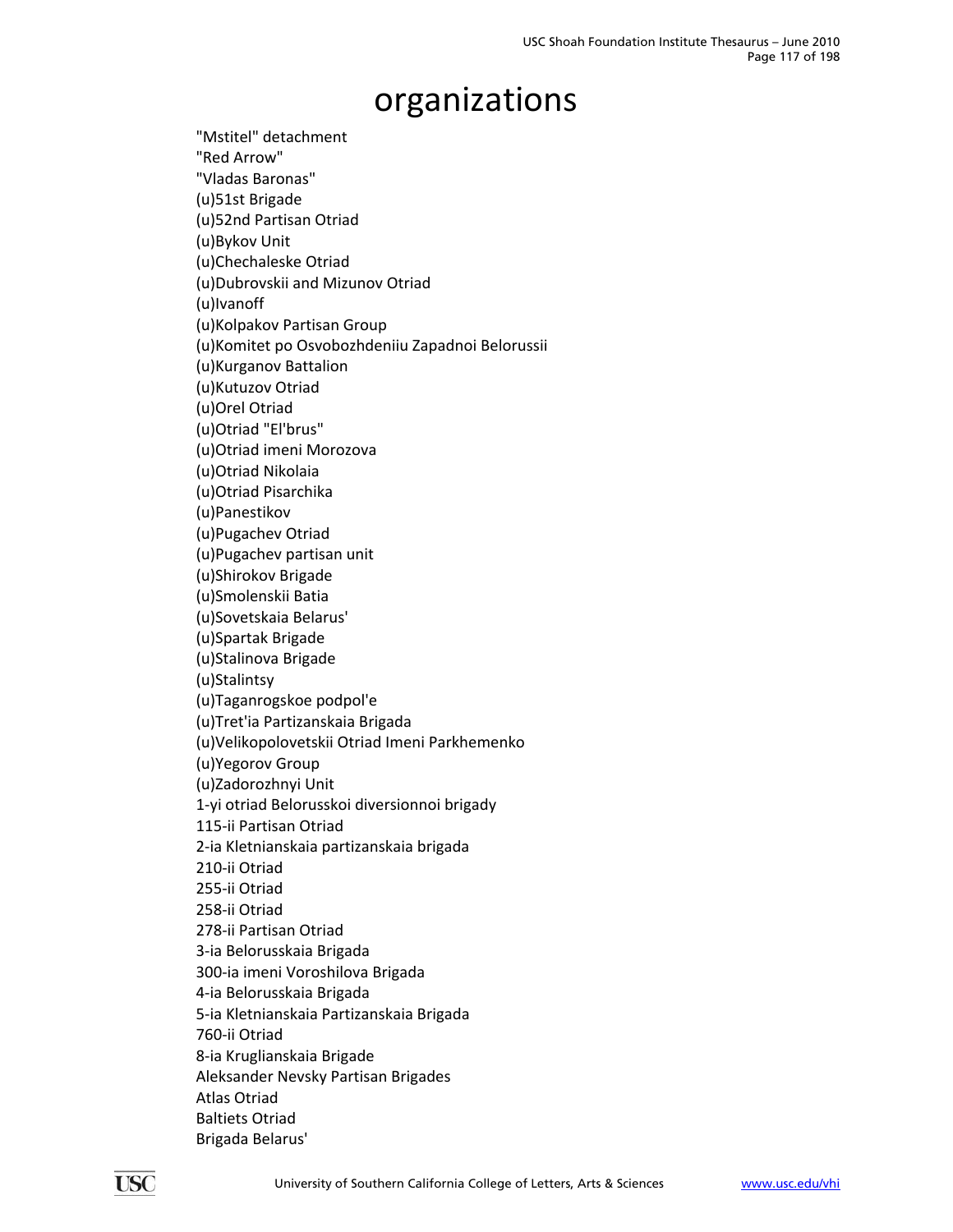Brigada Dubova Brigada Kalinovskogo Brigada Kulikovskogo Brigada Neulovimye Brigada Za Sovetskuiu Belorussiiu Brigada Za Sovetskuiu Belorussiiu Minskoi Oblasti Brinskii Partisan Unit Budennyi Brigade Chapaev Unit (generic) Chekist Brigade Chkalov Brigade Diadia Kolia Brigade Fiodorov Partisan Formation Frunze Otriad Glukhovskii Otriad Grizodubova Brigade Gruppa Ovcharenko Gruppa Sidiakina Gruppa Zhdanova Gruzdobov Brigade I.V. Stalin Partisan Formation (generic) II Minskaia Brigada II Vinnitskaia Partizanskaia Brigada imeni Stalina Iskra Otriad Istrebitel' Detachment Jan Kilinski Detachment Janowski Unit Kalinin Brigade Kirov Brigade Kirov Otriad Komsomol'skii Otriad Korchagin Detachment Kovpak Partisan Formation Krasnogvardeiskii Otriad Kuznetsov Otriad Lenin Brigade (generic) Leninskii Komsomol (generic) Liepel'skaia Brigada imeni Stalina Malikov Partisan Group Medvedev Unit Misiura Otriad Molotov Brigade Naumov Partisan Formation Ordzhonikidze Otriad Orlianski‐Borba Battalion Orlianskii Otriad Otriad Belarus' Otriad Bobkova Otriad Burevestnik (Minsk Oblast)

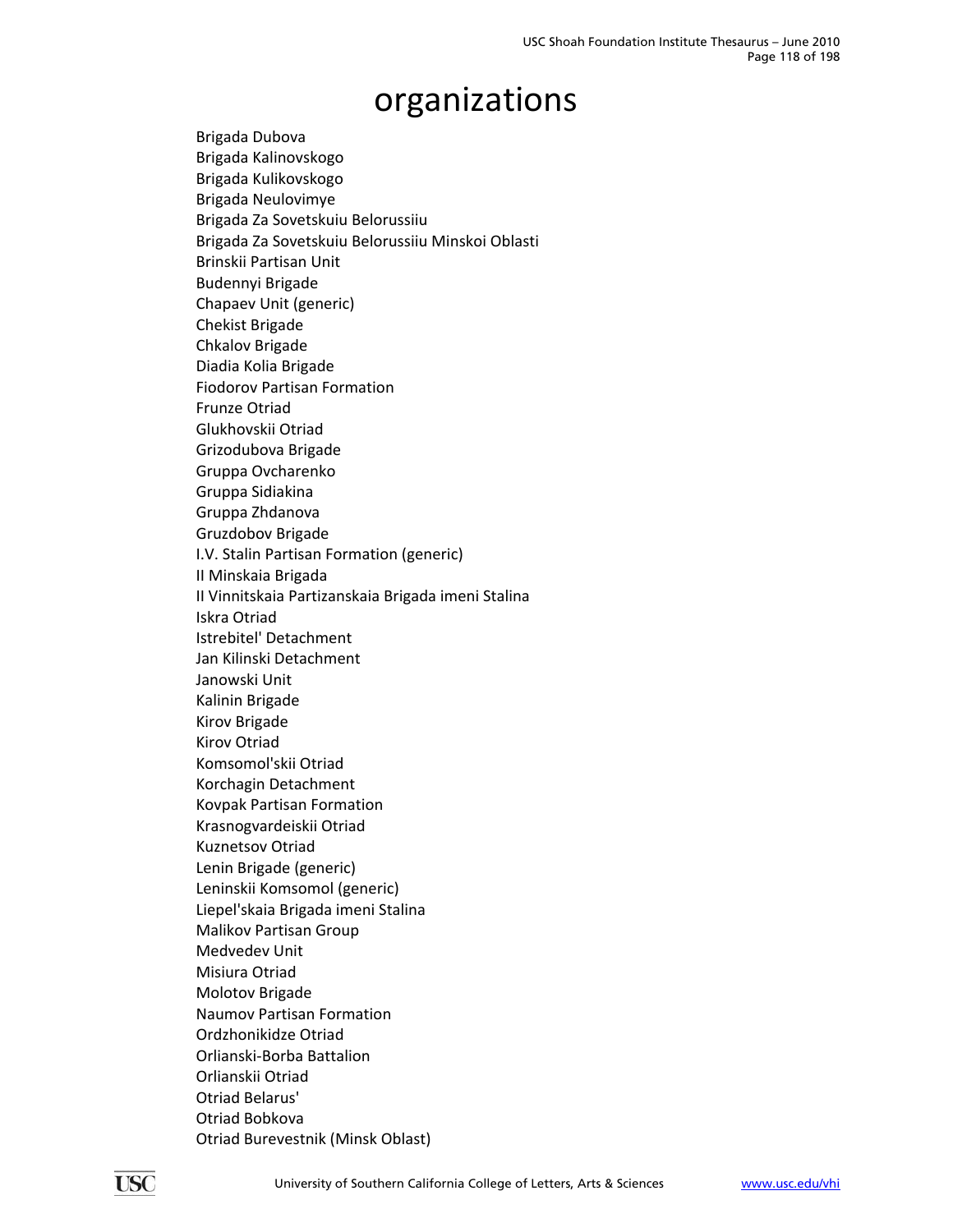Otriad Burevestnik (Odessa Oblast) Otriad imeni Chapaeva 225‐oi Brigady Otriad imeni Chernaka Otriad imeni Dzerzhinskogo Pinskoi Oblasti Otriad imeni Kalinina Otriad imeni Mikhailova Otriad imeni Pozharskogo Otriad imeni Sergeia Lazo (Smolensk Oblast) Otriad imeni Shchorsa Otriad imeni Shisha Otriad imeni Sil'nitskogo Otriad imeni Voroshilova Otriad Karaseva Otriad Kovalenko Otriad Kuskova Otriad Lin'kova Otriad Molodtseva (Badaeva) Otriad Pechenogo Otriad Pobeda Otriad Slava Otriad Vasil'eva Parkhomenko Otriad Partisan Brigade 123 Partisan detachment Spartak Partisan Regiment 13 Patriot Rodiny Perkunas detachment Pinsk Brigade Group Ponomarenko Brigade Red Orchestra Rovno Brigade Group Saburov Partisan Formation Satanovskii Otriad Shchors Brigade Shitov Otriad Shturmovaia Brigade Stalin Unit (generic) Staritskii's Detachment Suvorov Brigade Trakai Brigade Voroshilov brigade Voroshilov Otriad (generic) Wanda Wasilewska Brigade Za Rodinu (generic) Za Rodinu (Vinnitsa Oblast) Zhelezniak Brigade Zhukov Otriad Zhukov Otriad (generic) Spanish resistance groups

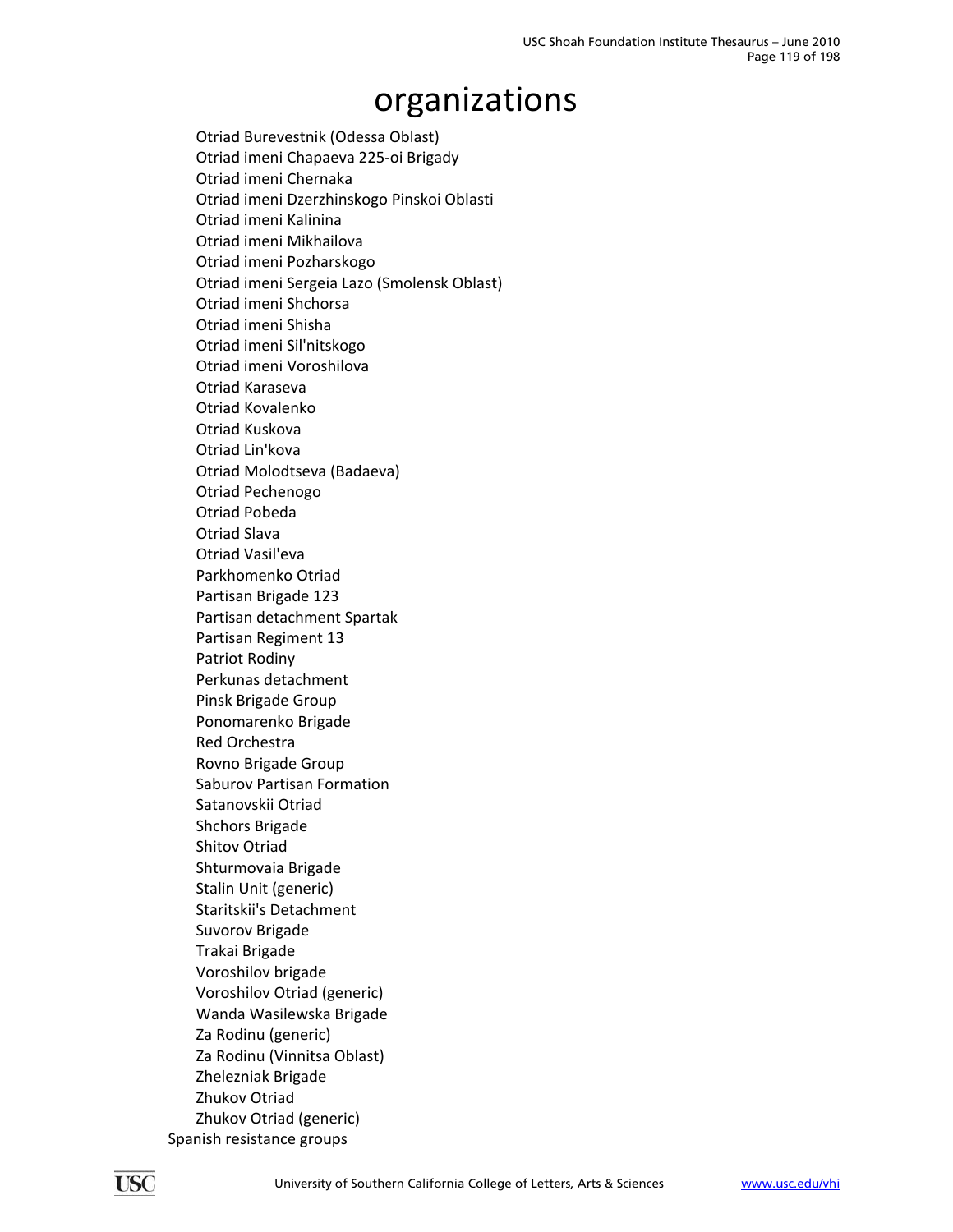#### **Ukrainian resistance groups**

Ukrainska Povstanska Armiia

### **Yugoslav resistance groups**

Chetniks First Proletarian Assault Brigade National Liberation Army of Yugoslavia

#### **Solidarnosc**

#### **sports organizations**

Bar Kochba Athletics and Sports Club

Ha‐Gibbor

Ha‐Koah Sports Club (generic)

Ha‐Koah Wien

Hasmonea Jewish Sports Club

Sokol

Sportbund Schild

Turnverein

Vivo es Atletikai Club

Yiddisher Arbeiter Sport Klub

#### **survivor organizations**

1939 Club

American Association of Jewish Holocaust Survivors of Greater Boston American Gathering of Jewish Holocaust Survivors Asociacion de Sobrevivientes de la Persecucion Nazi‐Sherit Hapleita Association of Jewish New Americans

Associazione Nazionale ex Deportati politici nei campi nazisti (ANED)

Assotsiatsiia Byvshykh Uznikov Getto i Kontslagerei

Australian Association of Jewish Holocaust Survivors Inc.

Central Committee of Liberated Jews

Centralnya Zydowska Komisja Historyczna

#### **child survivor organizations**

Association des Enfants Cachés Child Survivors of Sydney Child Survivors of the Holocaust, South Florida Group Child Survivors/Hidden Children of Houston, TX Child Survivors/Hidden Children of Palm Beach County, FL Children of Auschwitz Nazi Deadly Lab Experiments Children's Overseas Reception Board Children's Salvation Committee for the Care of Children from Concentration Camps Federation of Jewish Child Survivors of the Holocaust Het Ondergedoken Kind Hidden Child Foundation/ADL Hidden Children of the Holocaust of Bergen County, NJ Kindertransport Association of North America Oeuvre nationale des Orphelins de la guerre Refugee Children's Movement Stowarzyszenie Dzieci Holokaustu w Polsce Vereniging Joodse OorlogsKinderen

Combined Generations of the Holocaust

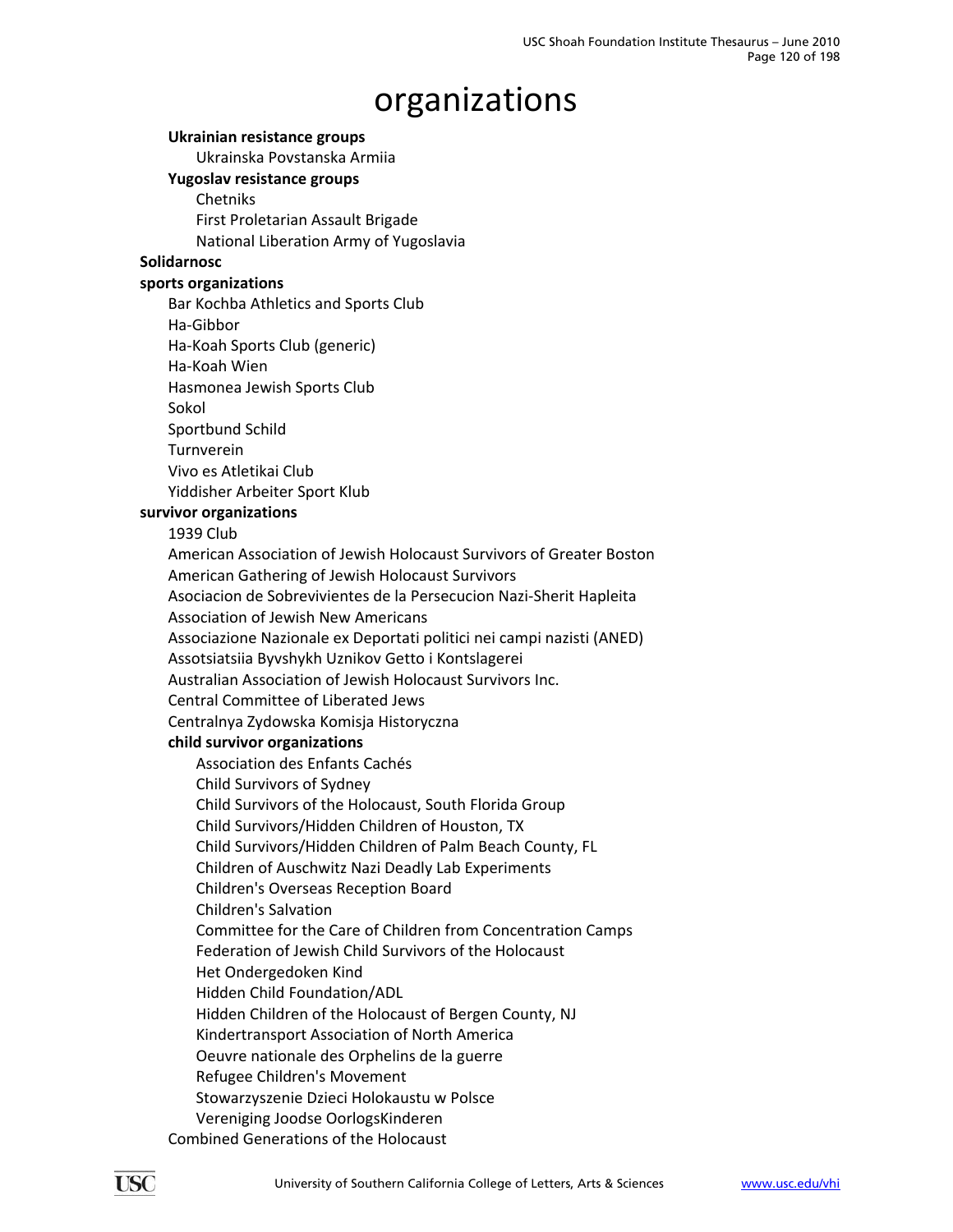Comité International de Dachau Council on the Jewish Experience in Shanghai Holocaust Survivors and Friends Education Center Holocaust Survivors of South Florida Holocaust Survivors' Centre Irgun She'erit Ha‐peletah Jewish Holocaust Survivors and Friends of Greater Washington Las Vegas Holocaust Survivors Group New Life Club of Holocaust Survivors Sherit Hapleita do Brazil Society of Survivors of the Riga Ghetto, Inc. Terezínská Iniciativa Vereinigung der Verfolgten des Naziregimes‐Bund der Antifaschisten Warsaw Ghetto Resistance Organization

#### Tagmata Asfaleias

#### **veterans organizations**

American Legion Organization

Bund jüdischer Frontkämpfer

Jewish veterans organizations

Jewish War Veterans of the United States of America (JWV)

Reichsbund Jüdischer Frontsoldaten

#### **youth organizations**

Arbeiders Jeugdcentrale

Berit Ḥalutzim Datiyyim

Chantiers de la Jeunesse

#### **Christian youth organizations**

Katholieke Arbeidersjeugd‐Jeunesse Ouvrière Chrétienne Neues Deutschland Turul Szovetség

#### **communist youth organizations**

All Union Lenin Pioneer Organization

Jeunesses communistes

Kommunistischer Jugendverband Deutschlands

Komsomol

Komunistyczny Zwiazek Mlodziezy Polski

Magyar Demokrata Ifjúsági Szövetség

Pionier

Red Boy Scouts

Rote Falken

Rote Jungpioniere

Savez Komunisticke Omladine Jugoslavije

Union de la Jeunesse Républicaine de France

Uniunea Tineretului Muncitoresc

Workers' Youth Union

#### d.j.1.11

#### **fascist youth organizations**

Bund Deutscher Mädel Deutsches Jungvolk Gioventú Italiana del Littorio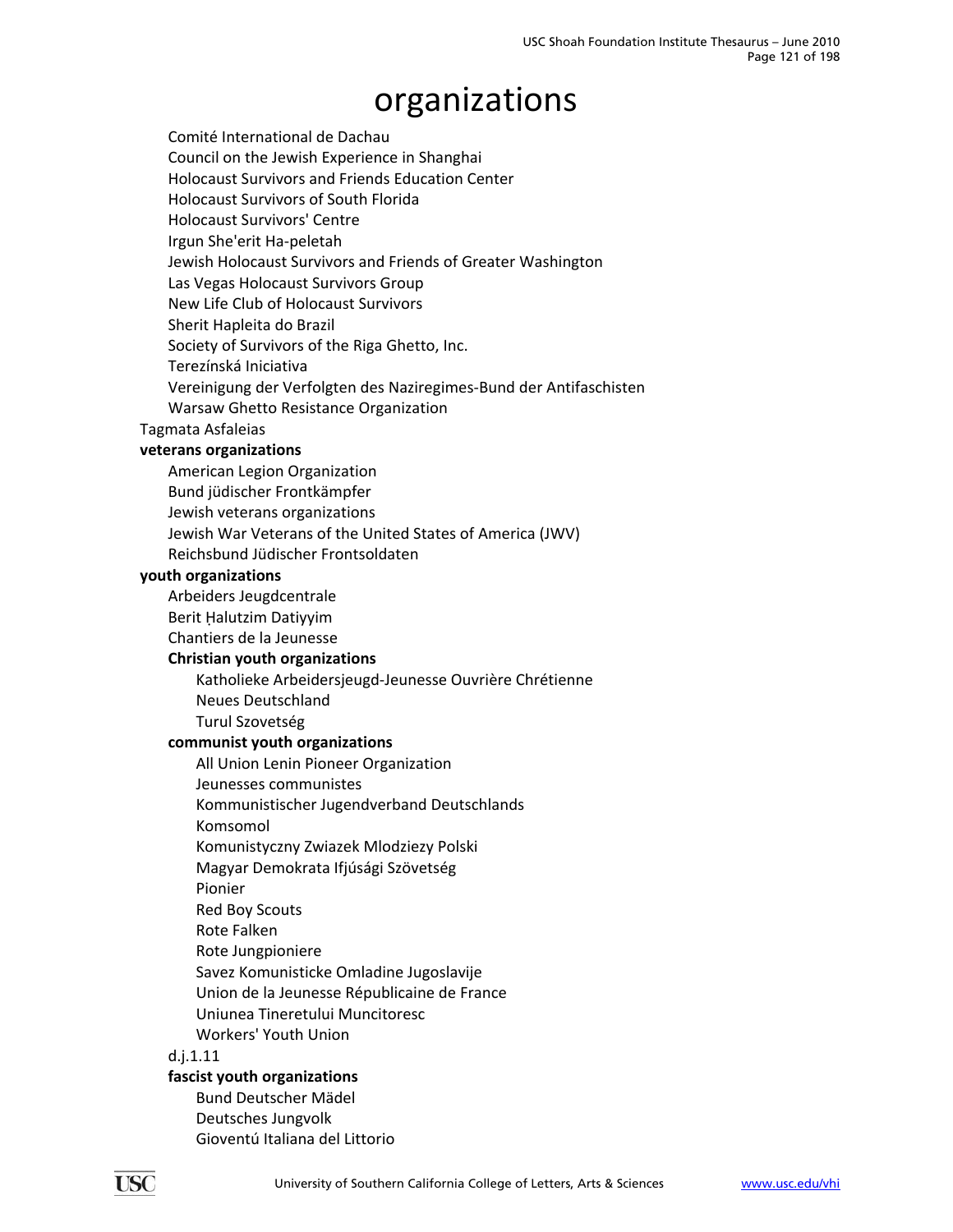Gruppi universitari fascisti Hlinková Mladez Opera Nazionale Balilla Freie Österreichische Jugend Freie Deutsche Jugend Independent Lodzer Young Men **Jewish youth organizations** Gedudei No'ar Ha‐No'ar ha‐Oved veha‐Lomed Jewish Lads' and Girls' Brigade Jewish scouts Jung‐Jüdischer Wanderbund Jüdischer Pfadfinderbund Noham Pirhei Agudath Israel Union de la Jeunesse Juive de Bruxelles Young Men's and Women's Hebrew Associations Jungdeutschlandbund Junges Österreich in Gross‐Britannien Legion Mlodych Mlodziez Wielkiej Polski **nationalist youth organizations** Brannik Compagnons de France EON Mlodziez Wszechpolska Nationaal Jongeren Verbond **paramilitary youth organizations** Zwiazek Strzelecki **scouting organizations** Boy Scouts Association Girl Scouts Jewish scouts Zwiazek Harcerstwa Polskiego **socialist youth organizations** "Promien" Faucons Rouges Nestfalken Pochodnia Sozialistische Arbeiter Jugend (Germany) Zwiazek Niezaleznej Mlodziezy Socjalistycznej Zycie Woodcraft Folk **Zionist youth organizations** Tehelet-Lavan Yeladim Netivot Zwiazek Mlodziezy Szkolnej Zwiazek Polskiej Mlodziezy Demokratycznej Zentrale Stelle der Landesjustizverwaltungen zur Aufklärung von NS‐Verbrechen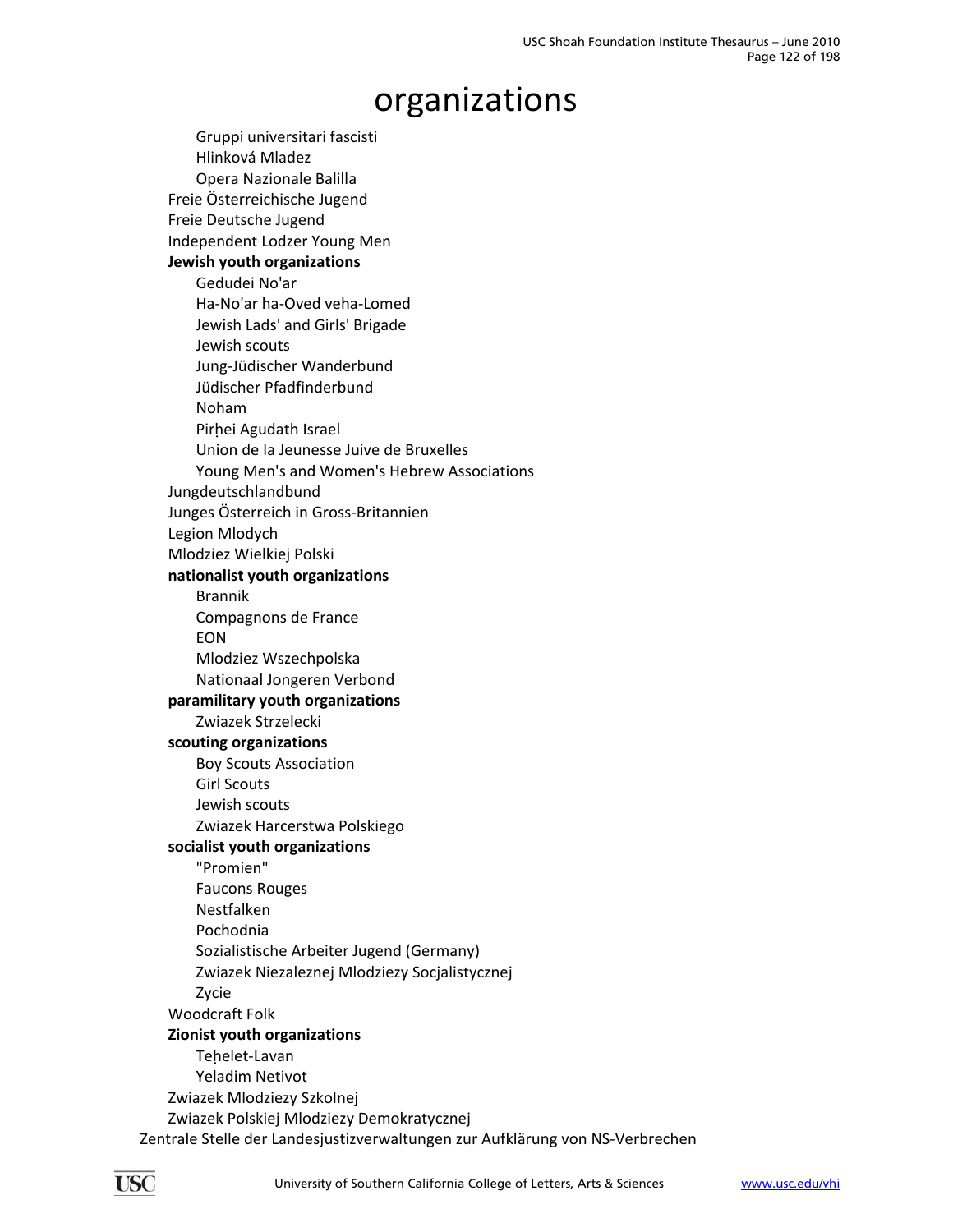Zentralrat Deutscher Sinti und Roma

#### **Zionist organizations**

Ahvah American Mizrachi Women Auckland Zionist Society Aviva‐Barisia B'nai Akiva B'nai Zion‐The American Fraternal Zionist Organization Bahad Bar Kochba Student Association (Prague) Betar Brith Noar Zioni Canadian Zionist Federation Dutch Zionist Students' Organization Federation of Zionist Youth Ha‐No'ar Ha‐Ivri‐Akiba Ha‐No'ar ha‐Ziyyoni Hitahdut Keren Tel Chai Fund Magyar Cionista Szövestség Mossad le Aliyah Bet Mouvement de Jeunesse Sioniste Palestine Office South African Zionist Federation Theodore Herzl Student Society Tiferet Israel Toronto Zionist Council Women's International Zionist Organization Women's Zionist Organization of America World Confederation of General Zionists World Zionist Organization Youth Aliyah Ze'irei Zion Zikhron Ya'akov Zionist Congress Zionist Organization of America Zionistische Organization Shanghai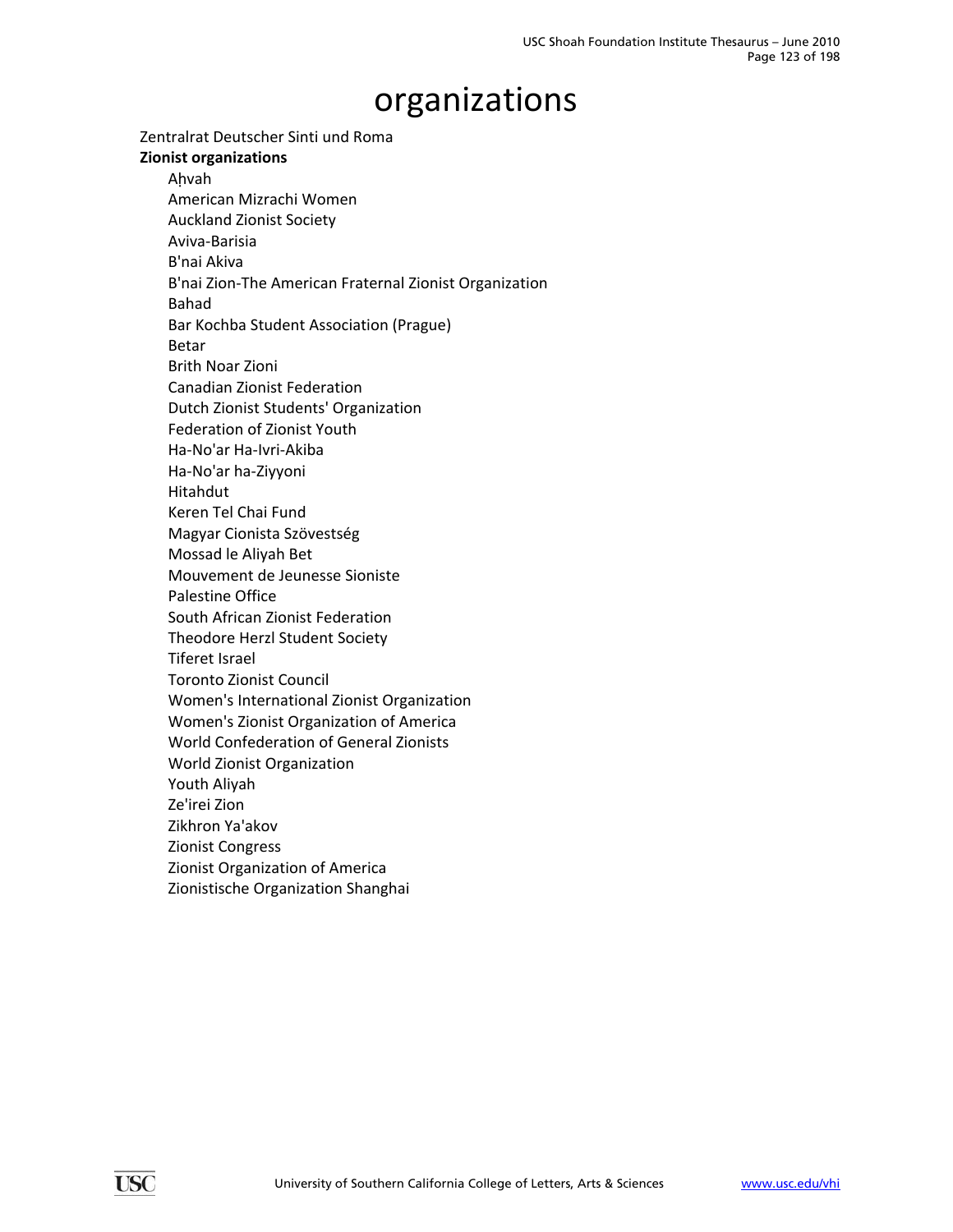### **people**

**famous people famous aid givers** Abadi, Moussa Abbé Pierre Abegg, Elisabeth Ader, Bastiaan Jan Adorján, Stella André, Joseph Arendt, Hannah Avriel, Ehud Beccari, Arrigo Bernadotte, Folke Born, Friedrich Brand, Joel Bénédite, Daniel Calmeyer, Hans Cohn, Marianne Collis, Robert Davenport, Miriam Duckwitz, Georg Ferdinand Evert, Anghelos Frederiks, K. J. Freudiger, Fülöp Fry, Varian Gies, Jan Gies, Miep Glasberg, Alexandre Glick, Oscar Gold, Mary Jayne Grobelny, Julian Gruber, Ruth Gräbe, Hermann Friedrich Grüninger, Paul Haak, Tineke Helmrich, Eberhard Hirschmann, Ira A. Kadoorie, Sir Horace Kasztner, Rezsö Kollek, Theodore Komoly, Ottó Kossak‐Szczucka, Zofia Kovc, Omeljan Krausz, Miklós Lipke, Janis Margolis, Laura Masliak, Omel'ian Vladimirovich Mayer, Saly

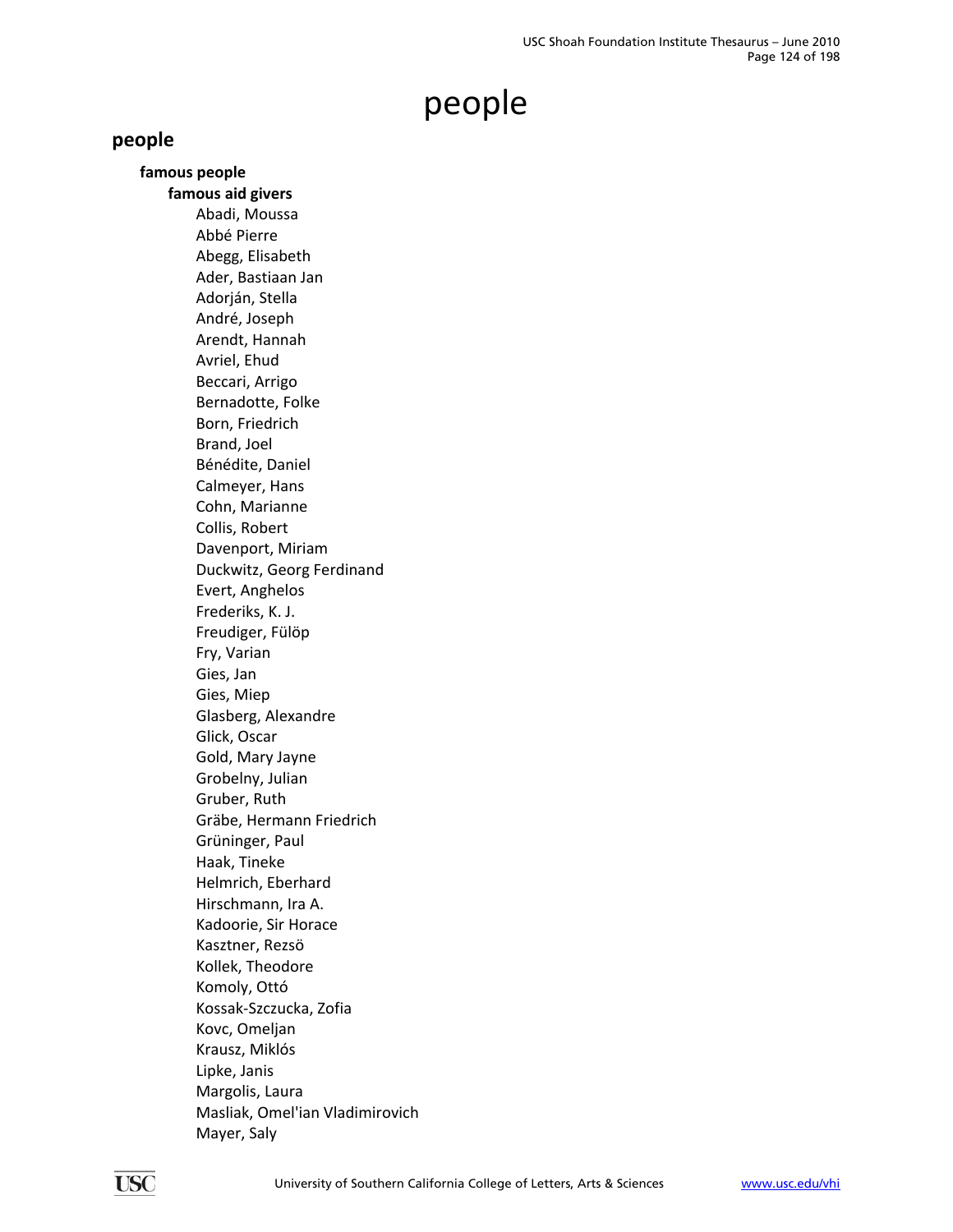Nicolini, Giuseppe Placido Ocskay, László Opdyke, Irene Gut Overdiujn, Leendert Palatucci, Giovanni Pankiewicz, Tadeusz Papanek, Ernst Perl, William Philips, Frits Popovici, Traian Puttkammer, Erich August P. Reichman, Renée Repetto, Francesco Reviczky, Imre Rothschild, Edouard Rothschild, Germaine Halphen Rotta, Monsignor Angelo Rousselle, Jeanne Rufeisen, Shmuel Rémond, Paul Sahl, Hans Sanz‐Briz, Angel Sassoon, Victor Schiff, Otto M. Schindler, Emilie Schindler, Oskar Schonfeld, Solomon Sendler, Irena Senor, Shaul Sereni, Ada Sereni, Enzo Shertok, Zipporah Smart, Joseph H. Sorani, Settimio Sousa Mendes, Aristides de Sugihara, Sempo Sugihara, Yukiko Sztehló, Gábor Süskind, Walter Teglio, Massimo ten Boom, Corrie Tryszysnka, Luba Valobra, Lelio Vittorio Verzeano, Marcel Wagner, Gyula Wallenberg, Raoul Weisz, Arthúr Westerweel, Joop Wilczynski, Stefania

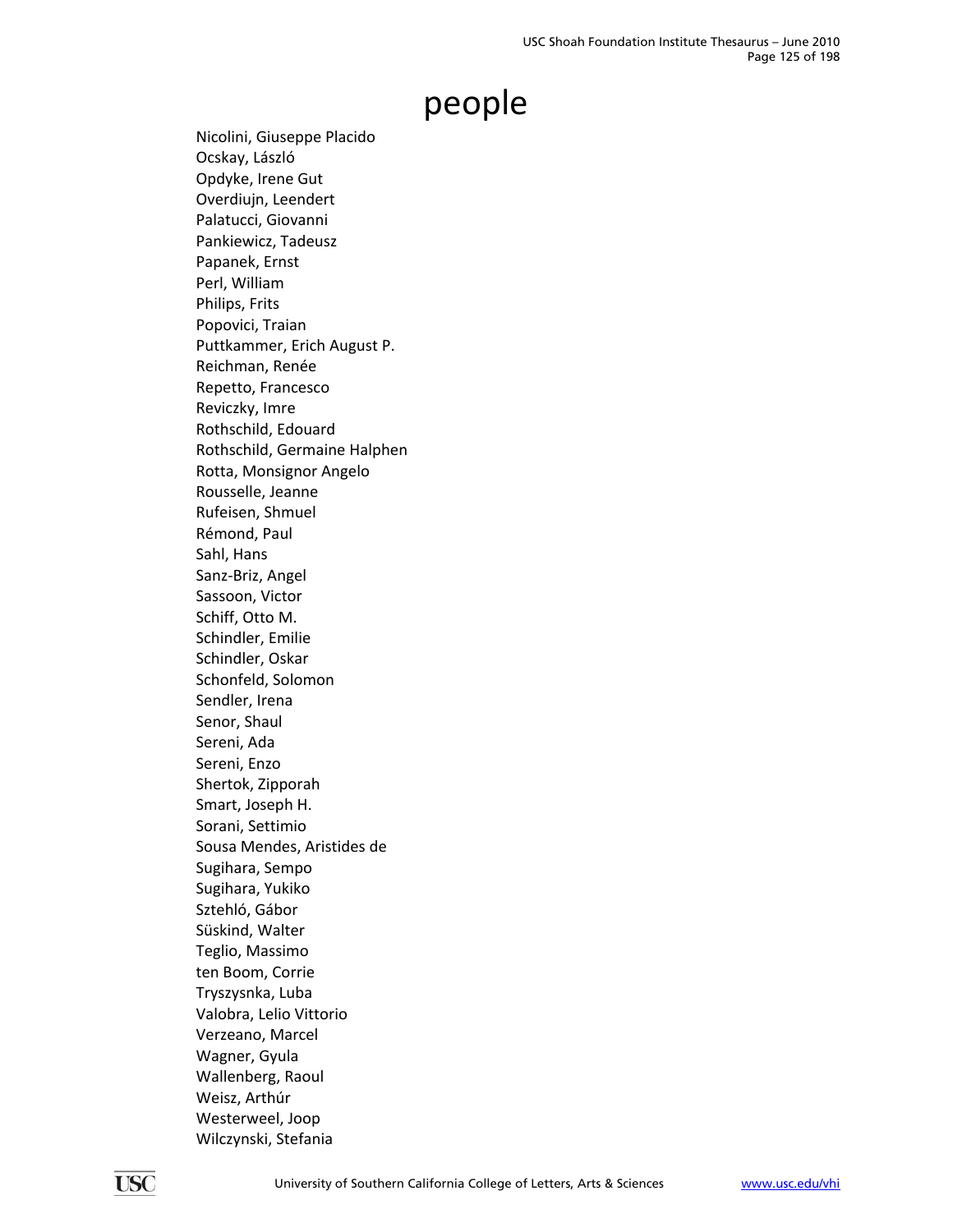Winkler, Hans Winton, Nicholas Zwartendijk, Jan Ülkümen, Selahattin **famous Anne Frank family members** Frank, Anne Frank, Margot Frank, Otto Frank‐Holländer, Edith **famous artists, entertainers, and writers famous film, theater, television, and radio personnel** Chevalier, Maurice Auguste Dietrich, Marlene Ehrlich, Max Gerron, Kurt Göring, Emmy Howard, Leslie Jaracz, Stefan Kok, Leo Lang, Fritz Lanzmann, Claude Levitska, Liuba Marceau, Marcel Mikhoels, Solomon Montand, Yves Murrow, Edward R. Piaf, Edith Picon, Molly Riefenstahl, Leni Robeson, Paul Bustill Shirer, William Lawrence Smith, Howard Kingsbury Spielberg, Steven Zukor, Adolph **famous fine artists** Backon, Yehuda Fritta, Bedrich Gross, Chaim Grossman, Mendel Guggenheim, Marguerite Kramsztyk, Roman Masson, André Spier, Jo **famous musicians and composers** Bernstein, Leonard Brudno, Abraham Carlebach, Shlomo Davids, Louis Fenelon, Fania

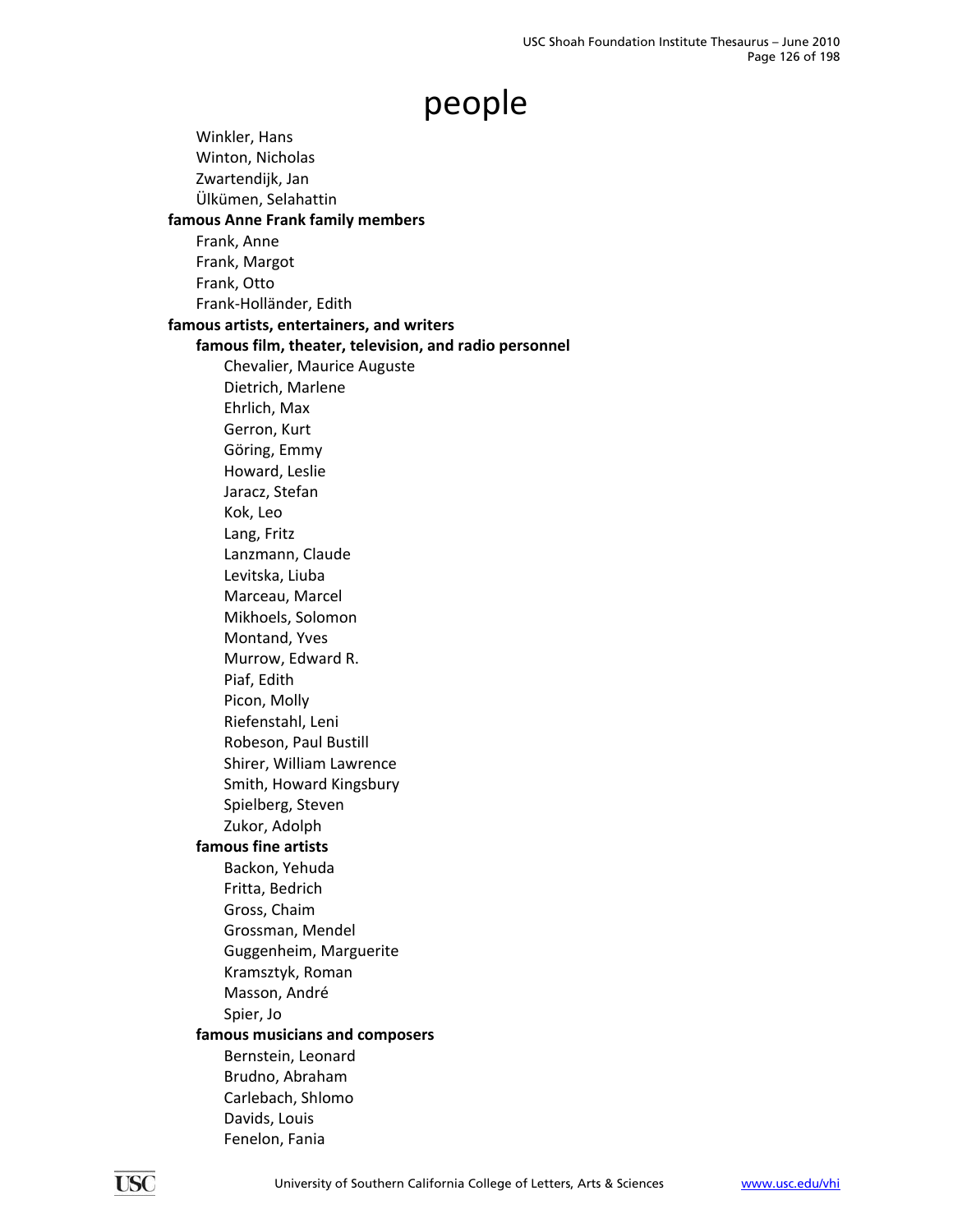Gebirtig, Mordechai Huberman, Bronislaw Krása, Hans Lasker‐Wallfisch, Anita Levant, Oscar Mahler, Alma Rose, Alma Schaechter, Rafael Strauss, Richard Walter, Bruno Whiteman, Paul **famous writers and publishers** Agnon, Shmuel Yosef Andrzejewski, Jerzy Arad, Yitzhak Bassani, Giorgio Benjamin, Walter Bernard, Paul Bialik, Haim Nahman Biermann, Wolf Borowski, Tadeusz Brecht, Bertolt Breton, André Buber, Martin Char, René Céline, Louis‐Ferdinand Debray, Régis Erenburg, Il'ia Grigor'evich Feuchtwanger, Lion Fink, Ida Frank, Anne García Lorca, Federico Garrett, Walter Gide, André Gilbert, Martin Giono, Jean Glick, Hirsh Goedhart, Frans Gouri, Haim Grade, Haim Hemingway, Ernest Holt, Kåre Iependaal, Willem van Irving, David Jastrun, Mieczyslaw Kassák, Lajos Katzenelson, Itzhak Keneally, Thomas Michael Kogon, Eugen

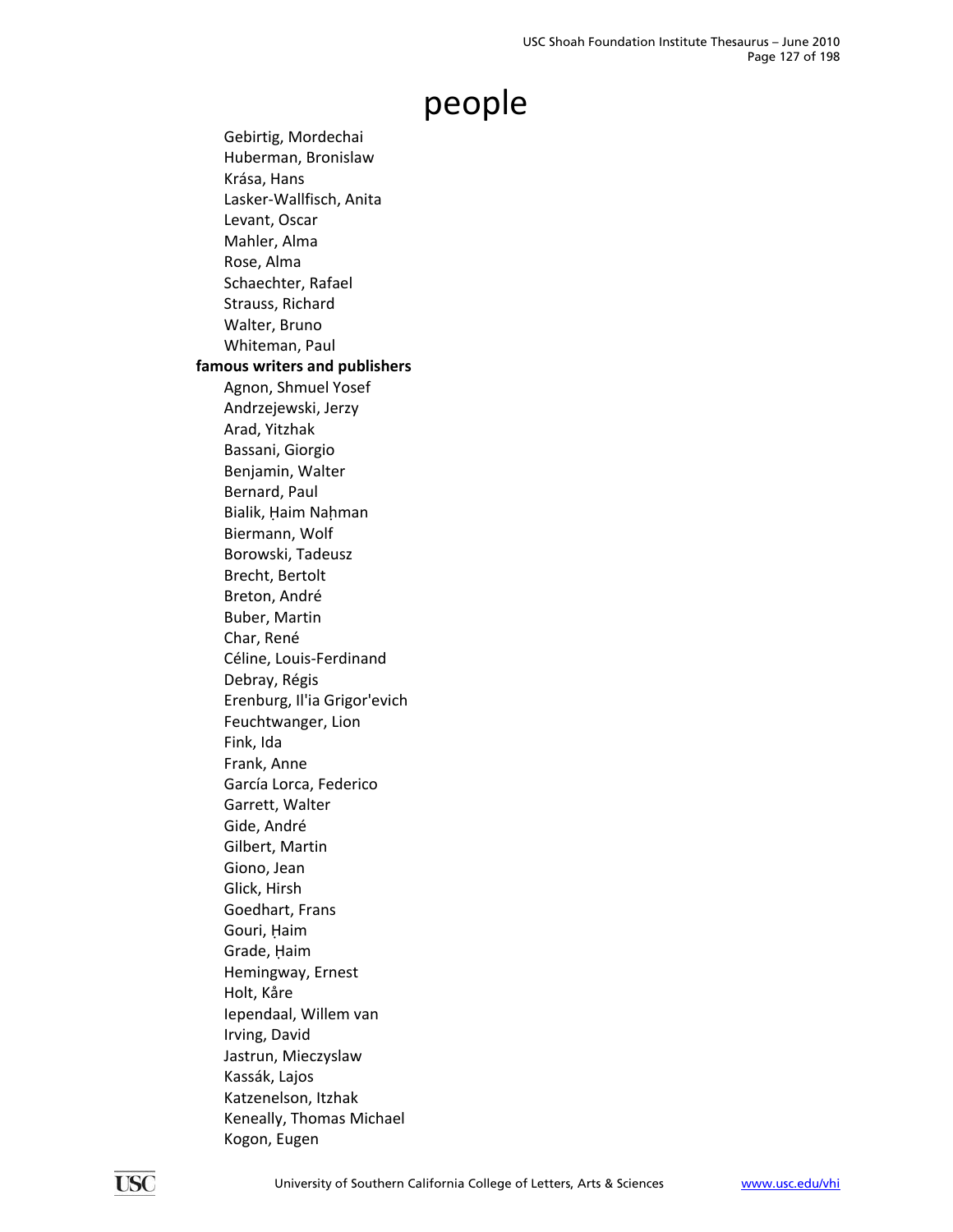Kruk, Herman Lau‐Lavie, Naphtali Lec, Stanislaw Jerzy Levi, Carlo Levi, Primo Lewin, Ossie Mann, Heinrich Mann, Thomas Nalkowska, Zofia Nekrasov, Viktor Radnóti, Miklós Renn, Ludwig Roth, Cecil Salomon, Ernst von Sartre, Jean‐Paul Schulz, Bruno Segre, Dino Serge, Victor Singer, Isaac Bashevis Slitinsky, Michel Solzhenitsyn, Aleksandr Isayevich Suckever, Abraham Tuwin, Julian Uhse, Bodo Uris, Leon Werfel, Franz Wiesel, Elie Wygodzki, Stanislaw Zweig, Stefan **famous athletes** Owens, Jesse Schmeling, Max **famous camp escapees** Feldhendler, Leon Lederer, Siegfried Mordowicz, Czeslaw Pecherskii, Aleksandr Rosin, Arnost Vrba, Rudolf Wetzler, Alfred **famous camp personnel** Albirt, Elias Althoff, Willi Braunsteiner, Hermine Chilowicz, Wilek Drexler, Margot **famous kapos** "Berliner" Korland, Ze'ev

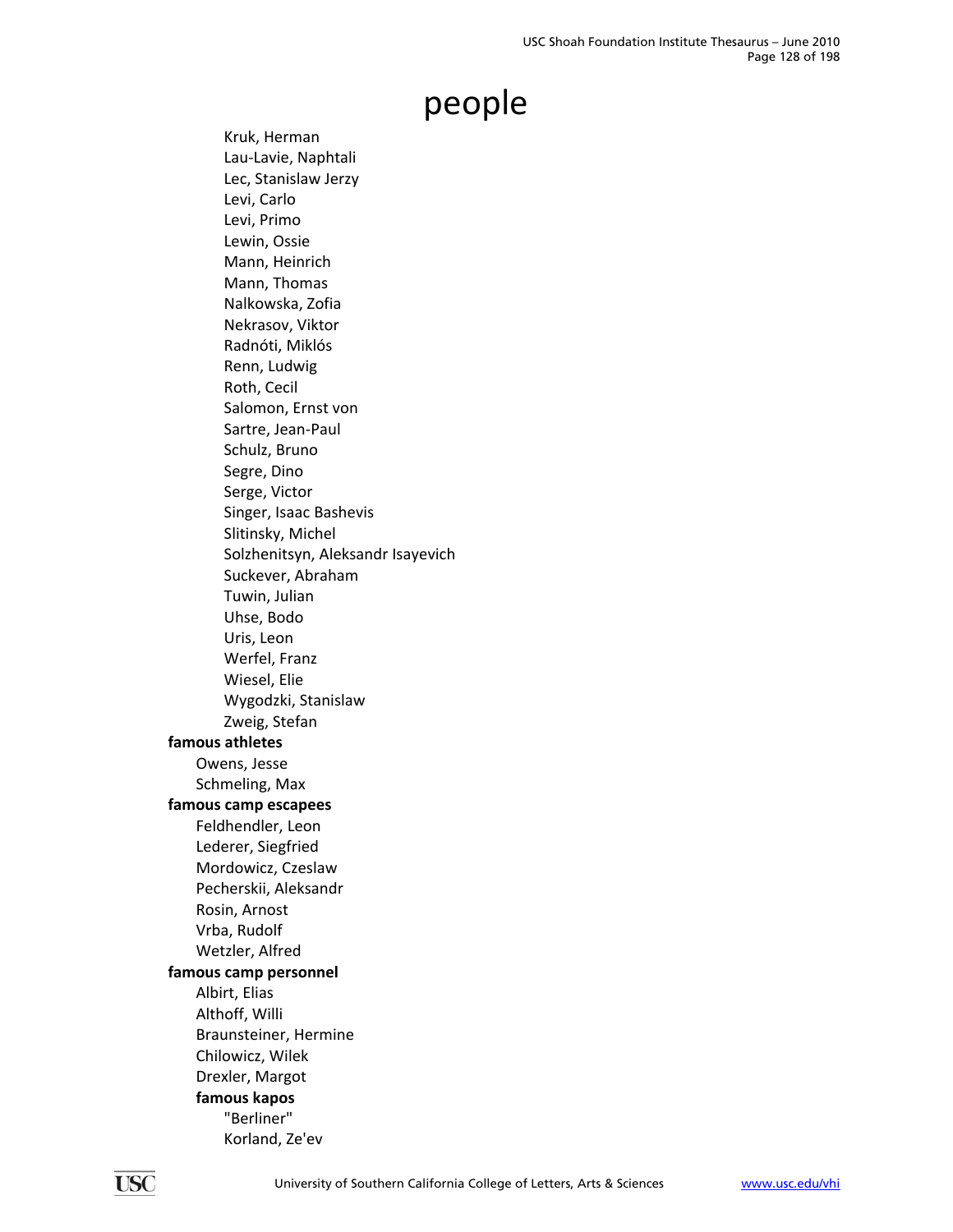Krankemann, Ernst Schlesinger, Kurt Fasold, Walter Hermann Franz, Kurt Hubert Gebauer, Fritz Gollak, Ernst Grabner, Maximilian Holz, Jakob Ipfling, Anton Kirsch, Johann Koch, Karl Otto Kühnemann, Paul Laak, Aleksander Milos, Ljubo Panike, Kurt Pelzhausen, Walter Polhora, Mikulas Radomski, Paul von Rokita, Wilhelm Schmidtke, Gustav Schnabel, Helmut Schwammberger, Josef Schwarzhuber, Johann Seck, Rudolf Joachim Sobotta, Hans Stadie, Otto Stangl, Franz Stark, Hans Steckmann, Rudolph Steubl, Karl Streibel, Karl Richard Joseph Stuschka, Franz Suchomel, Franz Taube, Adolf Tauber, Karl Heinz Joachim Tempel, Wilhelm Willhaus, Gustav Wolf, Franz Wolf, Josef Wunsch, Franz **famous child care‐givers** Chevrier, Félix Hirsch, Fredy Kikhler‐Zilberman, Lenah Korczak, Janusz **famous collaborators** Chason, Vital Goldschlag, Stella Isaaksohn, Rolf

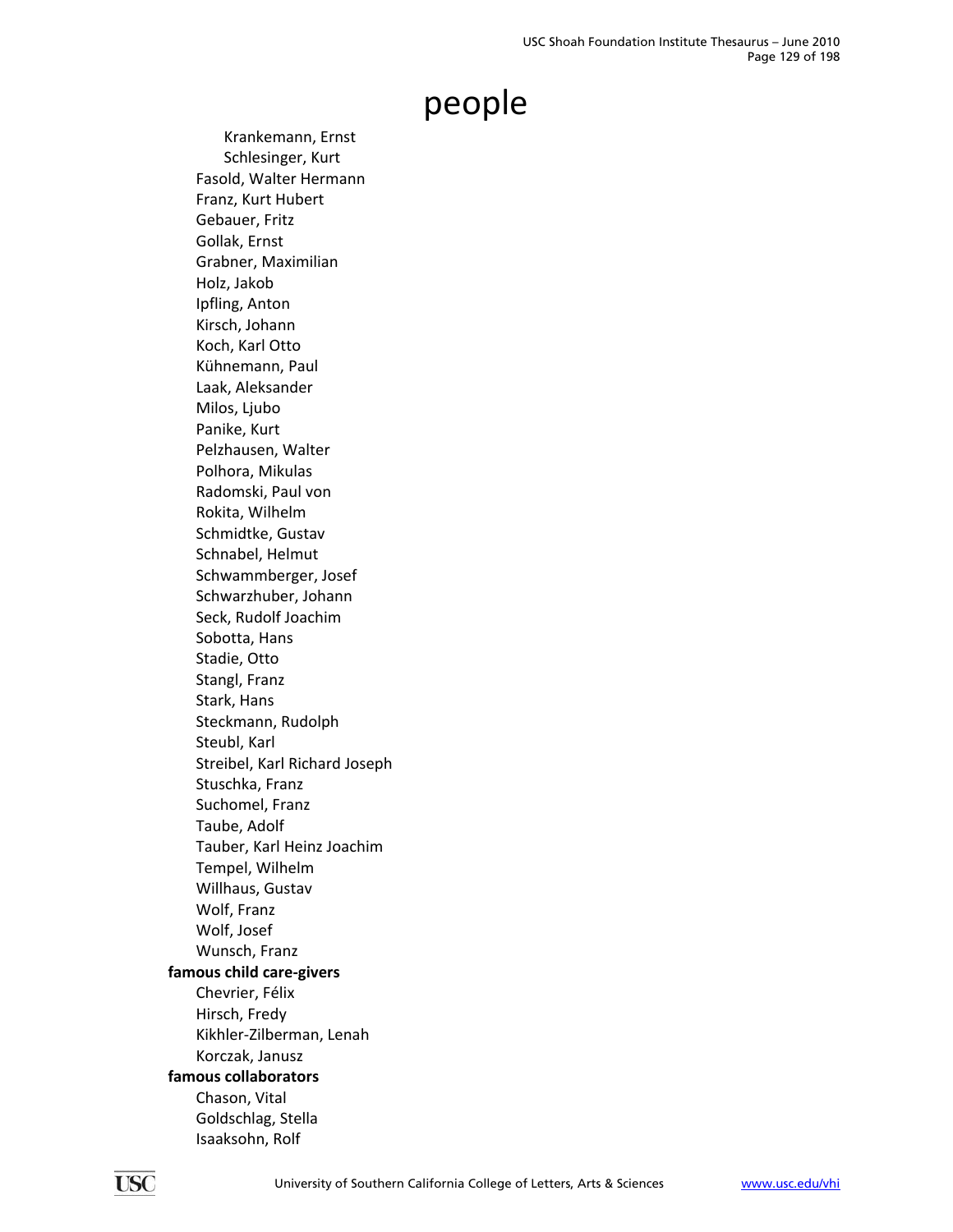Oranje, Miep Polyukhovich, Ivan Porto, Celeste di **famous communists** Borejsza, Jerzy Dubcek, Alexander Gomulka, Wladyslaw Kun, Béla Mao Zedong Trotsky, Leon Vas, Zoltán Wasilewska, Wanda **famous DP camp personnel** Rosensaft, Joseph **famous educators** Balaban, Meir Cohen, David Freysinger, Ismar Grunfeld, Judith Heidegger, Martin Schenirer, Sara **famous fascists famous Hungarian fascists** Borbély‐Maczky, Emil Finta, Imre Hain, Péter Koreh, Ferenc Kun, Pater András Lulay, László Muray, Lipót Szálasi, Ferenc Zöldi, Márton **famous Italian fascists** Balbo, Italo Caritˆ, Mario Graziani, Rodolfo Koch, Pietro Starace, Achille **famous National‐Socialistische Bewegging members** Dijk, Ans van Mussert, Anton Adriaan **famous Nazis** Braun, Eva **famous German Nazi politicians and diplomats** Abetz, Otto Achenbach, Ernst Frick, Wilhelm Funk, Walther Globke, Hans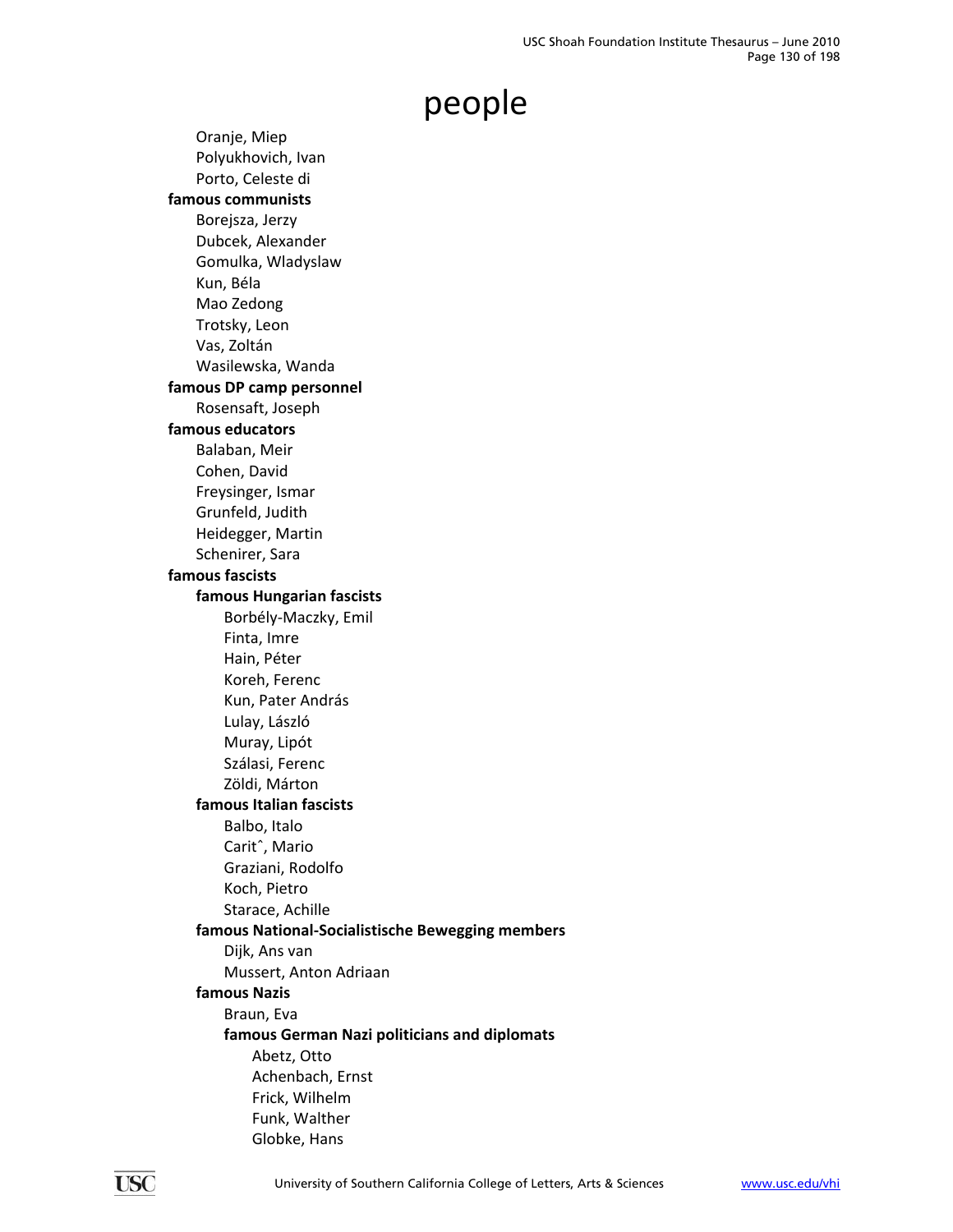Goebbels, Paul Josef Göring, Hermann Hildebrandt, Friedrich Hitler, Adolf Papen, Franz von Ribbentrop, Joachim von Schacht, Hjalmar Speer, Albert Thierack, Otto Weizäcker, Ernst Heinrich von **famous Gestapo personnel** Hering, August Leideritz, Peter Reisner, Karl Friedrich Waltke, Oskar Weiss, Martin **famous Nazi medical personnel** Capesius, Viktor Clauberg, Carl Dohmen, Arnold Gross, Heinrich Heyde, Werner Horn, Otto Klein, Fritz König, Hans‐Wilhelm Mengele, Josef Nieuwenhuyzen, N. van Rascher, Sigmund Schilling, Klaus Schmitz, Heinrich Schumann, Horst Stromberger, Maria Thilo, Heinz Ullrich, Aquilin Karl **famous Nazi regional administrators** Bürckel, Joseph Eberhardt, Friedrich Georg Koch, Erich Merton, Maximilian Rosenberg, Alfred Schirach, Baldur von Windisch, Leopold **famous SA (Sturmabteilungen) personnel** Bartenschlager, Fritz Heines, Edmund Helldorf, Wolf Heinrich Count von Jordan, Fritz Streicher, Julius **famous SD (Sicherheitsdienst) personnel**

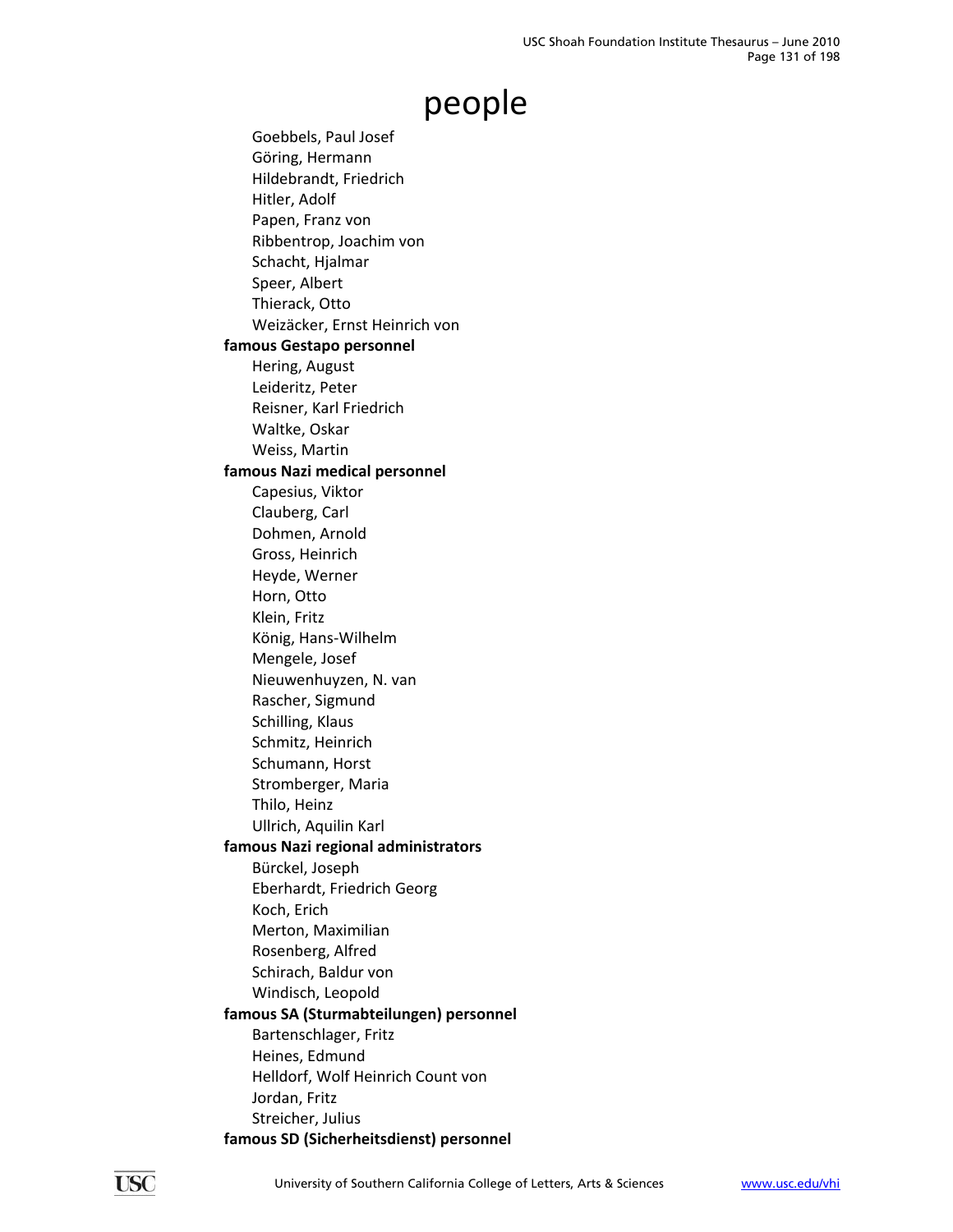Boettich, Georg Dietz, Hermann Fahrbach, Paul Fricsons, Mr. Fuchs, Benjamin Paul Handke, Erich Krapp, Philip Kruger, Hans Lange, Rudolf Müller, Hermann Ohlendorf, Otto Reiche, Otto Reichler, Alois Johann Strott, Karl‐Emil **famous SS (Schutzstaffel) personnel** Allers, Dietrich Asche, Kurt Aus der Fünten, Ferdinand Hugo Baer, Richard Barbie, Klaus Bartenschlager, George Bauer, Hermann Erich Baumgarten, Kurt Otto Baumgartner, Ludwig Becher, Kurt A. Berg, Karl Peter Bergel, Karl Berger, Gottlob Best, Werner Blösche, Josef Bohle, Ernst Wilhelm Bolender, Heinz Kurt Bormann, Martin Bothmann, Hans Brack, Victor Bradfisch, Otto Brandt, Karl Braun, Werner von Bredow, Paul Brunner, Alois Buntrock, Fritz Burger, Anton Canaris, Constantin Dannecker, Theodore Degrelle, Léon Demjanjuk, John Ding‐Schuler, Erwin Dobberke, Walter Dolp, Hermann

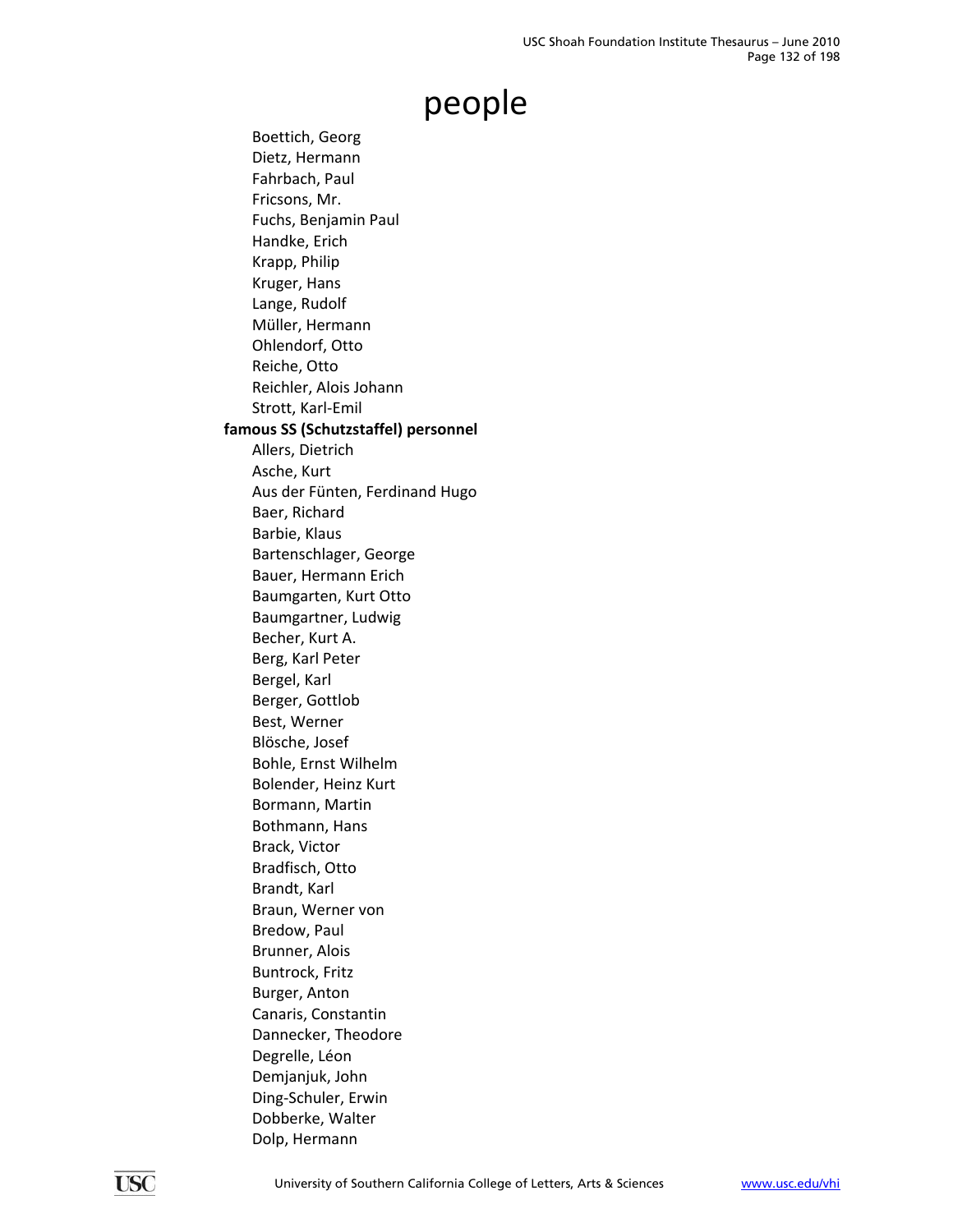Ehlers, Ernst Eichmann, Adolf Epple, Ernst Fegelein, Gretel Feiks, Reinhold Fellenz, Martin Fischer, Franz Fischer, Horst Frank, Hans Frank, Karl Herman Frenzel, Karl Fuchs, Günter Ganz, Anton Gebhardt, Karl Gemmecker, Albert Konrad Globocnik, Odilo Goeth, Amon Gomerski, Hubert Grese, Irma Groth, Paul Johannes Gutzeit, Kurt Göcke, Wilhelm Günther, Hans Haas, Adolf Hagen, Herbert Martin Heinrichsohn, Ernst Hering, Gottlieb Hess, Rudolf Heydrich, Reinhard Hildebrand, Friedrich Hildebrandt, Richard Himmler, Heinrich Hirt, August Hirtreiter, Josef Hunsche, Otto Hörnicke, Mr. Höss, Rudolf Ferdinand Hössler, Franz Jordan, Wilhelm Jäckel, Heinrich Kaduk, Oswald Kaltenbrunner, Ernst Kamm, Rudi Kappler, Herbert Kittel, Bruno Klier, Johann Koch, Ilse Korff, Modest Alfred Leonhard Graf von Kotälla, Joseph Johann

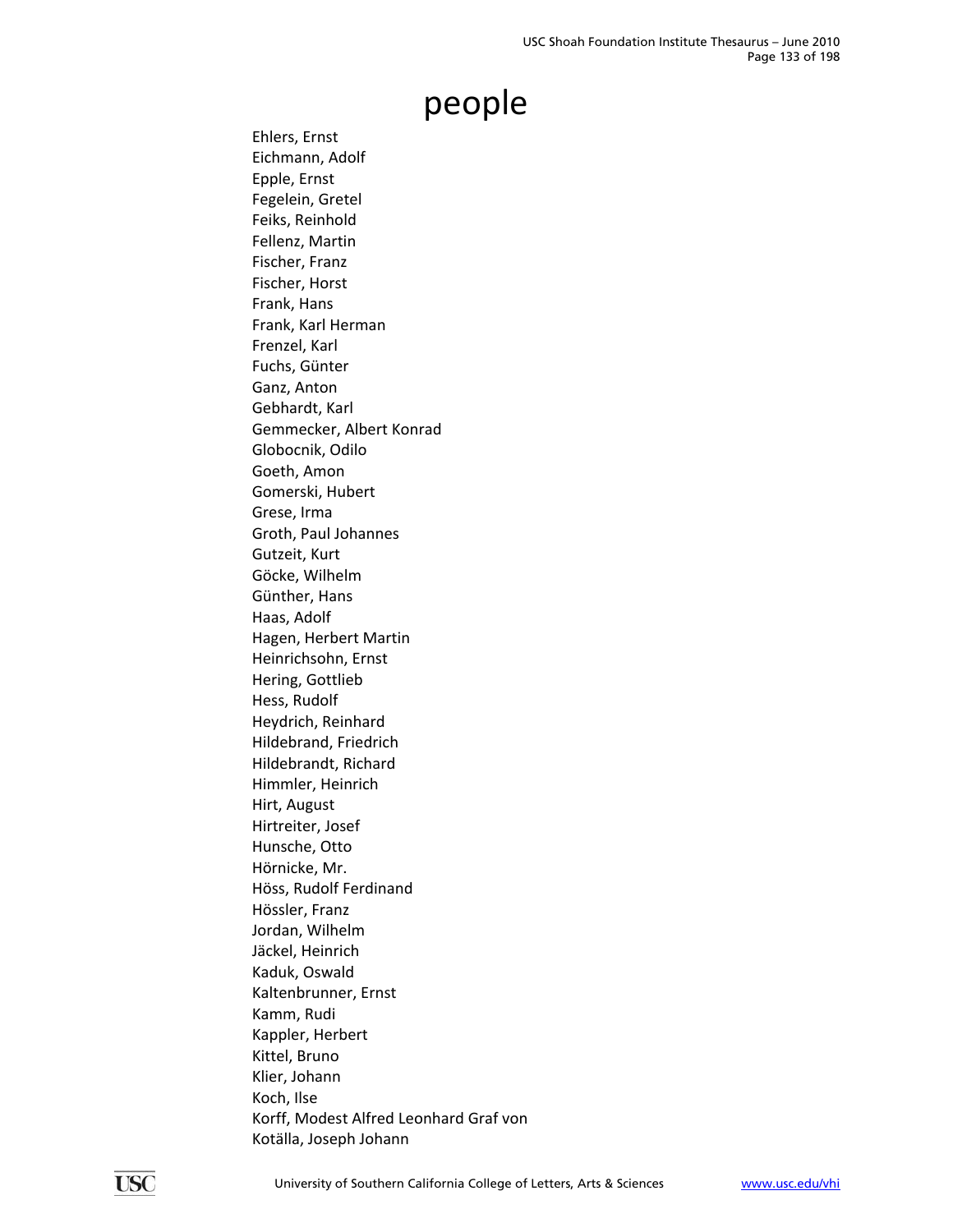Kramer, Josef Kraus, Franz‐Xaver Krause, Kurt Krauze, Kurt Krumey, Hermann Alois Krüger, Bernhard Kube, Wilhelm Kutschmann, Walter Küttner, Kurt (Kieve) Liebehenschel, Arthur Lischka, Kurt Ludolph, Julius Ludwig, Karl Lächert, Hildegard Mandel, Maria Meisinger, Josef Michel, Hermann Miete, August Mohwinkel, Karl Heinrich Wolfgang Moll, Otto Müller, Franz Joseph Müller, Heinrich Münch, Hans Münzberger, Gustav Nebe, Arthur Nell, Paul Neurath, Constantin von Niemann, Johann Novak, Franz Oberhauser, Josef Kaspar Pauly, Max Peiper, Joachim Pohl, Oswald Priebke, Erich Rahm, Karl Rakers, Bernhard Reichleitner, Franz Rojko, Stefan Rokita, Richard Roschmann, Eduard Rosenbaum, Wilhelm Karl Johannes Röthke, Heinz Sauckel, Fritz Sauer, Albert Schellenberg, Walter Scherner, Julian Schiffer, Nikolaus Schillinger, Josef Schwarz, Franz Xaver

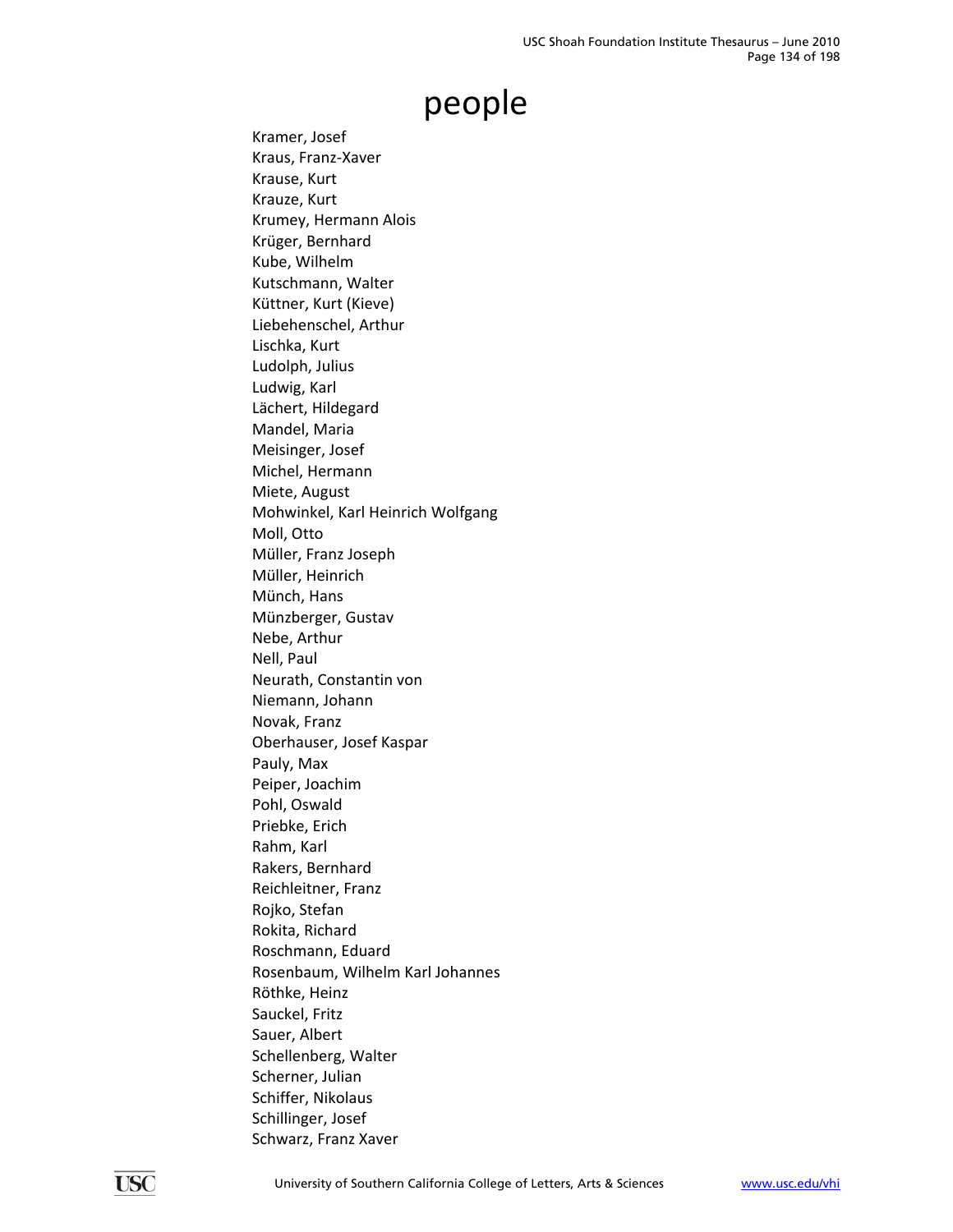Skorzeny, Otto Sorge, Gustav Streckenbach, Bruno Stroop, Jürgen Wagner, Gustav Franz Waldheim, Kurt Wiese, Kurt Wirth, Christian Wisliceny, Dieter Wolff, Karl Zündler, Alfons Hoffmann, Heinrich Ley, Robert Puhl, Emil Johann **famous Slovak fascists** Hlinka, Andrej Kubala, Otomar Mach, Alexander **famous Ustasha members** Artukovic, Andrija Filipovic‐Majstorovic, Miroslav Luburic, Vjekoslav Pavelic, Ante Sakic, Dinko Ljubomir **famous forced labor factory managers** Ambros, Otto Chimowicz, Józef Heinkel, Ernest Krupp von Bohlen und Halbach, Alfried Madritsch, Julius Rossner, Alfred Scherwitz, Elias Fritz Schindler, Oskar Többens, Walter C. **famous ghetto personnel** Biebow, Hans Blache, Hermann Czarnulla, Mr. **famous Jewish ghetto police** Dessler, Salk Gens, Jacob Gertler, David Kligier, Marek Lejkin, Jacob Markus, Izak Rozenblat, Leon Spira, Symche Szerynski, Józef Ghineraru, Second Lieutenant

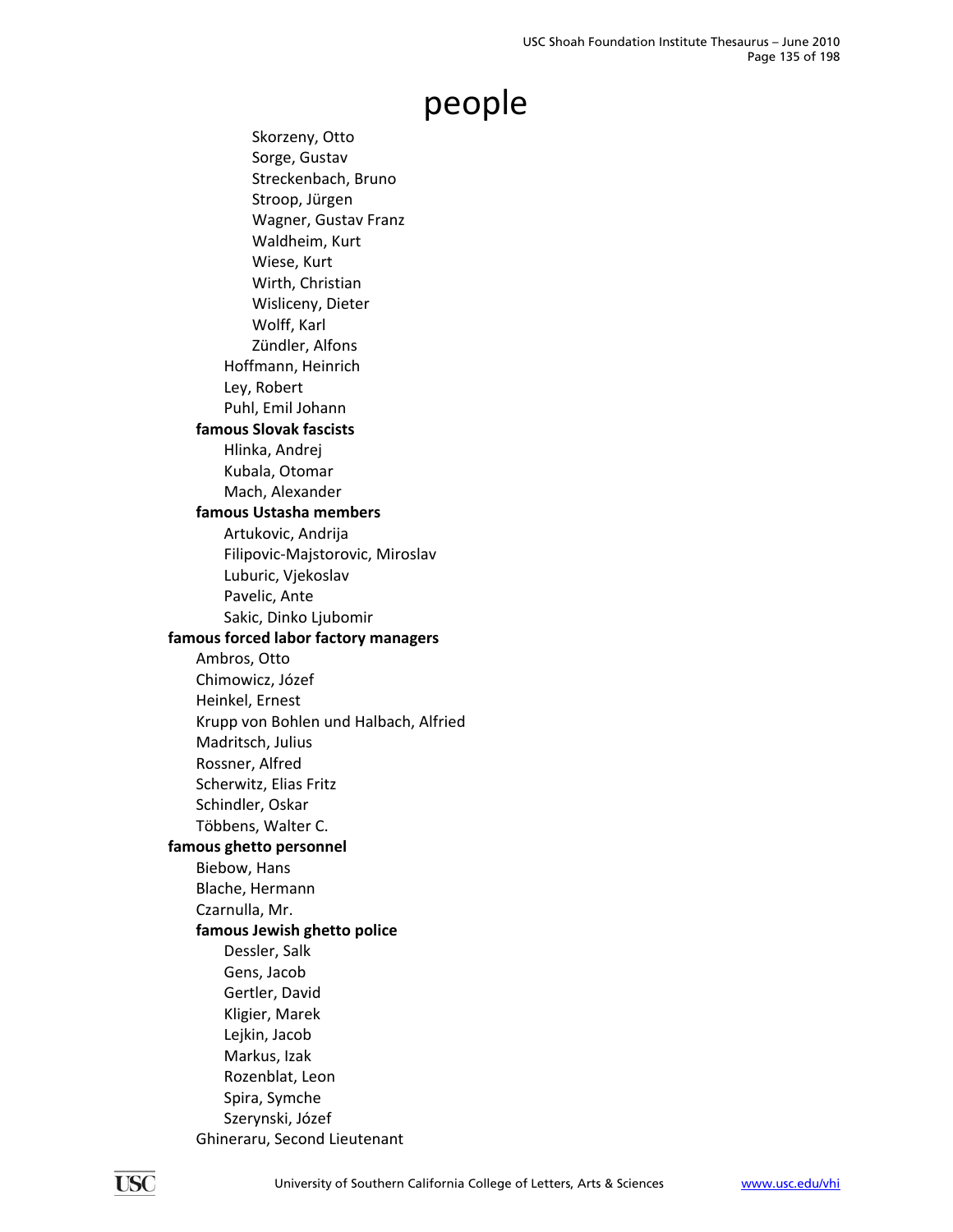Haindl, Rudolph Hamann, Heinrich Kerschner Mauer, Johann Mauer, Wilhelm Mürer, Franz Rauca, Helmut Reisener, Karl Friedrich Seidl, Siegfried **famous Holocaust survivors** Beekman, Anneke Bejski, Moszek Galinski, Heinz Gringauz, Samuel Gruenbaum, Eliezer Mordowicz, Czeslaw Rosin, Arnost Vrba, Rudolf **famous intelligence operatives** Donovan, William J. Grosz, Andor **famous Jewish leaders famous Jewish youth group members** Fürst, Max **famous Judenräte members** Albala, Jacques Alten, Mark Asscher, Abraham Barasz, Efraim Czerniaków, Adam Diament, Josef Duldig, Ignatz Edersheim, Henri Elkes, Elchanan Eppstein, Paul Fischer, József Garfunkel, Leib Gerschman, Adolph Herz, Michael Jagendorf, Shimon Jakubowicz, Aron Levy, Hermann Lopatyn, Dov Mandler, Otto Merin, Moshe Murmelstein, Benjamin Mushkin, Eliyahu Parnes, Joseph Petö, Ernö

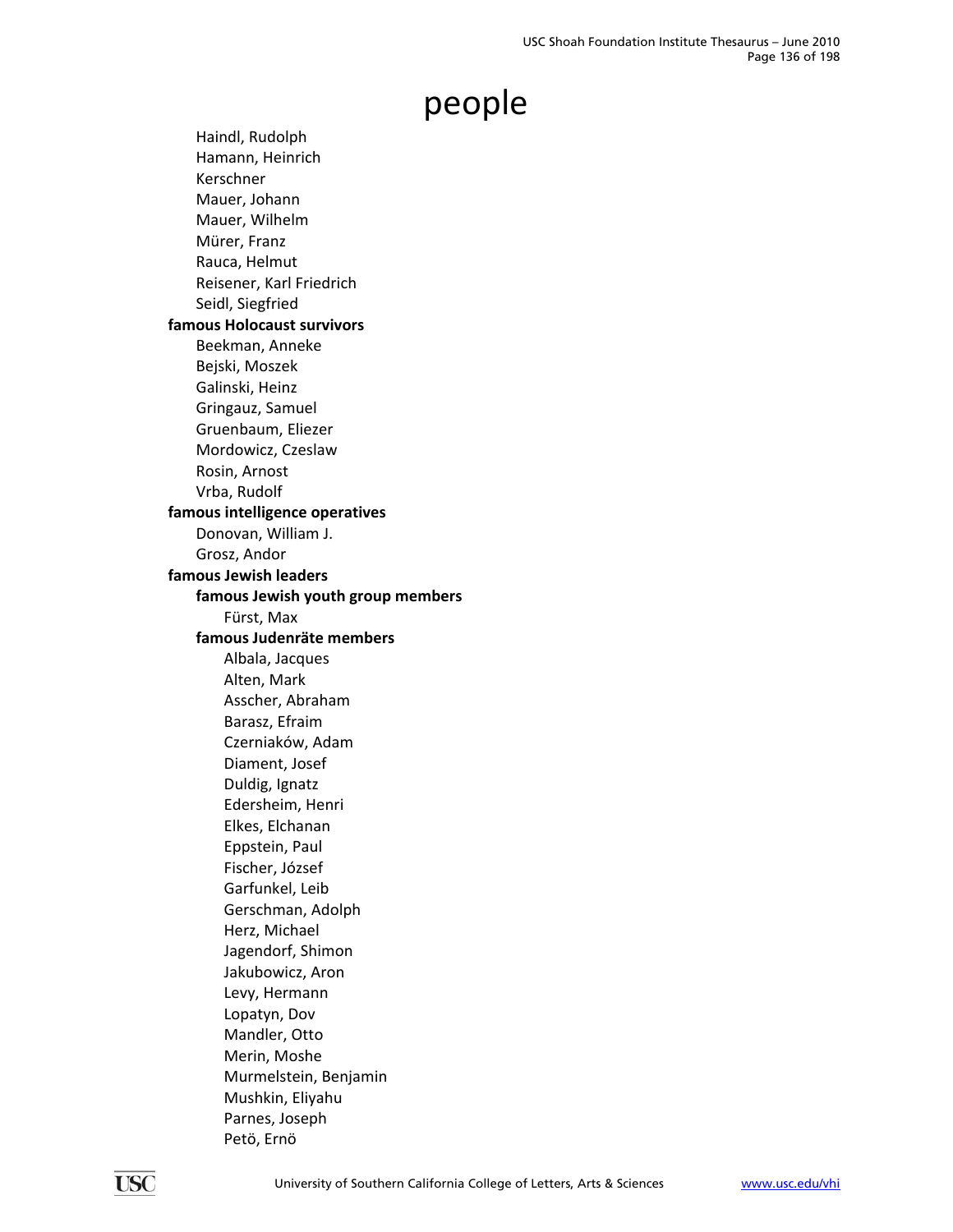Rosenmann, Gedaliah Rosenzweig, Artur Rumkowski, Chaim Rumkowski, Józef Stern, Samuel Tory, Avraham Warszawski, Szymon Zuckor, Otto **famous Zionist leaders** Artzi, Yitzhak Ben‐Gurion, David Ben‐Zvi, Itzhak Brodetsky, Selig Cholawski, Shalom Dobkin, Eliyahu Edelstein, Jacob Federman, Max Galili, Moshe Goldmann, Nahum Grünwald, Malkiel Hecht, Reuben Jabotinsky, Eri Jabotinsky, Vladimir Yevgenievitch Kadoorie, Elly Silas Katznelson, Berl Lytton, Robert Arthur Lévitte, Simon Menczer, Aron Nudel, Ida Orechowksi, Moshe Rothschild, James Armand de Stavsky, Avraham Warhaftig, Zorach Weizmann, Chaim Yaari, Meir Montagu, Lilian Helen Riegner, Gerhart Riegner, Kurt Julio Steinberg, Elan Szold, Henrietta Troper, Morris C. Weinreb, Friedrich **famous justices, lawyers, and legal staff** Bejski, Moszek Calmeyer, Hans Edersheim, Henri **famous war crimes trial participants** Backon, Yehuda Bogen, Günther

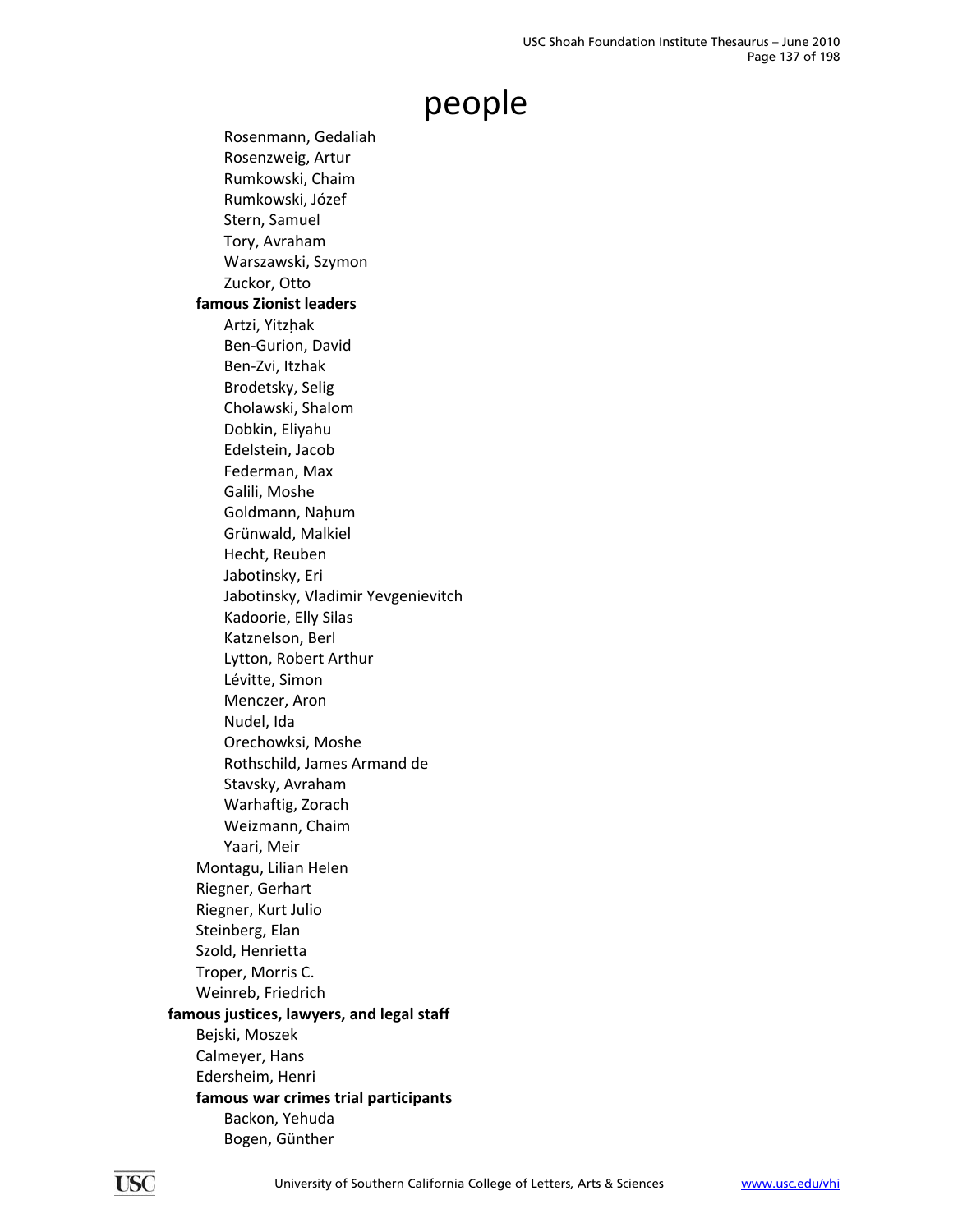Christie, Douglas Dodd, Thomas Joseph Goldenberg, Herbert Jackson, Robert Houghwout Kempner, Robert M. W. Neff, Walter Nikitchenko, Iola Timofeevich Rudenko, Roman Andreyevich Schmidt, Paul Seyss‐Inquart, Arthur Taylor, Telford Vergès, Jacques Frankfurter, Felix Halevi, Benjamin Hausner, Gideon Litten, Hans Moltke, Helmuth James von Rothaug, Oswald Steiger, Eduard von Tamir, Shmuel **famous medical personnel** Adler, Alfred Bastiaans, Jan **famous Nazi medical personnel** Capesius, Viktor Clauberg, Carl Dohmen, Arnold Gross, Heinrich Heyde, Werner Horn, Otto Klein, Fritz König, Hans‐Wilhelm Mengele, Josef Nieuwenhuyzen, N. van Rascher, Sigmund Schilling, Klaus Schmitz, Heinrich Schumann, Horst Stromberger, Maria Thilo, Heinz Ullrich, Aquilin Karl **famous prisoner medical personnel** Chorazycki, Julian Feix, Robert Frankl, Viktor Emil Katzenellenbogen, Edwin Lingens‐Reiner, Ella Neff, Walter Nyiszli, Miklós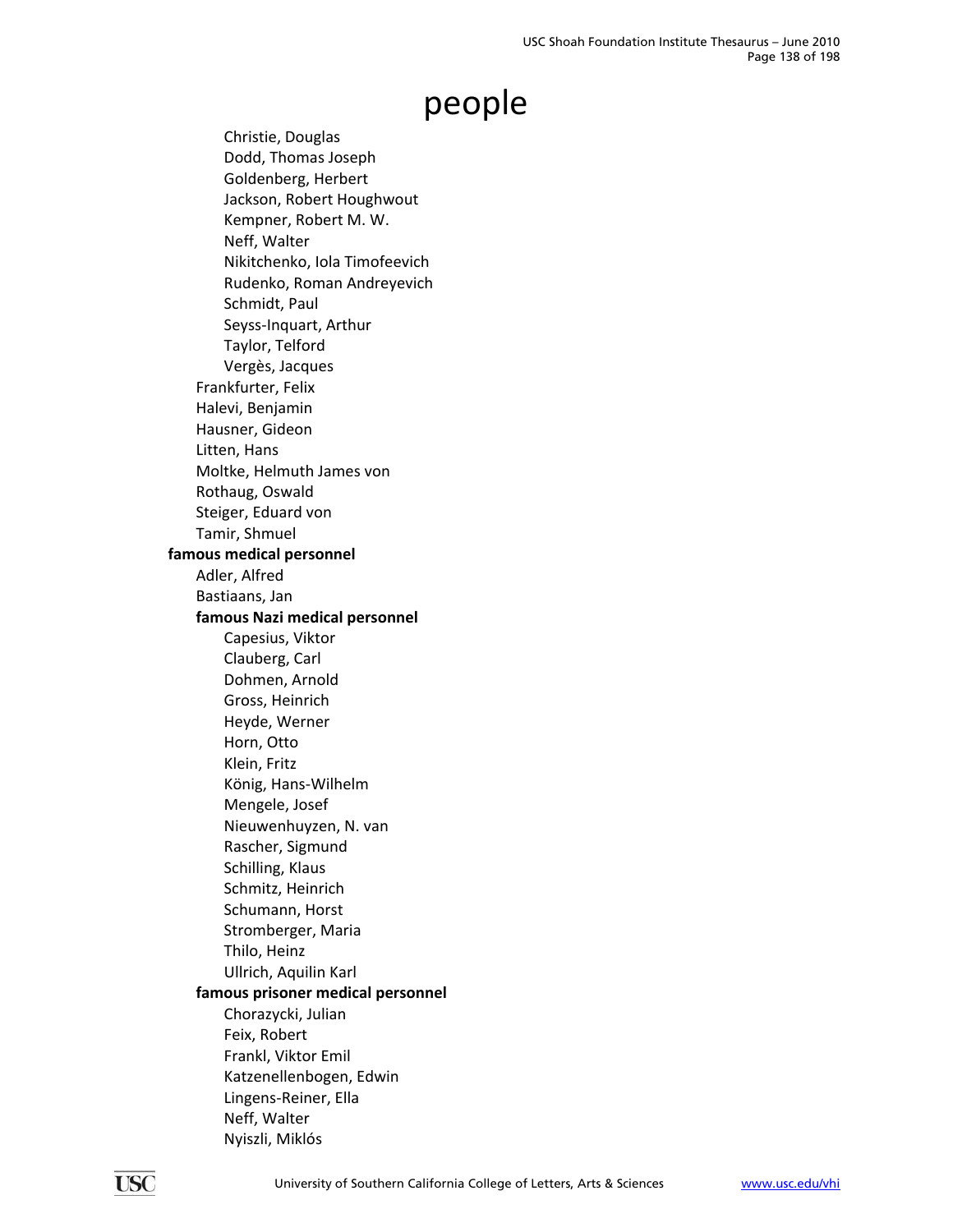Oftedal, Sven Perl, Gisella Rosensaft, Hadassah Bimko Samuel, Maximilian Spanier, Fritz Tryszysnka, Luba Freud, Sigmund Opdyke, Irene Gut **famous military dictators** Trujillo, Rafael **famous military personnel famous Allied military personnel** Juin, Alphonse‐Pierre Marcus, David Daniel Vereker, John **famous Axis military personnel** Brauchitsch, Walter von Kesselring, Albert Paulus, Friedrich Rudel, Hans‐Ulrich Rundstedt, Gerd von Wagner, Heinrich **famous British military personnel** Montgomery, Bernard Law **famous dutch military personnel** Schol, Jacques **famous Finnish military personnel** Mannerheim, Carl Gustaf Emil **famous French military personnel** Lattre de Tassigny, Jean de Leclerc, Jacques‐Phillipe Pétain, Marshal Philippe **famous German military personnel** Blomberg, Werner von Dönitz, Karl Falkenhausen, Alexander von Keitel, Wilhelm Milch, Erhard Raeder, Erich **famous Greek military personnel** Dosti, Leon Frizis, Mordechai Levis, Errikos **famous Hungarian military personnel** Császár, Sergeant Ocskay, László Reviczky, Imre Wagner, Gyula **famous Israeli military personnel**

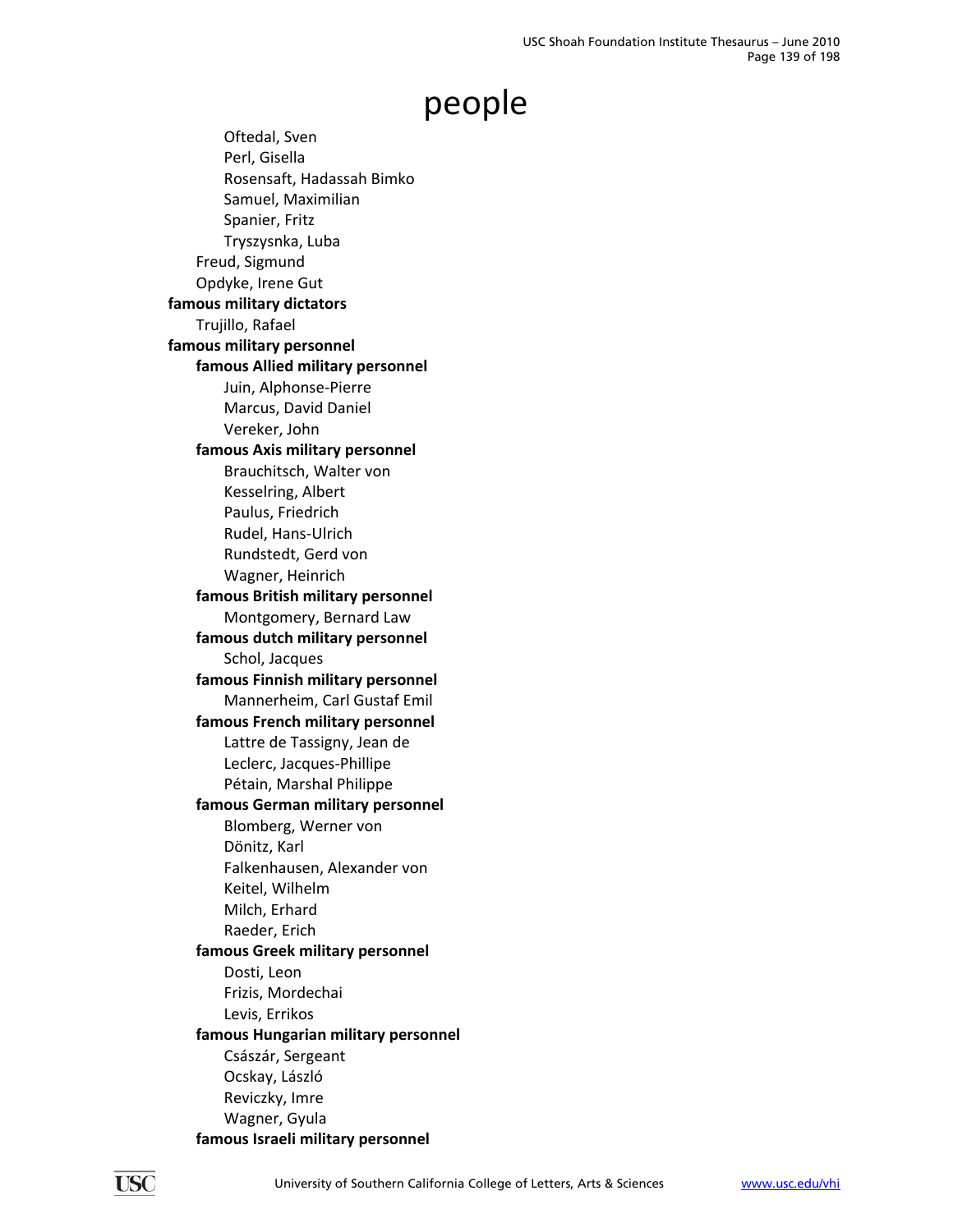Dayan, Moshe Elazar, David Herzog, Chaim Hod, Mordechai Laskov, Haim Limon, Mordechai Weizman, Ezer Zamir, Zvi Ze'evi, Rehavam **famous Japanese military personnel** Ghoya, Kanoh Kubota, Tsutomu Okura, Subinspector Sonei, Kenichi **famous Polish military personnel** Anders, Wladyslaw Bor‐Komorowski, Tadeusz Rydz‐Smigly, Edward Sikorski, Wladyslaw Eugeniusz Umiastowksi, Roman **famous Romanian military personnel** Calotescu, Corneliu **famous Soviet military personnel** Chernyakhovski, Ivan Danilovich Karbyshev, Dmitry Mikhailovich Petrenko, Vasilii Rokossovskii, Konstantin Konstantinovich Rákosi, Mátyás Vlasov, Andrei Andreevich Zhukov, Georgy Konstantinovich **famous United States military personnel** Bradley, Omar N. Cannon, Howard Walter Clay, Lucius D. Eisenhower, Dwight D. Patton, George S. Smith, Walter Bedell **famous Nazi exposers** Hilferding, Rudolph Klarsfeld, Beate Klarsfeld, Serge Wiesenthal, Simon **famous philanthropists** Bronfman, Edgar Miles Bubis, Ignatz Rothschild, Dorothy de Rothschild, Edmond de Rothschild, James Armand de Rubinstein, Helena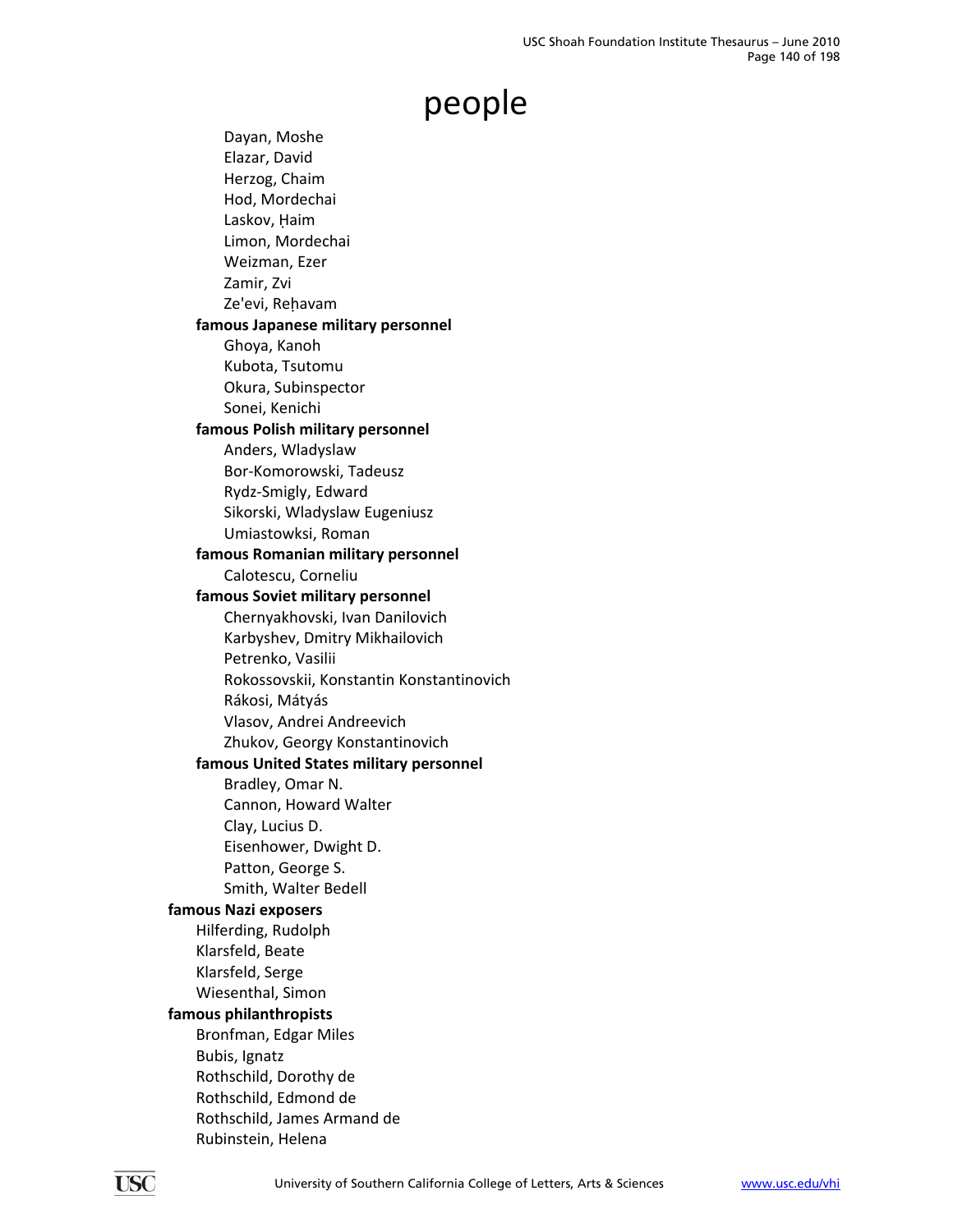Wolfson, Sir Isaac **famous police and security forces personnel** Alexandrescu, Constantin Arajs, Viktors Bernhards Bocchini, Arturo Cukurs, Herberts Touvier, Paul Trapp, Wilhelm Trucis, Arnolds Richards **famous politicians and diplomats famous Argentinian politicians and diplomats** Alfonsín, Raúl **famous Australian politicians and diplomats** Howard, John Winston Menzies, Robert Gordon **famous Austrian politicians and diplomats** Coudenhove‐Kalergi, Richard Nikolaus Dollfuss, Engelbert Schuschnigg, Kurt von **famous Bolivian politicians and diplomats** Salazar, Gustavo Sanchez **famous Brazilian politicians and diplomats** Vargas, Getúlio Dorneles **famous British politicians and diplomats** Aitken, William Maxwell Bevin, Ernest Chamberlain, Arthur Neville Churchill, Randolph Churchill, Winston Eden, Anthony Thatcher, Margaret **famous Bulgarian politicians and diplomats** Belev, Alexander Dimitrov, Georgi Peshev, Dimitur **famous Chinese politicians and diplomats** Chiang Kai‐shek Zhou Enlai **famous Czech politicians and diplomats** Benes, Edvard Havel, Václav Husak, Gustav Kriegel, Frantisek Masaryk, Tomáš Garrigue Svoboda, Ludvik Zenkl, Petr Zápotocký, Antonin **famous Dutch politicians and diplomats** Polak, Henri

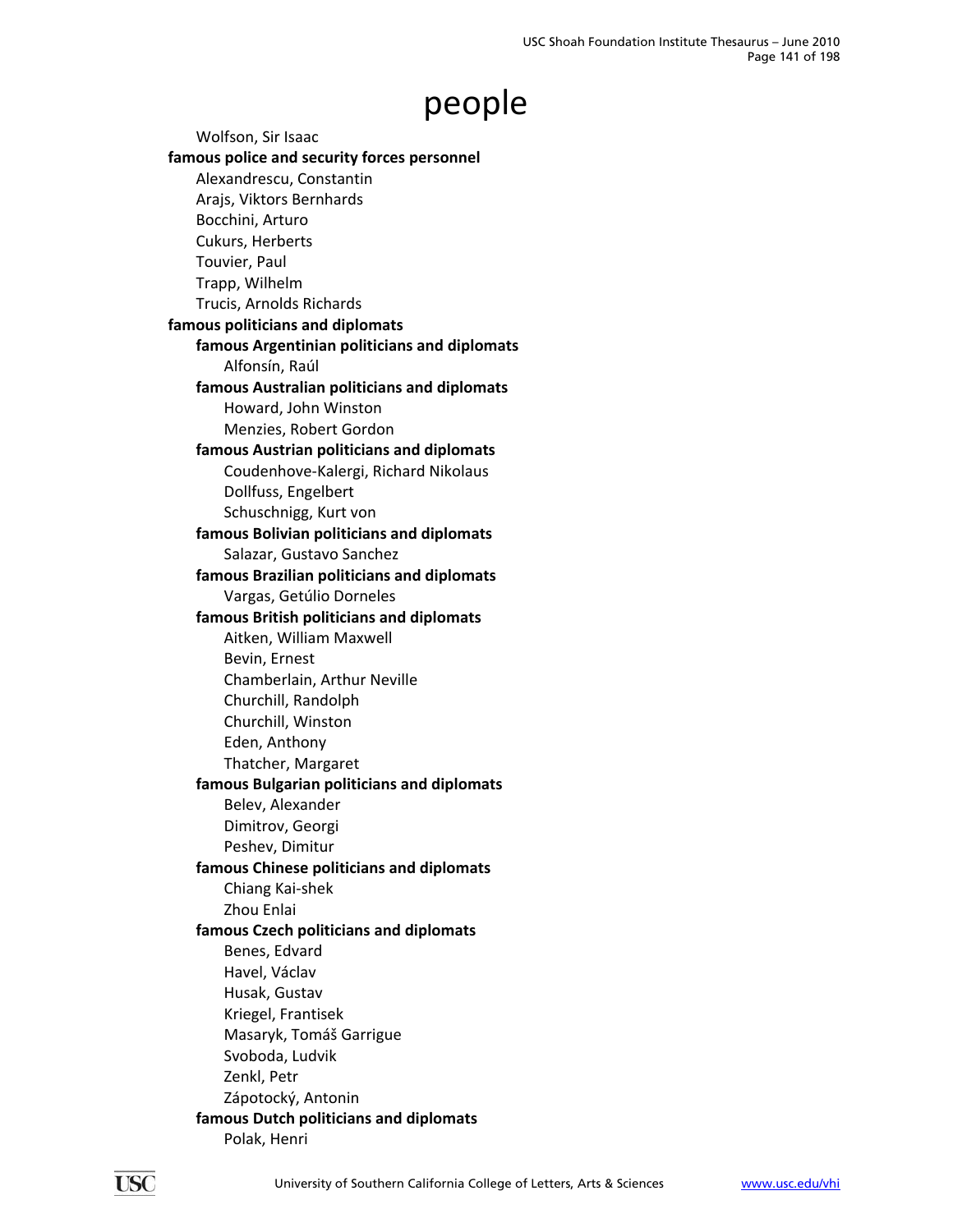**famous Egyptian politicians and diplomats** Nasser, Gamal Abdel **famous Finnish politicians and diplomats** Kallio, Kyösti **famous French politicians and diplomats** Blum, Léon **famous Vichy government personnel** Bousquet, René Darlan, Jean‐François Darquier de Pellepoix, Louis Laval, Pierre Leguay, Jean Papon, Maurice Arthur Jean Pucheu, Pierre Sabatier, Maurice Vallat, Xavier Gaulle, Charles de Gouin, Félix Le Pen, Jean‐Marie Mitterand, François Pompidou, Georges Veil, Simone **famous German politicians and diplomats** Brandt, Willy Breitscheid, Rudolf **famous German Nazi politicians and diplomats** Abetz, Otto Achenbach, Ernst Frick, Wilhelm Funk, Walther Globke, Hans Goebbels, Paul Josef Göring, Hermann Hildebrandt, Friedrich Hitler, Adolf Papen, Franz von Ribbentrop, Joachim von Schacht, Hjalmar Speer, Albert Thierack, Otto Weizäcker, Ernst Heinrich von Hindenburg, Paul von Honecker, Erich Kiesinger, Kurt Georg Scheringer, Richard Thälmann, Ernst Weizäcker, Richard von **famous Greek politicians and diplomats** Metaxas, Ioannis

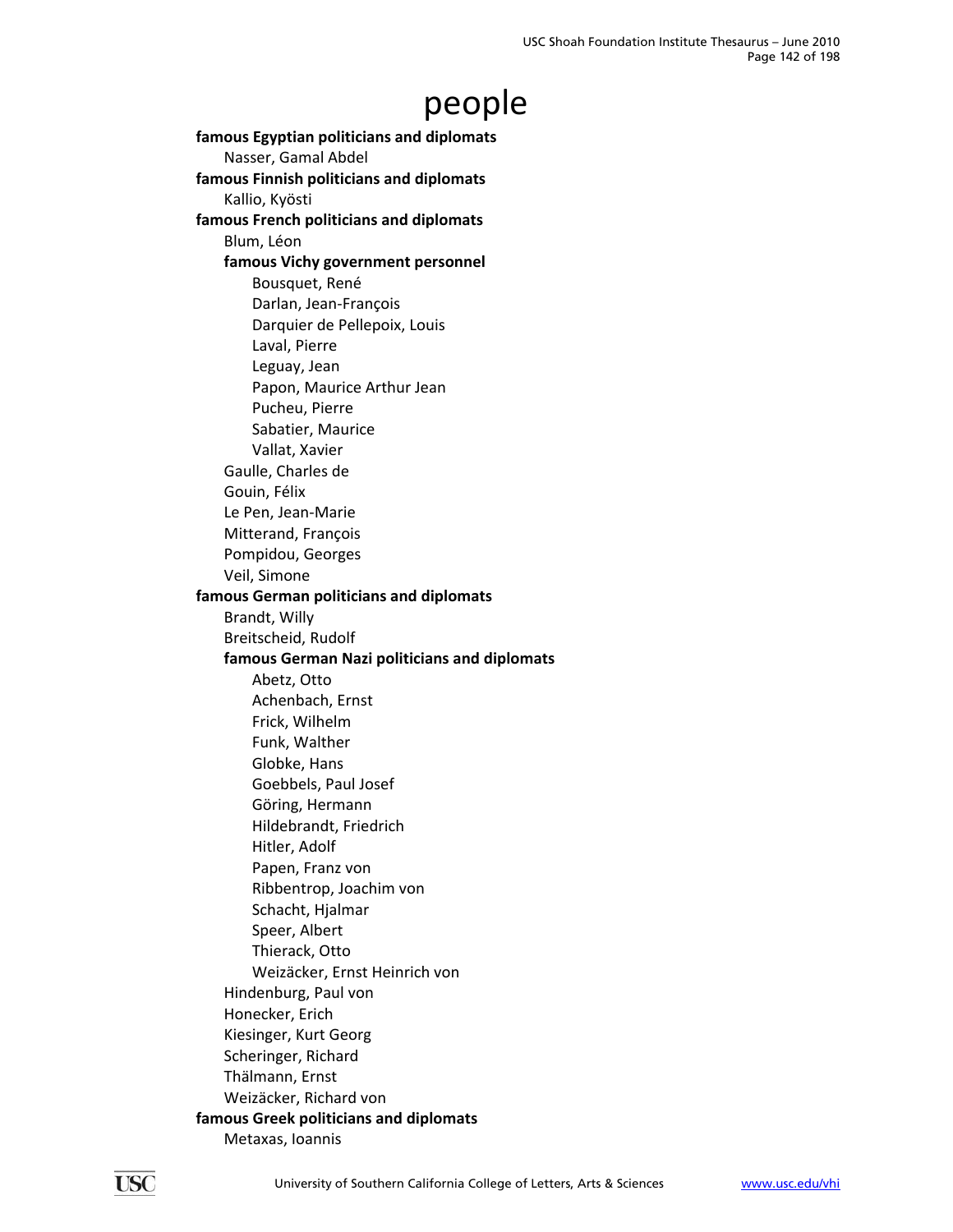### **famous Guatemalian politicians and diplomats**

Ubico Casta–eda, Jorge

#### **famous Hungarian politicians and diplomats**

Bajcsy‐Zsilinszky, Endre Bethlen, István Bánffy, Dániel Bárdossy, László Endre, László Esterházy, Móric Festetics, Sándor Fábián, Béla Gömbös, Gyula Göncz, çrpád Horthy, Miklós Imrédy, Béla Kádár, János Kállay, Miklós Kéthly, Anna Nagy, Imre Nagy, Vilmos Peyer, Károly Szakasits, çrpád Sztójay, Döme **famous Israeli politicians and diplomats** Allon, Yigal Barak, Aharon Barzilai, Yisrael Begin, Menachem Ben‐Natan, Asher Burg, Yosef Chouraqui, André Eshkol, Levi Harzfeld, Abraham Kahane, Meir Katchalski, Ephraim Meir, Golda Navon, Yitzhak Peres, Shimon Rabin, Yitzchak Remez, Moshe David Rimalt, Elimelekh Shamir, Yitzhak Sharett, Moshe Sharon, Ariel Shazar, Shneur Zalman Shilansky, Dov **famous Italian politicians and diplomats** Bottai, Giuseppe Calamandrei, Piero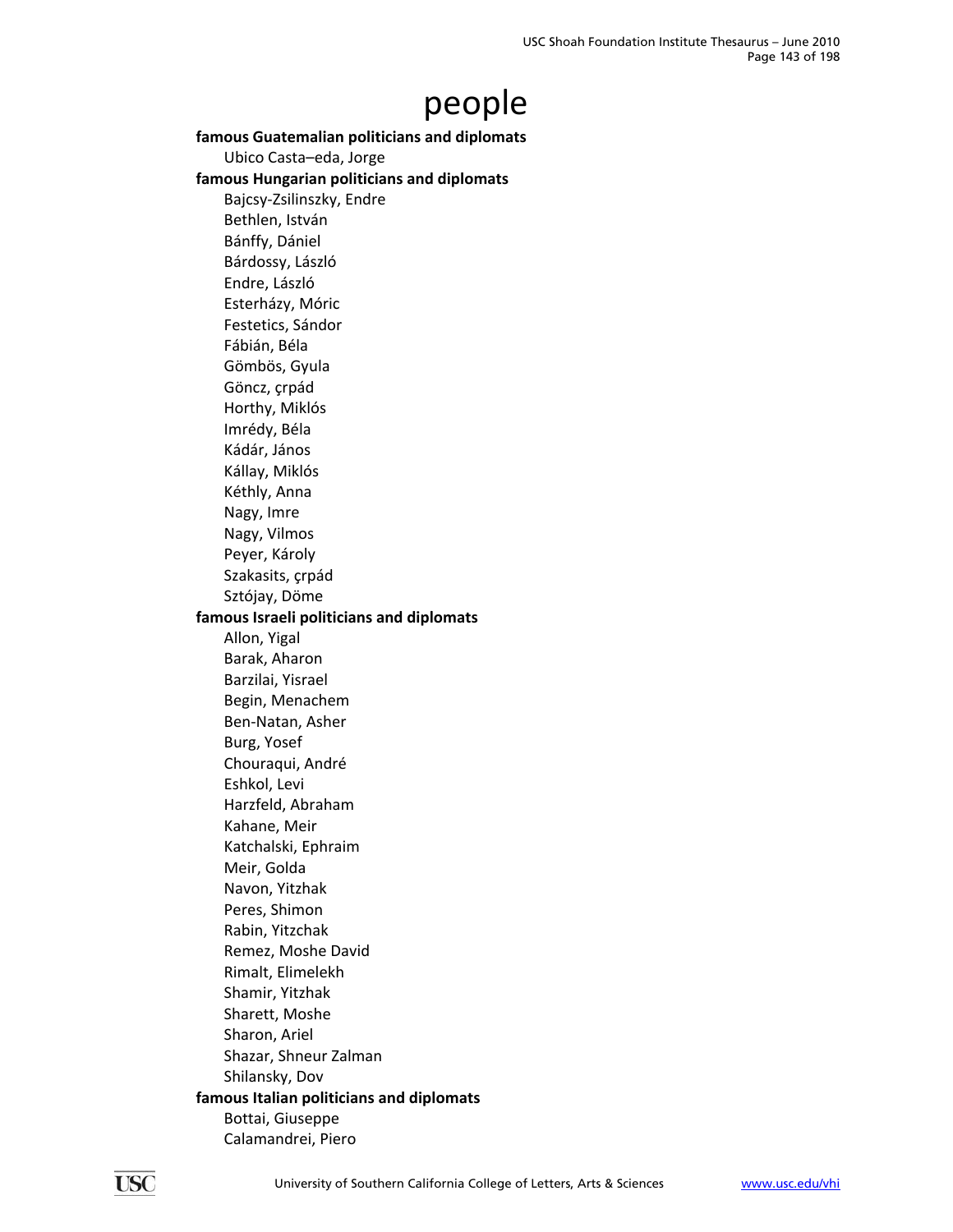Ciano, Galeazzo Einaudi, Luigi Ingrao, Pietro Interlandi, Telesio Moscatelli, Vincenzo Mussolini, Benito Perlasca, Giorgio Pertini, Sandro Rossi, Ernesto Sogno, Edgardo Zamboni, Guelfo **famous Latvian politicians and diplomats** Ulmanis, Karlis **famous Lithuanian politicians and diplomats** Grinius, Kazys Lozoraitis, Stasys, Sr. **famous Norwegian politicians and diplomats** Quisling, Vidkun **famous Polish politicians and diplomats** Alter, Victor Arciszewski, Tomasz Bartel, Kazimierz Cyrankiewicz, Józef Drobner, Boleslaw Erlich, Henryk Grabski, Stanislaw Józwiak, Franciszek Moscicki, Ignacy Pilsudski, Józef Radziwill, Janusz Starzynski, Stefan Walesa, Lech **famous Portuguese politicians and diplomats** Oliveria Salazar, António de **famous Romanian politicians and diplomats** Antonescu, Ion Antonescu, Mihai Cuza, Alexandru C. Manoliu, Florian Pauker, Ana **famous Salvadorian politicians and diplomats** Castellanos, I. H. Mandel‐Mantello, Georges **famous Serbian politicians and diplomats** Nedic, Milan **famous Slovak politicians and diplomats** Catlos, František Tiso, Jozef Tuka, Vojtech

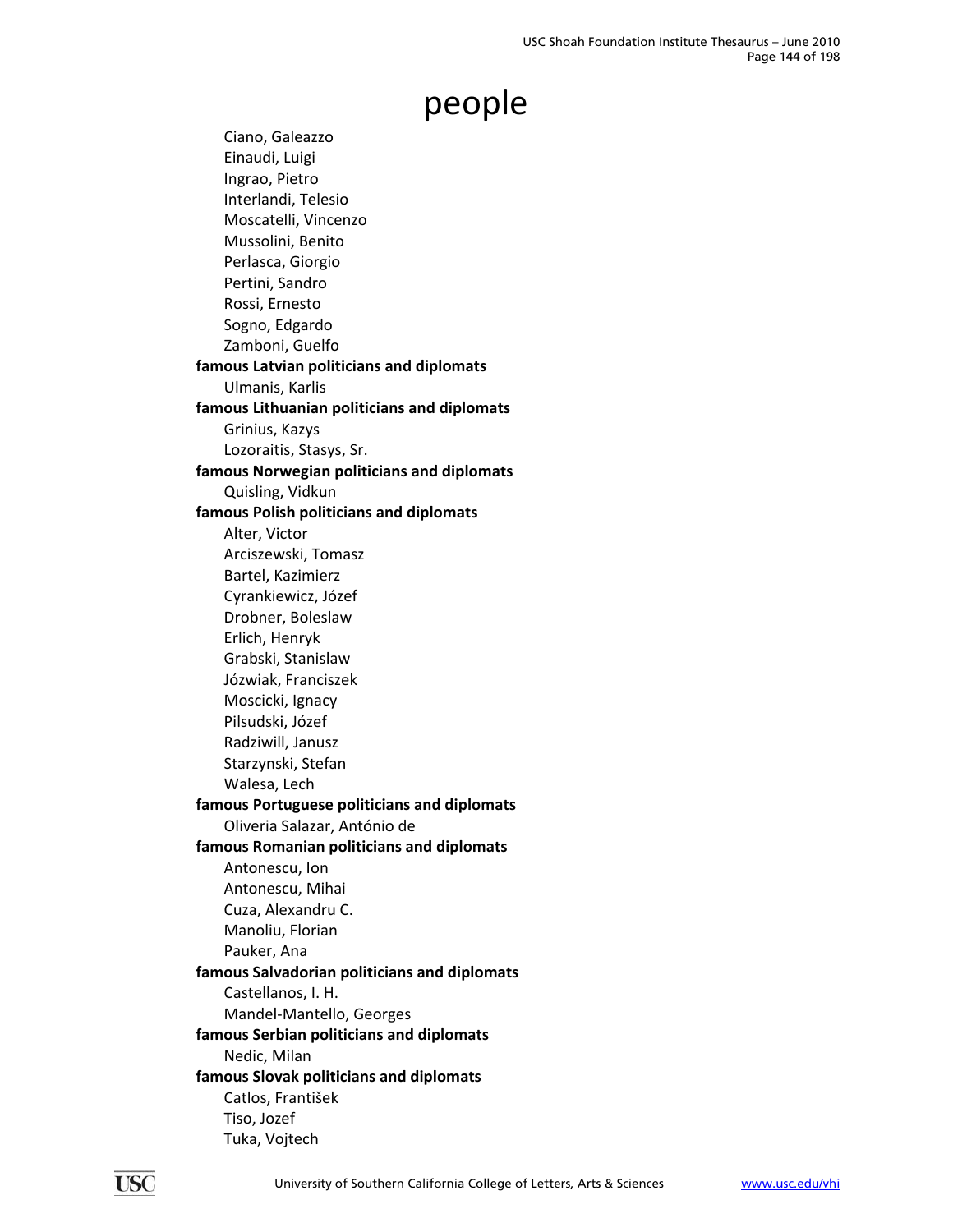Vašek, Anton **famous Soviet politicians and diplomats** Andropov, Yury Vladimirovich Beria, Lavrenty Pavlovich Gorbachev, Mikhail Sergeevich Kaganovich, Lazar Moiseyevich Khrushchev, Nikita Molotov, Viacheslav Mikhailovich Stalin, Joseph **famous Spanish politicians and diplomats** Franco, Francisco **famous Sudanese politicians and diplomats** Mahdi, Sayyid 'Abd ar‐Rahman al‐ **famous Swedish politicians and diplomats** Lutz, Charles Nordling, Raoul **famous Swiss politicians and diplomats** Rotmund, Heinrich **famous Ugandan politicians and diplomats** Amin, Idi **famous Ukrainian politicians and diplomats** Kravchuk, Leonid Makarovich **famous United States politicians and diplomats** Albright, Madeleine Bloom, Sol Bush, George Herbert Walker Carter, James Earl, Jr. Clinton, Hillary Rodham Clinton, William Jefferson Ford, Gerald Gore, Albert Arnold, Jr. Harriman, William Averell Holtzman, Elizabeth Ickes, Harold LeClair Johnson, Lyndon Baines Kennedy, Joseph Patrick Kennedy, Robert Francis Kissinger, Henry Alfred La Guardia, Fiorello Henry Lantos, Thomas Peter McDonald, James G. Metzenbaum, Howard Morton Nixon, Richard Milhous Reagan, Ronald Wilson Roosevelt, Eleanor Roosevelt, Franklin Delano Truman, Harry S. Welles, Benjamin Sumner Wilson, Pete

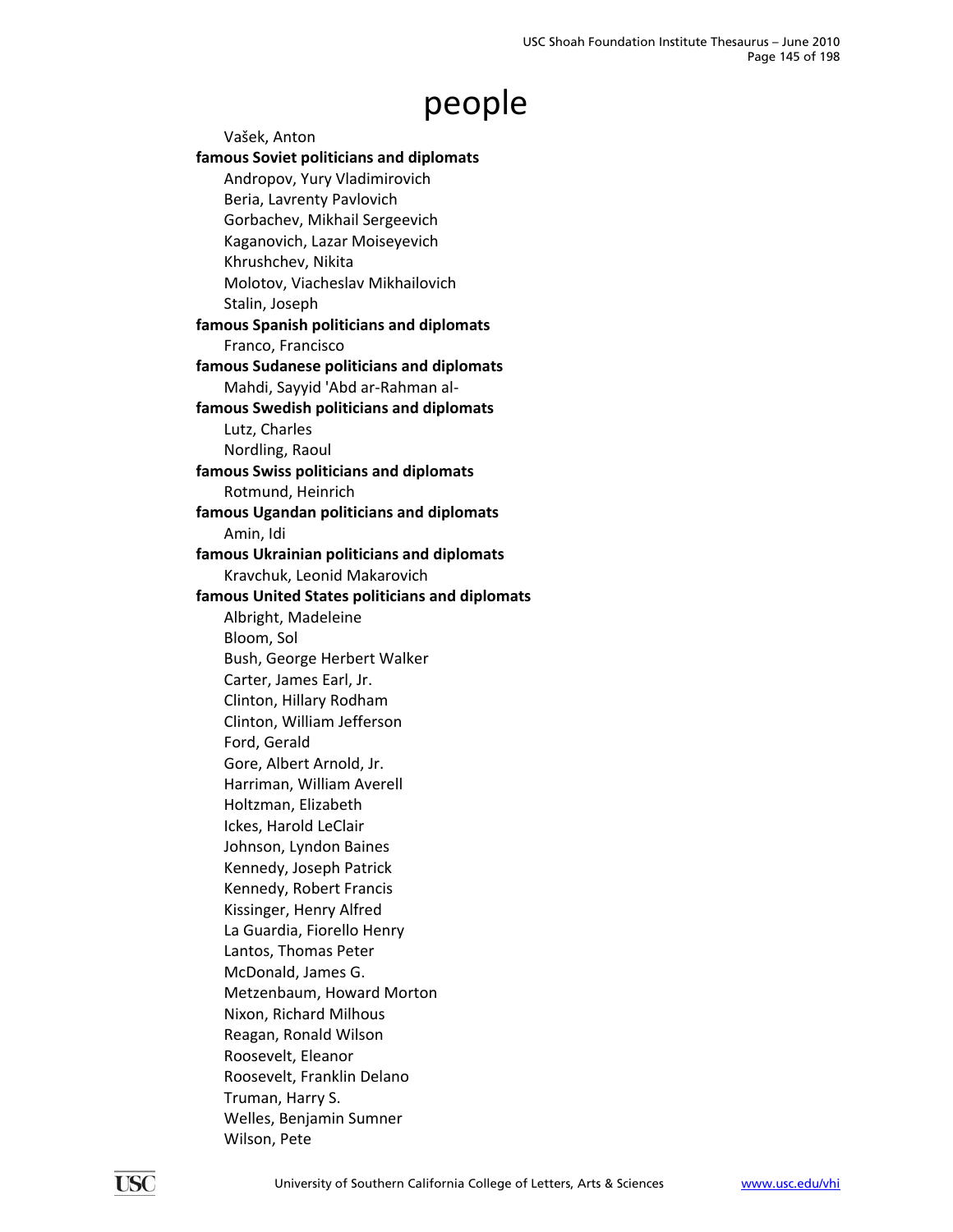**famous propagandists** Fritzche, Hans Gillars, Mildred Goebbels, Paul Josef Henriot, Philippe Joyce, William Veiss, Voldemar **famous Red Cross personnel** Dunant, Paul Stromberger, Maria **famous religious leaders famous Christian religious leaders** Abbé Pierre Ader, Bastiaan Jan Apor, Vilmos Barth, Karl Benoît, Marie Burzio, Giuseppe Cassulo, Nuncio Andreia Damaskinos, Archbishop Hamvas, Endre King, Martin Luther, Jr. Kolbe, Maximilian Lichtenberg, Bernhard Lustiger, Jean‐Marie Marton, çron Mindszenty, József Niemöller, Martin O'Connor, John Joseph Pope John Paul II Pope John XXIII Pope Paul VI Pope Pius XI Pope Pius XII Reynders, Henri Robertson, Pat Schuster, Alfredo Ildefonso Serédi, Jusztinián Sheptytskyi, Andrei Slachta, Margit Stein, Edith Steiner, Rudolph Tillich, Paul **famous Islamic religious leaders** Farrakhan, Louis Husseini, Muhammed Amin al‐ **famous Jewish religious leaders** Alcalay, Rabbi Isaac Ashkenazi, Rabbi Meier

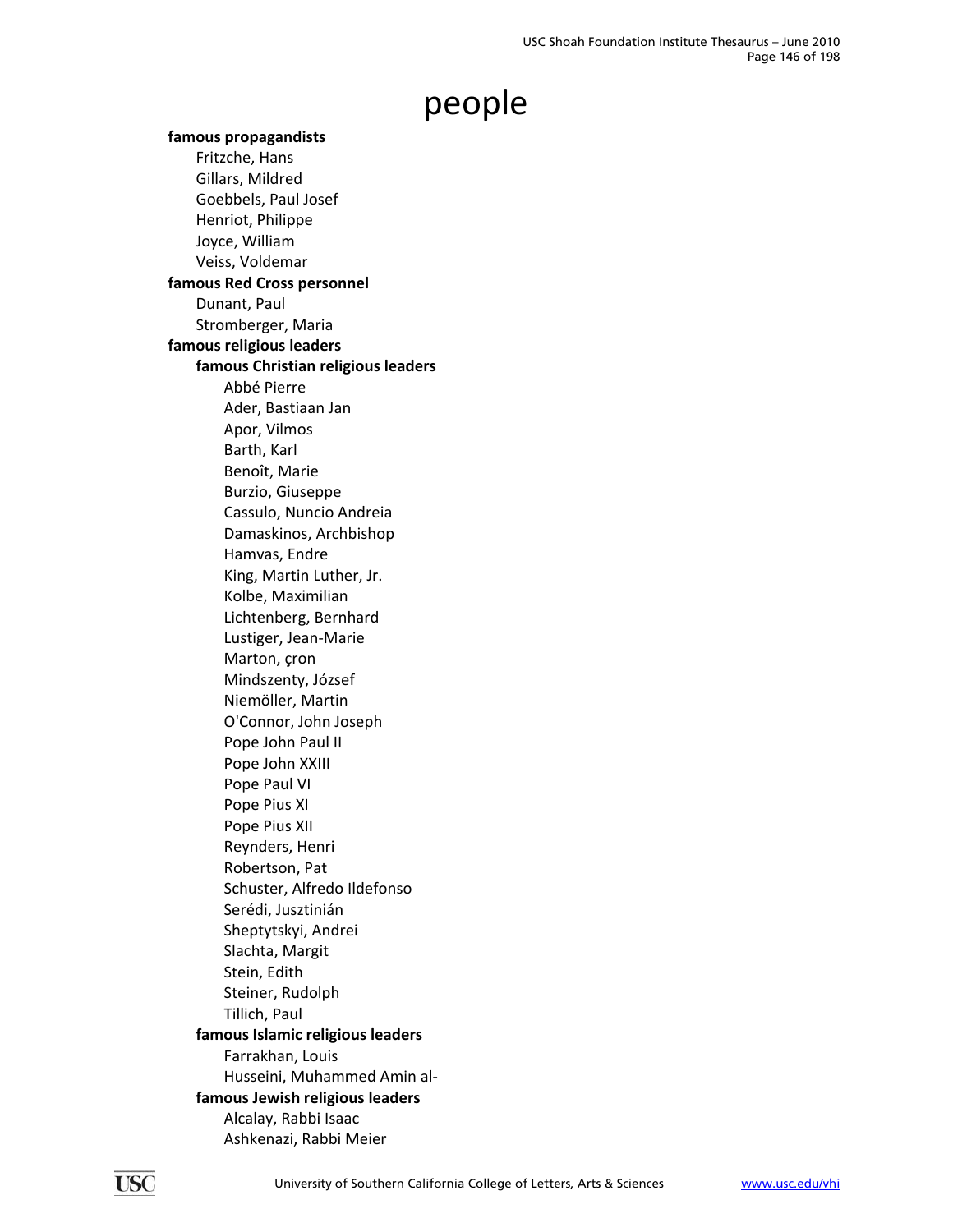Baeck, Leo Barzilai, Ilia Berend, Béla Carlebach, Naftali Hartwig Carlebach, Rabbi Joseph Carlebach, Shlomo De Sola Pool, David Frieder, Armin Friediger, Rabbi Moses Friedlander, Rabbi Tzvi Hirsch Friedman, Shlomo Zalman Goldstein, Rabbi Israel Hager, Rabbi Menahem Mendel Ben Hayyim Halberstam, Rabbi Benzion Halberstam, Rabbi Shlomoh Halberstam, Rabbi Solomon Halberstam, Shalom Eliezer Halberstam, Yekutiel Judah Herzog, Isaac Halevi Israel Meir Ha‐Kohen Klausner, Abraham J. Klinberg, Shem Koretz, Zvi Koussevitzky, Moshe Lau, Israel Meir Leifer, Rabbi Mordecai Melchior, Rabbi Marcus Michaelson, Rabbi Ezekiel Zevi ben Abraham Hayyim Morgenstern, Yitzhak Zelig Niemirower, Jacob Isaac Pacifici, Riccardo Portugal, Eliezer Zusya Prinz, Rabbi Joachim Rabinowicz, Rabbi Joshua Jerahmeel Rabinowitz, Rabbi Shlomo Rosen, Moses David Rothenberg, Israel Tzvi Halevi Rubin, Simchah Safran, Alexandru Schachter, Rabbi Herschel Schmidt, Joseph Schneerson, Menahem Mendel Schneerson, Zalman Schorr, Moses Shapira, Rabbi Hayyim Eleazar Shapira, Rabbi Kalonymus Kalmish Shapira, Rabbi Meir Sirota, Gershon Sonnenfeld, Joseph Hayim Ben Abraham Solomon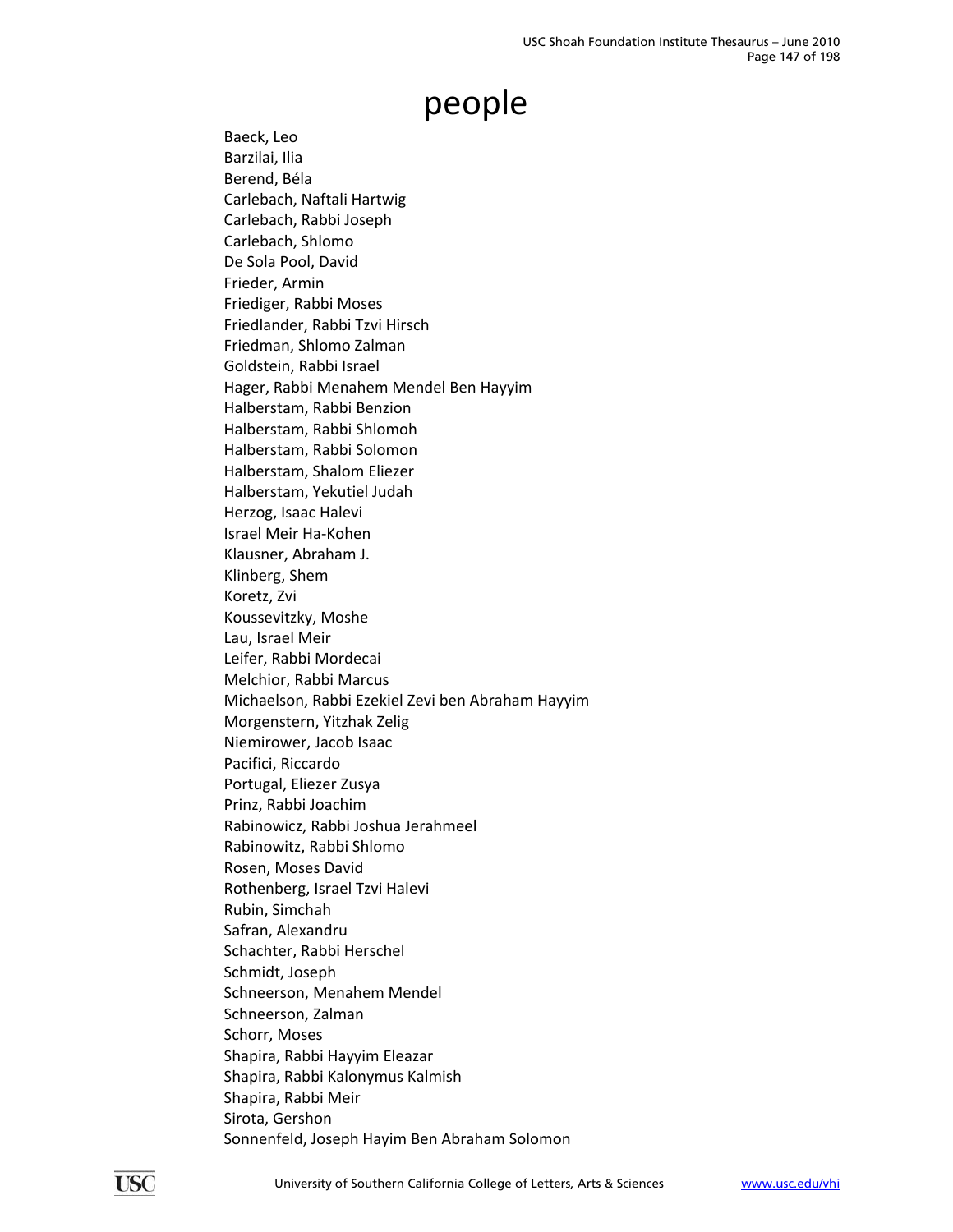Teichner, Rabbi Willy Teihberg, Judah Moses Teitelbaum, Rabbi Joel Thon, Osias Wasserman, Rabbi Elhanan Bunim Weissmandel, Michael Dov Wise, Rabbi Stephen Zirelson, Judah Leib Zolli, Israel Gandhi, Mohandas Karamchand **famous royalty** Bernhard, Prince of the Netherlands Boris III Carol II Christian X Edward VIII Elizabeth II Elizabeth, Queen mother (Belgium) Farouk I George VI Geraldine Apponyi Gustav V Julianna, Queen of Holland Leopold III, King Ligne, Eugène de Mafalda di Savoia Mary of Teck Michael I P'u‐i, Henry Queen Elizabeth, the Queen Mother of the United Kingdom Queen Giovanna Stirbey, Barbu Victor Emmanuel III Wilhelm II Wilhelmina Zog I **famous scientists** Bohr, Niels Henrik David Einstein, Albert Fuchs, Klaus Emil Julius Katzir, Aharon Sakharov, Andrei Dmitrievich **famous ship captains** Aharonovitch, Yitzhak Bertram, Heinrich Schroeder, Gustav **famous underground and resistance personnel famous resistance fighters famous Austrian resistance fighters**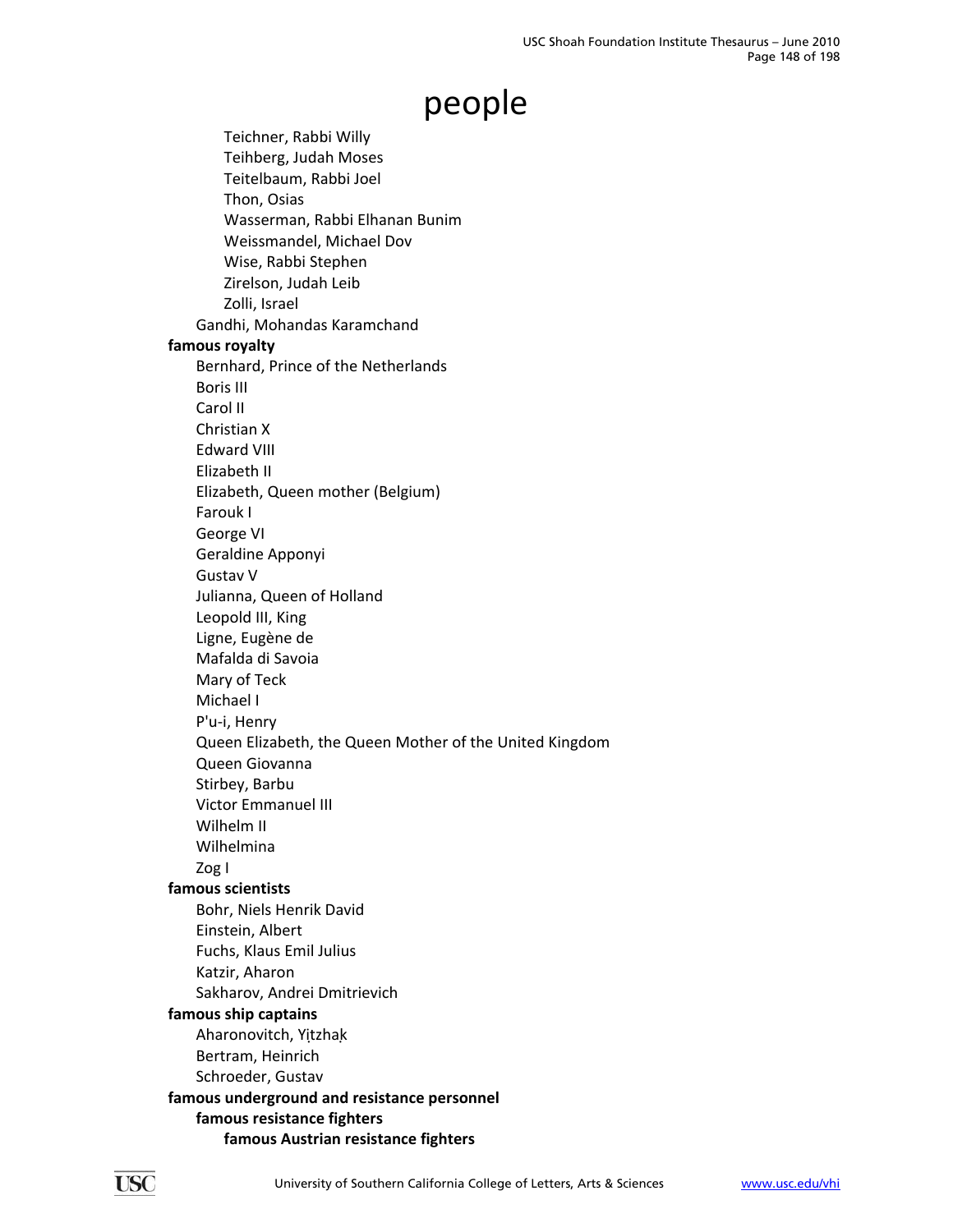Hartmann, Elfriede **famous Czech resistance fighters** Bloch, Zialo **famous Dutch resistance fighters** Ader, Bastiaan Jan Meerburg, Piet Schaft, Jannetje Johanna Valstar, L. Woortman, John Theo **famous French resistance fighters** Abbé Pierre Georges, Pierre Manouchian, Missak Moulin, Jean Paul, Marcel Petit, Eugene Claudius **famous German resistance fighters** Baum, Herbert Graf, Willi Hirschmann, Otto Albert Huber, Kurt Probst, Christoph Römer, Josef Scharff, Werner Schmorell, Alexander Scholl, Hans Scholl, Sophie **famous Italian resistance fighters** Agnoletti, Enzo Enriques Albano, Giuseppe Gesmundo, Gioacchino Gullace, Teresa Ingrao, Pietro Mila, Massimo Moscatelli, Vincenzo Roveda, Giovanni Trombadori, Antonello **famous Jewish resistance fighters** Abugov, Aleksandr Alpan, Moshe Anielewicz, Mordechai Artom, Emanuele Atlas, Jechezkiel Berdiczew, Abba Bielski, Aharon Bielski, Asael Bielski, Tuvia Bielski, Zusya Blat, Isaac

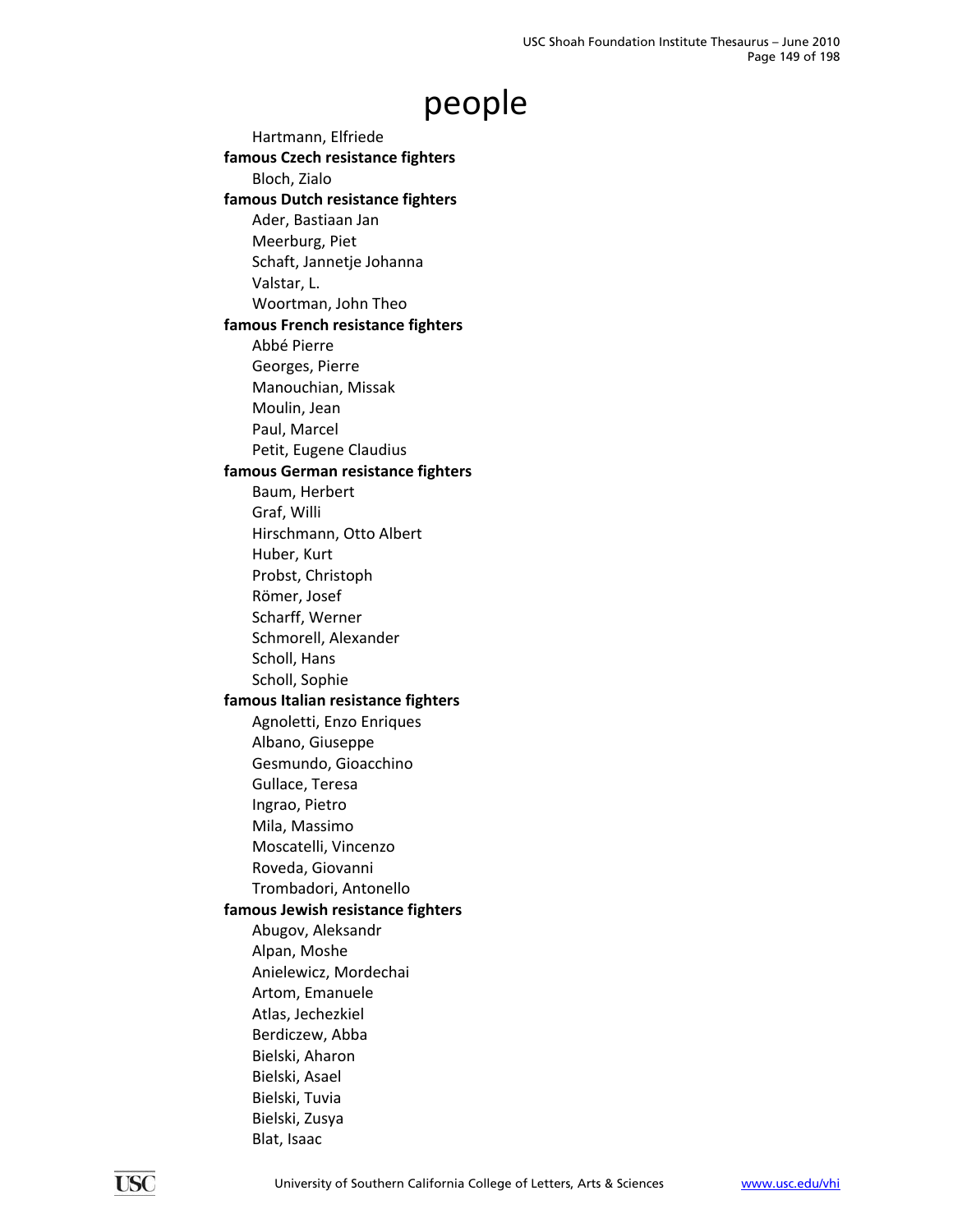Bloch, Gilbert Blum, Abraham Borzykowski, Tuvia Datner, Szymon Dränger, Shimshon Dvoretski, Alter Edelman, Marek Feldhendler, Leon Fislewicz, Mendel Fleischmann, Gisi Gamzon, Robert Gildenman, Moshe Ginzburg, Leone Glazman, Josef Grinberg, Itzchak Grosman, Haika Grynszpan, Jehiel Guzik, David Gärtner, Ella Haguenau, Marc Kaczerginski, Shmerke Kaplinski, Hirsch Kasman, Leon Klepfisz, Michael Korczak‐Marla, Rozka Kovner, Abba Kovner, Vitka Krasucki, Henri Lazar, Chaim Lichtenberg, Moshe Liebeskind, Aharon Lubetkin, Zivia Meed, Vladka Mintz, Lipek Nowogródzka, Judith Palgi, Yoel Raziel, David Ringelblum, Emanuel Rochczyn, Itzhak Rosselli, Carlo Rosselli, Nello Rotem, Simha Sadeh, Yitzhak Sapirsztein, Regina Suckever, Abraham Szenes, Hannah Tenenbaum, Mordekhai Weissblum, Ester Wengrower, Yehuda

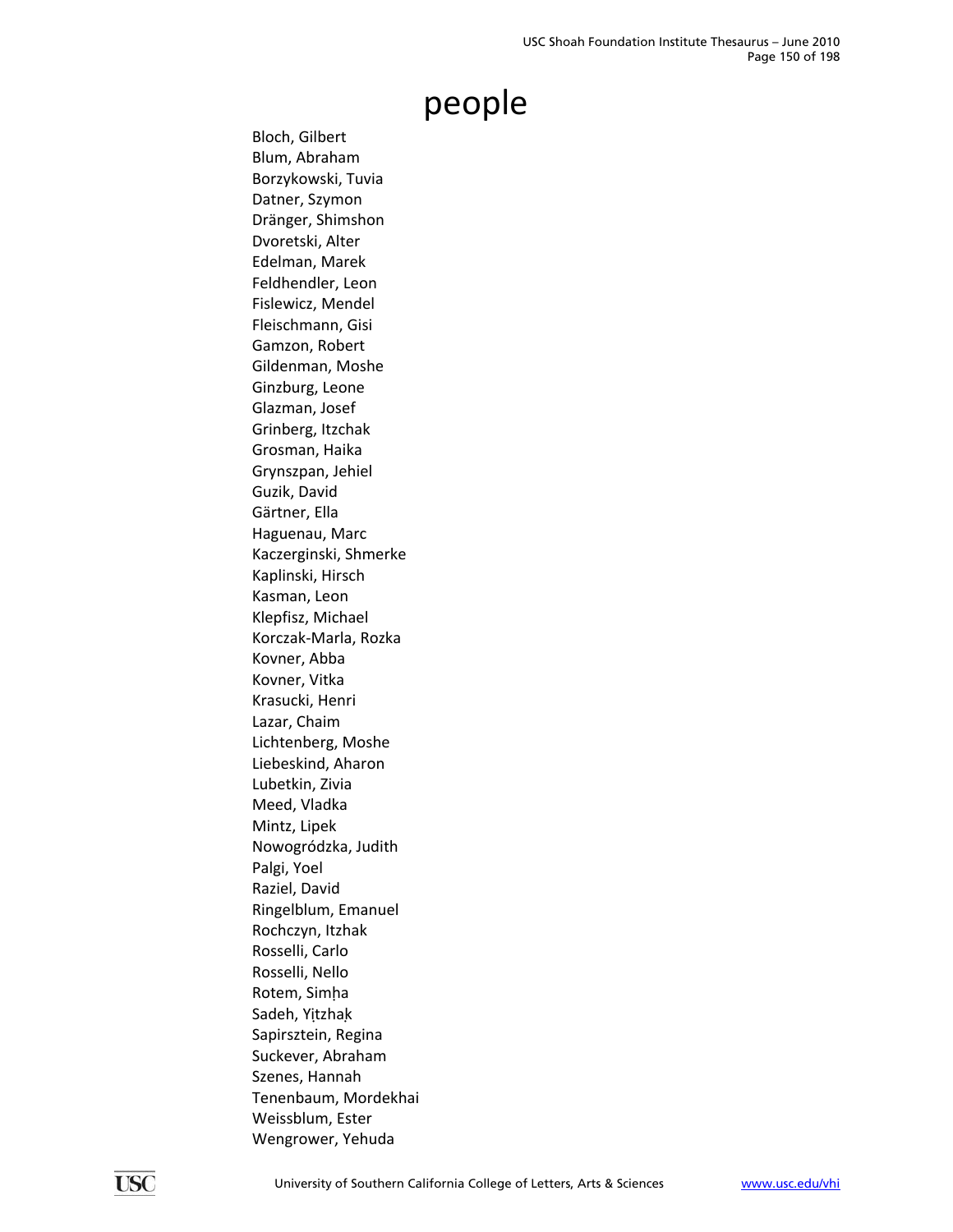Wetzler, Alfred Wittenberg, Yitzhak Yellin, Chaim Yellin‐Mor, Nathan Zimetbaum, Mala Zorin, Shalom Zuckerman, Yitzhak **famous Polish resistance fighters** Korbonski, Stefan Lec, Stanislaw Jerzy Moczar, Mieczyslaw Mosdorf, Jan Smolen, Kazimierz Sobiesiak, Józef **famous Soviet resistance fighters** Asmolov, Aleksei Nikitovich Brinskii, Anton Fedorov, Aleksei Gil', Vladimir Vladimirovich Konisjzczuk, Mikolaj Kovpak, Sidor Artemevich Kuznetsov, Nikolai Markov, Fedor Medvedev, Dmitrii N. Mudrik, David Pecherskii, Aleksandr Smyriev, Mr. **famous Ukrainian resistance fighters** Bandera, Stepan **famous Yugoslav resistance fighters** Mihajlovic, Dragoljub Tito, Josip Broz **famous underground personnel** Bauer, Riccardo Eldad, Israel Goldstein, Peretz Karski, Jan Masarek, Rudolf Rakowski, Mr. Robota, Roza Grynszpan, Herschel Messerschmitt, Wilhelm Zygelbojm, Samuel Artur **population categories aid participants** aid recipients civilian aid givers **captive populations** "Desaparecidos"

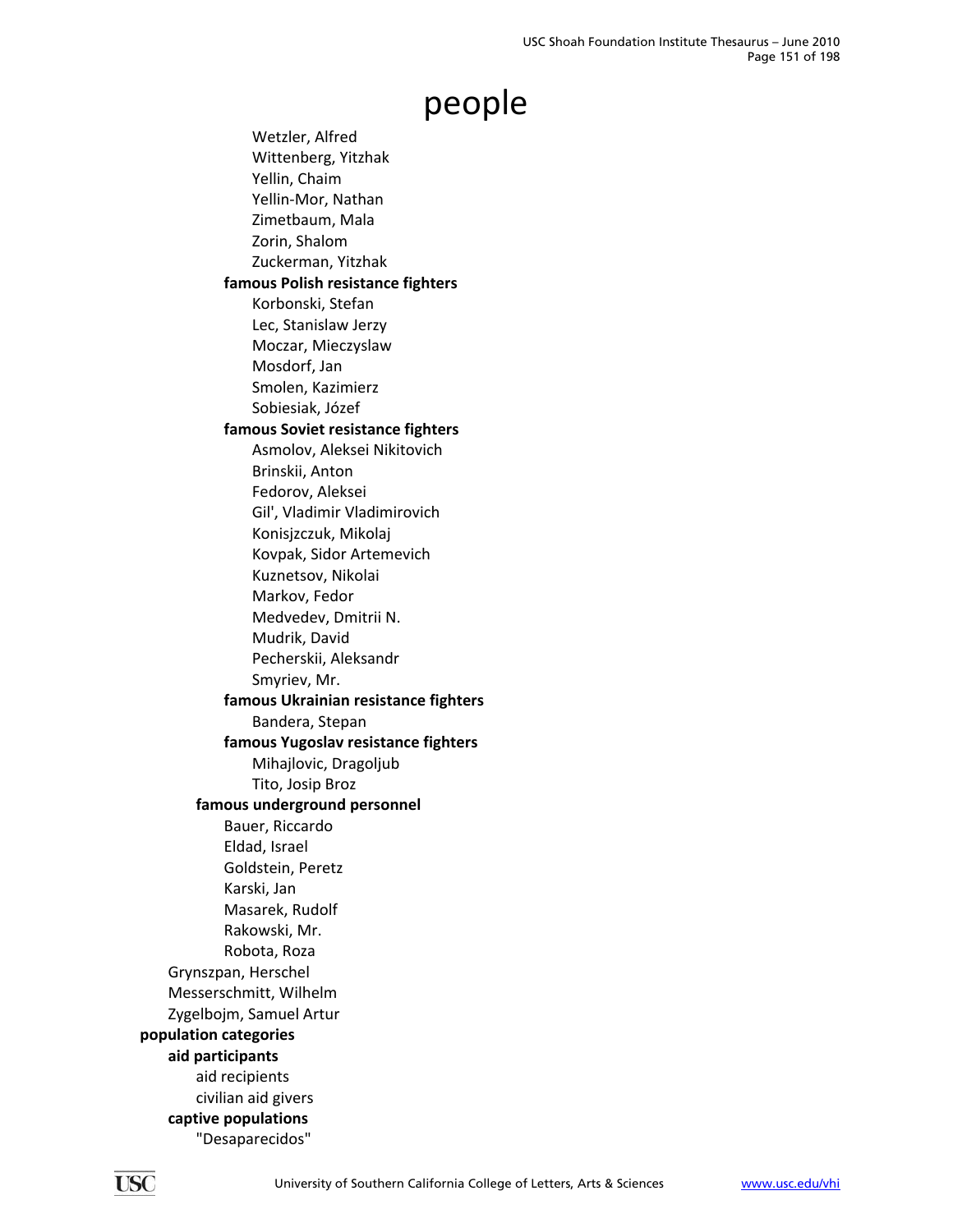#### camp populations

#### **civilian laborers**

Armenian civilian laborers Austrian civilian laborers Belarusian civilian laborers Belgian civilian laborers Chechen civilian laborers Czech civilian laborers Czechoslovak civilian laborers Danish civilian laborers Dutch civilian laborers Estonian civilian laborer French civilian laborers German civilian laborers Greek civilian laborers Hungarian civilian laborers Italian civilian laborer Kazakh civilian laborers Latvian civilian laborers Lithuanian civilian laborers Polish civilian laborers Romanian civilian laborers Russian civilian laborers Serbian civilian laborers Slovak civilian laborers Soviet civilian laborers Spanish civilian laborers Tatar civilian laborers Ukrainian civilian laborers Volksdeutsche civilian laborers Yugoslav civilian laborers eugenics facility populations **ghetto inhabitants** Austrian ghetto inhabitants Belarusian ghetto inhabitants Czech ghetto inhabitants Czechoslovak ghetto inhabitants Danish ghetto inhabitants Dutch ghetto inhabitants elderly ghetto inhabitants female ghetto inhabitants French ghetto inhabitants German hetto inhabitants Greek ghetto inhabitants handicapped ghetto inhabitants Hungarian ghetto inhabitants Italian ghetto inhabitants, Italian

> Jewish ghetto inhabitants Latvian ghetto inhabitants

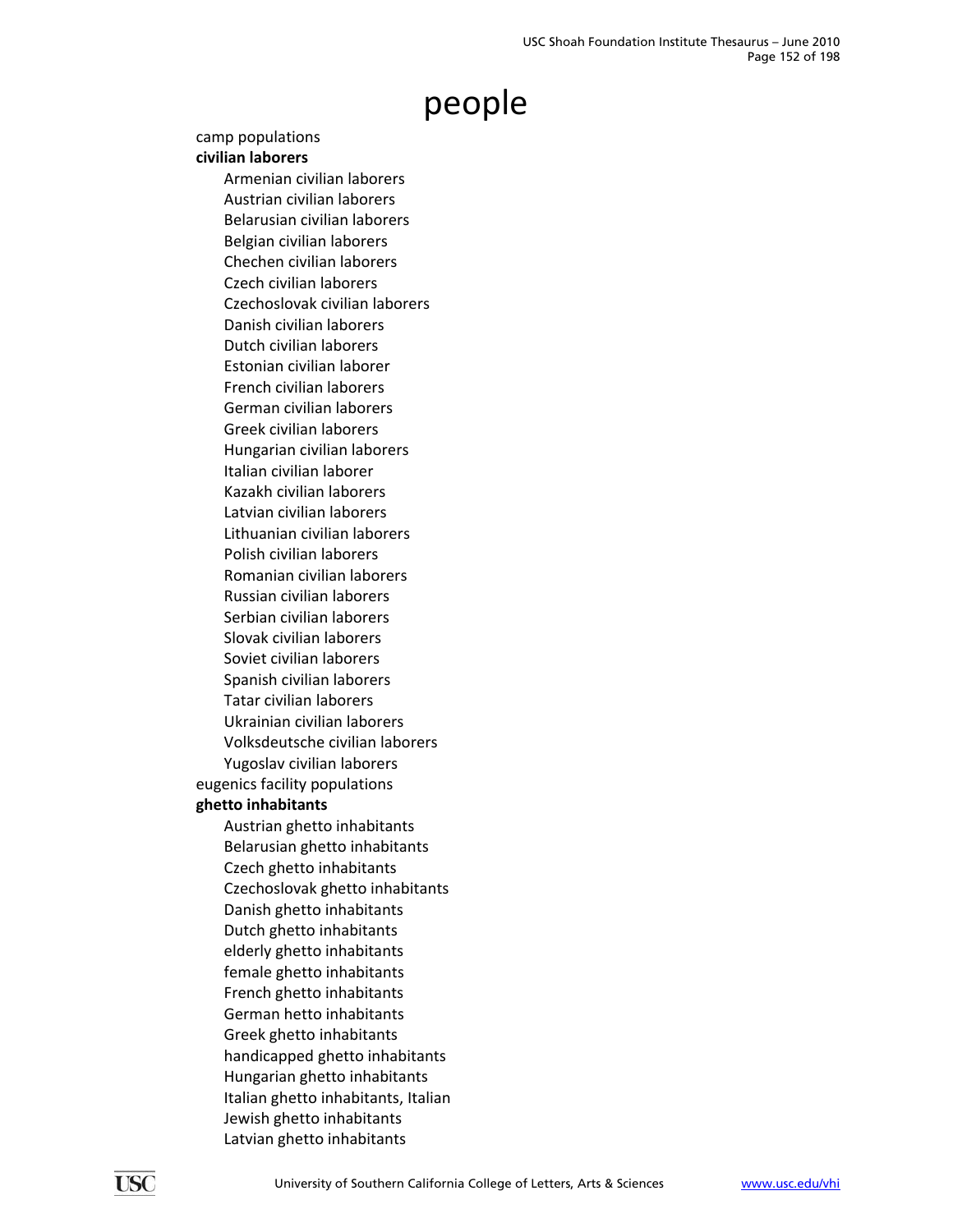Lithuanian ghetto inhabitants non‐Jewish ghetto inhabitants Polish ghetto inhabitants Romanian ghetto inhabitants Sinti and Roma ghetto inhabitants Slovak ghetto inhabitants Ukrainian ghetto inhabitants ghetto populations Japanese‐American internees **labor servicemen** Bulgarian labor servicemen Christian convert labor servicemen criminal labor servicemen Czech labor servicemen Czechoslovak labor servicemen Hungarian labor servicemen Jehovah's Witnesses labor servicemen Jewish labor servicemen labor servicewomen non‐Jewish labor servicemen Romanian labor servicemen Serbian labor servicemen Sinti and Roma labor servicemen Slovak labor servicemen Yugoslav labor servicemen prison populations **prisoner functionaries** "Birkenau Boys" Albanian prisoner functionaries Argentine prisoner functionaries Austrian prisoner functionaries Belgian prisoner functionaries Blockälteste criminal prisoner functionaries Czech prisoner functionaries Dutch prisoner functionaries female prisoner functionaries French prisoner functionaries German prisoner functionaries Greek prisoner functionaries Hungarian prisoner functionaries Italian prisoner functionaries Jehovah's Witness prisoner functionaries Jewish camp police Jewish prisoner functionaries **kapos** Austrian kapos Belgian kapos

criminal kapos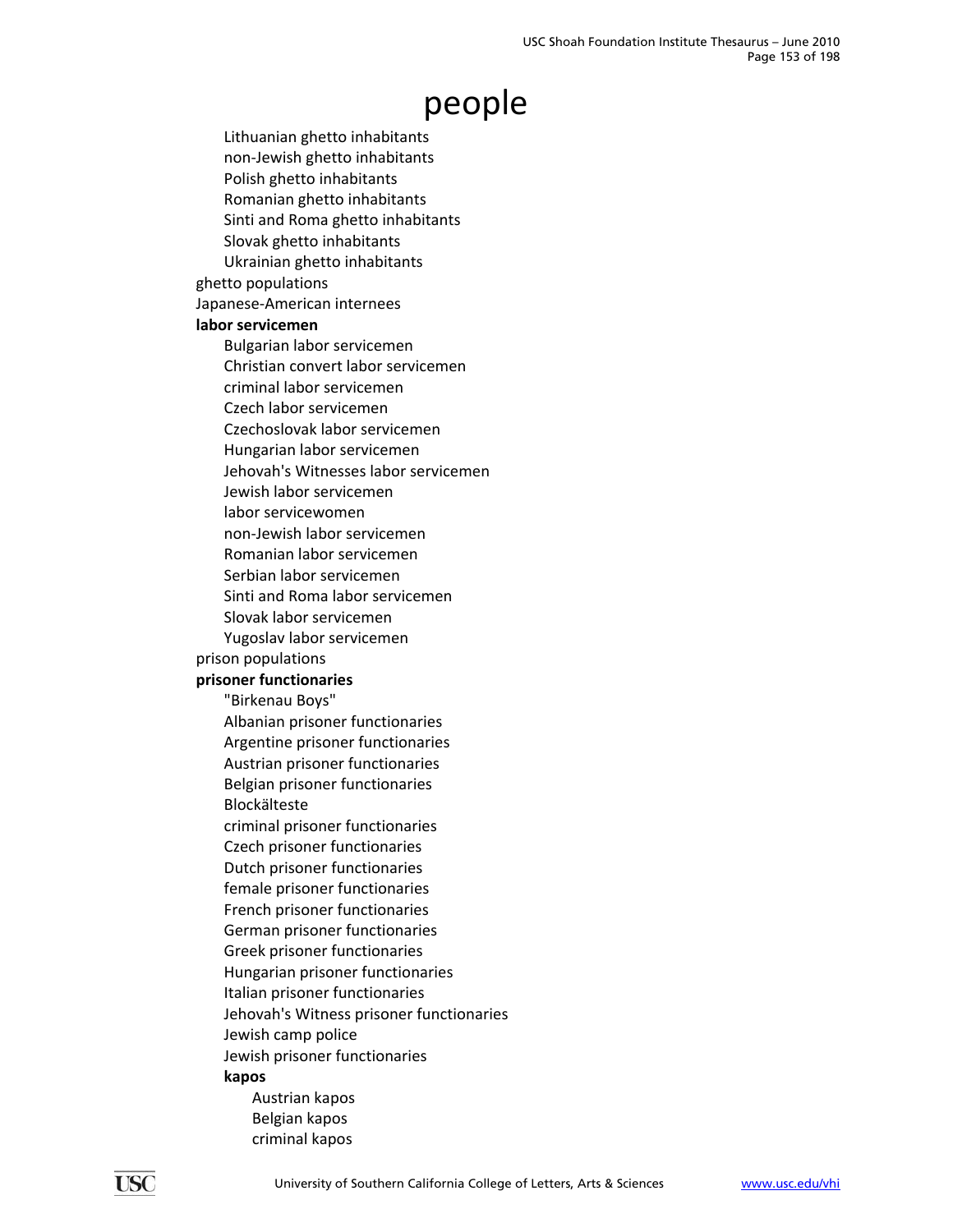Croatian kapos Czech kapos Czechoslovak kapos Dutch kapos female kapos French kapos German kapos Greek kapos homosexual kapos Hungarian kapos Italian kapos Jewish kapos Lagerälteste Latvian kapos Lithuanian kapos Luxembourg kapos male kapos Moroccan kapos non‐Jewish kapos Polish kapos political prisoner kapos Romanian kapos Russian kapos Serbian kapos Sinti and Roma kapos Slovak kapos Spanish kapos Swedish kapos Turkish kapos Ukrainian kapos Volksdeutsche kapos Yugoslav kapos Latvian prisoner functionaries lesbian prisoner functionaries Lithuanian prisoner functionaries Luxembourg prisoner functionaries male homosexual prisoner functionaries male prisoner functionaries non‐Jewish prisoner functionaries Polish prisoner functionaries political prisoner functionaries prisoner doctors prisoner medical personnel Romanian prisoner functionaries Russian prisoner functionaries Sinti and Roma prisoner functionaries Slovak prisoner functionaries Soviet prisoner functionaries Spanish prisoner functionaries

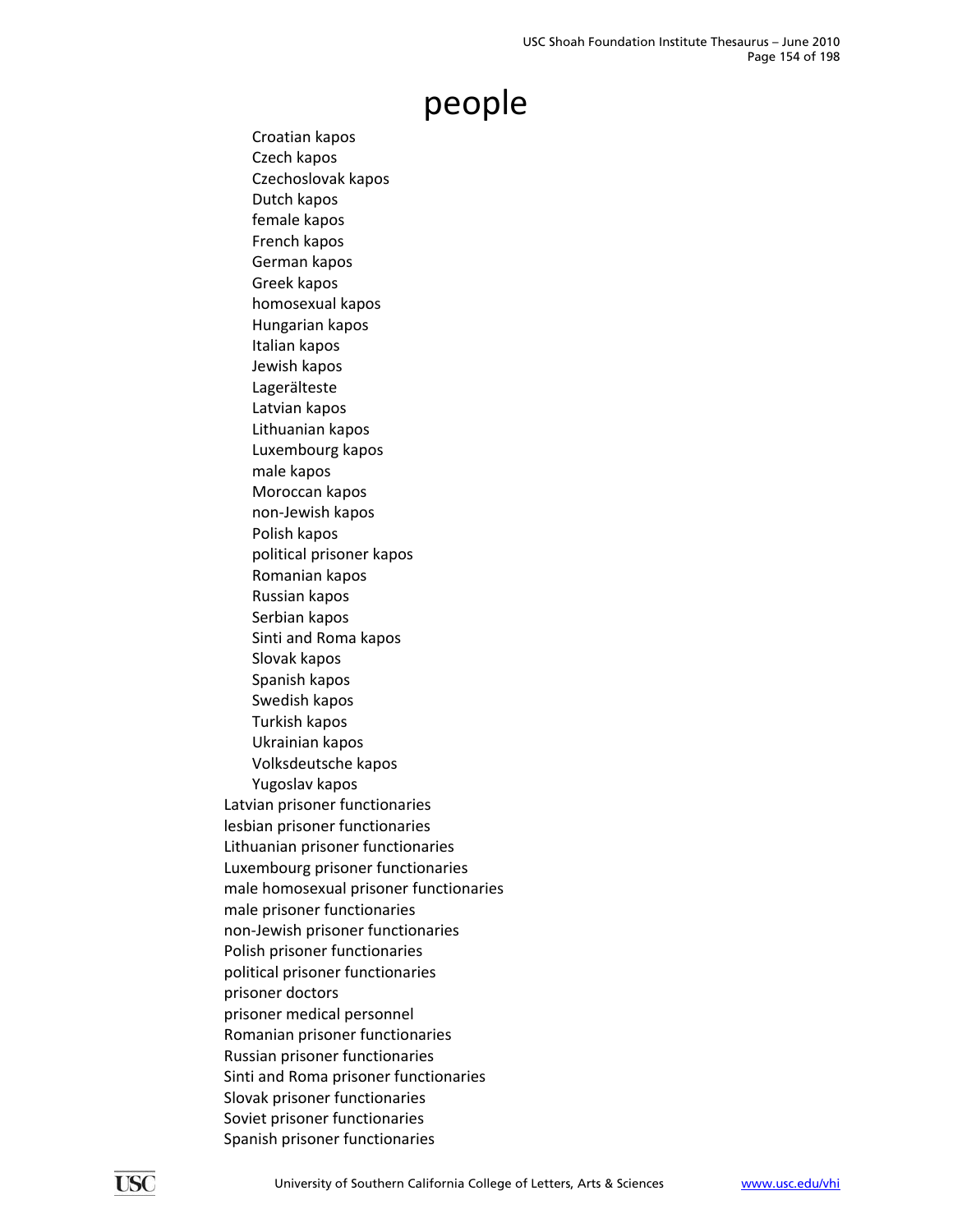Stubenälteste Ukrainian prisoner functionaries Volksdeutsche prisoner functionaries Yugoslav prisoner functionaries **prisoners**

"asocial" prisoners "Mischlinge" prisoners African prisoners Albanian prisoners Algerian prisoners Armenian prisoners Austrian prisoners Belarusian prisoners Belgian prisoners Brazilian prisoners British prisoners Bulgarian prisoners Canadian prisoners Catholic prisoners Chechen prisoners Chinese prisoners clergy and monastic prisoners Cossack prisoners criminal prisoners Croatian prisoners Czech prisoners Czechoslovak prisoners Danish prisoners Dutch prisoners dwarf prisoners Egyptian prisoners elderly prisoners Estonian prisoners Ethiopian prisoners exchange prisoners female prisoners Finnish prisoners French prisoners French West African prisoners Georgian prisoners German prisoners Greek prisoners handicapped prisoners Hungarian prisoners intelligence operative prisoners Iraqi prisoners Italian prisoners Jehovah's Witness prisoners Jewish prisoners

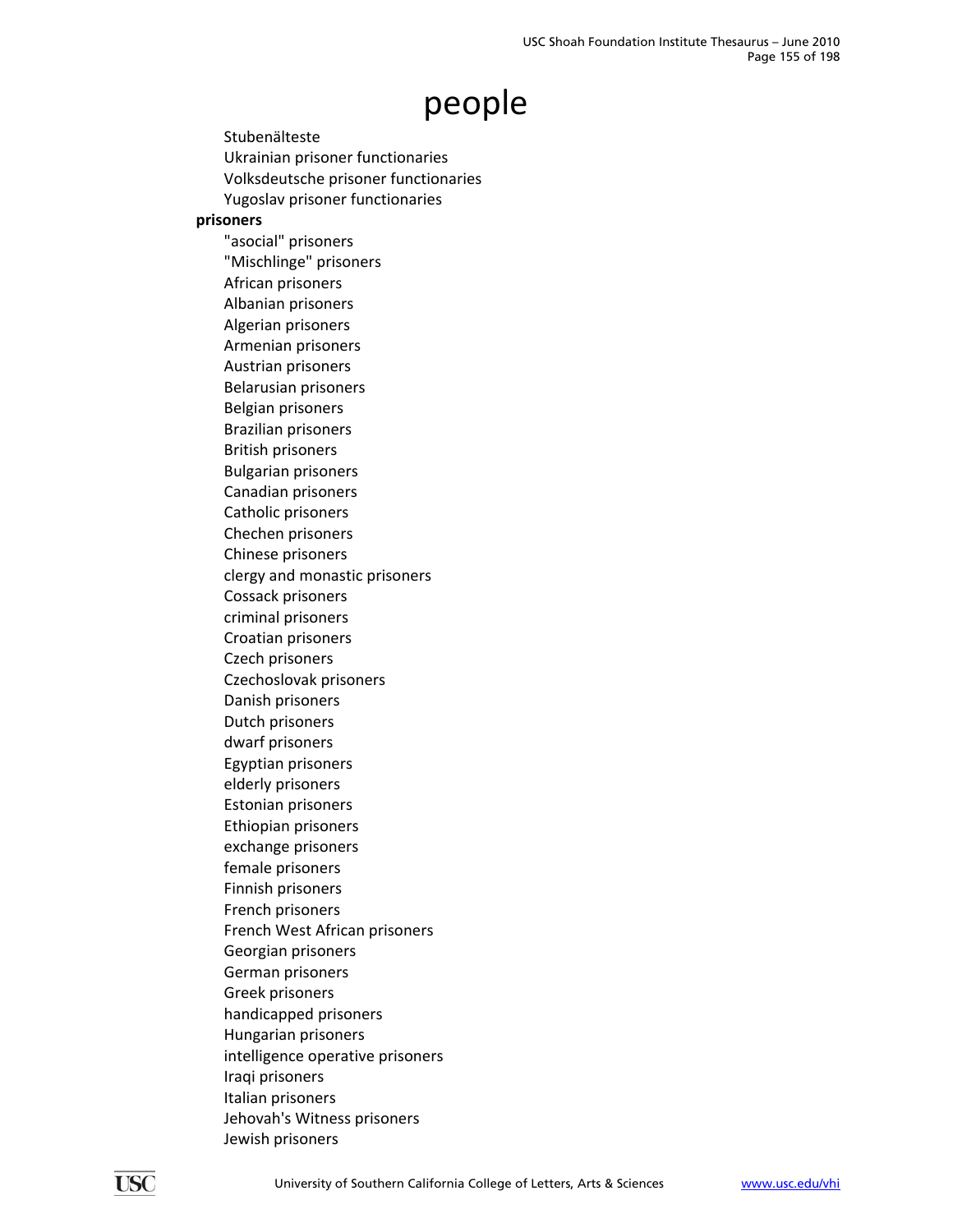Kalmyk prisoners Latvian prisoners Lebanese prisoners lesbian prisoners Libyan prisoners Lithuanian prisoners Luxembourg prisoners male homosexual prisoners male prisoners Moroccan prisoners non‐Jewish prisoners Norwegian prisoners Polish prisoners political prisoners Romanian prisoners Russian prisoners Sabbatarian prisoners Senegalese prisoners Serbian prisoners Seventh Day Adventist prisoners Sinti and Roma prisoners Slovak prisoners Slovenian prisoners Sonderkommando prisoners Soviet prisoners Spanish civil war veteran prisoners Spanish prisoners Swedish prisoners Tatar prisoners Tunisian prisoners Turkish prisoners twins in the camps Ukrainian prisoners United States prisoners Uzbek prisoners Volksdeutsche prisoners Yugoslav prisoners **prisoners of war** Abkhazian prisoners of war Allied prisoners of war Arab prisoners of war Armenian prisoners of war Australian prisoners of war Austrian prisoners of war Belarusian prisoners of war Belgian prisoners of war British prisoners of war Canadian prisoners of war Chechen prisoners of war

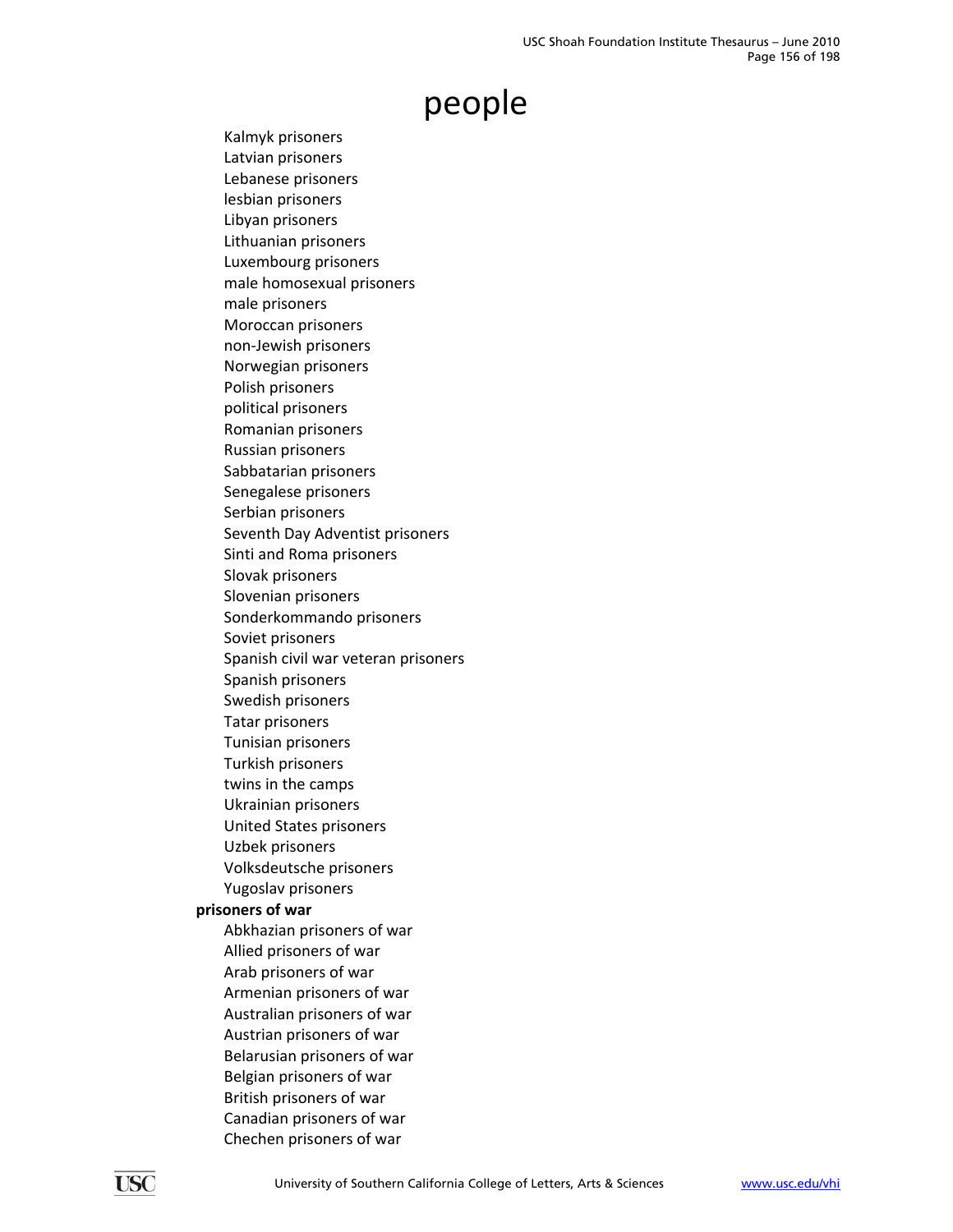Czech prisoners of war Czechoslovak prisoners of war Dutch prisoners of war Egyptian prisoners of war female prisoners of war Finnish prisoners of war French prisoners of war Georgian prisoners of war German prisoners of war Greek prisoners of war Hungarian prisoners of war Indian prisoners of war Indochinese prisoners of war Ingush prisoners of war Israeli prisoners of war Italian prisoners of war Japanese prisoners of war Jewish prisoners of war Kazakh prisoners of war Lithuanian prisoners of war Luxembourg prisoners of war Madagascan prisoners of war New Zealand prisoners of war Norwegian prisoners of war Polish prisoners of war Romanian prisoners of war Russian prisoners of war Serbian prisoners of war Slovak prisoners of war South African prisoners of war Soviet prisoners of war Syrian prisoners of war Tatar prisoners of war

#### **U.S. prisoners of war**

African‐American prisoners of war Ukrainian prisoners of war Uzbek prisoners of war Yugoslav prisoners of war

#### **children**

camp children deportation children ghetto children hidden children prison children refugee camp children refugee children resistance group children **communities**

Christian communities

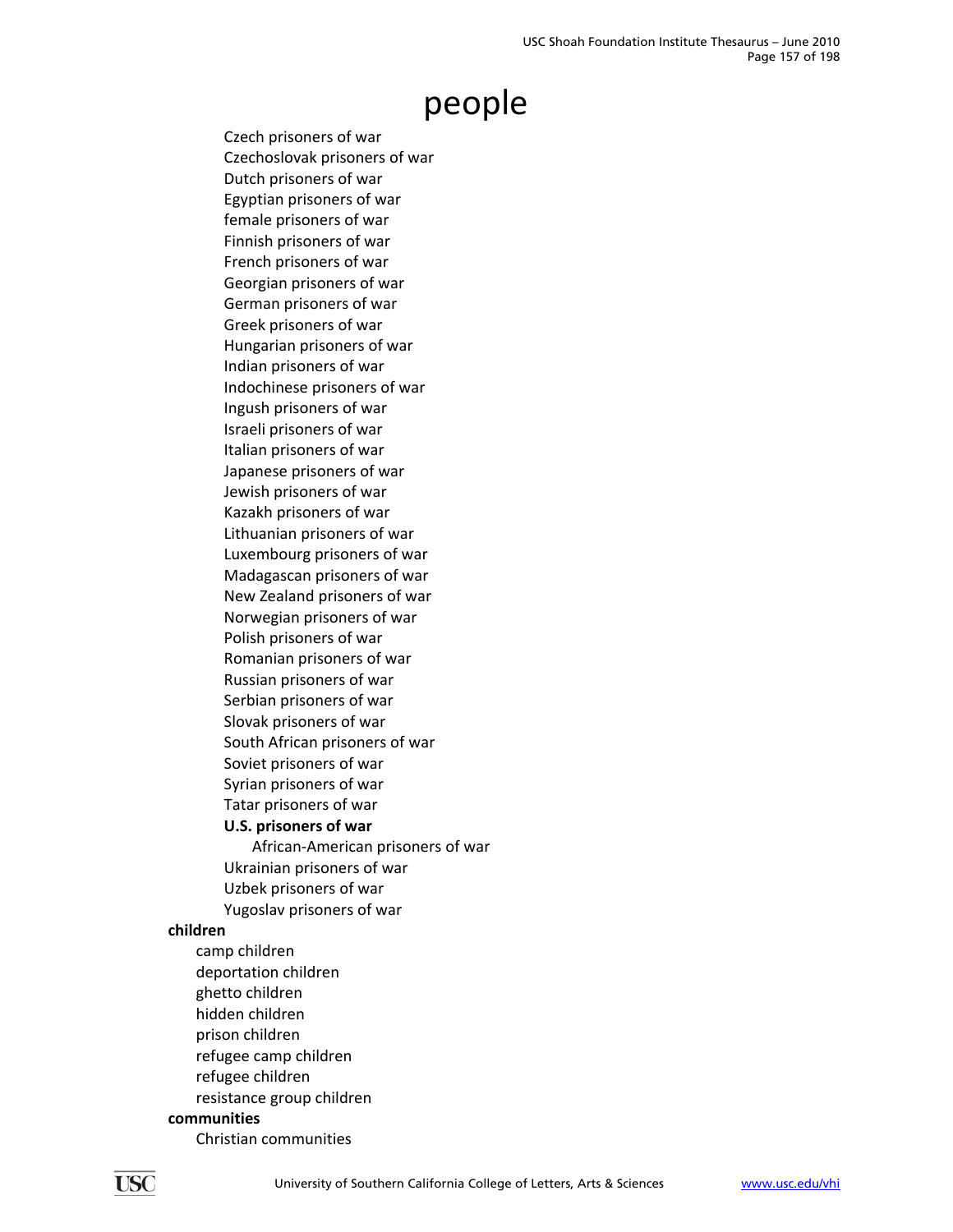colonial European communities homosexual communities Japanese‐American communities Jehovah's Witness communities **Jewish communities** Ashkenazi Jewry Bukharan Jews Karaites Krimchaks Mountain Jews Romaniot Jews Sephardic Jewry Muslim communities Sinti and Roma communities **educators** teachers tutors enemy aliens **ethnic groups Nazi‐era ethnic designations "Mischlinge"** "Mischlinge 1. Grades" "Mischlinge 2. Grades" "Rhineland Bastards" Volksdeutsche **family members** brothers daughters extended family members fathers fiancées fiancés foster brother foster daughters foster fathers foster mothers foster siblings foster sisters foster sons grandchildren granddaughters grandfathers grandmothers grandparents grandsons great‐grandchildren half‐brothers half‐siblings half‐sisters

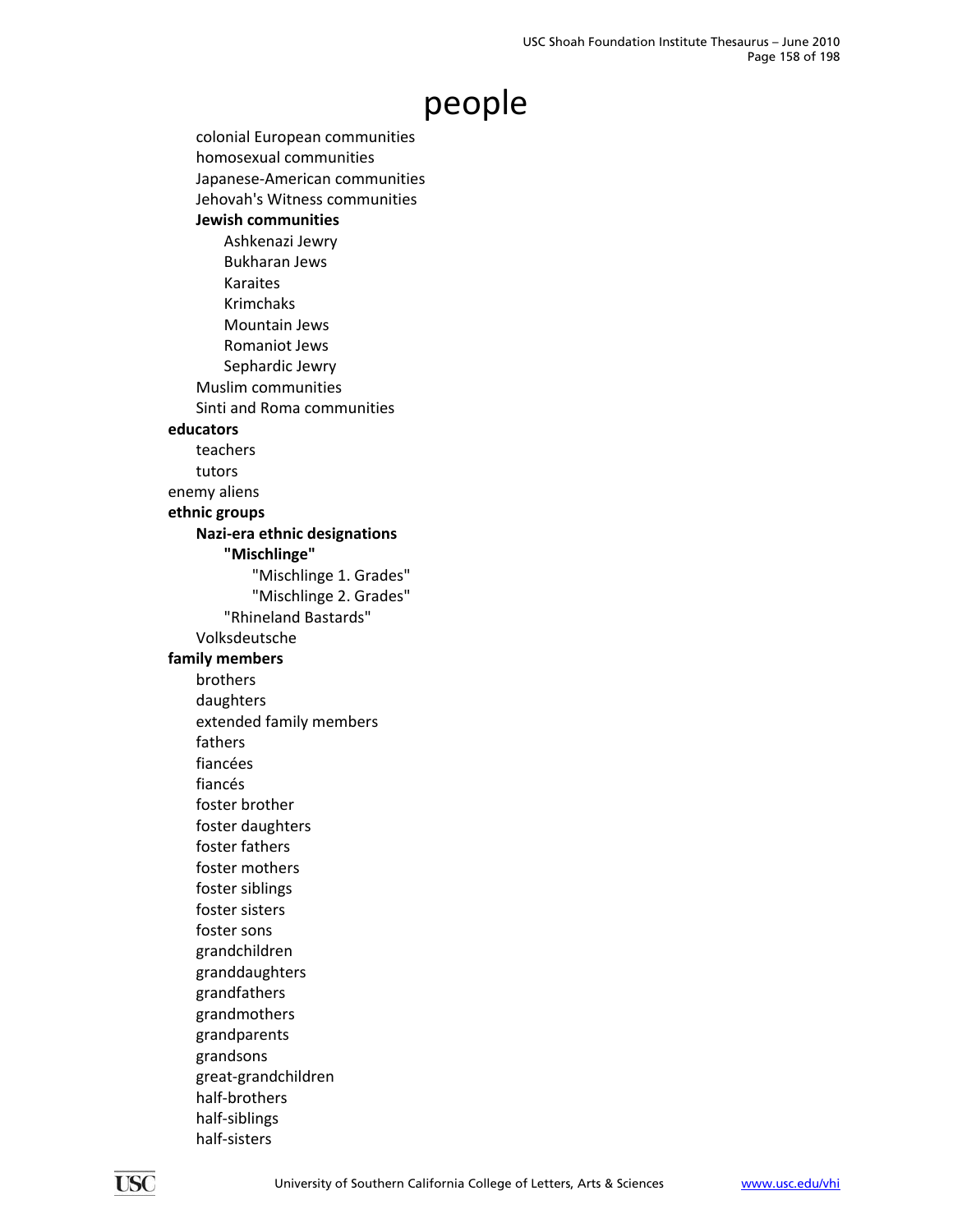husbands interviewees' children life partners mothers siblings sisters sons stepbrothers stepchildren stepdaughters stepfathers stepmothers stepsisters stepsons wives **Fascist organization members** Arrow Cross members Cuzists Gestapo personnel Hitler Youth members Hlinka Guard personnel Iron Guard members Italian National Fascist Party members Levente members Nationaal‐Socialistische Beweging members neo‐Nazis NSDAP members NSNAP members P'rkonkrust members SA personnel **SS/SD personnel** SS mobile construction brigades Sudetendeutsche Partei members Ustasha members friends **personnel camp personnel** Austrian camp personnel Belarusian camp personnel British camp personnel camp commandants **camp guards** Arab camp guards Australian camp guards Austrian camp guards

Belarusian camp guards Belgian camp guards Bosnian camp guards British camp guards

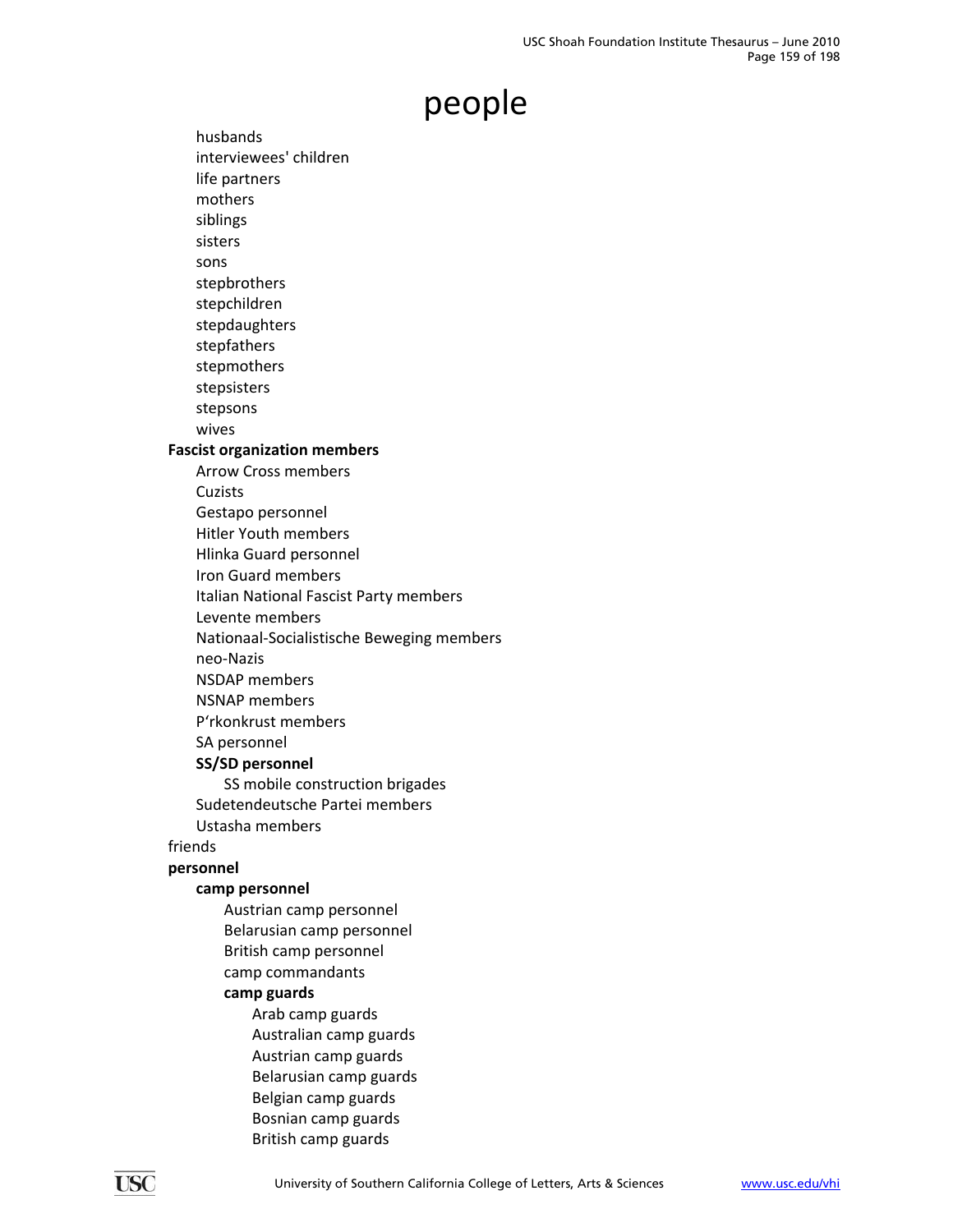Canadian camp guards Corsican camp guards Cossack camp guards Croatian camp guards Czech camp guards Danish camp guards Dutch camp guards Estonian camp guards female camp guards French camp guards French West African camp guards German camp guards Hungarian camp guards Italian camp guards Japanese camp guards Kazakh camp guards Latvian camp guards Lithuanian camp guards Moroccan camp guards Polish camp guards Romanian camp guards Russian camp guards Slovak camp guards Soviet camp guards Spanish camp guards Tatar camp guards Ukrainian camp guards Volksdeutsche camp guards Yugoslav camp guards Chinese camp personnel Croatian camp personnel Czech camp personnel Dutch camp personnel Estonian camp personnel female camp personnel Flemish camp personnel French camp personnel German camp personnel Hungarian camp personnel Italian camp personnel Japanese camp personnel Jewish camp personnel Lagerführer Lithuanian camp personnel Polish camp personnel Romanian camp personnel Russian camp personnel Slovak camp personnel Soviet camp personnel

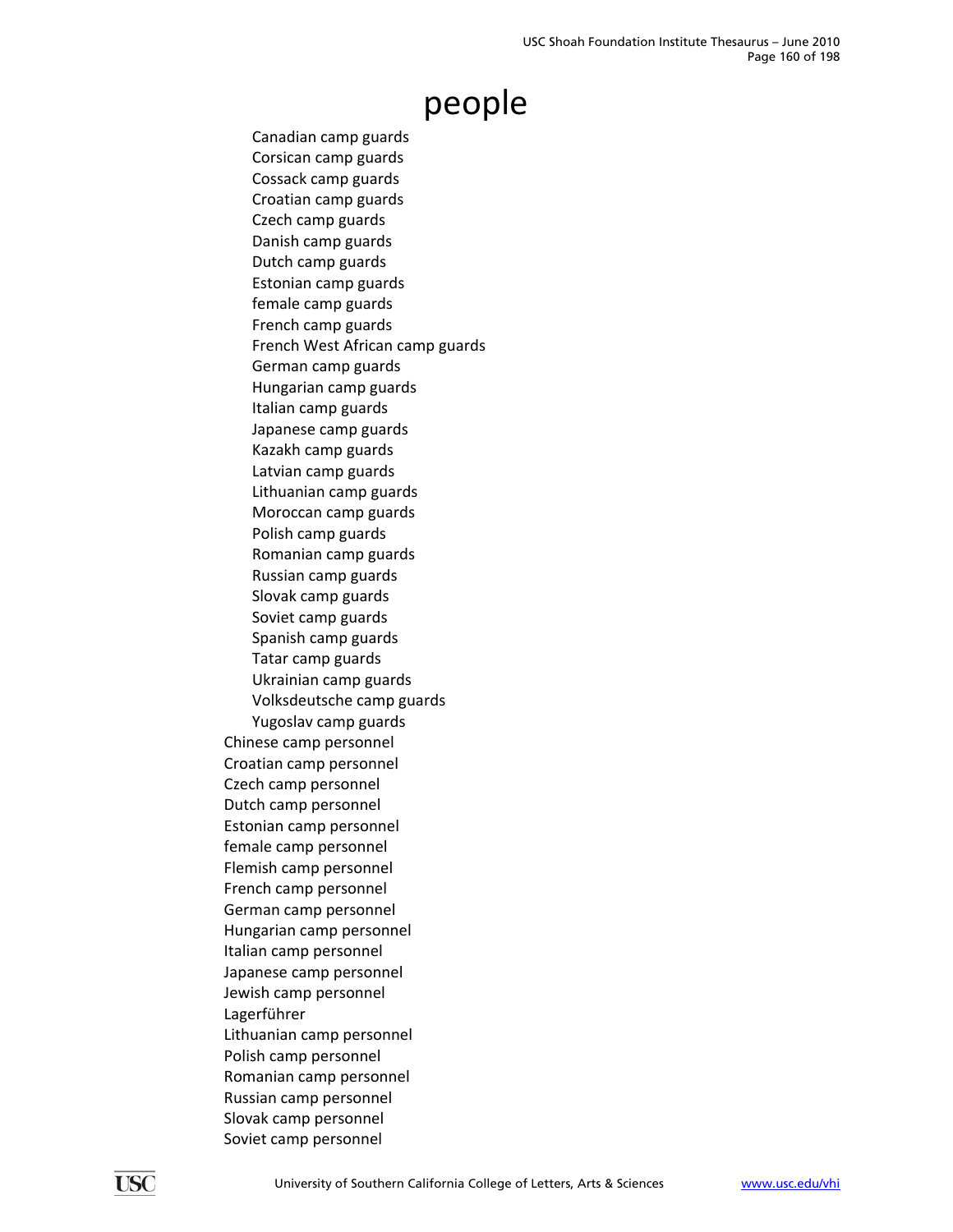Spanish camp personnel

Tatar camp personnel Ukrainian camp personnel

Volksdeutsche camp personnel

Yugoslav camp personnel

deportation guards

#### **eugenics facility personnel**

Austrian eugenics facility personnel female eugenics facility personnel German eugenics facility personnel

#### **forced labor personnel**

forced labor battalion commanders forced labor battalion military guard personnel forced labor business owners

#### **forced labor civilian supervisors**

Albanian forced labor civilian supervisors Austrian forced labor civilian supervisors Belarusian forced labor civilian supervisors Belgian forced labor civilian supervisors Czechoslovak forced labor civilian supervisors Dutch forced labor civilian supervisors French forced labor civilian supervisors German forced labor civilian supervisors Greek forced labor civilian supervisors Hungarian forced labor civilian supervisors Italian forced labor civilian supervisors Latvian forced labor civilian supervisors Lithuanian forced labor civilian supervisors Polish forced labor civilian supervisors Portuguese forced labor civilian supervisors Romanian forced labor civilian supervisors Russian forced labor civilian supervisors Serbian forced labor civilian supervisors Slovak forced labor civilian supervisors Ukrainian forced labor civilian supervisors United States forced labor civilian supervisors Volksdeutsche forced labor civilian supervisors Yugoslav forced labor civilian supervisors

forced labor guards

Jewish forced labor battalion supervisors

Organisation Todt personnel

forced march guards

#### **ghetto personnel**

ghetto functionaries

#### **ghetto guards**

Austrian ghetto guards Belarusian ghetto guards Belgian ghetto guards Czech ghetto guards

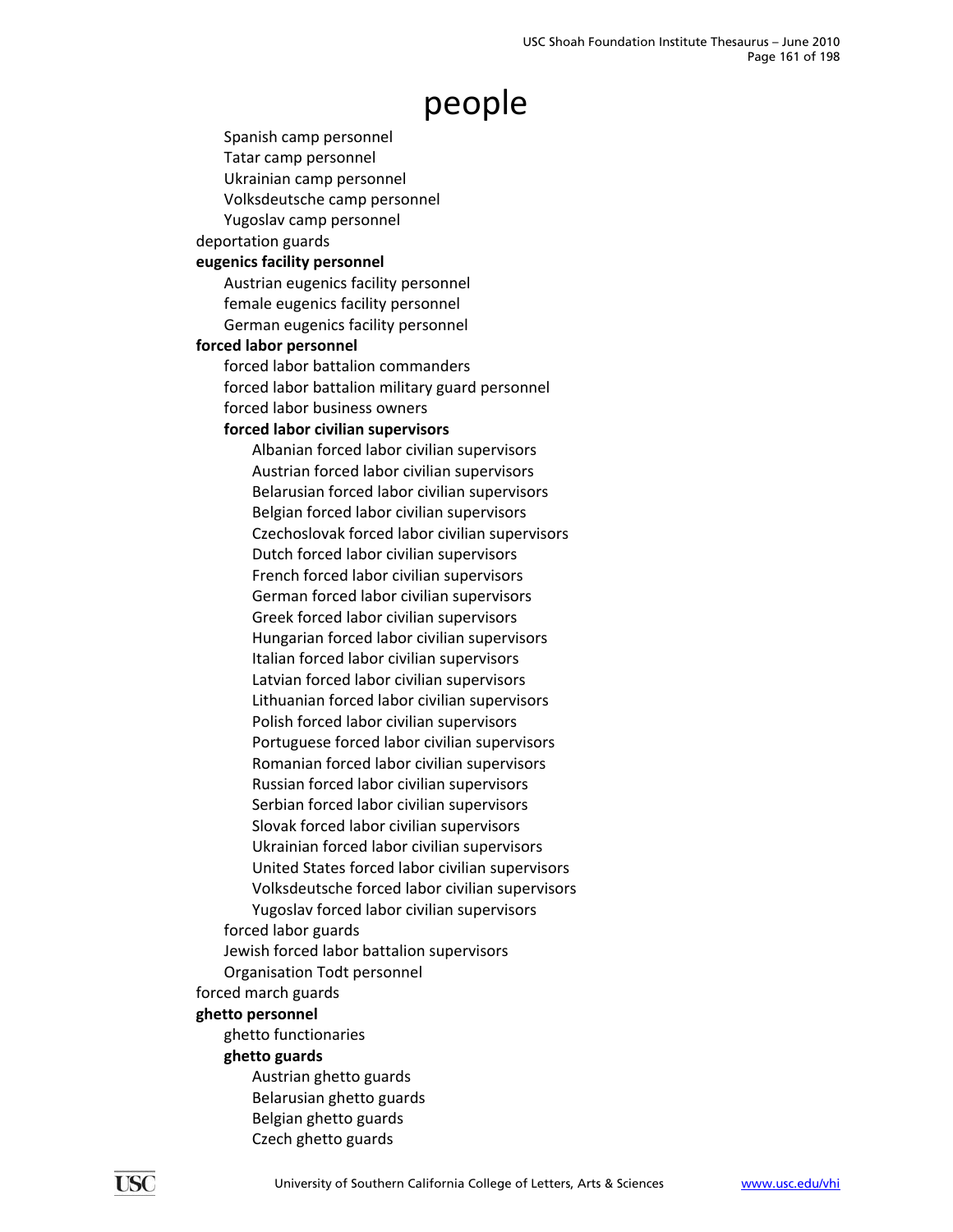Estonian ghetto guards German ghetto guards Greek ghetto guards Hungarian ghetto guards Italian ghetto guards Japanese ghetto guards Latvian ghetto guards Lithuanian ghetto guards Polish ghetto guards Romanian ghetto guards Russian ghetto guards Ukrainian ghetto guards Volksdeutsche ghetto guards Judenräte members **government officials**

Albanian government officials Allied administrative personnel Argentinian government officials Australian government officials Austrian government officials Axis‐appointed local administrative personnel Belgian government officials Bolivian government officials Brazilian government officials British government officials Bulgarian government officials Canadian government officials Chilean government officials Colombian government officials Cuban government officials Czechoslovak government officials Danish government officials Dominican government officials Dutch government officials French government officials French West African government officials German government officials Greek government officials Hungarian government officials Iraqi government officials Israeli government officials Italian government officials Japanese government officials Latvian government officials Lithuanian government officials Manchurian government officials Mexican government officials Moroccan government officials Norwegian government officials

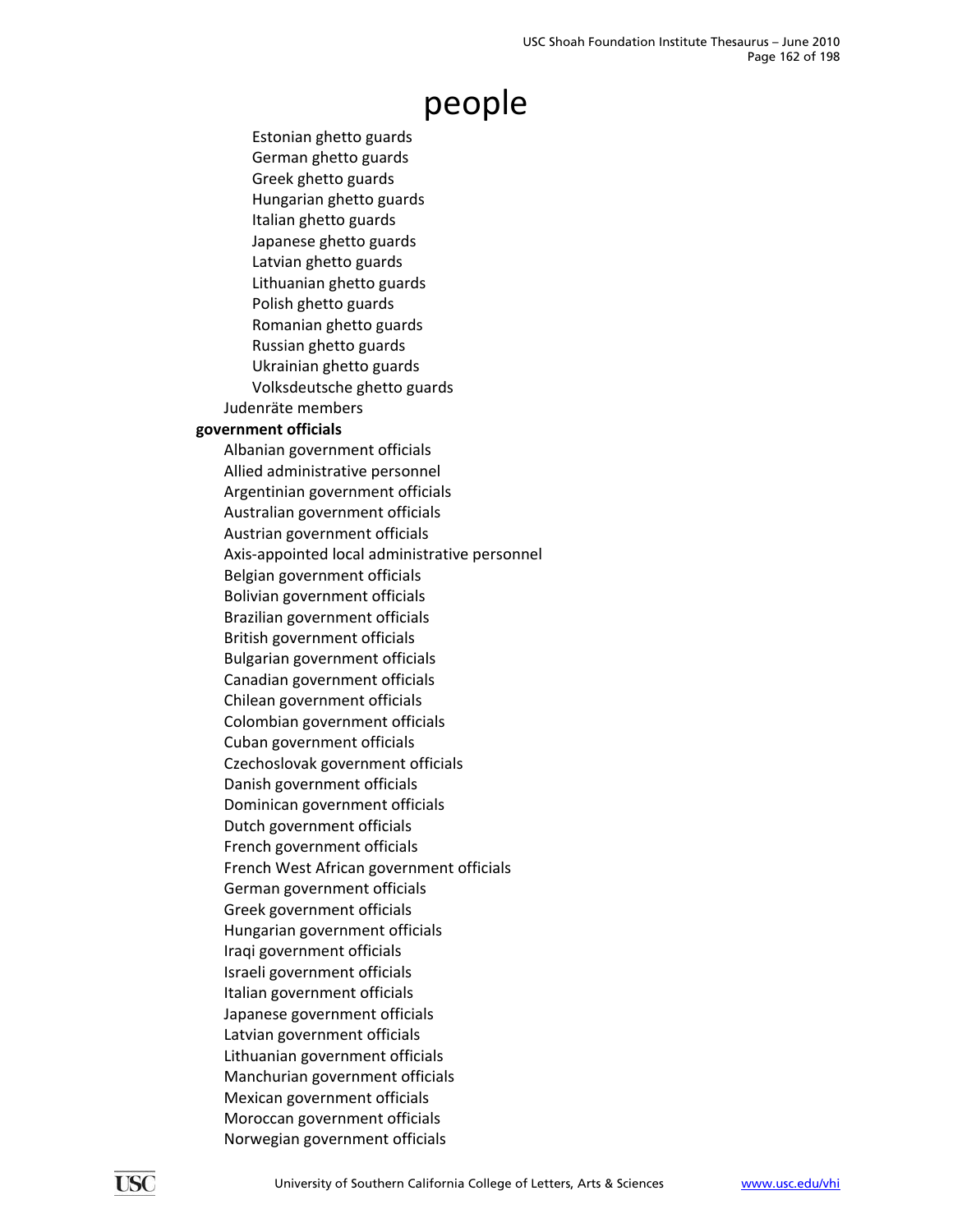Polish government officials Portuguese government officials Romanian government officials Salvadoran government officials Scandinavian government officials Slovak government officials South African government officials South American government officials Soviet government officials Spanish government officials Swedish government officials Swiss government officials Turkish government officials Ukrainian government officials (December 26, 1991 ‐ present) United States government officials Uruguayan government officials Venezuelan government officials Yugoslav government officials intelligence operatives **medical personnel** camp doctors camp nurses military medical personnel prisoner doctors **military personnel army chaplains** Christian army chaplains Jewish army chaplains deserters **soldiers** Algerian soldiers Allied soldiers Armenian soldiers Austrian soldiers Austro‐Hungarian soldiers Autrailian soldiers Axis soldiers Azerbaijani soldiers Belarusian soldiers Belgian soldiers Bosnian soldiers British soldiers Bulgarian soldiers Canadian soldiers Chechen soldiers Chinese soldiers Cossack soldiers Croatian soldiers

Czech soldiers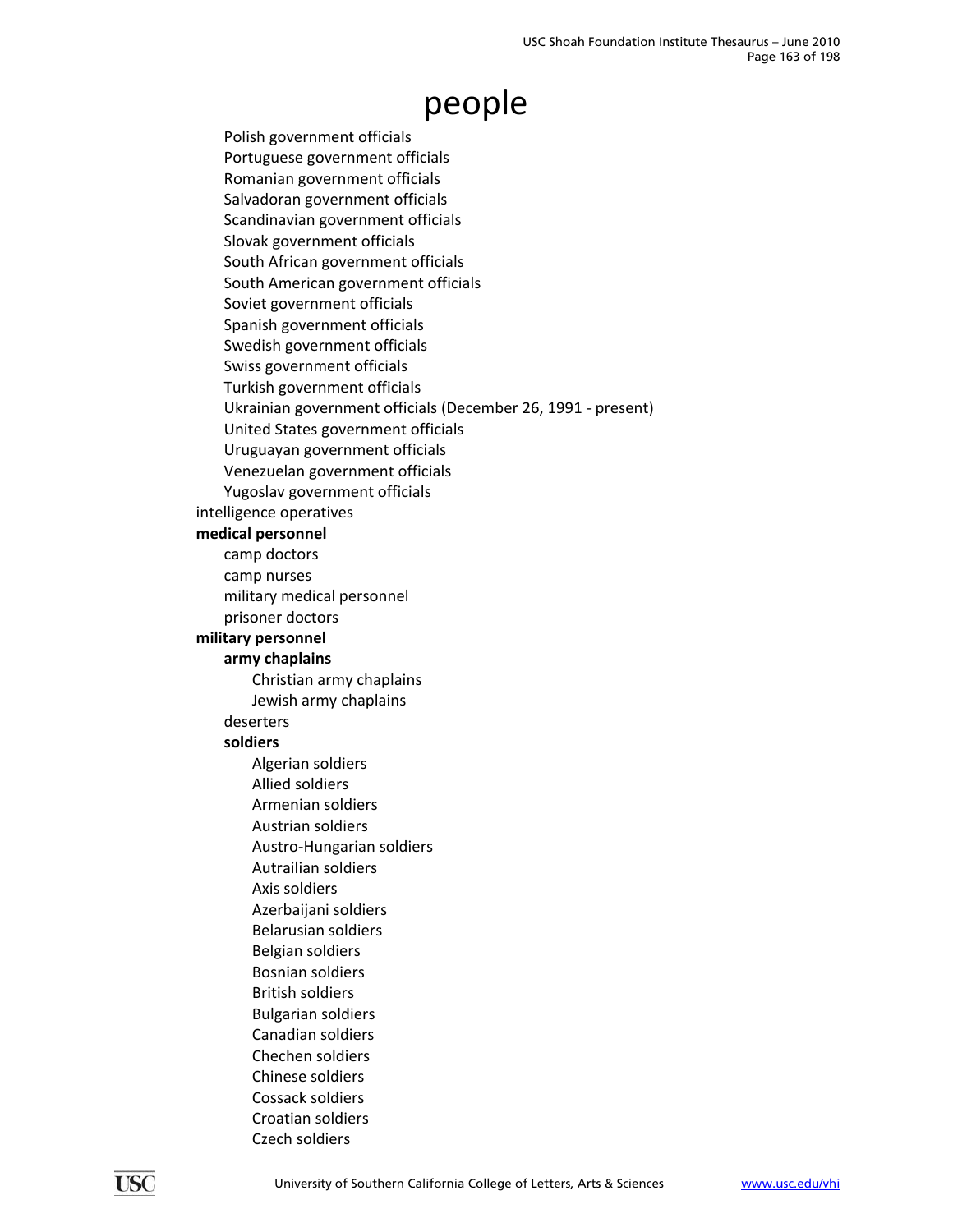Czechoslovak soldiers Danish soldiers Dutch soldiers Egyptian soldiers Estonian soldiers female soldiers Finnish soldiers French soldiers Georgian soldiers German soldiers Greek soldiers homosexual soldiers Hungarian soldiers Indian soldiers Iraqi soldiers Israeli soldiers Italian soldiers Japanese soldiers Jewish soldiers Jordanian soldiers Kalmyk soldiers Kazakh soldiers Latvian soldiers Lithuanian soldiers Luxembourg soldiers Mongolian soldiers Moroccan soldiers Native‐American soldiers Norwegian soldiers Ossetian soldiers Polish soldiers Romanian soldiers Russian soldiers Sikh soldiers Sinti and Roma soldiers Slovak soldiers South African soldiers Soviet soldiers Spanish soldiers Swedish soldiers Swiss soldiers Syrain soldiers Tatar soldiers Turkish soldiers Ugandan soldiers Ukrainian soldiers United States soldiers African‐American soldiers Japanese‐American soldiers

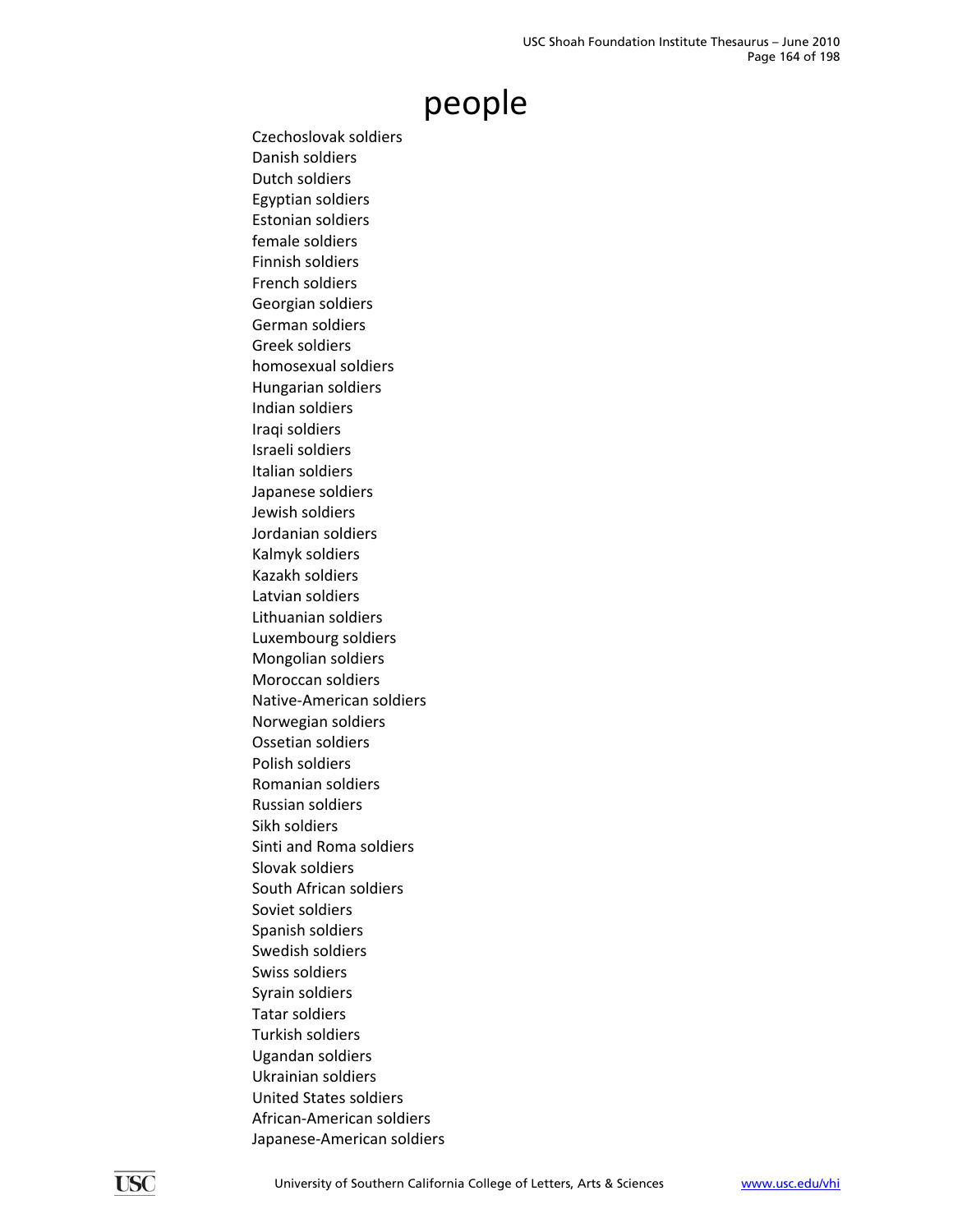Uzbek soldiers Volksdeutsche soldiers Yugoslav soldiers **prison personnel** female prison personnel **prison guards** Austrian prison guards Belgian prison guards Bulgarian prison guards Czech prison guards Dutch prison guards Estonian prison guards female prison guards French prison guards German prison guards Hungarian prison guards Indonesian prison guards Israeli prison guards Italian prison guards Jewish prison guards Latvian prison guards Lithuanian prison guards Polish prison guards Romanian prison guards Serbian prison guards Ukrainian prison guards prison wardens **refugee camp personnel** DP camp personnel shliḥim transfer guards Treuhänder **refugees** elderly refugees Jehovah's Witness refugees Jewish refugees non‐Jewish displaced persons non‐Jewish refugees refugee camp populations refugee children **refugee nationals** Algerian refugees Austrian refugees Belgian refugee Bulgarian refugees Czech refugees Czechoslovakian refugees Danish refugees Dutch refugees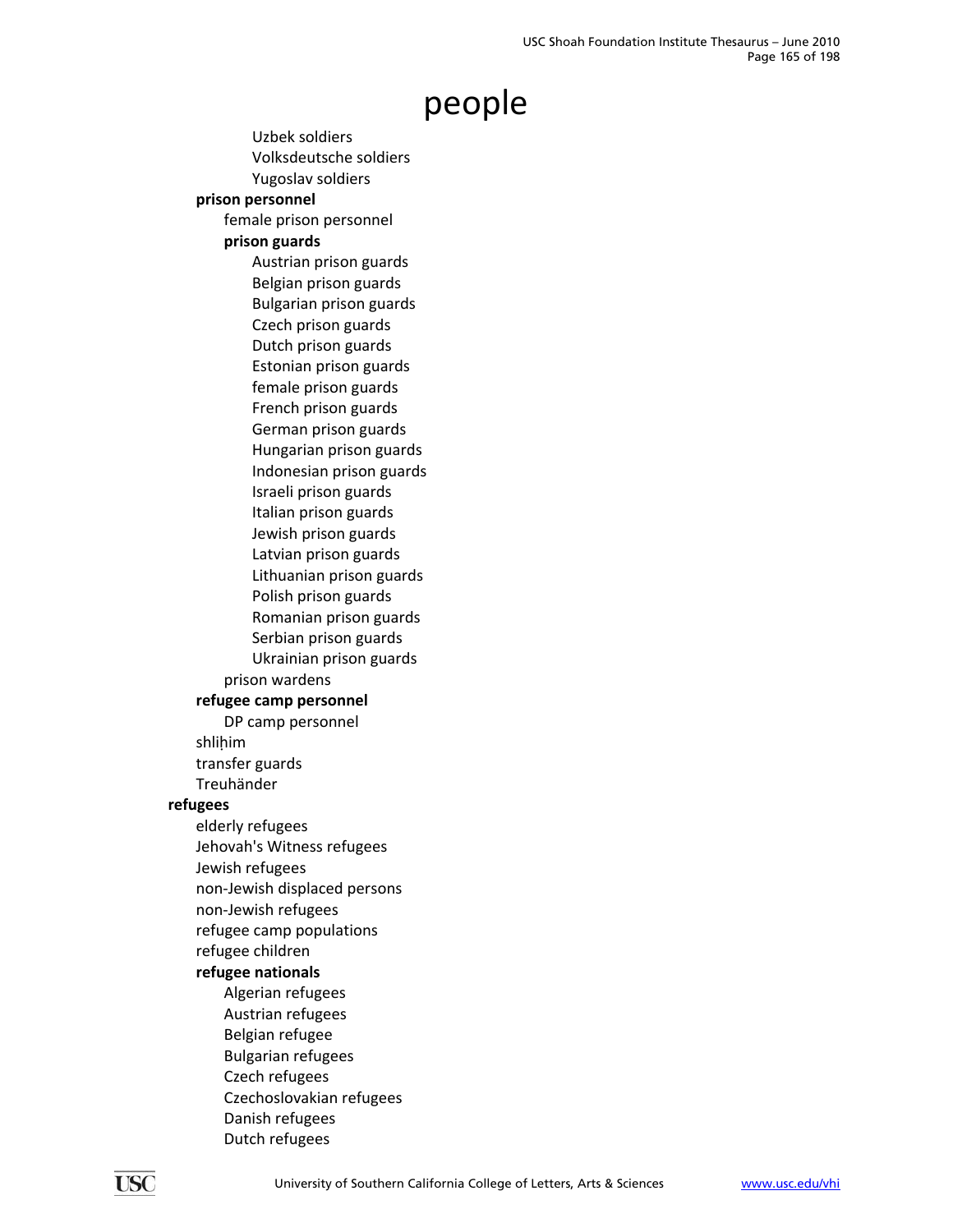Estonian refugees Finnish refugees French refugees Georgian refugees German refugees Greek refugees Hungarian refugees Italian refugees Korean refugees Latvian refugees Libyan refugees Lithuanian refugees Luxembourg refugees Moroccan refugees Norwegian refugees Polish refugees Portuguese refugees Romanian refugees Russian refugees Slovak refugees Soviet refugees Spanish refugees Turkish refugees Ukrainian refugees Yemeni refugees Yugoslav refugees Sinti and Roma refugees Volksdeutsche refugees **religious populations Christian clergy and monastics** Eastern Orthodox clergy and monastics Protestant clergy Roman Catholic clergy and monastics **Jewish ritual leaders and functionaries** (PIQ) Baalei Keriah (PIQ) Baalei Tefillah (PIQ) mohelim Borerim **Hasidic rebbes** Aleksander Rebbes Amshinov Rebbes Belz Rebbes Shalom Rokeach (ca.1779‐1855) Joshua Rokeach (1825‐1894, son of Shalom Rokeach) Issachar Dov Rokeach (1854‐1927 second son of Joshua Rokeach) Aaron Rokeach (1880‐1957, son of Issachar Dov (the first) ) Issachar Dov Rokeach (b. 1948, nephew of Aaron Rokeach) Biala Rebbes (generic) Biala (Landau) Rebbes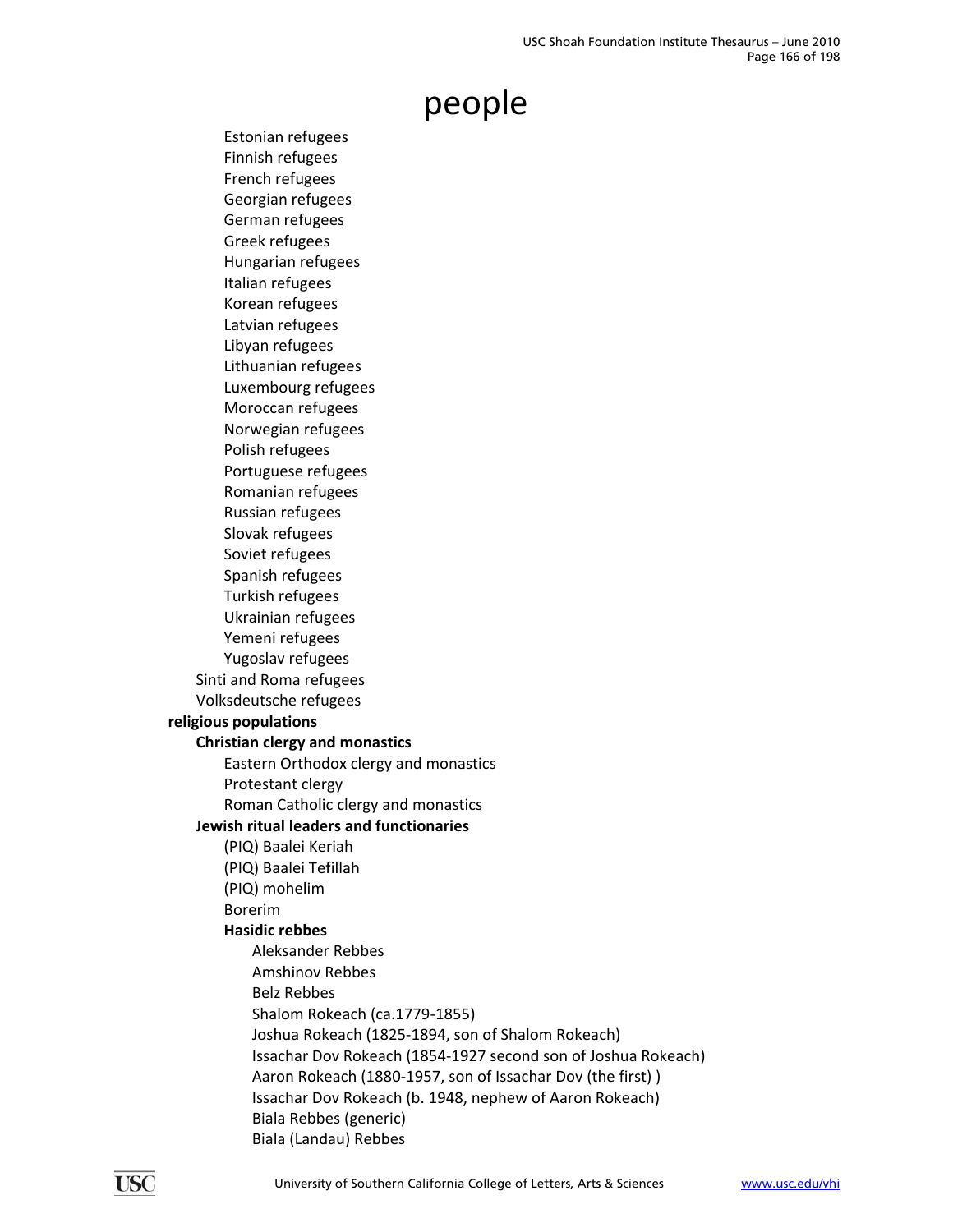Biala (Rabinowicz) Rebbes Bluzhiver Rebbes Bobov Rebbes Ciechanow Rebbes Dzykow Rebbes Ger Rebbes Grodzisk Rebbes Komarno Rebbes Krimlov Rebbe Lelover Rebbes Liska Rebbes Lubavitch Rebbes Modzitz Rebbes Reb Yisrael Taub (1848‐1920, son of Shmuel Elyahu of Zvolin) Reb Shaul Yedidya Elazer Taub of Modzitz (1886‐1947, son of Yisrael Taub) Reb Shmuel Elyahu Taub of Tel Aviv (1905‐1984, son of Shaul Yedidya) Reb Yisrael Dan Taub Shlita, (b. 1928, son of Shmuel Elyahu) Munkacz Rebbes Nadvorna Rebbes Ostrowiec Rebbes Radomsk Rebbes Radzymin Rebbes Sasov Rebbes Satmar Rebbes Spinka Rebbes Joseph Meir Weiss (1838‐1909) Isaac Eizik (1875‐1944, son of Joseph Meir) Jacob Joseph,(d.1988, son of Isaac Eizik) Naftali Tzvi Weiss (son of Jacob Joseph) Stryków Rebbes Tasher Rebbes Tzelem Rebbes Vishnitzer Rebbes Zanz Rebbes Zhidachov Rebbes rabbis shamas **religious converts** converts to Christianity converts to Judaism **resistance fighters** Albanian resistance fighters Algerian resistance fighters Armenian resistance fighters Austrian resistance fighters Belarusian resistance fighters Belgian resistance fighters Bulgarian resistance fighters

communist resistance fighters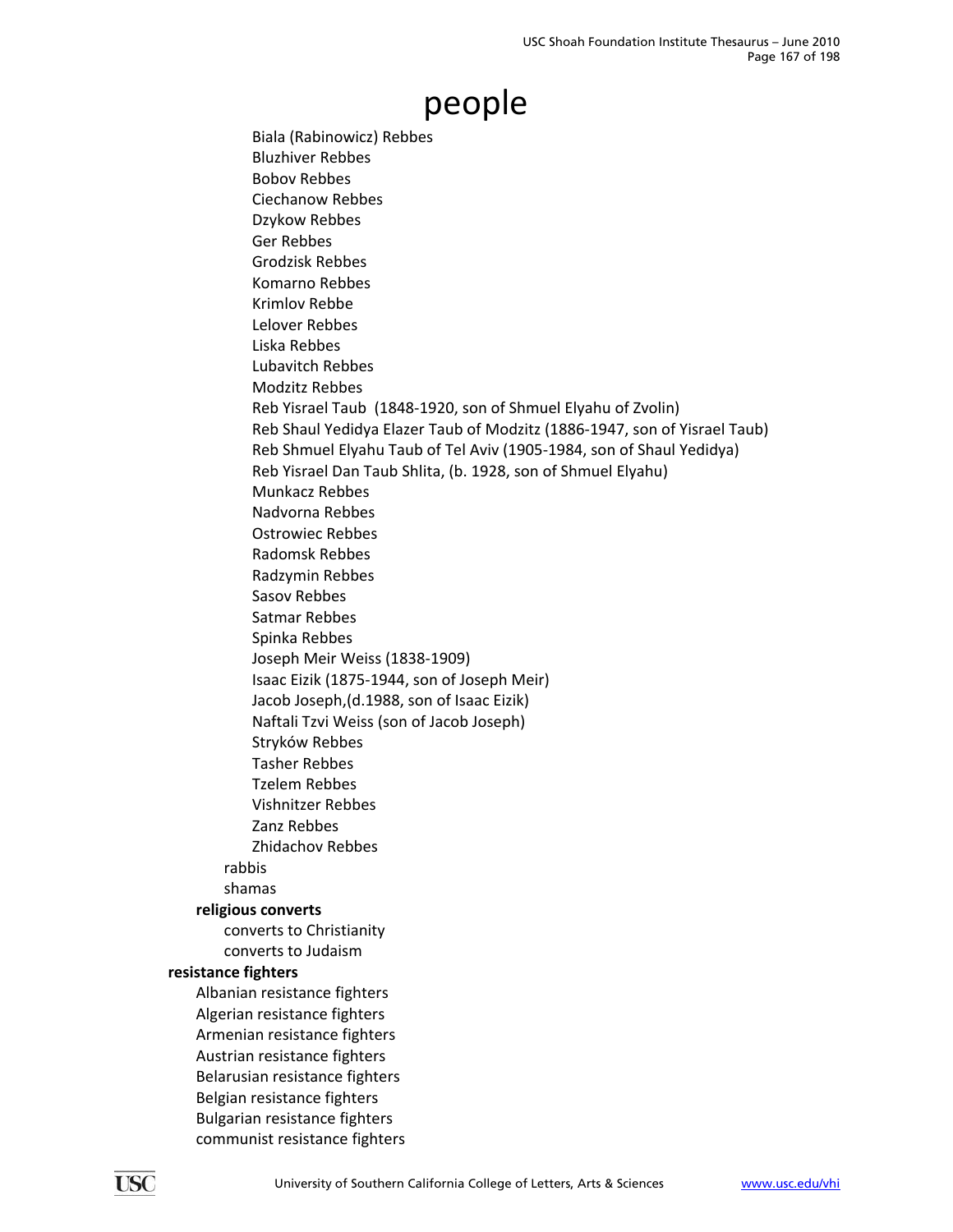Czech resistance fighters Danish resistance fighters Dutch resistance fighters female resistance fighters French resistance fighters Georgian resistance fighters German resistance fighters Greek resistance fighters homosexual resistance fighters Hungarian resistance fighters Italian resistance fighters Jewish resistance fighters Latvian resistance fighters Lithuanian resistance fighters Luxembourg resistance fighters non‐Jewish resistance fighters Norwegian resistance fighters Polish resistance fighters resistance group reconnaissance personnel Serbian resistance fighters Sinti and Roma resistance fighters Slovak resistance fighters Soviet resistance fighters Spanish resistance fighters Turkmenian resistance fighters Ukrainian resistance fighters Volksdeutsche resistance fighters Yugoslav resistance fighters

#### **visitors**

camp visitors ghetto visitors refugee camp visitors

#### **war crimes trial participants**

war crimes trial clerical staff war crimes trial court reporters war crimes trial defendants war crimes trial defense attorneys war crimes trial guards war crimes trial investigators war crimes trial journalists war crimes trial judges war crimes trial observers war crimes trial prosecutors war crimes trial translators war crimes trial witnesses war criminals

#### **war veterans**

Jewish war veterans Sinti and Roma war veterans

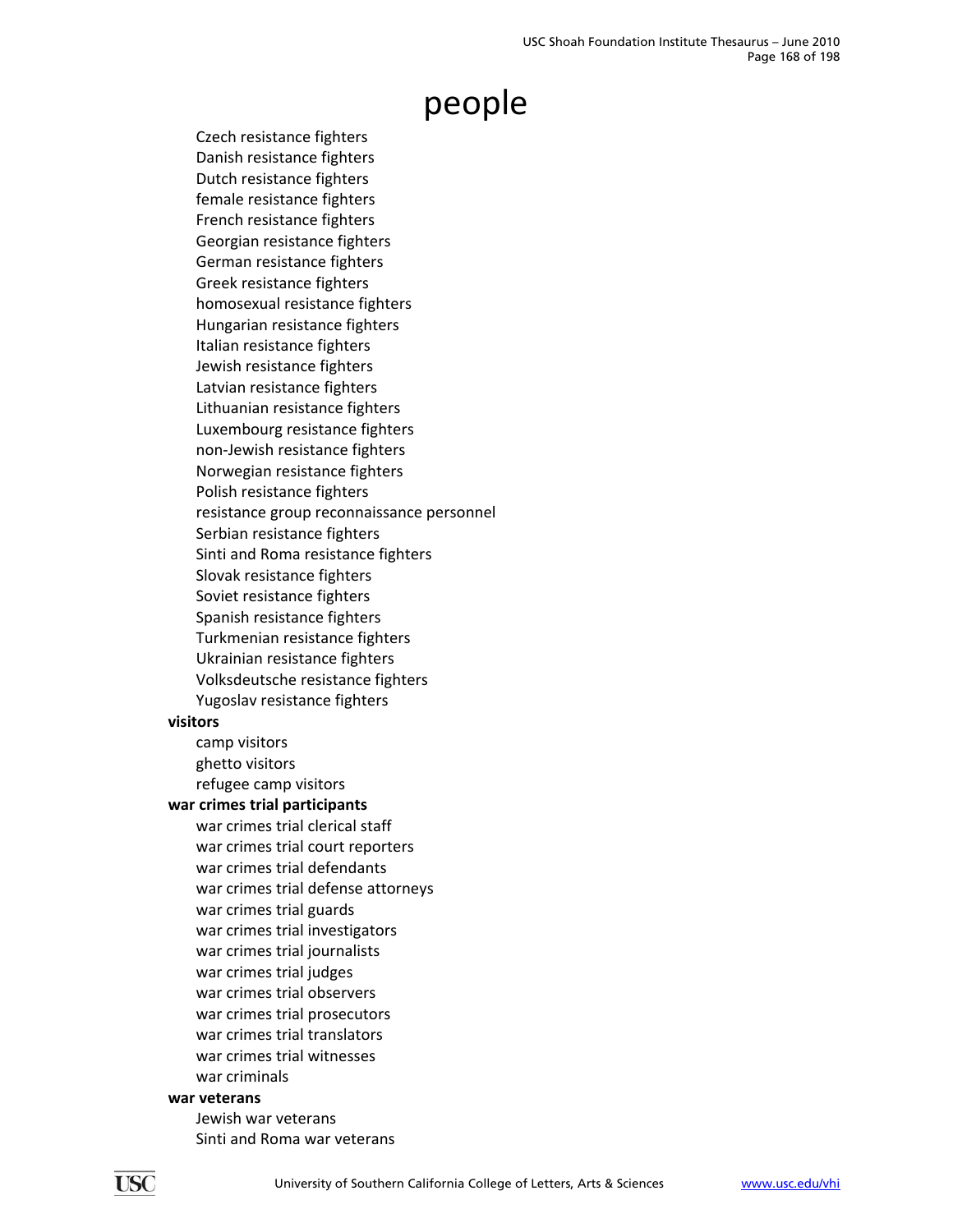#### **politics and economics**

#### **communist regime everyday life**

Soviet Communist Party membership voluntary labor resettlement **economics** agricultural training **anti‐Jewish economic measures** Jewish Business Boycott (April 1, 1933) Jewish business boycotts apprenticeships **barter** camp barter deportation barter forced labor battalion barter forced march barter ghetto barter hiding‐related barter prison barter refugee camp barter transfer barter black market activities blackmail **bribery** camp bribery deportation bribery forced labor battalion bribery forced march bribery ghetto bribery hiding‐related bribery prison bribery refugee camp bribery transfer bribery children's occupations cigarette importance **covert economic activities** camp covert economic activities forced labor battalion covert economic activities ghetto covert economic activities hiding‐related covert economic activities prison covert economic activities refugee camp covert economic activities **economic institutions and organizations** banks factories family businesses farms fathers' occupations **forced labor companies**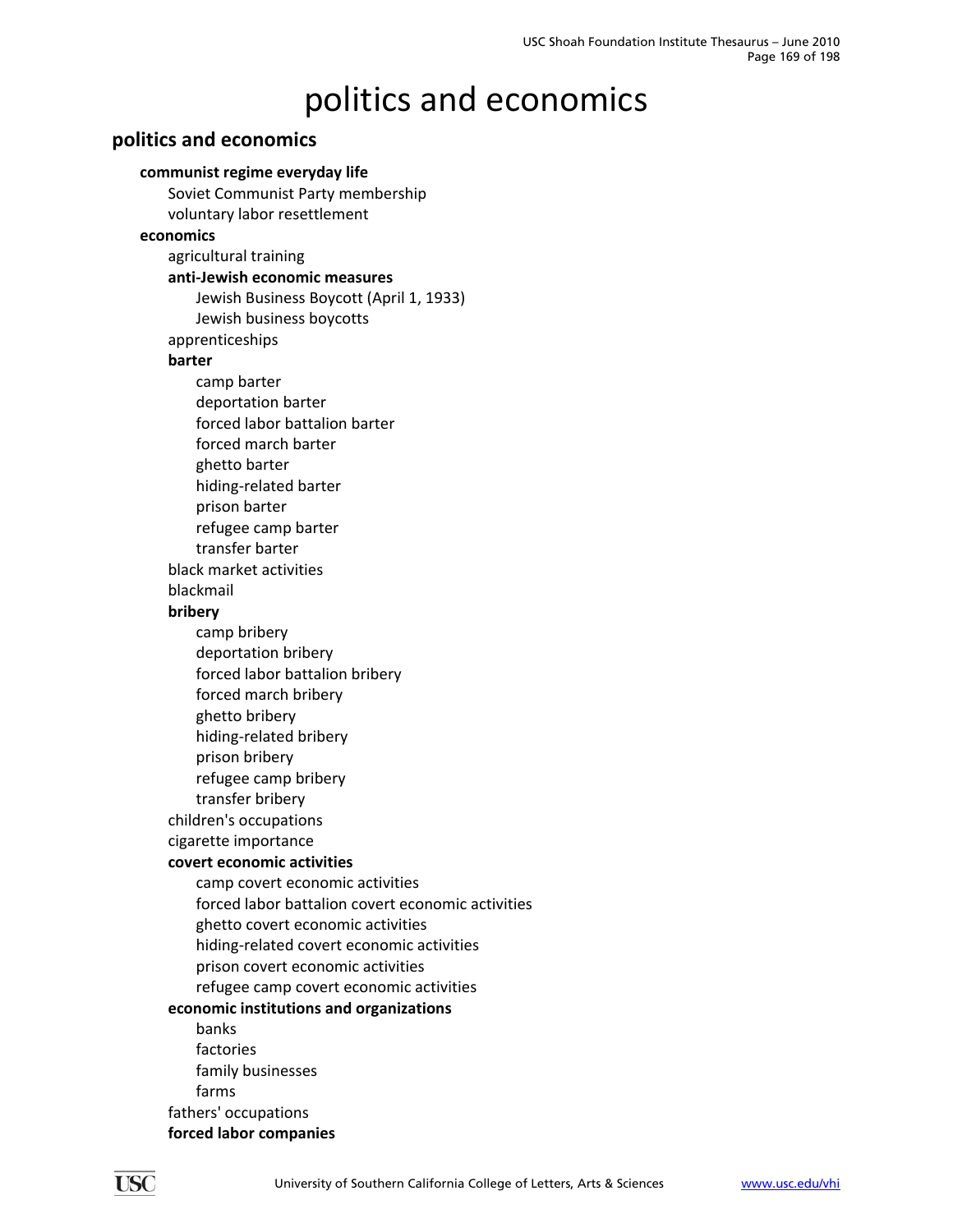(u)Fritz Döring (firm) Ackerman (firm) Allgemeine Elektrizitäts‐Gesellschaft (AEG) Arado‐Werke GmbH Arbeitsgemeinschaft Otto (AGO) ARGO Argus Motorenwerke GmbH Armeebekleidungsamt Askania Werke (firm) Audi Auto Union AG Baumer u. Loesch Bayerische Motoren Werke (BMW) Beitler (firm) Berliner Baugesellschaft Blohm u. Voss BRABAG Büssing NAG‐Vereinigte Nutzkraftwagen Continental Gummi‐Werke Daimler‐Benz Aktiengesellschaft Degussa Deutsche Ansiedlungsgesellschaft (DAG) Deutsche Ausrüstungswerke Deutsche Bergwerks und Hüttenbau Gesellschaft (DBHG) Deutsche Erdölraffinerie AG (DEA) Deutsche Industriewerke AG Deutsche Maschinenbau AG (DEMAG) Deutsche Schiff und Maschinenbau AG (DESCHIMAG) Deutsche Versuchsanstalt Deutsche Wollwaren‐Manufaktur GmbH (firm) Deutsche …lschiefer Forschungsgesellschaft mbH DIFI Dornier Flugzeugwerke GmbH Dyckerhoff u. Widmann Dynamit AG Nobel Dübner, Gustav (Firma) Ehrich & Graetz AG Elbe AG Elsässische Maschinenbau GmbH (ELMAG) Energie‐Versorgung‐Oberschlesien AG Ennser Kraftwerkbau AG Erla Maschinenwerk GmbH Fabrik Plage und Laskiewicz Fahrzeug und Motorenwerke (FAMO) Firma Artur Becker Firma B. Falkenberg, Berlin Firma Barthel Firma Bassow Firma Emmerich Machhold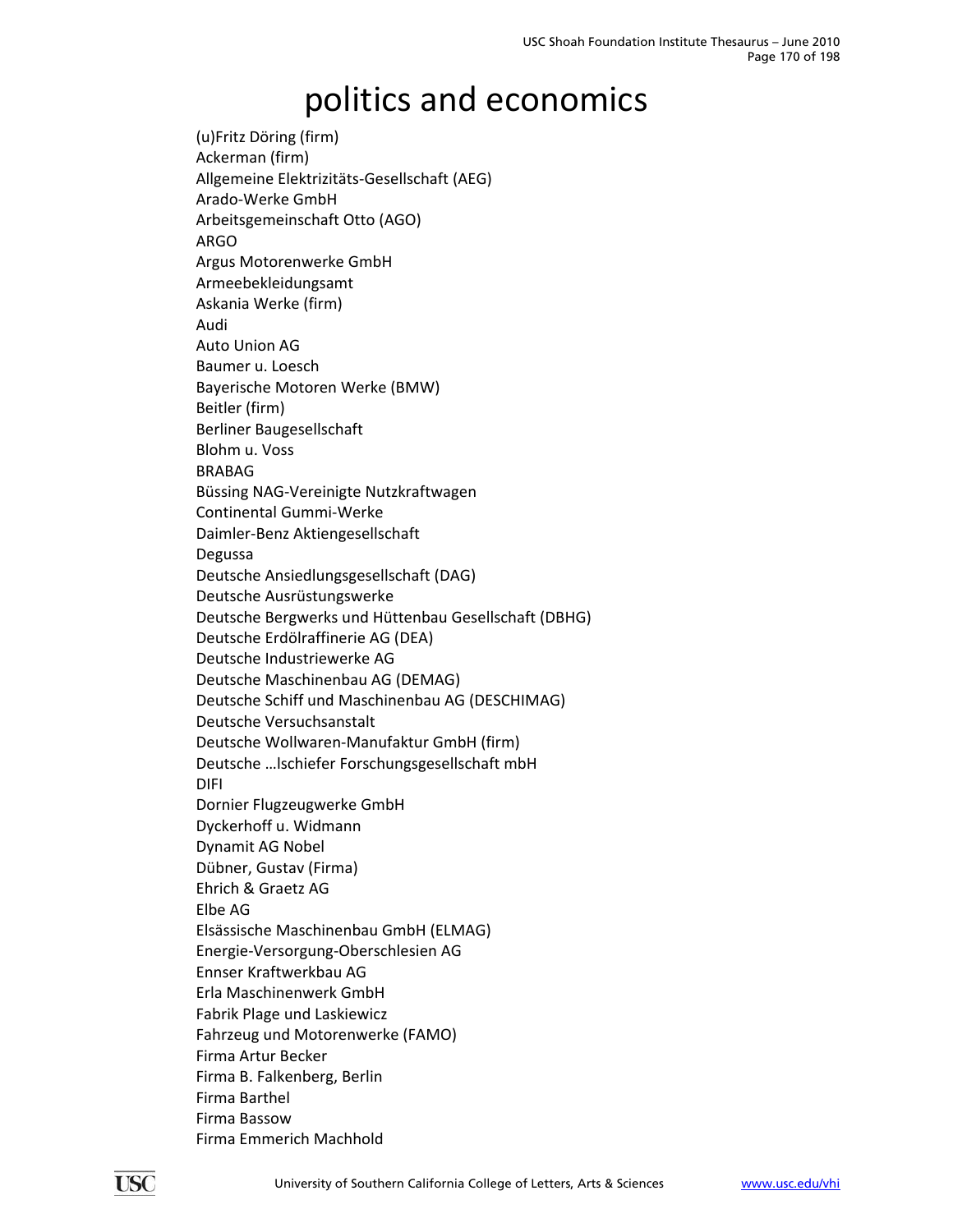Firma Fischer, Hoch‐ und Tiefbau Firma Fix Firma G.E. Reinhardt Firma Hase Firma Heinrich Keller Firma Ignaz Etrich Firma Jaeger Firma Klug Firma Lorenz Firma Mehrländer Firma Meteor Firma Mitauer Firma Möller Firma Richard Strauch Firma Rippel Firma Rossner Firma Wilhelm Rode oder Rude, Hoch‐ und Tiefbau Flachsroeste Hermeskeil GmbH Flechtner, G.F. Flugmotorenwerke Ostmark GmbH Focke‐Wulf‐Werke Ford Werke AG Framo Werke GmbH Gatz, P. (firm) Geppardt Gerätebau GmbH Gerätewerk Pommern GmbH Gewehr‐ und Munitionsfabrik Gewerkschaft Deutsche Erdöl Raffinerie Gipswerke Gruschwitz Textilwerke AG Grün und Bilfinger AG Gustloff Werke Hagenuk Hannoversche Maschinenbau‐Aktien‐Gesellschaft (HANOMAG) Hans Lachut Phönixwerke Konservenfabrik Heeresbaracken‐Werke Heereskraftfahrzeugpark Heil, Otto Heilmann u. Litmann Heinkel‐Flugzeugwerke Heinrich Lanz AG Hermann Göring Werke Hess (firm) HOBAG Hoch‐ und Tiefbau AG Hochtief AG Hoffmann Holzmann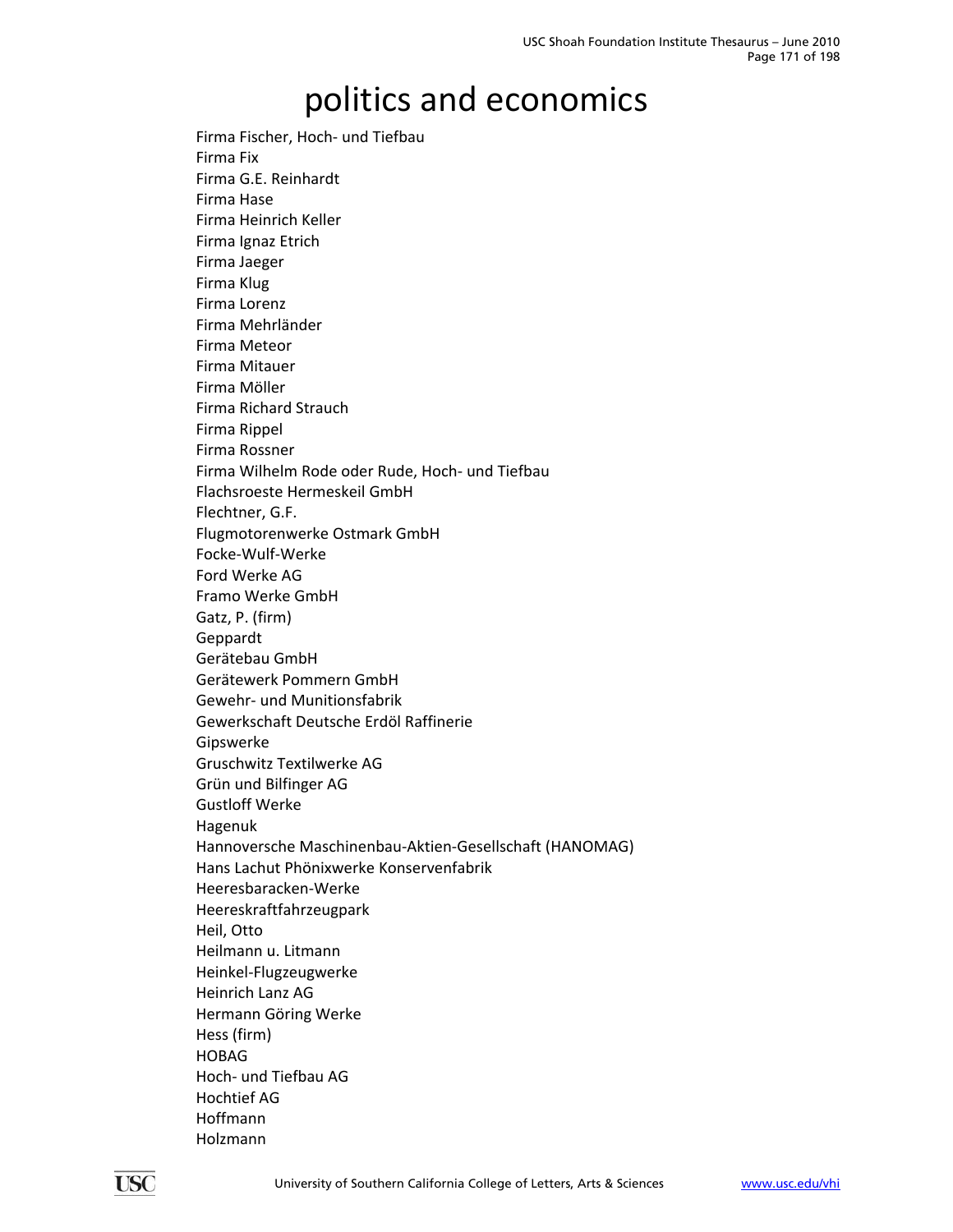Hugo Schneider AG (HASAG) Hutto (firm) Häberle, Krumm, und Haage I. G. Farben Ingenieurbüro Schlempp Jenicke (firm) Julius Madritsch (firm) Jung Construction Company Jung u. Scheidt, Ostmarkwerke GmbH Junkers Flugzeug‐ und Motorenwerke, AG Jurany und Wolfrum K.G. Schultz (firm) Kabel und Leitungswerke AG Kabelwerk Kallenbach Kara, Hortensia, and Phönix Glashütten Karpathen AG Klosterwerk GmbH Kluge, J.A. Kontinental Gesellschaft, Berlin Kramsta Methner u. Frahne AG Krause (firm) Kreutz u. Lesch (firm) Krupp AG Krupp‐Berta‐Werk Land, Hubert Lang u. Manhoffin Langenwerke AG Lenz Firma Ludwigshafener Anilinfabrik Mannesmann Mayreder u. Kraus Messerschmitt AG Mittelwerke GmbH Moll Moravod Company Märkisches Elektrizitätswerk Neugebauer, A. OAW Oberschlesische Hydrierwerke AG Optima Organisation Todt Oskar Schilling Ost Maschinenbau GmbH OSTI Ostmark GmbH Flugmotorenwerke Ota Schlesische Schuhwerke Philipp Holzmann Aktiengesellschaft Philips (firm)

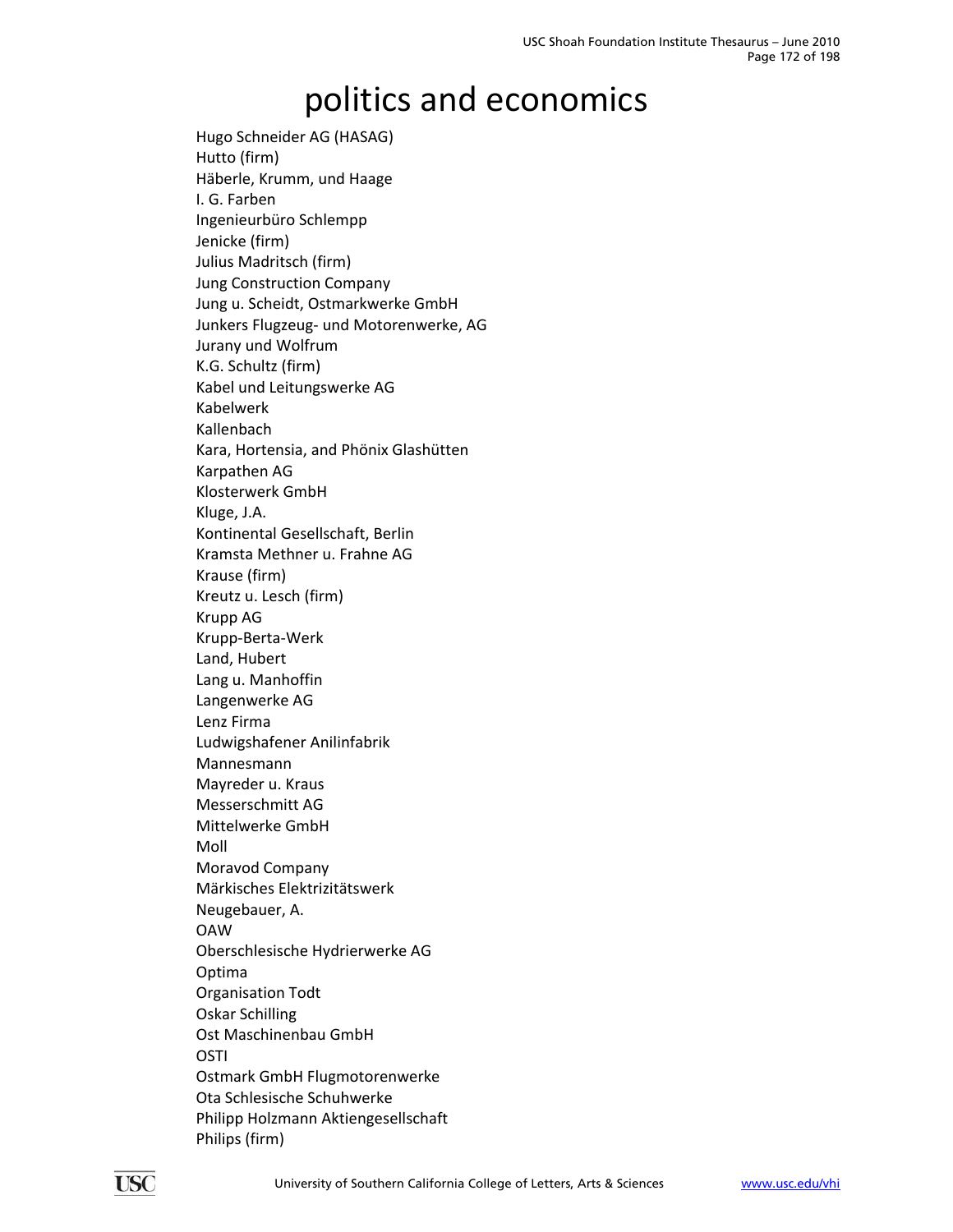Plinke, Karl (firm) Polensky u. Zoellner Polte Werke Powers Company Radebeul (firm) Reckmann (firm) Reichsautobahn Rella und Neffe Rheinmetall‐Borsig AG Sager u. Woerner Schallhorn (firm) Schindler firms Schmidt (firm) Schultz & Co. GmbH (firm) Schultz (firm)(generic) Schultz u. Co., Pelzwerke Siebel Flugzeugwerke GmbH (firm) **Siemens (firm)** Siemens Bau Union Siemens‐Schuckertwerke AG Siling GmbH Smrcka, Josef (firm) Speer (firm) Spree Werke Sprengchemie AG Stahlwerke Braunschweig Steyr‐Daimler‐Puch Aktiengesellschaft STUAG Swietelsky, Helmut (firm) Telefunken (firm) Thomsen & Co. Trebitz, Otto (firm) Valvo Roehrenwerke Vereinigte Aluminiumwerke Vereinigte Deutsche Metallwerke (VDM) Volkswagen (firm) Wagner und Biro Eisenwerke Walter C. Többens (firm) Wayss u. Freytag Weichsel Union Werke WIFO Wuenschek‐Dreher (firm) Württembergische Metallwarenfabrik Zeiss‐Ikon Zellwolle und Zellulose AG ghetto service work Haavara Agreement hidden valuable item recovery interviewee occupations

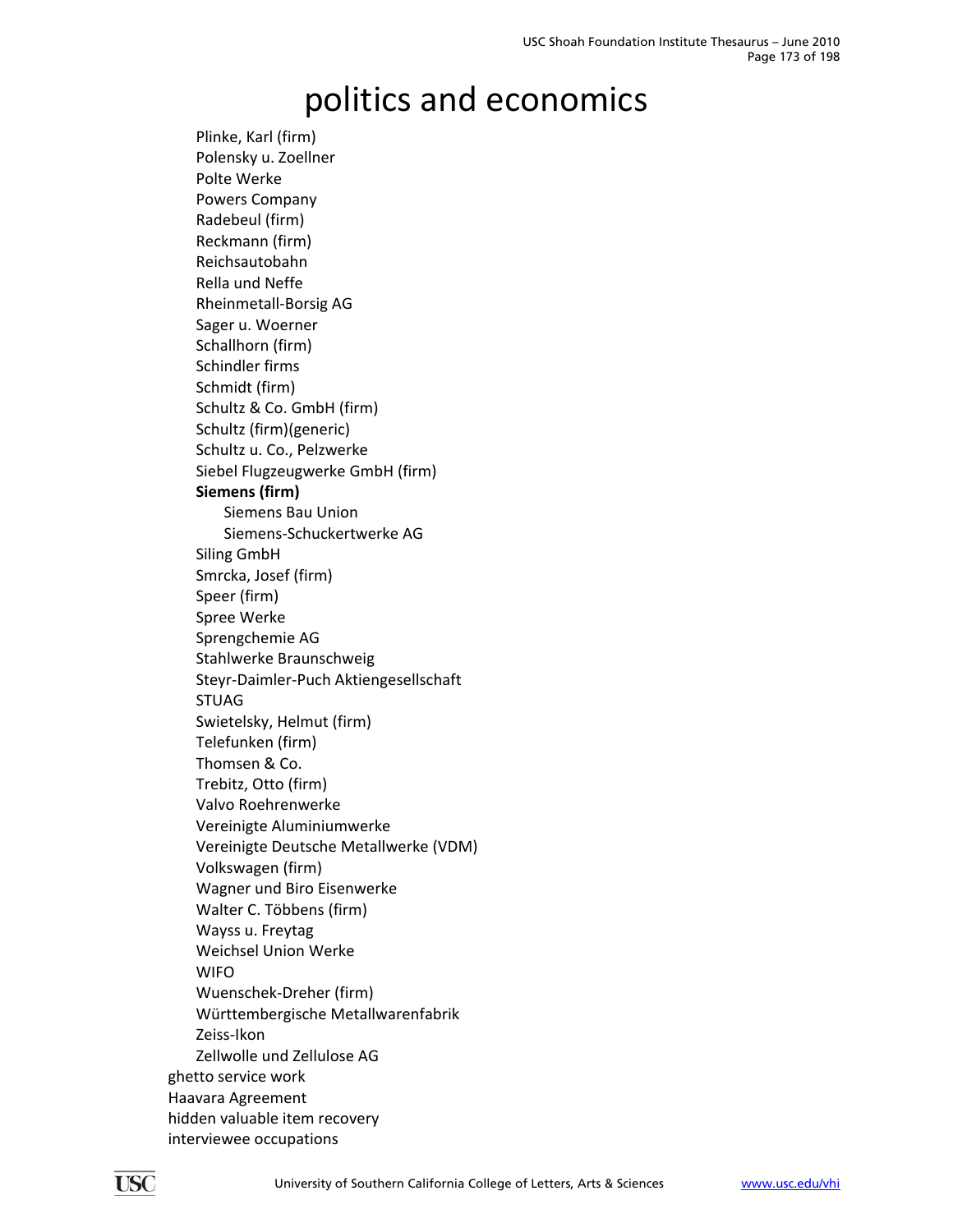Jewish employment‐exclusions kolkhoz **looting** ghetto looting lost property recovery mothers' occupations nationalization personal property sales siblings' occupations **smuggling** camp smuggling forced labor battalion smuggling ghetto smuggling hiding‐related smuggling prison smuggling refugee camp smuggling resistance group smuggling socioeconomic status Sovkhoz spouses' occupations **stealing** camp stealing deportation stealing forced labor battalion stealing forced march stealing ghetto stealing hiding‐related stealing prison stealing refugee camp stealing transfer stealing Treuhänder valuable item concealment work permits **working life** hiding‐related working life internment camp working life refugee camp working life **political activities** anti‐fascist political activities anti‐Nazi political activities camp political activities conscientious objection dissident activities electoral activities ghetto political activities legislative activities lobbying activities postwar political activities prewar political activities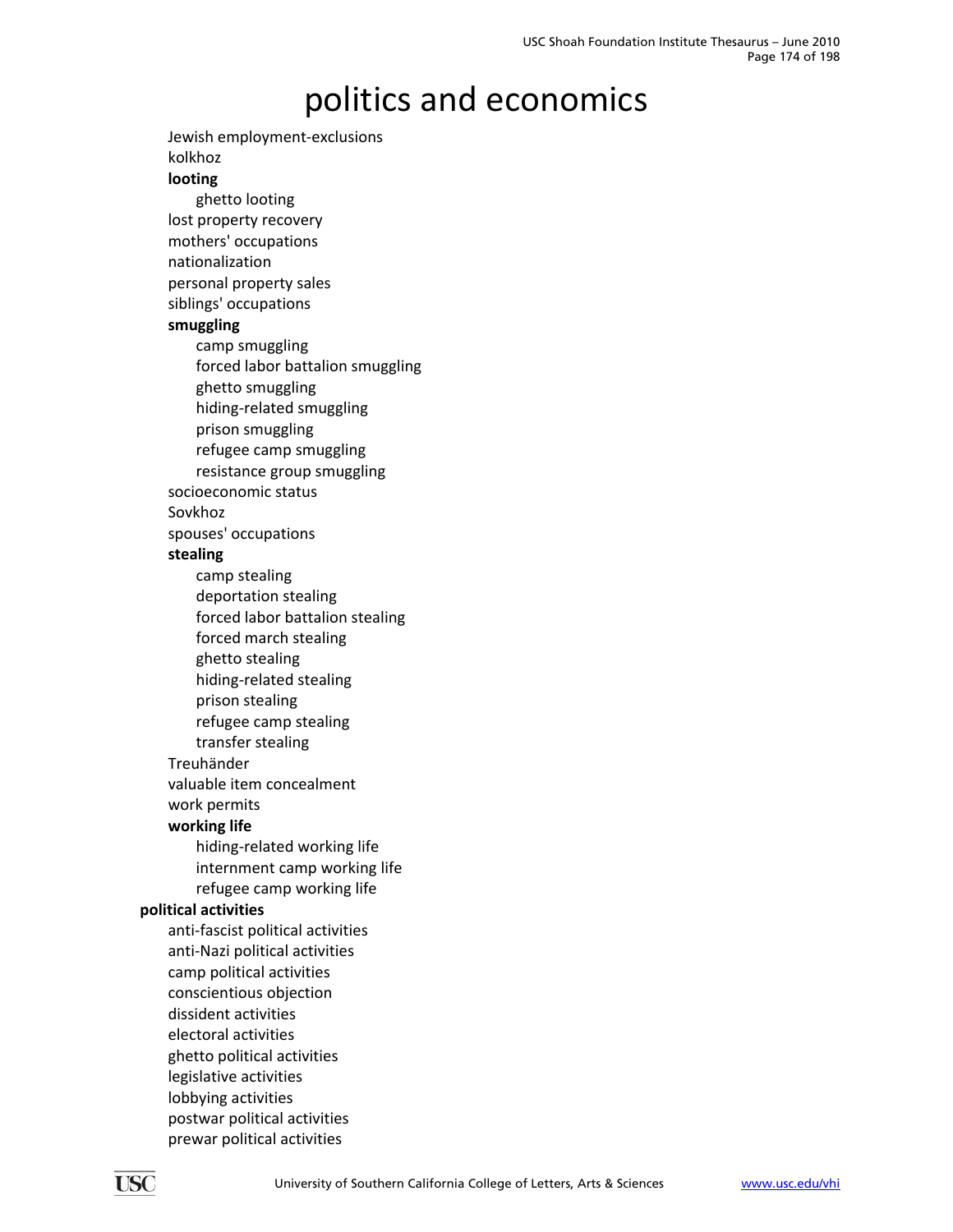refugee camp political activities wartime political activities

political identity

#### **political ideologies**

- Communism General Zionism Nazi ideology Pilsudskiite Socialism
- Spanish Republicanism

#### **Zionism**

refugee camp Zionism Revisionists (Ha‐Tzohar)

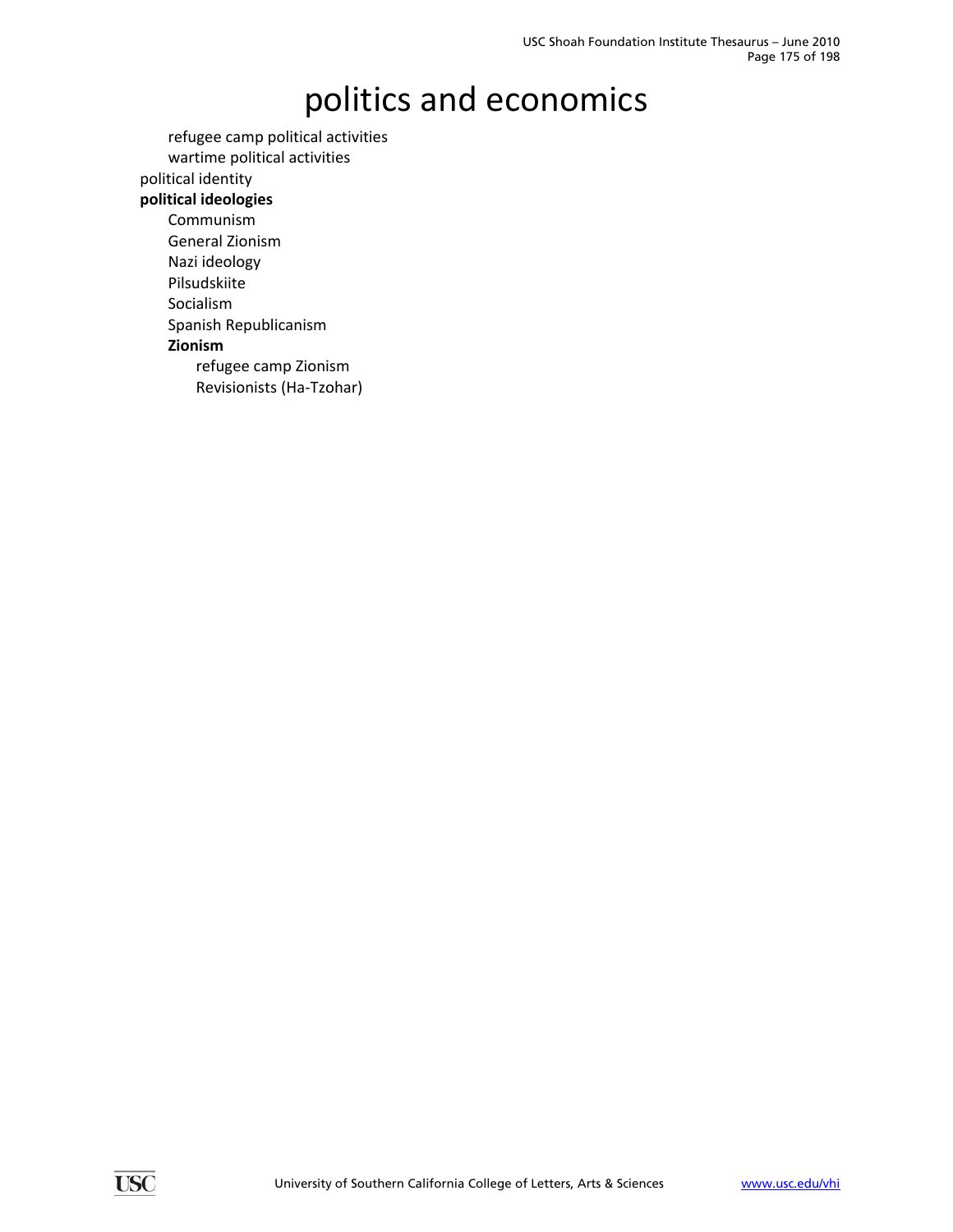#### refugee experiences

#### **refugee experiences**

**anti‐refugee experiences children's homes refugee camp experiences displaced persons camp experiences** displaced persons camp administration displaced persons camp closures displaced persons camp Courts of Honor displaced persons camp establishment displaced persons camp Jewish Central Committees displaced persons camp kibbutzim displaced persons camp publications **displaced persons camps** American DP camps British DP camps French DP camps displaced persons‐Allied armed forces relations refugee camp abortions refugee camp adaptation methods refugee camp administration refugee camp barter refugee camp bribery refugee camp brutal treatment refugee camp childbearing refugee camp childcare refugee camp children refugee camp clothing refugee camp covert activities refugee camp covert economic activities refugee camp cultural activities refugee camp deaths refugee camp diseases refugee camp education refugee camp environmental conditions refugee camp epidemics refugee camp family interactions refugee camp food refugee camp funerals refugee camp housing conditions refugee camp hunger refugee camp infestations refugee camp injuries refugee camp Jewish education refugee camp Jewish religious observances refugee camp killings refugee camp living conditions refugee camp malnutrition refugee camp marriages

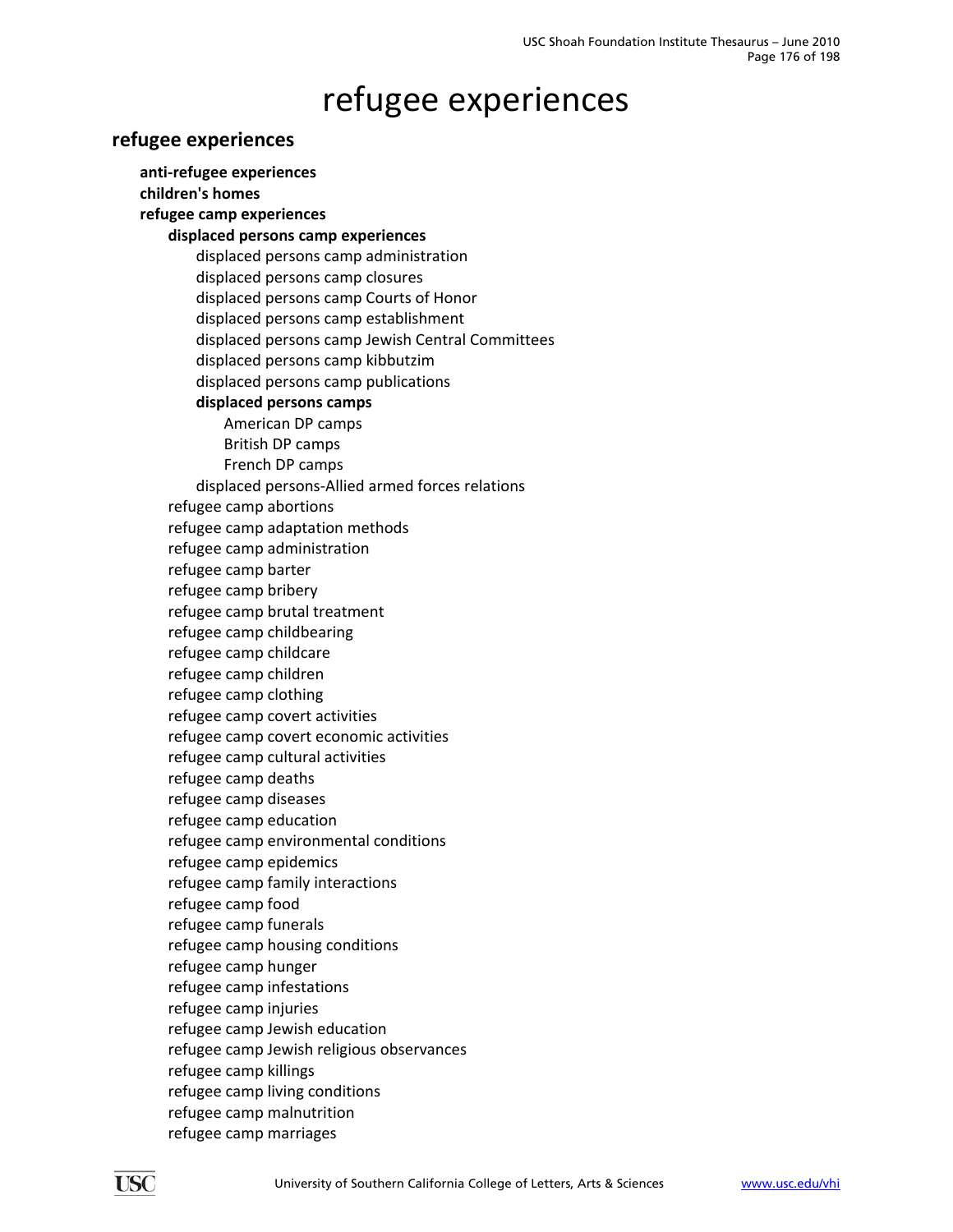#### refugee experiences

refugee camp medical care refugee camp menstruation refugee camp military training refugee camp political activities refugee camp procedures refugee camp professional training refugee camp quarantines refugee camp regulation enforcement refugee camp sanitary conditions refugee camp sexual activities refugee camp sexual assaults refugee camp smuggling refugee camp social relations refugee camp stealing refugee camp suicides refugee camp thirst refugee camp vocational training refugee camp working life refugee camp Zionism refugee camp‐related aid giving **refugee camps** Australian refugee camps Austrian refugee camps Belgian refugee camps British refugee camps Czechoslovakian refugee camps Danish refugee camps Dutch refugee camps French refugee camps Hungarian refugee camps Israeli refugee camps Italian refugee camps Norwegian refugee camps Polish refugee camps Romanian refugee camps Swedish refugee camps Swiss refugee camps United States refugee camps Yugoslav refugee camps (generic) refugee childcare **refugee children transports** "Tehran Children" Kindertransport refugee children transport conditions Transnistrian Jewish children rescue refugee housing refugee labor experiences refugee reception centers

refugee‐local population relations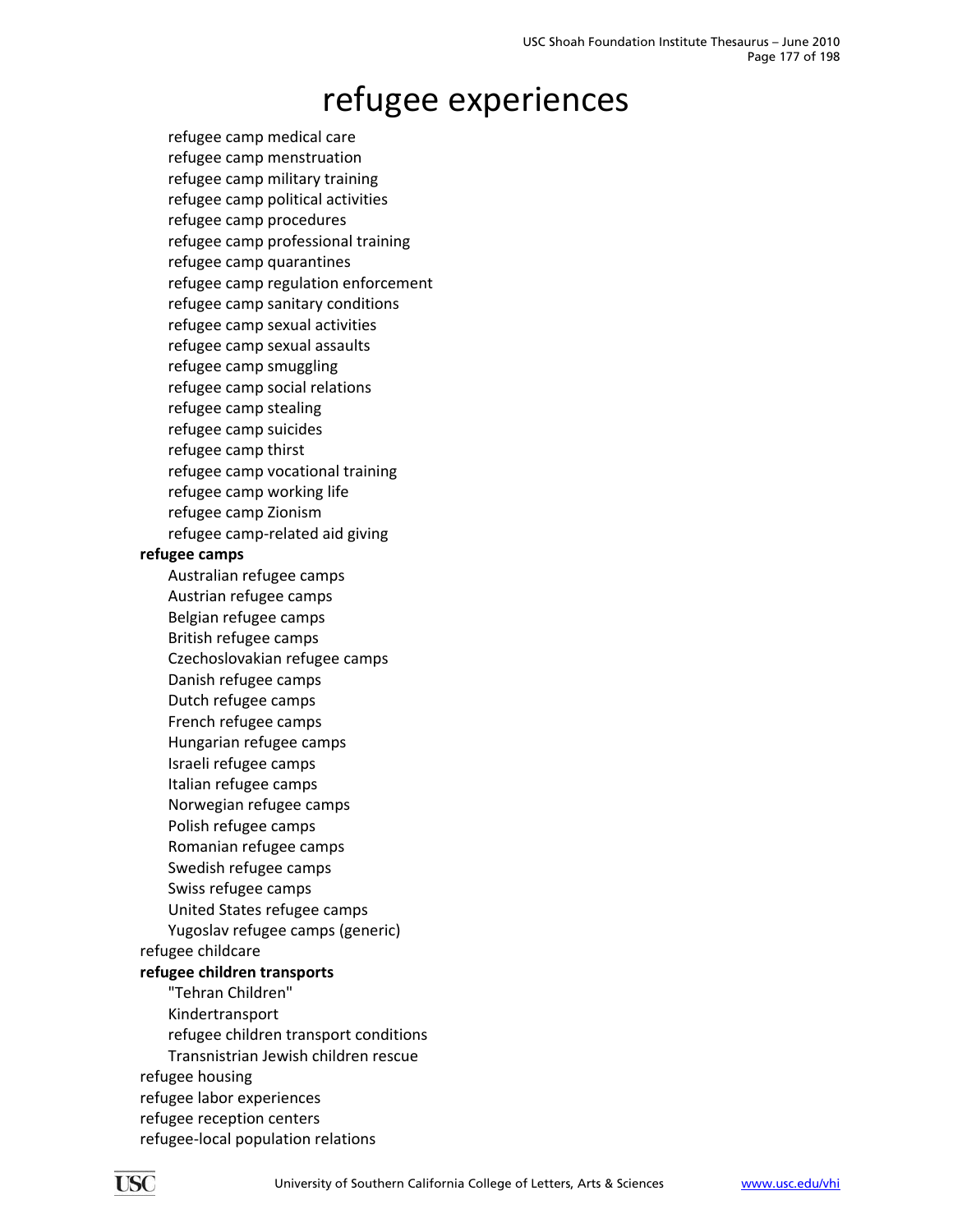### refugee experiences

#### **Shanghai refugee housing**

Alcock Road Heim (Shanghai, China) Chaoufoong Road Heim (Shanghai, China) Kinchow Road Heim (Shanghai, China) Pingliang Road Heim (Shanghai, China) Seward Road Heim (Shanghai, China) Ward Road Heim (Shanghai, China) Wayside Road Heim (Shanghai, China)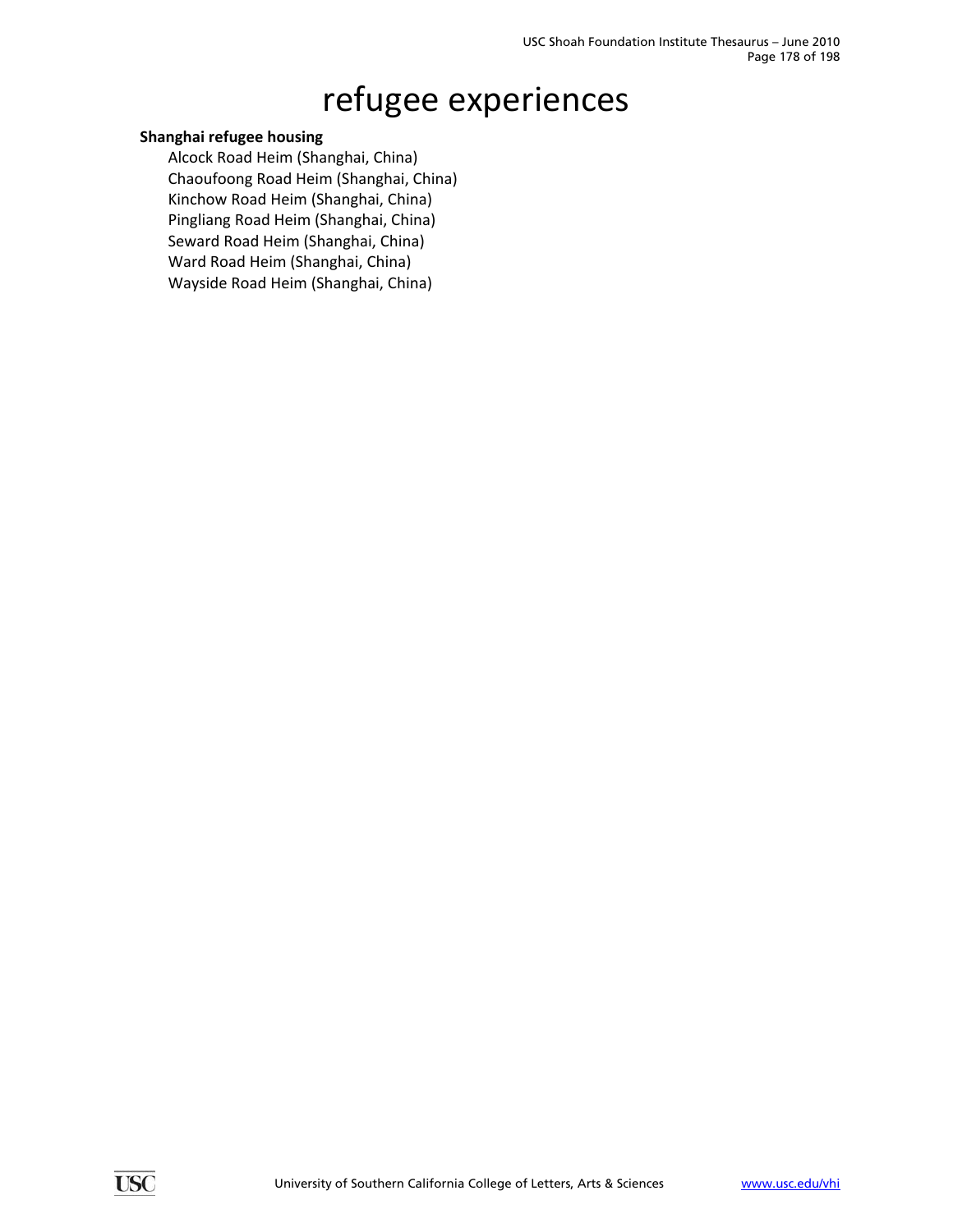# religion and philosophy

#### **religion and philosophy**

Jewish holiday awareness **philosophical ideologies** Agnosticism Atheism Humanism **religions** Anthroposophy Baha'i Buddhism **Christianity** Anglican Church Christadelphian Church Christian Reformed Church **Eastern Orthodox Churches** Bulgarian Orthodox Churches Greek Orthodox Churches Romanian Orthodox Churches Russian Orthodox Churches Serbian Orthodox Churches Ukrainian Autocephalous Orthodox Church Episcopal Church Messianic Judaism Mormon Church Netherlands Reformed Church New Apostolic Church Old Believers Pentecost **Protestantism** All‐Union Council of Evangelical Christians and Baptists Baptist Churches Congregational Churches Fifties (Piatidesiatniki) Lutheran Churches Mennonite Churches Methodist Churches Pentecostal Churches Plymouth Brethren Presbyterian Churches Protestant Churches Protestant schools Reformed Churches in The Netherlands Stundists United Church of Christ Quaker Roman Catholic Church Seventh Day Adventist Church Uniate Churches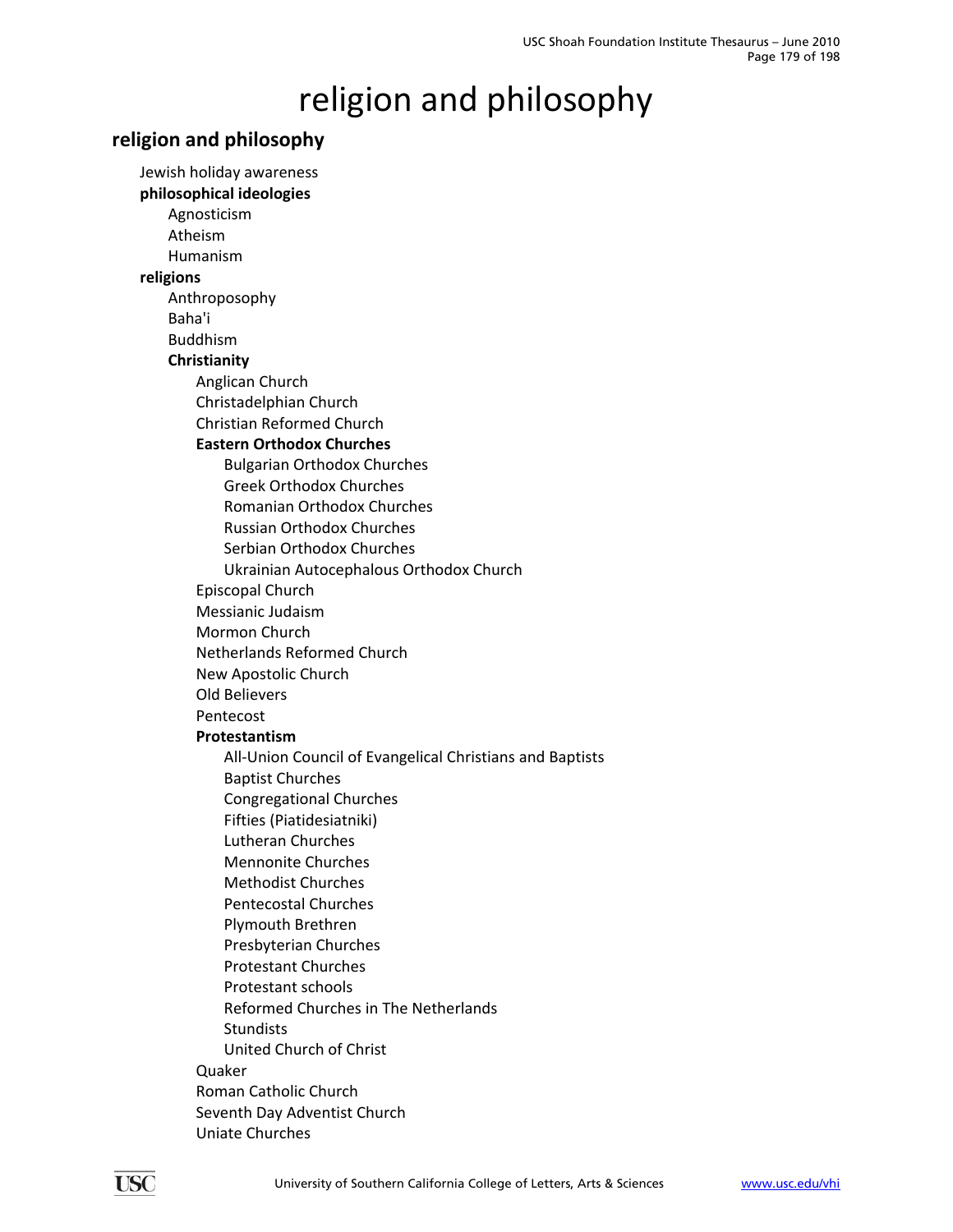#### religion and philosophy

Unitarianism Watch Tower Society Islam **Judaism** conservative Judaism **Hasidism** Aleksandrów Hasidism Amdur Hasidism Amshinov Hasidism Belz Hasidism Berezna Hasidism **Biala Hasidism (generic)** Biala (Landau) Hasidism Biala (Rabinowicz) Hasidism Liska Hasidism Bluzhiver Hasidism Bobov Hasidism Boyan Hasidism Breslov Hasidism Chenciny Hasidism **Chernobyl Hasidism** Trisk Hasidism Chorthov Hasidism Dzykow Hasidism Eiger Hasidism Ger Hasidism Grodzisk Hasidism Horodok Hasidism Husyatin Hasidism Izbica‐Radzyn Hasidism Kaminka Hasidism Karlin‐Stolin Hasidism Klausenberg Hasidism Kobrin Hasidism Koidanov Hasidism Komarno Hasidism Kopyczynice Hasidism Kosov Hasidism Kotzk Hasidism Lelov Hasidism Libeshei Hasidism Lubavitch Hasidism Ludmir Hasidism Medziborz Hasidism Mielec Hasidism Modzitz Hasidism Munkacz Hasidism Nadvorna Hasidism Novominsk Hasidism

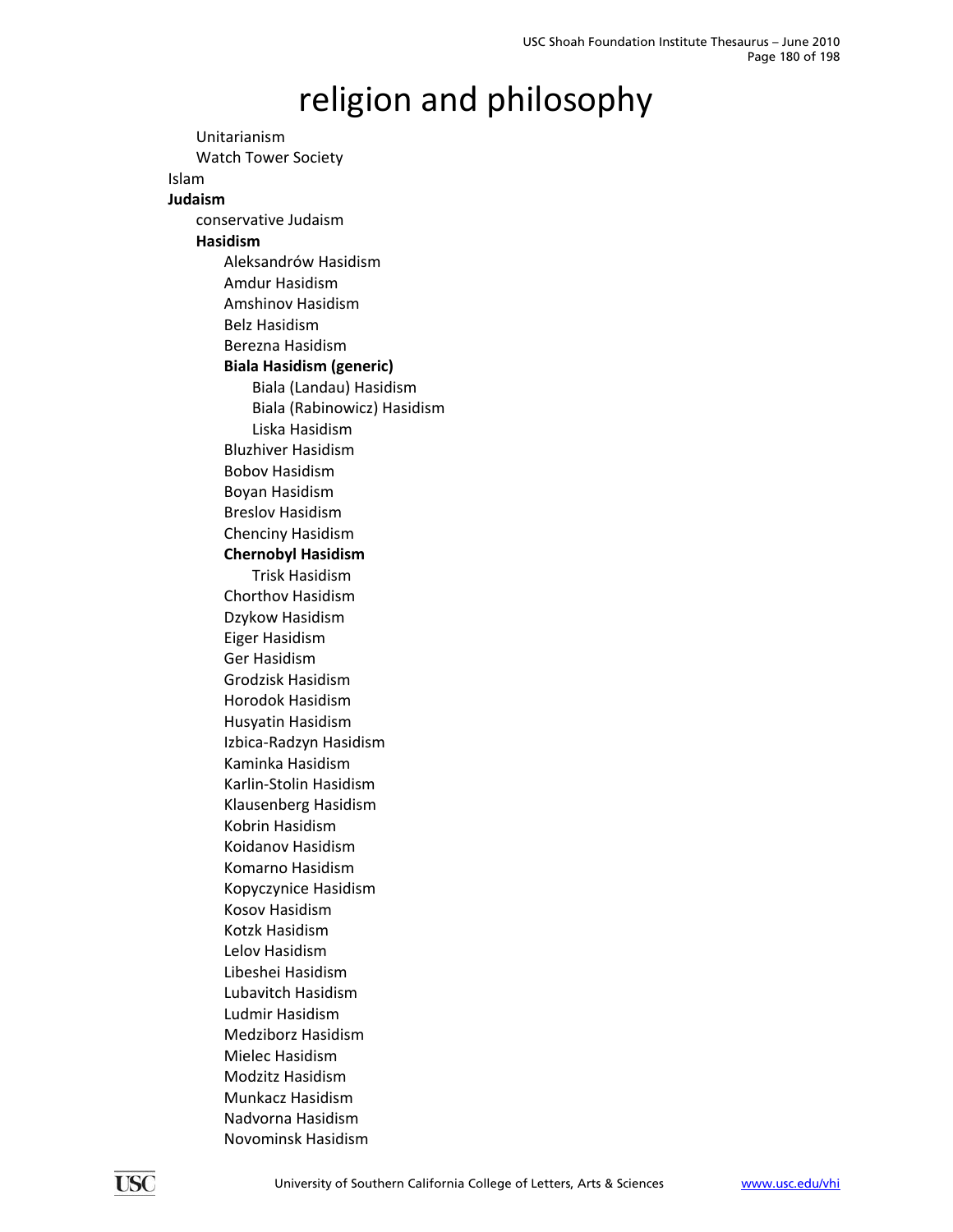Ozarov Hasidism Przedborz Hasidism Radomsk Hasidism Radoszyce Hasidism Ropczyce‐Dzikov Hasidism Ruzhyn Hasidism Sadgora Hasidism Sasov Hasidism Satmar Hasidism Skierniewice Hasidism Skola Hasidism Skulen Hasidism Skvira Hasidism Slonim Hasidism Sokolov Hasidism Spinka Hasidism Strelisk Hasidism Stryków Hasidism Talnoy Hasidism Vishnitz Hasidism Wolborz Hasidism Zaloshitz Hasidism Zanz Hasidism Zhidachov Hasidism Jewish Renewal Karaite Judaism liberal Judaism modern orthodox Judaism Neology orthodox Judaism Reconstructionist Judaism reform Judaism Secular Humanistic Judaism pantheism Spiritualism **religious beliefs Christian religious beliefs** Jehovah's Witness religious beliefs Holocaust faith issues **Jewish religious beliefs** Mitnagdim **religious conversions** Christianity conversion Jehovah's Witnesses conversion Judaism conversion **religious holidays Christian religious holidays** Christmas Easter

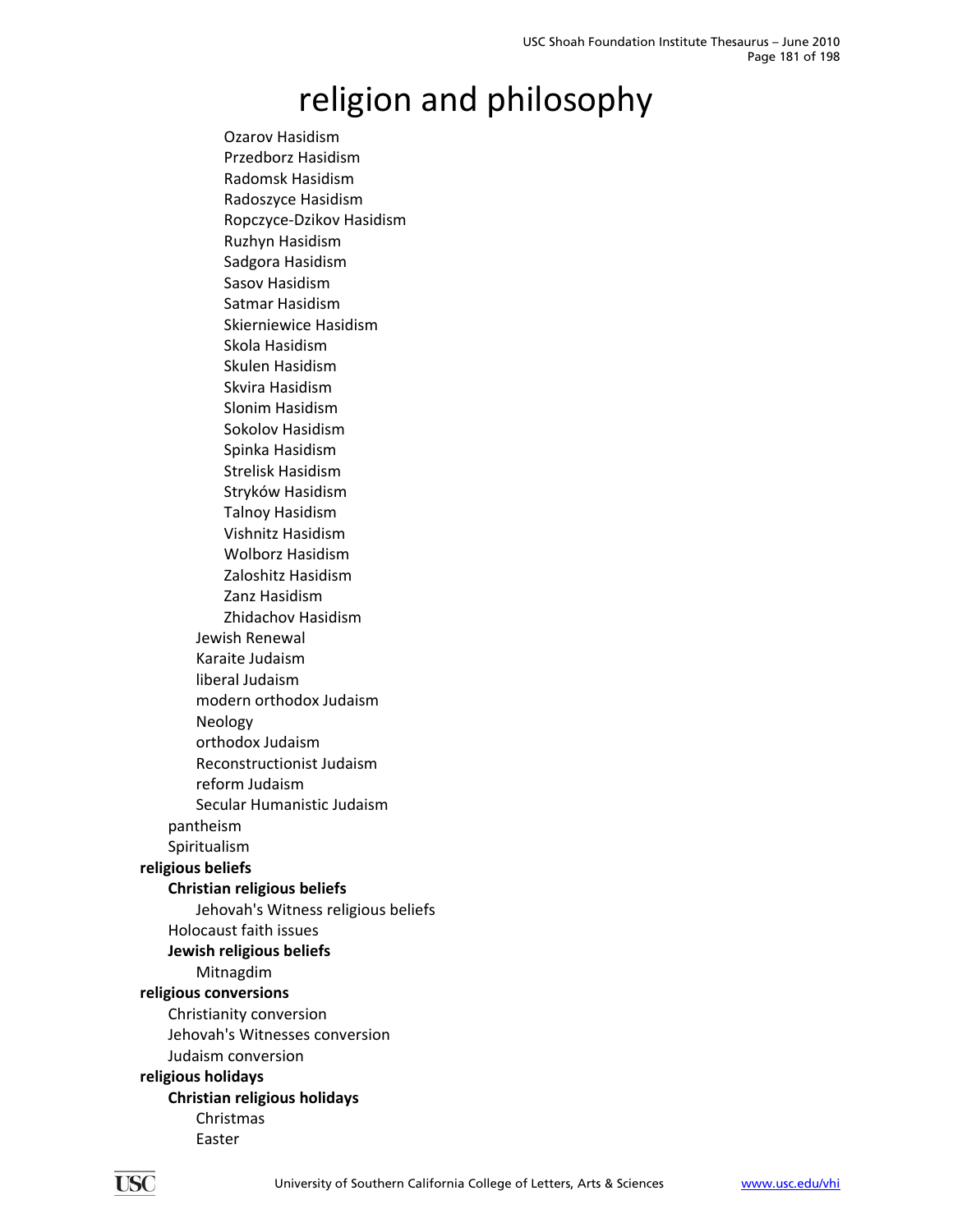Saint Nicholas Day Islamic religious holidays **Jewish religious holidays** Hanukkah High Holidays Lag Ba‐Omer Passover Purim Rosh Ha‐Shana Rosh Hodesh Shabbat Shavuot Shemini Atseret Simhat Torah Sukkot Tisha be‐Av Tu be‐Shevat Yom Kippur **religious identity** Christian identity Jehovah's Witness identity **Jewish identity** Jewish identity realization Jewish identity reassertion **religious objects Christian religious objects** baptism certificates camp Christian religious objects **Christian religious texts** camp Christian religious texts hiding‐related Christian religious objects **Jewish religious objects** camp Jewish religious objects deportation Jewish religious objects forced labor battalion Jewish religious objects ghetto Jewish religious objects Jewish religious objects in hiding **Jewish religious texts** camp Jewish religious texts deportation Jewish religious texts forced labor battalion Jewish religious texts ghetto Jewish religious texts hiding‐related Jewish religious texts mezuzot tallitot tefillin **religious observances Christian religious observances**

baptisms

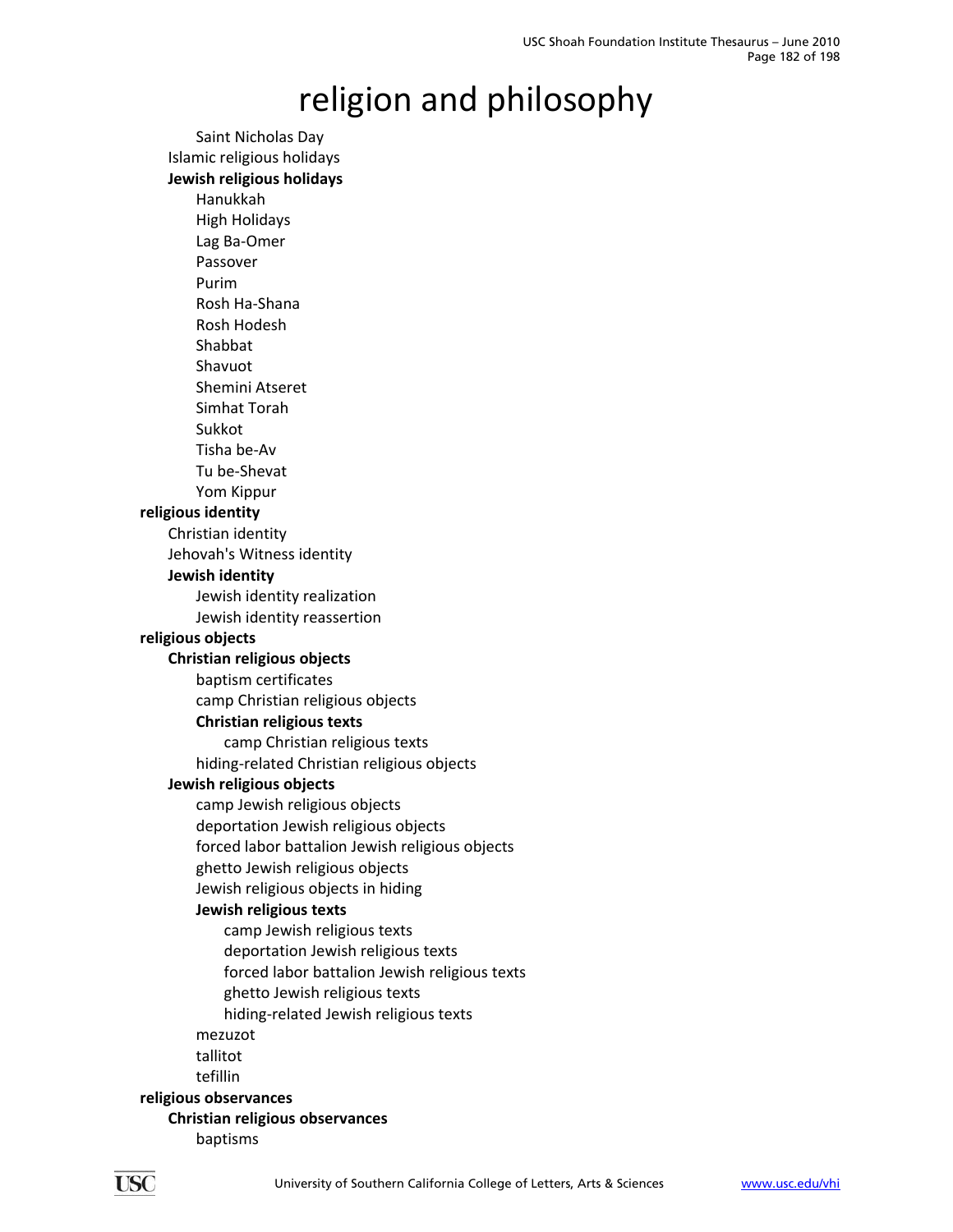camp Christian religious observances Christian prayers church attendance confirmations Eucharist forced labor battalion Jehovah's Witness religious observances ghetto Christian religious observances Jehovah's Witness missionary activities **Jehovah's Witness prayers** camp Jehovah's Witness prayers **Jehovah's Witness religious observances** camp Jehovah's Witness religious observances Mormon missionary activities prison Jehovah's Witness religious observances Islamic religious observances **Jewish religious observances** b'nai mitzvah camp Jewish religious observances deportation Jewish religious observances forced labor battalion Jewish religious observances ghetto Jewish religious observances hiding‐related Jewish religious observances Jewish dietary laws Jewish mourning customs **Jewish prayers** camp Jewish prayers deportation Jewish prayers forced labor battalion Jewish prayers forced march Jewish prayers ghetto Jewish prayers hiding‐related Jewish prayers Kaddish prison Jewish prayers transfer Jewish prayers mikva'ot prison Jewish religious observances refugee camp Jewish religious observances ritual circumcision synagogue attendance transfer Jewish religious observances Yahrzeit yizkor **prayers camp prayers** camp Jehovah's Witness prayers camp Jewish prayers Christian prayers **ghetto prayers** ghetto Jewish prayers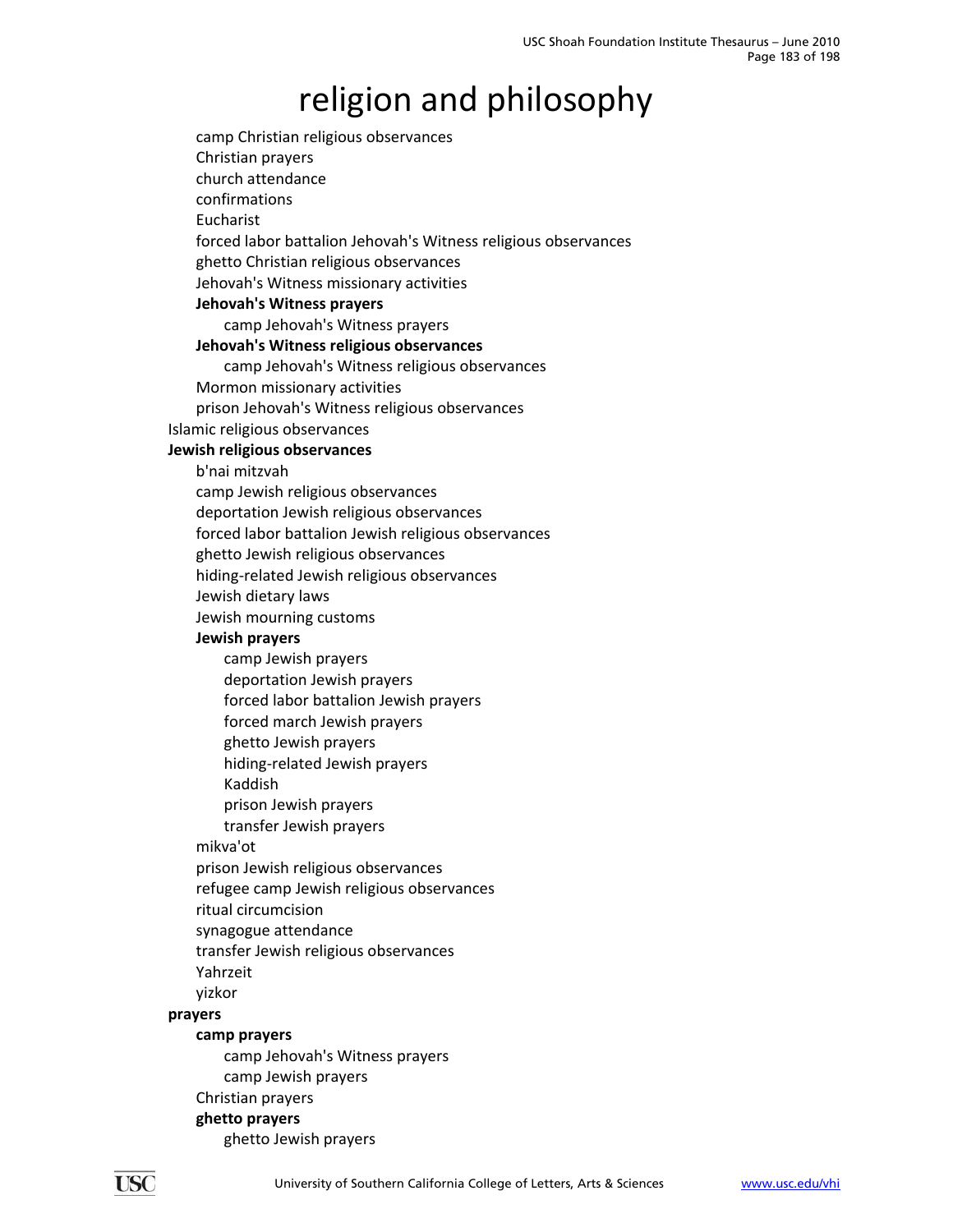hiding‐related prayers

Islamic prayers

**Jehovah's Witness prayers**

camp Jehovah's Witness prayers

#### **Jewish prayers**

camp Jewish prayers deportation Jewish prayers forced labor battalion Jewish prayers forced march Jewish prayers

ghetto Jewish prayers

hiding‐related Jewish prayers

Kaddish

prison Jewish prayers

transfer Jewish prayers

#### **religious sites**

#### **Christian sites**

Catholic schools

Christian cemeteries

churches

convents and monasteries

#### **Jewish sites**

Batei Midrash

kenessa

synagogues

mosques

#### **spiritual experiences**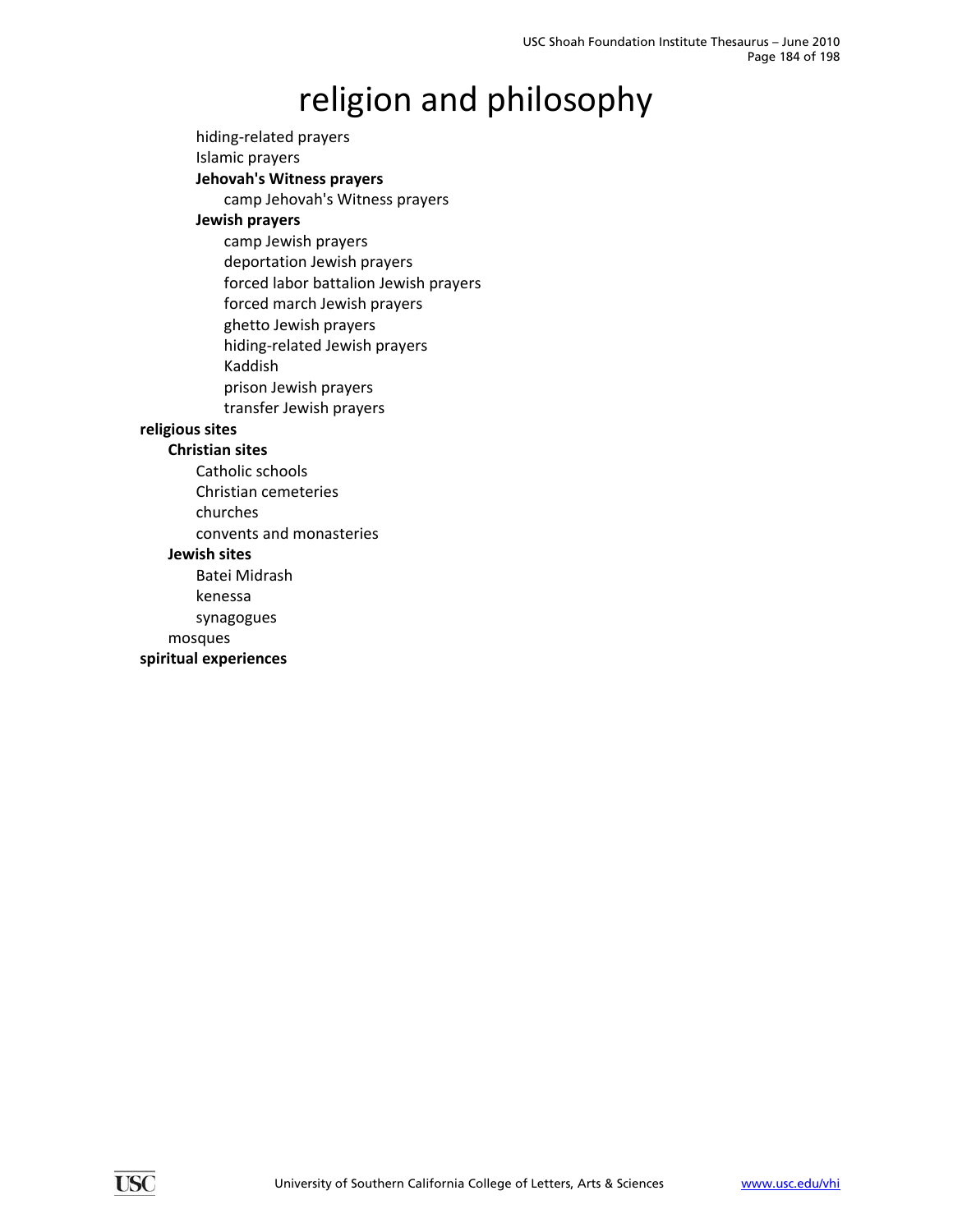### **still and moving images**

#### **activities (stills)**

arrests (stills) book burnings (stills) executions (stills) funerals and burials (stills) medical experiments (stills) military operations (stills) political activities (stills) roundups (stills) selections (stills) **artifacts (stills)** antisemitic propaganda (stills) badges and armbands (stills) camp and prison artifacts (stills) civilian awards (stills) **clothing (stills)** military and police uniforms artifacts (stills) military and police uniforms photographs (stills) military decorations (stills) prisoner uniforms artifacts (stills) prisoner uniforms photographs (stills) **correspondence (stills)** correspondence from forced labor battalions (stills) correspondence from prisons (stills) correspondence from the camps (stills) correspondence from the ghettos (stills) documentary evidence of the Holocaust family trees (stills) ghetto artifacts (stills) maps (stills) military documents and artifacts (stills) publications (stills) refugee camp artifacts (stills) **religious objects (stills)** Christian religious objects (stills) Christian religious texts (stills) Jewish religious objects (stills) Jewish religious texts (stills) resistance group artifacts (stills) war mementos (stills) **wartime currency (stills)** camp currency (stills) counterfeit currency (stills) DP camp currency (stills) ghetto currency (stills) wartime diaries (stills) weapons (stills)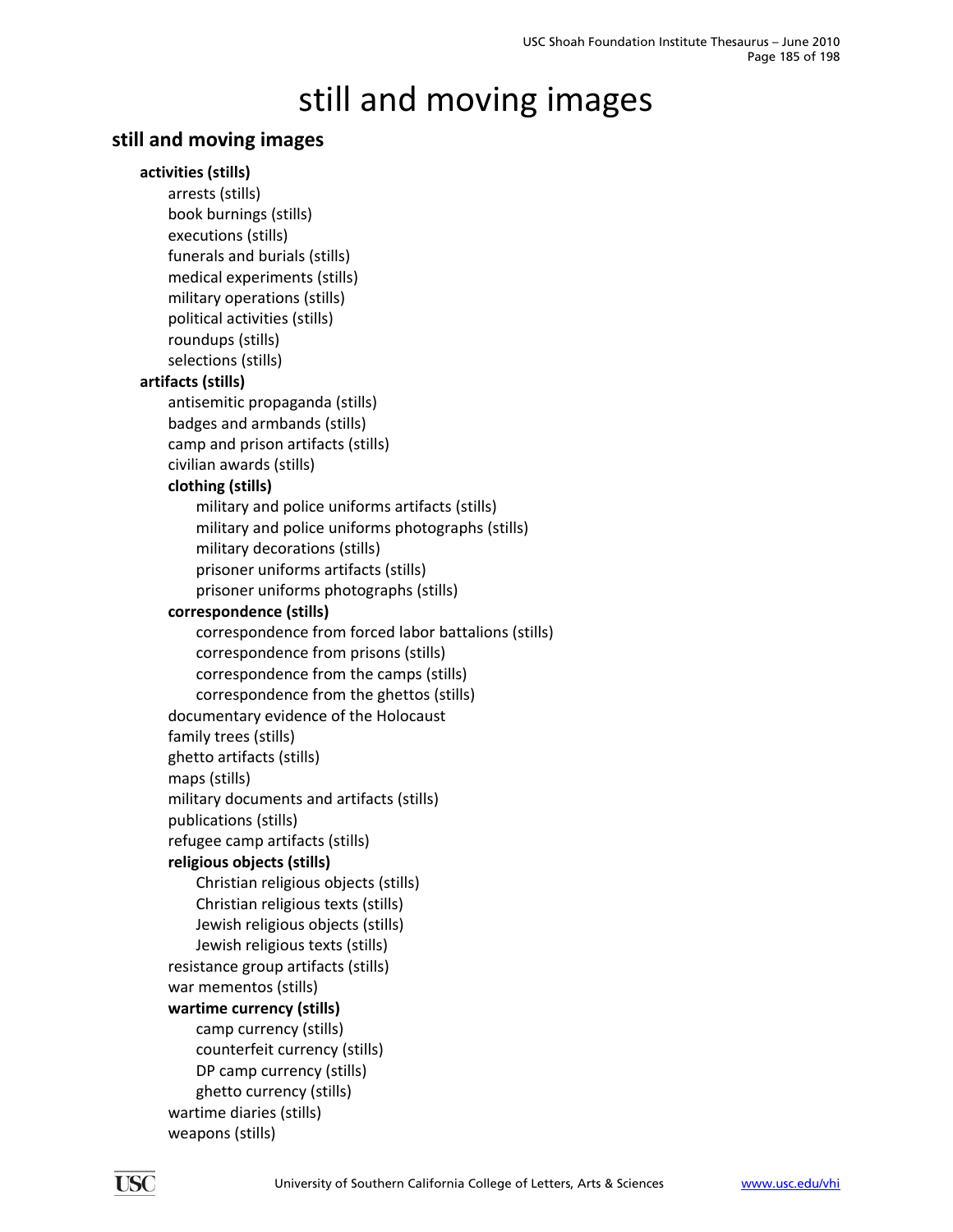#### **documents and artifacts (stills)** documents and artifacts (stills) 1400s documents and artifacts (stills) 1500s documents and artifacts (stills) 1600s documents and artifacts (stills) 1700s documents and artifacts (stills) 1800s documents and artifacts (stills) 1870s documents and artifacts (stills) 1880s documents and artifacts (stills) 1890s **documents and artifacts (stills) 1900 ‐ 1909** documents and artifacts (stills) 1900 documents and artifacts (stills) 1901 documents and artifacts (stills) 1902 documents and artifacts (stills) 1903 documents and artifacts (stills) 1904 documents and artifacts (stills) 1905 documents and artifacts (stills) 1906 documents and artifacts (stills) 1907 documents and artifacts (stills) 1908 documents and artifacts (stills) 1909 **documents and artifacts (stills) 1910 ‐ 1919** documents and artifacts (stills) 1910 documents and artifacts (stills) 1911 documents and artifacts (stills) 1912 documents and artifacts (stills) 1913 documents and artifacts (stills) 1914 documents and artifacts (stills) 1915 documents and artifacts (stills) 1916 documents and artifacts (stills) 1917 documents and artifacts (stills) 1918 documents and artifacts (stills) 1919 **documents and artifacts (stills) 1920s** documents and artifacts (stills) 1920 documents and artifacts (stills) 1921 documents and artifacts (stills) 1922 documents and artifacts (stills) 1923 documents and artifacts (stills) 1924 documents and artifacts (stills) 1925 documents and artifacts (stills) 1926 documents and artifacts (stills) 1927 documents and artifacts (stills) 1928 documents and artifacts (stills) 1929 **documents and artifacts (stills) 1930s** documents and artifacts (stills) 1930 documents and artifacts (stills) 1931 documents and artifacts (stills) 1932 documents and artifacts (stills) 1933 documents and artifacts (stills) 1934

documents and artifacts (stills) 1935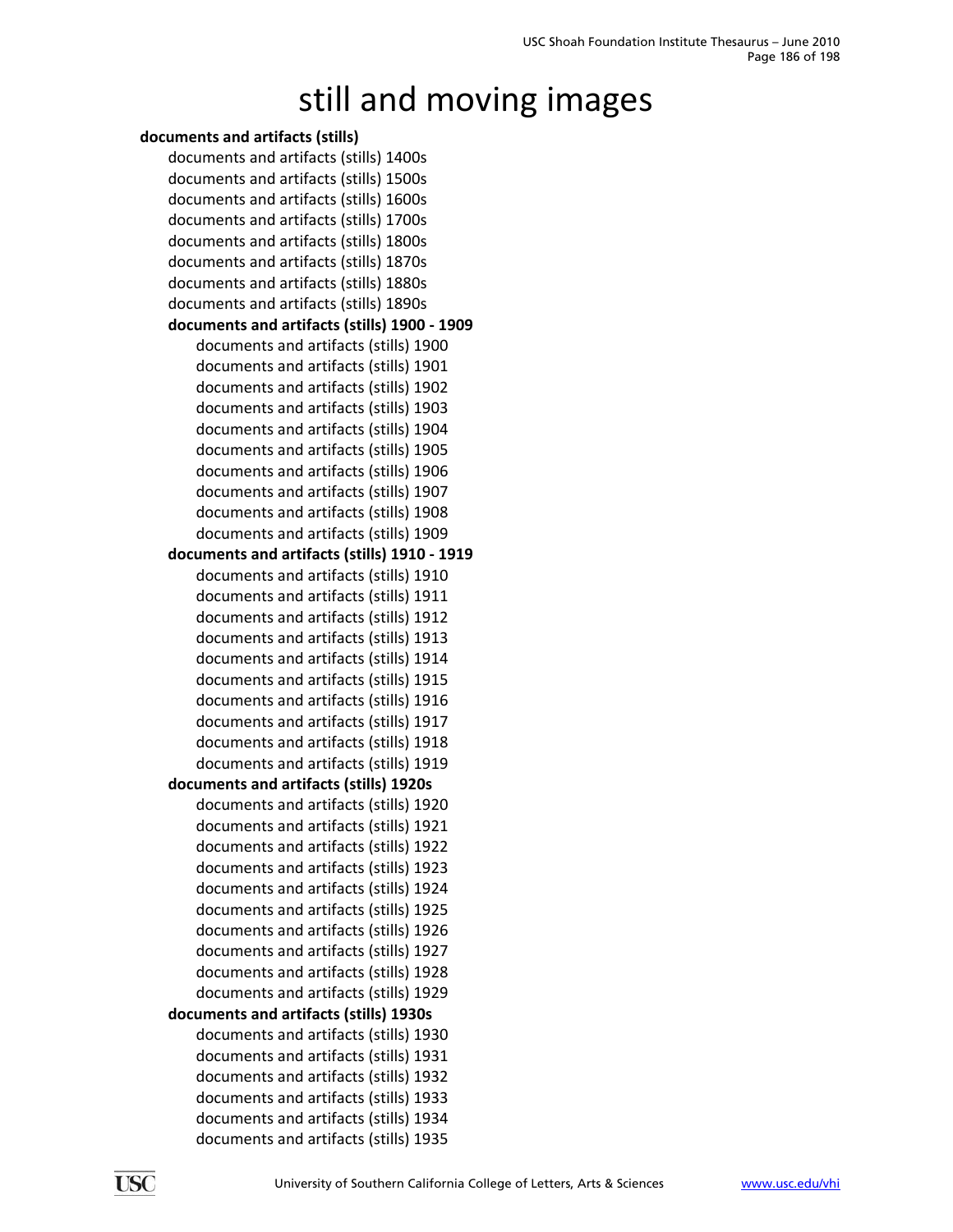documents and artifacts (stills) 1936 documents and artifacts (stills) 1937 documents and artifacts (stills) 1938 documents and artifacts (stills) 1939 **documents and artifacts (stills) 1940s** documents and artifacts (stills) 1940 documents and artifacts (stills) 1941 documents and artifacts (stills) 1942 documents and artifacts (stills) 1943 documents and artifacts (stills) 1944 documents and artifacts (stills) 1945 documents and artifacts (stills) 1946 documents and artifacts (stills) 1947 documents and artifacts (stills) 1948 documents and artifacts (stills) 1949 **documents and artifacts (stills) 1950s** documents and artifacts (stills) 1950 documents and artifacts (stills) 1951 documents and artifacts (stills) 1952 documents and artifacts (stills) 1953 documents and artifacts (stills) 1954 documents and artifacts (stills) 1955 documents and artifacts (stills) 1956 documents and artifacts (stills) 1957 documents and artifacts (stills) 1958 documents and artifacts (stills) 1959 **documents and artifacts (stills) 1960s** documents and artifacts (stills) 1960 documents and artifacts (stills) 1961 documents and artifacts (stills) 1962 documents and artifacts (stills) 1963 documents and artifacts (stills) 1964 documents and artifacts (stills) 1965 documents and artifacts (stills) 1966 documents and artifacts (stills) 1967 documents and artifacts (stills) 1968 documents and artifacts (stills) 1969 **documents and artifacts (stills) 1970s** documents and artifacts (stills) 1970 documents and artifacts (stills) 1971 documents and artifacts (stills) 1972 documents and artifacts (stills) 1973 documents and artifacts (stills) 1974 documents and artifacts (stills) 1975 documents and artifacts (stills) 1976 documents and artifacts (stills) 1977 documents and artifacts (stills) 1978 documents and artifacts (stills) 1979 documents and artifacts (stills) 1980s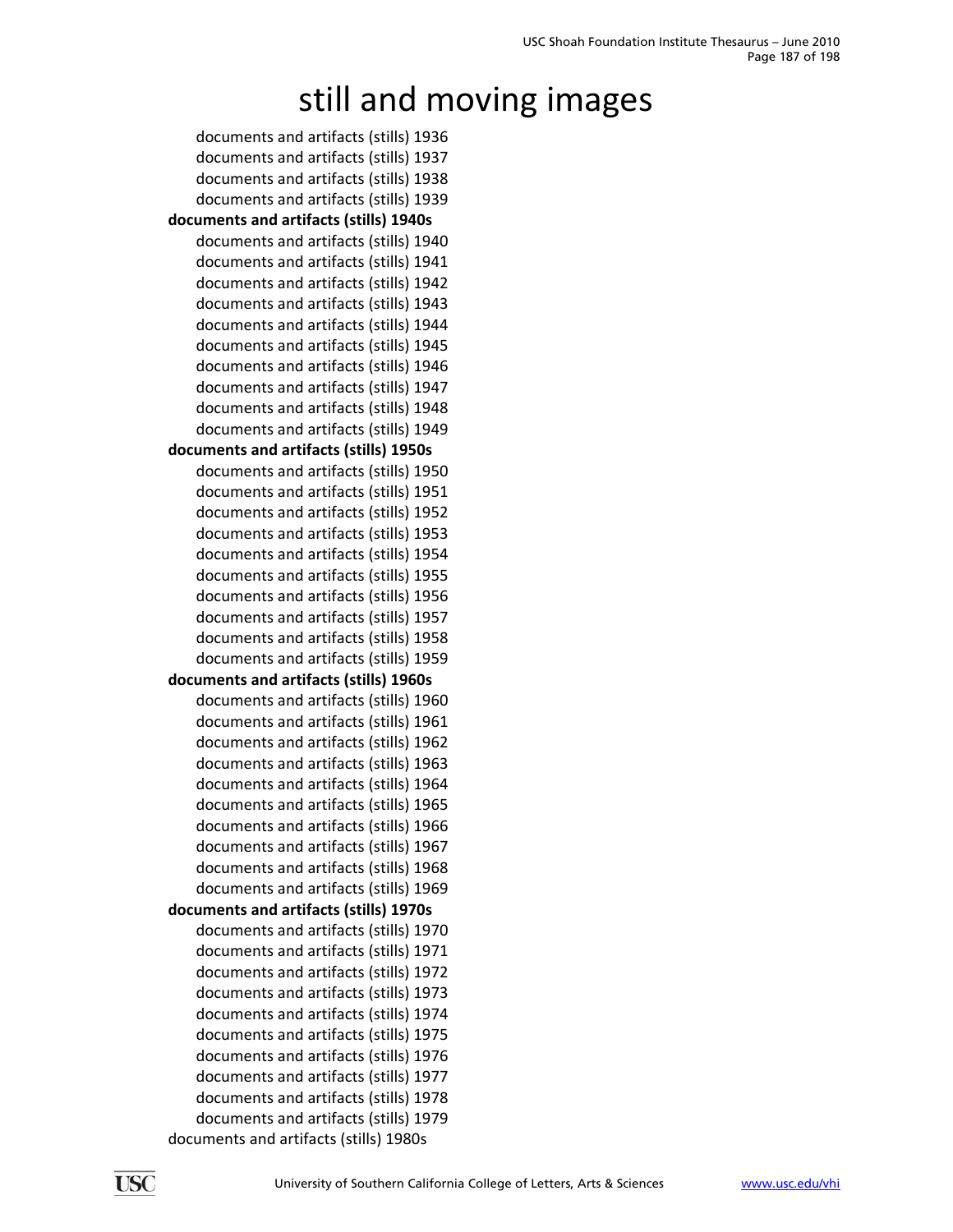documents and artifacts (stills) 1980 documents and artifacts (stills) 1981 documents and artifacts (stills) 1982 documents and artifacts (stills) 1983 documents and artifacts (stills) 1984 documents and artifacts (stills) 1985 documents and artifacts (stills) 1986 documents and artifacts (stills) 1987 documents and artifacts (stills) 1988 documents and artifacts (stills) 1989 **documents and artifacts (stills) 1990s** documents and artifacts (stills) 1990 documents and artifacts (stills) 1991 documents and artifacts (stills) 1992 documents and artifacts (stills) 1993 documents and artifacts (stills) 1994 documents and artifacts (stills) 1995 documents and artifacts (stills) 1996 documents and artifacts (stills) 1997 documents and artifacts (stills) 1998 documents and artifacts (stills) 1999 documents and artifacts (stills) 2000 documents and artifacts (stills) 2001 post‐liberation documents and artifacts (stills) postwar documents and artifacts (stills) prewar documents and artifacts (stills) wartime documents and artifacts (stills) **events (stills)** b'nai mitzvah (stills) commemoration events (stills) weddings (stills) **fine arts (stills)** creative works (stills) performing arts (stills) **injuries (stills)** prisoner tattoos (stills) **movement (stills)** deportations (stills) forced marches (stills) refugee transports (stills) ships (stills) **moving image footage** broadcast footage location video footage **organizations (stills)** kibbutzim (stills) sports clubs (stills) **people (stills)** class photographs (stills)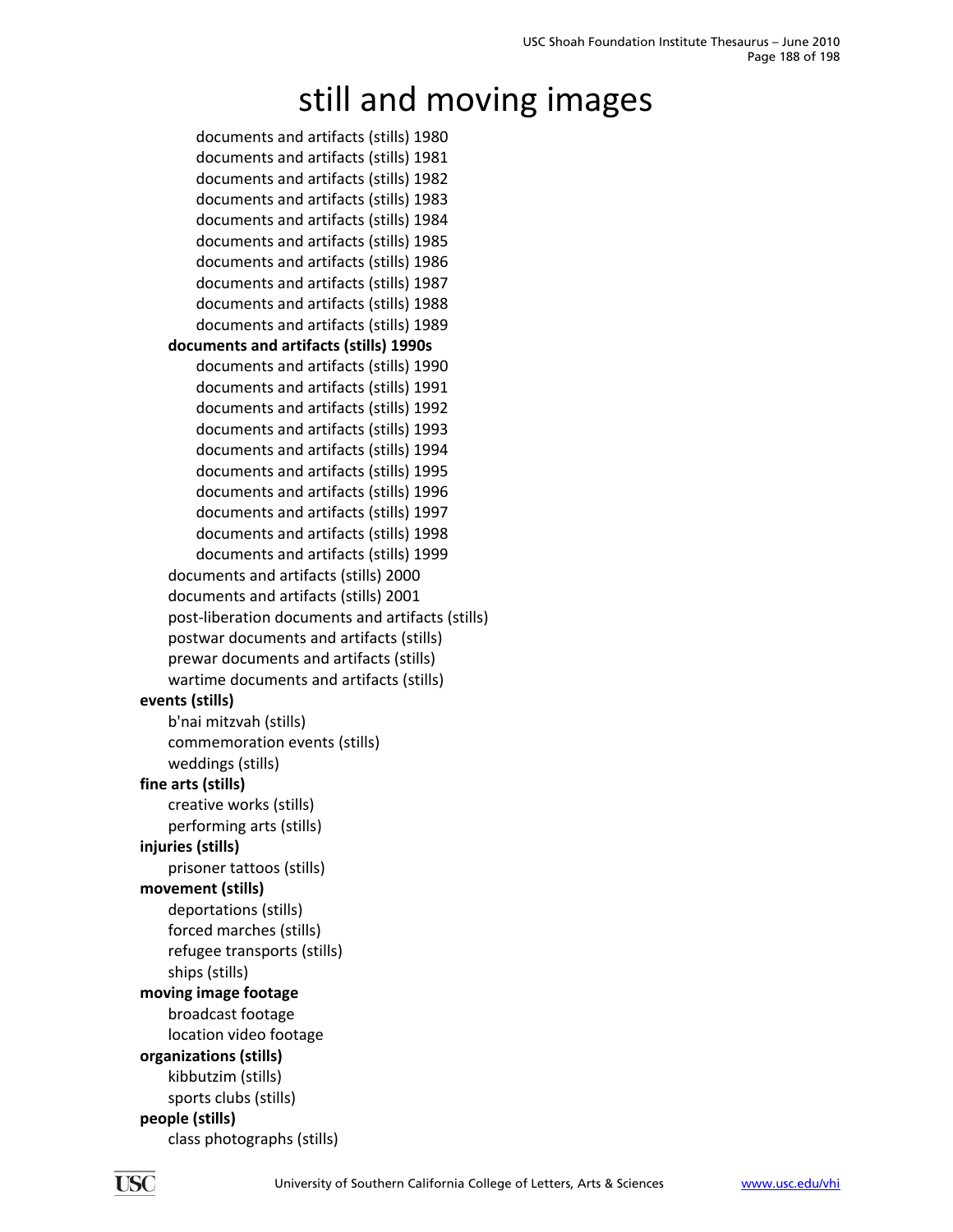#### corpses (stills) **family photographs (stills)** post‐liberation family photographs (stills) postwar family photographs (stills) prewar family photographs (stills) undated family photographs (stills) wartime family photographs (stills) **forced labor squads (stills)** Bulgarian forced labor groups (stills) Hungarian forced labor battalions (stills) Romanian forced labor groups (stills) Slovak forced labor battalions (stills) ghetto inhabitants (stills) Hasidic rebbes (stills) military units (stills) prisoners (stills) prisoners of war (stills) resistance fighters (stills) resistance groups (stills) **personal papers (stills)** b'nai mitzvah certificates (stills) baptism certificates (stills) birth certificates (stills) death certificates (stills) education‐related documents (stills) false documents (stills) ghetto passes (stills) identification papers (stills) marriage documents (stills) naturalization and immigration‐related documents (stills) passports (stills) political rehabilitation documents (stills) protection papers (stills) ration cards (stills) restitution‐related documents (stills) travel permits (stills) visas (stills) wartime experience verification documents (stills) work permits (stills) **photographs (stills)** interviewee photographs (stills) photographs (stills) 1800s photographs (stills) 1840s photographs (stills) 1850s photographs (stills) 1860s photographs (stills) 1870s photographs (stills) 1880s photographs (stills) 1890s **photographs (stills) 1900 ‐ 1909**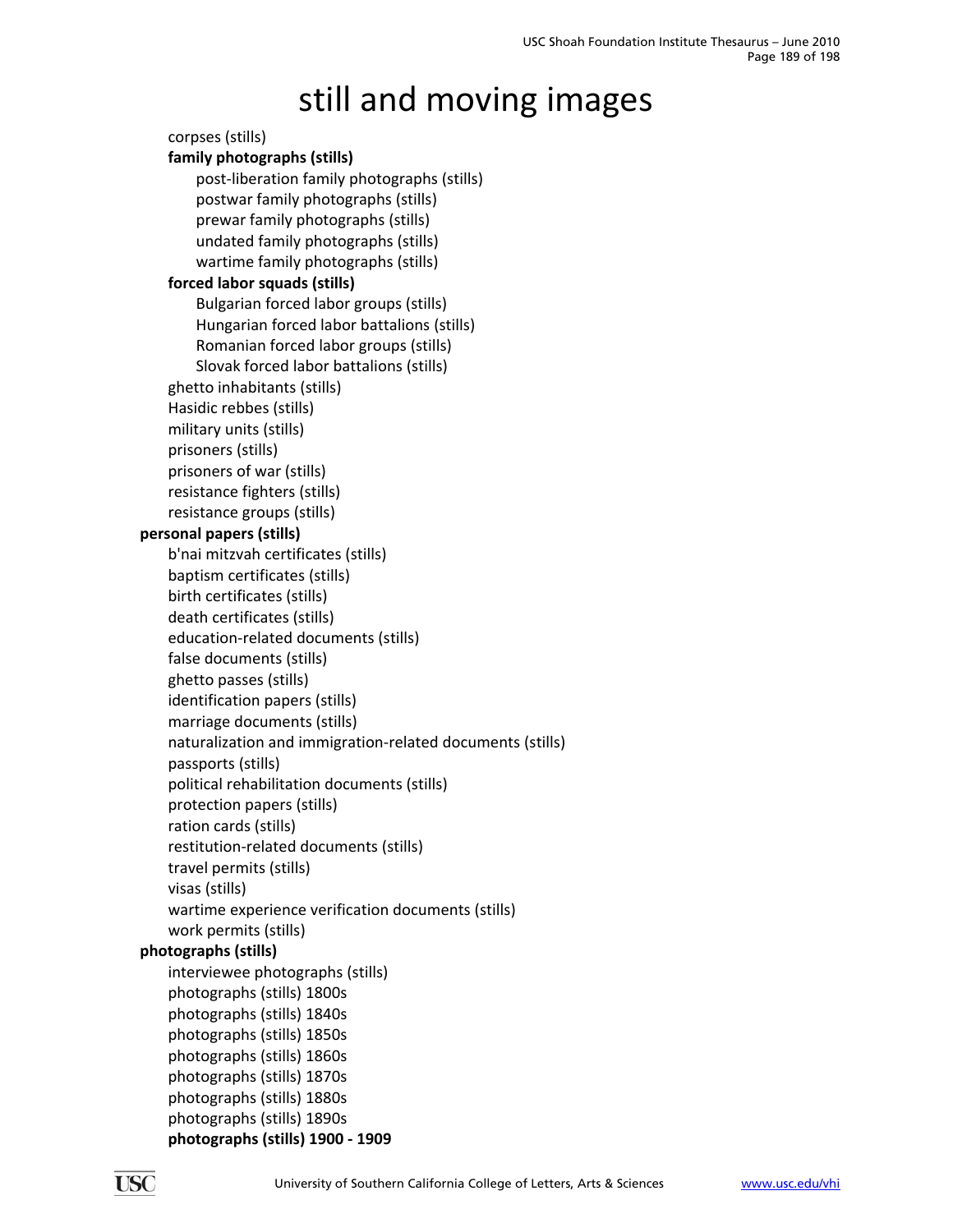photographs (stills) 1900 photographs (stills) 1901 photographs (stills) 1902 photographs (stills) 1903 photographs (stills) 1904 photographs (stills) 1905 photographs (stills) 1906 photographs (stills) 1907 photographs (stills) 1908 photographs (stills) 1909 **photographs (stills) 1910 ‐ 1919** photographs (stills) 1910 photographs (stills) 1911 photographs (stills) 1912 photographs (stills) 1913 photographs (stills) 1914 photographs (stills) 1915 photographs (stills) 1916 photographs (stills) 1917 photographs (stills) 1918 photographs (stills) 1919 **photographs (stills) 1920s** photographs (stills) 1920 photographs (stills) 1921 photographs (stills) 1922 photographs (stills) 1923 photographs (stills) 1924 photographs (stills) 1925 photographs (stills) 1926 photographs (stills) 1927 photographs (stills) 1928 photographs (stills) 1929 **photographs (stills) 1930s** photographs (stills) 1930 photographs (stills) 1931 photographs (stills) 1932 photographs (stills) 1933 photographs (stills) 1934 photographs (stills) 1935 photographs (stills) 1936 photographs (stills) 1937 photographs (stills) 1938 photographs (stills) 1939 **photographs (stills) 1940s** photographs (stills) 1940 photographs (stills) 1941 photographs (stills) 1942 photographs (stills) 1943 photographs (stills) 1944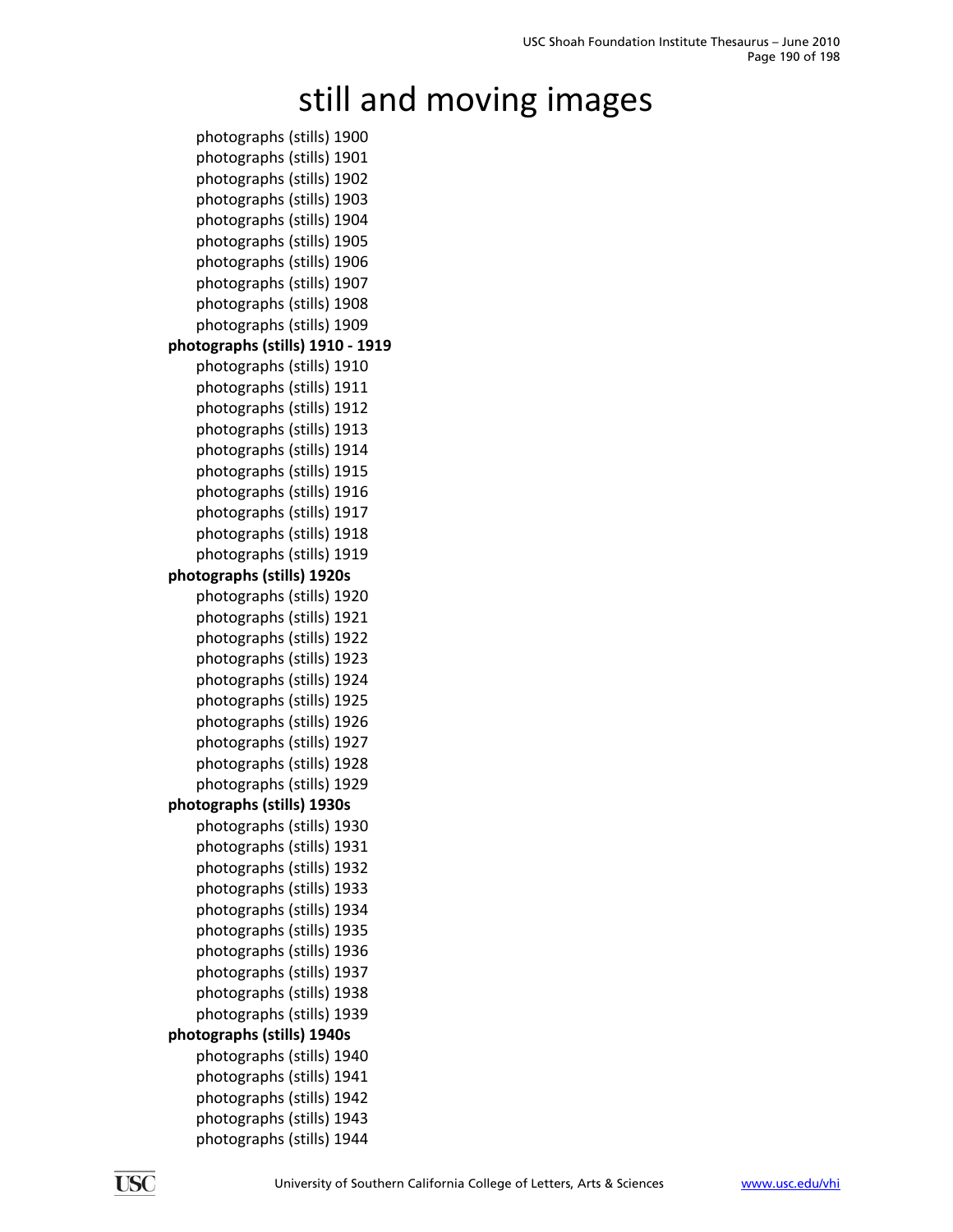photographs (stills) 1945 photographs (stills) 1946 photographs (stills) 1947 photographs (stills) 1948 photographs (stills) 1949 **photographs (stills) 1950s** photographs (stills) 1950 photographs (stills) 1951 photographs (stills) 1952 photographs (stills) 1953 photographs (stills) 1954 photographs (stills) 1955 photographs (stills) 1956 photographs (stills) 1957 photographs (stills) 1958 photographs (stills) 1959 **photographs (stills) 1960s** photographs (stills) 1960 photographs (stills) 1961 photographs (stills) 1962 photographs (stills) 1963 photographs (stills) 1964 photographs (stills) 1965 photographs (stills) 1966 photographs (stills) 1967 photographs (stills) 1968 photographs (stills) 1969 **photographs (stills) 1970s** photographs (stills) 1970 photographs (stills) 1971 photographs (stills) 1972 photographs (stills) 1973 photographs (stills) 1974 photographs (stills) 1975 photographs (stills) 1976 photographs (stills) 1977 photographs (stills) 1978 photographs (stills) 1979 **photographs (stills) 1980s** photographs (stills) 1980 photographs (stills) 1981 photographs (stills) 1982 photographs (stills) 1983 photographs (stills) 1984 photographs (stills) 1985 photographs (stills) 1986 photographs (stills) 1987 photographs (stills) 1988 photographs (stills) 1989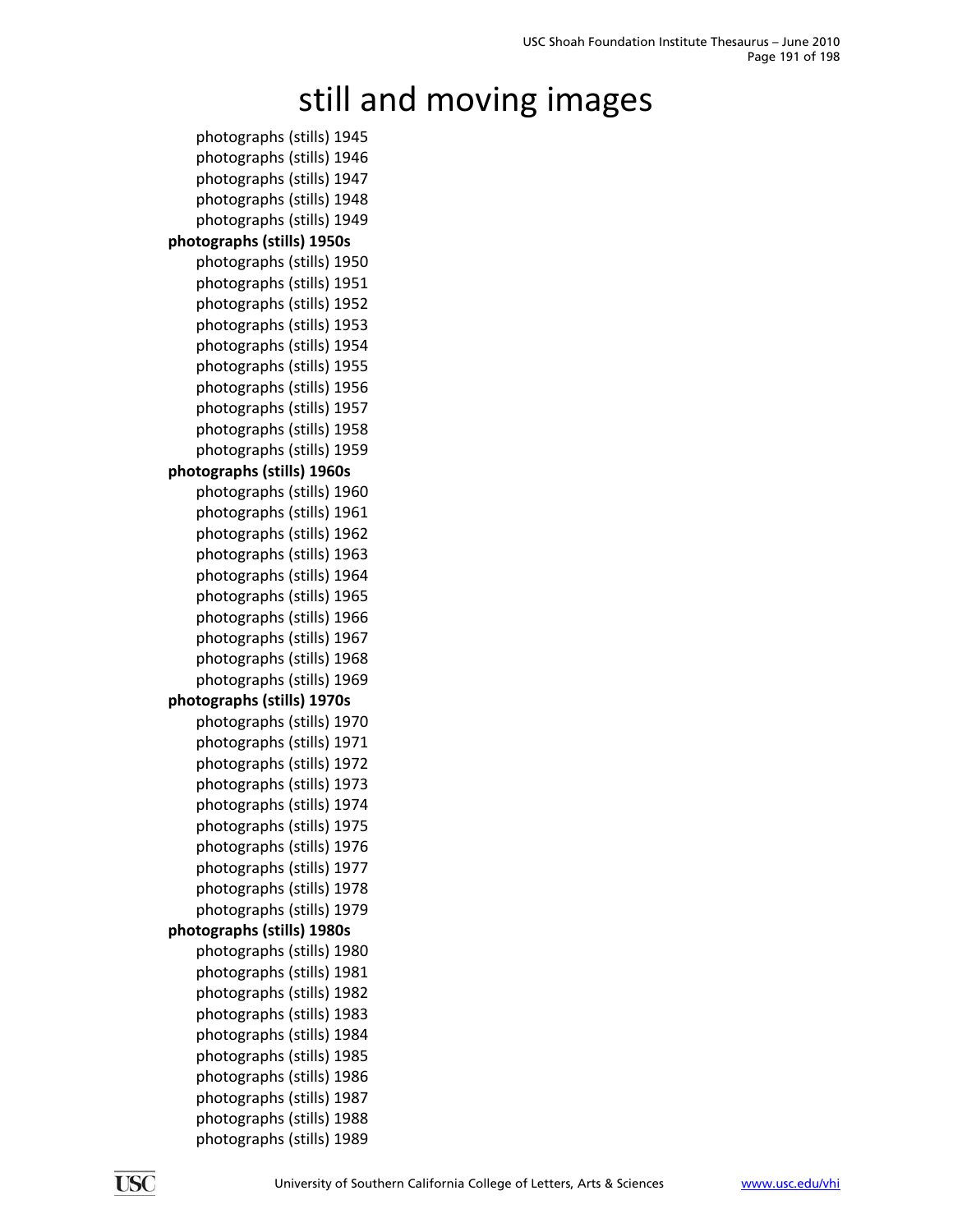#### **photographs (stills) 1990s**

photographs (stills) 1990 photographs (stills) 1991 photographs (stills) 1992 photographs (stills) 1993 photographs (stills) 1994 photographs (stills) 1995 photographs (stills) 1996 photographs (stills) 1997 photographs (stills) 1998 photographs (stills) 1999 photographs (stills) 2000 photographs (stills) 2001 post‐liberation photographs (stills) postwar photographs (stills) prewar photographs (stills) wartime photographs (stills) **places (stills) burial sites (stills)** Christian cemeteries (stills) gravesites and gravemarkers (stills) Jewish cemeteries (stills) mass graves (stills) military cemeteries (stills) children's homes (stills) deportation centers (stills) displaced persons camps (stills) eugenics program facilities (stills) family businesses (stills) **family homes (stills)** foster family homes (stills) **ghettos (stills)** ghetto housing (stills) Theresienstadt ghetto crematorium (stills) Hakhsharot (stills) hiding places (stills) **hospitals (stills)** field hospitals (stills) **incarceration sites (stills) concentration camps (stills)** camp barracks (stills) camp crematoria (stills) camp hospitals (stills) camp latrines (stills) camp showers (stills) gas chambers (stills) forced labor sites (stills) internment camps (stills) memorials and museums (stills)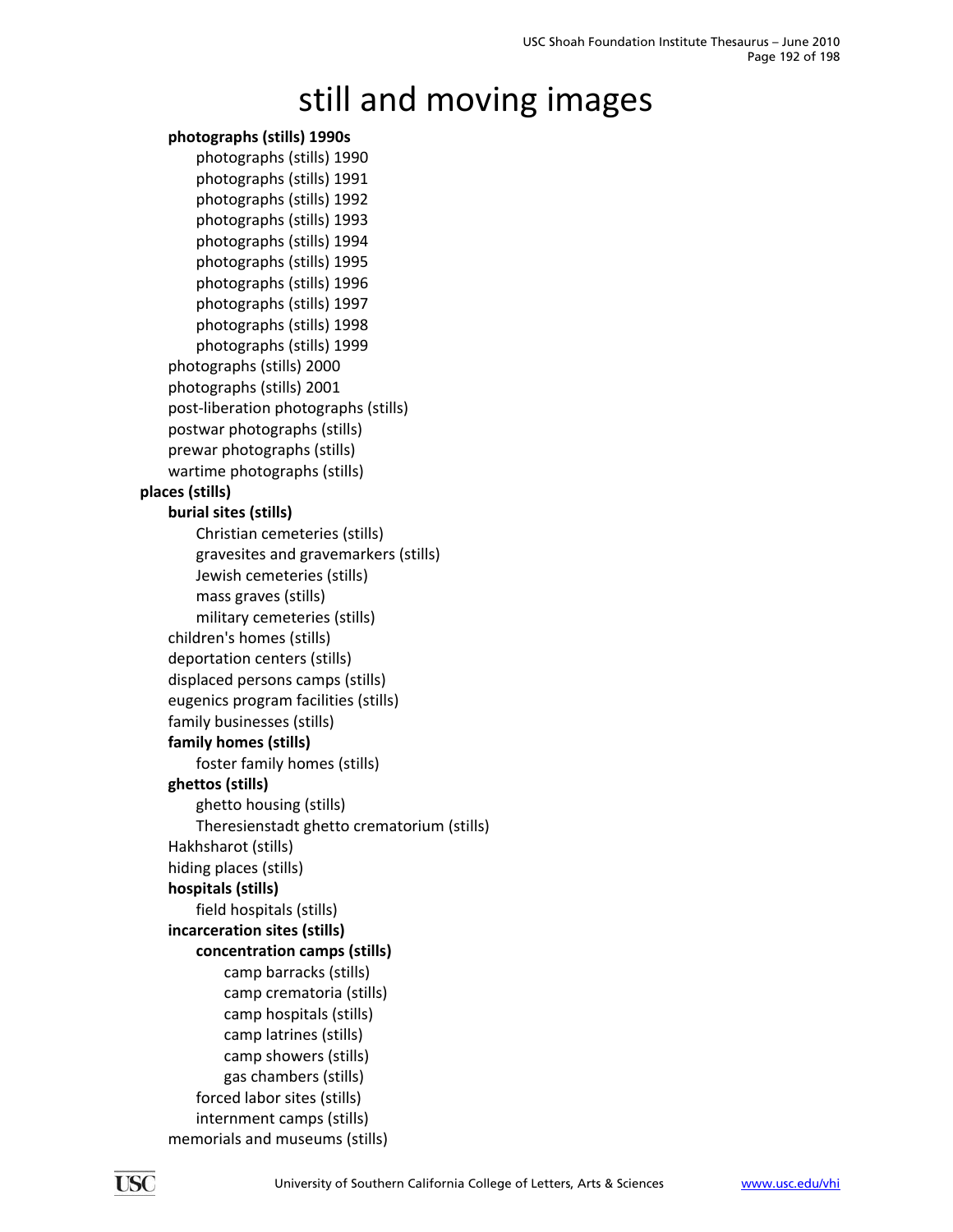post‐liberation visits to sites of persecution (stills) postwar visits to sites of hiding/false identity (stills) postwar visits to sites of resistance (stills) prisoner of war camps (stills) prisons (stills) protected houses (Budapest) (stills) refugee camps (stills) refugee housing (stills) **religious sites (stills)** Batei Midrash (stills) churches (stills) convents and monasteries (stills) mosques (stills) synagogues (stills) schools (stills) Yellow Star Houses (stills) **religious obervances (stills) Christian religious observances (stills)** baptisms (stills) communions (stills) confirmations (stills) **Jewish religious observances (stills)** mikva'ot (stills) ritual circumcision (stills) **reunions (stills)** military reunions (stills) postwar aid giver‐aid recipient reunions (stills) postwar reunions of liberators and survivors (stills) postwar survivor reunions (stills) resistance group reunions (stills) school reunions (stills) **war crimes trials (stills)** war crimes trial documents (stills)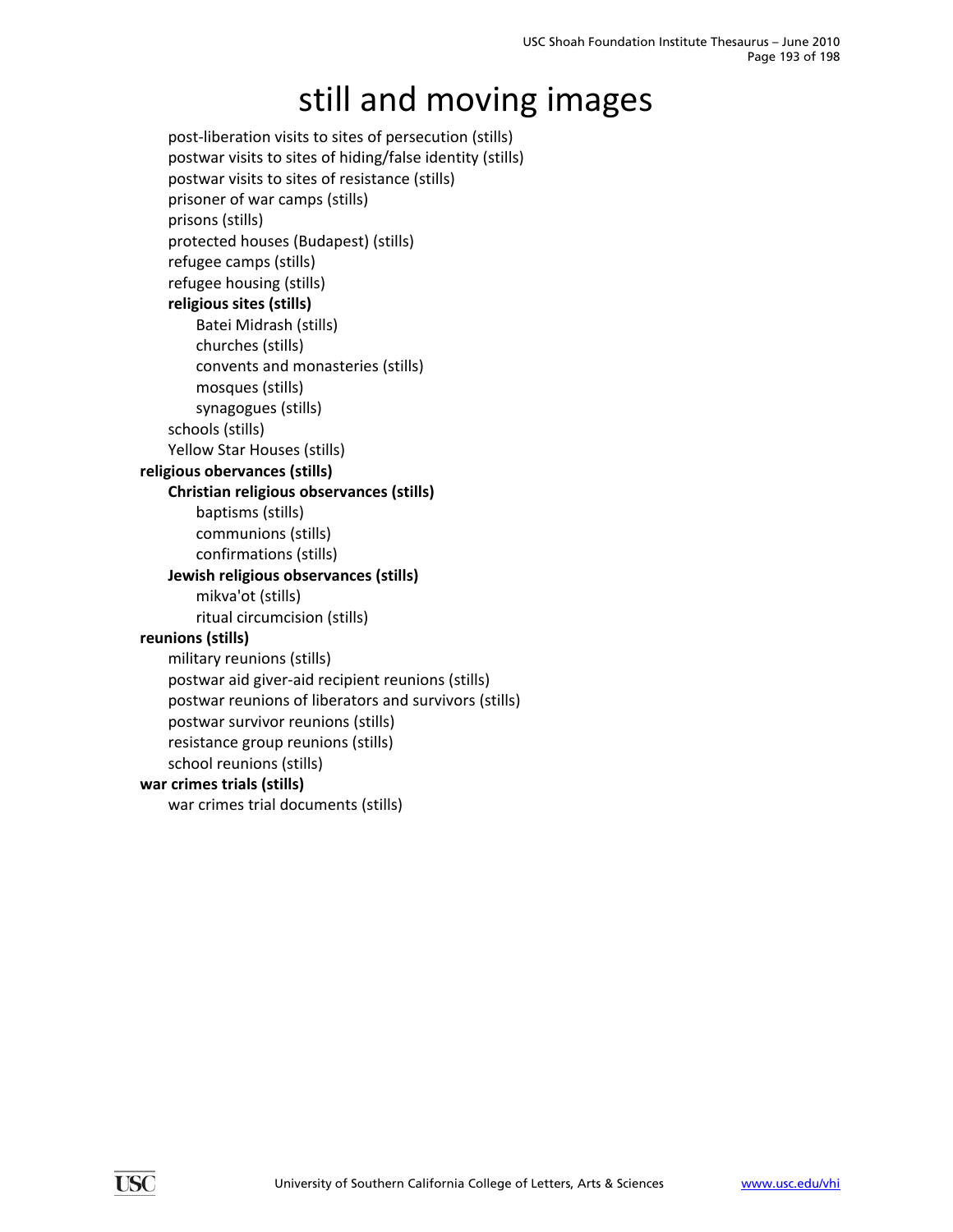### **world histories**

#### **group histories**

Jehovah's Witness history Jewish history Nazi history **historical events** "Aktion Albrecht 1" (September 1, 1939) "Anti‐cosmopolitan" campaign (USSR 1948‐1953) "anti‐Zionist" campaign (Poland, 1968) "Erntefest" (Harvest Festival) "Fabrik‐Aktion" (Berlin, Germany, February 27, 1943) "La Violencia" (1948‐1958) "March on Rome" (October 28, 1922) "Munich Crisis" (March‐September 1938) "Nacht der langen Messer" (June 29‐30, 1934) "Red Friday" (June 27, 1941) **annexations** Anschluss (March 13, 1938) German annexation of Bohemia and Moravia (March 15, 1939) German annexation of Memel Territory (March 23, 1939) German annexation of Sudetenland (October 1, 1938) Hungarian annexation of Carpatho‐Ruthenia and Felvidék (November 1938 and March 1939) Hungarian annexation of Northern Transylvania (August 1940) Polish annexation of the Teschen region (October 1938) Soviet annexation of Bessarabia and northern Bukovina (June 1940) Soviet annexation of the Baltic States (June‐August 1940) Anschluss Plebiscite (April 10, 1938) Apeldoornsche Bos roundup (January 21, 1943) Arrest of Mussolini (July 25, 1943) Auschwitz Protocols Berlin Convention (June 25, 1933) Bolivian National Revolution (April 1952) Communist takeover of Czechoslovakia (February 1948) deportation of "alien" Jews (Hungary 1941) deportation of Polish Jews (Germany, October 1938) Doctors' plot Entebbe Hijacking (1976) February Strike (1941) Hungarian Revolution (October 23‐November 4, 1956) Iron Guard Rebellion (January 21‐23, 1941) Israel Independence Day (May 14, 1948) Jehovah's Witnesses international protest (October 7, 1934) Jewish Business Boycott (April 1, 1933) July Plot (July 20, 1944) King David Hotel Bombing (July 22, 1946) Krausz Report Lucerne Resolution (September 1936)

**military invasions**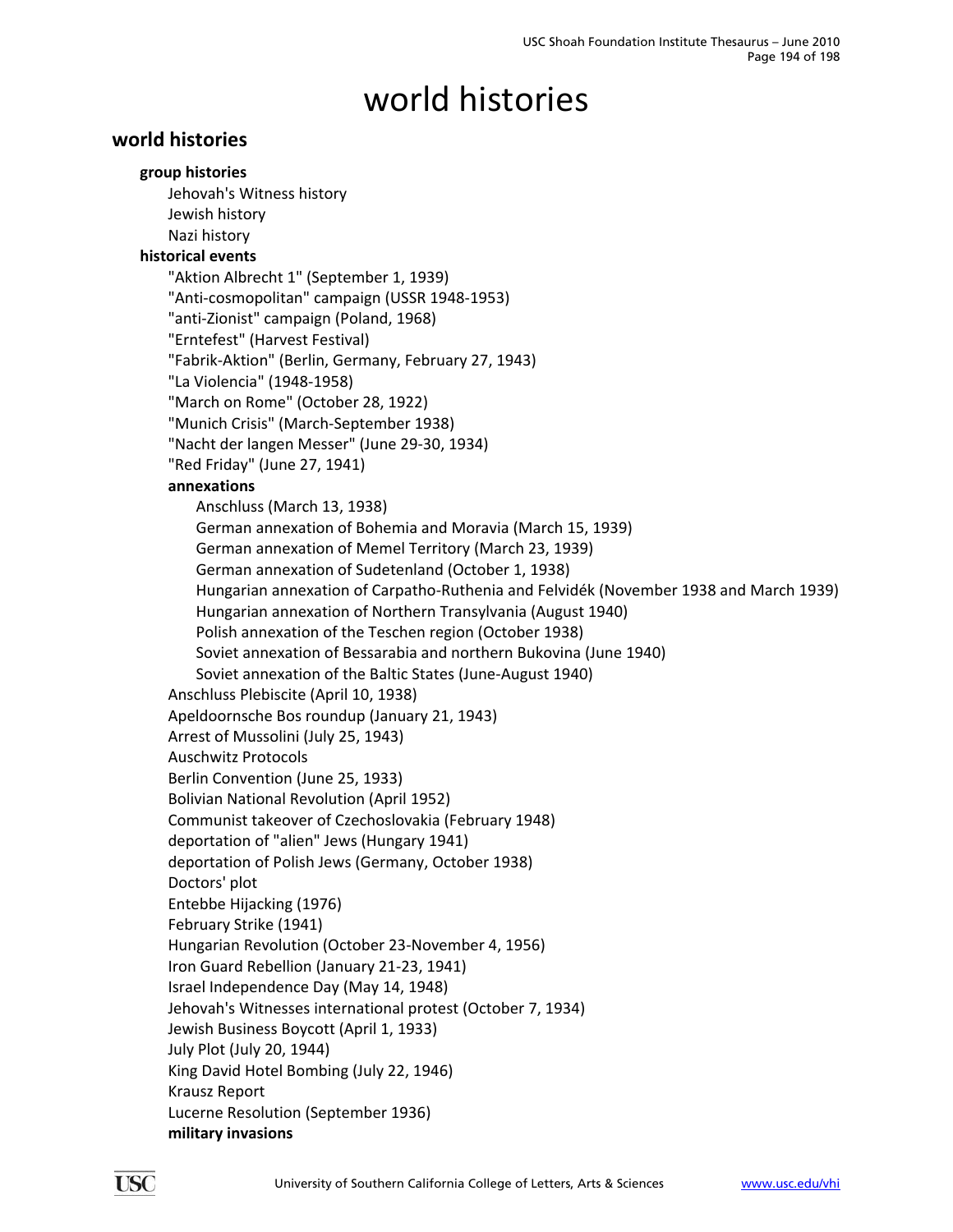Allied invasion of Normandy (Jun 6, 1944) Allied invasion of Sicily (Jul 10, 1943) Allied invasion of southern France (Aug 15, 1944) Bulgarian invasion of Yugoslavia and Greece (Apr 6, 1941) German invasion of Albania (September 8, 1943) German invasion of Belgium (May 10, 1940) German invasion of Denmark (April 9, 1940) German invasion of France (May 10, 1940) German invasion of Greece (April 6, 1941) German invasion of Hungary (March 19, 1944) German invasion of Italy (September 8, 1943) German invasion of Luxembourg (May 10, 1940) German invasion of Norway (April 9, 1940) German invasion of Poland (September 1, 1939) German invasion of Slovakia (August 28‐29, 1944) German invasion of the Netherlands (May 10, 1940) German invasion of the Soviet Union (June 22, 1941) German invasion of Yugoslavia (April 6, 1941) Hungarian invasion of the Soviet Union (June 27, 1941) Hungarian invasion of Yugoslavia (April 7, 1941) Italian invasion of Albania (April 7, 1939) Italian invasion of Ethiopia (October 3, 1935) Italian invasion of France (June 21, 1940) Italian invasion of Greece (October 28, 1940) Italian invasion of the Soviet Union (June 22, 1941) Italian invasion of Yugoslavia (April 6, 1941) Japanese attack on Pearl Harbor (December 7, 1941) Japanese invasion of China (July 7, 1937) Japanese invasion of Netherlands East Indies (December 20, 1941) Japanese invasion of Singapore (February 8‐14, 1942) Japanese invasion of the Philippines (December 7, 1941) Romanian invasion of the Soviet Union (June 23, 1941) Soviet invasion of Austria (March 30,1945) Soviet invasion of Bulgaria (September 8, 1944) Soviet invasion of Finland (June 9, 1944) Soviet invasion of Finland (November 30, 1939) Soviet invasion of Germany (January 1945) Soviet invasion of Hungary (October 1944) Soviet invasion of Manchuria, Korea, Sakhalin and Kurile Islands (August 9, 1945) Soviet invasion of Poland (September 17, 1939) Soviet invasion of Romania (April 8, 1944) Soviet invasion of the Baltic States (July 1944) Munich Olympics Massacre (September 5, 1972) Olympic Games (August 1‐16, 1936) Open Letter (June 20, 1937) **pogroms** Brzesc nad Bugiem Pogrom (1937) Campbell Riots (Salonika, Greece, 1931) Cracow Pogrom (August 11, 1945)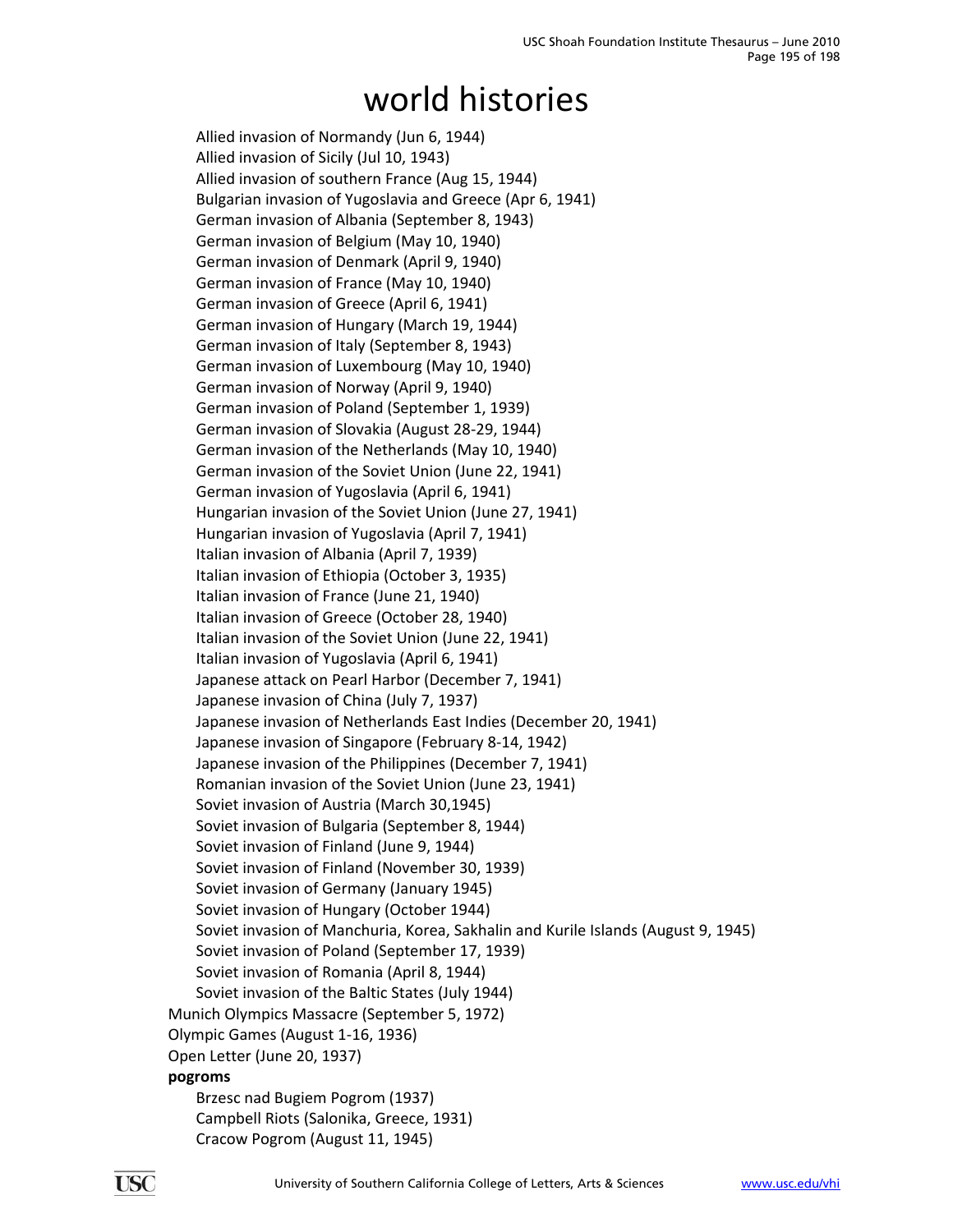Iasi Pogrom (June 29, 1941) Kielce Pogrom (1946) Lwów pogrom (November 22, 1918) Minsk Mazowiecki Pogrom (1936) November Pogrom (Nov 9‐10, 1938) Petlyura Days (July 25‐27, 1941) Topolcany pogrom (September 1945) Zloczów Pogrom (July 1941) Prague Spring (January 5 ‐ August 19, 1968) Reichstag Fire (February 27, 1933) resettlement of Bulgarian Jews (May‐June 1943) Rosenstrasse Protest (Berlin, Germany, 1943) Russian Revolution (1917) Saar Plebiscite (January 13, 1935) September 11 Terrorist Attacks (September 11, 2001) Soviet Famine (1921‐1922) **specific mass executions** Ardeatine Caves Massacre (March 24, 1944) Babi Yar Massacres Bagerovskii Rov Massacre Bikiernieki Forest Massacres Bronica Forest Massacres Drobitskii Iar Massacres Fedor Hill Massacres Gardelegen Massacre (April 13, 1945) Grotte de la Luire Massacre (July 27, 1944) Hotel Meina Massacre (September 1943) Kamenets‐Podol'skii Massacre Malyi Trostenets Massacres Manevtsy Massacre Novi Sad Massacre (January 21‐23, 1942) Odessa Massacres (October 23‐25, 1941) Petrikov Forest Massacre (1943) Poligon Massacre Ponary Forest Massacres Pusztavám Massacre Rumbula Forest Massacre Sant'Anna di Stazzema Massacre (Aug 12, 1944) Sharpeville Massacre (March 21, 1960) Sosenki Massacre (November 1941) Trieste Occupation Controversy (May‐June 1945) Ukrainian Famine (1932‐1933) Ukrainian Famine (1946‐1947) UN Partition of Palestine (November 29, 1947) **uprisings camp uprisings** Sobibor Uprising (October 14, 1943) Sonderkommando Uprising (Auschwitz II‐Birkenau, October 7, 1944)

Treblinka II Uprising (August 2, 1943)

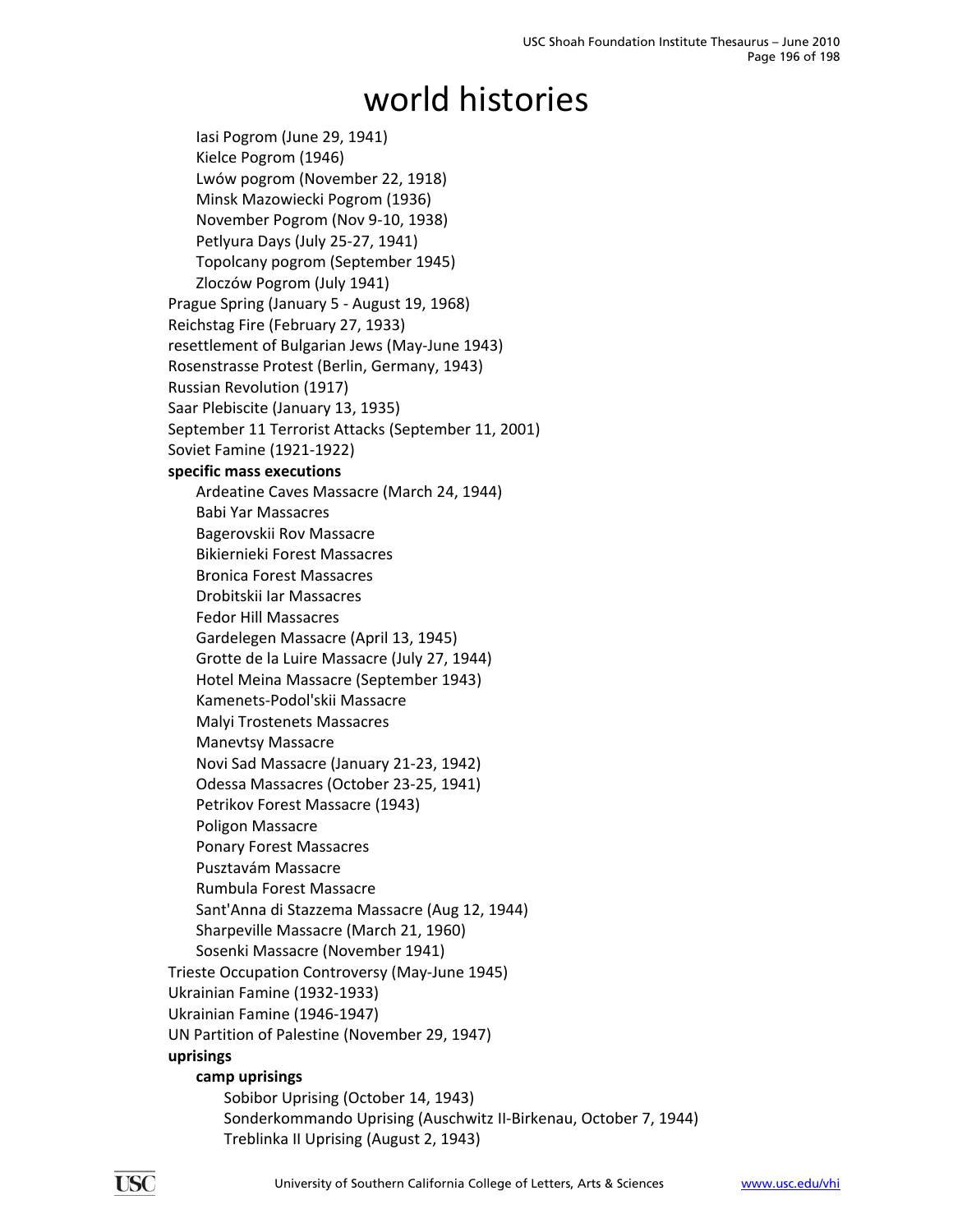**ghetto uprisings** Bialystok Ghetto Uprising (August 1943) Czestochowa Ghetto Uprising (January 1943) Warsaw Ghetto Uprising (April 19‐‐May 16, 1943) Prague Uprising (May 5‐9, 1945) prison uprisings Slovak National Uprising (Aug 28 ‐ Oct 27, 1944) Warsaw Polish Uprising Velvet Revolution (November 16 ‐ December 29, 1989) Victory in Europe Day (May 1945) Victory over Japan Day (August/September 1945) war crimes trials history **wars** Arab‐Israeli War (1948‐49) Arab‐Israeli War (1967) Arab‐Israeli War (1973) Battle of the Ardennes (1944 ‐ 1945) Battles of El Alamein (1942) Persian Gulf War (1991) Russian Civil War Russo‐Polish War (1919‐1920) Soviet‐Japanese Conflict (1938‐1939) Suez War (1956) World War I history World War II history Holocaust history **national histories** Albanian history Algerian history Argentinian history Australian history Austrian history Austro‐Hungarian history Belgium history Bolivian history Bulgarian history Canadian history Chinese history Czechoslovak history Danish history Danzig (FC) history Democratic Republic of the Congo history Dutch history European history Finnish history French history German history Greek history Guatemalan history